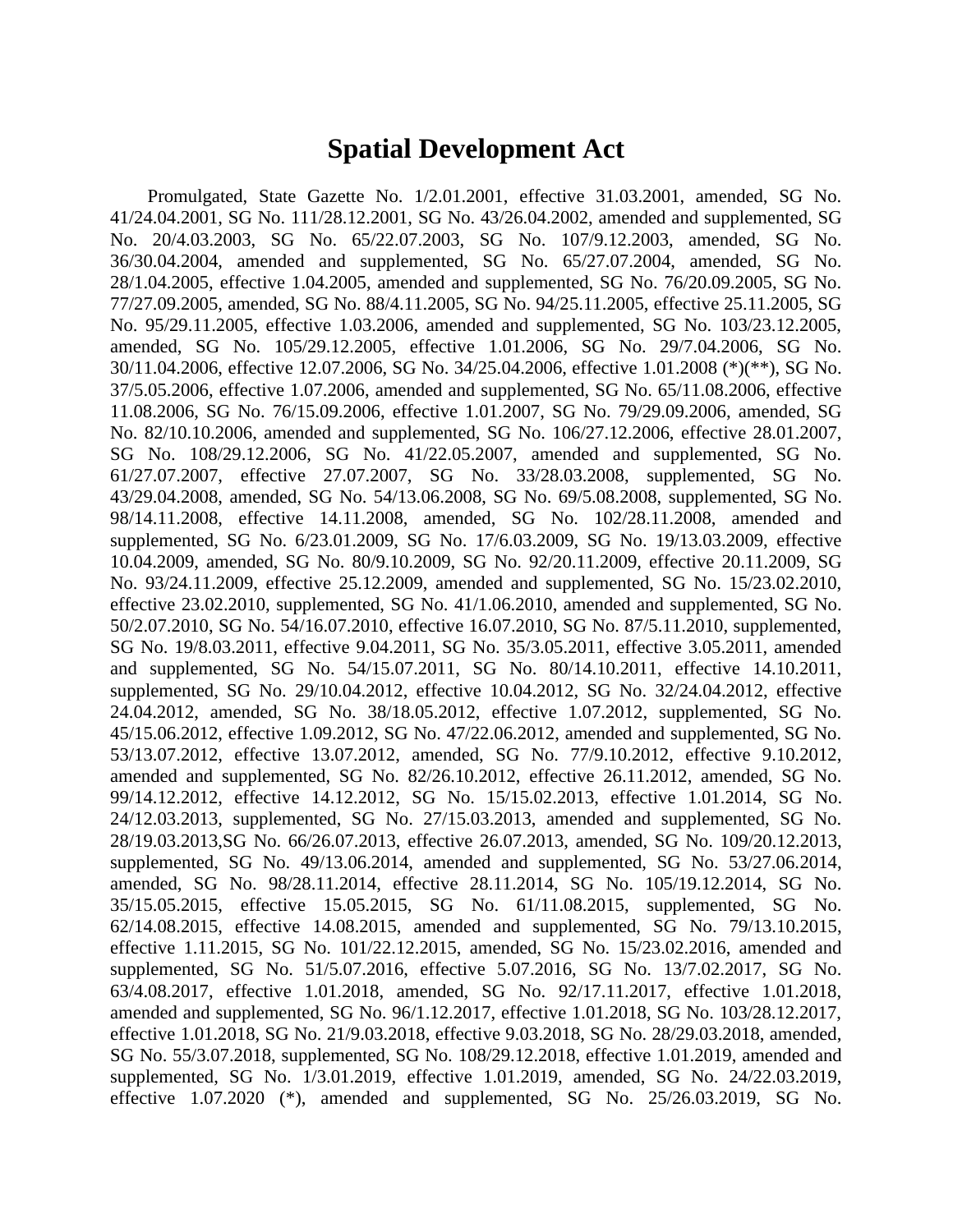41/21.05.2019, effective 21.05.2019, supplemented, SG No. 44/4.06.2019, SG No. 62/6.08.2019, effective 6.08.2019, amended, SG No. 101/27.12.2019, amended and supplemented, SG No. 17/25.02.2020, amended, SG No. 21/13.03.2020, effective 13.03.2020, amended and supplemented, SG No. 60/7.07.2020, SG No. 62/14.07.2020; Decision No. 14/15.10.2020 of the Constitutional Court of the Republic of Bulgaria - SG No. 92/27.10.2020; amended and supplemented, SG No. 104/8.12.2020, amended, SG No. 107/18.12.2020, amended and supplemented, SG No. 16/23.02.2021, supplemented, SG No. 20/9.03.2021, amended and supplemented, SG No. 21/12.03.2021, effective 12.03.2021; Decision No. 17/4.11.2021 of the Constitutional Court of the Republic of Bulgaria - SG No. 94/12.11.2021

(\*) effective 1.07.2007 - amended, SG No. 80/3.10.2006, effective 3.10.2006 (\*\*) effective 1.01.2008 - amended, SG No. 53/30.06.2007, effective 30.06.2007 Text in Bulgarian: Закон за устройство на територията

\_\_\_\_\_\_\_\_\_\_\_\_\_\_

## **PART ONE FUNDAMENTAL PRINCIPLES OF SPATIAL DEVELOPMENT**

### **Chapter One GENERAL PROVISIONS**

**Article 1.** (Amended, SG No. 65/2003) (1) The territory of the Republic of Bulgaria is a national asset. Spatial development shall guarantee sustainable development and favourable living, working and recreation conditions to the public.

(2) This Act regulates the social relations associated with spatial development, development-project designing and construction in the Republic of Bulgaria and determines the restrictions on ownership for spatial-development purposes.

**Article 2.** The Council of Ministers shall determine the principal guidelines and fundamental principles of spatial development policy and shall adopt decisions concerning the financing of spatial-development activities.

**Article 2a.** (New, SG No. 16/2021) (1) The general rules on the administrative services arrangements under this Act shall be laid down by an ordinance adopted by the Council of Ministers.

(2) Standard forms of documents for all administrative services provided under the terms and according to the procedure established by this Act shall be endorsed by the ordinance referred to in Paragraph (1).

**Article 3.** (1) (Amended, SG No. 65/2003, amended and supplemented, SG No. 66/2013, effective 26.07.2013, amended, SG No. 98/2014, effective 28.11.2014) The Minister of Regional Development and Public Works shall direct the implementation of the national spatialdevelopment policy and shall coordinate the activities of the central and the local executive authorities, the activities of the local self-government authorities and of the local administration, and shall provide methodological guidance and exercise control over the overall spatialdevelopment practice.

(2) (Amended, SG No. 66/2013, effective 26.07.2013, SG No. 98/2014, effective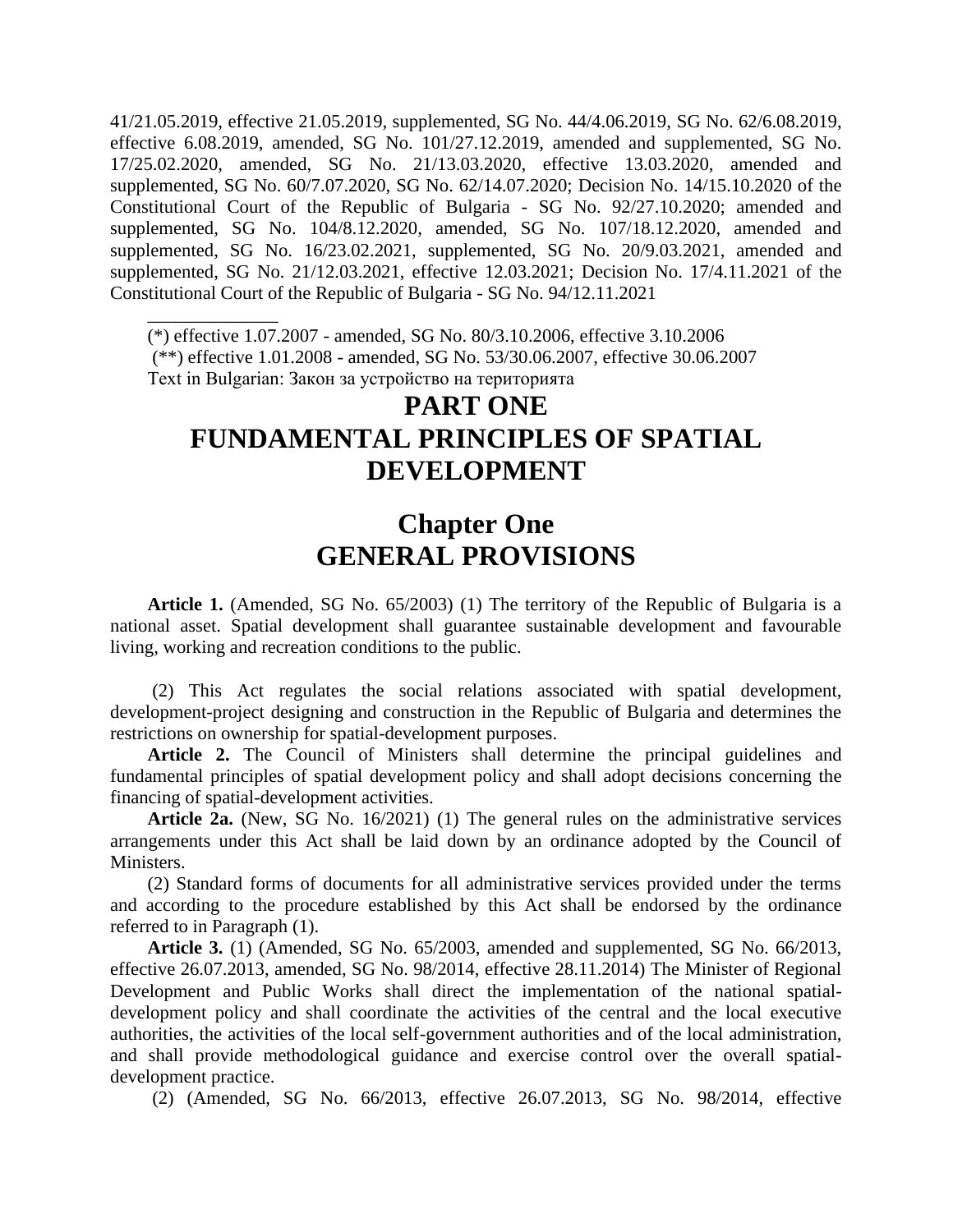28.11.2014) The Minister of Regional Development and Public Works shall appoint a National Expert Board on Spatial Development and Regional Policy and shall organize the operation thereof.

(3) (New, SG No. 65/2003, amended and supplemented, SG No. 33/2008, amended, SG No. 66/2013, effective 26.07.2013, SG No. 98/2014, effective 28.11.2014, amended and supplemented, SG No. 79/2015, effective 1.11.2015, SG No. 16/2021) Acting on a motion by the Minister of Defence, the Minister of Interior, the Chairperson of the State Agency for National Security, the Chairperson of the State Intelligence Agency and the Chairperson of the State Agency for Technical Operations, the Minister of Regional Development and Public Works shall appoint specialized expert boards on spatial development which shall consider developmentproject designs for special-purpose installations related to national defence and security. The Minister of Defence, the Minister of Interior, the Chairperson of the State Agency for National Security, the Chairperson of the State Intelligence Agency and the Chairperson of the State Agency for Technical Operations shall organize the work of the said boards.

(4) (New, SG No. 13/2017, amended, SG No. 16/2021) The Minister of Regional Development and Public Works shall organize the maintenance of an archive of the spatialdevelopment plans as approved and the modifications thereof, an archive of the construction files as issued, and shall organize the publishing and keeping up to date of the information in the Single Public Register of Spatial Development referred to in Article 5a herein.

**Article 4.** (1) Regional Governors shall implement the national spatial-development policy within the territory of the administrative regions whereof they are in charge.

(2) Depending on the spatial-development objectives and tasks of administrative-regional and inter-municipality importance, the [competent] Regional Governor may appoint an administrative regional expert board on spatial development and shall organize the operation thereof for performance of the functions vested therein by this Act. The composition of such expert board shall be determined according to the character of the project under consideration.

(3) (New, SG No. 65/2003) The Regional Governor shall organize the keeping of records of the instruments issued thereby according to the powers vested therein under this Act.

(4) (New, SG No. 13/2017, amended, SG No. 16/2021) Regional Governors shall organize the maintenance of an archive of the spatial-development plans as approved and the modifications thereof, an archive of the construction files as issued, and shall organize the publishing and keeping up to date of the information in the Single Public Register of Spatial Development referred to in Article 5a herein.

**Article 5.** (1) (Supplemented, SG No. 65/2003) Acting within the competence vested therein, the Municipal Council and the municipality mayor shall determine the spatialdevelopment policy and shall implement spatial-development activities within the territory of the relevant municipality.

(2) (Amended, SG No. 61/2007, supplemented, SG No. 101/2015) Chief architects shall be appointed under an employment or civil-service relationship in the municipalities and in the boroughs of Sofia Municipality and of the cities subdivided into boroughs on the basis of a competitive selection procedure, with representatives of the Chamber of Architects in Bulgaria and of the Union of Architects in Bulgaria participating in the competition commission gratuitously or at the expense of the organization which they represent. To be eligible for appointment as chief architect, a person must possess full licensed designer competence or have the length of service required for attainment of such competence.

(3) (Amended, SG No. 65/2003, SG No. 61/2007) The Chief Architect shall direct, coordinate and control the activities comprehended in spatial planning, design and construction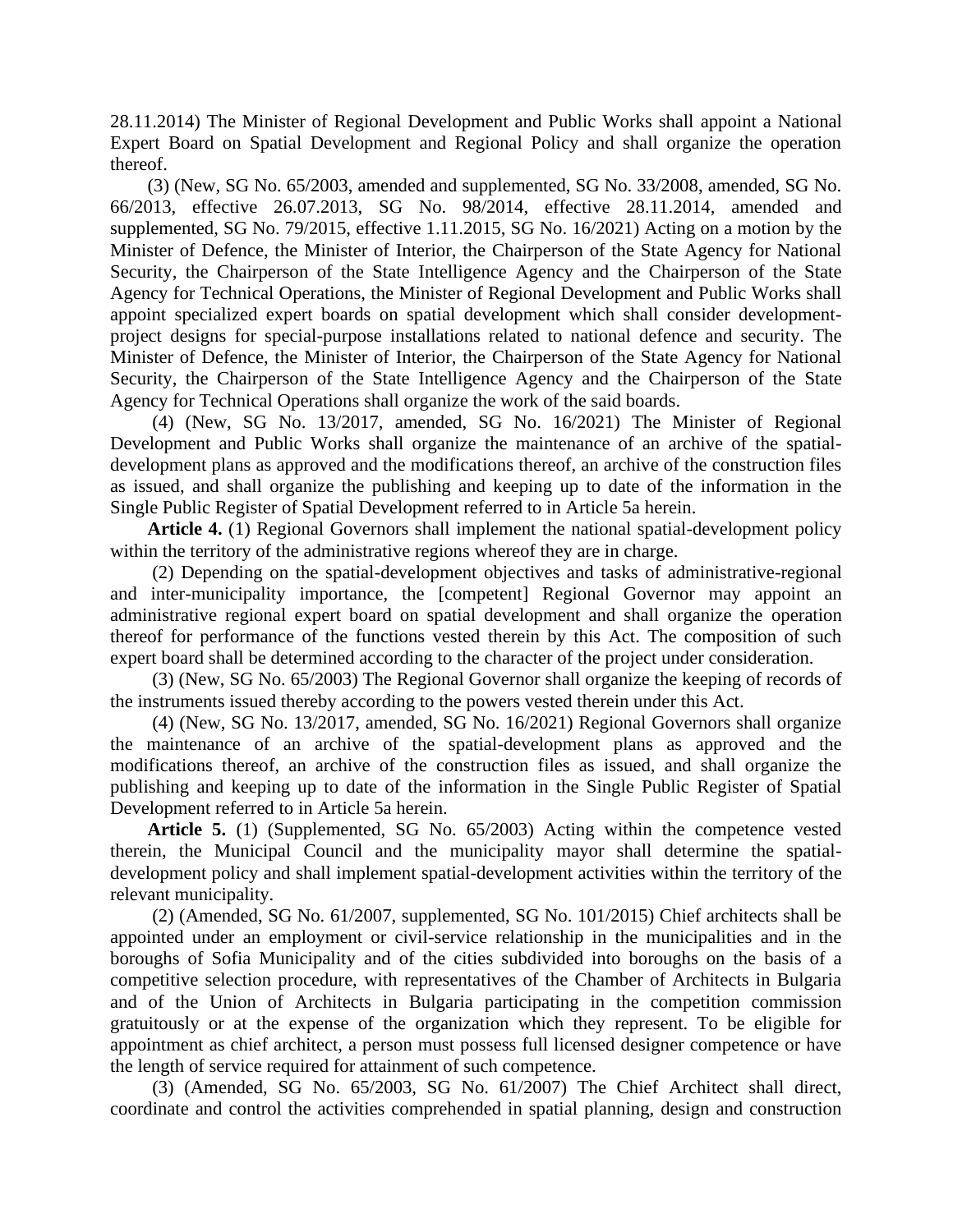within the relevant spatial-development area, shall coordinate and control the operation of the units referred to in Paragraph (6), and shall issue the administrative acts conforming to the powers conferred thereon under this Act. The Chief Architect of a municipality shall coordinate and control the activities of the chief architects of boroughs.

(4) (Supplemented, SG No. 101/2015) The municipality mayor (or borough mayor) shall appoint a municipal (or borough) expert board on spatial development, and representatives of the Chamber of Engineers in Investment Design, of the Chamber of Architects in Bulgaria and of the Union of Architects in Bulgaria shall mandatorily be invited.

(5) (New, SG No. 65/2003, amended, SG No. 13/2017, SG No. 16/2021) The municipality mayor shall organize the maintenance of an archive of the spatial-development plans as approved and the modifications thereof, an archive of the construction files as issued, and shall organize the publishing and keeping up to date of the information in the Single Public Register of Spatial Development referred to in Article 5a herein.

(6) (New, SG No. 65/2003, amended, SG No. 61/2007) Units for performance of the functions and tasks under this Act shall be established within the structure of the municipal administration and of the borough administration.

(7) (New, SG No. 65/2003, amended and supplemented, SG No. 33/2008, amended, SG No. 66/2013, effective 26.07.2013, SG No. 98/2014, effective 28.11.2014, amended and supplemented, SG No. 79/2015, effective 1.11.2015, SG No. 16/2021) The Minister of Regional Development and Public Works and the regional governors shall transmit copies of the effective instruments issued thereby within the scope of the powers vested therein under this Act regarding works within the territory of the relevant municipality to the municipal records for custody. The Minister of Interior, the Minister of Defence, the Chairperson of the State Agency for National Security, the Chairperson of the State Intelligence Agency and the Chairperson of the State Agency for Technical Operations shall provide information to the municipalities regarding the special-purpose installations related to national defence and security according to the procedure established by the Classified Information Protection Act.

**Article 5a.** (New, SG No. 25/2019, amended, SG No. 16/2021) The Minister of Regional Development and Public Works shall establish, develop and maintain a Single Register of Spatial Development on the Internet site of the Ministry of Regional Development and Public Works. The terms and procedure for publishing and for keeping up to date the information in the Single Register of Spatial Development shall be established by an ordinance of the Council of Ministers.

**Article 5b.** (New, SG No. 16/2021) For the purposes of the relevant proceeding, the administrative authorities, the organizations providing public services, the persons performing public functions and the judicial authorities shall ascertain through official channels all circumstances recorded in the register referred to in Article 5a herein on the basis of the relevant identification data indicated by the applicant, requester or appellant.

**Article 5c.** (New, SG No. 16/2021) (1) The administrative authority, wherewith an application has been lodged for the issuance of an individual administrative act within the meaning given by Article 214 herein, may require regularization of the application or submission of additional documents on one occasion only, of which the said authority shall notify the applicant in writing and shall allow thereto 14 days to regularize the application or to submit the additional documents.

(2) The time limit wherewithin the administrative authority must rule shall run from the date of regularization of the application or of submission of the additional documents. Where the application or the deficiencies under Paragraph (1) are not regularized or rectified in due time, the administrative authority shall terminate the proceeding.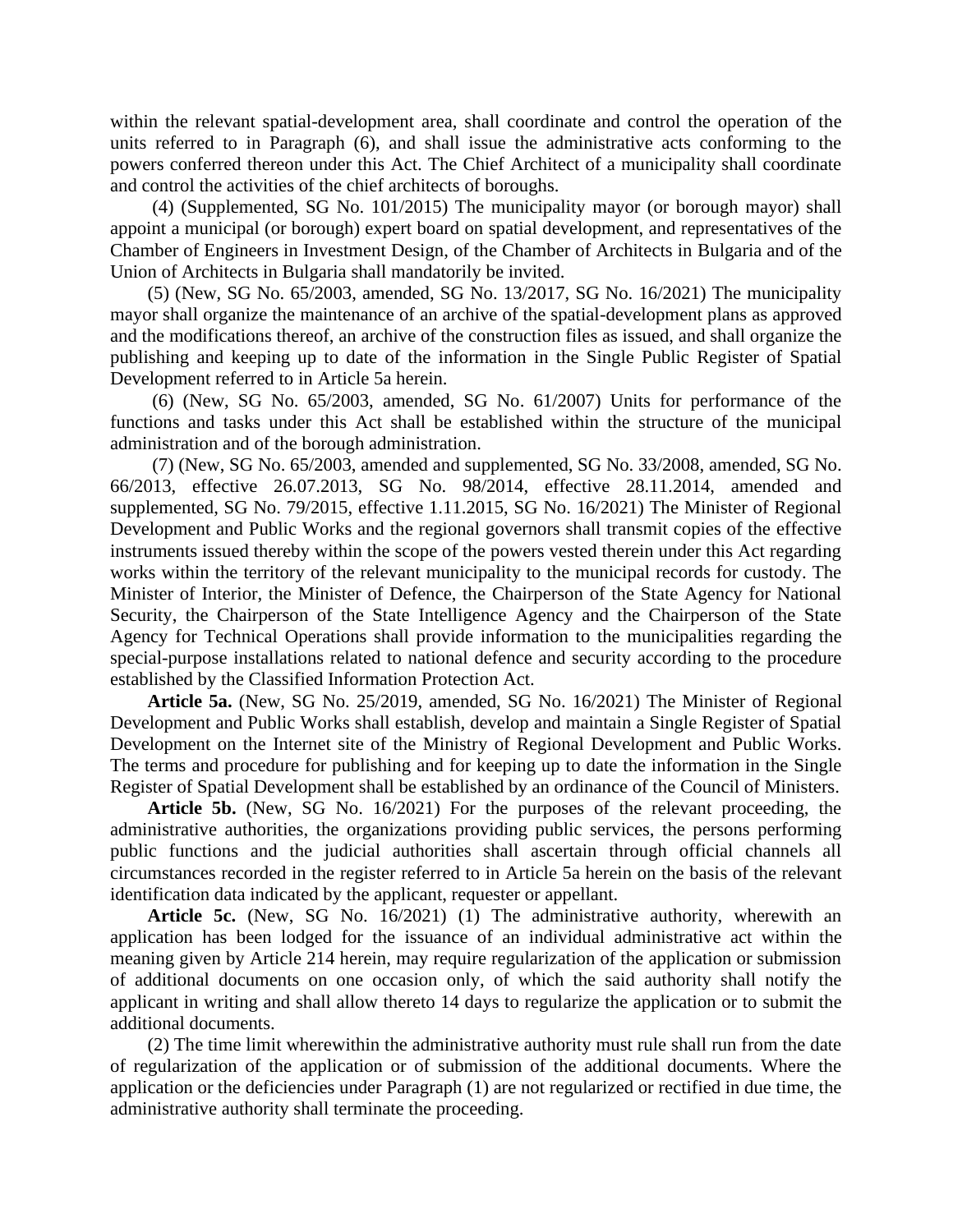**Article 6.** (1) (Supplemented, SG No. 66/2013, effective 26.07.2013, amended, SG No. 98/2014, effective 28.11.2014) The National Expert Board on Spatial Development and Regional Policy, the regional and the municipal (or borough) expert boards on spatial development shall perform consulting and expert examination activities.

(2) (Supplemented, SG No. 101/2015) The expert boards referred to in Paragraph (1) may furthermore include experts other than employees of the administration wherewith the said boards have been established, as well as representatives of professional organisations in spatial planning, development-project designing and construction.

(3) Financial resources may be allocated under the appropriate budgets for the operation of the expert boards referred to in Paragraph (1).

(4) (Amended, SG No. 65/2003) The expert board shall furthermore include representatives of the specialized control and clearance authorities where the opinion, decision or authorization thereof is required by law.

(5) (Repealed, SG No. 65/2003, new, SG No. 66/2013, effective 26.07.2013, repealed, SG No. 98/2014, effective 28.11.2014).

(6) (Amended, SG No. 65/2003) The specialized expert boards on spatial development related to national defence and security shall perform the following functions:

1. conduct an expert examination of development-project designs;

2. adopt development-project designs;

3. (amended and supplemented, SG No. 33/2008, SG No. 79/2015, effective 1.11.2015, SG No. 16/2021) perform other activities as shall be assigned thereto by the Minister of Defence, by the Minister of Interior, by the Chairperson of the State Agency for National Security, by the Chairperson of the State Intelligence Agency, or by the Chairperson of the State Agency for Technical Operations.

(7) (Amended, SG No. 65/2003) The terms and procedure for the work of the expert boards shall be regulated by an order of the appointing authority.

## **Chapter Two ASSIGNED USE OF SPATIAL-DEVELOPMENT AREAS AND LOTS**

**Article 7.** (1) (Previous text of Article 7, amended, SG No. 82/2012, effective 26.11.2012, amended and supplemented, SG No. 28/2013, amended, SG No. 21/2021) According to the basic assigned use thereof as determined by the concepts and schemes for space development and the master plans, there shall be the following types of spatial-development areas in Bulgaria: urbanized areas (nucleated settlements, dispersed settlements and industrial parks outside the areas of the nucleated settlements and the dispersed settlements), agricultural areas, forest areas, protected areas, disturbed areas for rehabilitation, areas occupied by water and water bodies, and transport areas.

(2) (New, SG No. 82/2012, effective 26.11.2012) Spatial-development areas with an assigned use as agricultural, forest or urbanized areas may simultaneously be spatial-development areas with an assigned use as protected areas designated by a law.

**Article 8.** The specific assigned use of lots shall be determined by the relevant detailed plan and may be one of the following:

1. (amended, SG No. 65/2003, amended and supplemented, SG No. 65/2004) within urbanized areas or in detached lots outside the boundaries of such areas: for residential, public-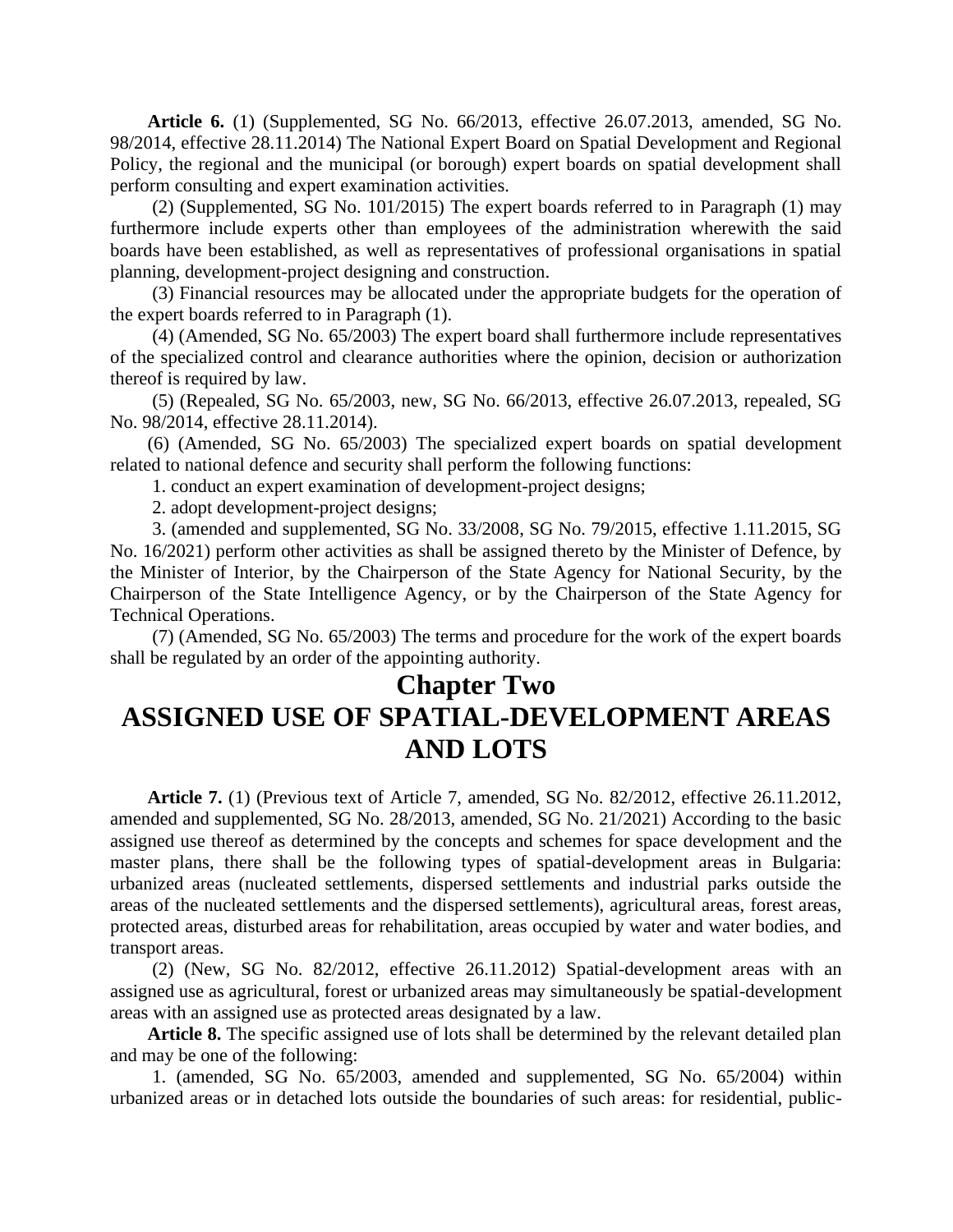services, manufacturing, storage, resort, country-house, sporting or recreational functions, for greenspaces and landscaped links between greenspaces and nature-conservation areas, for decorative water features (cascades, navigable canals and other such), for public access and transport, including bicycle paths and movement of people with disabilities, for physical infrastructure, for special-purpose installations etc.;

2. within agricultural areas: for cropland (fields, orchards or vegetable gardens, vineyards, meadows etc.) or for uncropped land (pastures, slopes, ravines, gullies etc.);

3. within forest areas: for forests (merchantable forests, protection forests, recreation forests etc.) or for woodland (glades, heaths, rocks etc.);

4. (amended, SG No. 88/2005) within protected areas: for nature conservation (nature reserves, national parks, natural monuments, managed reserves, natural parks, protected sites, coastal beaches, sand dunes, water sources with the sanitary protected areas thereof, aquatic areas, wetlands, protected water margins) and for protection of cultural and historical heritage sites (archaeological reserves, specific blocks or corporeal immovables within nucleated settlements of cultural and historic, ethnographic or architectural significance);

5. within disturbed areas: for rehabilitation and reclamation of quarries, ore mines, waste banks, tailings ponds, sanitary landfills, cave-ins etc;

6. (new, SG No. 28/2013) within areas occupied by water and water bodies: for the internal sea waters and the territorial sea, the Bulgarian section of the River Danube, the rivers, lakes and dam lakes;

7. (new, SG No. 28/2013) within transport areas: for national and local roads, the railway infrastructure, the maritime and river ports and the airports.

**Article 9.** (Supplemented, SG No. 65/2003, amended, SG No. 65/2004, SG No. 61/2007) (1) In spatial-development areas without spatial-development plans, until the entry into effect of the plans, the assigned use of the lots shall be determined by the actual use of the said lots, insofar as the said use does not conflict with a law.

(2) The assigned use of any spatial-development areas and lots shall be altered for the purpose of building development on the basis of an effective detailed plan under the terms and according to the procedure established by this Act.

(3) (Repealed, SG No. 82/2012, effective 26.11.2012).

## **Chapter Three SPATIAL DEVELOPMENT OF SPATIAL-DEVELOPMENT AREAS AND LOTS**

### **Section I General Requirements to Spatial Development**

**Article 10.** (1) (Amended, SG No. 82/2012, effective 26.11.2012) The requirements to spatial development shall be established by concepts and schemes for space development and spatial-development plans in accordance with the effective statutory framework.

(2) (Amended, SG No. 82/2012, effective 26.11.2012) Special planning-protection areas, including areas of distinctive character designated according to the procedure established by separate laws, may acquire a special planning and control mode. The scope and the planning mode of such areas shall be determined by concepts and schemes for space development and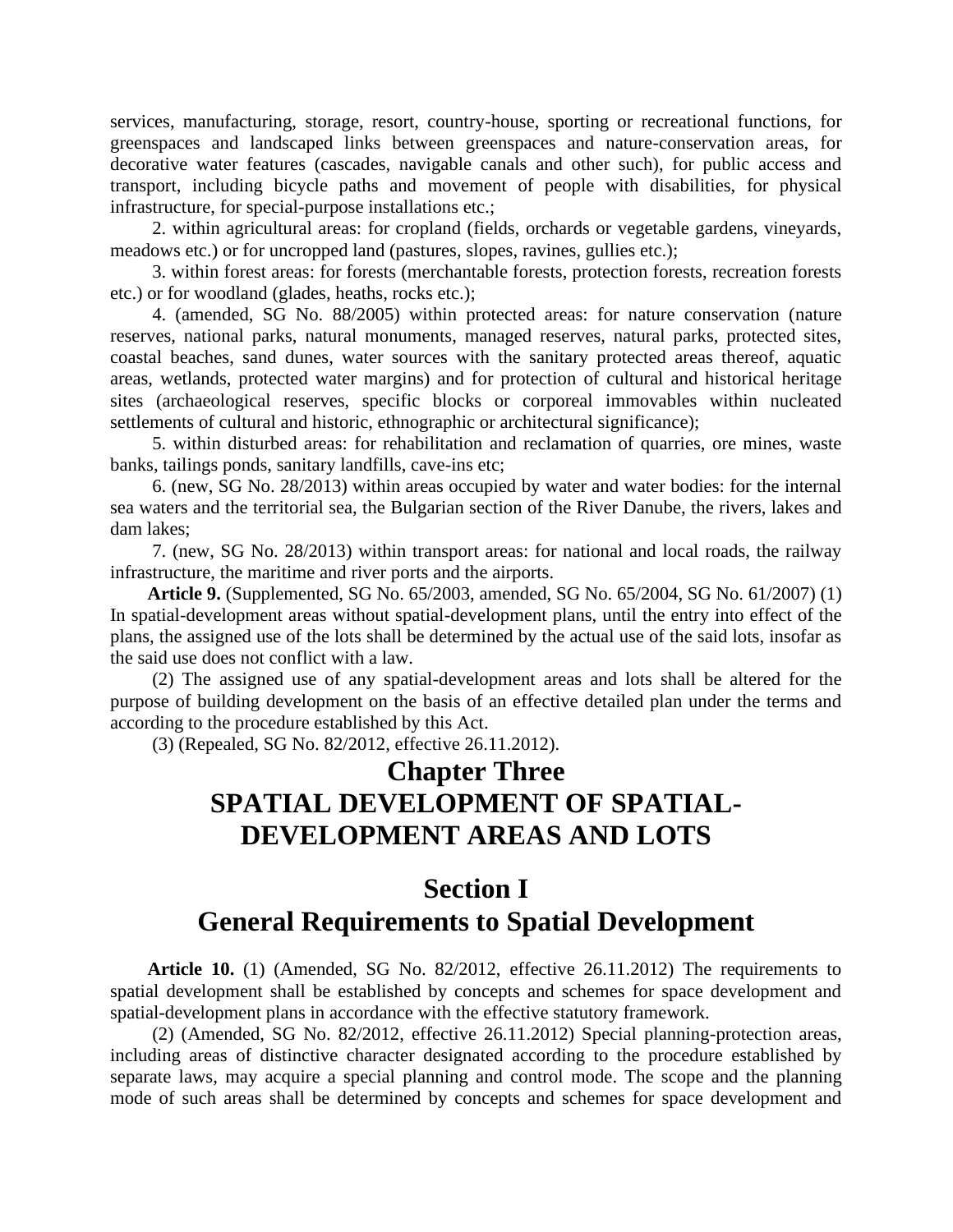spatial-development plans.

(3) (Amended, SG No. 82/2012, effective 26.11.2012) A preventive planning-protection mode may be conferred on spatial-development areas and parts thereof, designated by concepts and schemes for space development and by spatial-development plans, whereby the actual use of the said areas and parts is preserved without degradation of the qualities thereof.

**Article 11.** (Supplemented, SG No. 65/2003) In order to ensure appropriate spatial development, lots may be grouped together into spatial-development areas and planning zones which shall be designated by the master plans and detailed plans and in accordance with the ordinance referred to in Article 13 (1) herein.

**Article 12.** (1) Within the meaning given by this Act, "building development" shall be the arrangement and construction of buildings, structures, networks and facilities in lots.

(2) Building development shall be permissible solely where projected by an effective detailed plan and after alteration of the assigned use of the land, where so required according to the procedure established by a special law.

(3) (Amended, SG No. 65/2003) Building development of works whereof the functions are compatible with the assigned use of the lots shall be permissible in any lots referred to in Items 2, 3 and 4 of Article 8 herein without alteration of the assigned use, in compliance with the effective statutory framework and on the basis of a detailed plan or a design permit issued by the Chief Architect of the municipality.

**Article 13.** (1) (Amended, SG No. 66/2013, effective 26.07.2013, SG No. 98/2014, effective 28.11.2014) The Minister of Regional Development and Public Works shall issue an ordinance establishing the rules and standard specifications applicable to the planning of the particular types of spatial-development area and planning zone.

(2) (Amended, SG No. 65/2003, SG No. 61/2007) Special rules and standard specifications, admitting deviations from the rules and standard specifications referred to in Paragraph (1), may be established attached to the relevant master plans and detailed plans or parts thereof in respect of:

1. any special planning protection areas or parts thereof and any preventive planning protection mode areas or parts thereof referred to in Article 10 (2) and (3) herein;

2. any spatial-development areas or parts thereof assigned for low-rise residential development in nucleated settlements of complicated ground and geologic conditions and/or for low-rise residential development with social housing;

3. any spatial-development areas or parts thereof for special-purpose installations related to national defence and security.

(3) (Amended and supplemented, SG No. 61/2007, amended, SG No. 82/2012, effective 26.11.2012, SG No. 66/2013, effective 26.07.2013, SG No. 98/2014, effective 28.11.2014) The special rules and standard specifications referred to in Paragraph (2) shall be adopted by the National Expert Board on a proposal by the authority competent to approve the plan. The decisions of the Board shall be endorsed by the Minister of Regional Development and Public Works. The special rules and standard specifications shall be approved by the competent authority simultaneously with the approval of the plan and shall constitute an integral part thereof.

(4) (New, SG No. 65/2003, amended and supplemented, SG No. 33/2008, amended, SG No. 82/2012, effective 26.11.2012) The special rules and standard specifications for spatial development of spatial-development areas wherein special-purpose installations related to national defence and security are projected to be constructed shall be adopted by the specialized expert boards referred to in Article 3 (3) herein, shall be approved simultaneously with the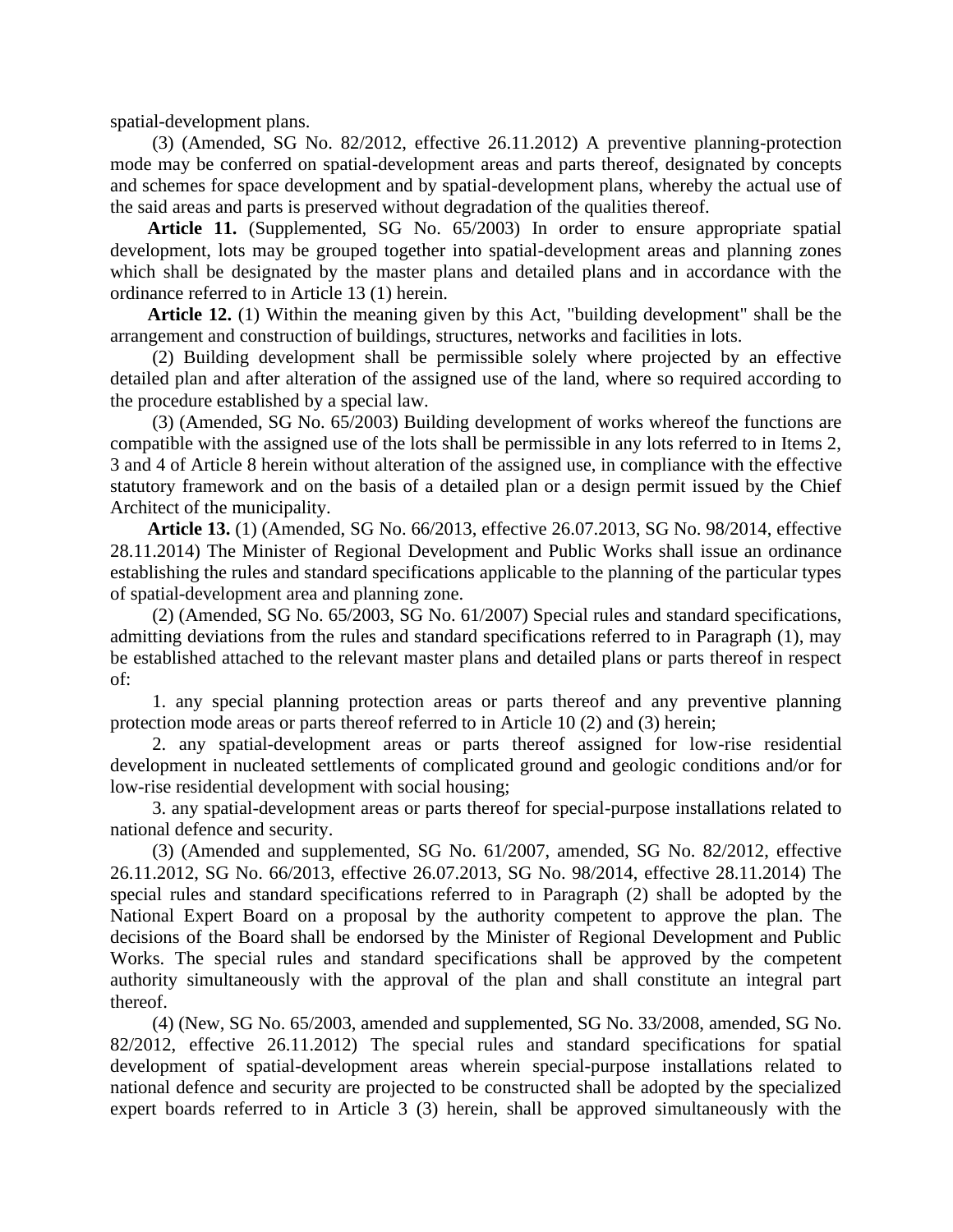spatial-development plan according to the procedure established by Article 129 herein and shall constitute an integral part thereof.

(5) (Renumbered from Paragraph (4), SG No. 65/2003) With a view to maintaining the natural balance and the permissible pressure on spatial-development areas, the building development thereof shall be implemented in accordance with standard specifications as to the land required according to the ordinance referred to in Paragraph (1).

(6) (New, SG No. 65/2004, amended, SG No. 82/2012, effective 26.11.2012) In respect of any protected cultural heritage conservation areas, special rules and standard specifications attached to the spatial-development plans or to the modifications thereof shall be prepared if upon the clearance of the terms of reference for designing a spatial-development plan according to the procedure established by Article 125 (6) herein the Minister of Culture has established mandatory requirements regarding the spatial design, the architectural character and the style of the building development projected by the plan for individual spatial-development areas, for a group of immovables or for an individual immovable falling within the boundaries of stand-alone or of cluster immovable cultural assets or within the protection zones thereof which necessitate admitting deviations from the rules and standard specifications established by the ordinance referred to in Paragraph (1).

**Article 13a.** (New, SG No. 25/2019) (1) Specific requirements to the visual aspect of urban spaces, buildings and architectural ensembles may be established by a Municipal Council ordinance.

(2) The ordinance referred to in Paragraph (1) may establish additional requirements to the scope and content of the detailed plans and of the development-project designs for new buildings, redevelopment, extension and heightening and overhauls of buildings and facilities, streets, squares and greenspaces related to the spatial renewal of urban spaces, the protection and conservation of architectural ensembles and the urban environment.

## **Section II Regulation and Building Development of Spatial-Development Areas and Lots**

**Article 14.** (1) The detailed plans shall regulate streets, as well as blocks and lots for building development and for purposes other than building development.

(2) Streets and blocks shall be regulated by means of record street lines.

(3) Lots shall be regulated by means of:

1. record street lines, delimiting the lot boundary with the adjoining street (frontage of the lot);

2. inner record lines, delimiting the lot boundaries with the adjoining lots (side and rear), under the terms established by Articles 16 and 17 herein.

(4) Regulated lots shall mandatorily have a frontage (egress) to a street, to a road or, as an exception, to a park walk.

(5) (Supplemented, SG No. 82/2012, effective 26.11.2012) The record lines covered under Paragraph (3) shall become lot boundaries in lots regulated by a detailed plan where the detailed plan is applied in respect of the regulation.

**Article 15.** (1) A detailed plan referred to in Article 16 or in Article 17 herein shall regulate solely such lots as have not been regulated by a preceding detailed plan. Any lots once regulated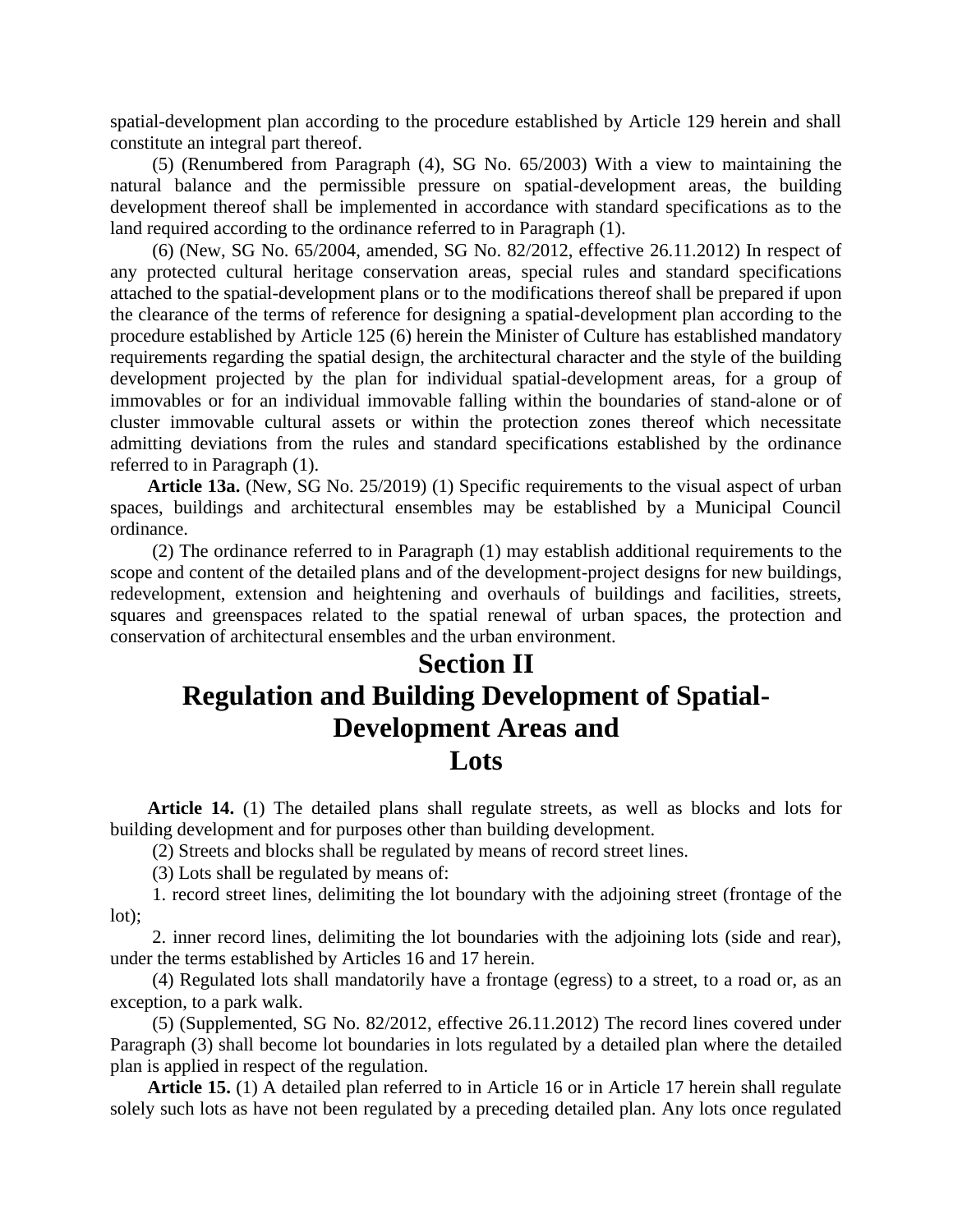shall not be subject to any succeeding regulation except in the cases provided for in this Act.

(2) Any succeeding detailed plan may regulate solely streets or blocks without altering the boundaries between the lots.

(3) (Amended, SG No. 65/2003) The boundaries of regulated lots may be altered solely by means of a regulation plan with the consent of the owners of the said lots, and such consent must be expressed in a statement and tentative agreement on transfer of title bearing notarized signatures.

(4) (New, SG No. 65/2003) Where the boundaries of any regulated lots constituting state property are altered by means of a regulation plan, the agreement referred to in Paragraph (3) shall be concluded at market prices by the Regional Governor in writing.

(5) (New, SG No. 65/2003) Where the boundaries of any regulated lots constituting municipal property are altered by means of a regulation plan, the agreement referred to in Paragraph (3) shall be concluded at market prices by the municipality mayor in writing.

(6) (New, SG No. 65/2003, amended, SG No. 101/2015) Any act approving a regulation plan whereby the boundaries between regulated lots are altered according to the procedure established by Paragraph (3) shall enter into effect as from the issuance thereof and shall be communicated to the applicants.

(7) (New, SG No. 65/2003) Construction within any regulated lots whereof the boundaries are altered by the regulation plan according to the procedure established by Paragraph (3) herein shall be authorized after presentation of a conclusive contract under Paragraph (3), (4) or (5).

(8) (New, SG No. 65/2003) Construction within any regulated lots whereof the boundaries are altered by the regulation plan according to the procedure established by Paragraph (3) herein shall be denied authorization where, as a result of the modification of the regulation plan, the building-development plan of the regulated lots concerned conflicts with the effective spatialdevelopment rules and standard specifications.

(9) (New, SG No. 65/2003) A modification of the regulation plan according to the procedure established by Paragraph (3) shall be refused by an order of the municipality mayor where the draft modification provides for creation of a legally impermissible siting of any existing buildings or of authorized construction works.

(10) (New, SG No. 65/2003) A modification of the regulation plan according to the procedure established by Paragraph (3) shall be refused by an order of the municipality mayor where the draft modification provides for creation of regulated lots whereof the frontage and surface area are less than the minimum requirements established by law for the buildingdevelopment character and manner determined by the building-development plan of the said lots.

(11) (New, SG No. 65/2003) Copies of the effective modifications of the detailed spatialdevelopment plans referred to in Paragraph (3) shall be transmitted through official channels by the municipality to the Geodesy, Cartography and Cadastre Agency upon presentation of a conclusive contract under Paragraph (3), (4) or (5).

**Article 16.** (1) (Supplemented, SG No. 61/2007, amended, SG No. 101/2015) A detailed plan in respect of any spatial-development areas with unregulated lots, as well as in respect of any spatial-development areas whereto the first regulation under a preceding spatial-development plan has not been applied, shall determine the surface areas as shall be necessary for construction of the projects of the green structure, of the social infrastructure and the physical infrastructure constituting public property. For the purpose of implementation of the said projections, upon entry of any such plan into effect, the owners of corporeal immovables shall transfer to the municipality a percentage share of the surface area of the immovables thereof as determined by the plan which may not exceed 25 per cent.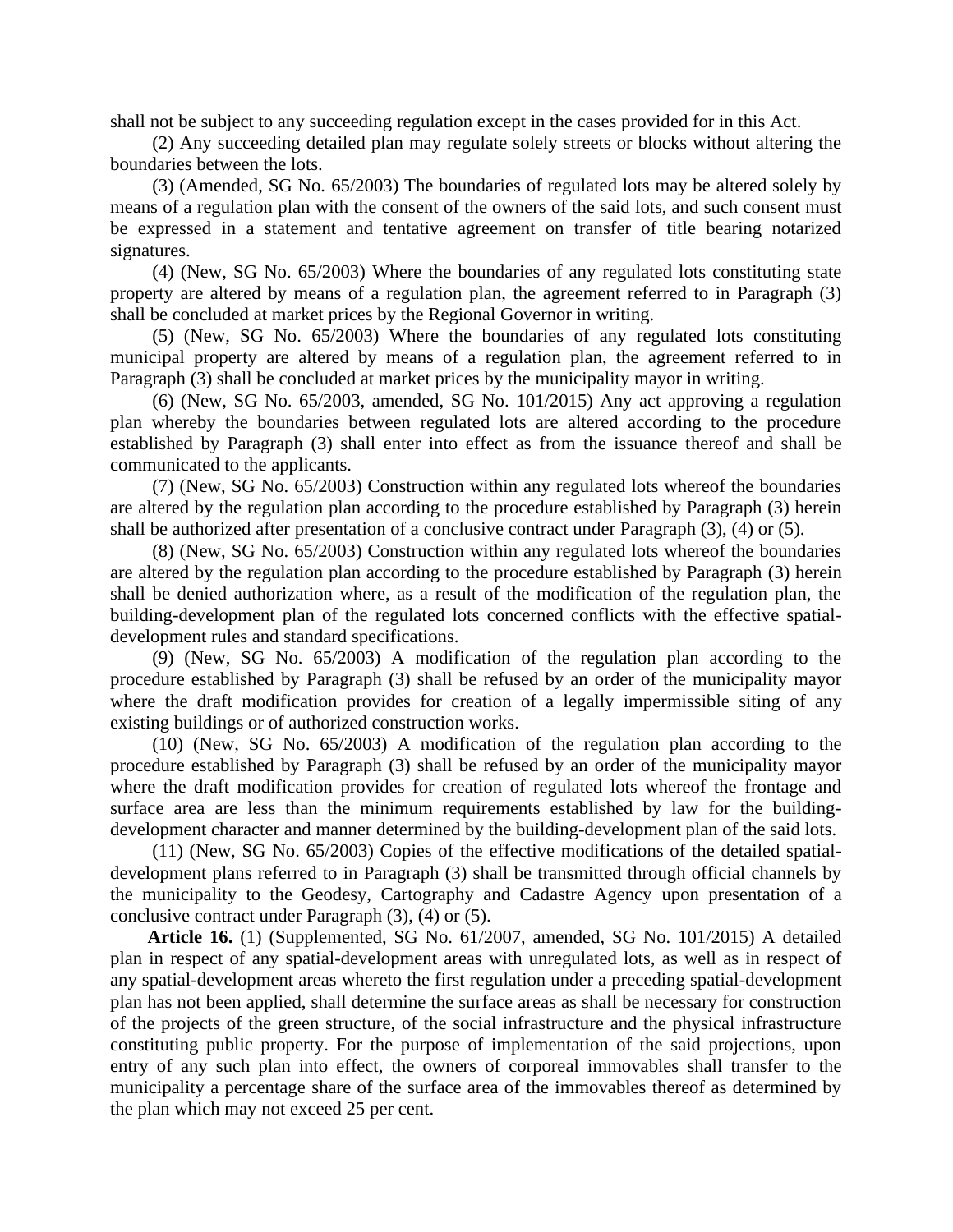(2) A detailed plan referred to in Paragraph (1) shall be prepared on the basis of a cadastral map as approved according to the procedure established by the Cadastre and Property Register Act.

(3) The frontage and the surface area of any newly formed regulated lots, the specific assigned use thereof, and the building-development character and manner thereof shall be determined by the detailed plan proper.

(4) (Supplemented, SG No. 13/2017) In the cases covered under Paragraph (1), the municipality shall allot to each owner of a corporeal immovable affected an equivalent regulated lot or lots, reckoning with the location of the lots in the site but without regard to the exact cadastral boundaries of the said lots. Where a lot extends over different planning zones, the newly formed regulated lot shall be provided in the zone where the lot [transferred] was predominantly located. The market value of the regulated lots may not be less than the market value of the lots prior to the regulation thereof, which shall be evidenced by a decision of the commission under Article 210 herein. The decision of the commission shall be communicated to the interested parties together with the draft detailed plan and shall be appealable in the proceeding for an appellate review of the detailed plan referred to in Paragraph (1).

(5) (New, SG No. 13/2017) By the plan referred to in Paragraph (1):

1. any lots, which do not satisfy the requirements for minimum size of frontage and surface area in conformity with the planning zone wherewithin the said lots fall, may be consolidated into one or more new regulated lots if owned by the same parties;

2. at the request of the owners, several lots owned by the same parties may be consolidated into a single newly formed regulated lot, as well as a single lot may be divided into two or more newly formed regulated lots;

3. a co-owned regulated lot may be formed out of two or more lots owned by different parties on the basis of a joint application by the owners with notarized signatures, whereby the undivided interests held by the co-owners are determined, which interests shall be specified in the order referred to in Paragraph (6).

(6) (Renumbered from Paragraph (5), amended and supplemented, SG No. 13/2017) Title to the regulated lots newly formed by the plan shall pass to the owners of lots referred to in Paragraphs (4) and (5), and title to the shares ceded thereto under Paragraph (1) shall pass to the municipality as from the effective date of the [relevant detailed] plan. For each particular regulated lot, the municipality mayor or a person thereby authorized shall issue an order setting forth the precise individualization of the lot concerned. Any such order shall be transmitted to the Recording Office, and a copy of the effective plan referred to in Paragraph (1) shall be transmitted to the Geodesy, Cartography and Cadastre Agency for entry in the property register and plotting in the cadastre proprio motu.

(7) (Repealed, renumbered from Paragraph (6), SG No. 13/2017) Mortgages raised on lots prior to the regulation thereof shall pass entirely onto the newly created regulated lots. The municipality shall acquire the shares in the lots thereto ceded unencumbered by any charge.

**Article 16a.** (New, SG No. 13/2017) In respect of any spatial-development areas with unregulated lots, as well as of any spatial-development areas whereto the first regulation under a preceding spatial-development plan has not been applied, a regulation plan for streets and lots for works constituting public property, referred to in Item 2 of Article 110 (1) herein, may be created by a Municipal Council resolution in lieu of a plan referred to in Article 16.

**Article 17.** (1) In any cases other than such covered under Article 16 herein, a detailed plan in respect of a nucleated settlement or a part thereof shall regulate theretofore unregulated lots, whereupon the inner record lines of the said lots shall become coincident with the [existing]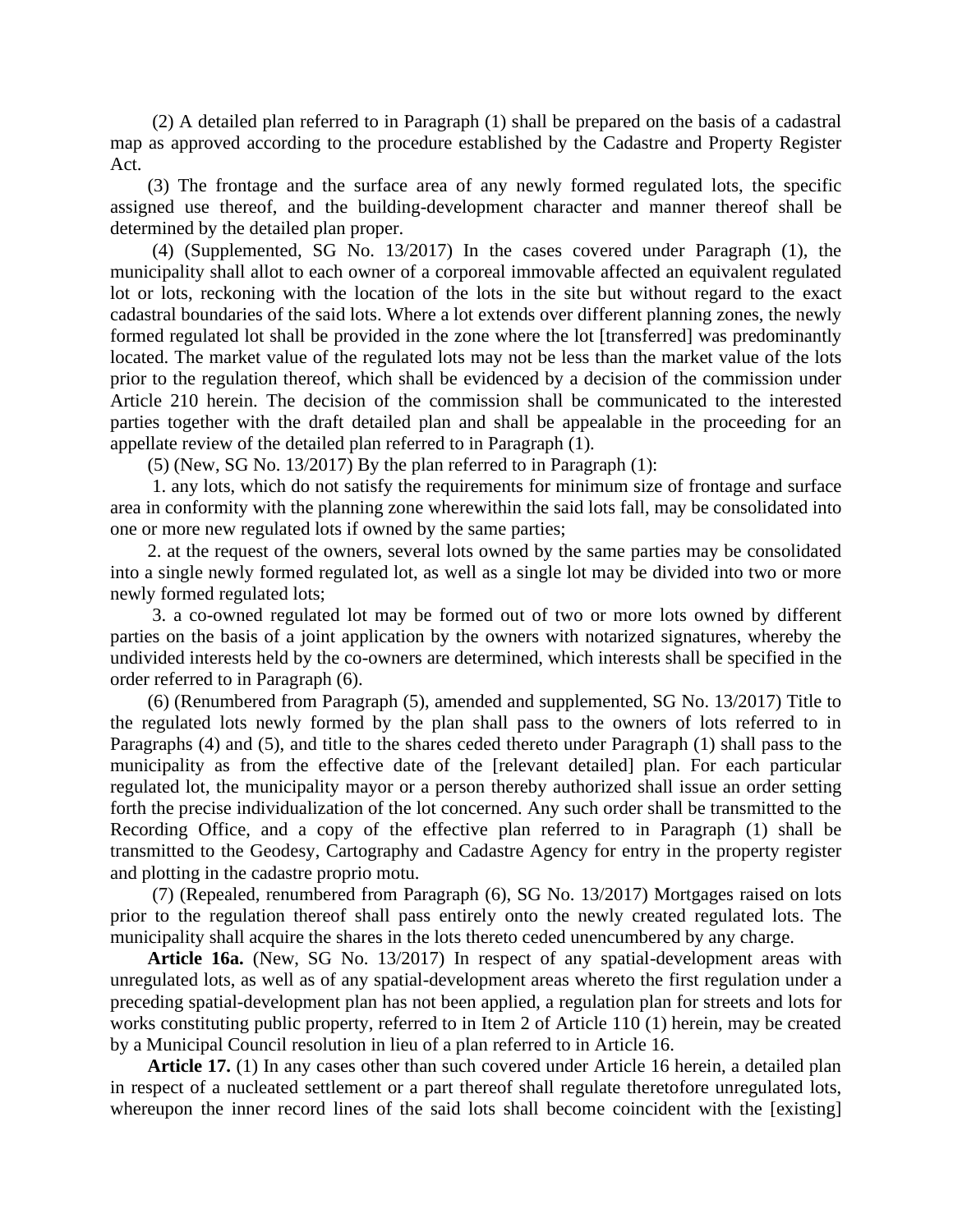immovable property lines.

(2) In compliance with the rules and standard specifications established in this Act, the plan referred to in Paragraph (1) may regulate:

1. existing unregulated lots for the purpose of formation of a larger number of selfcontained regulated lots;

2. lots whereof the size does not satisfy the requirements established by Article 19 herein, for the purpose of establishing full-size lots by means of incorporation of parts of adjoining lots;

3. adjoining unregulated lots, for the purpose of creation of co-owned regulated lots.

(3) (Supplemented, SG No. 65/2003) In the cases covered under Paragraph (2), the owners concerned shall submit an application to the (appropriate) municipality, and in the cases referred to in Items 2 and 3 of Paragraph (2), any such application shall enclose a tentative agreement on transfer of title bearing notarized signatures. The undivided interests held by the co-owners in the co-owned regulated lots as formed shall be determined by the agreement proper.

(4) (New, SG No. 65/2003) Where any regulation plan referred to in Items 2 and 3 of Paragraph (2) affects any lots constituting state property, the agreement referred to in Paragraph (3) shall be concluded at market prices by the Regional Governor in writing.

(5) (New, SG No. 65/2003) Where any regulation plan referred to in Items 2 and 3 of Paragraph (2) affects any lots constituting municipal property, the agreement referred to in Paragraph (3) shall be concluded at market prices by the municipal mayor in writing.

(6) (New, SG No. 65/2003) In the cases referred to in Items 2 and 3 of Paragraph (2), construction may be authorized upon presentation of a conclusive contract under Paragraph (3), (4) or (5).

(7) (Renumbered from Paragraph (4), supplemented, SG No. 65/2003) Copies of the effective detailed plans shall be transmitted by the municipality to the Geodesy, Cartography and Cadastre Agency through official channels. In the cases referred to in Items 2 and 3 of Paragraph (2), copies of the effective detailed plans shall be transmitted by the municipality to the Geodesy, Cartography and Cadastre Agency through official channels upon presentation of a conclusive contract under Paragraph (3), (4) or (5).

**Article 18.** (1) In respect of lots regulated for building development, a detailed plan shall determine:

1. the specific assigned use, permissible activities and permissible building development;

2. the maximum building-development density;

3. the maximum building-development intensity;

4. the minimum open yard space;

5. the mandatory minimum yard greenspace;

6. the building-development manner and character;

7. the building-development lines.

(2) Particular types of a detailed plan may contain only part of the parameters covered under Paragraph (1).

**Article 19.** (1) Upon regulation of lots for low-rise residential development, whether detached or attached across the boundary between two lots, the lot sizes shall comply with the following requirements:

1. in urban settlements: a minimum of 14 metres in frontage and 300 square metres in surface area;

2. (amended, SG No. 65/2003) in resort nucleated settlements and dispersed settlements and in resort zones with nucleated settlements: a minimum of 16 metres in frontage and 500 square metres in surface area;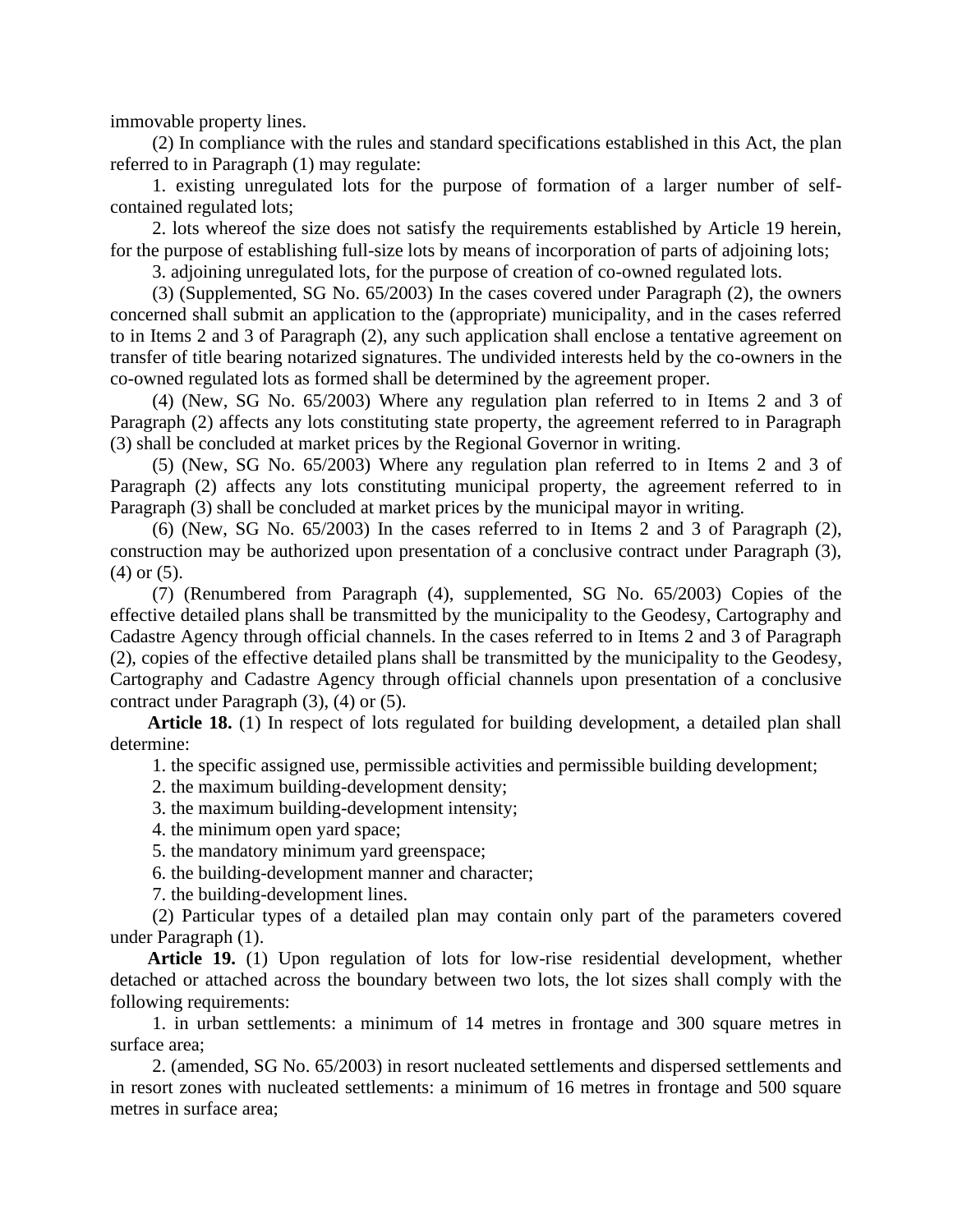3. in country-house zones: a minimum of 18 metres in frontage and 600 square metres in surface area;

4. in rural settlements or parts thereof located on predominantly level ground: a minimum of 16 metres in frontage and 500 square metres in surface area; and where specific ground or economic conditions apply, as well as along major streets: a minimum of 14 metres in frontage and 300 square metres in surface area;

5. in rural settlements or parts thereof located on predominantly steep ground: a minimum of 12 metres in frontage and 250 square metres in surface area.

(2) The rural settlements and the parts thereof located on predominantly level or steep ground shall be designated by the [competent] Municipal Council by resolution on the basis of an opinion of the municipal expert board.

(3) (Amended, SG No. 65/2003) The minimum frontage and floor area sizes of lots regulated for low-rise development, as determined in Paragraph (1), may be reduced by not more than one fifth depending on the economic, technical or ground conditions, or to allow for the position of pre-existing solid buildings, where such allowance shall not result in deterioration of the conditions for appropriate building development, on the basis of an opinion of the municipal expert board.

(4) Upon partition of any lot covered under Paragraph (1), the sizes of the resulting physical divisions may not be smaller than the minimum established in Paragraph (1) or reduced by more than one-fifth of the said sizes.

(5) (Amended, SG No. 61/2007, SG No. 25/2019) Upon regulation of lots in blocks for medium and high-rise development, for low-rise development attached across the boundary between two lots, for development with social housing or for other development of specific character extending over more than two lots, the sizes of the lots concerned shall be determined by the [relevant] detailed plan proper without compliance with the minimum standards covered under Paragraph (1).

(6) (Amended, SG No. 65/2003) Upon regulation of lots for non-residential development or for purposes other than building development within nucleated-settlement limits, the sizes of the lots concerned shall be determined by a detailed plan, in conformity with the requirements of sanitation, hygiene and fire protection and the relevant spatial-development rules and standard specifications.

(7) (Supplemented, SG No. 65/2003) The apparent outlines of streets, squares and regulated lots and the sizes thereof, as well as the building development of lots within nucleated settlements or parts thereof of historic, archaeological, ethnographic or architectural significance shall be established by the [relevant] detailed plan proper, so as to preserve the historical and architectural landmarks, the surroundings, the distinctive spatial design and architectural and aesthetic character, and the valuable tree vegetation.

## **Section III Types of Building Development, Building-Development Parameters**

**Article 20.** (1) Building development in regulated lots can be either principal or accessory.

(2) The principal development shall conform with the specific assigned use of the lots according to Article 8 herein, as determined by the [relevant] detailed plan.

(3) Development with auxiliary, farm or subordinate structures shall be accessory to the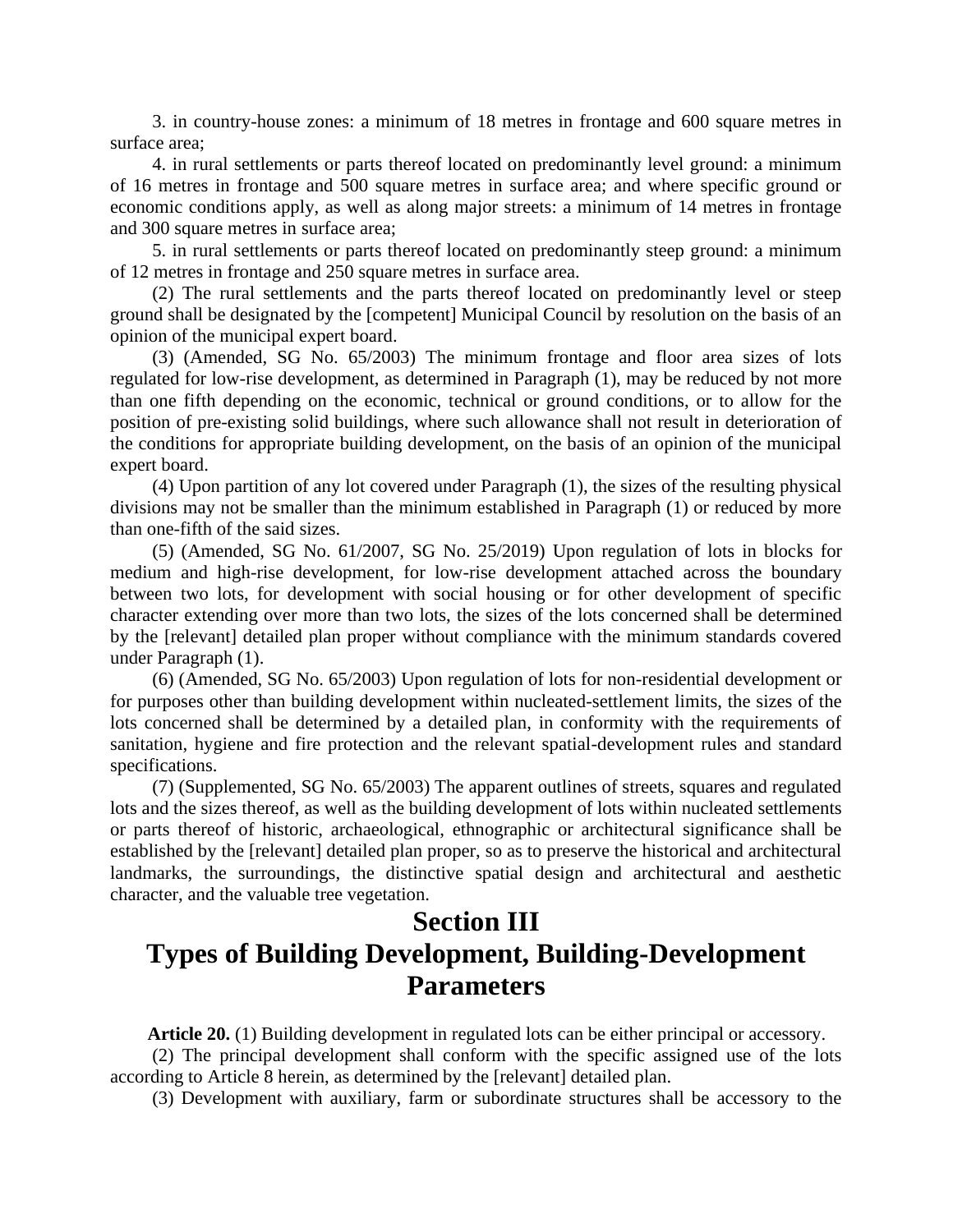principal development in regulated lots.

**Article 21.** (1) The building-development manner in adjoining regulated lots can be either detached or attached.

(2) (Supplemented, SG No. 61/2007) Principal-development buildings may be developed in an attached manner solely across side immovable property lines, with completely overlapping blank walls. Non-overlapping of a blank wall may be admitted under terms and according to a procedure established by the rules and standard specifications referred to in Article 13 herein, where the overlapping of the blank wall leads to a breach of other standard specifications for height and separations and when other existing specific features have to be complied with.

(3) (New, SG No. 61/2007) The provisions of Paragraph (2) shall not apply to any protected cultural and historical heritage areas.

(4) (Renumbered from Paragraph (3), SG No. 61/2007) Accessory-development structures may be developed in an attached manner across inner immovable property lines.

(5) (Renumbered from Paragraph (4), SG No. 61/2007, amended, SG No. 82/2012, effective 26.11.2012) Attached low-rise development shall be permissible subject to the availability of notarized written consent of the owners of the adjoining lots wherein the attached development shall be established.

**Article 22.** (1) In blocks or in large regulated lots, cluster development may be applied, with arrangement in clusters of buildings of different assigned uses, whether free-standing or attached.

(2) (Amended and supplemented, SG No. 6/2009, effective 1.05.2009) The open spaces between buildings in cluster development shall be developed as parks and gardens, outdoor parking spaces or underground car parks and playgrounds.

(3) In residential or resort complexes, cluster development may combine with building development within separate regulated lots.

(4) (New, SG No. 106/2006, amended, SG No. 82/2012, effective 26.11.2012) New construction in the existing residential complexes shall be projected on the basis of a detailed plan referred to in Article 110 (4) herein: a plan for regulation and building development of the residential complex of a scope extending at least to the spatial-development area of one block in cluster-development. The draft regulation plan and the draft building development for redevelopment of the residential complex shall be subject to a public debate according to the procedure established by Article 127 (1) herein prior to being laid before the expert boards on spatial development.

(5) (New, SG No. 106/2006) The drafts referred to in Paragraph (4) may not exceed the parameters of the plan according to which the residential complexes were established.

(6) (Supplemented, SG No. 65/2003, amended, SG No. 65/2004, renumbered from Paragraph (4), SG No. 106/2006, amended and supplemented, SG No. 61/2007) Upon regulation of lots within the existing blocks with cluster development, the separations between the newly projected buildings and the existing buildings shall be determined according to the cluster development rules. The building development density and intensity in any such lots may not exceed the parameters fixed by the plan for the relevant planned development zone, while concurrently reckoning with the parameters for the separate blocks within the said zone. The assigned use of any grounds situated within the same block may not be altered for the purpose of increasing the building development density if the standard specifications for greenspaces, established in the ordinance referred to in Article 13 (1) herein, have not been achieved.

(7) (New, SG No. 65/2004, renumbered from Paragraph (5), amended, SG No. 106/2006, SG No. 61/2007) Upon restructuring of blocks with cluster development, there shall be designated spaces adjoining the existing buildings according to the rules and standard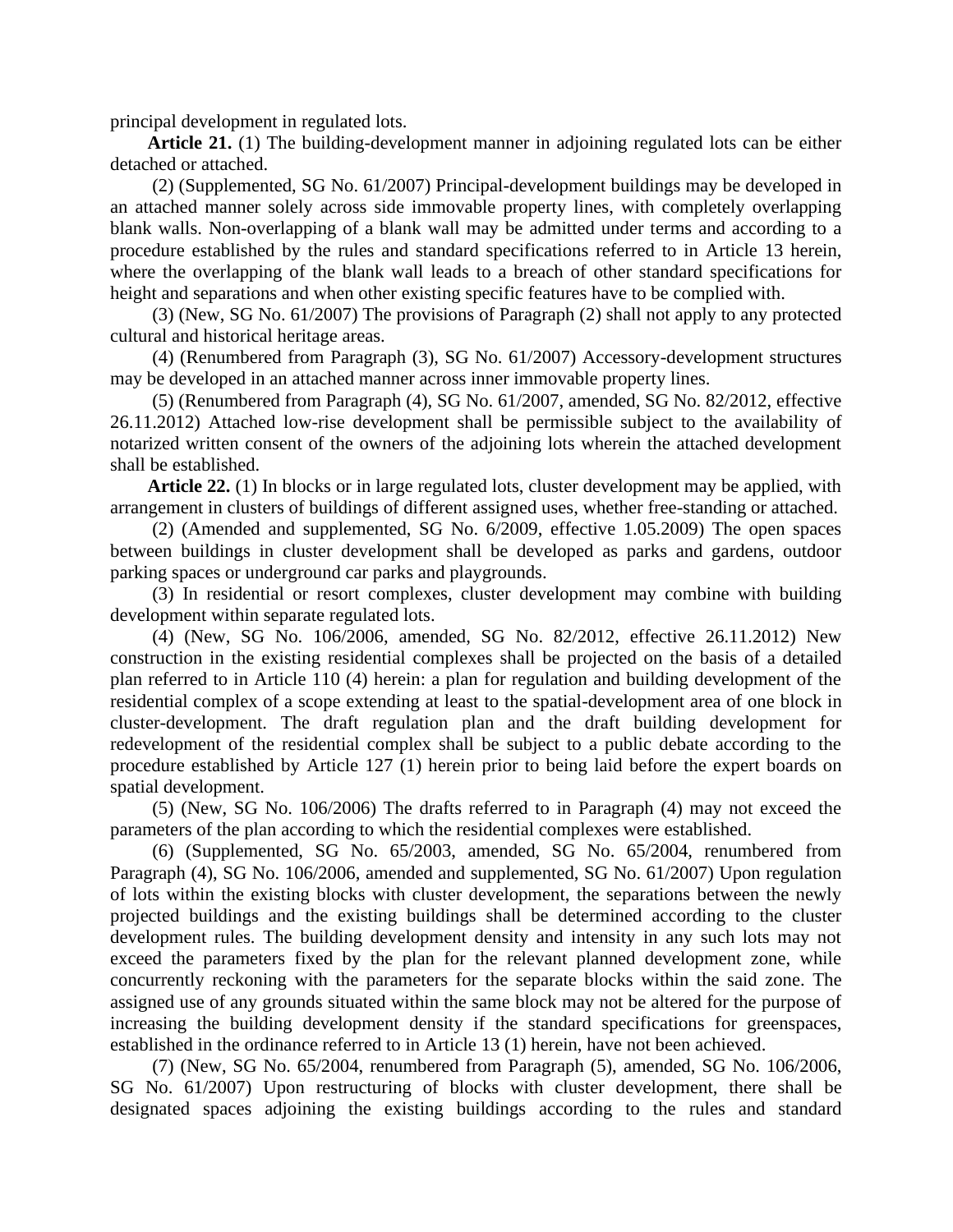specifications established in the ordinance referred to in Article 13 (1) herein, which shall be regulated as lots. The remaining undeveloped part of the blocks, including the lots for which building development cannot be projected according to the rules referred to in Paragraph (6), shall be regulated as greenspaces for general public use and shall be entered in the public register referred to in Article 63 (1) herein.

(8) (New, SG No. 13/2017) A design for restructuring of the residential complexes may allot equivalent regulated lots for all lots resituted according to the procedure established by the restitution laws in compliance with Paragraph (6) and the rules of Article 16 herein, without affecting newly formed regulated lots for the existing buildings, allotted according to the rules of the foregoing paragraph. In case this is impossible, the remaining undeveloped part of the blocks, including the lots for which building development cannot be projected according to the rules referred to in Paragraph (6), shall be regulated as greenspaces for general public use, and the owners of restituted lots shall be indemnified by equivalent regulated lots allotted at the expense of other municipal-owned lots within the scope of the plan or beyond that scope.

**Article 23.** (1) The building-development character shall be determined depending on the height of the principal-development buildings as follows:

1. low-rise: of a height not exceeding 10 metres;

2. medium-rise: of a height not exceeding 15 metres;

3. high-rise: of a height exceeding 15 metres.

(2) (Supplemented, SG No. 65/2003) Solely low-rise development, of a height not exceeding 7 metres, shall be permissible in country-house zones.

**Article 24.** (1) (Supplemented, SG No. 65/2003, SG No. 65/2004, amended, SG No. 16/2021) The height of a building shall be measured in absolute units from the level mark of the average elevation of the ground adjoining the relevant surrounding wall to: the level mark of the intersecting line of the facade plane with the roof plane, applicable to buildings with roof eaves; to the level mark of the upper surface of the cornice, applicable to buildings with cornices; to the level mark of the highest point of the surrounding walls, applicable to buildings without cornices and without eaves.

(2) (Amended and supplemented, SG No. 65/2003, amended, SG No. 16/2021) The height of a building shall exclude the height of the roof space, provided that such space shall remain behind a geometrical plane enclosed between an angle of 45 degrees with the horizon and the line of intersection of the facade plane with the upper plane of the cornice or eaves or, applicable to buildings without cornices and without eaves, with the highest point of the surrounding walls. Where this option is taken, the level mark of the ridge may not exceed the height of the building, measured under the terms established by Paragraph (1), by more than 4.5 metres.

(3) (New, SG No. 65/2004) The height of a building shall be presumed equal to the permissible height if the building is located within a space bounded by a vertical plane along the building-development line of a height equal to the permissible height and a geometrical plane enclosed between an angle of 45 degrees with the horizon and the said height. In such a case, the level mark of the ridge may not exceed the height of the building, measured under the terms established by Paragraph (1), by more than 4.5 metres.

(4) (New, SG No. 16/2021) The provisions of Paragraph (3) shall not apply in countryhouse zones, in low-rise development zones, and in Zone A and Zone B under the Black Sea Coast Development Act.

(5) (New, SG No. 16/2021) The building-development manner and character and the rules and standard specifications of the relevant planning zone may not be modified when Paragraph (3) is applied.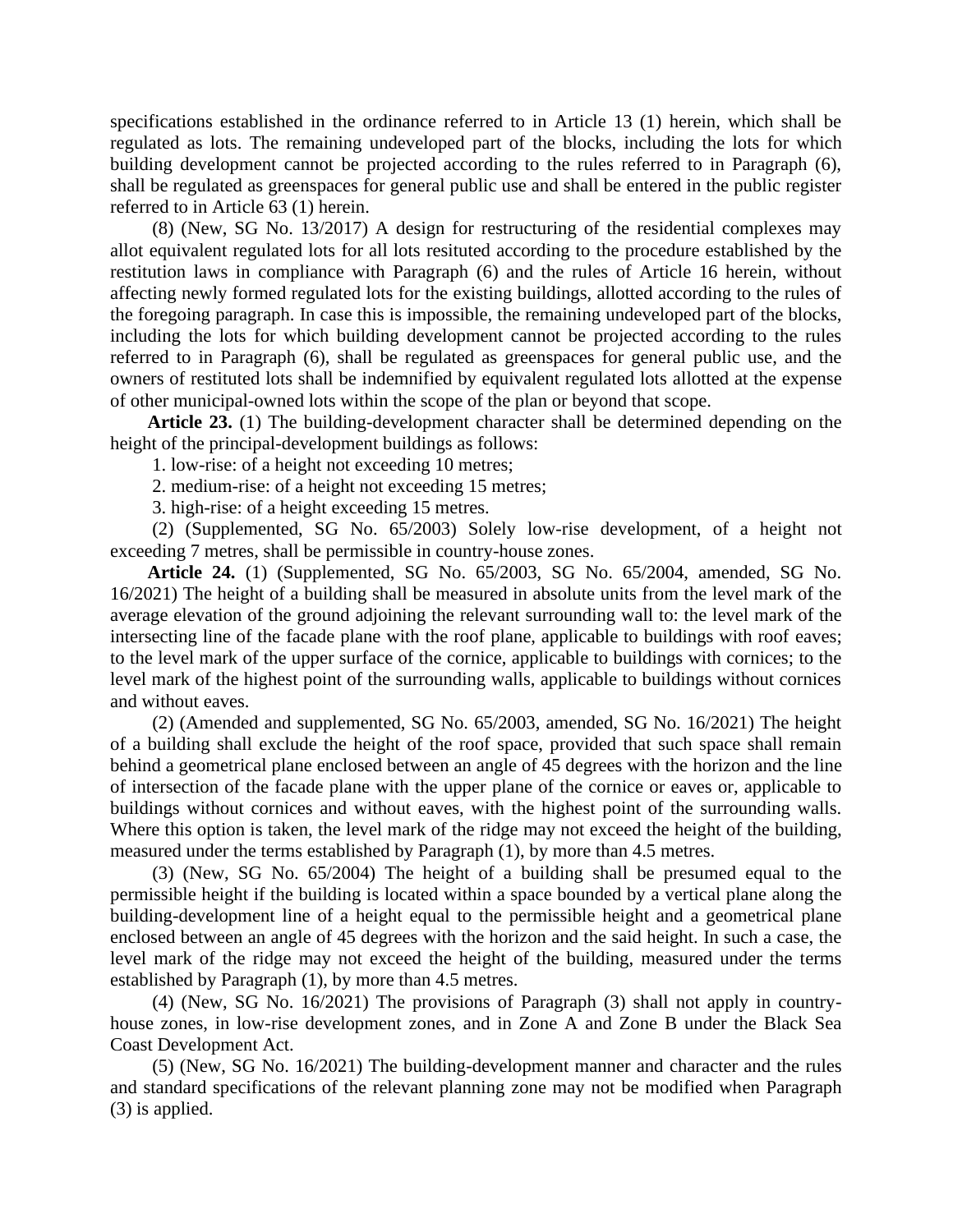**Article 25.** Building development in regulated lots shall be delimited by outer and inner building-development lines beyond which the buildings may not be arranged at ground level or along which the buildings must be arranged at ground level, according to the projection of the [relevant] detailed plan.

**Article 26.** (1) (Amended, SG No. 65/2003) The outer building development line shall be set back from the record street line of the primary street network as follows:

1. along first-class streets (urban freeways): a minimum of 15 metres;

2. along second-class streets (urban highways): a minimum of 5 metres;

3. along third-class streets (arterial streets): a minimum of 3 metres.

(2) Where a street referred to in Items 2 or 3 of Paragraph (2) has a frontage road, the outer building-development line may be coincident with the record street line.

(3) The setbacks covered under Paragraph (1) may be reduced in cases where the preexisting buildings are preserved and incorporated into the system of building development under the detailed plan, with the building-development line of any new buildings being determined respecting the building-development line of the existing buildings where the said pre-existing buildings shall predominate.

**Article 27.** (1) The building-development lines in a regulated lot having frontage upon two streets shall be delimited according to the rules applicable to each street.

(2) In a regulated corner lot, where the building-development lines are coincident with the record street lines along both streets, the building-development line in the intersection zone shall be set back at least 2 metres from the point of intersection of the record street lines of the regulated lot.

(3) (Supplemented, SG No. 61/2007, amended, SG No. 25/2019) The maximum buildingdevelopment intensity and density, projected by a master plan or by a detailed plan, may be exceeded in regulated corner lots with attached principal development along the two side record lines solely and to the extent that this is necessary to overlap the blank walls of the buildings in the adjoining regulated lots, whereupon the height and the depth of development may not exceed the height and depth of development in the adjoining regulated lots. In such cases, the mandatory greenspace shall be reduced in proportion to the increased building-development density.

(4) (New, SG No. 61/2007) The provision of Paragraph (3) shall not apply where the regulated lot has a frontage to two streets of which one is cul-de-sac.

**Article 28.** A detailed plan may prescribe different depths of development for the first story above ground level (of such height as the said plan shall determine) and, separately, for the principal development above the first story above ground level, complying with the standard specifications regarding building development density and intensity and regarding separations between buildings.

**Article 29.** The depth of development of residential buildings shall not be restricted where the maximum permissible standard specifications for building-development density and intensity, for greenspace and for separations from regulated-lot boundaries and between buildings are complied with under the terms established by Articles 31 to 35 herein, in any of the following cases:

1. upon detached development;

2. upon attached development, solely across the boundary between two regulated lots.

**Article 30.** (1) (Amended, SG No. 41/2001) In residential zones with attached development, the depth of principal-development residential buildings above the first story above ground level shall be a maximum of 16 metres.

(2) Exceptions to the rule established by Paragraph (1) shall be permissible solely where the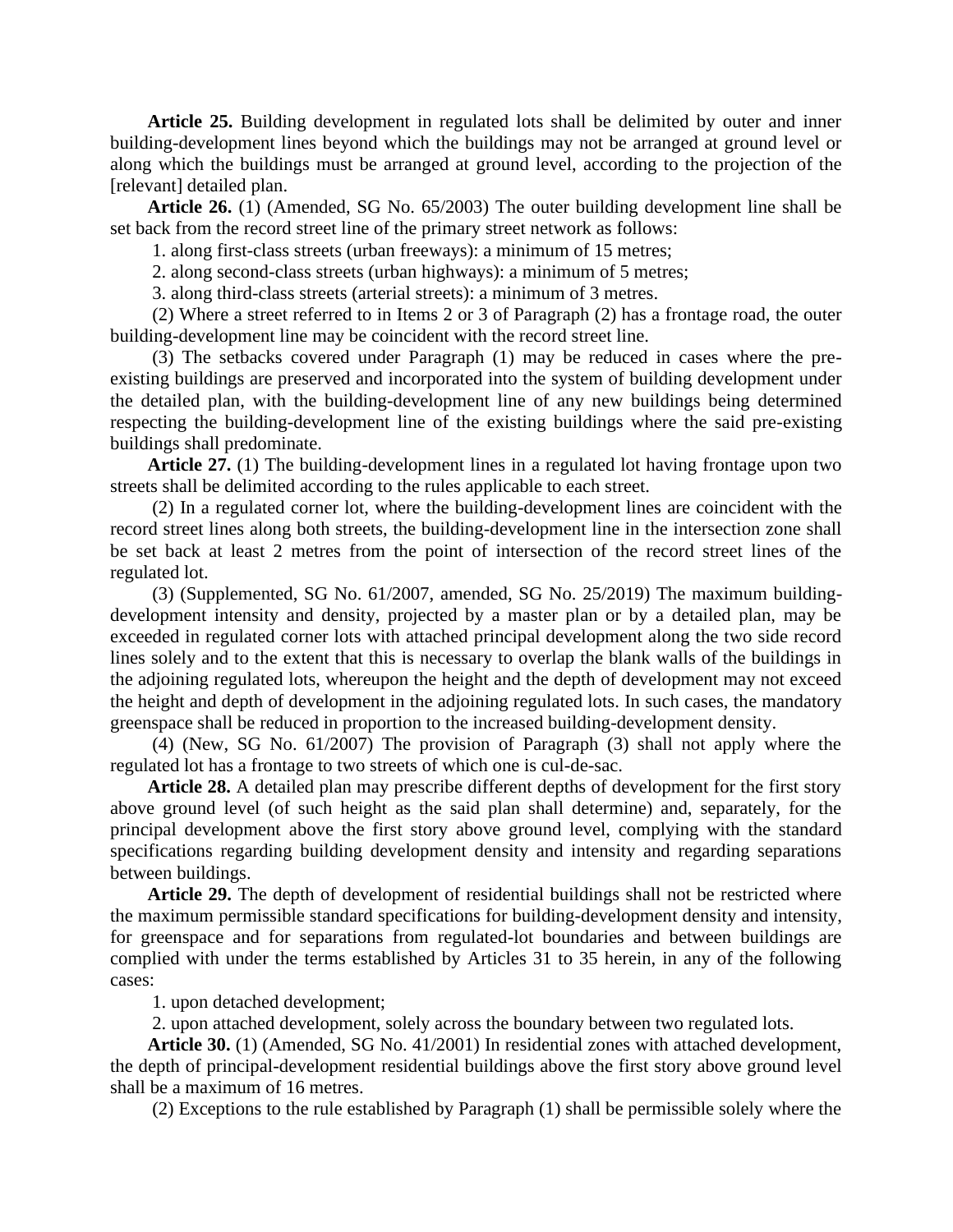regulated lot has a depth exceeding 30 metres and a frontage of at least 20 metres.

(3) The depth of development of non-residential buildings shall not be restricted if the requirements of sanitation, hygiene and fire protection and the requirements established by Article 35 (1) herein are complied with.

## **Section IV Rules and Standard Specifications Regarding Arrangement of Principal-Development Buildings**

**Article 31.** (1) (Amended, SG No. 65/2003) In respect of low rise residential development, the standard specifications regarding the separations between principal-development buildings shall be:

1. from the side regulated-lot line: a minimum of 3 metres;

2. from the rear regulated-lot line: a minimum of 5 metres.

(2) (Amended, SG No. 65/2003) In respect of medium or high-rise residential development, the standard specifications regarding the separations between principal-development buildings shall be:

1. from the side regulated-lot line: a minimum of one-third of the height of the building;

2. from the rear regulated-lot line: a minimum of 6 metres.

(3) (New, SG No. 65/2003) The standard specifications regarding the separations covered under Paragraph (2) shall be optional where the inner regulated-lot lines abut a river. In such cases, the building-development lines facing the river shall be determined in compliance with the requirements of hygiene, fire protection and protection against geologic hazards, as well as with the other spatial-development rules and standard specifications.

(4) (Renumbered from Paragraph (3), SG No. 65/2003) The separations between two residential buildings across the side boundary of adjoining regulated lots shall be equal to the sum total of the required separations from each of the buildings to the boundary between the lots.

(5) (Renumbered from Paragraph (4), SG No. 65/2003, amended, SG No. 82/2012, effective 26.11.2012) The standard specifications regarding separations from the side regulated-lot lines, established under Paragraphs (1) and (2), shall apply to buildings of a depth not exceeding 16 metres. In respect of the part of the building of a larger depth, 30 per cent of the excess of depth over 16 metres shall be added to the separations from the side regulated-lot lines under Paragraphs (1) and (2). In a regulated lot having frontage upon two streets, the separations for the excess of depth over 16 metres shall be increased until they reach a value of 2 metres greater than the standard specification for a separation from a side line under Paragraphs (1) and (2).

(6) (New, SG No. 82/2012, effective 26.11.2012) The separation from the building development in a lot and the boundary of a coastal beach shall be greater than or equal to the height of the building development.

**Article 32.** (1) (Amended, SG No. 65/2003, SG No. 61/2007) The separation between principal-development residential buildings across a street shall be greater than, or equal to, the combined height of the said residential buildings.

(2) (Amended, SG No. 65/2003, SG No. 61/2007) The separation between principaldevelopment residential buildings across the rear of the regulated lot shall be, at a minimum, one and a half times the height of the building oriented in a manner affording more beneficial solar access. On sloping ground, depending on the direction of the slope in respect of the orientation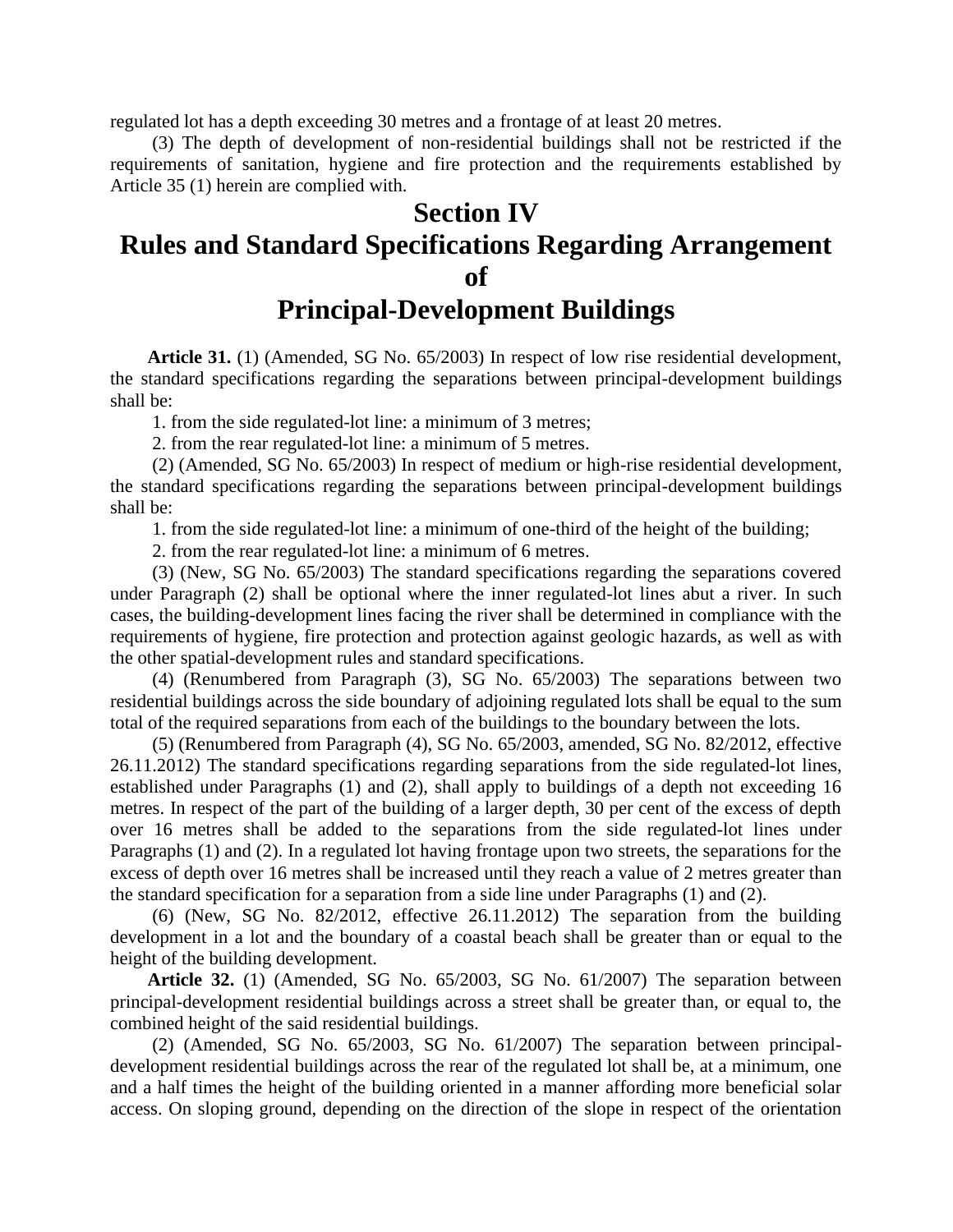affording more beneficial solar access, the separation shall be increased or decreased by the difference of the average elevations of the ground adjoining the two buildings.

(3) (Amended, SG No. 61/2007) Upon determination of the separation between the buildings under Paragraphs (1) and (2), the height of the building on the side affording more beneficial solar access shall be reduced by the height of the first and succeeding non-residential stories of the building affording less beneficial solar access.

**Article 33.** (Supplemented, SG No. 65/2003) In a lot regulated for residential development with multiple buildings, as well as upon cluster development in residential or resort complexes, the separations between principal-development buildings shall be prescribed by the ordinance referred to in Article 13 (1) herein.

**Article 34.** In country-house zones, buildings shall be separated at a minimum of 4 metres from the side lines and at a minimum of 6 metres from the rear of the regulated lot. The minimum separation between buildings across a street or across the rear of a lot shall be determined according to the procedure established by Article 32 herein.

**Article 35.** (1) (Amended, SG No. 65/2003) The separations between residential and nonresidential buildings in any two adjoining regulated lots shall be determined in conformity with the standard specifications regarding separations between residential buildings. In this case, the depth of development of the non-residential building shall be determined according to the procedure established by Article 31 (5) herein.

(2) The separation from a non-residential building to the inner regulated-lot lines upon detached development may not be less than 3 metres, and the separation between any such buildings within a regulated lot shall conform to the [relevant] detailed plan and shall comply with the requirements of sanitation, hygiene, fire protection and engineering.

(3) (New, SG No. 13/2017, amended, SG No. 24/2019, effective 1.07.2020 (\*), supplemented, SG No. 25/2019, amended, SG No. 101/2019) The standard specifications regarding the separations between residential buildings shall apply to buildings for temporary human occupancy: dormitories, barracks, tourist accommodations under the Tourism Act and social and integrated residence-care health and social services and accommodation social services according to the procedure established by the Social Services Act where the said buildings are located in residential planning zones or in spatial-development areas for recreation activities.

#### **Section V**

## **Deviations from Building-Development Rules and Standard Specifications**

**Article 36.** (1) With a view to preserving pre-existing fit buildings, it shall be permissible for the actual siting of the pre-existing buildings in the working spatial-development plans to deviate from the required separations, provided that such buildings are solid and have a residual useful life of not less than 25 years, or are cultural or historical heritage sites within the meaning given by the Cultural Heritage Act. In such cases, the required separation between the preexisting buildings and any buildings projected by the plan within adjoining regulated lots may be reduced by not more than one-third, with the building-development lines being determined respecting the siting of the pre-existing building.

(2) On the basis of a working spatial-development plan, any pre-existing solid buildings may be heightened together with the extension as shall be necessary for any such heightening, complying with the minimum required separations between the buildings in the adjoining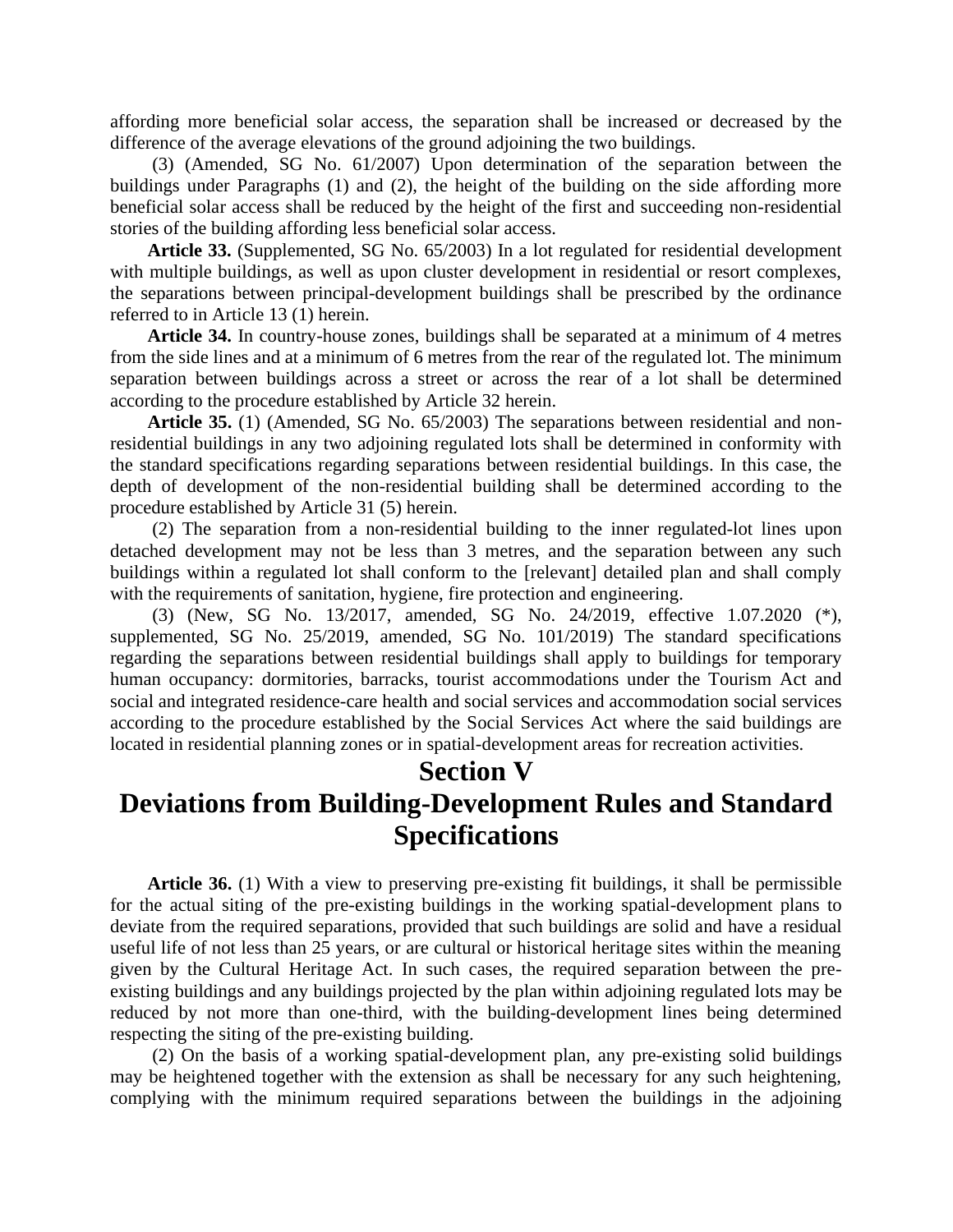regulated lots but without having to comply as well with the minimum required separation between the buildings and the relevant immovable property lines. In such a case, it shall be permissible for the separation between the buildings, including such separation across a street, to be reduced by not more than one-third depending on the position of the pre-existing solid buildings and the possibilities for building development.

(3) Upon urban development of blocks with attached development, where the height of a (new) building must conform to the height of pre-existing buildings, it shall be permissible, on the basis of a working spatial-development plan, for the separation between adjoining buildings at the rear of the regulated lot, as well as for the separation between the building-development lines on the two sides of the street, to be reduced by not more than one-third.

(4) (Amended, SG No. 82/2012, effective 26.11.2012) In the cases referred to in Paragraphs (1) to (3), deviations larger than such established therein in respect of blocks and streets of predominantly developed (50 per cent and more) regulated lots may be permitted on a motion by the municipality mayor by a resolution of the [competent] Municipal Council passed by a majority of not less than two-thirds of the total number of councillors.

(5) (New, SG No. 65/2003) Any authorization referred to in Paragraph (4) shall be issued within two months after receipt of a request.

## **Section VI Principal-Development Buildings. Requirements to Residential Buildings and Dwelling Units**

**Article 37.** (1) Principal-development buildings shall be constructed in conformity with the assigned use of the regulated lots as determined in a detailed plan.

(2) Principal-development buildings can be either residential, or manufacturing, or resort, or country-house, or public-services or other, as well as mixed-use buildings.

(3) In mixed-use buildings, the premises and establishments for non-residential needs involving mass access of non-residents shall be arranged below the residential units.

(4) (New, SG No. 101/2015) In a building having a condominium project status, the required parking spaces shall be provided by the development-project design in:

1. a parking garage having the status of a self-contained work in the building, or

2. a parking garage having the status of a common part in the building, or

3. separate parking spaces having the status of an appurtenance to the respective selfcontained works in the building.

**Article 38.** (1) (Supplemented, SG No. 82/2012, effective 26.11.2012) In addition to dwelling units, studios and studies for individual creative pursuits may be constructed on stories of residential buildings above ground level, and parking garages or parking spaces, transformer stations as an exception, as well as other physical-infrastructure works and facilities may be constructed on the first story (above ground level), on the semi-subterranean story or in the basement, observing the requirements of sanitation, hygiene, fire protection and the other technical requirements and safety standards.

(2) (Amended, SG No. 16/2021) Business and service establishments in any residential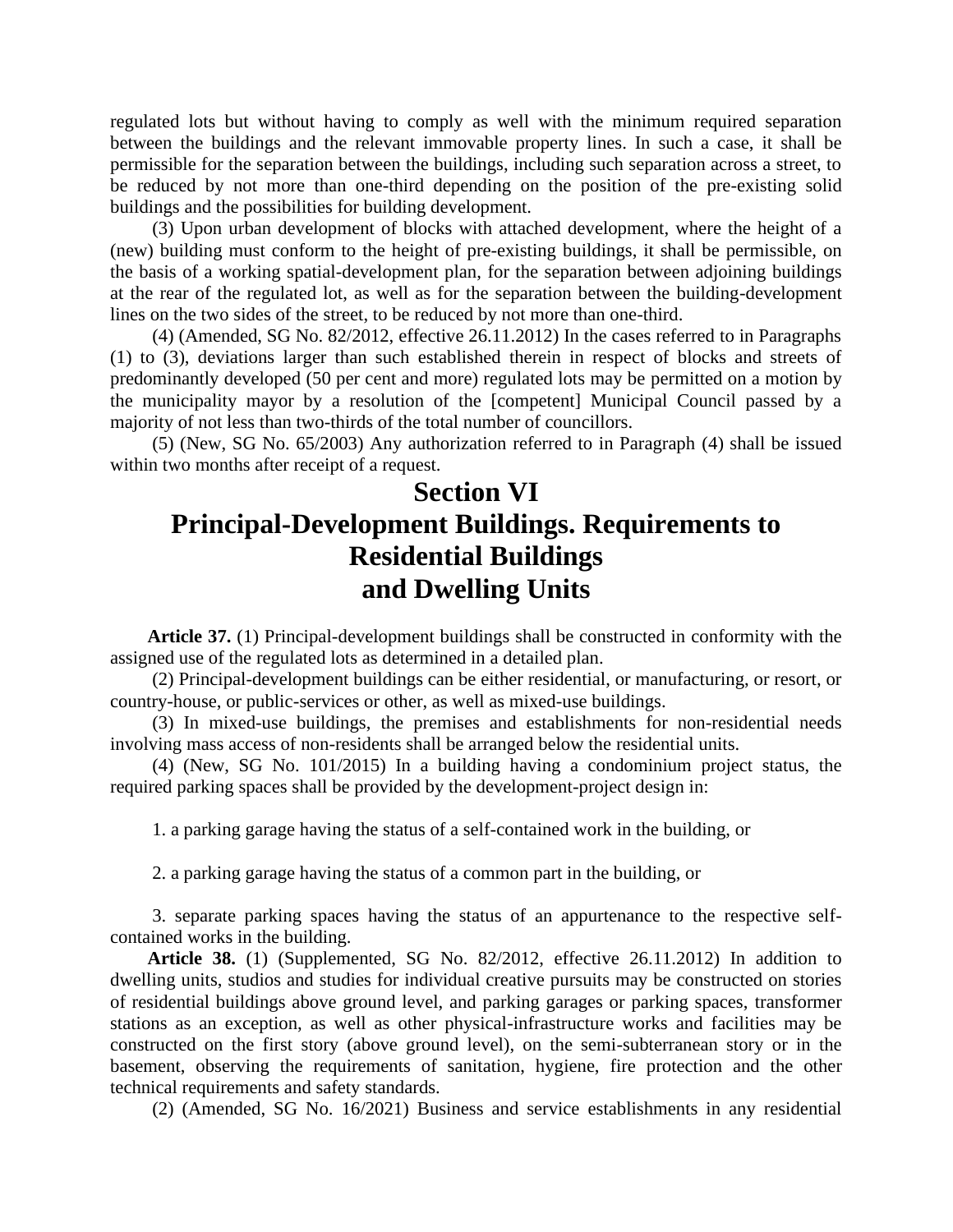building under construction may be arranged below the residential units provided that any such establishment has a separate entrance and conforms to the requirements of sanitation, hygiene, fire protection and other technical requirements.

(3) (Supplemented, SG No. 65/2003) It shall be permissible to remodel and alter the assigned use of any residential premise or of any self-contained dwelling unit within an existing residential building having a condominium project status through conversion into a medical consulting room, an office or a studio for individual creative pursuits, requiring the access of nonresidents to the building, provided that such establishments shall be located on the first story (above ground level) or on the semi-subterranean story and the remodelling thereof shall conform to the requirements of sanitation, hygiene, fire protection and other technical requirements, and on the basis of an express notarized consent in writing given by all owners of dwelling units adjoining the establishments. As an exception, arrangement of such establishments shall be permissible on other stories above ground level as well, solely on the basis of a resolution of the general meeting of owners passed according to the established procedure, and provided that an express notarized consent in writing has been obtained from all owners of dwelling units adjoining the said establishments.

(4) (Supplemented, SG No. 65/2003) Any existing residential premise or self-contained dwelling unit on the first story [above ground level] of a residential building may be remodelled with an alteration of the assigned use thereof through conversion into a retail shop or for any service activities other than such covered under Paragraph (3), complying with the requirements of sanitation, hygiene, fire protection and if provided with a separate entrance other than the entrance and the common premises on the residential stories. Such conversion shall require a resolution of the general meeting of owners of dwelling units passed according to the established procedure, and an express notarized consent in writing given by all owners of dwelling units adjoining the relevant establishment.

(5) (Amended, SG No. 65/2003, supplemented, SG No. 61/2007, amended and supplemented, SG No. 101/2015) Any self-contained works constructed for non-residential uses within a pre-existing building may be remodelled and have their assigned use altered according to the standard procedure, without having to obtain the consent of the owners in the condominium project, provided that the requirements of Items 2 to 4 of Article 185 (1) herein are complied with and this does not lead to noise pollution and other pollution above the limit values. Unless these conditions apply, the requirements of Article 185 (2) and (3) herein shall be complied with.

(6) (New, SG No. 65/2003) The consent of the owners in a condominium project shall not be required upon restoration of the residential assigned use of any self-contained premises and works converted to non-residential needs, constructed in a pre-existing residential building.

(7) (Renumbered from Paragraph (6), amended, SG No. 65/2003) A reasoned opinion of a structural engineer possessing full licensed designer competence, proving that loads are not increased, that structural elements are not affected, and that the bearing capacity, the stability and the durability of the building are not impaired, shall mandatorily be presented attached to the designs for any conversion under Paragraphs (3) to (5) and, where the building structure has to be modified or loads have to be increased, a structural design part shall furthermore be presented attached to any such design.

(8) (New, SG No. 6/2009, effective 1.05.2009) In any buildings having a condominium project status under construction with a building permit issued after the entry into force of the Condominium Ownership Management Act, wherein more than ten self-contained works are projected, there shall be provided at least one common premise, located on the ground floor or on the first floor, to be used by the owners and occupants of the buildings for household, sports and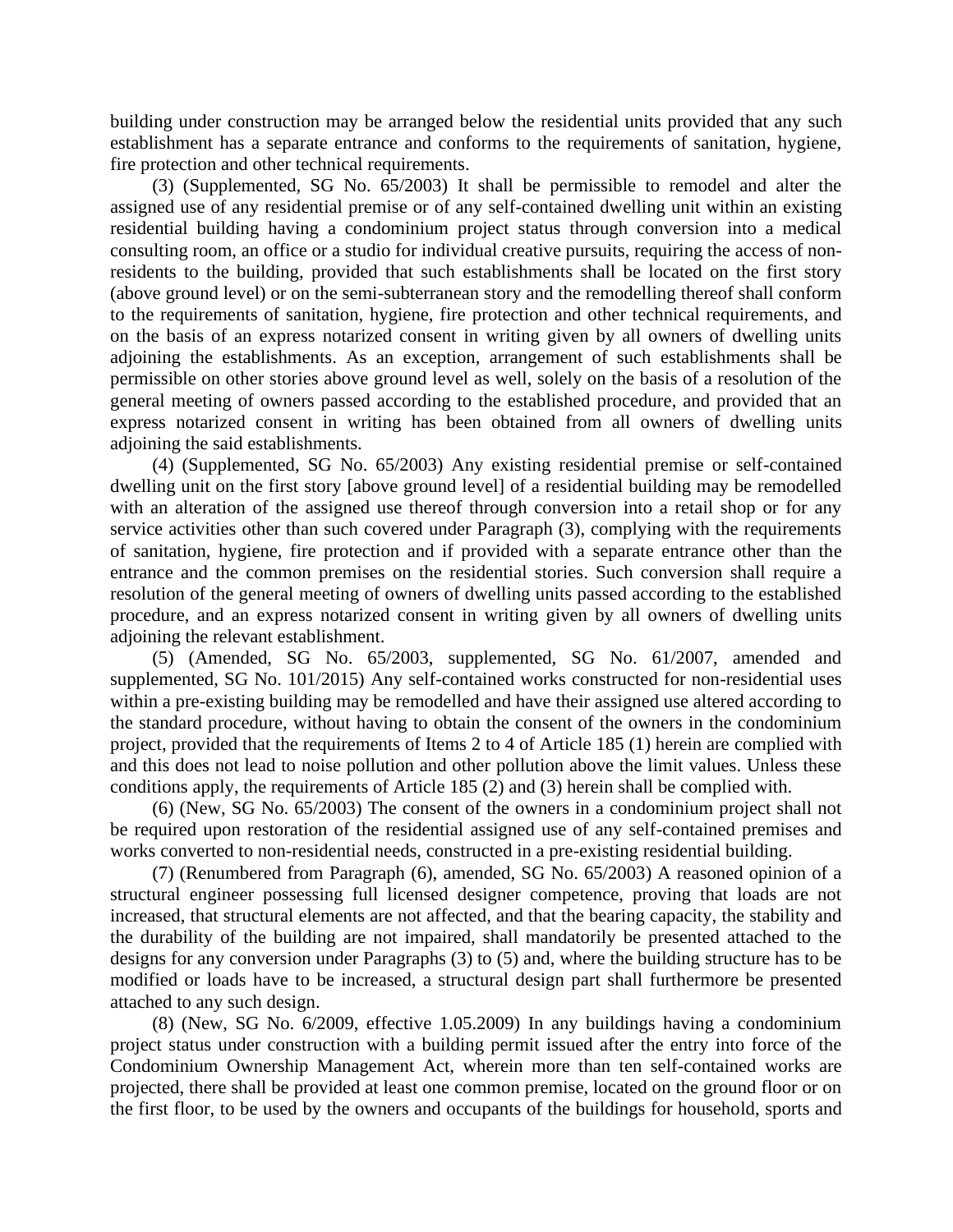other service activities (a premise for meetings; for janitors or security guards; for perambulators, bicycles, mopeds and motor cycles; for storage of implements for cleaning the building and the adjoining area thereof, laundry rooms, drying rooms and other such).

(9) (New, SG No. 82/2012, effective 26.11.2012) Remodelling and alteration of the assigned use of any works under Paragraphs (1) to (5) shall be impermissible unless the required parking garages or parking spaces in the respective lot can be ensured for the new works.

(10) (New, SG No. 101/2015) Exceptions to the provision under Paragraph (9) may be permitted by the authority competent to issue the building permit, under the terms established by Article 43 (2) herein.

**Article 39.** (1) In a country-house building, parking garages may be constructed on the first story (above ground level) or below ground level, as well as studios and studies for individual creative pursuits on the stories and within the roof space.

(2) Upon alteration of the assigned use of any building or part thereof in residential, resort or country-house zones, where such alteration shall involve mass access of non-residents or noise pollution or other pollution above the limit values applicable to the zone, in addition to compliance with the requirements established by Article 38 herein, it shall furthermore be necessary to obtain an express notarized consent in writing given by all owners and holders of limited rights in rem in adjoining lots.

(3) (New, SG No. 17/2009, supplemented, SG No. 50/2010, amended, SG No. 16/2021) The assigned use of any building or part of building which is an establishment of education, science, health care or culture may be altered under the terms and according to the procedure established by this Act only with the written consent of the competent government minister. This procedure shall furthermore apply to the alteration of the assigned use of any sports sites and facilities or parts thereof which are owned by the State or by a municipality. The consent shall be granted through official channels to the Chief Architect or to the competent authority referred to in Article 148 (3) herein. Within seven days after the receipt of the written application, the Chief Architect or the competent authority referred to in Article 148 (3) herein shall transmit the said application through official channels to the competent government minister, who shall be obliged to express written consent or to refuse to grant consent within 14 days. Any refusal to grant such consent shall be reasoned.

(4) (New, SG No. 65/2003, renumbered from Paragraph (3), supplemented, SG No. 17/2009) In the cases under Paragraphs (2) and (3), the modification of the detailed plan shall be recorded proprio motu, on the basis of an order of the municipality mayor, without conducting a procedure for modification of the detailed plan.

(5) (New, SG No. 65/2003, renumbered from Paragraph (4), amended, SG No. 17/2009) The consent of the owners concerned shall not be required, and a procedure for modification of the detailed plan shall not be conducted, in case a non-residential building in a residential, resort or country-house zone is converted into a residential building, and any such alteration shall be recorded according to the procedure established by Paragraph (4).

**Article 40.** (1) Every dwelling unit must have a separate entrance, at least one residential premise, a kitchen or a kitchenette and a bathroom, as well as a cellar which may be located inside or outside the dwelling unit. It shall be permissible for the premises to be spatially linked, with the exception of lavatories and bathrooms.

(2) A sanitary unit may not be located above a residential premise, above a kitchen or a food cellar except in a dwelling unit which the said sanitary unit serves.

#### **Section VII**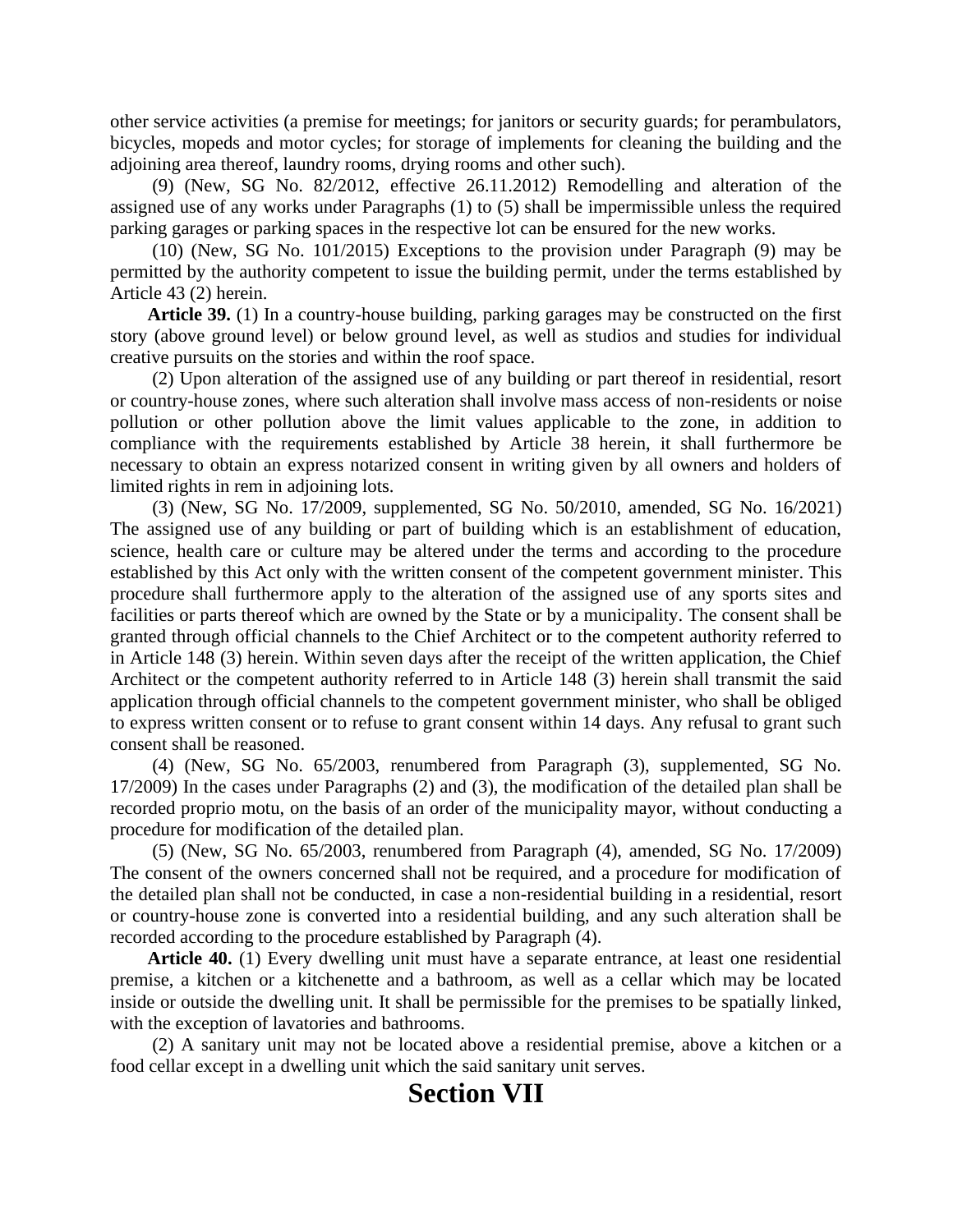### **Accessory Development, Fences (Heading amended, SG No. 65/2003)**

**Article 41.** (Amended, SG No. 65/2003) (1) The accessory development in regulated lots shall consist of auxiliary, service, farm and subordinate structures to the principal-development buildings and shall be permitted in conformity with the projections of the detailed plan.

(2) Where accessory development is not projected by the effective detailed plan, such structures may be permitted by the Chief Architect of the municipality by means of an investigation and design permit referred to in Article 140 herein, if the structures are developed in a detached manner or touching to principal-development buildings in the regulated lot or attached to accessory-development structures solely between two regulated lots. Such development as permitted shall be recorded in the effective detailed plan proprio motu.

(3) Any building development, whereby the planning parameters set by the detailed plan for the relevant regulated lot are exceeded, shall be impermissible according to the procedure established by Paragraph (2).

**Article 42.** (1) (New, SG No. 65/2003) Accessory-development structures shall be arranged either in a detached manner or touching the principal development in the regulated lot, or attached to the accessory development in an adjoining lot.

(2) (Renumbered from Paragraph (1), amended and supplemented, SG No. 65/2003) No accessory-development structures other than parking garages, workshops and distributive-trade and service establishments may be arranged at the record street line or between the record street line and the principal-development buildings. Accessory-development structures may be constructed along the inner regulated-lot line provided that the blank walls of the said structures overlap with the blank walls of pre-existing or newly projected structures in the adjoining regulated lot or solid fences.

(3) (Renumbered from Paragraph (2), amended, SG No. 65/2003) In a free-standing arrangement, any accessory-development structures shall be of a height not exceeding 3.6 metres and shall be separated from the inner regulated-lot lines at a minimum of 3 metres or, where up to 2.5 metres in height, any such structures shall be separated from the southern, south-western and south eastern boundary with the adjoining regulated lot at a minimum of 1.5 metres up to 45 degrees off due south.

(4) (Renumbered from Paragraph (3), amended, SG No. 65/2003) Any free-standing semisubterranean structures, rising up to 1.2 metres above the adjoining ground, shall be separated from the inner regulated-lot line at a minimum of 1.5 metres.

**Article 43.** (1) (Amended, SG No. 82/2012, effective 26.11.2012) The required parking garages and parking spaces for new buildings shall mandatorily be provided within the regulatedlot boundaries.

(2) (Amended and supplemented, SG No. 65/2003, amended, SG No. 82/2012, effective 26.11.2012, SG No. 16/2021) Exceptions to the provision under Paragraph (1) may be permitted by the authority competent to issue the building permit where it is impossible to provide the standard required parking garages and parking spaces within the regulated-lot boundaries due to technical or statutory constraints such as: regulated-lot size and/or gradient, groundwater conditions, sanitary protected areas and other such under terms established by the ordinance referred to in Article 75 (4) herein.

(3) (Amended, SG No. 65/2003, repealed, SG No. 82/2012, effective 26.11.2012, new, SG No. 101/2015) Where the regulated lot is a common part of a condominium-project building, the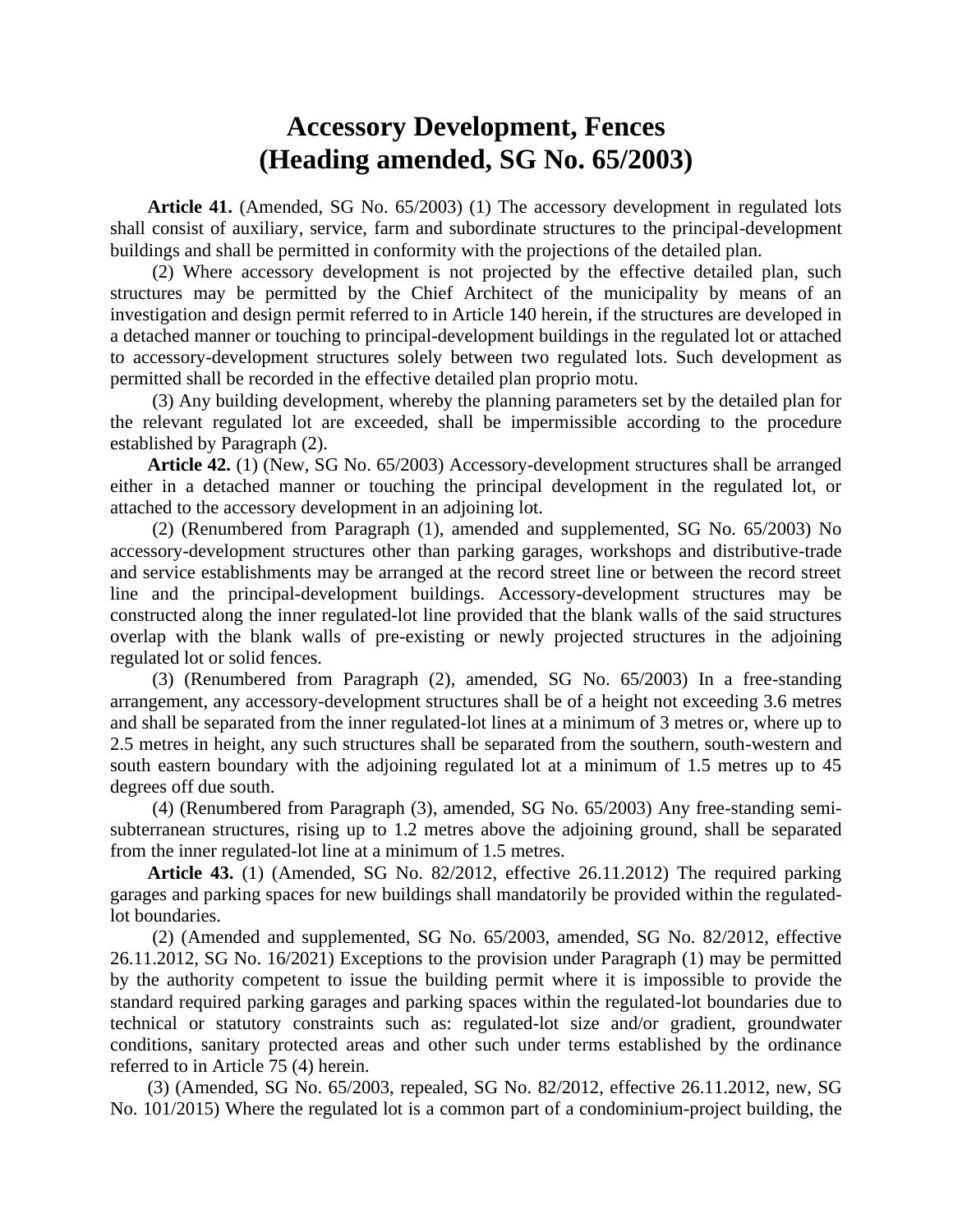required parking places may alternatively be provided in the open yard space through allocation of the use of part of the yard by the general meeting of the condominium owners, conforming to the standard specifications for the mandatory minimum yard greenspace. Where the land on which the residential building is constructed does not have the status of a common part under Article 38 (1) of the Ownership Act, parking shall be provided through allocation of the use of the part of the open yard space which is not necessary for the use of the building as assigned.

(4) (New, SG No. 16/2021) Underground parking in any buildings located in adjoining regulated lots may be implemented by means of common access on the basis of a notarized contract concluded between the various owners and/or holders of the building right to the adjoining regulated lots. The entry and exit points, the manoeuvring spaces and other such shared use areas shall be common parts of the owners (co-owners) of the adjoining underground parking garages served thereby and shall be determined by the development-project designs.

**Article 44.** (1) (Amended, SG No. 65/2003) Accessory-development structures assigned for agricultural use of any kind may be constructed in rural settlements.

(2) (Amended, SG No. 65/2003) Accessory-development structures for keeping domestic animals may be constructed in urban settlements and country-house zones as an exception, solely in conformity with a uniform use and building-development mode for the zone as conferred by the competent Municipal Council.

(3) (Amended, SG No. 65/2003) Accessory-development structures for keeping domestic animals shall be constructed having a maximum height of 5.5 metres above the adjoining ground and 8.5 metres measured to the highest roof point. Construction of a loft at a separate second level shall be permissible within these heights.

**Article 45.** (Amended, SG No. 41/2001, SG No. 65/2003) Accessory-development farm structures may not be arranged touching a blank wall of a residential building within an adjoining regulated lot.

**Article 46.** (1) (Supplemented, SG No. 65/2003, amended, SG No. 16/2021) Accessory development subordinate structures (such as summer kitchens or heating-fuel and tools sheds, wells, drinking fountains, impervious desludgeable pits and latrines) may be constructed in lots regulated for low-rise residential or country-house development.

(2) (Supplemented, SG No. 65/2003) Accessory-development subordinate structures shall have a maximum height of 2.5 metres above the adjoining ground and 3 metres to the highest roof point. Where such structures are arranged along the inner regulated-lot line, the highest part of the roof at the blank wall may have a maximum height of 3.6 metres.

**Article 47.** (1) Summer kitchens may be arranged in a detached or attached manner, without complying with the requirements regarding separations from principal-development buildings.

(2) (Amended, SG No. 16/2021) Swimming pools, wells, drinking fountains, impervious desludgeable pits and latrines shall be constructed in a regulated lot in conformity with the applicable technical requirements and requirements of sanitation and hygiene at a minimum separation of 3 metres from the immovable property line.

**Article 48.** (1) Regulated lots may be fenced off from a street and from the surrounding regulated lots.

(2) (Amended and supplemented, SG No. 65/2003, amended, SG No. 25/2019) The Municipal Council may determine the general requirements regarding fences (type, shape, height, material, etc.) in conformity with the type of planning zones or spatial-development areas, the urban development of the primary street network and the other public spaces, the specific ground conditions, the assigned use of the lots, and in accordance with the rules and standard specifications with the effective detailed plans.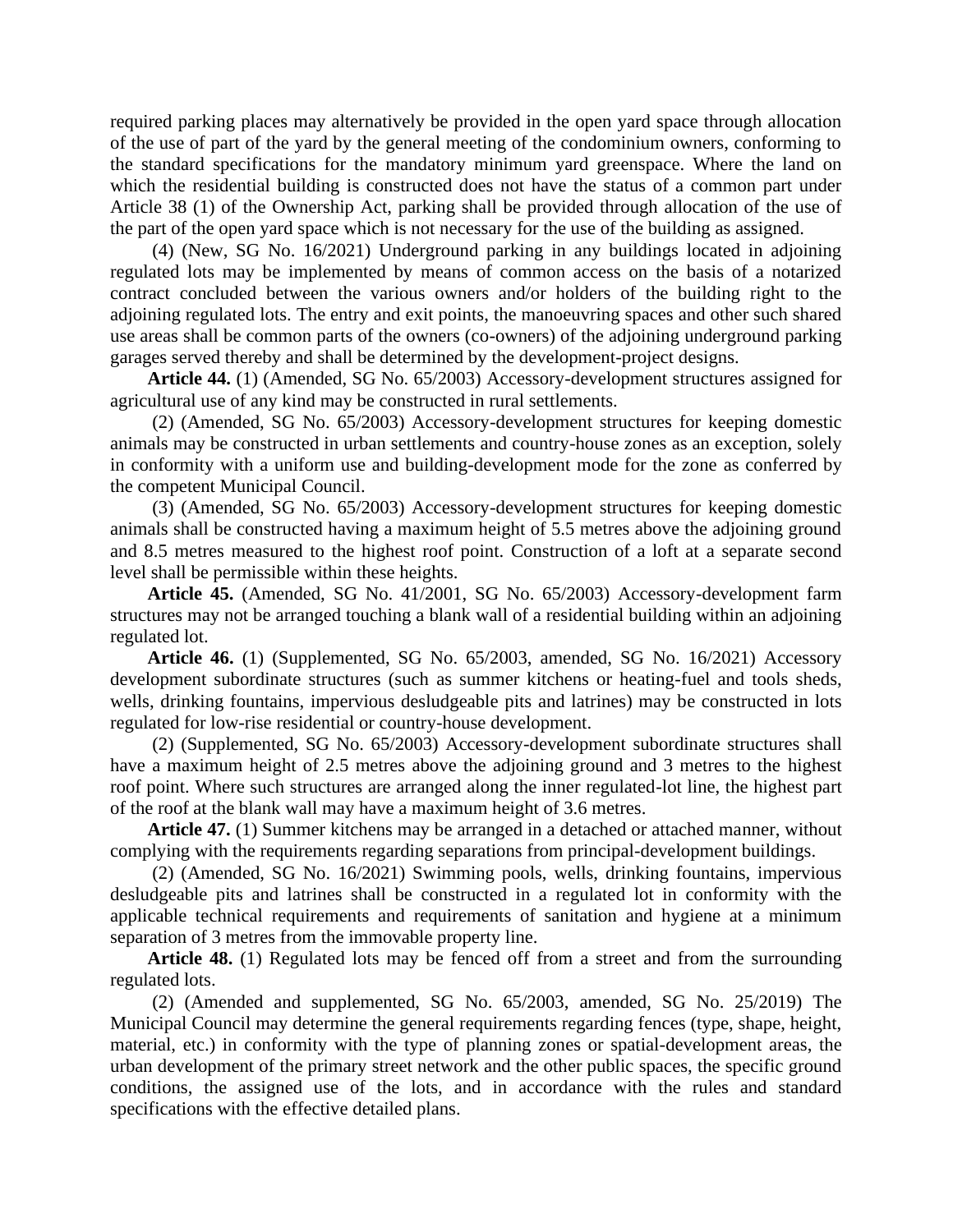(3) (Supplemented, SG No. 65/2003) Fences separating adjoining regulated lots shall be arranged in equal portions within each of the lots. Where the fence is solid and of a height exceeding 0.6 metres, it shall be permitted subject to an express consent in writing given by the owners of the lots affected and provided that the separation between the said fence and a dwelling unit on the first story [above ground level] of a building in the adjoining regulated lot is greater than, or equal to, the height of the solid part of the said fence. It shall furthermore be permissible to arrange any such fence entirely within the lot of the contracting entity.

(4) (New, SG No. 103/2005, amended, SG No. 82/2012, effective 26.11.2012) Absent a consent of an owner of a lot affected, the construction of a solid fence between adjoining lots of a height of the solid part exceeding 0.6 metres shall be admitted if the separation from the fence to a dwelling unit on the first story of a building in the adjoining regulated lot is greater than or equal to the height of the solid part of the fence, with the fence being sited entirely within the lot of the contracting entity.

(5) (Renumbered from Paragraph (4), SG No. 103/2005) The maximum permissible height for fences shall be 2.2 metres above the adjoining ground. Should there be a difference between the ground elevations of two adjoining regulated lots, the height of the solid part of the fence [between the said lots] shall be measured from the level mark of the lower adjoining ground.

(6) (New, SG No. 103/2005) In the case of a difference between the ground elevations of adjoining regulated lots exceeding 1.5 metres, the height of the solid part of the fence shall be up to 0.6 metres measured from the level mark of the higher adjoining ground.

(7) (Renumbered from Paragraph (5), SG No. 103/2005) The solid part of a street fence may not be higher than 0.6 metres.

(8) (New, SG No. 65/2003, renumbered from Paragraph (7), SG No. 103/2005) Outside urbanized-area boundaries and within the unregulated parts of nucleated settlements, it shall be permissible to fence off lots solely by light fences conforming to the requirements under Paragraph (2).

(9) (Supplemented, SG No. 65/2003, renumbered from Paragraph (6), amended, SG No. 103/2005, SG No. 61/2007, SG No. 13/2017) Construction of fences in deviation from the requirements of Paragraphs (5) and (7) shall be permitted by the Chief Architect of the municipality on the basis of an individual architectural design conforming to the assigned use of the regulated lot and with a view to ensuring stylistic unity.

(10) (New, SG No. 82/2012, effective 26.11.2012, amended, SG No. 101/2015) The construction file for fences of any special-purpose installations related to national defence and security shall constitute an integral part of the construction file for any such installations.

(11) (New, SG No. 13/2017) In the restructured residential complexes, resort, vacation and other dispersed settlements, the regulated lots may be fenced off along the record lines by means of hedgerows or by means of see-through fences of a height of the solid part not exceeding 60 centimetres.

(12) (New, SG No. 13/2017) On a motion by the municipality mayor, the fencing off of lots within spatial-development areas projected by a master or detailed plan for the construction of the primary street network, for the underground railway system, for tramway or railway lines, for projects of the green structure and for waste treatment facilities may be temporarily banned by a Municipal Council resolution passed by a majority of two-thirds of the total number of councillors. Any such ban may be imposed on a single occasion for a period not exceeding three years.

## **Section VIII**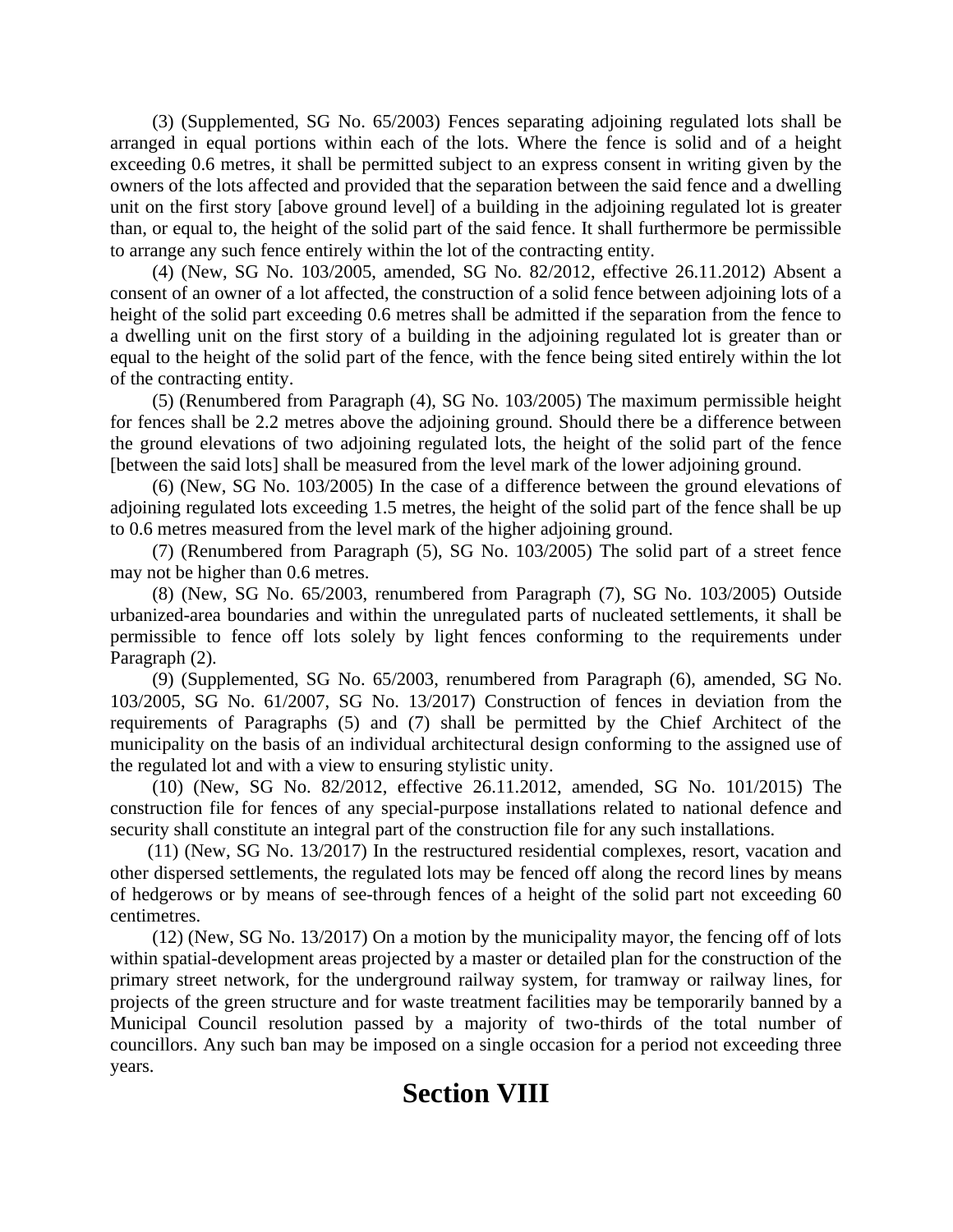#### **Provisional Construction Works**

**Article 49.** (1) (Amended and supplemented, SG No. 65/2003) The owners of lots projected by the [relevant] detailed plans for construction of works constituting public state or municipal property shall have the right to construct provisional construction works, if the State or the municipality concerned:

1. refuses to alter the detailed plan for lack of the grounds covered under Article 134 (2) herein;

2. (amended, SG No. 65/2003) refuses to purchase the corporeal immovable under the terms established by Article 199 (2) herein or fails to respond to an offer of such purchase within three months.

(2) (Amended, SG No. 65/2003, SG No. 82/2012, effective 26.11.2012) In cases other than such covered under Paragraph (1), provisional construction works may be permitted according to the procedure established by this Section in such lots in respect whereof a new buildingdevelopment manner or character has been established.

(3) (Amended and supplemented, SG No. 65/2003, supplemented, SG No. 82/2012, effective 26.11.2012) A construction work referred to in Paragraphs (1) and (2) shall be permitted subject to the condition that a ban on construction has not been imposed or the new construction or the other action is not projected to commence within the next succeeding one year. The condemnation of any provisional construction works shall be executed under the terms and according to the procedure established by the State Property Act or the Municipal Property Act, as the case may be.

**Article 50.** In the cases covered under Article 49 herein, the interested parties may construct the following provisional construction works:

1. (amended, SG No. 65/2003) within a developed lot:

(a) a single-storied extension to a legally constructed building of a floor area not exceeding 40 square metres; in the case of a two-storied extension, the maximum floor area thereof shall be 30 square metres per story;

(b) (amended, SG No. 41/2001) a remodelling of an attic room in lieu of an extending referred to in Littera (a), with construction of a buttress not exceeding 1.5 metres in height, and addition of skylights, regardless of the number of existing stories;

(c) (amended and supplemented, SG No. 65/2003) a studio or a service establishment, complying with the limitations established by Littera (a) in respect of floor area and height;

(d) (amended, SG No. 65/2003) accessory-development structures under the terms established by Article 46 herein;

(e) (amended, SG No. 65/2003) a parking garage;

(f) (supplemented, SG No. 65/2003, amended, SG No. 61/2007) a fence complying with the requirements under Article 48 (2) herein;

2. (amended, SG No. 65/2003) within an undeveloped lot:

(a) (supplemented, SG No. 65/2003) a residential building of a floor area not exceeding 60 square metres on two stories, or a single-storied residential building [of a floor area] not exceeding 80 square metres;

(b) (repealed, SG No. 65/2003);

(c) any of the construction works referred to in Litterae (c), (d), (e) or (f) of Item 1.

**Article 51.** (Amended, SG No. 65/2003) (1) Provisional construction works covered under Article 50 herein shall be permitted on a single occasion per lot on the basis of a design permit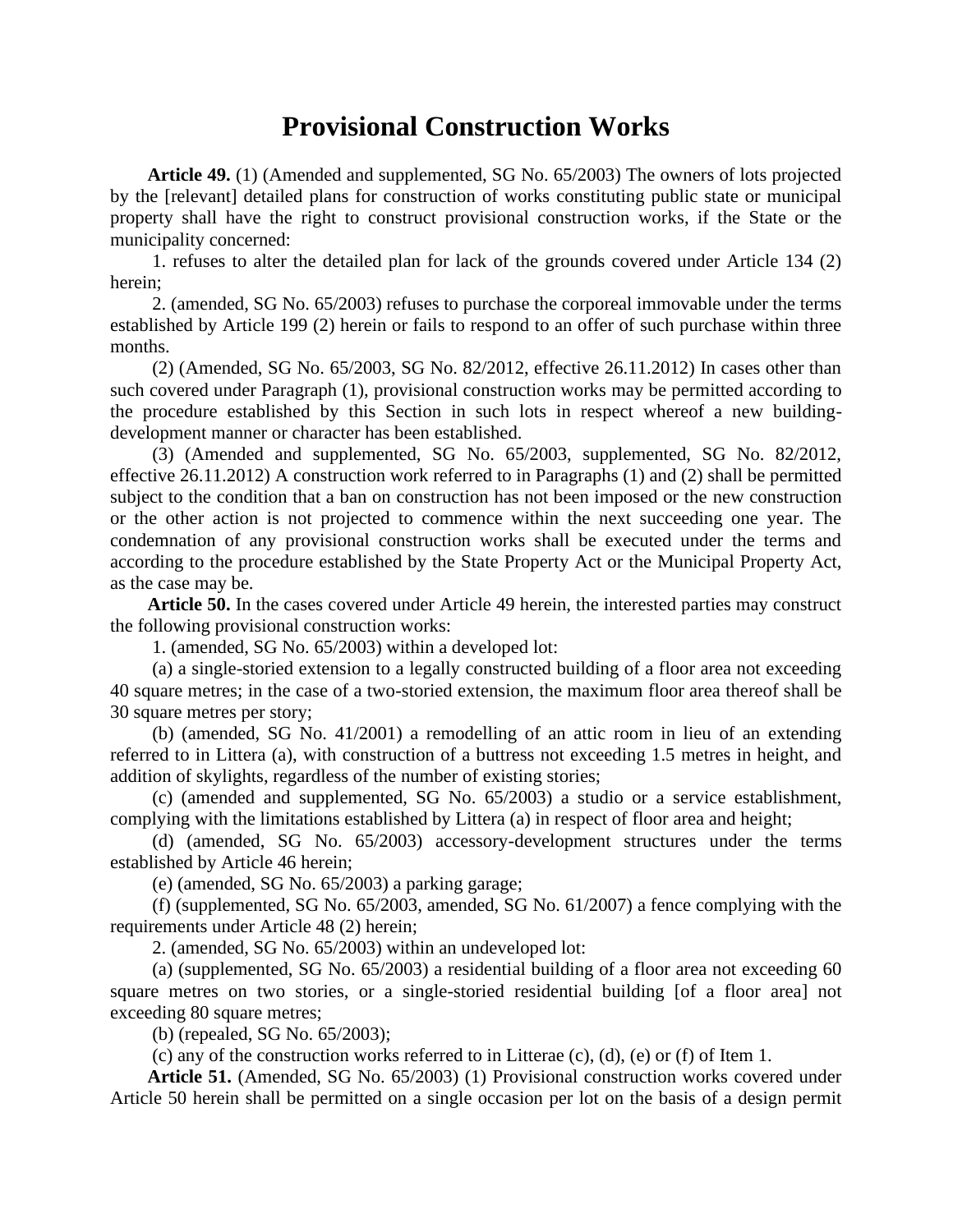specifying the building-development manner and issued by the Chief Architect of the municipality, and a construction file issued according to the standard procedure. A reduction of the established standard required separations from the immovable property lines shall be permissible in the cases referred to in Item 1 of Article 50 herein with the consent of the interested parties expressed in a statement addressed to the municipality mayor, bearing notarized signatures.

(2) In the case of a co-owned lot, structures referred to in Article 50 herein may be permitted to each of the co-owners in compliance with the requirements of Article 183 herein. The aggregate floor area of the structures permitted under Article 50 herein may not exceed 30 per cent of the surface area of the lot.

(3) (New, SG No. 61/2007) Any undeveloped lots falling within spatial-development areas, in respect of which the assigned use referred to in Article 61 (2) herein or another specific assigned use referred to in Article 61 (3) herein is projected but is not implemented, may be used until implementation of the projections of the plan solely for construction or placing of outdoor facilities for sporting activities and playgrounds according to the procedure established by Article 55 herein.

**Article 52.** (1) (Supplemented, SG No. 25/2019) The terms and conditions whereunder such structures are permitted shall be recorded in the approved development-project design and in the building permit where an approval of a development-project design and/or the issuance of a building permit is required for the authorization of any such structures.

(2) Provisional construction works shall be connected to the existing physical-infrastructure networks and facilities by means of provisional connections.

**Article 53.** (Amended, SG No. 65/2003) In compliance with the requirements established by this Act, any existing buildings in a lot referred to in Article 49 herein may undergo interior remodelling, or the assigned use thereof may be altered, or any such buildings may be repaired without modification of the exterior contour thereof whether horizontally or vertically and without adding new bearing structures or substantially reinforcing the existing bearing structures.

**Article 53a.** (New, SG No. 65/2003, amended, SG No. 101/2015) Any existing and tolerable construction works, which are not included in the building-development mode of the regulated lot, shall be removed by the contracting entity at the latest until the completion of the permitted construction work. If the contracting entity fails to comply with this, the construction work shall not be commissioned.

**Article 54.** (1) (Amended, SG No. 65/2003, SG No. 101/2015) Provisional construction works may furthermore be constructed for the needs of organization and mechanization of construction, by permission of the authority issuing the building permit. Any such provisional construction works shall be removed upon completion of the construction. If the contracting entity fails to comply with this, the construction work shall not be commissioned.

(2) (Amended, SG No. 65/2003) If construction fails to commence within the term of validity of the building permit, the provisional construction works shall be removed according to the procedure established by Paragraph (1).

(3) (Repealed, SG No. 65/2003).

(4) (New, SG No. 65/2003) Provisional construction works shall furthermore be permitted by the authority issuing the building permit for needs related to action for rehabilitation and reclamation of disturbed areas.

(5) (New, SG No. 65/2003) If the action for rehabilitation and reclamation of disturbed areas fails to commence within one year after authorization of the provisional construction works referred to in Paragraph (2), the building permit issued in respect of any such works shall be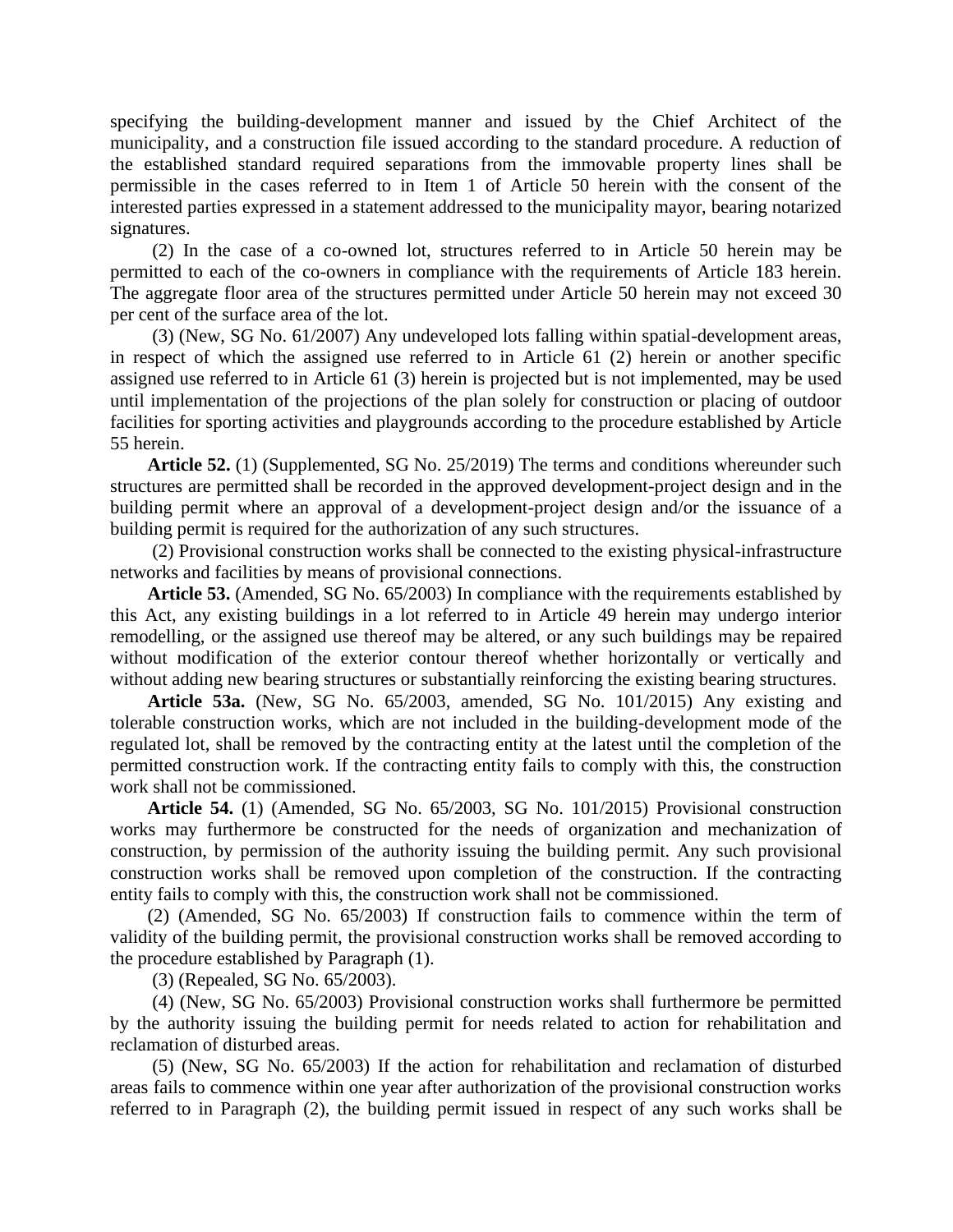invalidated by default, and any constructed structures and facilities shall be removed according to the procedure established by Paragraph (1).

(6) (New, SG No. 106/2006) Provisional construction works shall furthermore be authorized in the cases where, by virtue of a special law, a licence for prospecting and exploration has been granted or a concession for extraction of subsurface resources has been awarded, solely if related to the implementation of these activities. The building-development parameters shall be determined by a specific detailed plan. After expiry of the term of validity of the licence for prospecting or exploration or of the concession for extraction, the provisional construction works shall be removed according to the procedure established by Paragraph (1).

**Article 55.** (Supplemented, SG No. 65/2003, amended, SG No. 61/2007, amended and supplemented, SG No. 13/2017) Until implementation of the detailed plan, any lots may be used for temporary outdoor parking areas, stall market-places, outdoor facilities for sporting activities and playgrounds, movable amenities referred to in Article 56 (1) herein and other such outdoor facilities on the basis of a building permit or a placing permit, as the case may be, under terms and according to a procedure established by a Municipal Council ordinance.

### **Section IX Movable Amenities and Street Furnishings**

**Article 56.** (1) (Amended, SG No. 103/2005, supplemented, SG No. 61/2007, SG No. 82/2012, effective 26.11.2012, amended, SG No. 25/2019) The following may be placed in lots:

1. movable amusement facilities;

2. movable amenities for administrative, retail-trade and other service activities;

3. movable amenities for temporary human occupancy in disasters;

4. (new, SG No. 16/2021) movable amenities related to national defence and security.

(2) (Amended, SG No. 25/2019, amended and supplemented, SG No. 17/2020) In respect of any amenity referred to in Items 1 and 2 of Paragraph (1), a placing permit shall be issued pursuant to a plat and design plans and specifications and approved by the Chief Architect of the municipality The placing plat shall specify the spatial extent, kind, type, size and assigned use of the amenity referred to in Items 1 and 2 of Paragraph (1). The terms and procedure for the issuance of a placing permit for the amenities, for the approval of and the requirements to the plat and the design plans and specifications, shall be established by a Municipal Council ordinance; depending on the type and purpose of the amenity, the ordinance shall contain a requirement for the provision of an engineering and technical part or a constructive opinion.

(3) (New, SG No. 65/2003, repealed, SG No. 103/2005, new, SG No. 82/2012, effective 26.11.2012) The amenities referred to in Paragraph (1) may be connected to the physicalinfrastructure networks and facilities by provisional connections where this is necessary for the normal functioning of the said amenities.

(4) (New, SG No. 65/2003, supplemented, SG No. 61/2007, amended, SG No. 82/2012, effective 26.11.2012, SG No. 13/2017, supplemented, SG No. 16/2021) A permit for placing any amenities covered under Paragraph (1) in corporeal immovables constituting cultural assets shall be issued pursuant to a plat after clearance under the terms and according to the procedure established by the Cultural Heritage Act. Clearance shall be effected through official channels at the request of the authority competent to issue a placing permit for amenities under Paragraph (1).

(5) (New, SG No. 65/2003) A permit for placing any amenities covered under Paragraph (1) in another's lot shall be issued on the basis of an express written consent of the owner of the lot or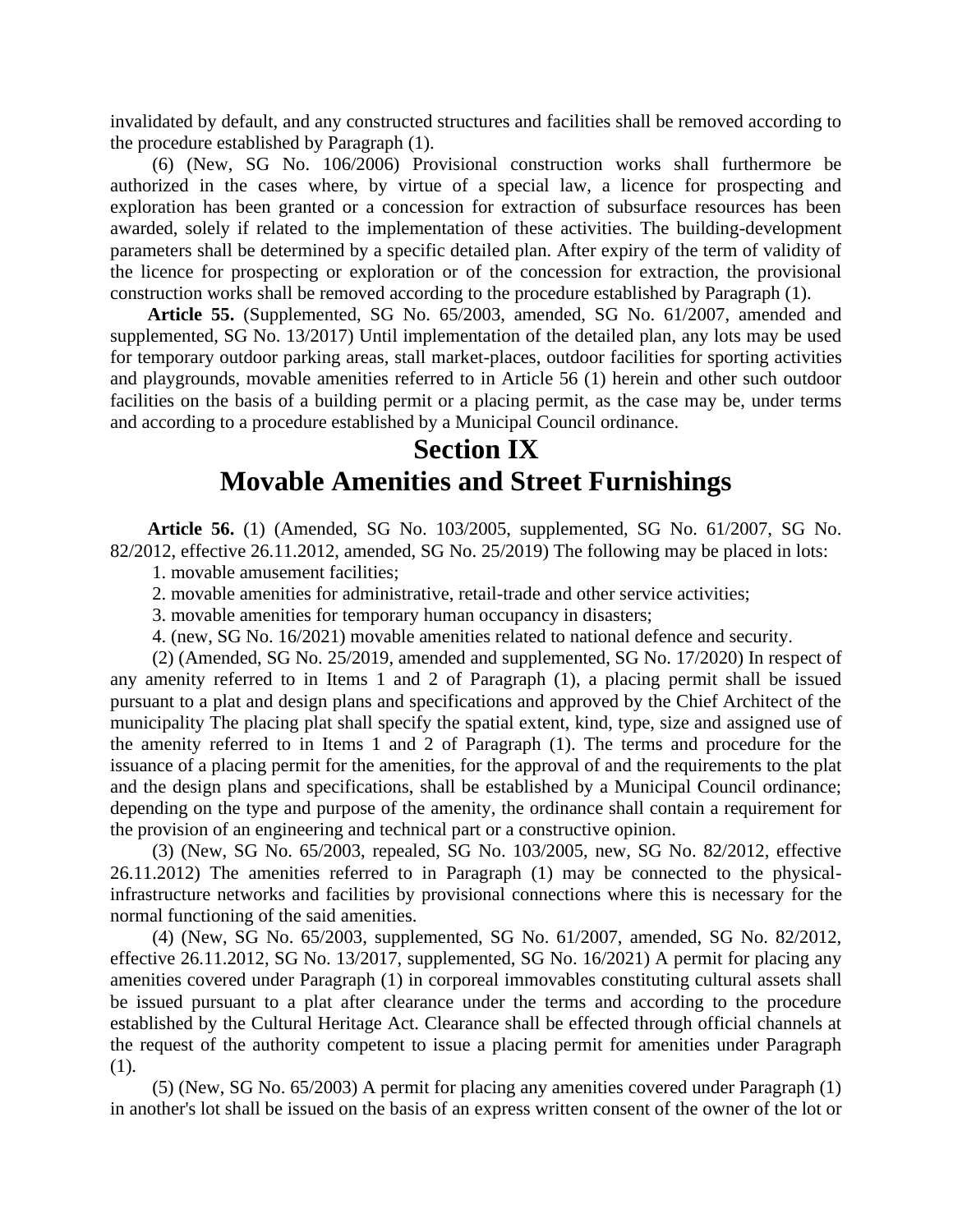a written lease agreement on the surface area occupied by the movable amenity.

(6) (New, SG No. 61/2007, amended, SG No. 50/2010, SG No. 66/2013, effective 26.07.2013, SG No. 98/2014, effective 28.11.2014) The terms and procedure for the planning, safety and technical requirements to the equipment placed in amusement facilities shall be established by an ordinance of the Minister of Regional Development and Public Works, the Minister of Interior and the Minister of Youth and Sports.

(7) (New, SG No. 25/2019) The placing of movable amenities in regulated lots shall be permitted solely provided the planning parameters established in the detailed plan (buildingdevelopment intensity, building-development ratio) are not exceeded and the designated minimum greenspace is not reduced.

(8) (New, SG No. 25/2019) Movable amenities shall be placed in parks and gardens according to a procedure established by the ordinance referred to in Paragraph (2), pursuant to a diagrammatic layout approved by the Municipal Council according to the procedure established by Article 62 (9) herein.

(9) (New, SG No. 25/2019) The maximum size, the structural solution and the architectural and aesthetic design of the movable amenities, as well as of the amenities which are placed in lots during the holding of public events: cultural festivals, sports events and entertainment shows, charity and promotional campaigns and other such, shall be determined by the ordinance referred to in Paragraph (2) or by the ordinance referred to in Article 13a herein.

(10) (New, SG No. 25/2019) The ordinance referred to in Paragraph (2) or in Article 13a herein shall furthermore establish the terms and procedure for the placing of street furnishings: urban public transport stops, benches, lighting fixtures, waste receptacles, drinking fountains, water fountains, clocks, electric vehicle charging units, as well as other amenities related to the visual aspect of urban spaces, specified by the Municipal Council ordinance.

(11) (New, SG No. 25/2019) The temporary use of lots or parts thereof constituting State property or municipal property as additional outdoor retail space to movable amenities, as well as to business premises in buildings, shall be permissible under terms and according to a procedure established by a Municipal Council ordinance.

(12) (New, SG No. 16/2021) The terms and procedure for the issuance of a placing permit for the amenities referred to in Item 4 of Paragraph (1) shall be established by an order of the Minister of Defence or, respectively, of the Minister of Interior, of the Chairperson of the State Agency for National Security, of the Chairperson of the State Intelligence Agency or of the Chairperson of the State Agency for Technical Operations.

(13) (New, SG No. 16/2021) The placing permits referred to in Paragraph (2) shall be published in the Single Public Register of Spatial Development referred to in Article 5a herein.

(14) (New, SG No. 20/2021) No placing permit under Paragraph (2) shall be required for small-area wireless access points which comply with the requirements laid down in Commission Implementing Regulation (EU) 2020/1070 of 20 July 2020 on specifying the characteristics of small-area wireless access points pursuant to Article 57 paragraph 2 of Directive (EU) 2018/1972 of the European Parliament and the Council establishing the European Electronic Communications Code (OJ L 234/11 of 21 July 2020), hereinafter referred to as "Implementing Regulation (EU) 2020/1070".

**Article 56a.** (New, SG No. 16/2021) (1) Parts of streets, pavements, squares, greenspaces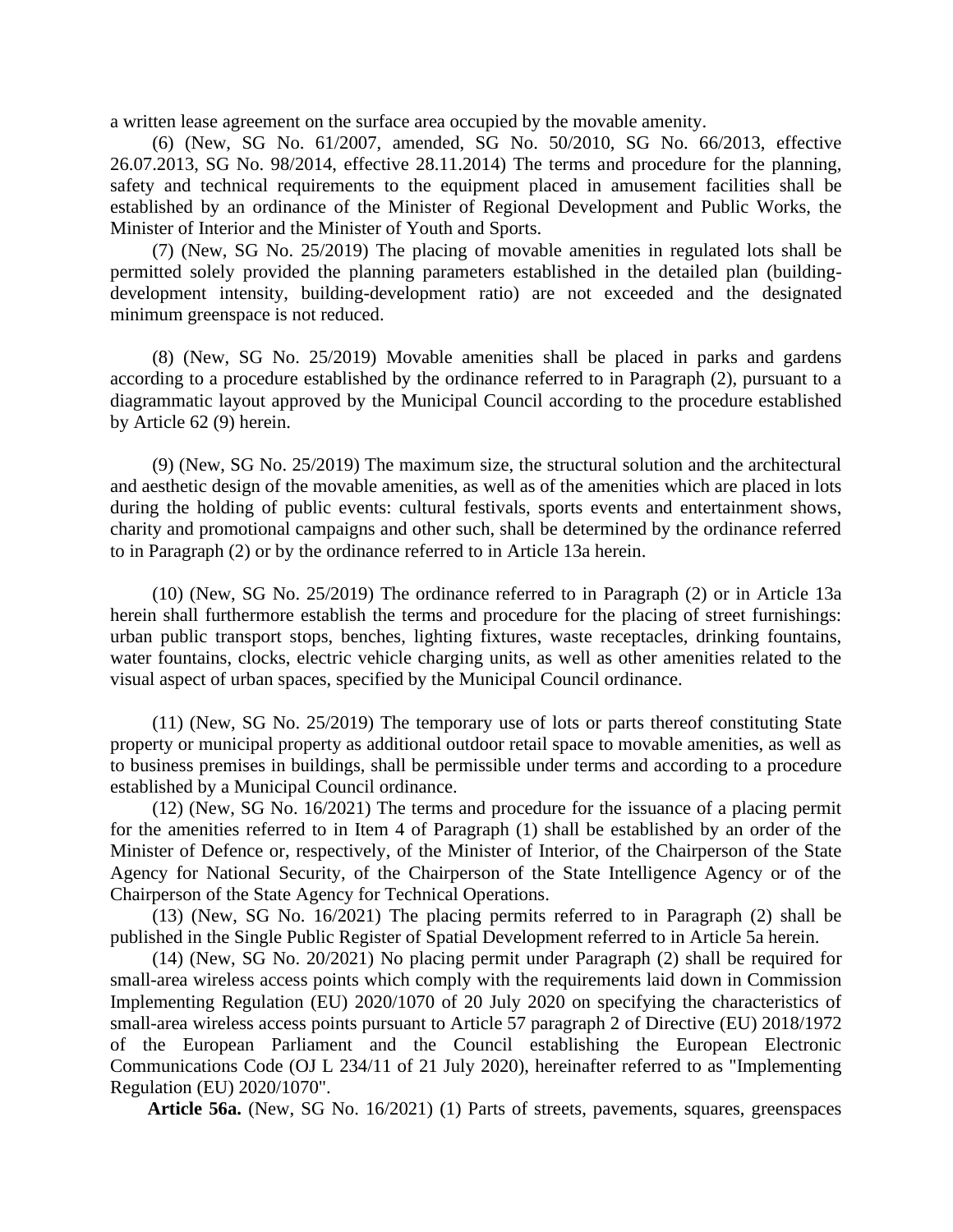for general public use and other immovables and works constituting public municipal property may be used for the pursuit of commercial and/or other outdoor activities by means of open stalls, vending machines, grill stand tables, chilled display cabinets, racks, vending carts and other such amenities and furnishings on the basis of a permit issued by the municipality mayor.

(2) The terms and procedure for the issuance of the permit referred to in Paragraph (1) shall be established by the ordinance referred to in Article 56 (2) or in Article 13a herein.

(3) The pursuit of any activity under Paragraph (1) without a permit or in violation of the permit as issued shall be punishable by fines and pecuniary penalties determined by the ordinance referred to in Article 56 (2) or in Article 13a herein.

(4) Upon the ascertainment of any violation under Paragraph (3), the amenity that served for pursuit of the activity shall be removed coercively according to a procedure established by the ordinance referred to in Article 56 (2) or in Article 13a herein.

**Article 57.** (1) (Previous text of Article 57, SG No. 65/2003, supplemented, SG No. 25/2019) Outdoor advertising displays, public-information signs or monumental and decorative fixtures may be placed on lots on the basis of a placing permit issued according to the procedure established by a Municipal Council ordinance referred to in Article 13a or in Article 56 (2) herein.

(2) (New, SG No. 65/2003, repealed, SG No. 103/2005).

(3) (New, SG No. 65/2003) A permit for placing any amenities covered under Paragraph (1) in another's lot or building shall be issued on the basis of an express written consent of the owner of the lot or building, or on the basis of a written lease agreement on the surface area occupied by the amenity referred to in Paragraph (1).

(4) (New, SG No. 65/2003, amended, SG No. 82/2012, effective 26.11.2012) A permit for placing any amenities covered under Paragraph (1) on any condominium-project building shall be issued on the basis of an express written consent of the condominium owners or a written lease agreement with the condominium owners on the surface area occupied by the amenity referred to in Paragraph (1). Any such consent and lease agreement shall be executed according to the procedure established by the Condominium Property Management Act.

(5) (New, SG No. 65/2004, amended, SG No. 61/2007, SG No. 82/2012, effective 26.11.2012, SG No. 13/2017, supplemented, SG No. 16/2021) A placing permit under Paragraph (1) in corporeal immovables constituting cultural assets within the boundaries and the protection zones thereof shall be issued after clearance under the terms and according to the procedure established by the Cultural Heritage Act. Clearance shall be effected through official channels at the request of the authority competent to issue a placing permit under Paragraph (1).

(6) (New, SG No. 16/2021) The placing permits referred to in Paragraph (1) shall be published in the Single Public Register of Spatial Development referred to in Article 5a herein.

**Article 57a.** (New, SG No. 103/2005) (1) The amenities covered under Article 56 (1) and Article 57 (1) herein shall be removed when they:

1. (amended, SG No. 25/2019) have been placed without an approved plat, where such a plat is required, and/or without a permit, in conflict with the plat and/or in conflict with the permit issued;

2. (amended and supplemented, SG No. 25/2019) have been placed without legal basis or the legal basis for the approval of the plat and/or for the issuance of the placing permit has lapsed;

3. do not conform to the rules and standard specifications for spatial development;

4. (amended, SG No. 76/2006) do not conform to the requirements under Items 1, 2, 3, 4, 5 of Article 169 (1) and Item 1 of Article 169 (3) herein;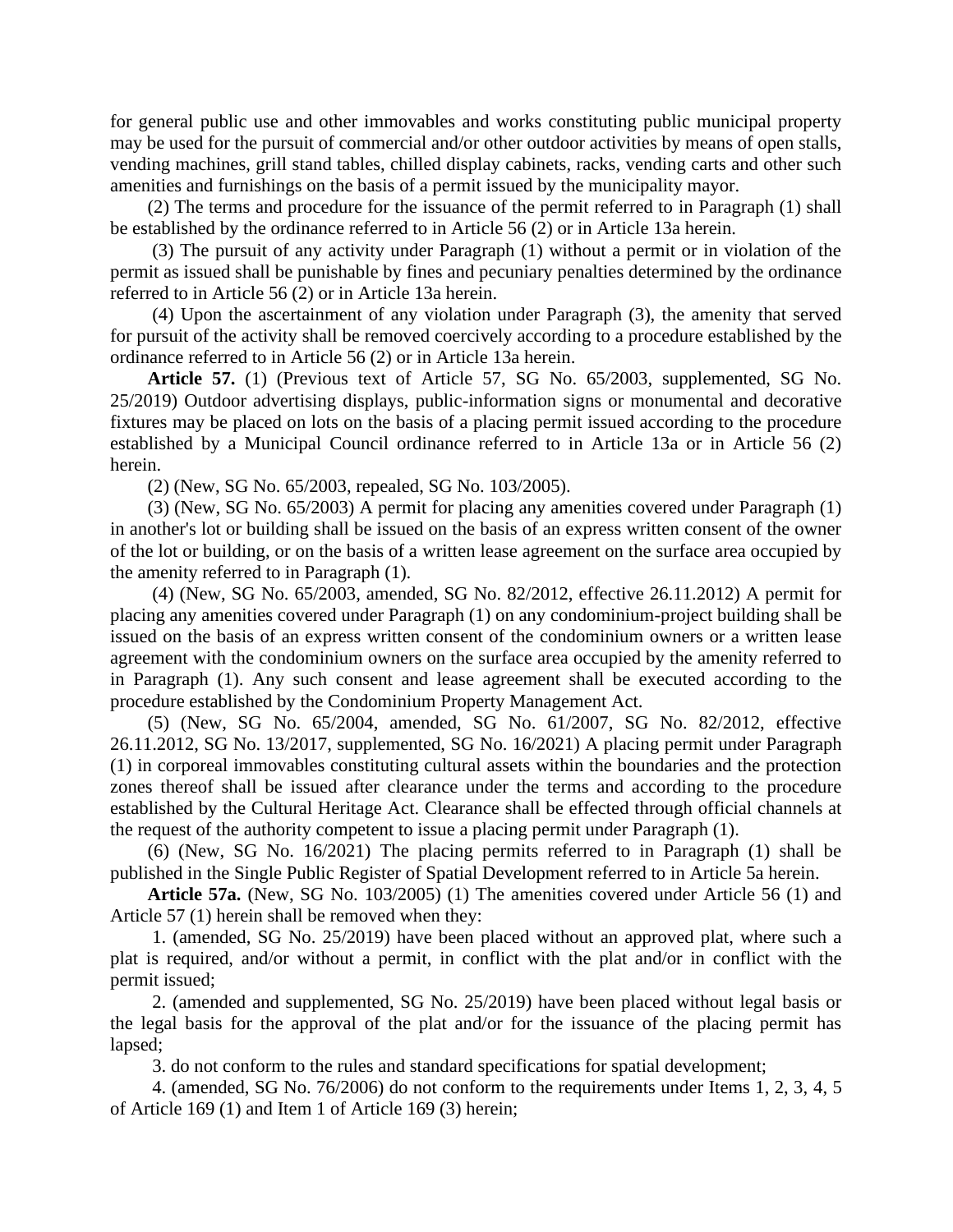5. constitute advertisement forbidden by a law;

6. (supplemented, SG No. 25/2019) the term of validity of the plat and/or of the placing permit has expired;

7. (new, SG No. 25/2019) the amenity is supplied with running water and is not connected to the street sewerage, or a local system for waste water storage is not constructed;

8. (renumbered from Item 7, amended, SG No. 25/2019) do not conform to other requirements established by a statutory instrument.

(2) (Supplemented, SG No. 25/2019, SG No. 16/2021) The circumstances under Paragraph (1) shall be established by an instrument of ascertainment drawn up within seven days after ascertainment of the violation by the officers referred to in Article 223 (2) herein and, in respect of amenities referred to in Article 56 (1) placed within the territory of any national resorts designated by a Council of Ministers decision as dispersed settlements of national importance, by the authorities of the National Construction Control Directorate. The instrument of ascertainment shall be served on the owners of the amenities referred to in Paragraph (1), who may lodge objections within three days after service.

(3) (Supplemented, SG No. 25/2019, SG No. 16/2021) The municipality mayor or, respectively, the Chief of the National Construction Control Directorate or an official empowered thereby, shall issue an order on removal of the amenity within seven days after service of the instrument of ascertainment under Paragraph (2). The order shall be served on the owner of the amenity referred to in Paragraph (1), who or which may appeal the said order according to the procedure established by Article 215 (1) herein. Any such order shall be published in the Single Public Register of Spatial Development referred to in Article 5a herein.

(4) (Supplemented, SG No. 25/2019) When the owner of an amenity referred to in Paragraph (1) placed in another's immovable is unknown, the instrument of ascertainment shall be served on the owner of the said immovable. In this case, the municipality mayor or, respectively, the Chief of the National Construction Control Directorate or an official authorized thereby, shall oblige the owner of the immovable to remove the said amenity at his or her own expense by the order referred to in Paragraph (3).

(5) (Amended, SG No. 25/2019) Where the owner of an amenity referred to in Paragraph (1) or the owner of the immovable wherein the said amenity is placed is unknown, or any of the said owners has not been identified at the address named thereby, the instrument of ascertainment and the removal order shall be posted in a prominent place on the amenity and in the places appointed to this end in the building of the municipality, borough or mayoralty, which shall be certified by a memorandum signed by two witnesses.

(6) (Supplemented, SG No. 25/2019) In the order under Paragraph (3), the municipality mayor or, respectively, the Chief of the National Construction Control Directorate or an official authorized thereby, shall set a deadline for removal of the amenity and shall order the companies supplying water and energy to terminate supplies to the amenity designed for removal.

(7) (Amended, SG No. 61/2007, supplemented, SG No. 25/2019, SG No. 16/2021) In case the deadline for removal in the order under Paragraph (3) is not kept, the amenity shall be removed coercively according to a procedure established by the ordinance referred to in Article 56 (2) herein and, in respect of amenities referred to in Article 56 (1) herein placed within the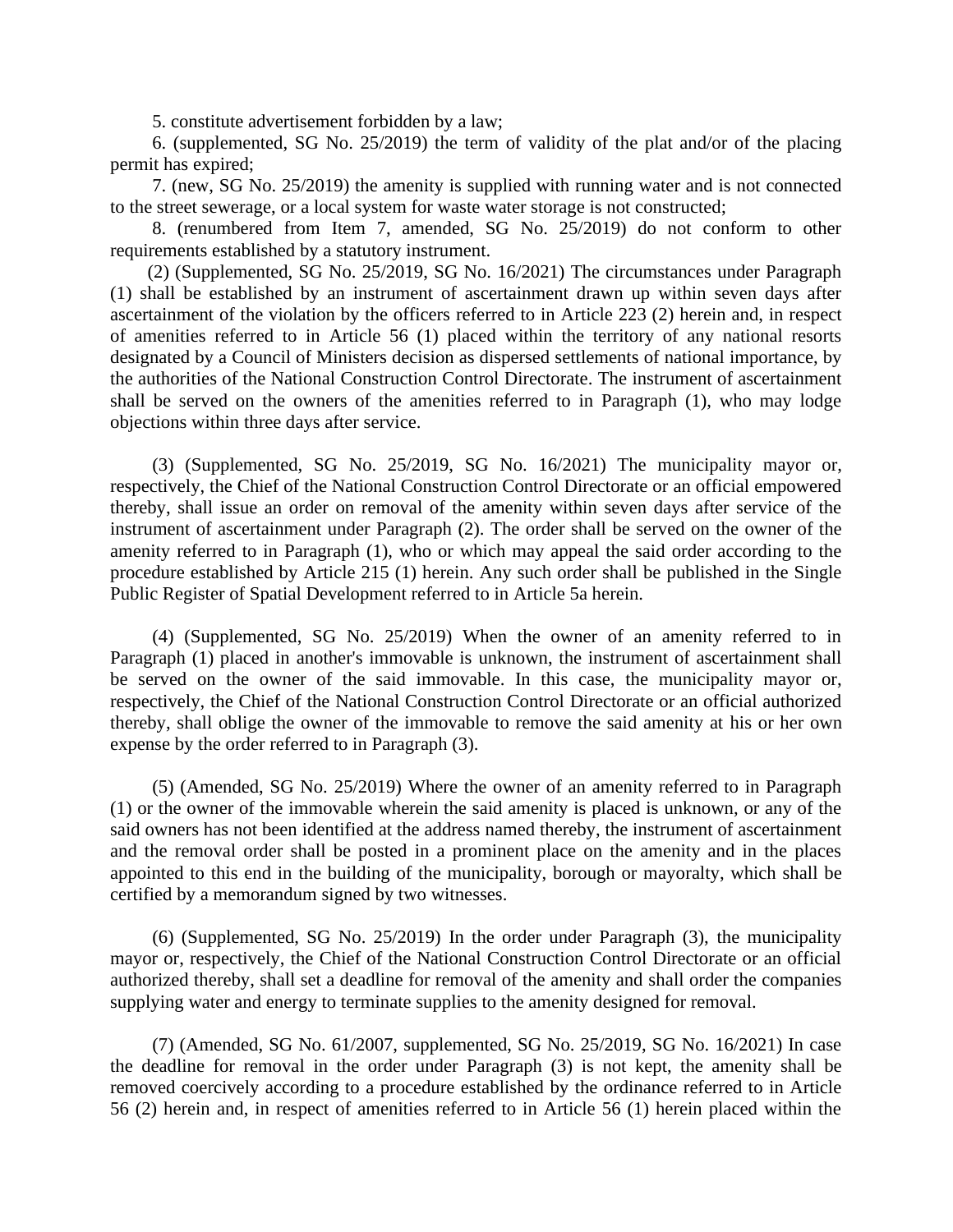territory of any national resorts designated by a Council of Ministers decision as dispersed settlements of national importance, by an ordinance of the Minister of Regional Development and Public Works and the Minister of Tourism.

(8) Where necessary, the coercive execution of the order under Paragraph (3) shall be effected with the cooperation of the police.

(9) (New, SG No. 25/2019) On the basis of an effective order under Paragraph (3) and a memorandum on the expenditures incurred on the removal, an immediate enforcement order shall be issued according to the procedure established by Article 418 of the Code of Civil Procedure.

### **Section X Building Development in Unregulated Spatial-Development Areas**

**Article 58.** (Amended, SG No. 65/2003) Within unregulated small nucleated settlements and within parts of such settlements, building development shall be permissible on the basis of a plat copied from a cadastral map (cadastral plan) or a ground plat drafted by the designer which must contain data on the existing buildings and facilities in the adjoining lots, as well as the required elevations. Construction shall be permitted according to the established procedure in compliance with the standards of the ordinance referred to in Article 13 (1) herein. Fences shall be built following the existing immovable property lines without marking a building line therefor.

**Article 59.** (1) (Amended and supplemented, SG No. 65/2003, SG No. 82/2012, effective 1.01.2023 - amended, SG No. 101/2015, SG No. 1/2019, SG No. 107/2020) Outside urbanizedarea boundaries, building development shall be permissible in compliance with the projections of an effective master plan for the territory of the municipality or a part thereof or on the basis of an effective building-development plan for a lot or group of lots, or a parcelling plan for the physical-infrastructure elements after alteration of the assigned use of the land where so required according to the procedure established by a special law, except in the cases referred to in Article 109 (2) and (3) herein.

(2) (Amended, SG No. 41/2001) Without alteration of the assigned use of the land, building development within lots under Paragraph (1) shall be permissible under the terms established by Article 12 (3) herein.

**Article 60.** (1) The siting of construction works in the cases referred to in Articles 58 and 59 herein shall be determined with a view to future regulation and, to this end, no building development shall be permitted in proximity to angles or strips projecting onto roads or streets or adjoining lots, and space shall be left open for new streets or for widening of existing streets. Any construction works along aquatic areas (rivers, canals, lakes and other such) shall be arranged with a view to a possible future water margin correction.

(2) Building development shall be permitted after water supply and electricity supply have been arranged for the work, as well as vehicular traffic accessibility thereto.

## **Section XI Arrangement of Greenspaces and Forested Spaces**

**Article 61.** (1) Greenspaces aggregated into a green structure shall be spatially developed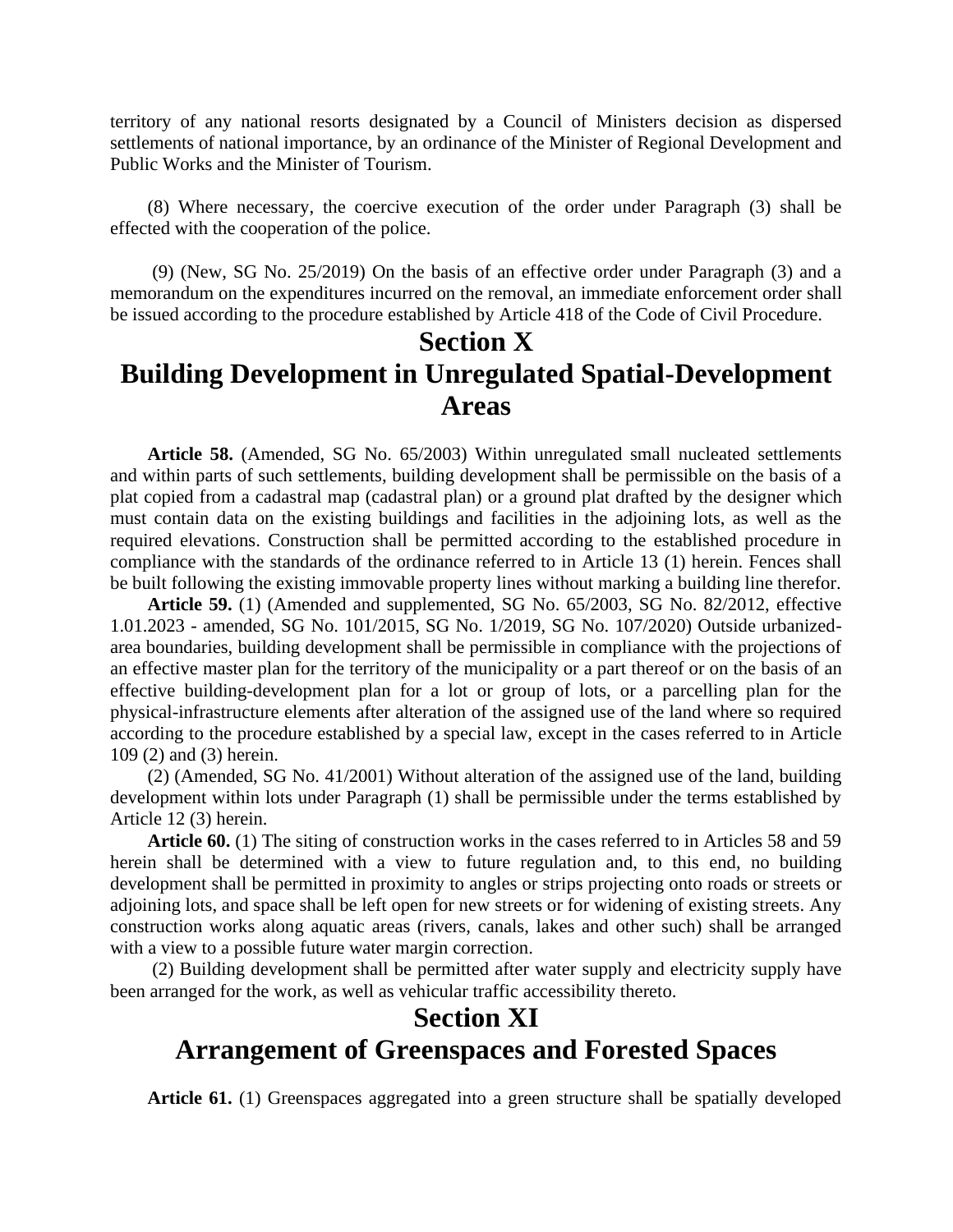within the territories of the municipalities as a means to improve the micro-climate and hygienic conditions and to provide for public recreation.

(2) (Amended, SG No. 65/2004, SG No. 61/2007) At the core of the green structure, there shall be the greenspaces for general public use, assigned for durable satisfaction of public requirements of national or public importance, such as parks, gardens, paved urban spaces with plants.

(3) (Supplemented, SG No. 61/2007) The green structure shall be complemented by greenspaces for restricted public use located in lots regulated for residential, country-house, public, manufacturing, resort and sporting buildings and complexes, as well as greenspaces of any other specific assigned use, such as landscaped cemeteries, botanical gardens, arboretums, zoos and securing stands.

(4) (New, SG No. 65/2004) Any greenspaces referred to in Paragraph (2) and any greenspaces of specific assigned use referred to in Paragraph (3), which are owned by the State or by a municipality, shall constitute public property.

**Article 62.** (1) (Supplemented, SG No. 65/2003, amended and supplemented, SG No. 61/2007) Green structures and greenspaces shall be spatially developed in accordance with the approved master plans and detailed plans for urbanized areas and, applicable to parks and gardens, in accordance with detailed plans, complying with the rules and standard specifications established by the ordinance referred to in Article 13 (1) herein.

(2) No greenspaces constituting public property may be sold, ceded or encumbered by any charges, nor can any such spaces be used for any other purposes.

(3) Any existing greenspaces constituting public property shall be spatially developed and conserved as protected areas within the meaning given by Item 4 of Article 8 herein.

(4) Any parks or gardens of historic significance or of distinctive composition and aesthetic appeal shall be designated landscape monuments and shall be spatially developed and conserved in compliance with the standard specifications established by the Cultural Heritage Act.

(5) (New, SG No. 65/2004) Where any lots constituting private property fall within grounds designated for greenspaces constituting public property, the said lots shall be condemned according to the procedure provided for by the law.

(6) (New, SG No. 65/2004, amended, SG No. 61/2007) Lots referred to in Paragraph (5) shall not be condemned where the detailed plans for parks and gardens project any construction or siting of works covered under Items 3 to 6 of Paragraph (7).

(7) (New, SG No. 65/2004, supplemented, SG No. 61/2007) The detailed plans for parks and gardens in greenspaces constituting public property and in lots constituting private property, without alteration of the assigned use thereof, may project building development solely where necessary for:

1. (supplemented, SG No. 61/2007) physical-infrastructure networks and facilities servicing the greenspaces;

2. maintenance of the green structure;

3. (amended, SG No. 61/2007) outdoor facilities for sporting or cultural activities;

4. (new, SG No. 61/2007) playgrounds;

5. (new, SG No. 61/2007) movable amenities covered under Article 56 herein, which may not occupy more than 10 per cent of the surface area of the lot;

6. (new, SG No. 61/2007) monumental and decorative fixtures, public-information signs and outdoor advertising displays referred to in Article 57 herein;

7. (new, SG No. 61/2007) memorial places and sites.

(8) (New, SG No. 65/2004, amended, SG No. 61/2007, SG No. 82/2012, effective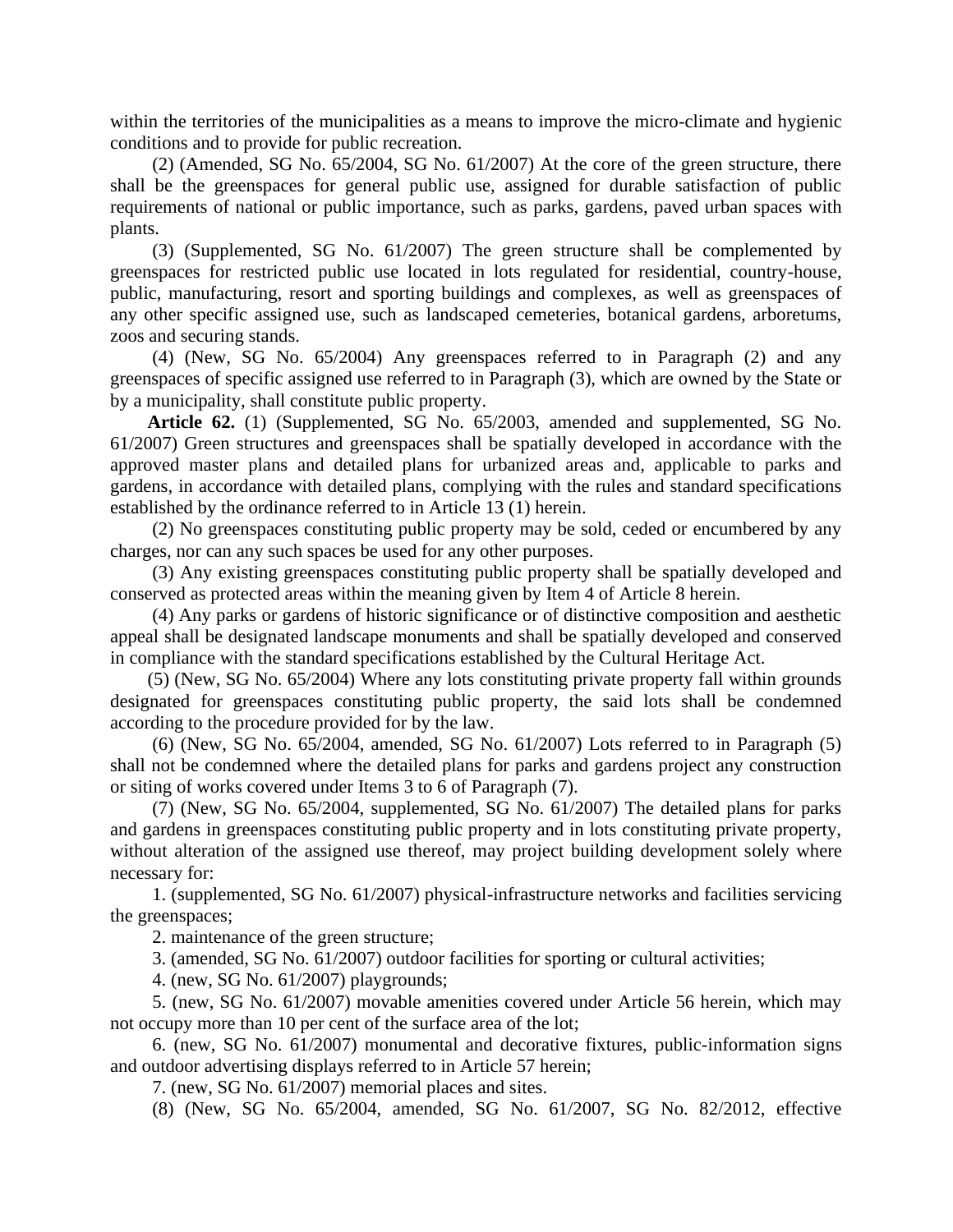26.11.2012) Any memorial places and sites (monuments, memorial plaques, monumental and decorative structures and fixtures and other such), related to historic events and/or persons, shall be authorized according to the procedure established by this Act after a resolution of the Municipal Council and clearance with the Ministry of Culture. The requirements of the Cultural Heritage Act shall apply to any memorial places and sites having the status of stand-alone or cluster cultural assets and to any construction works within the boundaries and protection zones thereof. Any repair, conservation, restoration and other activities on war monuments, as well as the construction of new ones, shall be performed under the terms and according to the procedure established by the War Monuments Act.

(9) (New, SG No. 65/2004) The detailed plans for parks and gardens shall be adopted by a Municipal Council resolution regardless of the territorial scope of the said plans. A diagrammatic layout for placing of movable amenities and advertising facilities, which shall be approved according to the procedure, provided for approval of the detailed plan for the park or garden.

(10) (New, SG No. 61/2007) The Municipal Council shall adopt an ordinance on the construction and conservation of the green structure within the territory of the municipality.

(11) (New, SG No. 61/2007, amended, SG No. 66/2013, effective 26.07.2013, SG No. 98/2014, effective 28.11.2014) The terms and procedure for the planning and safety of playgrounds shall be established by an ordinance of the Minister of Regional Development, the Minister of Interior and the Chairperson of the State Agency for Child Protection.

(12) (New, SG No. 62/2020) The Municipal Council shall adopt an ordinance regulating the management and the internal order in the landscaped cemeteries and the terms and procedure for burials and cremations, the use and spatial renewal of grave sites and urn sites, and the services related to this activity within the territory of the municipality. The ordinance shall furthermore establish the requirements for merchants providing funeral services, building and erection services and stone mason services within the perimeter of the landscaped cemeteries.

**Article 62a.** (New, SG No. 61/2007) (1) The assigned use of existing greenspaces or of parts thereof within urbanized areas may not be altered where implemented according to the projections of the spatial-development plans.

(2) The assigned use of spatial-development areas and lots, projected for greenspaces in the master plans or detailed plans of urbanized areas, may not be altered even where unimplemented, with the exception of parts of such areas and lots for construction of physical-infrastructure elements or of special-purpose installations related to national defence and security.

(3) (Amended, SG No. 82/2012, effective 26.11.2012) Any alteration of the assigned use of spatial-development areas and lots under Paragraph (2) shall be authorized after a public debate conducted according to the procedure established by Article 127 (1) herein:

1. by the Council of Ministers: in respect of state-owned immovables;

2. by the Municipal Council, in pursuance of a resolution passed by a majority of two-thirds of the total number of councillors: in the remaining cases.

(4) Paragraphs (2) and (3) shall not apply upon alteration of the assigned use of any immovables and parts thereof, projected for greenspaces in the detailed plans, which are not implemented in nucleated settlements of a population not exceeding 10,000 residents. In such cases, alteration of the assigned use shall follow the procedure established in Section IV of Chapter Seven herein.

(5) Except in the cases under Paragraph (2), the assigned use of spatial-development areas and lots projected for greenspaces in the detailed plans of the urbanized areas, which are not implemented, may be altered by a new master plan or detailed plan of the entire nucleated settlement or dispersed settlement, if compliance with the standard specifications for greenspaces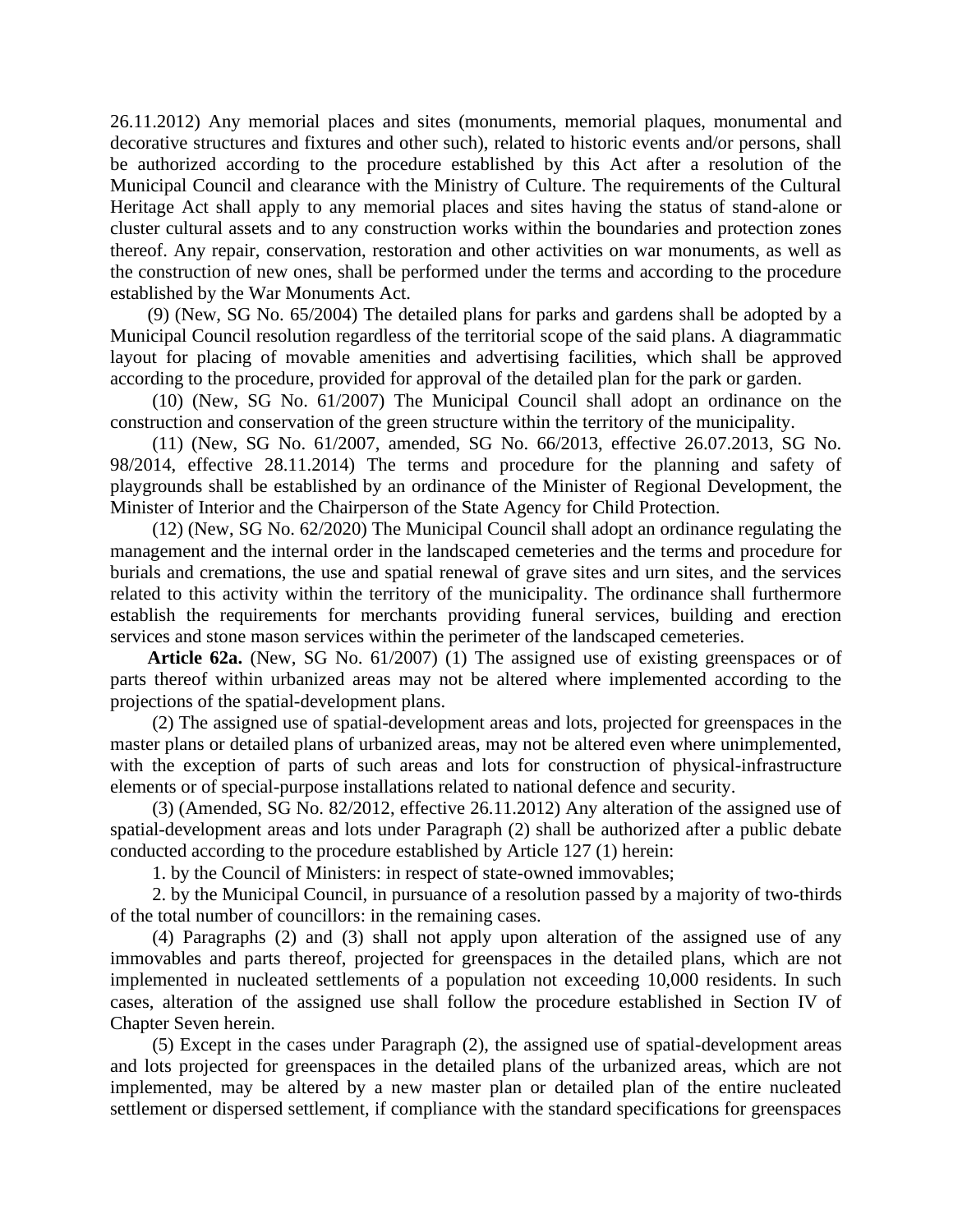is proved by the schemes or diagram plans of the green structure.

**Article 63.** (1) (Amended, SG No. 65/2004) The [competent] municipality mayor shall organize the compilation and updating of a public register of the greenspaces, of the perennial ornamental trees and of the trees of historic significance within the municipality. The information entered in the said register shall be accessible under the terms and according to the procedure established by the Access to Public Information Act.

(2) Perennial ornamental trees and trees of historic significance may be felled or uprooted solely as an exception, acting on a written permission given by the municipality mayor on the basis of an expert sanitary examination of the condition of the tree concerned.

(3) (Amended, SG No. 61/2007) Centuries-old or remarkable trees shall be designated as protected and shall be recorded in the register referred to in Article 113 (1) of the Biological Diversity Act. The trees designated as protected shall be recorded in the register referred to in Paragraph (1).

(4) (New, SG No. 65/2003, amended, SG No. 61/2007, supplemented, SG No. 17/2009) The draft detailed plans, with the exception of the draft parcelling plans for the physicalinfrastructure projects outside urbanized-area boundaries, shall mandatorily be accompanied by a data sheet on the registered vegetation and a geodetic survey, certified by the municipal amenityplanting authorities.

(5) (New, SG No. 61/2007) Within five years after the completion and acceptance of construction, the municipal amenity-planting authorities shall verify the compliance of the owners (contracting authorities) with the obligations related to amenity planting and substitute afforestation.

## **Chapter Four PHYSICAL-INFRASTRUCTURE NETWORKS AND FACILITIES**

#### **Section I General Requirements to Physical-Infrastructure Elements**

**Article 64.** (Amended, SG No. 65/2003) (1) There shall be the following physicalinfrastructure elements:

1. transport physical infrastructure and the facilities thereto appertaining (bridges, tunnels, overpasses, underpasses etc.);

2. transmission (disposal and delivery) lines (networks) and the facilities thereto appertaining in an unregulated spatial-development area;

3. transmission (removal and delivery) lines (networks) and the facilities thereto appertaining in a regulated spatial-development area;

4. distribution lines and distribution devices and the facilities thereto appertaining (transformer stations, drinking water and waste-water treatment plant, electricity-supply substations, step-down and distribution stations etc.), including the connecting lines to on-site wiring and plumbing systems and the shared metering devices;

5. (new, SG No. 80/2011, effective 14.10.2011) irrigation and land-reclamation transmission (disposal and delivery) lines (networks) and the facilities thereto appertaining and irrigation and land-reclamation construction works built for safeguarding against the harmful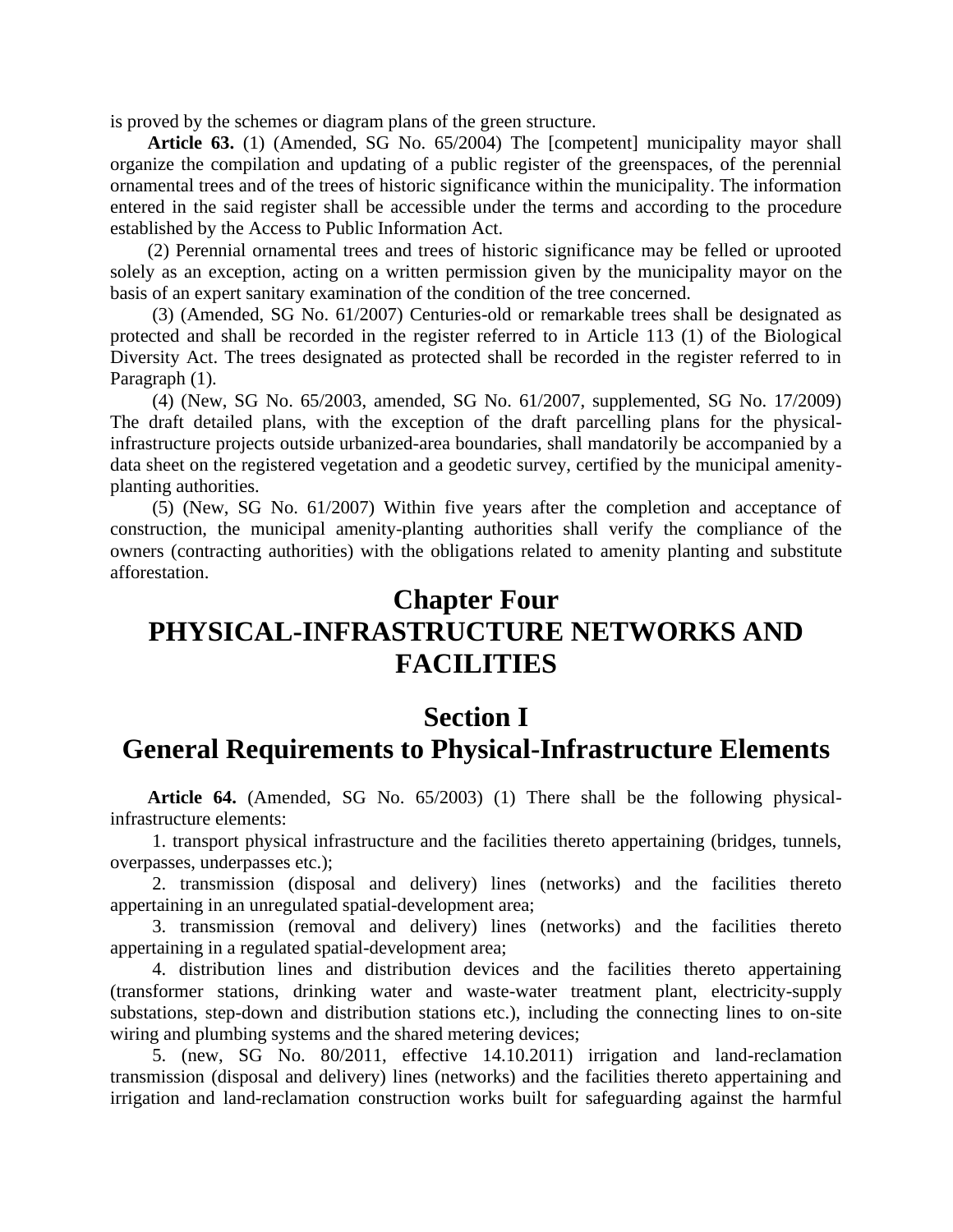impact of water;

6. (new, SG No. 82/2012, effective 26.11.2012, amended, SG No. 21/2018, effective 9.03.2018) transceivers and the rest of the physical infrastructure intended to host electronic communications networks;

7. (new, SG No. 82/2012, effective 26.11.2012) stream-bank and shore-line stabilization, shore-protection and geohazards-control construction works;

8. (new, SG No. 82/2012, effective 26.11.2012) waste treatment facilities and installations.

(2) (Amended, SG No. 82/2012, effective 26.11.2012) The physical-infrastructure elements shall be projected by spatial-development plans. The diagrammatic layouts of the physicalinfrastructure elements shall constitute an integral part of the master plans and detailed plans.

(3) Physical-infrastructure lines and facilities shall be constructed, maintained and repaired by, and for the account of, the State, the municipalities, or the utility companies concerned, save as otherwise provided by a special law.

(4) Physical-infrastructure works shall be designed and constructed according to the standard procedure established by this Act.

(5) (New, SG No. 82/2012, effective 26.11.2012) Where, in connection with new construction, it shall be necessary to relocate or restructure any existing construction works: underground and overhead physical-infrastructure networks and facilities, the relevant works shall be performed by the contracting entity of the new construction for the account thereof upon approval of the requisite designs, cleared with the utility companies whereof the networks and facilities are affected, and upon the issuance of a building permit.

**Article 65.** (Repealed, SG No. 65/2003).

**Article 66.** (Amended, SG No. 65/2003) Corporeal immovables shall mandatorily be connected to the existing physical-infrastructure networks and facilities on the basis of the construction file as issued. The utility company may not refuse a connection citing noncompliance with any requirements as have not been specified thereby upon conclusion of the coupling contract.

**Article 67.** (1) (Amended and supplemented, SG No. 65/2003) Physical-infrastructure networks and facilities, whether underground or overhead, shall be designed and constructed on municipal-owned or state-owned lots. Where this is impracticable, the physical-infrastructure networks and facilities shall be constructed on lots owned by natural and legal persons according to the procedure established by Article 199 or Article 205 herein.

(2) (Supplemented, SG No. 65/2003) On lots located over or in proximity to underground communication lines or other physical-infrastructure networks and facilities, the building development shall be projected in such a manner as the said development shall not affect adversely the design of the physical infrastructure nor intrude into the servitude strips for operation and maintenance of the said infrastructure. Should it be impossible to achieve appropriate building development or where the servitude strips occupy more than one-third of the surface area of a regulated lot, the detailed plan shall project the said lot for the network concerned, with the condemnation executed for the account of the owner of the network or facility concerned in compliance with the requirements of Article 206 herein.

**Article 68.** (1) (Amended, SG No. 65/2003) The development-project designs for physicalinfrastructure buildings and facilities shall furthermore project the action as shall be necessary for spatial renewal of the regulated lot whereon the said buildings and establishments are located.

(2) (Amended, SG No. 65/2003) Development-project designs shall be denied clearance and approval unless the said designs project the required:

1. action for spatial renewal and amenity planting of regulated lots for physical-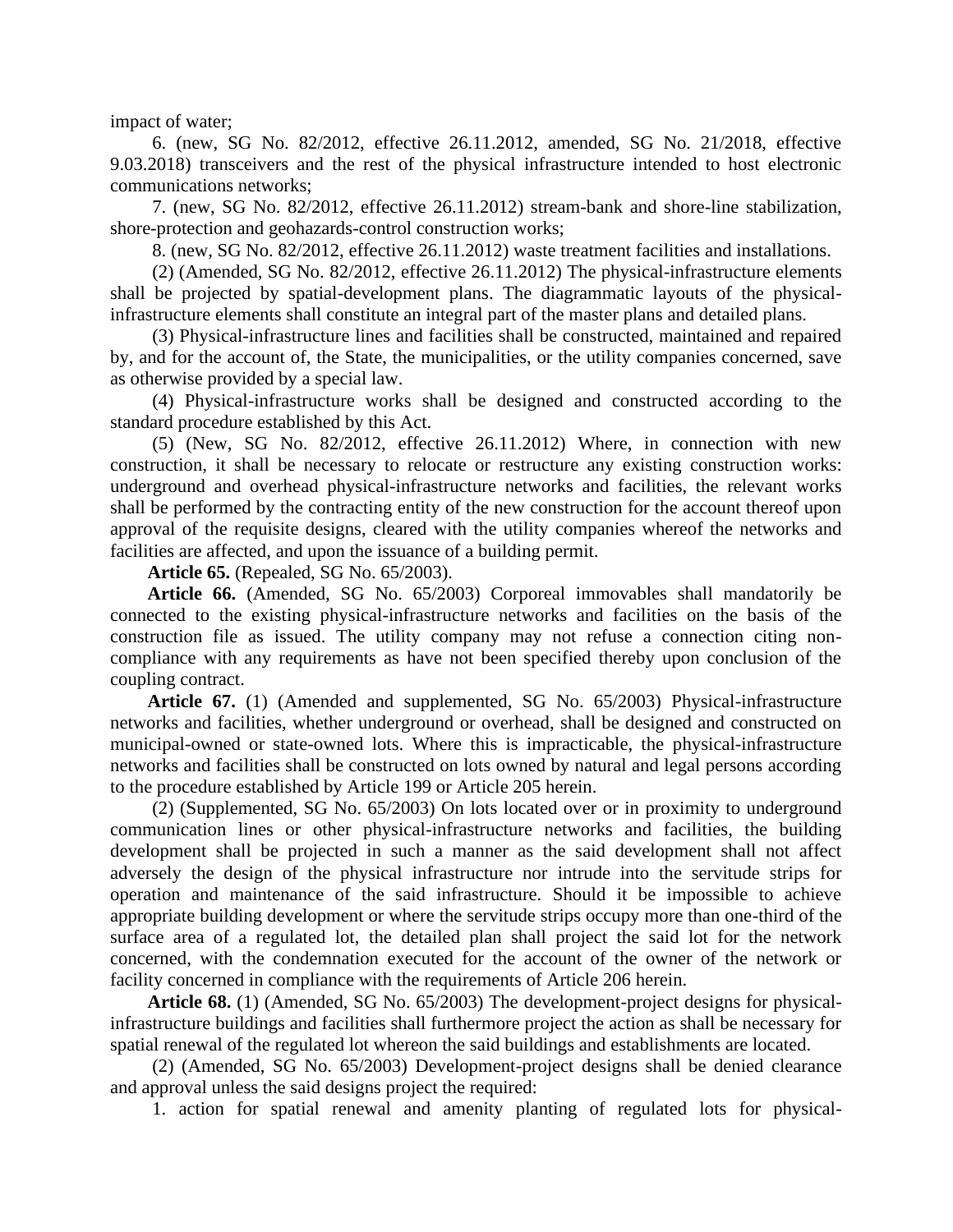infrastructure buildings and facilities;

2. action for spatial renewal (rehabilitation of the adjoining ground for physicalinfrastructure networks) in regulated spatial-development areas, including amenity planting, which is to be disturbed by the projected construction;

3. designs for rehabilitation of the adjoining ground for physical-infrastructure networks in unregulated spatial-development areas;

4. designs for roadside amenity planting, attached to the designs for transport infrastructure and national roads, including outside the boundaries of the regulated spatial-development area.

**Article 69.** (Amended, SG No. 65/2003, SG No. 16/2021) (1) (Supplemented, SG No. 21/2021) Upon construction and restructuring of industrial and resort zones, industrial parks and dispersed settlements, the spatial-renewal action, including amenity planting, shall mandatorily be performed by the owners for the account thereof within the regulated lot.

(2) Physical-infrastructure lines and facilities may be constructed for the account of the owners under terms and according to a procedure established by a Municipal Council ordinance.

# **Section II**

#### **Physical-Infrastructure Street Networks and Facilities**

**Article 70.** (1) (New, SG No. 65/2003) The physical-infrastructure lines and the transportinfrastructure facilities associated with vehicular and pedestrian traffic shall be projected and constructed as street networks and facilities.

(2) (Previous text of Article 70, SG No. 65/2003) The location of the physical-infrastructure underground and overhead street networks and facilities shall be determined by the [relevant] master plans and detailed plans in compliance with the applicable technical rules and standard specifications.

(3) (New, SG No. 65/2003) Should there be any existing lines or facilities constituting public state or public municipal property which are impossible to relocate for technical reasons, it shall be permissible to keep any such lines or facilities through appropriate allocation by a detailed plan.

(4) (New, SG No. 65/2003, amended, SG No. 41/2007, SG No. 66/2013, effective 26.07.2013, SG No. 98/2014, effective 28.11.2014) The Minister of Regional Development and Public Works shall issue an ordinance establishing the rules and standards for arrangement of physical-infrastructure lines and facilities (including the lines and facilities for electronic communications networks).

**Article 71.** (Amended, SG No. 65/2003) The municipality mayor or an official authorized thereby shall ensure the necessary coordination upon the laying and construction of the individual underground street networks and facilities, and shall coordinate underground street construction with above-ground street construction.

**Article 72.** (1) (Amended, SG No. 65/2003) Any work involving the breaking of street or pavement surfacings or the digging up of interior courtyard spaces shall be performed on the basis of a building permit. The contracting entity shall notify the competent municipal administration of the commencement of any such work after clearance with the traffic safety authorities.

(2) (Amended, SG No. 65/2003, supplemented, SG No. 82/2012, effective 26.11.2012) In the event of any malfunction of the physical-infrastructure underground networks or facilities requiring emergency repair, the contracting entity or utility company concerned may commence the works forthwith, notifying the competent municipal administration and the owners of the lots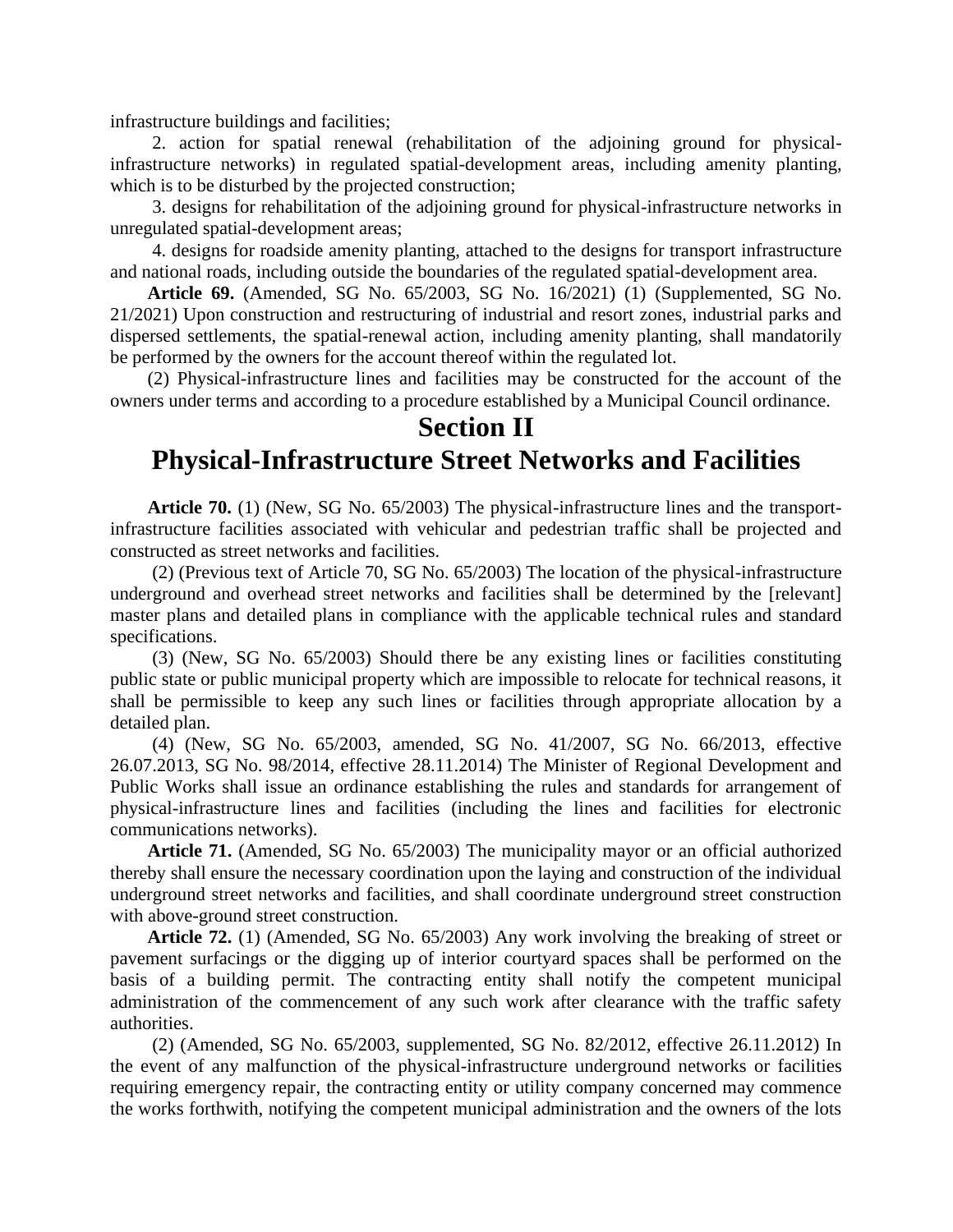affected of this.

**Article 73.** (1) (Previous text of Article 73, amended and supplemented, SG No. 65/2003, amended, SG No. 107/2003) Where, in connection with construction, it shall be necessary to relocate or restructure any constructed underground or overhead street networks or facilities, the relevant works shall be performed by the contracting entity of the new construction for the account thereof upon approval of the requisite designs, cleared with the utility companies whereof the networks or facilities are affected, and upon the issuance of a building permit. Should the detailed plans and the specific schemes thereto project relocation of any lines and facilities, the costs of the new construction shall be for the account of the contracting entity.

(2) (New, SG No. 65/2003) Should street regulation be not applied, where necessary, construction of new or redevelopment of existing lines for the spatial-development area concerned, with the exception of transmission lines, shall be permissible as temporary supply according to the status quo of the ground by a notarized declaration of the contracting entity (or of the utility company concerned) pledging voluntary relocation for the account thereof upon future implementation of the detailed plan. The provisions of Article 192 herein shall apply in such cases.

**Article 74.** (1) (Amended, SG No. 65/2003) The developer of physical-infrastructure street networks or facilities shall be under an obligation:

1. prior to the commencement of construction, to take all measures as shall be necessary to ensure safety, by placing barricades and crossings, warning signs, traffic detour directions and other such;

2. to take all measures as shall be necessary to prevent any damage to, or displacement of, pre-existing underground or overhead networks or facilities, survey monuments, greenspaces, ornamental trees and other such;

3. (supplemented, SG No. 65/2003) to notify the municipal administration of any overhead or underground networks or facilities, unindicated on the relevant selective maps and registers, as have been uncovered during the course of execution of the work; such networks or facilities shall be covered by backfill only after being surveyed according to the established procedure;

4. (amended, SG No. 65/2003) to give immediate notice to the municipal administration and the nearest museum of history upon uncovering any archaeological finds;

5. (amended, SG No. 65/2003, SG No. 82/2006, SG No. 69/2008, SG No. 53/2014) to notify immediately the fire safety and protection of the community and the road traffic authorities regarding the commencement and the time limit for construction along the relevant streets obstructed by earth work;

6. (amended, SG No. 82/2006, SG No. 69/2008, SG No. 53/2014) to give immediate notice to the competent services and utility companies of any possible damage to networks or facilities resulting from the work and, where water mains, heating mains or gas mains have been damaged, to give immediate notice to the hygiene and epidemiological authorities and the fire safety and protection of the community;

7. (supplemented, SG No. 65/2003) to give at least three days' advance notice to the [competent] municipal administration, as well as to the services and utility companies stewarding and operating the networks and facilities, of a forthcoming backfilling of any newly constructed or remodelled underground networks or facilities. Any such backfilling shall be permitted according to Paragraph (2);

8. to perform, for the account thereof, the recovery works as shall be necessary within such time limits as shall be set by the [competent] municipal administration;

9. to eliminate any damage caused, as ascertained by the municipal administration and as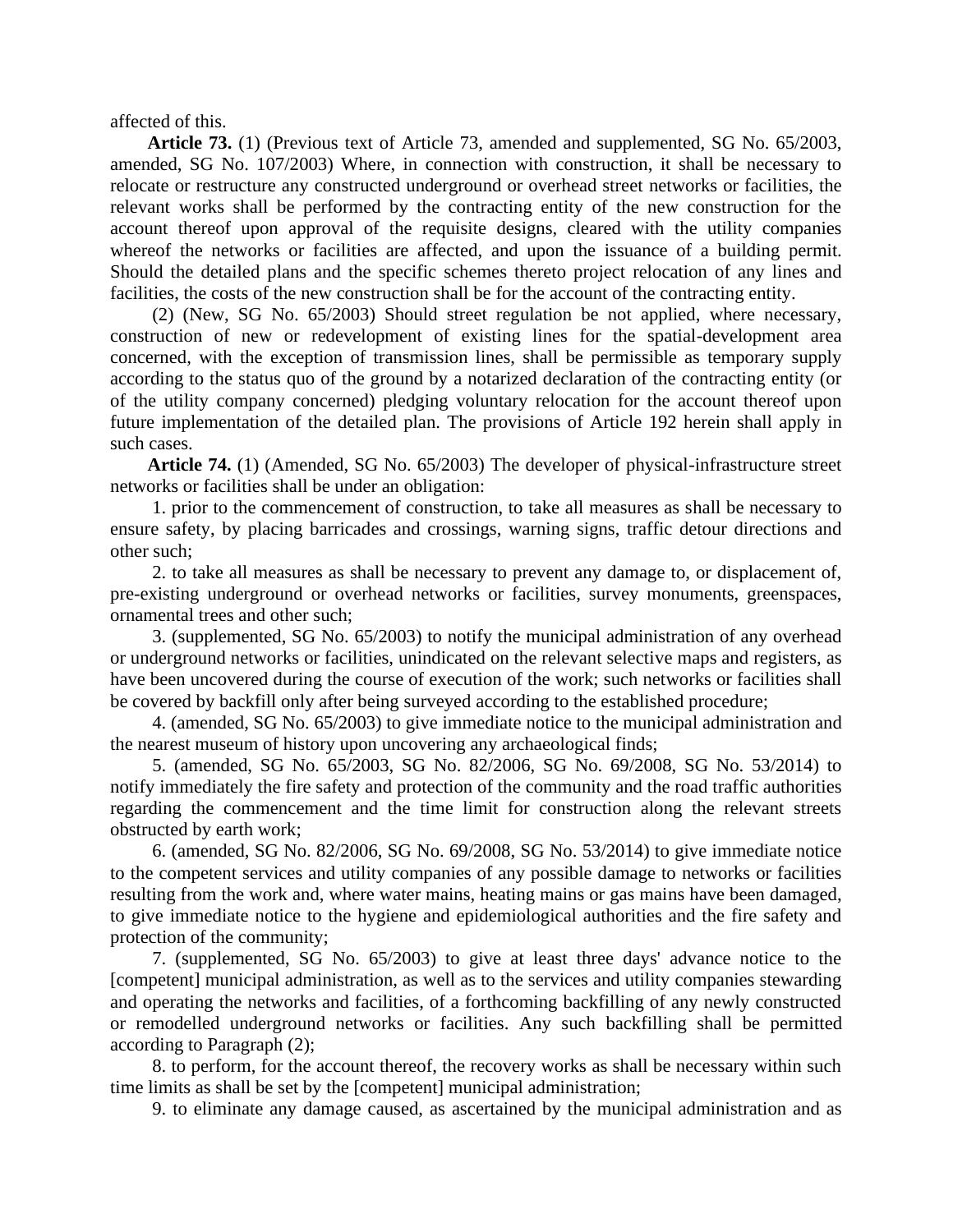recorded in a memorandum of ascertainment, within such time limits as shall be set by the [competent] municipal administration.

(2) The municipal administration shall permit the backfilling of any networks or facilities after satisfying itself that the building-development line as marked and the other conditions and requirements as to the execution of construction have been complied with, and that the networks or facilities have been surveyed and plotted on the appropriate selective maps and registers referred to in Article 115 (4) herein. A memorandum shall be drawn up on the results of any such verification.

(3) (Amended, SG No. 65/2003) Upon completion of the construction work, executive documents shall be prepared and certified according to the procedure established by Article 175 herein. The contracting entity shall forthwith transmit a copy of the said documents to the municipality and a copy to each of the utility companies concerned.

#### **Section III Roads, Streets and Transport Networks and Facilities**

**Article 75.** (1) (Amended, SG No. 65/2003, SG No. 82/2012, effective 26.11.2012) The transport physical-infrastructure elements shall be constructed on the basis of the projections of the master plans and detailed plans, and contingent on the spatial structure.

(2) (New, SG No. 65/2003) The works referred to in Paragraph (1) shall be constructed according to the standard procedure established by this Act.

(3) (Renumbered from Paragraph (2), amended, SG No. 65/2003) The transport physical infrastructure shall ensure the best possible conditions for convenient, safe and cost-efficient carriage of passengers and goods, and for accessibility to persons with disabilities, with due consideration for environmental protection.

(4) (New, SG No. 65/2003, amended, SG No. 88/2005, SG No. 93/2009, effective 25.12.2009, SG No. 66/2013, effective 26.07.2013, SG No. 98/2014, effective 28.11.2014) The Minister of Regional Development and Public Works shall issue ordinances establishing standards for planning and designing of the transport physical-infrastructure elements. The standards for planning and designing of the railway infrastructure elements shall be established by an ordinance of the Minister of Regional Development and Public Works and the Minister of Transport, Information Technology and Communications.

**Article 76.** (1) (Amended, SG No. 65/2003, supplemented, SG No. 47/2012) Motorways, express roads and first-class and second-class roads of the national road network may not be designed and constructed to pass through nucleated-settlement areas save as an exception where the following conditions shall simultaneously be fulfilled:

1. exceedingly heavy ground and other specific conditions;

2. proven feasibility;

3. compatibility with the spatial-development plans of the nucleated settlement concerned;

4. favourable environmental impact assessment decision.

(2) (Amended, SG No. 65/2003) Where roads of the national road network are designed and constructed to pass through nucleated settlement areas, the said roads shall be dimensioned as elements of the primary street network, observing the requirements for protection of the urban environment against harmful impacts.

**Article 77.** (1) (Previous text of Article 77, SG No. 65/2003) The street network in nucleated and dispersed settlements shall be classified in conformity with the functional assigned use thereof as follows: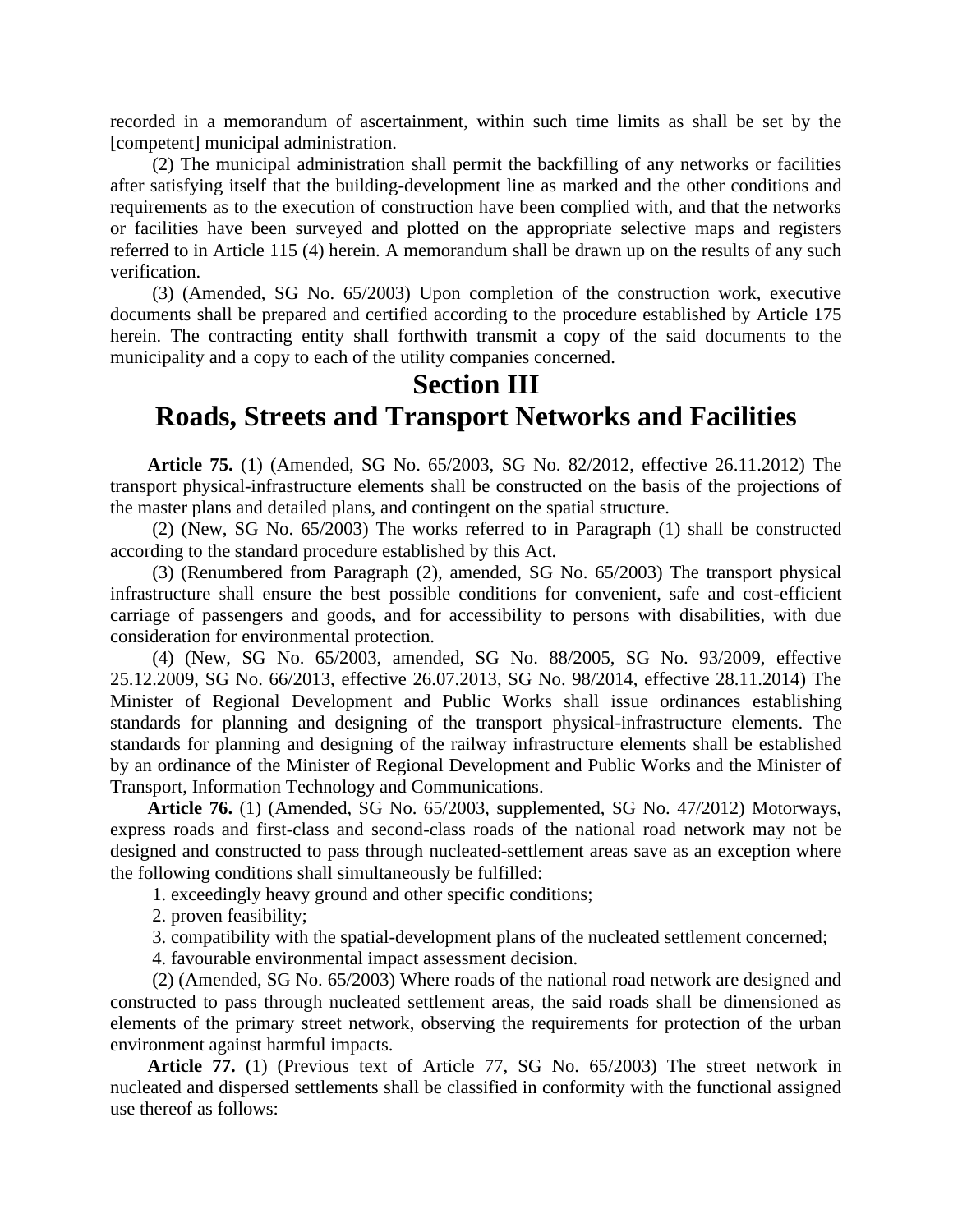1. primary street network: first-class, urban freeways; second class, urban highways; thirdclass, arterial streets; fourth class, major streets;

2. secondary street network: fifth-class, collector streets; sixth-class, access streets.

(2) (New, SG No. 65/2003) The primary street network shall be determined by a master plan or, should there be no such plan, by a detailed plan. The class of the primary and secondary street network shall be determined by the detailed plan.

**Article 78.** Railway stations, maritime and river ports and airports shall be constructed in conformity with the projections of the relevant spatial-development plans and shall mandatorily be connected to the primary street network, to the urban passenger transport lines and, accordingly, to the railway and road network.

**Article 79.** The spatial-development plans must provide for public parking areas, conditions for pedestrian traffic by means of construction of pavements, pedestrian paths, arcades, streets and precincts, as well as for bicycle traffic by means of bicycle paths, laid out whether selfcontained or as part of the cross section of the street.

**Article 80.** (1) (New, SG No. 65/2003) The width of access streets in nucleated settlements shall be determined by the detailed plan depending on the need to construct infrastructure guaranteeing the normal functioning of the spatial-development area.

(2) (Renumbered from Paragraph (1), supplemented, SG No. 65/2003) In respect of small nucleated settlements and country house zones, the width of access streets between record lines, where projected without pavements, shall be a minimum of 6 metres in nucleated settlements and resorts, and a minimum of 5 metres in country-house zones. In such cases, the minimum width of the roadway shall be 4.5 metres and 4 metres, respectively.

(3) (New, SG No. 65/2003) Streets without pavements shall be impermissible in nucleated settlements of a population exceeding 30,000 residents.

(4) (Renumbered from Paragraph (2), SG No. 65/2003) The width of pedestrian paths in nucleated settlements, resorts and country house zones shall be a minimum of 2.25 metres.

(5) (Renumbered from Paragraph (3), SG No. 65/2003) The width of pavements in nucleated settlements, resorts and country-house zones shall be:

1. a minimum of 1.5 metres, applicable to pavements proper;

2. a minimum of 0.75 metres, applicable to reserve strips.

(6) (Renumbered from Paragraph (4), amended, SG No. 65/2003, amended and supplemented, SG No. 61/2007) The provisions of Paragraphs (2), (3), (4) and (5) shall not apply in any nucleated settlements or parts thereof of historic, archaeological, ethnographic or architectural significance, or in any nucleated settlements or parts thereof constructed on exceedingly heavy ground or in other specific conditions or assigned for development with social housing.

Article 81. (1) Cul-de-sac streets providing access to a limited number of regulated lots must have a minimum width of 3.5 metres, and where a cul-de-sac street provides access to more than four regulated lots in an urban settlement, the minimum width must be 6 metres. Cul-de-sac streets longer than 100 metres shall have a turnaround at the end thereof.

(2) (Supplemented, SG No. 61/2007) The provisions of Paragraph (1) shall not apply to any streets in nucleated settlements or parts thereof of historic, archaeological, ethnographic or architectural significance, or to any streets in nucleated settlements or parts thereof constructed on exceedingly heavy ground or in other specific conditions or assigned for development with social housing.

(3) Any regulated lot with an egress to a cul-de-sac street may have a frontage upon the said street of a size not smaller than the width of the said street.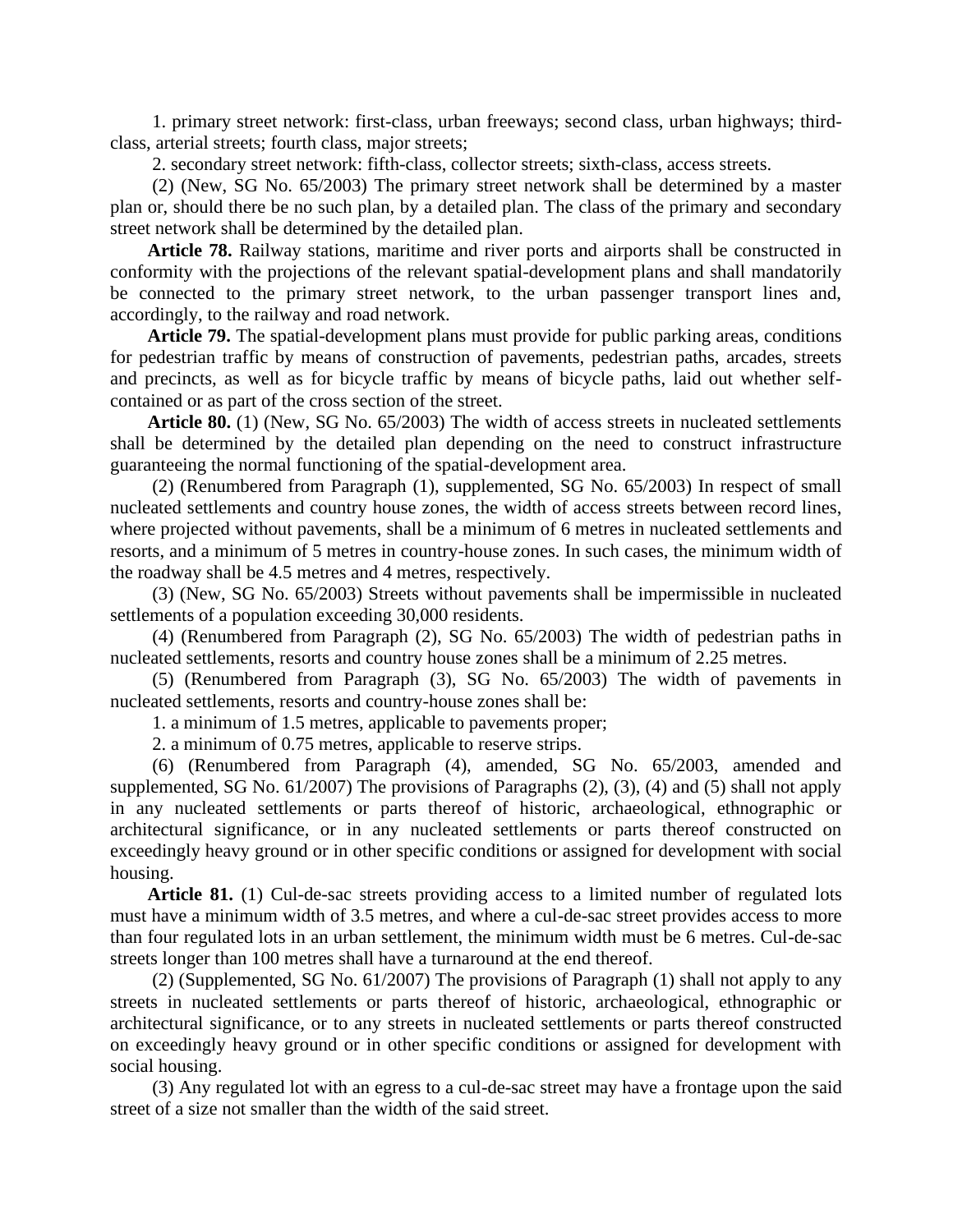(4) (Repealed, SG No. 65/2003, new, SG No. 82/2012, effective 26.11.2012, amended, SG No. 16/2021) Upon the division of a regulated lot initiated by the owner of the lot, the egress to a street for the new lots formed as a result of the division of the said regulated lot shall be ensured by the draft modification of the detailed plan of the lot, and in such case the frontage to the street of the lots newly formed in depth shall be at least 3.5 metres.

(5) (New, SG No. 16/2021) Where, upon the division of a regulated lot initiated by the owner of the lot, the egress to a street for the new lots formed as a result of the division of the said regulated lot cannot be ensured under the terms established by Paragraph (4), the draft modification of the detailed plan shall provide for building a cul-de-sac street within the boundaries of the divided lot and the new lots formed as a result of the division thereof. In such cases, the municipality shall acquire ownership of the cul-de-sac street upon the entry into effect of the said plan.

**Article 82.** (1) (Supplemented, SG No. 65/2003) Tunnels and multi-level transport facilities shall be designed and constructed in nucleated settlements in conformity with the communication and transport requirements according to the detailed plan.

(2) (Amended, SG No. 65/2003) Rail transport lines, tunnels and other facilities below the surface of streets, squares and block spaces in nucleated settlements shall be designed in a manner ensuring to the greatest extent the preservation of pre-existing buildings and facilities, as well as the existing underground networks and facilities.

(3) (Amended, SG No. 65/2003) Where existing underground networks or facilities have to be disturbed upon the building of lines or tunnels, the said networks or facilities shall be redeveloped according to approved designs for the relocation thereof by the contracting entity for the account thereof.

(4) (Repealed, SG No. 65/2003).

#### **Section IV Water-Supply and Sewer Networks and Facilities**

**Article 83.** (1) (Supplemented, SG No. 65/2003) Water-conduit and sewer networks and facilities shall be constructed on the basis of approved designs in accordance with the [relevant] master plans and detailed plans and the relevant specific schemes thereto attached and with the grading plans.

(2) (New, SG No. 65/2003) Water-conduit and sewer networks in nucleated settlements shall be designed as street networks and in compliance with the provisions of Section II of Chapter Four herein.

(3) (Renumbered from Paragraph (2), SG No. 65/2003) As an exception, in nucleated and dispersed settlements without grading plans, it shall be permissible to construct water mains and partial sewerage in conformity with the pre-existing terrain configuration of the streets and squares and observing the requirements for future vertical levelling.

(4) (New, SG No. 1/2019, effective 1.01.2019) Water-conduit and sewer pipelines (networks) and facilities outside nucleated and dispersed settlements shall be constructed on the basis of parcelling plans under Item 5 of Article 110 (1).

(5) (New, SG No. 1/2019, effective 1.01.2019) The parcelling plan under Paragraph (4) shall determine the servitude strips in which no construction and planting of permanent crops shall be allowed. The terms and procedure for determining the dimensions and location of servitude strips and the special regime for exercise of servitudes shall be set out in an ordinance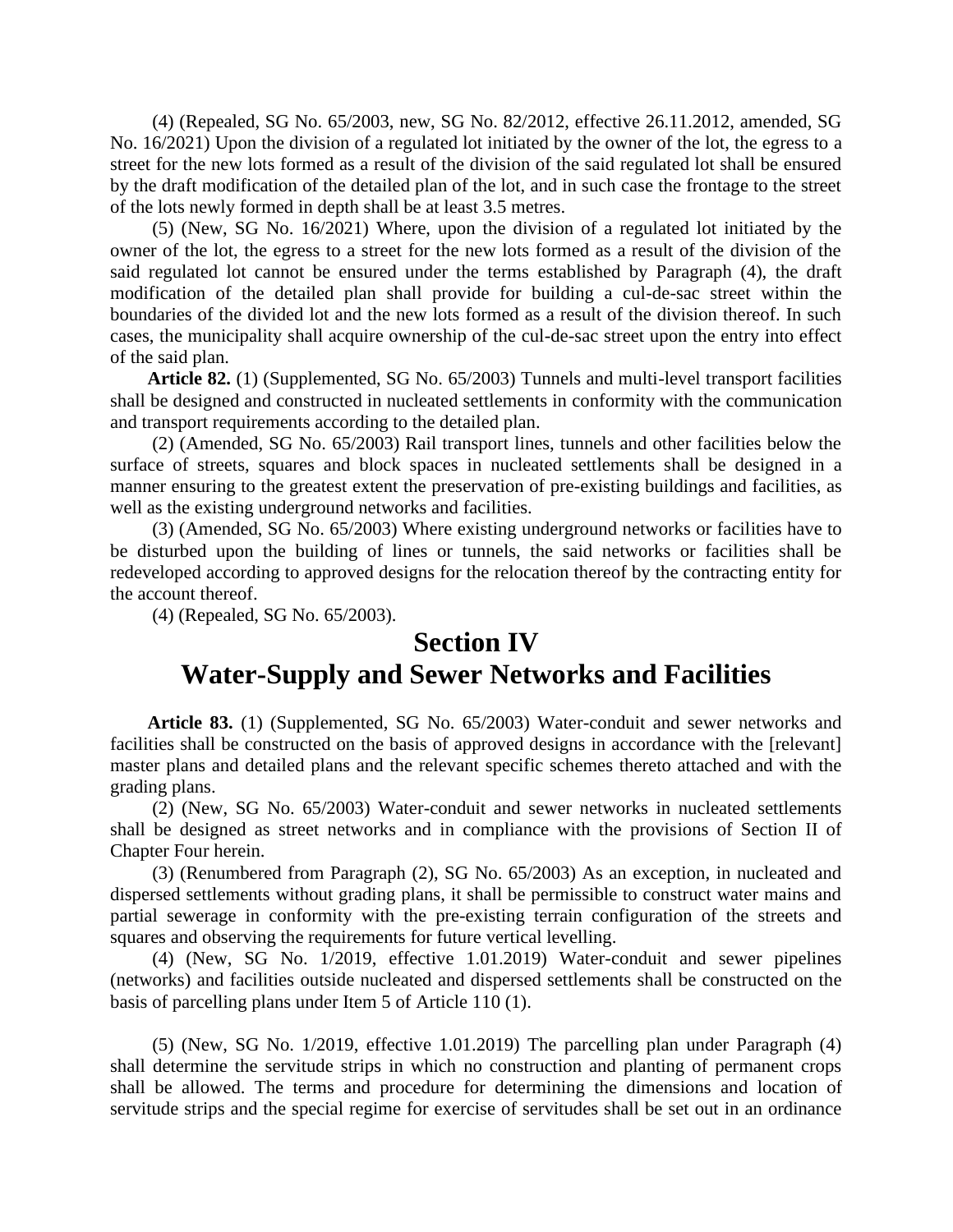of the minister of regional development and public works.

(6) (New, SG No. 1/2019, effective 1.01.2019) The persons building and operating the common water-conduit and sewer pipelines (networks) and facilities which are public state or public municipal ownership shall have the right:

1. to lay and build water-conduit or sewer pipelines or facilities and ground facilities thereto;

2. their representatives to enter into and pass through the properties concerned and to perform activities therein in connection with the building and/or operation of line projects under Paragraph (4) and facilities thereto, including a right of passage of machinery through the land properties concerned;

3. to carry out accident remediation activities.

(7) (New, SG No. 1/2019, effective 1.01.2019) Within the boundaries of servitude strips in the land properties concerned the following shall be prohibited:

1. construction or planting of permanent crops;

2. laying of lines of other physical infrastructure networks, except in cases where this is admitted by a statutory instrument, subject to compliance with the relevant technical and other requirements.

(8) (New, SG No. 1/2019, effective 1.01.2019) The owner of the property concerned may not relocate the line projects and facilities under Paragraph (4) built in his property. The change of ownership shall not terminate the limitations on the use of the land properties concerned.

**Article 83a.** (New, SG No. 1/2019, effective 1.01.2019) (1) The rights of the persons constructing and operating water-conduit and sewer pipelines (networks) and facilities shall arise when:

1. an effective parcelling plan determines the location and dimensions of the servitude strips and water-conduit and sewer pipelines (networks) and facilities in the properties concerned, and

2. a one-off compensation under Paragraph (2) has been paid or made available to the property owner and to the holders of other real rights over the property concerned.

(2) The amount of the one-off compensations shall be determined and payment thereof shall be made in accordance with Articles 210 and 211. The appeal of the amount of the compensation by interested parties shall not interfere with the exercise of the rights under Article 83 (6) by the persons under Paragraph (1).

(3) The amount of the compensation referred to in Item 2 of Paragraph (1) shall be determined applying the following criteria:

1. the surface area of the property concerned incorporated within the boundaries of the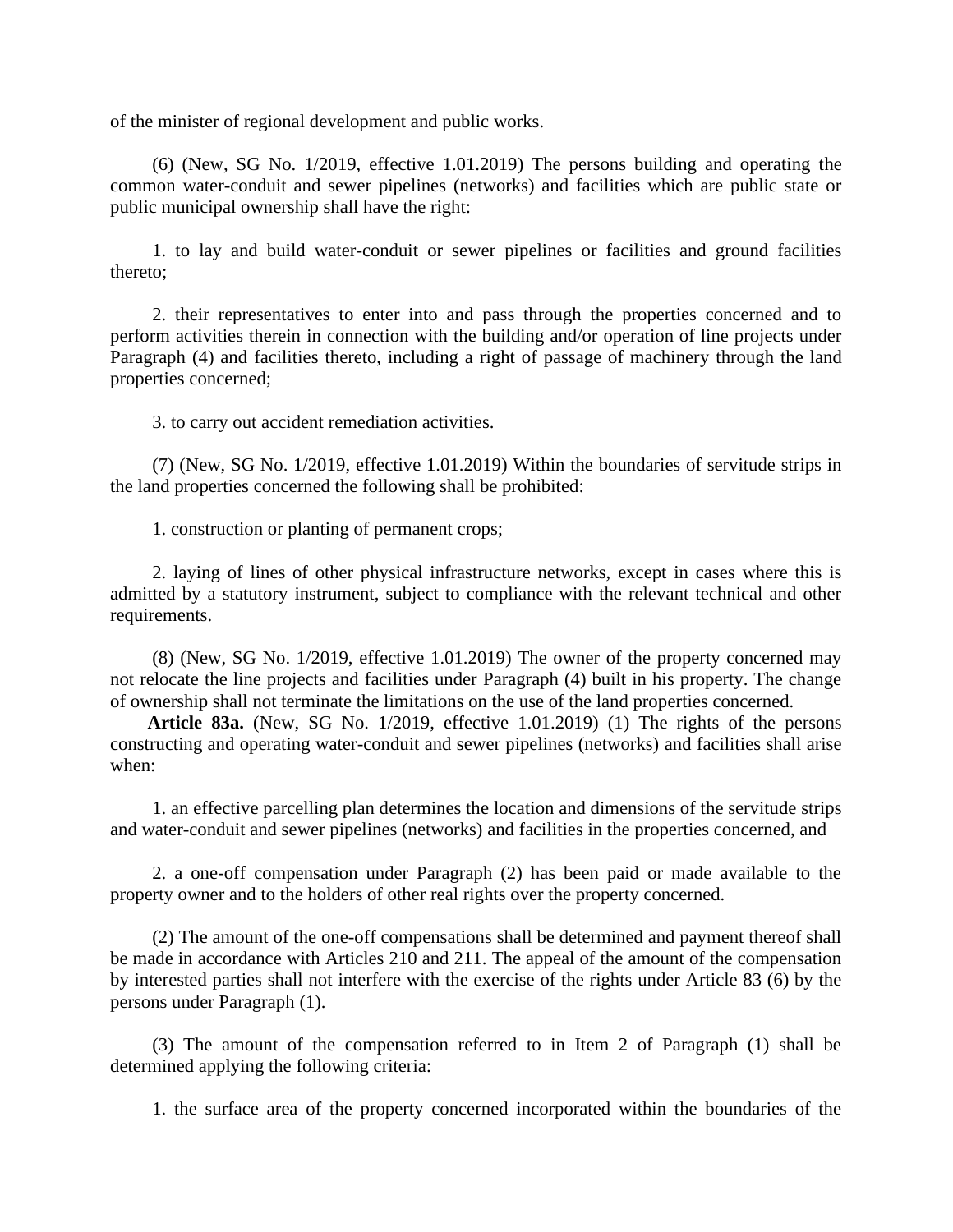servitude strips;

2. the types of limitations on use;

3. the period of the limitation;

4. the assessed fair market value of the property or of the part thereof which falls within the servitude boundaries.

(4) Apart from the compensation under Item 2 of Paragraph (1), the persons constructing or operating water-conduit and sewer pipelines (networks) and facilities shall restore all damages caused in the property and shall pay the owner a monetary compensation for the limitations on its use outside the servitude strips for the period of actual construction works.

(5) Servitude strips as determined in the detailed plan shall be recorded in the cadastre in accordance with Article 31a of the Cadastre and Property Register Act.

**Article 83b.** (New, SG No. 1/2019, effective 1.01.2019) (1) The provisions of Articles 83 and 83a shall furthermore apply to redevelopment or overhaul of existing water-conduit and sewer pipelines (networks) and facilities in case of modification of the route, scope and boundaries of the servitude strips indicated in a cadastral map, a specialised map, a cadastral plan or a map of restituted ownership.

(2) The ordinance under Article 83 (5) shall set out the terms and procedure for laying additional (replacement) water-conduit and sewer pipelines to the existing water-conduit and sewer pipelines (networks) and facilities in the servitude strips.

**Article 84.** (1) (Previous text of Article 84, SG No. 65/2003, supplemented, SG No. 82/2012, effective 26.11.2012) The owner of any public water-supply and sewer networks and facilities shall be under an obligation to connect thereto the water-supply and waste-water plumbing systems of all corporeal immovables within the territorial scope of the said networks and facilities in compliance with the requirement of Article 125a of the Water Act.

(2) (New, SG No. 65/2003) Corporeal immovables and water consumers shall be connected to the water-conduit and sewer networks in compliance with the provisions of this Act and upon conclusion of a written coupling contract between the consumer and the utility company.

(3) (New, SG No. 65/2003, amended, SG No. 66/2013, effective 26.07.2013, SG No. 98/2014, effective 28.11.2014) The terms and conditions, the technical requirements and the procedure for connecting corporeal immovables and consumers to water-supply and sewer networks and facilities and for conclusion of the coupling contracts shall be established by an ordinance of the Minister of Regional Development and Public Works.

(4) (New, SG No. 13/2017) The owners of any developed corporeal immovables shall be bound to connect the said immovables to the existing water-supply and sewer networks and facilities. Any such connecting shall follow the procedure established by the ordinance referred to in Paragraph (3) and the contract referred to in Paragraph (2).

**Article 85.** (Amended, SG No. 65/2006) The water within the territory of a municipality may be used for satisfaction of drinking and household needs of other municipalities as well, where the quantities of drinking and household water necessary for the needs of the municipality are available and the environmental protection purposes, defined in the Water Act, are not compromised.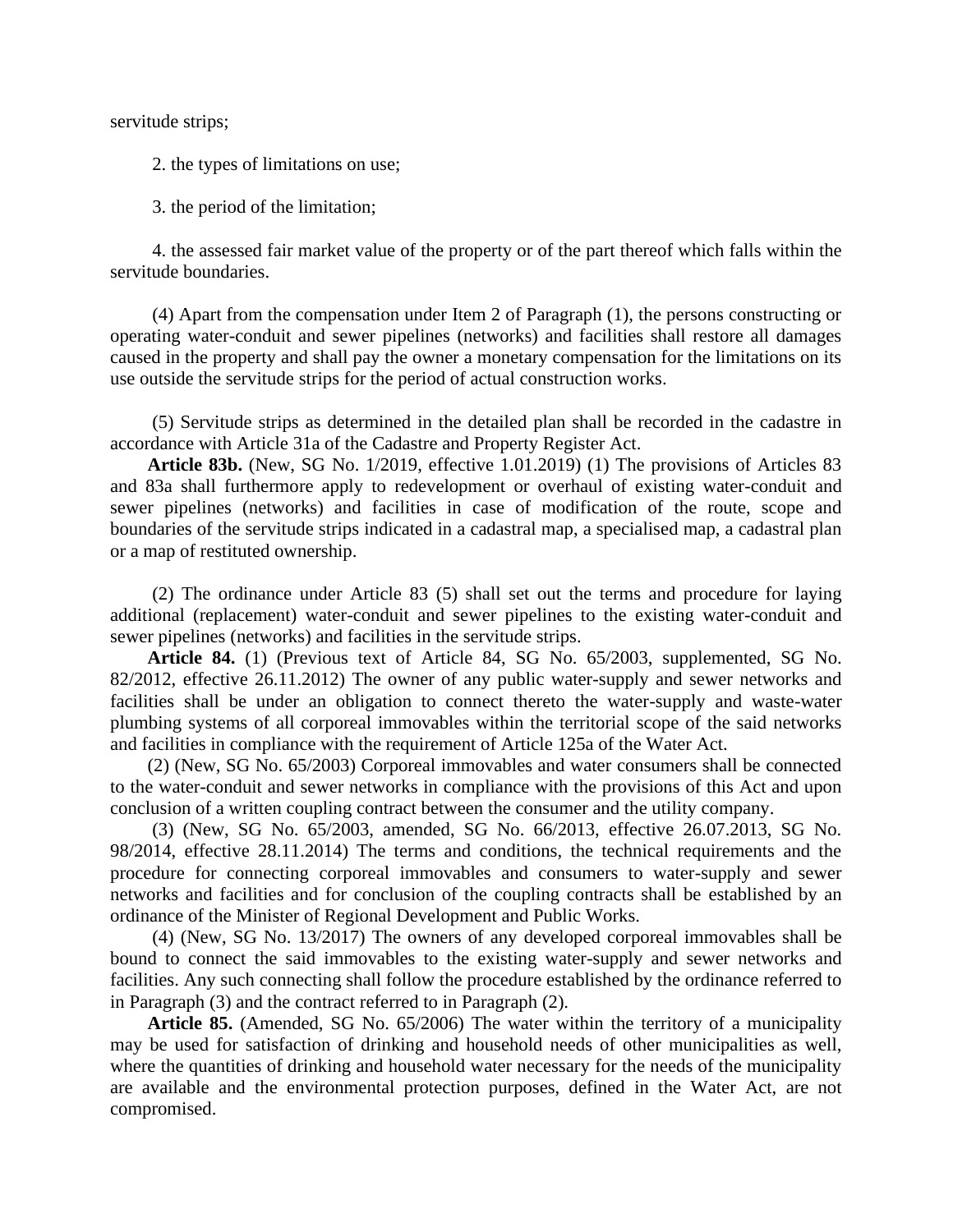**Article 86.** (1) (Amended, SG No. 66/2013, effective 26.07.2013, SG No. 98/2014, effective 28.11.2014) To ensure protection from pollution and other harmful impacts of water assigned for drinking and household water supply and of mineral water used for therapeutic, prophylactic, drinking and hygienic purposes, spatial-development plans shall project sanitary protected areas around water sources and facilities as designated according to the procedure established by the Water Act. The planning mode of such sanitary protected areas and the activities prohibited therein shall be regulated by an ordinance of the Minster of Regional Development and Public Works and the Minister of Environment and Water.

(2) No use permit shall be granted for a constructed water supply work unless the sanitary protected areas thereof have been approved and marked out on site.

**Article 87.** (1) (Supplemented, SG No. 65/2003, amended, SG No. 65/2006, SG No. 82/2012, effective 26.11.2012, SG No. 16/2021) In nucleated and dispersed settlements or in parts thereof without sewerage, household waste water in any immovables projected by a detailed plan for low-rise building development shall be discharged into impervious desludgeable pits or shall be discharged and treated in facilities for treatment of the waste water generated in the immovables. The impervious desludgeable pits and the facilities for treatment of the waste water generated in the immovables must satisfy the requirements of Article 41 and Article 47 (2) herein, as well as the requirements of sanitation and hygiene and the environmental requirements, as well as the technical requirements laid down in the ordinance of the Minister of Regional Development and Public Works on the design, construction and operation of in-building waterconduit and sewer systems.

(2) Where sewerage is lacking, or where owing to the gradient the existing sewerage is incapable of draining surface water, the owners shall be under an obligation to ensure the free flow of such water through the lots up to the relevant street facilities (surface inlet drains, gutters etc.).

(3) Absent a technically feasible alternative, provided that such absence is evidenced inter alia by a vertical levelling design, it shall be permissible for the waste-water plumbing of buildings in regulated lots to be discharged into the street sewerage passing through adjoining lots without impeding the possibility to perform permissible building development in the said lots. In such cases, the section of such sewer passing through such lots from the building up to the street sewerage shall be treated as yard network (building branch).

(4) (Amended, SG No. 65/2003) For any damage resulting from construction and use of networks referred to in Paragraph (3), the title holders shall be paid compensation by the contracting entity according to the procedure established by Article 210 herein.

(5) (New, SG No. 101/2015) Building development shall not be admitted in landslidehazard areas entered in the register referred to in Article 95 (2) herein without constructed sewerage.

**Article 87a.** (New, SG No. 16/2021) Any water-conduit and/or sewer networks and facilities in lots falling within landslide-hazard areas entered in the register referred to in Article 95 (2) herein shall be constructed or redeveloped according to the procedure established by Article 96 (3) herein.

**Article 88.** Pumping stations for drinking water or waste water, as well as customer's water systems for residential or public buildings, may be installed in buildings complying with the permissible limit values for noise and vibration.

### **Section V Power-Supply Networks and Facilities**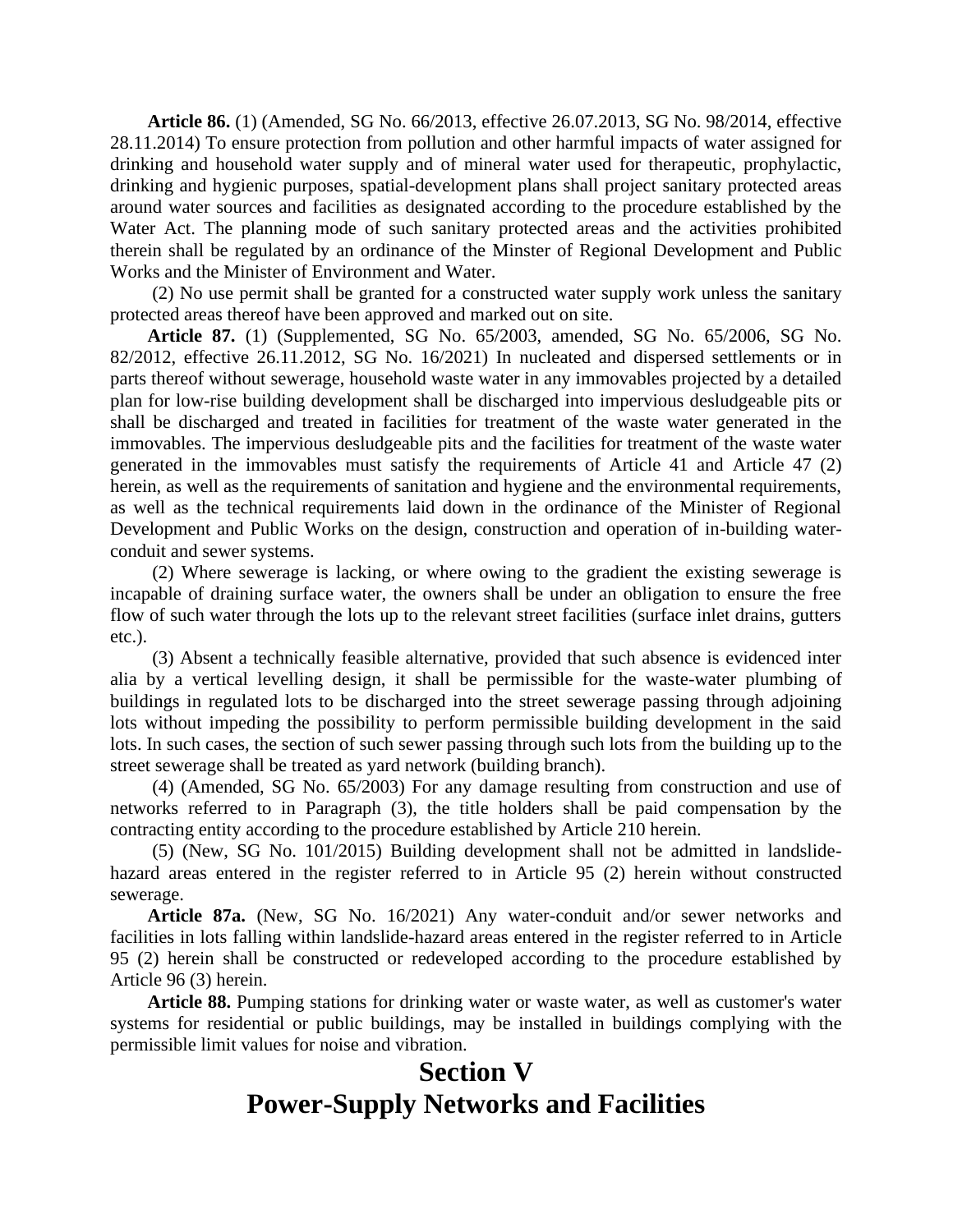**Article 89.** (Amended, SG No. 65/2003) (1) Power-supply networks and facilities shall be off-site (street and yard) and on-site (building).

(2) Construction of off-site power-supply networks shall be performed according to Article 74 herein and under an approved construction file.

**Article 90.** (Amended, SG No. 65/2003) (1) Public heat-supply and gas-supply networks and facilities and the branches thereof shall be constructed outside of buildings according to the standard procedure established by this Act.

(2) Within developed blocks it shall be permissible, as an exception, for branches from the public heat-supply networks to pass through basement rooms of buildings, absent a technically feasible alternative. The compensation for this shall be determined according to the procedure established by Article 210 herein.

(3) On-site heating systems shall be connected to off-site heating mains by means of subscriber substations. The equipment of subscriber substations shall be part of the public networks and facilities, and shall be installed, maintained and repaired according to the procedure established by Article 64 herein.

(4) (Amended, SG No. 82/2012, effective 26.11.2012) Depending on the capacity and siting thereof, the subscriber substation in a building may serve other buildings as well, any such connection following the procedure established by the Energy Act.

(5) Subscriber substations shall be installed inside or outside the buildings on premises suited for the purpose, with effective noise and vibration control according to the established standards.

**Article 91.** (1) Transformer stations shall be constructed in open spaces or in buildings which are not assigned for human occupancy. In urban settlements, such stations may furthermore be constructed in the undeveloped part of a regulated lot owned by natural or legal persons, with the consent of the said persons and complying with the requirements regarding accessory development.

(2) (Supplemented, SG No. 65/2003) In developed blocks, absent a technically feasible alternative, transformer stations may furthermore be constructed in residential buildings with the consent of the owners bearing notarized signatures and with effective noise and vibration control and protection against electric and magnetic fields according to the established standards.

(3) Depending on the capacity and siting thereof, a transformer station may serve multiple buildings.

**Article 92.** (1) Outside artificial lighting of streets, squares, parks, gardens and other corporeal immovables constituting public municipal property shall mandatorily be provided by the municipality for the purpose of creating conditions for safe night-time traffic as well as of an appropriate night ambience of the nucleated settlements.

(2) The outside artificial lighting of individual corporeal immovables other than such referred to in Paragraph (1) shall be implemented by, and for the account of, the owners and shall require authorization by the Chief Architect of the municipality.

(3) It shall be prohibited to place transformer devices for outside artificial lighting on residential buildings.

#### **Section VI**

## **Physical Infrastructure Intended for the Deployment of Electronic Communications Networks**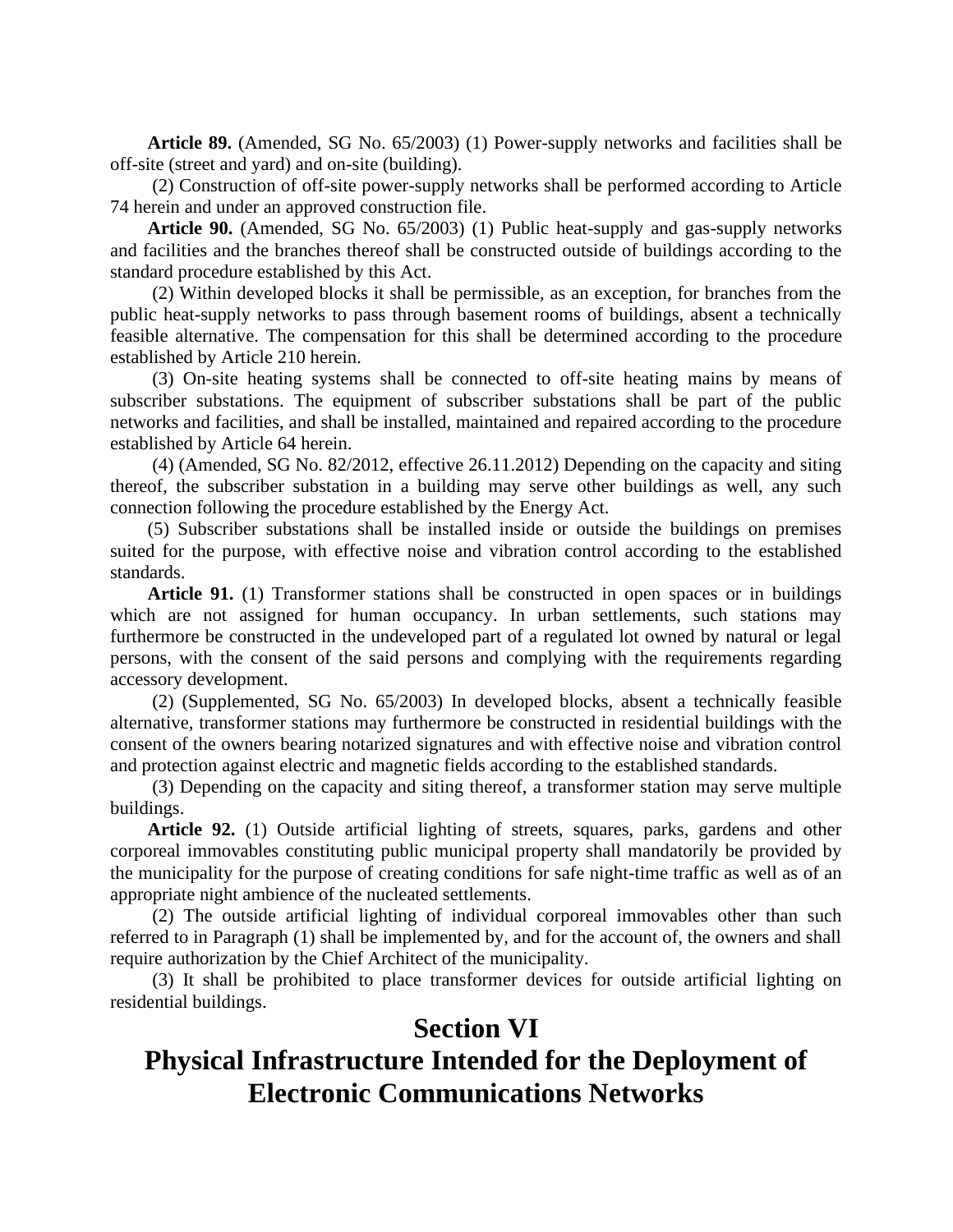#### **(Heading amended, SG No. 41/2001, SG No. 41/2007, SG No. 21/2018, effective 9.03.2018)**

**Article 93.** (1) (Previous text of Article 93, supplemented, SG No. 65/2003, amended, SG No. 41/2007, SG No. 21/2018, effective 9.03.2018) Underground physical infrastructure intended to host electronic communications networks shall be constructed in regulated spatialdevelopment areas simultaneously with the other networks and facilities (water mains, sewerage, electricity, heat supply, gas-supply networks and other such) prior to the placing of curbs, pavements, and street surfacings.

(2) (New, SG No. 65/2003, amended, SG No. 41/2007, SG No. 21/2018, effective 9.03.2018) Electronic communications networks shall be constructed in unregulated spatialdevelopment areas on the basis of a plan referred to in Item 5 of Article 110 (1) herein.

(3) (New, SG No. 65/2003, amended, SG No. 41/2007, SG No. 21/2018, effective 9.03.2018) If there is a detailed plan for a spatial-development area wherein no street network is laid, the electronic communications network shall be constructed in accordance with the street regulation projections and with the provisions of Article 210 herein for the account of the owner of the said network.

**Article 94.** (Amended, SG No. 41/2007, SG No. 21/2018, effective 9.03.2018) The designs of buildings shall project physical infrastructure intended to host electronic communications networks which shall be constructed simultaneously with the building and the other on-site wiring and plumbing systems.

## **Section VII (Amended, SG No. 65/2003) Monitoring and Combating Landslide, Erosion and Abrasion Processes (Heading amended, SG No. 82/2012, effective 26.11.2012)**

**Article 95.** (Amended, SG No. 65/2003, SG No. 82/2012, effective 26.11.2012) (1) (Amended, SG No. 66/2013, effective 26.07.2013, SG No. 98/2014, effective 28.11.2014, SG No. 16/2021) The activities of registering and monitoring landslide-hazard areas within the territory of the Republic of Bulgaria, including erosion and abrasion processes on the Black Sea coast and the stream-bank of the River Danube, as measures to prevent accidents and damage, shall be implemented by the Ministry of Regional Development through the State Geohazards-Control Company and the branches thereof.

(2) (Amended, SG No. 66/2013, effective 26.07.2013, SG No. 98/2014, effective 28.11.2014, supplemented, SG No. 101/2015, amended, SG No. 16/2021) The Ministry of Regional Development and Public Works shall maintain a register of landslide-hazard areas in the country and of areas affected by abrasion and erosion processes along on the Black Sea coast and the stream-bank of the River Danube through the State Geohazards-Control Company.

(3) (Amended, SG No. 16/2021) Monitoring under Paragraph (1) shall be performed through observation, analysis and evaluation of the results of conducted detailed subsurface, groundwater and hydrological investigations, geodetic survey and observations of constructed survey monument grids and monitoring and metering systems. The monitoring data, including on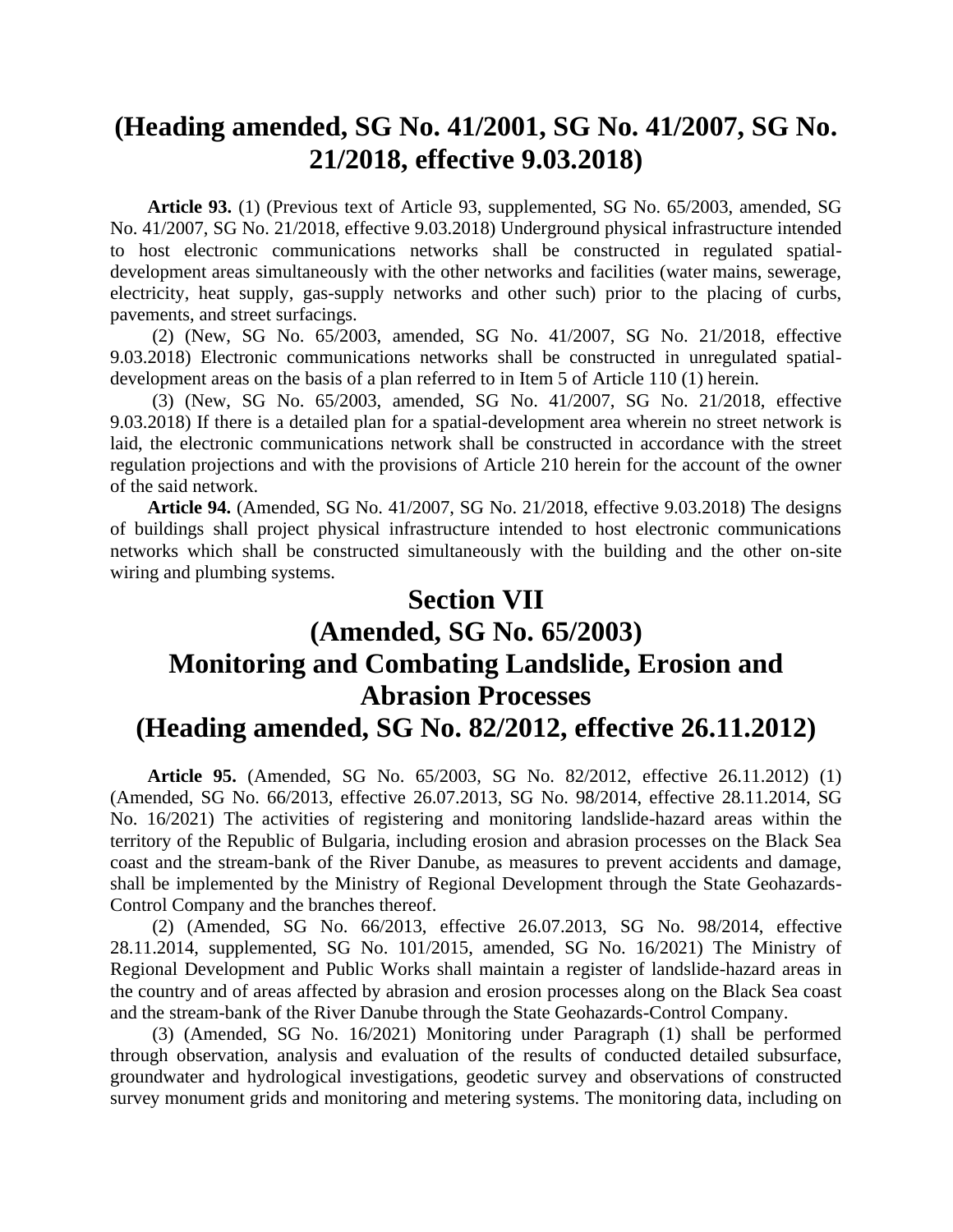areas where geohazards-control measures and activities for landslide containment have been executed, shall be provided to the State Geohazards-Control Company and the branches thereof for inclusion in the register referred to in Paragraph (2).

(4) (Amended, SG No. 66/2013, effective 26.07.2013, SG No. 98/2014, effective 28.11.2014) The terms and procedure for entry into and maintenance of the register referred to in Paragraph (2), as well as for performing the activities referred to in Paragraph (3), shall be established by an ordinance of the Minister of Regional Development and Public Works.

(5) (Amended, SG No. 66/2013, effective 26.07.2013, SG No. 98/2014, effective 28.11.2014) The coordination between the individual central-government departments for landslide containment within the territory of the Republic of Bulgaria, including the abrasion and erosion processes along the Black Sea coast and the stream-bank of the River Danube, shall be implemented by the Ministry of Regional Development and Public Works.

**Article 96.** (Amended, SG No. 65/2003, SG No. 82/2012, effective 26.11.2012) (1) (Amended, SG No. 66/2013, effective 26.07.2013, SG No. 98/2014, effective 28.11.2014, supplemented, SG No. 101/2015) The geohazards-control measures and activities for containment of landslides, erosion and abrasion processes and for prevention of accidents and damage shall be implemented by the Ministry of Regional Development and Public Works, the central and the local executive authorities and by the owners and users of the lots under terms and according to a procedure established by an ordinance of the Minister of Regional Development and Public Works.

(2) (Amended, SG No. 66/2013, effective 26.07.2013, SG No. 98/2014, effective 28.11.2014, SG No. 101/2015) The requirements to the geohazards-control measures and activities, the technical requirements to the design, execution, operation and maintenance of geohazards-control construction works, buildings and facilities in landslide-hazard areas shall be established by the ordinance referred to in Paragraph (1).

(3) (Amended, SG No. 66/2013, effective 26.07.2013, SG No. 98/2014, effective 28.11.2014, amended and supplemented, SG No. 101/2015, amended, SG No. 16/2021) In landslide-hazard areas entered in the register referred to in Article 95 (2) herein, geohazardscontrol measures and activities shall be permitted according to the procedure established by this Act after the Minister of Regional Development and Public Works has issued prior consent. The said prior consent shall be issued acting on an application by the contracting entity and on the basis of the following documents:

1. a documentary proof of title or another instrument certifying that a contracting entity holds a right to the immovable;

2. a plat from the cadastral map and the cadastral registers;

3. an up-to-date opinion State Geohazards-Control Company or of the branches thereof on the geodynamic status of the landslide-hazard area;

4. territorial scope for the conduct of a subsurface and groundwater investigation, determined by the State Geohazards-Control Company or by the branches thereof and the municipality concerned within whose territory the development-project intention is located;

5. an excerpt of an effective detailed plan (where the said plan is not modified) or a or a design permit issued according to the procedure established by Article 140 (2), (3) and (4) herein, if applicable, or a draft detailed plan for all immovables falling within the territorial scope as determined under Item 4;

6. the administrative act approving a detailed plan within the territorial scope as determined under Item 4 together with proof of the entry into effect of the said plan or a memorandum on the adoption of the draft detailed plan by the competent expert board.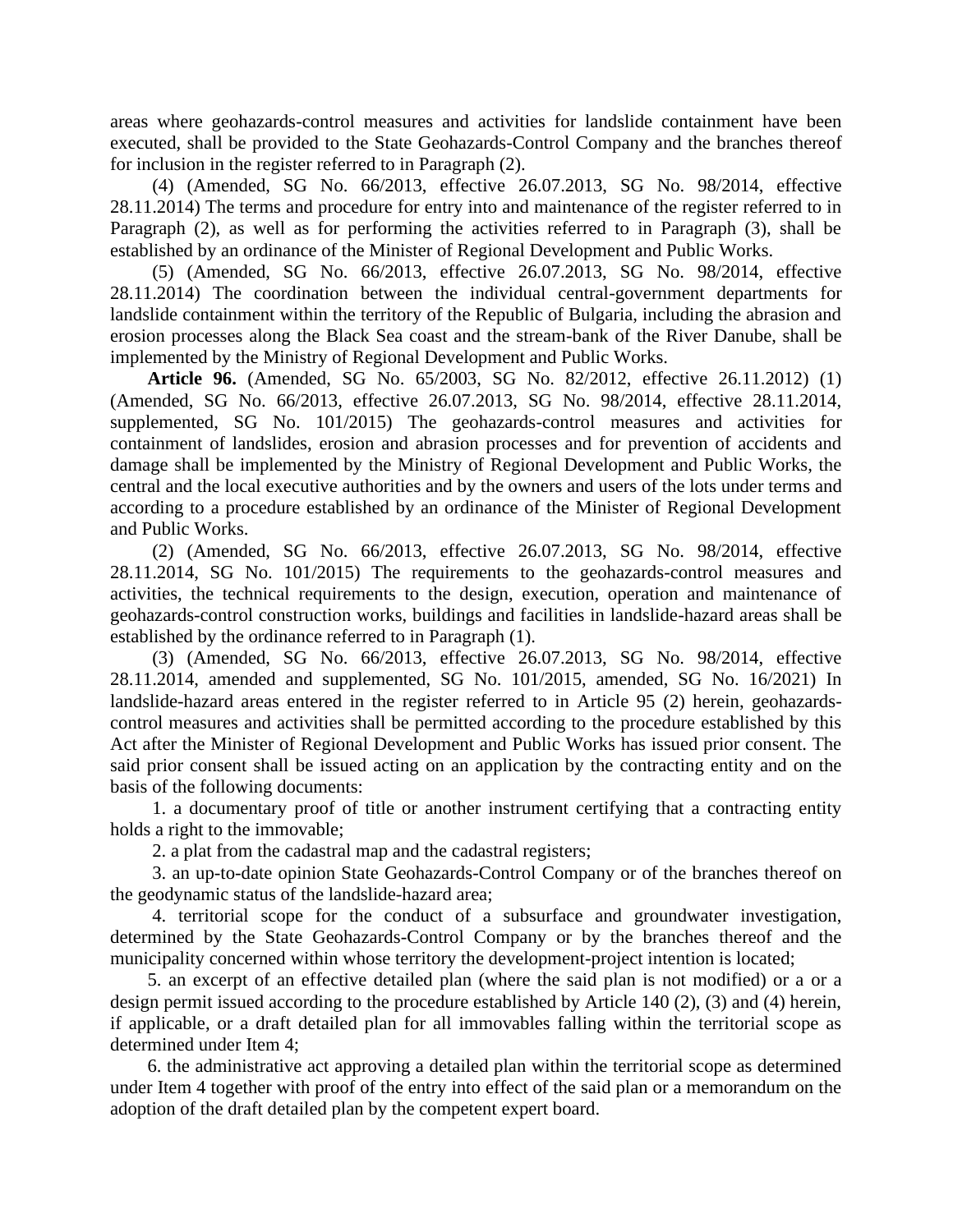7. a subsurface and groundwater investigation analysing the overall and local stability of the ground before, during and after construction against a basic load combination and a particular load combination for the spatial-development area in accordance with a detailed plan within the territorial scope determined under Item 4, to an extent and with content according to the ordinance referred to in Paragraph (2) and/or under Eurocode 7, and/or under Eurocode 8;

8. a memorandum on the adoption of the subsurface and groundwater investigation by a specialized panel of the relevant expert board with the authority competent to approve the detailed plan, including competent professionals: geological engineers, groundwater engineers, civil engineers and representatives of the State Geohazards-Control Company or of the branches thereof;

9. other documents as may be necessary depending on the specificity of the construction work.

(4) (Amended, SG No. 66/2013, effective 26.07.2013, SG No. 98/2014, effective 28.11.2014, SG No. 101/2015, SG No. 16/2021) In any cases other than such covered under Paragraph (3), the construction of any buildings and facilities in landslide-hazard areas entered in the register referred to in Article 95 (2) herein shall be permitted after the Minister of Regional Development and Public Works has issued prior consent:

1. after the implementation of the geohazards-control measures and activities in respect of which the performance of geohazards-control measures and activities has been shown to be necessary by subsurface and groundwater investigations, acting on an application by the contracting entity and on the basis of the following documents:

(a) a documentary proof of title or another instrument certifying that a contracting entity holds a right to the immovable;

(b) a use permit for the geohazards-control construction works as commissioned, ensuring the stability of the spatial-development area within the territorial scope determined under Item 4 of Paragraph (3) and guaranteeing the normal functioning of the building development projected by the detailed plan within the scope as determined;

(c) a plat from the cadastral map and the cadastral registers;

(d) a technical passport of the geohazards-control construction works as constructed, including requirements for monitoring of the landslide-hazard area;

(e) a geotechnical expert evaluation, subsurface and groundwater investigations with overall and local stability calculations, whereby it is demonstrated that the facilities as constructed guarantee the stability before, during and after construction against the relevant load combinations for the spatial-development area within the territorial scope as determined under Item 4 of Paragraph (3);

(f) identification of a positive impact of the geohazards-control construction works as constructed by monitoring under Article 95 (3) herein;

(g) other documents as may be necessary depending on the specificity of the construction work.

2. in the cases where executed subsurface and groundwater investigations prove that performing geohazards-control measures and activities is not necessary, acting on an application by the contracting entity and on the basis of the documents covered under Paragraph (3).

(5) (Amended, SG No. 16/2021) The instruments and the documents referred to in Items 2, 5, 6 and 8 of Paragraph (3) and under Item 1 (b), (c) and (d) of Paragraph (4) shall be obtained through official channels on the basis of the relevant identification data indicated by the contracting entity.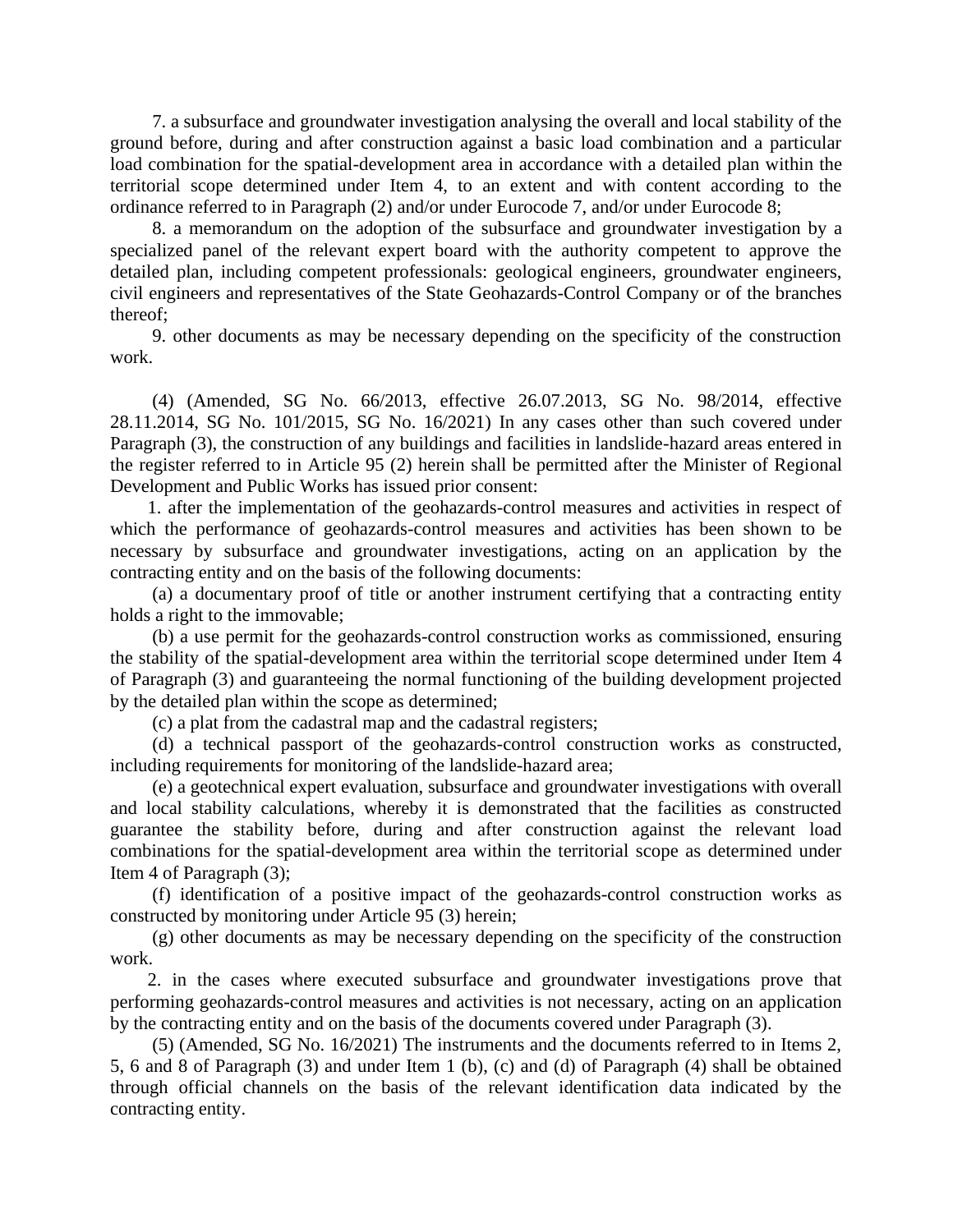(6) (New, SG No. 101/2015, amended, SG No. 16/2021) In areas where a ban on construction has been imposed by an order under Article 198 (3) herein, prior consent under Paragraph (4) shall be issued after all conditions of the order have been fulfilled within the territorial scope determined according to the procedure established by Item 4 of Paragraph (3) and after the said order has been revoked in whole or in part according to the procedure established by sentence two of Article 198 (3) herein.

(7) (New, SG No. 16/2021) Prior consents under Paragraphs (3) and (4) shall be issued within one month and shall be recorded in the building permit.

#### **Section VIII Waste-Treatment Installations and Facilities**

**Article 97.** (1) The location of sites for construction of waste treatment installations and facilities shall be determined by master plans and detailed plans.

(2) The distances from the sites for arrangement of waste treatment installations and facilities to nucleated settlements shall be determined depending on the [treatment] technology adopted and the established sanitary protected areas.

(3) (Amended, SG No. 66/2013, effective 26.07.2013, SG No. 98/2014, effective 28.11.2014) The sites referred to in Paragraph (1) shall be selected, constructed and operated on the basis of designs approved according to the standard procedure and according to requirements established by ordinances of the Minister of Regional Development and Public Works, the Minister of Environment and Water, and the Minister of Health.

**Article 98.** (1) The grounds for, and construction of, household waste and construction and demolition-waste treatment installations and facilities shall be provided by the municipality concerned.

(2) Two and more municipalities may construct shared household waste and construction and demolition-waste treatment installations and facilities.

(3) (Amended, SG No. 53/2012, effective 13.07.2012) The provision of grounds, the construction of installations and facilities, and the treatment of industrial waste, including of hazardous waste, shall be performed under the terms and according to the procedure established by the Waste Management Act.

## **Section IX (New, SG No. 65/2003) Gas Supply**

**Article 98a.** (New, SG No. 65/2003) Gas supply of urbanized areas shall be implemented through construction of a gas-distribution network according to designs approved according to the standard procedures in accordance with the projections of the master plans and detailed plans and the specific diagrammatic layouts attached thereto. If there are no master plans and detailed plans for small nucleated settlements and dispersed settlements, the gas-supply system installation designs shall be prepared on the basis of a specific diagrammatic layout approved according to the procedure established by Article 128 herein.

**Article 98b.** (New, SG No. 65/2003) (1) (Amended, SG No. 82/2012, effective 26.11.2012) The street gas-distribution networks, the elements thereof and the adjoining facilities shall be constructed by and for the account of the legal person which has obtained authorization for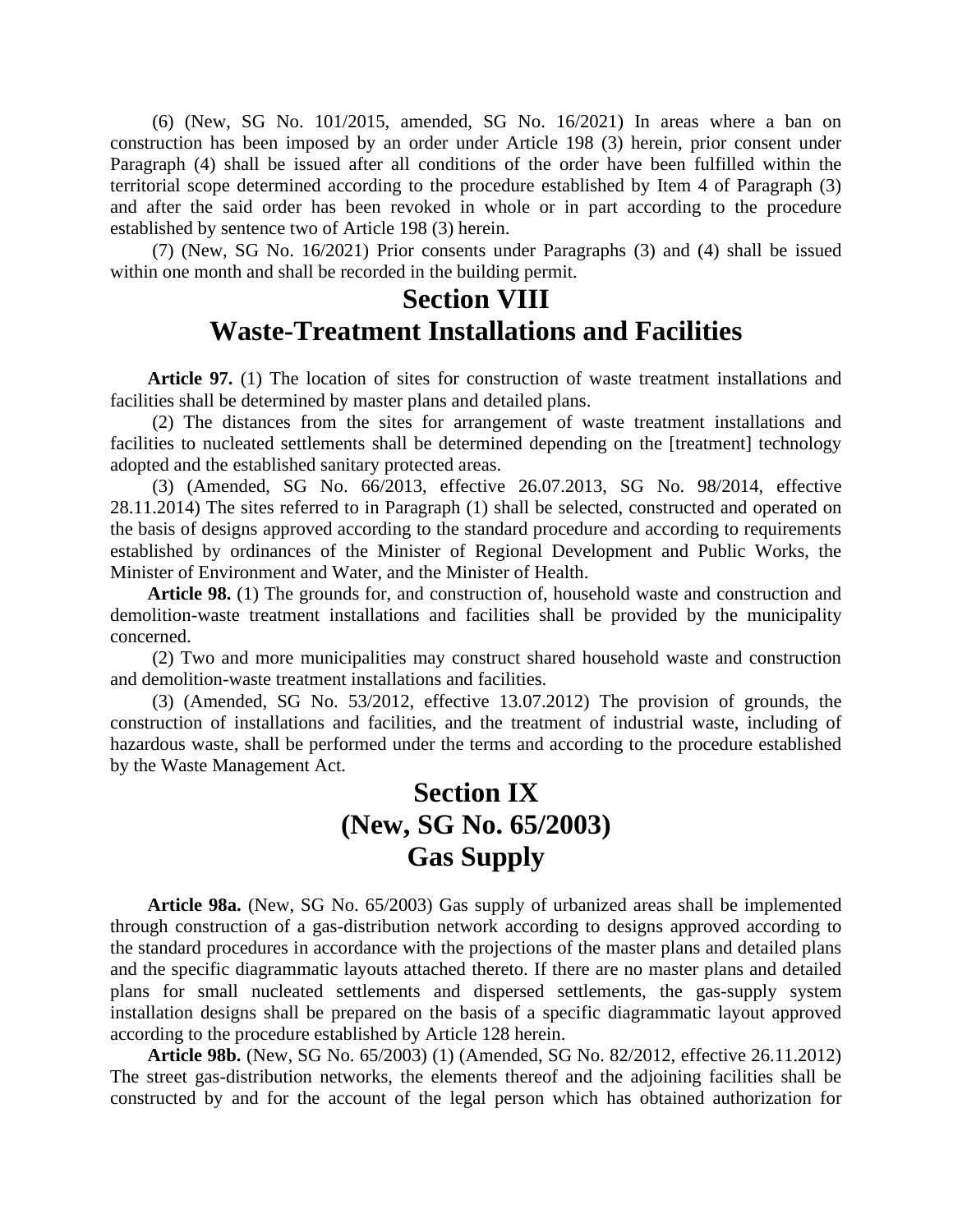construction of such energy facilities according to the procedure established by the Energy Act.

(2) Gas-distribution networks and the elements thereof shall be operated, maintained and repaired by and for the account of the gas-distribution enterprises (companies) in the nucleated settlements.

(3) The gas-supply piping and fittings in buildings shall be constructed, maintained and repaired for the account of the owners of the buildings.

## **PART TWO**

### **SPATIAL-DEVELOPMENT PLANNING. DEVELOPMENT-PROJECT DESIGNING AND CONSTRUCTION AUTHORIZATION**

### **Chapter Five CONCEPTS AND SCHEMES FOR SPACE DEVELOPMENT (Heading amended, SG No. 82/2012, effective 26.11.2012)**

**Article 99.** (Amended, SG No. 82/2012, effective 26.11.2012) The concepts and schemes for space development shall determine the national spatial-development policy for a specified period.

**Article 100.** (Amended, SG No. 82/2012, effective 26.11.2012, SG No. 15/2016) Planning of space development shall comprehend the elaboration and updating of a system of documents on space development at the national and functional-regional level, defining a strategy for integrated space development, taking into consideration the territorial potential and the principles of balanced sustainable development.

**Article 101.** (1) (Amended and supplemented, SG No. 65/2003, amended, SG No. 82/2012, effective 26.11.2012, SG No. 15/2016, previous text of Article 101, SG No. 28/2018) The system of documents on planning of space development, the scope and content, as well as the procedure and terms for the commissioning, preparation, adoption and application of the concepts and schemes for space development, shall be specified in the Regional Development Act.

(2) (New, SG No. 28/2018) The scope and content of the Maritime Spatial Plan of the Republic of Bulgaria and the conditions and procedure for its elaboration, adoption, application and amendment shall be determined in the Maritime Space, Inland Waterways and Ports of the Republic of Bulgaria Act.

**Article 102.** (Repealed, SG No. 82/2012, effective 26.11.2012).

## **Chapter Six SPATIAL-DEVELOPMENT PLANS**

### **Section I General Provisions**

**Article 103.** (1) Spatial-development plans shall be of the following types: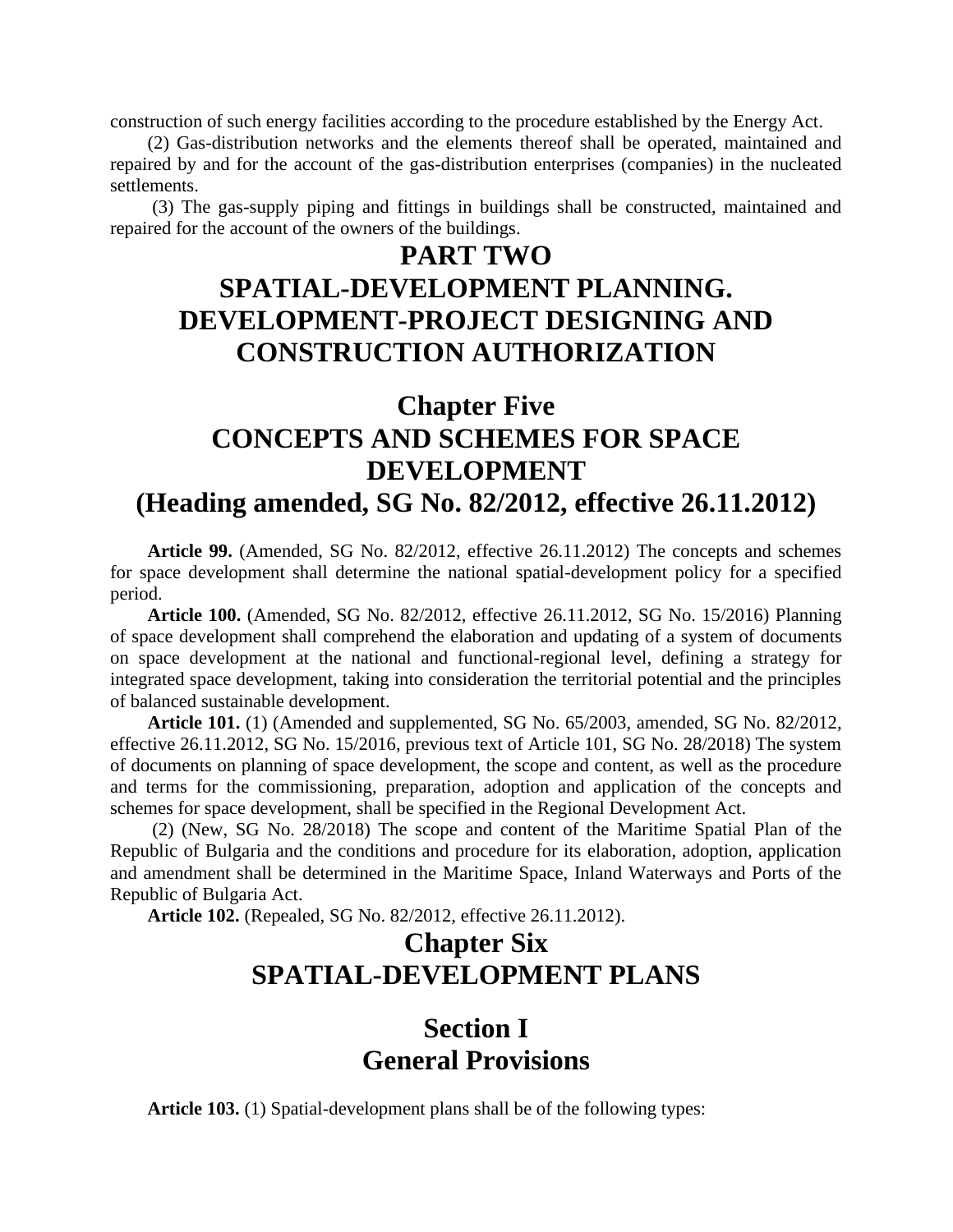1. master plans;

2. detailed plans.

(2) A master plan shall determine the prevailing assigned use and manner of planning of the separate structural parts of the areas comprehended into the plan.

(3) A detailed plan shall determine the specific assigned use and manner of planning of the separate lots comprehended into the plan.

(4) (Amended, SG No. 82/2012, effective 26.11.2012) Each spatial-development plan shall conform to the projections of the superior concepts and schemes for space development and spatial-development plans, if any, and shall represent a more complete, more detailed and specific elaboration in respect thereof.

(5) (New, SG No. 65/2003, repealed, SG No. 82/2012, effective 1.01.2023 - amended, SG No. 101/2015, SG No. 1/2019, SG No. 107/2020).

(6) (New, SG No. 65/2003, supplemented, SG No. 82/2012, effective 26.11.2012, amended, SG No. 53/2014) Subsurface and hydrological investigation shall be conducted upon preparation of master plans and detailed plans in respect of the overall stability of the spatial-development area and the buildability thereof.

**Article 103a.** (New, SG No. 82/2012, effective 26.11.2012) (1) (Amended, SG No. 101/2015) The draft master plan shall reckon with the projections of the pre-existing detailed plans approved prior to the date of the granting of the authorizations under Article 124 herein. Any alteration of the assigned use, the building-development manner and character of the lots for which there is an approved detailed plan shall be permissible solely for the construction of works constituting public state property or public municipal property, as well as for the purpose of protecting public interests: protection of the environment and of human health, protection of agricultural, forest and protected areas and special areas of conservation.

(2) The draft detailed plans, whereof the preparation is authorized according to the procedure established by this Act and which have not been approved as at the effective date of the master plan or of the modification thereof, shall conform to the projections of the master plan and to the rules and special specifications for the application of the said master plan.

(3) (Amended, SG No. 13/2017) Upon the entry into effect of the new master plan, the action on application of the pre-existing detailed plans shall be suspended in the parts in which the master plan projects an alteration of the assigned use and the manner of planning of the lots in the cases referred to in Paragraph (1). Within six months after the entry into effect of the master plan, the authorities referred to in Article 135 (1) herein shall issue a prescription on a proprio motu modification of the pre-existing detailed plan according to the procedure established by Article 134 (2) herein in conjunction with Item 1 of Paragraph (1).

(4) (Amended, SG No. 13/2017) Upon condemnation for construction of any works constituting public State or public municipal property, the equivalent compensation to the owners and holders of limited rights in rem shall be determined depending on the projections of the preexisting detailed plans.

### **Section II Master Plans**

**Article 104.** (1) (Amended, SG No. 65/2003) Master plans shall provide a basis for the overall planning of the spatial-development areas of municipalities, of parts thereof or of individual nucleated settlements with the land-use areas thereof. The projections of the master plans, determining the general structure and prevailing assigned use of the spatial-development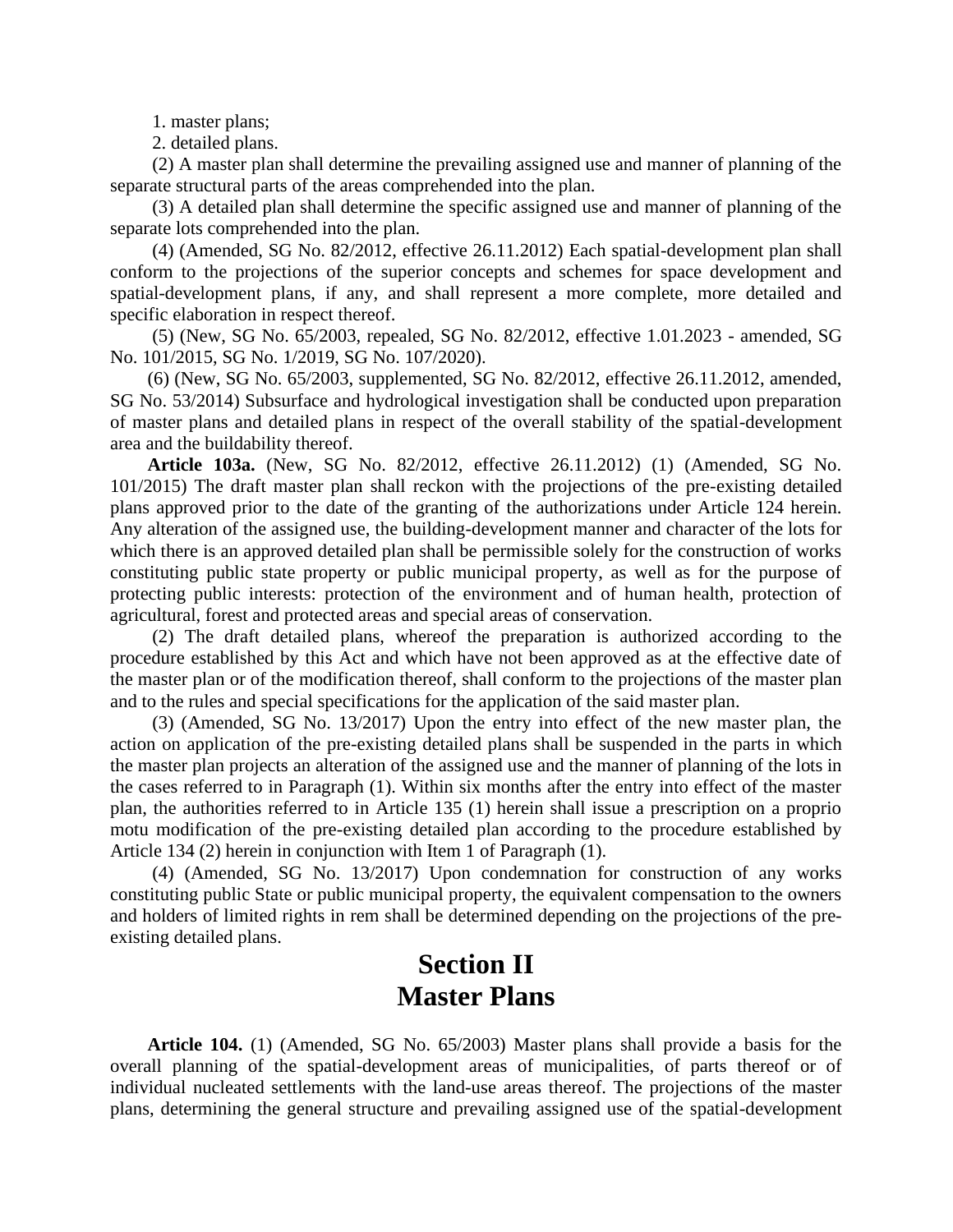area, the type and assigned use of the physical infrastructure and the protection of the environment and the cultural and historical heritage sites, shall be mandatory in preparation of the detailed plans.

(2) (Supplemented, SG No. 65/2003) The rules and standard specifications for application of any master plan, which shall be prepared in accordance with the ordinance referred to in Article 13 (1) herein and shall be approved simultaneously with the plan, shall constitute an integral part of the said plan.

(3) A master plan shall have no direct applicability to construction authorization.

**Article 105.** Master plans shall be elaborated for the spatial-development areas of:

1. a particular municipality, comprehending all nucleated settlements in the said municipality and the land-use areas of the said settlements;

2. a particular part of a municipality, comprehending a group of adjoining land-use areas with the nucleated settlements thereof;

3. an urban nucleated settlement, together with the land-use area thereof; the spatialdevelopment area which is subject to the master plan need not be coincident with the land-use area of the urban settlement;

4. a dispersed settlement of national importance according to the Territorial Administration of the Republic of Bulgaria Act.

**Article 106.** The master plan of a municipality or of a part thereof shall determine:

1. (supplemented, SG No. 65/2004) the general spatial structure of the spatial-development area subject to the plan, and the prevailing assigned use of the constituent and structural parts of the said area: location and boundaries of the nucleated settlement and dispersed-settlement areas; the agricultural areas; the forest areas; the nature-conservation areas; the cultural and historical conservation areas, the disturbed areas for rehabilitation, and the areas of special, other, or mixed assigned use;

2. the general planning mode of each of the spatial-development areas covered under Item 1, with the requisite rules and standard specifications;

3. the siting of the physical-infrastructure networks and facilities within the territory of the municipality, and the connections of the said networks and facilities to the spatial-development areas of the surrounding municipalities and to the infrastructure networks, facilities and works of national importance;

4. the spatial-development areas constituting public state and public municipal property, and the planning mode thereof;

5. (amended, SG No. 53/2014) the territories threatened by disasters, determined pursuant to the maps, drawn up under the regulation on Article 6, paragraph 2 and the municipal plans under Article 9, paragraph 1 of the Disaster Protection Act, as well as preventive measures and ways of way of organisation and protection;

6. the spatial-development areas for active application of landscaping and aesthetically effective arrangement.

**Article 107.** The master plan of an urban settlement with the land-use area thereof or of a dispersed settlement of national importance shall determine:

1. the general spatial structure of the spatial-development area subject to the plan: residential areas; manufacturing and storage areas; park and garden areas; sports and entertainment areas; public-services areas; areas containing cultural and historical heritage sites; areas for construction of resort and tourist facilities and country houses; areas for physicalinfrastructure networks and facilities; agricultural areas; forest areas; nature-conservation areas; disturbed areas for rehabilitation; areas of special, other or mixed assigned use.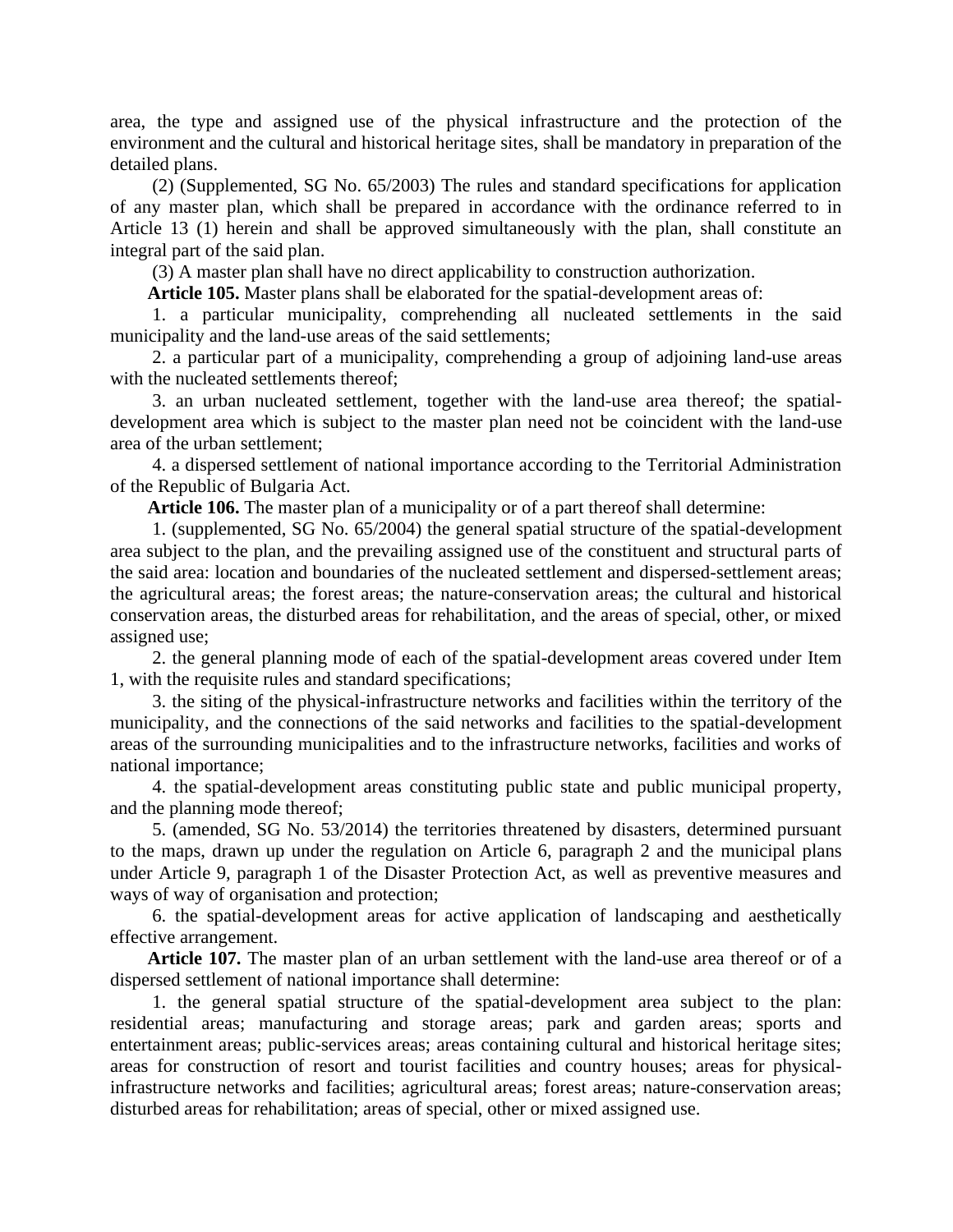2. the general planning mode of each of the spatial-development areas covered under Item 1, with the requisite rules and standard specifications;

3. the spatial-development areas constituting public state and public municipal property, and the planning mode thereof;

4. the requirements as to the aesthetic composition of the area;

5. (new, SG No. 65/2003, amended, SG No. 61/2007, repealed, SG No. 13/2017);

6. (new, SG No. 82/2012, effective 26.11.2012, amended, SG No. 53/2014) the territories threatened by disasters, determined pursuant to the maps, drawn up under the regulation on Article 6, paragraph 2 and the municipal plans under Article 9, paragraph 1 of the Disaster Protection Act, as well as preventive measures and ways of way of organisation and protection.

#### **Section III Detailed Plans**

**Article 108.** (1) Detailed plans shall particularize the planning and building development of nucleated-settlement areas and of the land-use areas of nucleated settlements, as well as of the dispersed settlements. The projections of detailed plans shall be mandatory in developmentproject designing.

(2) (Supplemented, SG No. 65/2003, amended, SG No. 41/2007, SG No. 61/2007, SG No. 82/2012, effective 26.11.2012) A detailed plan shall be accompanied by grading plans, diagram maps of the communication and transport network, of water supply, sewerage, electrification, by landscaping and spatial renewal plans, subsurface investigation, central-heating and hot-water supply, telecommunications and other such, which shall be approved simultaneously with the detailed plan as an integral part thereof. Regulation plans shall determine the cross sections of the streets with projected amenity planting and the servitude strips for physical-infrastructure networks and facilities, if beyond the scope of street regulation plans. Diagrammatic layouts of physical-infrastructure networks and facilities shall determine the type and the technical dimensions of the said networks and facilities.

(3) Where detailed plans are created for a single block or a group of blocks, the said plans shall enclose a grading design. Should any such design project alterations of the street network, the said design shall enclose a layout of the street network, cross sections of the streets, as well as layouts of the physical-infrastructure networks and facilities, if the new projections affect existing physical-infrastructure underground networks and facilities of the nucleated settlement or parts of the said networks and facilities.

(4) (Amended and supplemented, SG No. 65/2003) The rules and standard specifications for application of the detailed plans, which shall be prepared in accordance with the ordinance referred to in Article 13 (1) herein and shall be approved simultaneously with the detailed plans, shall constitute an integral part of any such plan with the exception of an integrated developmentproject initiative design referred to in Article 150 herein.

(5) The projections of the plan must be cost-effectively feasible and provide an opportunity for appropriate planning of the regulated lots and of the blocks.

(6) Lot owners shall be indemnified for any detriment caused by the application of the grading plan. Article 210 herein shall apply in such a case.

**Article 109.** (1) Detailed plans may be elaborated for the areas of:

1. nucleated settlements with the land-use areas thereof, as well as of structural parts of nucleated settlements with the immediately adjoining parts of the land-use areas;

2. nucleated or dispersed settlements or parts thereof comprehending part of a block, one or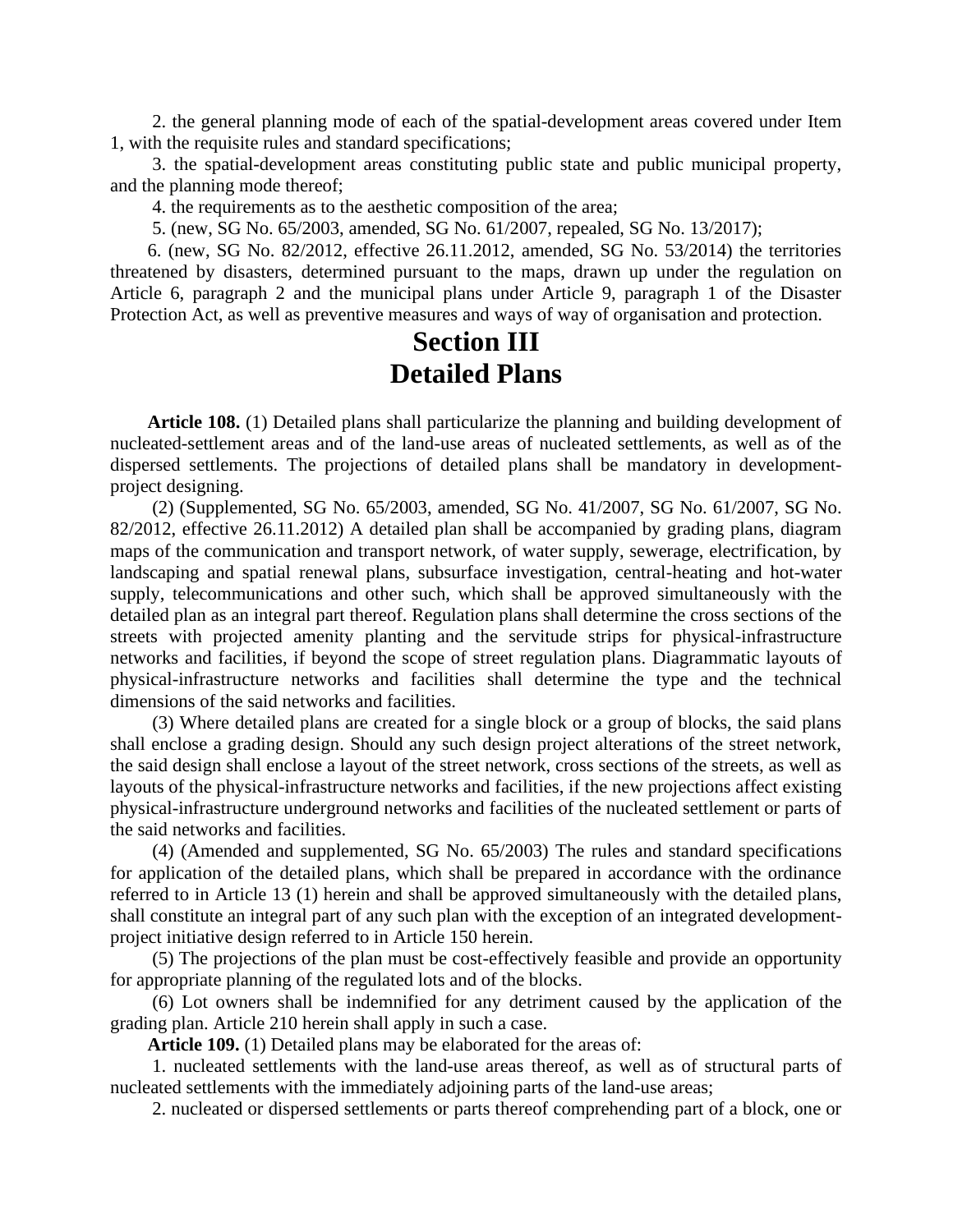several blocks;

3. land-use areas or parts of land-use areas.

(2) (Amended, SG No. 82/2012, effective 1.01.2023 - amended, SG No. 101/2015, SG No. 1/2019, SG No. 107/2020) A detailed plan for the urbanized areas referred to in Items 1 and 2 of Paragraph (1) may be created even when there is no master plan, and a detailed plan for the spatial-development areas referred to in Item 3 of Paragraph (1) may be created solely for the entire land-use area. In the cases where the regulation and building-development plans cover the entire nucleated settlement and/or the land-use area thereof or the entire dispersed settlement, the said plans shall furthermore play the role of a master plan for the spatial-development area concerned.

(3) (New, SG No. 82/2012, effective 1.01.2023 - amended, SG No. 101/2015, SG No. 1/2019, SG No. 107/2020) In any cases other than such referred to in Paragraph (2), where there is no master plan, a detailed plan for a single lot or for a group of lots outside the boundaries of the urbanized areas may be elaborated for:

1. works of national importance;

2. national works within the meaning given by the State Property Act;

3. works of functional-regional importance;

4. municipal works of primary importance;

5. works constituting public property;

6. works which have been awarded an investment class certificate under the Investment Promotion Act;

7. physical-infrastructure projects;

8. special-purpose installations related to national defence and security;

9. (repealed, SG No. 21/2020, effective 13.03.2020);

10. immovable cultural assets;

11. works referred to in Article 12 (3) herein.

(4) (New, SG No. 82/2012, effective 1.01.2023 - amended, SG No. 101/2015, SG No. 1/2019, SG No. 107/2020) The plan referred to in Paragraph (3) shall be elaborated within a scope and with content according to Article 108 (2) herein and the ordinance referred to in Article 117 herein.

**Article 110.** (1) Detailed plans may be of the following types:

1. regulation and building-development plan, abbreviated to RBDP (plan for regulation of streets and lots and for building development mode);

2. regulation plan, abbreviated to RP (plan for regulation of streets and lots without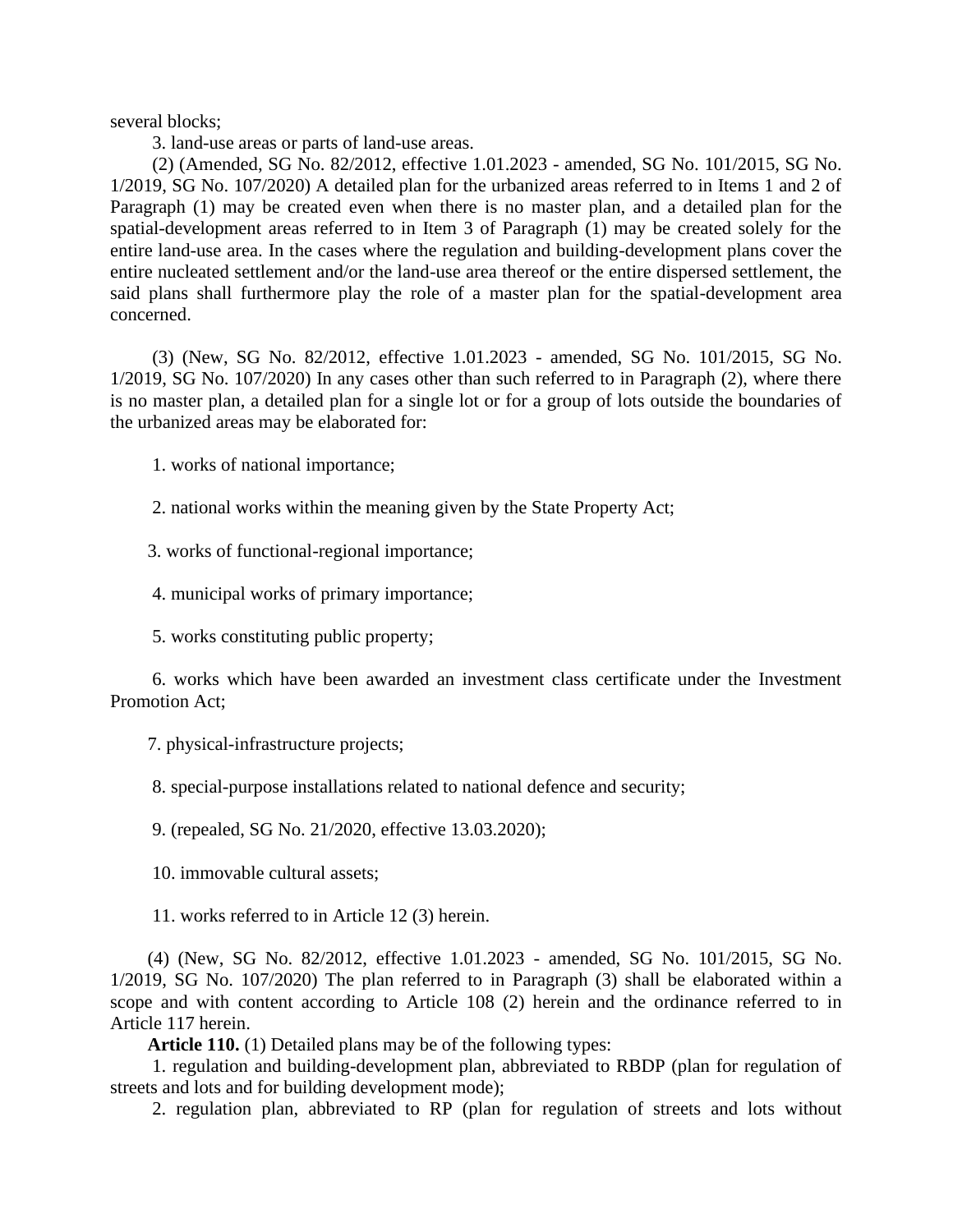building-development mode); one subtype of a regulation plan shall be the street-regulation plan, abbreviated to SRP (plan limited to regulation of streets and of lots for works constituting public property);

3. (amended, SG No. 65/2003) building-development plan, abbreviated to BDP;

4. working spatial-development plan, abbreviated to WSDP (plan for building development and skyline arrangement);

5. (new, SG No. 65/2003) parcelling plans for the physical-infrastructure elements outside urbanized-area boundaries.

(2) (Amended, SG No. 65/2003) One of the plans covered under Paragraph (1) may be prepared and applied according to the spatial-development objectives and tasks and depending on the specific need upon planning of a specific spatial-development area.

(3) The detailed plans referred to in Item 2 of Paragraph (1) may furthermore designate planning zones and planning-mode areas, and building-development lines.

(4) (Amended, SG No. 82/2012, effective 26.11.2012) A plan for regulation and buildingdevelopment shall be prepared and applied for redevelopment of residential complexes, of industrial, resort, vacation and other dispersed settlements.

**Article 111.** (1) (Previous text of Article 111, SG No. 28/2018) Specific detailed plans may be elaborated for agricultural, forest and protected areas, for disturbed areas for rehabilitation, and for areas of special and other assigned uses, with the said plans solving specific spatialdevelopment problems and comprehending structural parts of the municipality territory.

(2) (New, SG No. 28/2018) For the ports under items  $1 - 4$  of Article 93 and for the specialized port facilities under Article 111a, paragraph 1 and Article 111b, paragraph 1 of the Maritime Space, Inland Waterways and Ports of the Republic of Bulgaria Act the following specialized detailed development plans are developed:

1. general plan for public transport port - plan for regulation and construction of the port territory and land parcel plan of the port aquatory;

2. detailed development plan for a fishing port, marina or special purpose port - plan for regulation and construction of the port territory, accompanied by a communication-transport scheme and a plot plan of the port aquatory;

3. (supplemented, SG No. 104/2020) a detailed development plan of a specialized port facility: a parcelling plan of the aquatic area, accompanied by a specific scheme, and in the cases provided by law -a parcelling plan of the aquatic area and a plan for construction of the adjacent territory.

(3) (New, SG No. 104/2020) If necessary, within the scope of the plans under Paragraph 2, Items 1 and 2 shall be included parcelling plans for providing the infrastructure for land access.

(4) (New, SG No. 21/2021) For industrial park outside the area of nucleated settlements and dispersed settlements a special detailed plan shall be elaborated in accordance with the Industrial Parks Act in the cases when the park is recorded in the register under Article 21(1) of the Industrial Parks Act.

**Article 112.** (1) A detailed plan referred to in Item 1 of Article 110 (1) herein shall determine: the spatial structure, the planning zones and planning-mode areas, and the specific assigned use of each lot.

(2) A detailed plan referred to in Item 1 of Article 110 (1) herein shall regulate:

1. the lots assigned for works constituting public property;

2. the lots for building development and the lots without building development, with the mode thereof;

3. the blocks and lots for predominantly residential development of maximum permissible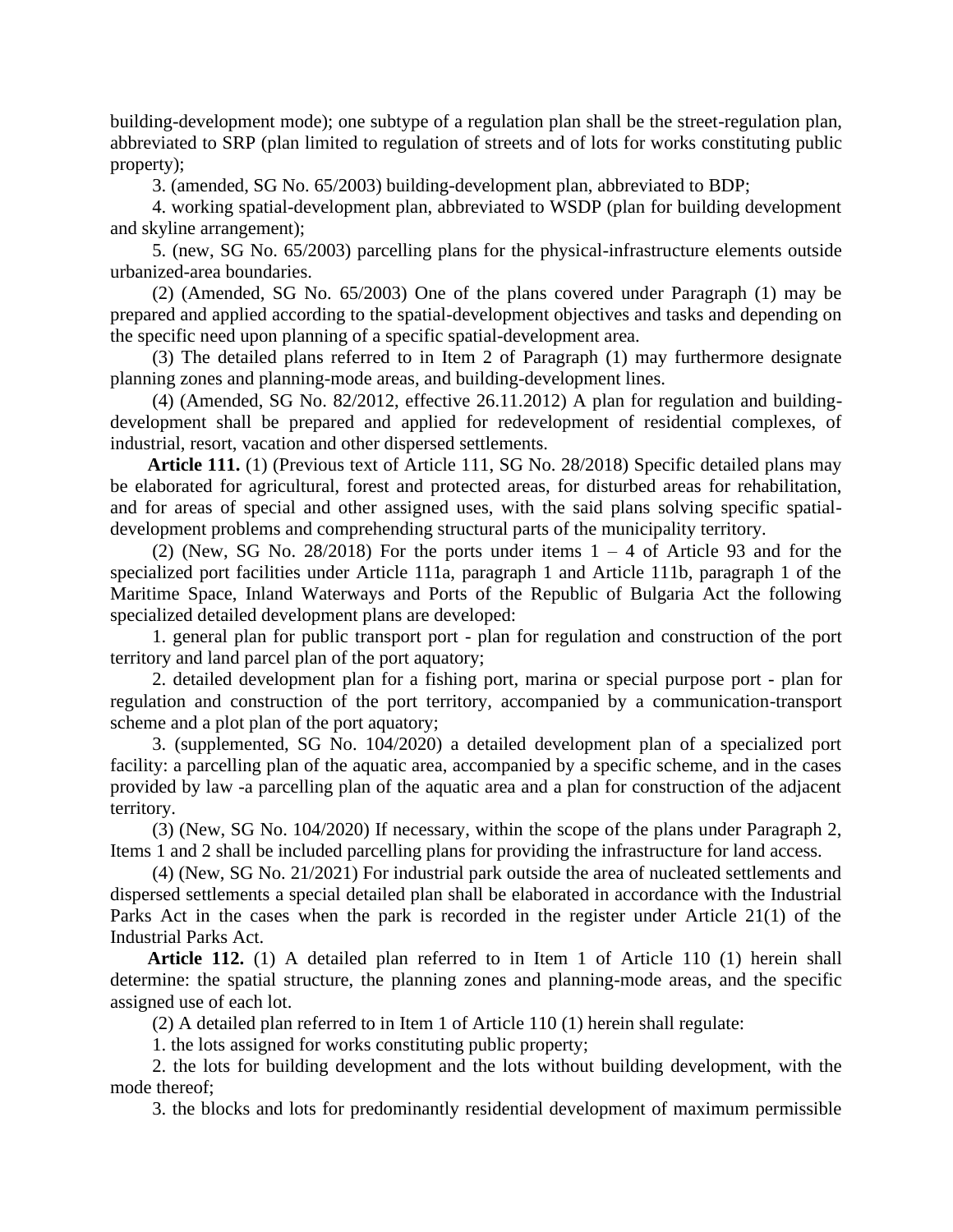building-development density and intensity, height and building-development manner, building development lines;

4. the blocks and lots for manufacturing and storage, for agricultural production and animal husbandry, the planning mode thereof and the sanitary protected areas thereof;

5. the blocks and lots for landscaping assigned for a recreational, protective and landreclamation use;

6. the blocks and lots for sporting activities and entertainment activities and the planning mode thereof;

7. the blocks and lots with public-services buildings;

8. the blocks and lots of cultural and historic significance and the planning and protection mode thereof;

9. (amended, SG No. 65/2003) the street network, and the driveways.

10. the physical-infrastructure networks and facilities with the servitude strips thereof, as well as the works involved in environmental protection;

11. the blocks and lots of mixed, special, or other assigned use;

12. (new, SG No. 82/2012, effective 26.11.2012, amended, SG No. 53/2014) the territories threatened by disasters, determined pursuant to the maps, drawn up under the regulation on article 6. paragraph 2 and the municipal plans under Article 9, paragraph 1 of the Disaster Protection Act, as well as preventive measures and ways of way of organisation and protection.

(3) (Repealed, SG No. 65/2003, new, SG No. 82/2012, effective 26.11.2012) The following may be determined by the detailed plans on the basis of the special rules and standard specifications referred to in Article 13 (4) herein and the relevant special statutory instruments:

1. grounds which are forbidden zones immediately adjoining the lots assigned for development with special-purpose installations related to national defence and security, wherein building development, use, staying and passage shall be inadmissible;

2. servitude zones around the lots assigned for development with special-purpose installations, whereby restrictions shall be imposed on an alteration of the assigned use and use mode of the lots affected.

(4) (Supplemented, SG No. 65/2003, amended, SG No. 13/2017) The detailed plans shall furthermore create conditions for spatial development of the environment and the physical infrastructure with a view to accessibility to, and use by, persons with disabilities, confirming to the requirements of the ordinance referred to in Article 169 (4) herein for an environment accessible to the public, including to people with disabilities.

(5) (New, SG No. 82/2012, effective 26.11.2012) Protection zones for stand-alone or for cluster immovable cultural assets may be defined by the detailed plans on the basis of the special rules and standard specifications referred to in Article 13 (6) herein, for which [zones] restrictions shall be imposed in the building-development and use modes.

**Article 113.** (1) A working spatial-development plan shall be drafted for a limited part of the spatial-development area (a separate regulated lot or a group of regulated lots) and shall be prepared on the basis of a detailed plan referred to in Items 1, 2 and 3 of Article 110 (1) herein or simultaneously therewith. The building-development character and manner as projected by the effective detailed plan may not be altered by a working spatial-development plan.

(2) (Amended, SG No. 65/2003) A working spatial-development plan shall be drafted at the request of the contracting entity for particularization of the effective detailed plan solely under the terms established by Article 36 herein or in the case of attached development of more than two regulated lots.

(3) A working spatial-development plan may admit, inter alia, alterations of the regulated-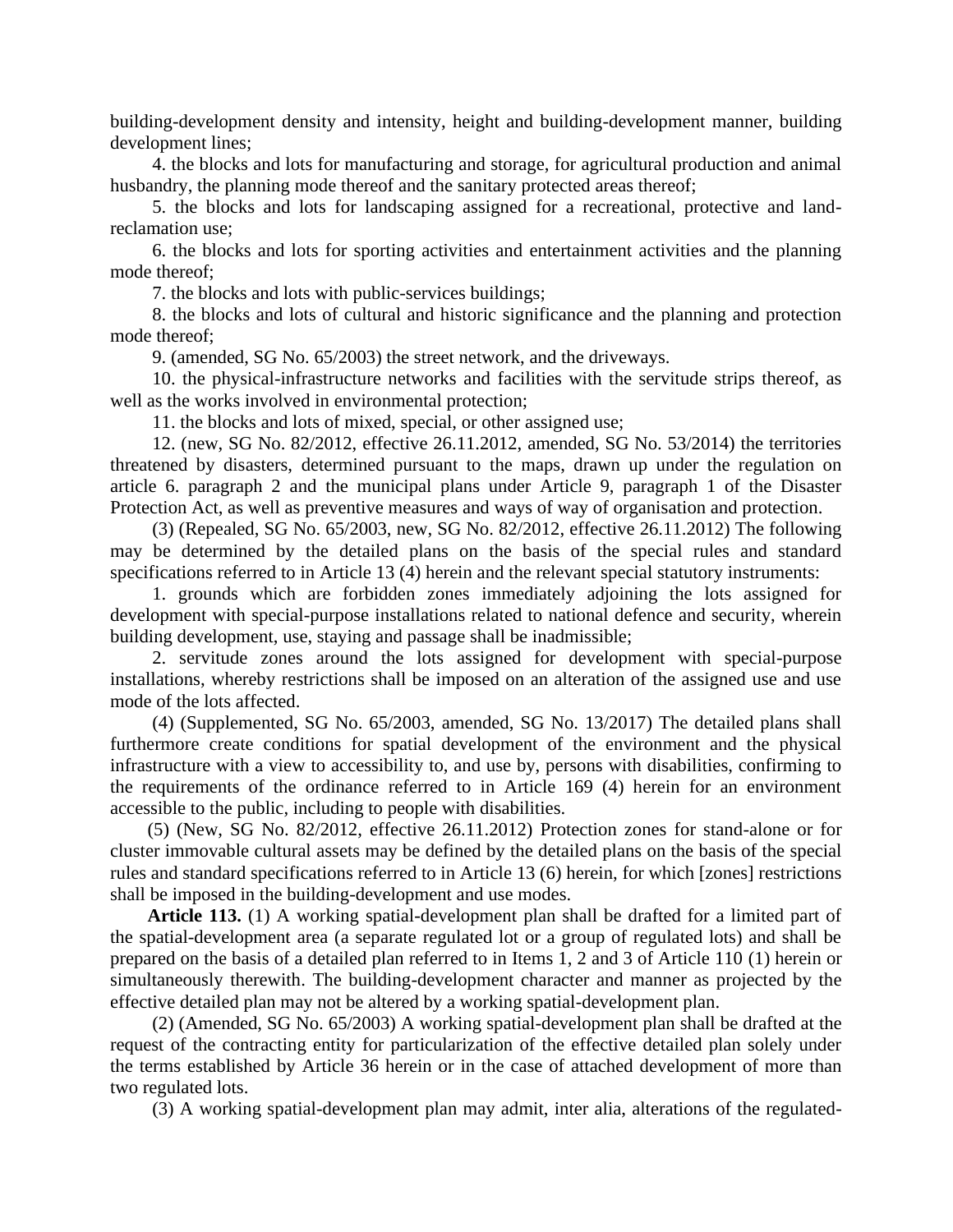lot boundaries in compliance with the terms established by Article 17 herein.

(4) A working spatial-development plan shall determine precisely:

1. the siting and apparent outline of the buildings, as well as the minimum separation between the buildings and between the buildings and the immovable property lines, in conformity with the building development density and intensity permissible for the relevant planned development zone;

2. the requisite skylines, specifying: the maximum heights of buildings and the ridges thereof in absolute level marks; the number of stories; the shape and pitch of the roofs, and the architectural link between the buildings for the purposes of proper space arrangement.

(5) (New, SG No. 65/2003) At the request of the contracting entity, a draft modification of a detailed plan may be prepared, communicated, approved and take effect simultaneously with the draft working spatial-development plan.

(6) (New, SG No. 19/2009, effective 10.04.2009) Where detailed plans of protected cultural heritage conservation areas or parts thereof are modified, working spatial-development plans shall be prepared as well for the immovables affected by the modification and the adjoining immovables.

**Article 114.** (1) (Previous text of Article 114, SG No. 65/2003) The specific siting of buildings and the building development manner of lots regulated by the plans covered under this Section shall be determined:

1. by a working spatial-development plan, where preparation of such a plan shall be mandatory;

2. (amended, SG No. 65/2003, SG No. 82/2012, effective 26.11.2012) by a design permit referred to in Article 140 (3) to (5) herein;

3. (new, SG No. 82/2012, effective 26.11.2012) by the development-project design in accordance with the effective detailed plan: in the rest of the cases.

(2) (New, SG No. 65/2003) The siting of physical-infrastructure networks and facilities shall be determined by the development-project design.

#### **Chapter Seven**

# **CREATION, APPROVAL AND MODIFICATION OF SPATIAL-DEVELOPMENT PLANS**

**(Heading amended, SG No. 82/2012, effective 26.11.2012)**

#### **Section I**

## **Information and Technical Basis of Spatial-Development Plans**

#### **(Heading amended, SG No. 82/2012, effective 26.11.2012)**

**Article 115.** (1) (Amended and supplemented, SG No. 82/2012, effective 26.11.2012, supplemented, SG No. 1/2019, effective 1.01.2019) Spatial-development plans shall be prepared using data derived from the topographic maps, the cadastre, the levelling plans, the selective maps and registers and others, whether in digital or graphic form, as well as other data retrieved from the specialized information systems of central and local administrations and of the utility companies.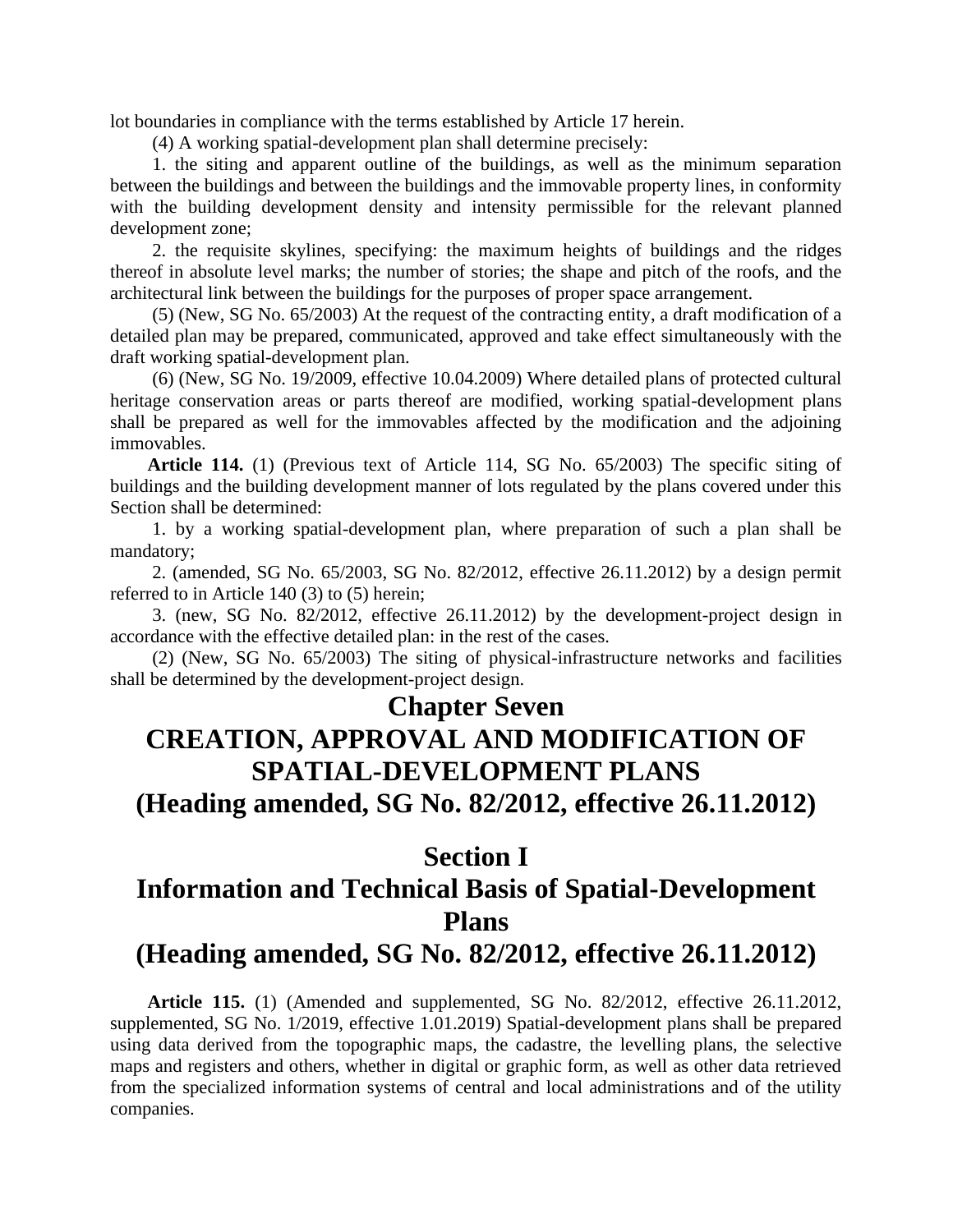(2) (Amended and supplemented, SG No. 82/2012, effective 26.11.2012) The data regarding the location, boundaries, sizes, durable assigned use and manner of durable use of lots and buildings and the physical-infrastructure facilities wherein there are self-contained works, the data regarding the international borders, the boundaries of the political units and territorial units and the boundaries of spatial-development areas comprehending immovables of identical durable assigned use, as well as the data regarding ownership and limited rights in rem, shall be retrieved from the cadastral map and the property register.

(3) (Supplemented, SG No. 82/2012, effective 26.11.2012) The data regarding the overhead networks and facilities of the physical infrastructure, regarding the transport facilities (railways, roads, bridges, fords, maritime and river ports and other such), regarding the hydrography, regarding the vegetation cover and the soil mantle, the landscape and regarding the terrain, shall be retrieved from the topographic and selective maps and registers.

(4) (Supplemented, SG No. 1/2019, effective 1.01.2019) The data regarding the subterranean buildings, regarding the physical-infrastructure underground networks and facilities, regarding the protected natural sites, regarding the cultural and historical heritage sites, as well as other specific data regarding the spatial-development areas shall be handled using the selective maps, registers and information systems of central and local administrations and the utility companies.

(5) (Amended, SG No. 65/2003, SG No. 82/2012, effective 26.11.2012) At the request of the municipality mayor, of other government departments or of the interested parties, selective maps, registers and information systems with specialized data referred to in Article 32 (1) of the Cadastre and Property Register Act may be created simultaneously with the creation of the cadastral map and the cadastral registers.

(6) (New, SG No. 65/2003, supplemented, SG No. 82/2012, effective 26.11.2012, amended, SG No. 1/2019, effective 1.01.2019) The information covered under Paragraphs (1) to (5) shall mandatorily be provided to the competent State or municipal administration or to other persons having the right to commission spatial-development plans. Upon request, any such information shall be provided within 14 days. Upon refusal or delay, administrative penalty liability shall be incurred according to this Act.

**Article 116.** (1) The legal or natural persons, which or who implement building works affecting the contents of the cadastral plans, shall be obligated, upon completion of any such works, to provide forthwith the municipal administration with comprehensive and accurate data regarding the new construction or remodelling performed in the form of diagrams, plats, plans, drawings and documentary proofs of title. In the cases where the contents affected are of a cadastral plan which has been transmitted to the Geodesy, Cartography and Cadastre Agency or of an approved cadastral map, the said data shall be provided to the Geodesy, Cartography and Cadastre Agency.

(2) (Amended, SG No. 65/2006) In connection with the preparation of selective maps of physical-infrastructure underground networks and facilities and of other subterranean construction works, the municipalities and the corporations which steward and use the said networks, facilities and works shall be obligated to cooperate with the relevant makers of the selective maps, providing the said makers, when requested to do so, comprehensive and accurate diagrams, plats, drawings and, where necessary, documentary proofs of title, as well as indicating and marking on the ground the exact location of the existing underground networks, facilities and construction works, including the groundwater extraction facilities.

(3) (Amended, SG No. 82/2012, effective 26.11.2012) A basic plan, containing the requisite data under this Section regarding the relevant spatial-development area, may be drafted as a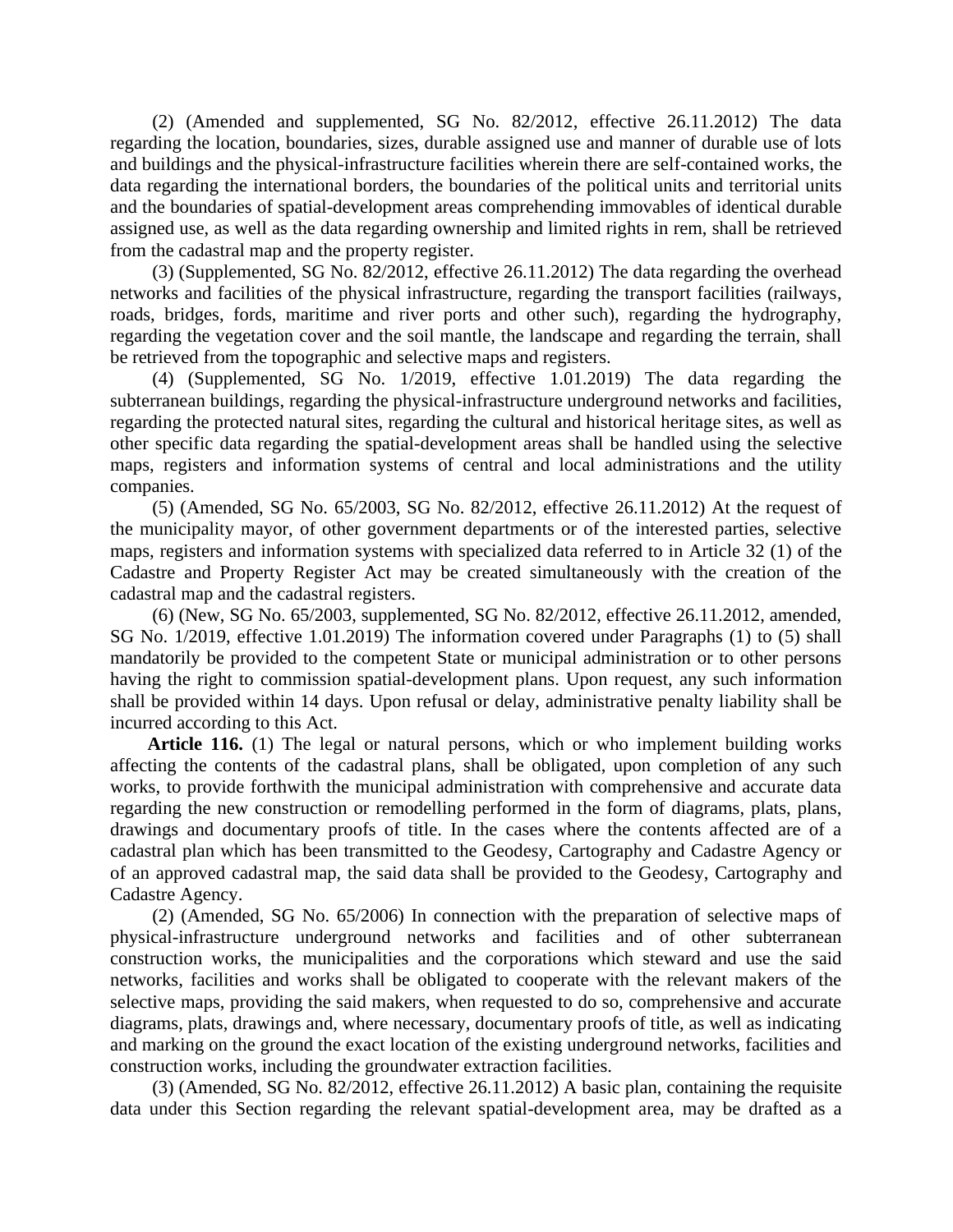technical basis of the spatial-development plans.

(4) (New, SG No. 82/2012, effective 26.11.2012, amended and supplemented, SG No. 25/2019, SG No. 16/2021) The Minister of Defence, the Minister of Interior, the Chairperson of the State Agency for National Security, the Chairperson of the State Intelligence Agency and the Chairperson of the State Agency for Technical Operations shall provide the Geodesy, Cartography and Cadastre Agency and the authorities referred to in Article 3 (1), Article 4 (1) and Article 5 (1) herein with data referred to in Paragraphs (1) and (2) on the existence of new special-purpose installations related to national defence and security within one month after the commissioning of the said installations. The said data shall be provided to the extent necessary and according to the procedure established by the Classified Information Protection Act.

**Article 116a.** (New, SG No. 82/2012, effective 26.11.2012) (1) Spatial-development plans shall be prepared in graphic and in digital form.

(2) The format of the record in digital form and the accuracy of the spatial-development plans shall be determined by the ordinance referred to in Article 117 herein.

**Article 117.** (Amended, SG No. 82/2012, effective 26.11.2012) (1) (Amended, SG No. 66/2013, effective 26.07.2013, SG No. 98/2014, effective 28.11.2014) The Minister of Regional Development and Public Works, acting in consultation with the Minister of Environment and Water, the Minister of Culture and the Minister of Health, shall issue an ordinance establishing the scope and content of spatial-development plans.

(2) The ordinance referred to in Paragraph (1) shall furthermore establish the mandatory requirements to the scope and content of the spatial-development plans which project the construction of special-purpose installations related to national defence and security, with a view to conducting the public procedures regulated in the law for communication, consultation, public debate and adoption in conformity with the Classified Information Protection Act.

**Article 117a.** (New, SG No. 41/2019, effective 22.08.2019) (1) When a digital form is created of a detailed plan that has been approved in graphic form and in which the lots in the graphic plan have been в regulated with immovable property lines, the location of the regulation line in the digital form shall coincide with the location of the immovable property line established when the cadastral plan that served as a basis for the elaboration and approval of the detailed plan was transformed into a digital form.

(2) If differences in relation to the existing materialised immovable property lines within the acceptable accuracy determined in accordance with the procedure laid down in the Cadastre and Property Register Act occur when a regulation line of plots regulated by internal regulation lines on the property boundaries is plotted on the spot, internal regulation lines shall coincide with the immovable property lines that exist on the site.

## **Section II (Repealed, SG No. 82/2012, effective 26.11.2012) Creation, Approval and Modification of Spatial-Development Schemes**

**Article 118.** (Amended, SG No. 65/2003, SG No. 37/2006, repealed, SG No. 82/2012, effective 26.11.2012).

**Article 119.** (Supplemented, SG No. 65/2003, amended, SG No. 61/2007, supplemented, SG No. 19/2011, effective 9.04.2011, repealed, SG No. 82/2012, effective 26.11.2012).

**Article 120.** (Repealed, SG No. 82/2012, effective 26.11.2012).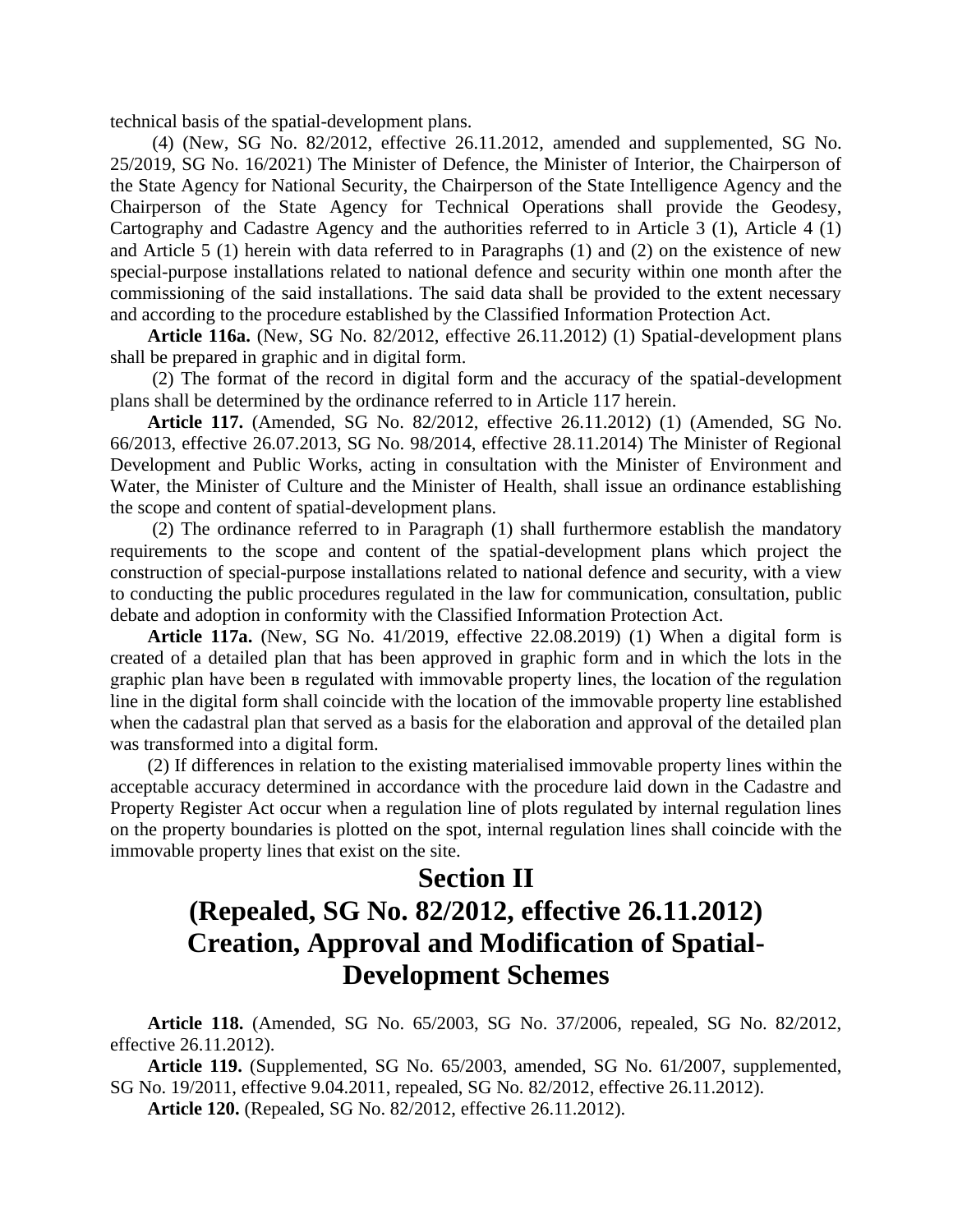**Article 121.** (Amended and supplemented, SG No. 65/2003, amended, SG No. 61/2007, repealed, SG No. 82/2012, effective 26.11.2012).

**Article 122.** (Amended, SG No. 87/2010, repealed, SG No. 82/2012, effective 26.11.2012). **Article 123.** (Repealed, SG No. 82/2012, effective 26.11.2012).

#### **Section III**

## **Creation, Announcement and Approval of Spatial-Development Plans**

**Article 124.** (Supplemented, SG No. 65/2003, SG No. 103/2005, SG No. 6/2009, amended and supplemented, SG No. 17/2009, amended, SG No. 80/2009, supplemented, SG No. 19/2011, effective 9.04.2011, amended, SG No. 82/2012, effective 26.11.2012) (1) (Amended, SG No. 16/2021) The Municipal Council shall pass a resolution on the preparation of a draft master plan on a motion by the municipality mayor.

(2) (Amended, SG No. 66/2013, effective 26.07.2013, SG No. 98/2014, effective 28.11.2014) Preparation of a draft master plan of a dispersed settlement of national importance and of the municipalities under the Black Sea Coast Development Act shall be authorized by an order of the Minister of Regional Development and Public Works.

(3) (New, SG No. 16/2021) The motions to permit the preparation of a draft master plan shall be accompanied by terms of reference referred to in Article 125 herein.

**Article 124a.** (New, SG No. 82/2012, effective 26.11.2012) (1) Preparation of a draft detailed plan shall be authorized by a Municipal Council resolution on a motion by the municipality mayor. The same procedure shall be followed in authorizing the preparation of a draft detailed plan of a dispersed settlement of national importance, as well as of lots outside urbanized-area boundaries.

(2) Preparation of a draft detailed plan of part of an urbanized area (with the exception of the dispersed settlements of national importance) of a scope not extending beyond one block, and in Sofia Municipality and in the cities subdivided into boroughs of a scope not extending beyond three blocks, shall be authorized by an order of the municipality mayor on a motion by the Chief Architect.

(3) Preparation of a draft detailed plan for construction of works of functional-regional importance or works located within the territory of more than one municipality shall be authorized by an order of the Regional Governor.

(4) (Amended, SG No. 66/2013, effective 26.07.2013, SG No. 98/2014, effective 28.11.2014) Preparation of a draft detailed plan shall be authorized by an order of the Minister of Regional Development and Public Works for:

1. works of a scope extending beyond a single administrative region;

2. works of national importance and/or national works;

3. the national roads, the railway trunk lines and the railways.

(5) Preparation of a draft detailed plan may furthermore be authorized by the authorities referred to in Paragraphs (1) to (4) at the request and for the account of interested parties: owners of lots, concessionaires, persons enjoying a right to build in another's immovable by virtue of a law, or other persons specified in a law.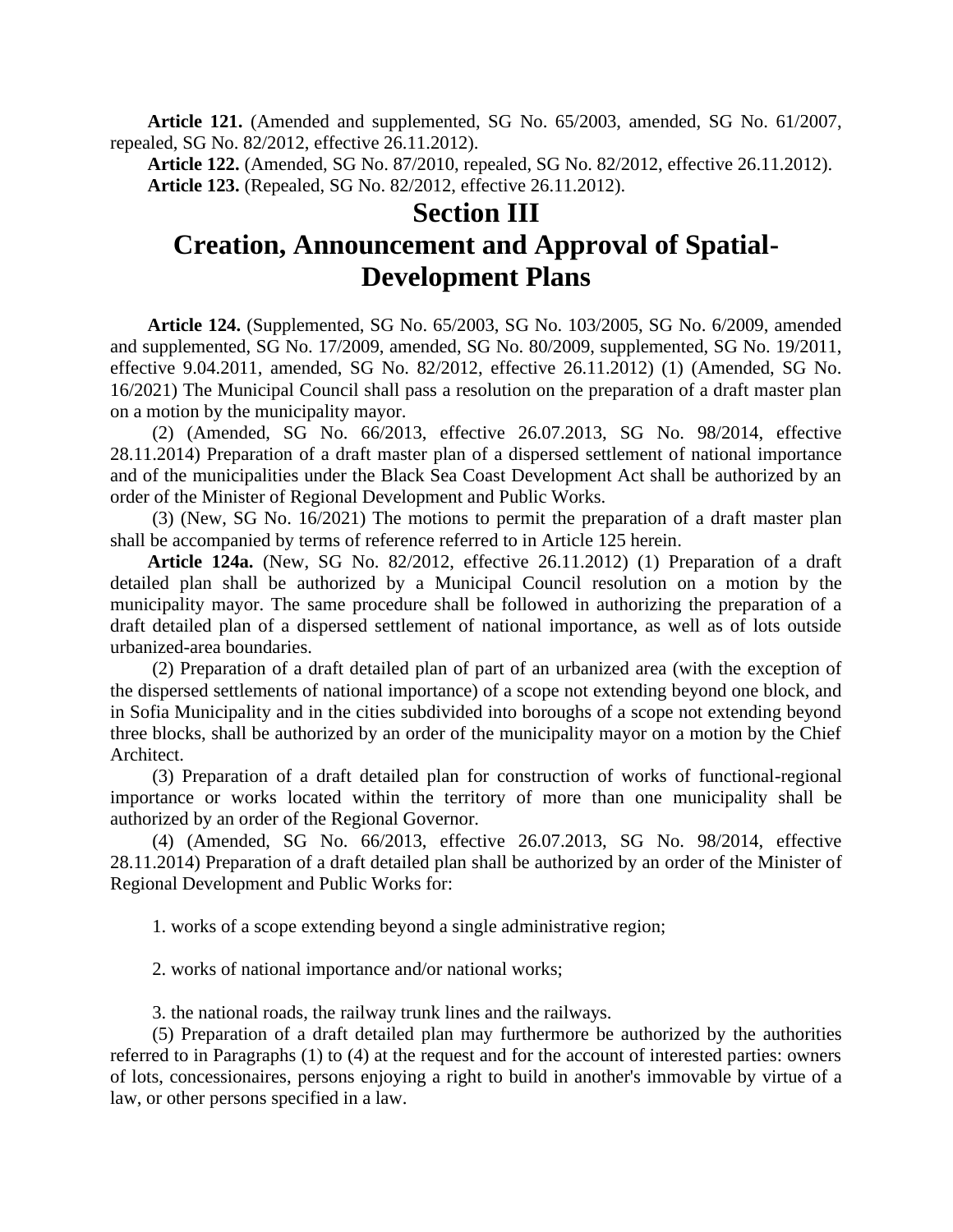(6) (Amended and supplemented, SG No. 25/2019, SG No. 16/2021) Preparation of detailed plans for spatial-development areas wherein special-purpose installations related to national defence and security are projected to be constructed shall be permitted by an order of the Minister of Defence, of the Minister of Interior, of the Chairperson of the State Agency for National Security, of the Chairperson of the State Intelligence Agency, or of the Chairperson of the State Agency for Technical Operations. The preparation of any such draft shall be commissioned by the Minister of Defence, by the Minister of Interior, by the Chairperson of the State Agency for National Security or by the Chairperson of the State Intelligence Agency.

(7) The requests for the granting of authorizations under Paragraphs (1) to (6) shall be accompanied by terms of reference referred to in Article 125 herein. The authorizations under Paragraphs (1) to (6) shall determine the scope, the purposes and the tasks of the draft, the type of detailed plan, as well as the manner of regulation of the lots: according to the rules of Article 16 or of Article 17 herein.

(8) Granting of authorization shall not be necessary for the preparation of a working spatialdevelopment plan for the application of an effective detailed plan.

(9) (New, SG No. 1/2019, effective 1.01.2019) Development of parcelling plans for the physical-infrastructure elements outside urbanized-area boundaries located in the territory of more than one municipality within one region or in the territory of more than one region shall be authorized by an order of the competent body under Article 124a (3) and (4) on the basis of terms of reference including route versions.

**Article 124b.** (New, SG No. 82/2012, effective 26.11.2012) (1) (Amended, SG No. 13/2017, SG No. 1/2019, effective 1.01.2019, supplemented, SG No. 16/2021) The permits referred to in Articles 124 and 124a herein shall approve the terms of reference referred to in Article 125 herein. The permits referred to in Paragraph (1) shall be issued within one month and shall be published in the Single Public Register of Spatial Development referred to in Article 5a herein.

(2) (Amended, SG No. 25/2019) The Municipal Council resolutions and the orders of the municipality mayor referred to in Articles 124 and 124a herein shall be made public by means of a notice which shall be posted in the places appointed to this end in the building of the municipality, borough or mayoralty, as well as in other suitable places within the respective spatial-development area which is subject to the plan, and shall be published on the Internet site of the municipality.

(3) (Amended, SG No. 66/2013, effective 26.07.2013, SG No. 98/2014, effective 28.11.2014) The orders of the Minister of Regional Development and Public Works referred to in Article 124 (2) and Article 124a (4) herein and of the Regional Governor referred to in Article 124a (3) herein shall be published on the Internet site of the relevant ministry or of the administrative region and shall be transmitted to the municipality concerned to be made public according to the procedure established by Paragraph (2).

(4) The resolutions, decisions and orders referred to in Articles 124 and 124a herein shall be incontestable.

(5) The granting of authorization for the preparation of a spatial-development plan under Article 124a (5) herein shall be refused by a reasoned resolution, decision or order of the competent authority within one month after the receipt of the request. The refusals shall be communicated according to the procedure established by the Administrative Procedure Code and may be contested according to the procedure established by Article 215 herein.

(6) (New, SG No. 1/2019, effective 1.01.2019) Should it be necessary, the competent body under Article 124a (3) and (4) may impose a ban on construction for the period during which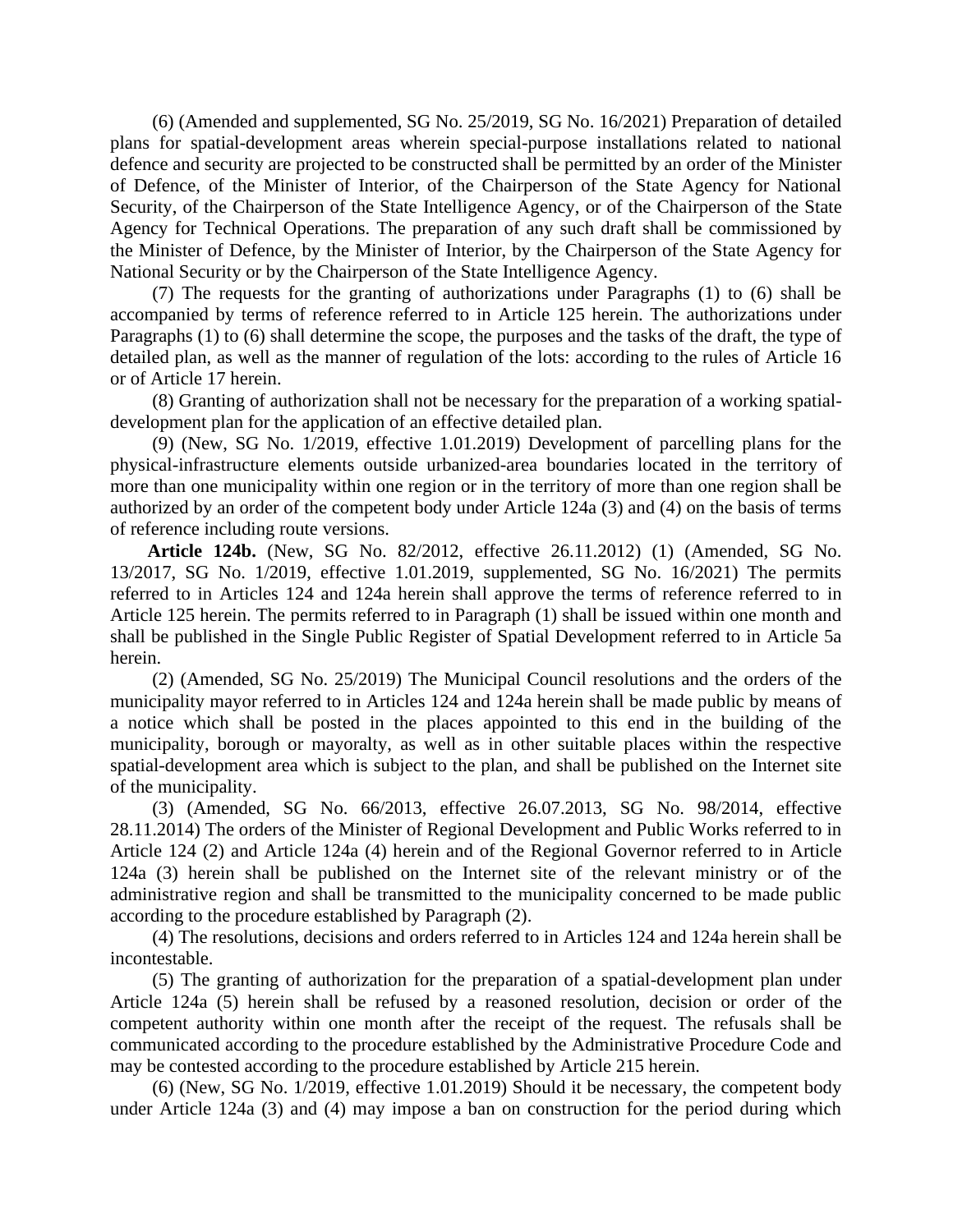parcelling plans under Article 124 (9) are to be developed, but for no longer than two years. The construction ban shall suspend the application of the master and detailed plans effective for the territory within the scope of the land properties concerned according to the approved route version for which an assessment under the environmental law has been made. The order for the construction ban shall be announced by a notice published in the State Gazette and may be appealed in accordance with Article 215.

**Article 125.** (1) Draft spatial-development plans shall be prepared on the basis of terms of reference including, where necessary, a basic plan, as well as from additional information relating to the spatial development of the relevant spatial-development area, provided by the municipalities, the Geodesy, Cartography and Cadastre Agency, the central and local administrations and corporations which shall prepare selective maps, registers and information systems.

(2) (Amended, SG No. 82/2012, effective 26.11.2012) The terms of reference, compiled by the contracting entity, shall specify a rationale for the need to prepare the plan and shall contain requirements as to the territorial scope of the said plan, the time limits and stages of preparation. Requisite information regarding the existing situation and the concepts and schemes for space development and spatial-development plans effective for the relevant spatial-development area shall be attached to the said terms of reference.

(3) The basic plan, which shall constitute an integral part of the terms of reference, shall be prepared on the scale of the relevant spatial-development plan and shall contain essential cadastral and specialized data regarding the spatial-development area.

(4) (New, SG No. 82/2012, effective 26.11.2012, repealed, SG No. 101/2015, new, SG No. 1/2019, effective 1.01.2019, supplemented, SG No. 62/2020) Utility companies shall provide gratuitously the data necessary for the preparation of the terms of reference and of the basic plan in paper form and by electronic means within 14 days of being requested to do so.

(5) (Amended, SG No. 65/2003, renumbered from Paragraph (4), SG No. 82/2012, effective 26.11.2012) A draft detailed plan shall cover the authorized construction works under a preceding detailed plan whereof the building permits have not lost legal effect. An alteration of projected building development, in respect whereof there was an effective building permit, shall be permissible solely with the consent of the contracting entity of the construction work.

(6) (New, SG No. 65/2003, supplemented, SG No. 61/2007, amended, SG No. 19/2009, effective 10.04.2009, renumbered from Paragraph (5), SG No. 82/2012, effective 26.11.2012, amended, SG No. 13/2017, SG No. 16/2021) Within seven days after the receipt of the motion to permit the preparation of a spatial-development plan, the municipality mayor or the competent authority referred to in Article 124a (3), (4) and (6) herein shall submit the terms of reference referred to in Paragraph (1) regarding protected cultural heritage conservation areas to the Ministry of Culture for clearance according to the procedure established by the Cultural Heritage Act.

(7) (New, SG No. 65/2003, amended, SG No. 77/2005, renumbered from Paragraph (6), amended, SG No. 82/2012, effective 26.11.2012, supplemented, SG No. 62/2015, effective 14.08.2015, amended, SG No. 16/2021)

Within seven days after the receipt of the motion to permit the preparation of a spatialdevelopment plan, the municipality mayor or the competent authority referred to in Article 124a (3), (4) and (6) herein shall submit the terms of reference referred to in Paragraph (1) to the Ministry of Environment and Water or to the competent Regional Inspectorate of Environment and Water for determination of the applicable procedures according to the procedure established by Chapter Six and Section I of Chapter Seven of the Environmental Protection Act and Article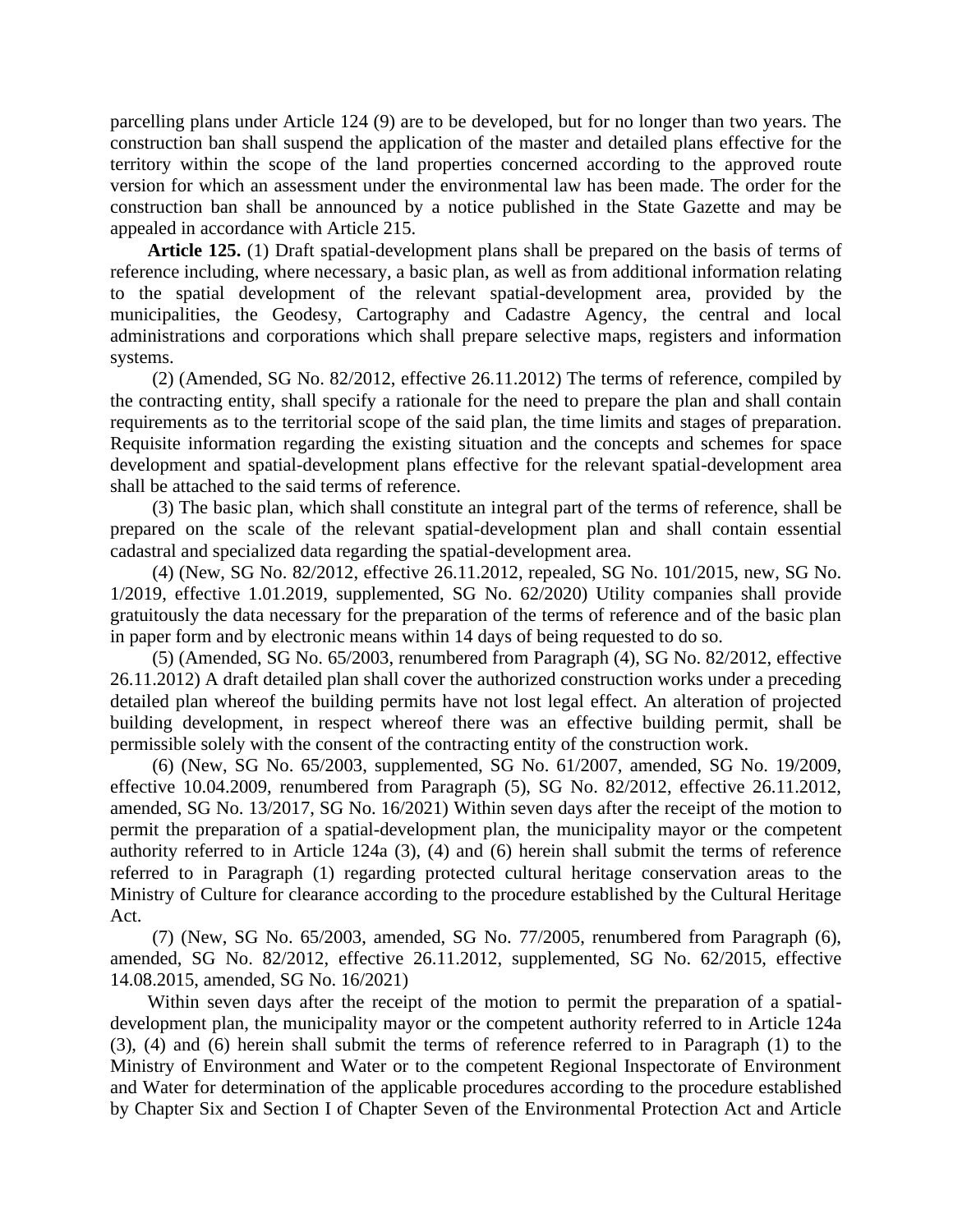31 of the Biological Diversity Act. The Ministry of Environment and Water or the competent Regional Inspectorate of Environment and Water shall provide the information requested within 14 days after the request. The environmental assessment shall be part of the spatial-development plan.

(8) (New, SG No. 13/2017) The requirements under Paragraphs (6) and (7) shall not apply upon the preparation of any detailed plans which do not define a framework for any development proposals under Annex 1 to Item 1 of Article 92 and Annex 2 to Items 1 and 2 of Article 93 (1) of the Environmental Protection Act, do not apply to any establishments and installations referred to in Article 104 of the Environmental Protection Act and do not fall within protected areas and which conform to the projections of a master plan approved in compliance with the Environmental Protection Act, the Biological Diversity Act and the Cultural Heritage Act.

**Article 126.** (1) (Amended, SG No. 43/2002, SG No. 65/2003, SG No. 37/2006) The investigation and designing of spatial-development plans, as well as the selection of a spatialdevelopment concept for the said plans, shall be awarded according to the procedure established by the Public Procurement Act.

(2) (Repealed, SG No. 43/2002, new, SG No. 65/2003, repealed, SG No. 37/2006).

(3) (Repealed, SG No. 65/2003).

(4) Investigation and design works for drafting of spatial-development plans shall proceed in the following phases:

1. preliminary design;

2. final design.

(5) The contracting entity shall have discretion to award separately the preparation of terms of reference with a basic plan, as well as to merge the phases covered under Paragraph (4).

(6) (New, SG No. 65/2003) Investigation and design works for physical-infrastructure elements outside urbanized-area boundaries shall proceed in the following phases:

1. preliminary design, in which alternatives of the route shall be prepared;

2. (supplemented, SG No. 1/2019, effective 1.01.2019) final design: a parcelling plan whereunder condemnation shall be effected and/or the right of ownership shall be restricted.

**Article 127.** (1) (Amended, SG No. 82/2012, effective 26.11.2012, supplemented, SG No. 27/2013) Draft master plans shall be published on the Internet site of the respective municipality and shall be submitted to public consultation prior to the submission thereof to the expert boards on spatial development. The entity commissioning the draft shall organize and hold the public consultation, making public the venue, date and time of holding by a notice which shall be posted in the places appointed to this end in the building of the municipality, borough or mayoralty, as well as in other pre-announced publicly accessible places within the respective spatialdevelopment area which is subject to the plan, and shall be published on the Internet site of the commissioning entity and of the municipality and shall be inserted in one national daily newspaper and in one local newspaper. The proceedings at the public consultation shall be recorded in writing, and the record shall be attached to the documentation for the expert board and for the Municipal Council. In the cities subdivided into boroughs, public consultations shall mandatorily be organized in all boroughs. The public consultation shall be integrated with and shall be part of the procedure for holding consultations under the environmental assessment and/or the compatibility assessment which the entity commissioning the draft organizes and holds under the Environmental Protection Act and/or the Biological Diversity Act.

(2) (Amended, SG No. 82/2012, effective, 26.11.2012, SG No. 1/2019, effective 1.01.2019) The commissioning entity shall clear draft spatial-development plans with the central and local administrations concerned and, where necessary, also with the specialized control authorities.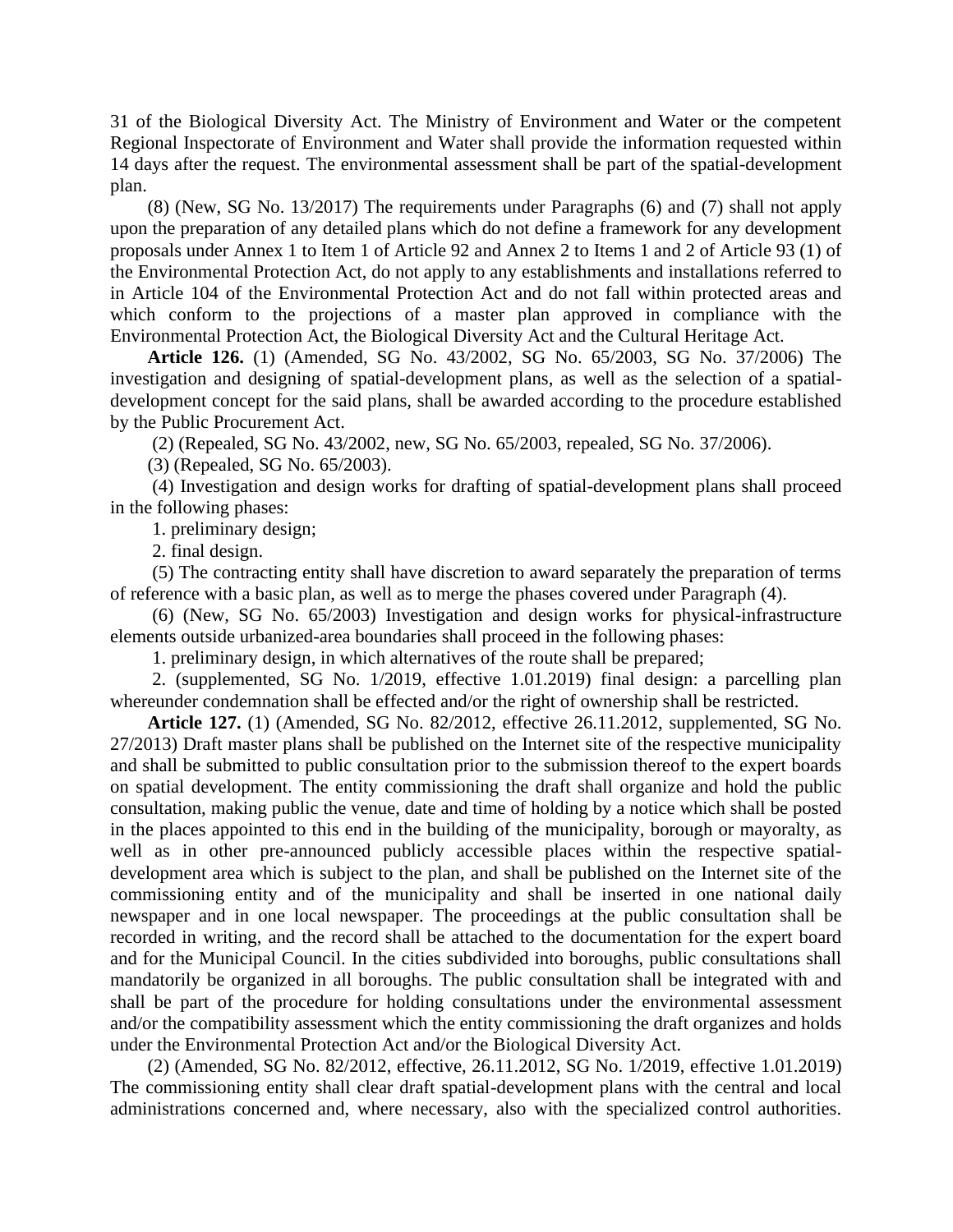Any such clearance shall take the form of:

1. issuance of the requisite acts under the terms, according to the procedure and within the time limits established in a special law;

2. (amended, SG No. 16/2021) issuance of written opinions and/or participation of representatives of central-government departments concerned in the meeting of the expert board, where the issuance of an act under Item 1 is not required for the clearance; in such case, if no written opinion has been presented within one month from the receipt of the request for clearance and a representative of the central-government department concerned is not present at the meeting of the expert board, clearance of the draft without observations shall be presumed; any refusals of clearance must be reasoned.

(3) Draft master plans shall be adopted by the municipal expert board.

(4) (Repealed, SG No. 61/2007).

(5) (Amended, SG No. 66/2013, effective 26.07.2013, SG No. 98/2014, effective 28.11.2014) By resolution of the Municipal Council, draft master plans of the spatialdevelopment areas referred to in Article 10 (2) herein and other draft master plans may furthermore be submitted for adoption by the administrative-regional expert board or by the National Expert Board on Spatial Development and Regional Policy.

(6) (Amended, SG No. 87/2010, amended and supplemented, SG No. 82/2012, effective 26.11.2012, supplemented, SG No. 27/2013, amended, SG No. 16/2021) The master plan shall be approved by the Municipal Council on a report by the municipality mayor. The Municipal Council resolution approving the master plan shall be promulgated in the State Gazette and shall be published in the Single Public Register of Spatial Development referred to in Article 5a herein. The master plan as approved shall be published on the Internet site of the municipality concerned within seven days after the approval thereof.

(7) (Amended, SG No. 106/2006, SG No. 13/2017) The rules and standard specifications for the planning and building development of the spatial-development area of Sofia Municipality shall be established by a separate law.

(8) (New, SG No. 106/2006, supplemented, SG No. 82/2012, effective 26.11.2012, SG No. 16/2021) A new master plan of the Sofia Municipality, as well as modifications of the effective master plan, shall be adopted by the Council of Ministers according to the procedure established by this Act in conformity with the rules and standard specifications for planning and building development as determined by the Sofia Municipality Planning and Building Development Act. The Council of Ministers decision shall be promulgated in the State Gazette and shall be published in the Single Public Register of Spatial Development referred to in Article 5a herein.

(9) (Renumbered from Paragraph (8), SG No. 106/2006) The municipality mayor shall submit for approval by the Municipal Council an annual report on the implementation of the master plan of the municipality or of the nucleated or dispersed settlement, as the case may be, and shall move for modification of the said plan, if any such modification shall be necessary.

(10) (New, SG No. 65/2003, supplemented, SG No. 103/2005, renumbered from Paragraph (9), SG No. 106/2006, amended, SG No. 87/2010, supplemented, SG No. 82/2012, effective 26.11.2012, amended, SG No. 66/2013, effective 26.07.2013, SG No. 98/2014, effective 28.11.2014, supplemented, SG No. 16/2021) A master plan for dispersed settlements of national importance shall be approved by an order of the Minister of Regional Development and Public Works after consultation with the Municipal Council and adoption by the National Expert Board on Spatial Development, and any such order shall be promulgated in the State Gazette and shall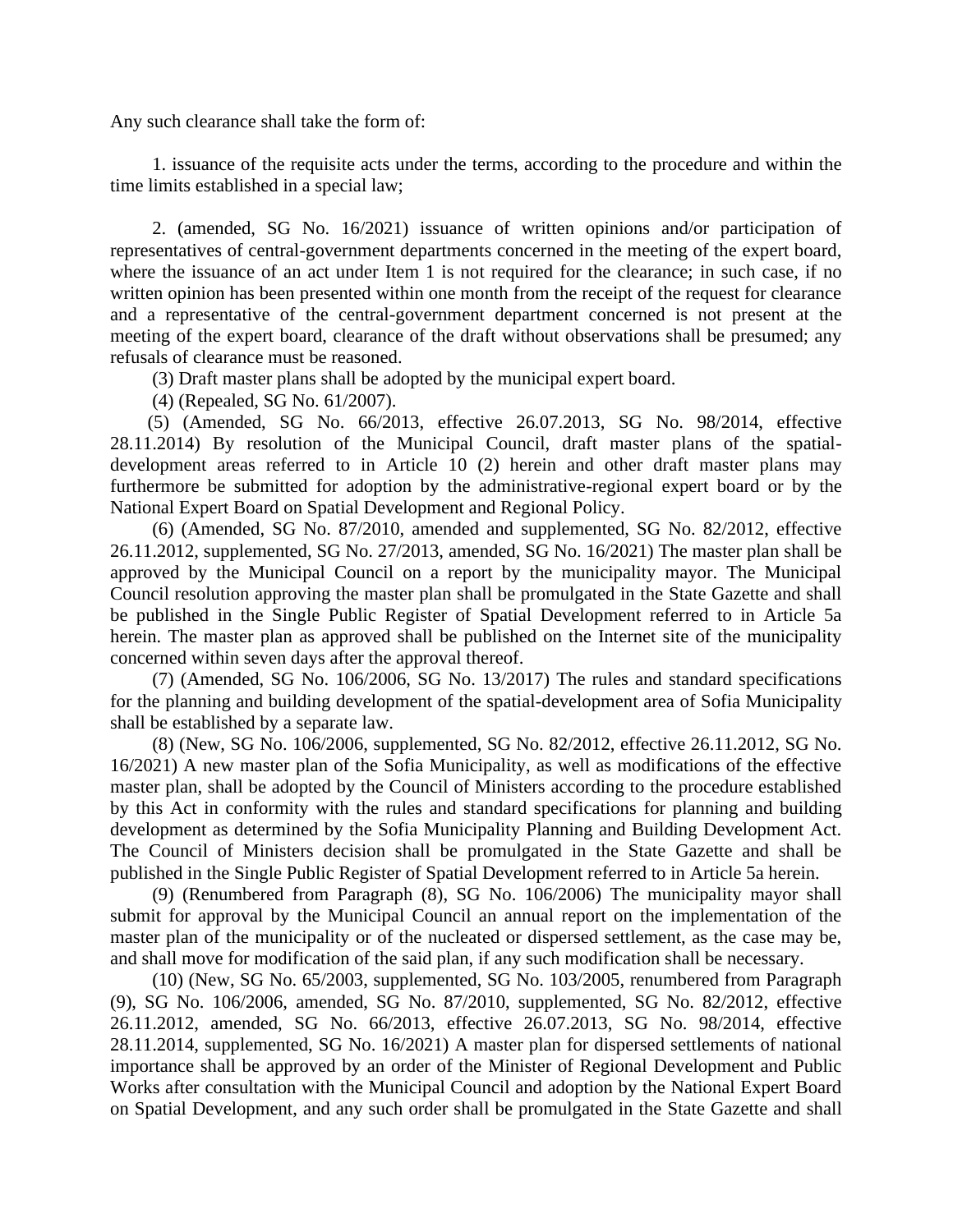be published in the Single Public Register of Spatial Development referred to in Article 5a herein.

(11) (New, SG No. 27/2013, amended, SG No. 66/2013, effective 26.07.2013, SG No. 98/2014, effective 28.11.2014, supplemented, SG No. 16/2021) The master plans approved by the Minister of Regional Development and Public Works shall be published on the Internet sites of the Ministry of Regional Development and Public Works and of the respective municipality within seven days after the approval of the said plans.

(12) (New, SG No. 16/2021) The master plan shall be appealable by the owners of corporeal immovables which are immediately affected by the projections of the said plan according to the procedure established by Article 215 (1) herein within 14 days from the promulgation in the State Gazette of the act approving the said plan or from the adoption of the said plan. An appellate review shall not stay the implementation of the plan.

(13) (New, SG No. 16/2021) Corporeal immovables which are immediately affected by the projections of the master plan shall be the immovables projected for construction of works constituting public property of the State or the municipality or the immovables whereon restrictions to ownership are imposed for the purpose of protecting public interests: protection of the environment and of human health, protection of agricultural areas, forest areas, and protected areas and special areas of conservation.

**Article 128.** (1) (Amended, SG No. 17/2009, SG No. 82/2012, effective 26.11.2012, SG No. 13/2017) The draft detailed plan as prepared shall be communicated by the municipality to the interested parties by means of a notice, which shall be transmitted for promulgation in the State Gazette within ten days after the receipt of the draft at the municipal administration. The same procedure shall be followed in communicating draft detailed plans for the physical-infrastructure line projects outside nucleated-settlement and dispersed-settlement limits.

(2) (Supplemented, SG No. 65/2003, amended, SG No. 17/2009, SG No. 82/2012, effective 26.11.2012, supplemented, SG No. 27/2013, SG No. 13/2017, amended, SG No. 25/2019) The notice referred to in Paragraph (1) shall be made public by being posted in the places appointed to this end in the building of the municipality, borough or mayoralty, as well as in other preannounced publicly accessible places within the respective spatial-development area which is subject to the plan, and shall be published on the Internet site of the municipality. The draft master plan shall be published on the Internet site of the respective municipality. The draft master plan shall be made public according to this procedure within ten days after the promulgation of the notice referred to in Paragraph (1).

(3) (Amended, SG No. 17/2009, SG No. 101/2015, supplemented, SG No. 13/2017) Where the draft detailed plan is for a part of a nucleated or dispersed settlement of a scope not extending beyond one block, as well as for lots outside nucleated-settlement and dispersed-settlement limits, the notice referred to in Paragraph (1) shall not be promulgated in the State Gazette but shall be communicated to the interested parties within one month from the receipt of the draft at the municipal administration.

(4) (Repealed, SG No. 82/2012, effective 26.11.2012).

(5) (Amended and supplemented, SG No. 17/2009, amended, SG No. 82/2012, effective 26.11.2012) Within one month after the notice referred to in Paragraph (1) or within fourteen days after the announcement referred to in Paragraph (3), the interested parties may lodge written objections, suggestions and requests regarding the draft detailed plan with the municipal administration.

(6) (Amended, SG No. 82/2012, effective 26.11.2012, SG No. 1/2019, effective 1.01.2019, SG No. 16/2021) The draft spatial-development plans shall be cleared with the central and local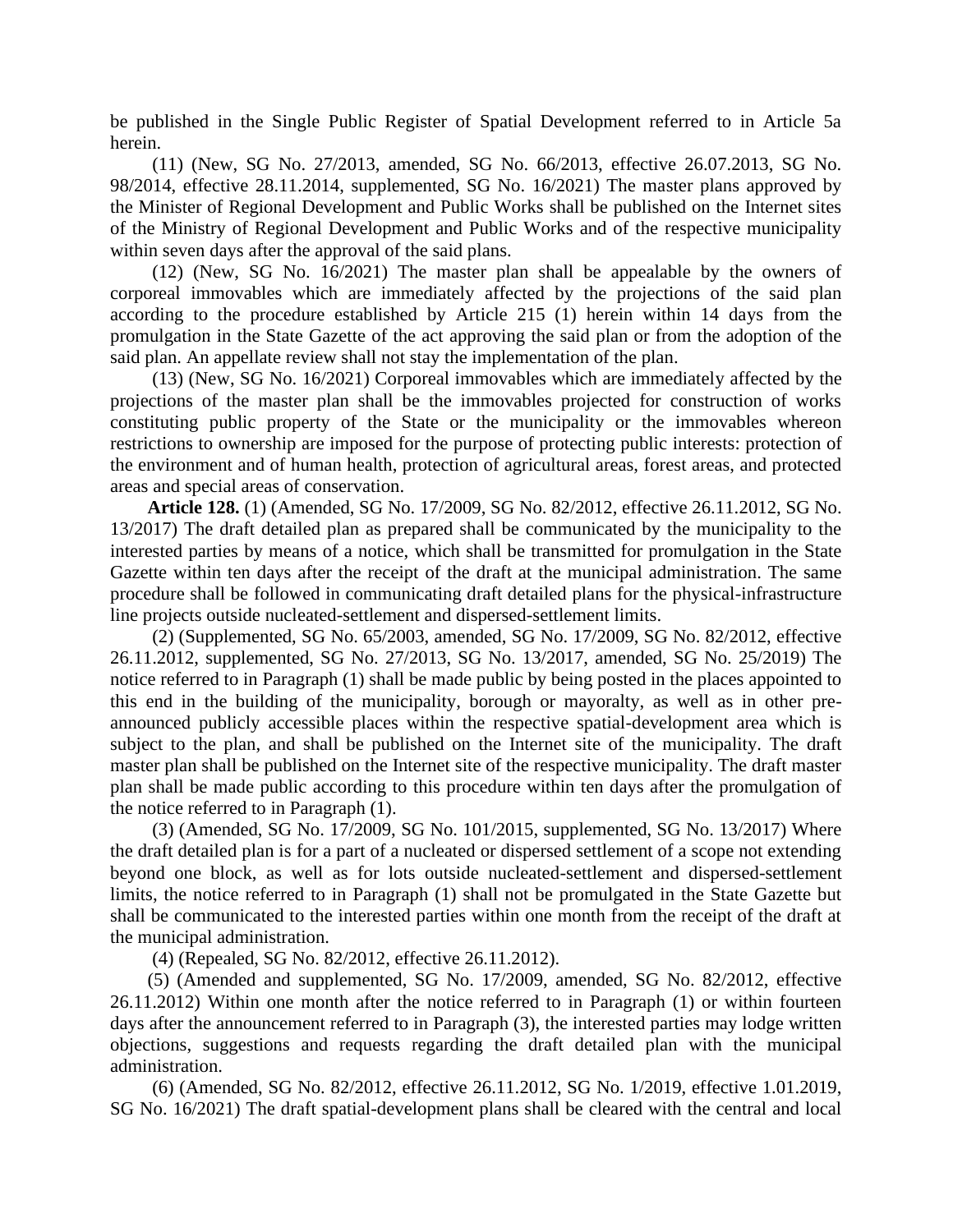administrations concerned and, where necessary, also with the specialized control authorities. Clearance shall be effected by means of:

1. the issuance of the requisite acts under the terms, according to the procedure and within the time limits established in a special law;

2. the issuance of written opinions or the participation of representatives of centralgovernment departments concerned in the meeting of the expert board, where the issuance of an act under Item 1 is not required for the clearance; in such case, if no written opinion has been presented within one month from the receipt of the request for clearance and a representative of the central-government department concerned is not present at the meeting of the expert board, clearance of the draft without observations shall be presumed; any refusals of clearance must be reasoned.

(7) (New, SG No. 16/2021) Clearance under Item 1 of Paragraph (6) shall be effected by the interested party referred to in Article 124a (5) herein, whereas clearance under Item 2 of Paragraph (6) shall be effected through official channels by the municipality mayor or by the competent authority referred to in Article 124a (3), (4) and (6) herein.

(8) (Renumbered from Paragraph (7), SG No. 16/2021) Within one month after expiry of the time limits established by Paragraph (5), the drafts together with any objections, suggestions and requests as may have been received shall be adopted by the municipal expert board.

(9) (Repealed, SG No. 61/2007, new, SG No. 82/2012, effective 26.11.2012, amended, SG No. 13/2017, renumbered from Paragraph (8), SG No. 16/2021) At the discretion of the Chief Architect of the municipality, the draft detailed plan may be considered by the municipal expert board prior to being communicated with a view to bringing the said draft into conformity with the statutory requirements, of which the interested parties shall be notified in writing within ten days from the receipt of the draft at the municipal administration. The municipal expert board shall consider the draft within one month from the receipt of the draft at the municipal administration. The draft shall be communicated according to the procedure and within the time limits under Paragraphs (1), (2) and (3) after it has been brought into conformity with the decisions of the municipal expert board.

(10) (Renumbered from Paragraph (9), SG No. 16/2021) By resolution of the Municipal Council, draft detailed plans for the spatial-development areas referred to in Article 10 (2) herein and other draft detailed plans may furthermore be presented for adoption by the administrativeregional expert board or by the National Expert Board.

(11) (Renumbered from Paragraph (10), SG No. 16/2021) Where a draft detailed plan is returned for redrafting in whole or in part, the procedures provided for by law shall be followed again in respect of the redrafted portion of the plan.

(12) (Renumbered from Paragraph (11), SG No. 16/2021) The natural and legal persons shall be entitled to receive information from the municipal administration on any rejected objections, suggestions and requests regarding the plan.

(13) (New, SG No. 65/2003, amended and supplemented, SG No. 82/2012, effective 26.11.2012, amended, SG No. 66/2013, effective 26.07.2013, renumbered from Paragraph (12), SG No. 16/2021) Any draft detailed plan shall be considered by:

1. the administrative-regional expert board: for works of a scope extending beyond a single municipality or for works of functional-regional importance;

2. (amended, SG No. 98/2014, effective 28.11.2014) the National Expert Board on Spatial Development and Regional Policy for:

(a) works of a scope extending beyond a single administrative region;

(b) works of national importance and/or national works;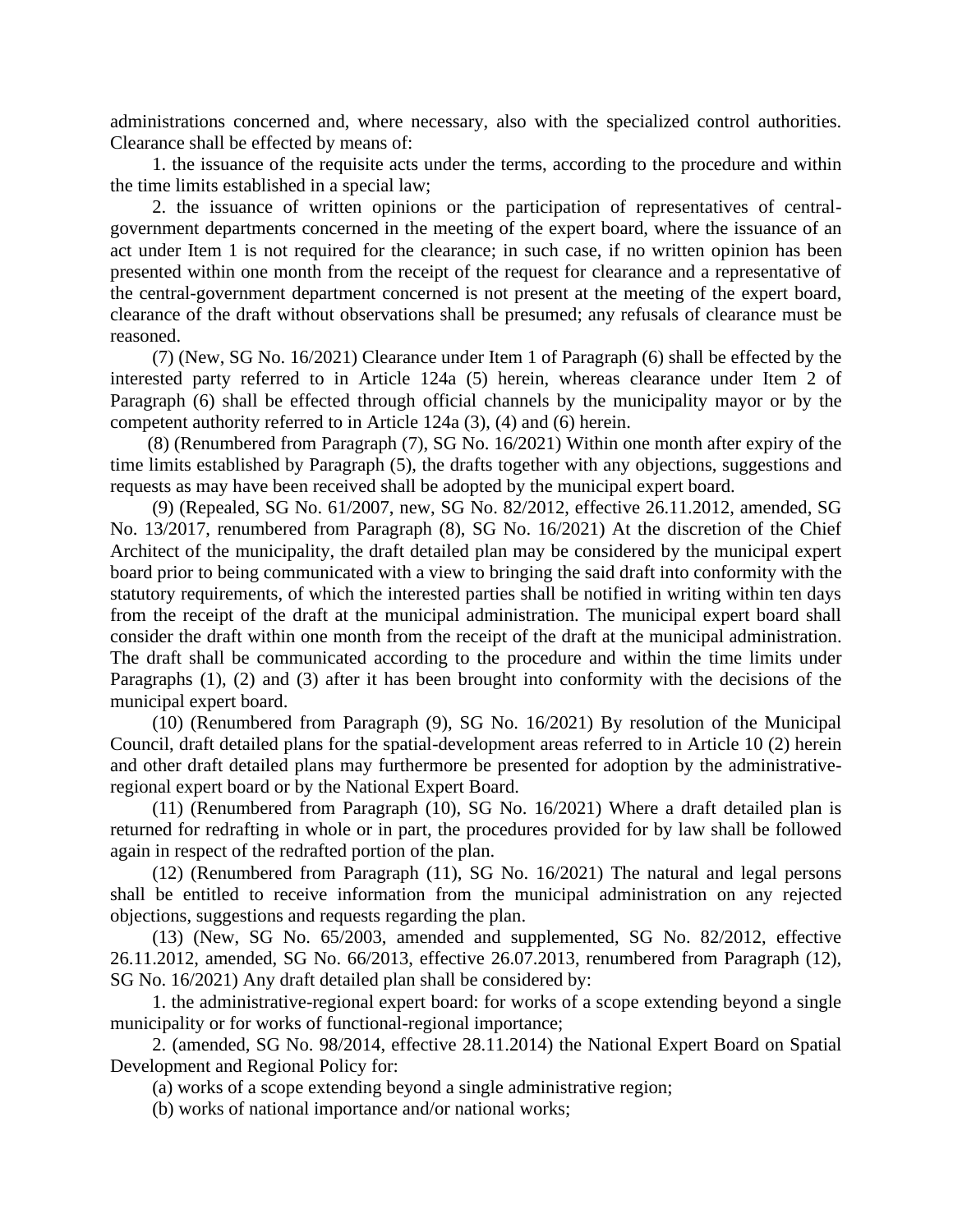(c) the national roads, the railway trunk lines and the railways;

3. (repealed, SG No. 98/2014, effective 28.11.2014).

The communicating steps shall be performed by the municipal administrations.

(14) (New, SG No. 61/2007, supplemented, SG No. 54/2010, amended, SG No. 82/2012, effective 26.11.2012, renumbered from Paragraph (13), SG No. 16/2021) Where interested parties, within the meaning given by Article 131 herein, are only the parties on whose initiative a detailed plan is created or modified, as well as when the condemnation under Article 63b of the Energy Act of lots outside nucleated-settlement and dispersed-settlement limits, for which development is not permitted, serves for the purpose of mine works upon extraction of energy resources through the open pit extraction method and the projected building development is for Category Six construction works, the draft of the plan or of the modification thereof shall be approved by the competent authority without being communicated according to the procedure established by Paragraphs (1) and (3).

(15) (New, SG No. 47/2012, renumbered from Paragraph (14), amended, SG No. 16/2021) Draft detailed plans for the construction or redevelopment of crossroads, road junctions and road links connecting municipal and private roads to the national roads and of areas adjoining the national roads shall be cleared with the administration managing the relevant road according to the procedure established by Paragraph (6).

(16) (New, SG No. 62/2015, effective 14.08.2015, renumbered from Paragraph (15), amended, SG No. 16/2021) Draft detailed plans for the construction or redevelopment of lowertier or upper-tier establishments and/or installations according to Section I of Chapter Seven of the Environmental Protection Act shall be cleared with the Minister of Environment and Water or with the Director of the competent Regional Inspectorate of Environment and Water according to the procedure established by Paragraph (6).

**Article 128a.** (New, SG No. 1/2019, effective 1.01.2019) (1) (Supplemented, SG No. 62/2020) The terms of reference, the proposals for modification of detailed plans and the draft detailed plans and modifications thereof shall be cleared with the utility companies, where necessary, through official channels by the municipality mayor or by the competent authority referred to in Article 124a (3), (4) and (6) herein. Utility companies shall be obliged to provide gratuitously the requested information, reasoned objections and prescriptions in paper form and by electronic means within 14 days of being requested to do so.

(2) (Supplemented, SG No. 62/2020) Where the preparation of a draft detailed plan or of a modification thereof is initiated by any persons referred to in Article 124a (5) herein, the municipality mayor or, respectively, the competent authority referred to in Article 124a (3), (4) and (6) herein shall, within seven days of receipt of the application, transmit, where necessary, the draft terms of reference or, respectively, the draft plat referred to in Article 135 (2) herein to the utility companies, which shall be obliged to provide, within 14 days, the required data and prescriptions for the preparation of the relevant design.

(3) (Supplemented, SG No. 62/2020) Within seven days from the submission to the municipality of the draft detailed plan or a draft modification thereof by persons referred to in Article 124a (5) herein, the municipality mayor or the competent authority referred to in Article 124a (3), (4) and (6) herein shall transmit, where necessary, the said draft for clearance to the utility companies, which shall be obliged to clear the draft within 14 days, to lodge reasoned objections or to give additional prescriptions.

(4) If the utility company fails to submit a motivated objection within the time limits under Paragraphs (1) and (3), it shall be deemed that the utility company clears the draft without any remarks.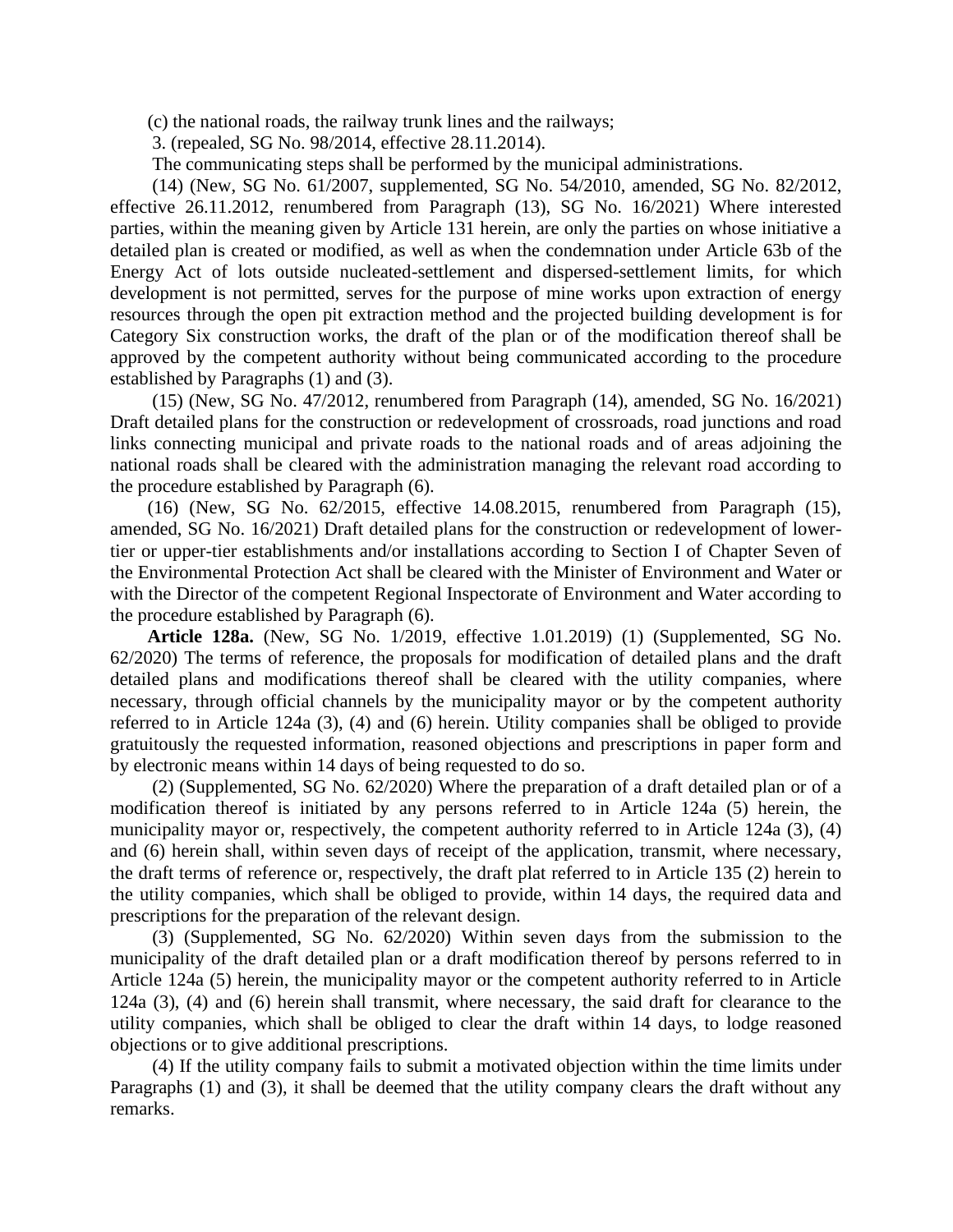**Article 129.** (1) (Amended, SG No. 17/2009, supplemented, SG No. 82/2012, effective 26.11.2012, amended, SG No. 25/2019, supplemented, SG No. 16/2021) Any detailed plan shall be approved by a Municipal Council resolution on a report by the municipality mayor within one month after adoption of the draft detailed plan by an expert board. The notice of any such resolution shall be transmitted within seven days for promulgation in the State Gazette. The same procedure shall be followed in approving the draft detailed plans of dispersed settlements of national importance and of the physical-infrastructure line works outside nucleated-settlement and dispersed-settlement limits. Any such order shall be published in the Single Public Register of Spatial Development referred to in Article 5a herein.

(2) (Amended, SG No. 17/2009, supplemented, SG No. 82/2012, effective 26.11.2012, SG No. 13/2017, amended, SG No. 16/2021) Any detailed plan of a scope not extending beyond one block and, in the Sofia Municipality and in the cities subdivided into boroughs, of a scope not extending beyond three blocks, as well as for lots outside nucleated-settlement and dispersedsettlement limits, including for the requisite physical-infrastructure elements, shall be approved by an order of the municipality mayor. The detailed plan referred to in Article 81 (5) herein, as well as any detailed plan projecting cul-de-sac streets of length not exceeding 100 metres, shall likewise be approved by an order of the municipality mayor. The orders of the municipality mayor shall be issued within 14 days after the adoption of the relevant draft detailed plan by the municipal expert board. The orders of the municipality mayor shall be communicated to the interested parties under the terms and according to the procedure established by the Administrative Procedure Code and shall be published in the Single Public Register of Spatial Development referred to in Article 5a herein.

(3) (New, SG No. 65/2003, supplemented, SG No. 103/2005, amended and supplemented, SG No. 82/2012, effective 26.11.2012, amended, SG No. 66/2013, effective 26.07.2013, SG No. 101/2015) Any detailed plan shall be approved by an order of:

1. the Regional Governor: for works of a scope extending beyond a single municipality or for works of functional-regional importance;

2. (amended, SG No. 98/2014, effective 28.11.2014) the Minister of Regional Development and Public Works for:

(a) works of a scope extending beyond a single administrative region;

(b) works of national importance and/or national works;

(c) the national roads, the railway trunk lines and the railways;

3. (repealed, SG No. 98/2014, effective 28.11.2014).

(4) (New, SG No. 65/2003, amended, SG No. 82/2012, effective 26.11.2012, SG No. 66/2013, effective 26.07.2013, SG No. 98/2014, effective 28.11.2014, SG No. 101/2015, amended and supplemented, SG No. 16/2021) The orders referred to in Paragraph (3) shall be issued within one month after the adoption of the draft by the competent expert board under Article 128 (13) herein and shall be transmitted within seven days for promulgation in the State Gazette and shall be published in the Single Public Register of Spatial Development referred to in Article 5a herein.

(5) (New, SG No. 27/2013, amended, SG No. 13/2017) The master plans as approved shall be published on the Internet site of the authority which approved the said plans within three days after the approval thereof.

(6) (New, SG No. 1/2019, effective 1.01.2019) After the entry into force of the order for the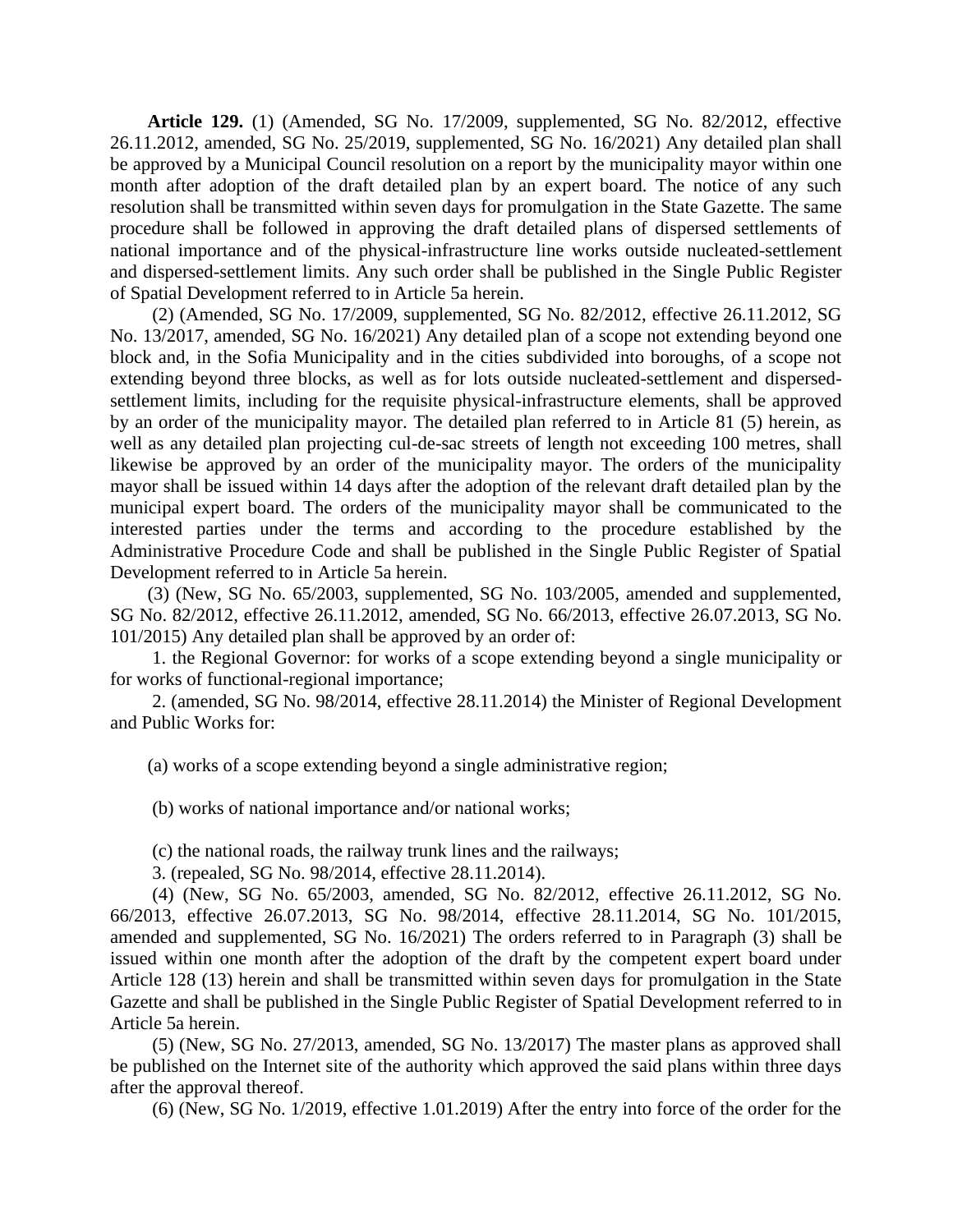approval of a detailed plan for physical-infrastructure projects located in the territory of more than one municipality within one region or in the territory of more than one region, the mayors of the respective municipalities shall issue an order for ex officio recording of these projects in the master plan, effective for the territory, without modifying the plan. Where after recording of the physical-infrastructure projects other modifications in the master plan are required, they shall be carried out in accordance with the terms and procedure for its modification.

**Article 130.** (Amended, SG No. 61/2007, SG No. 87/2010, repealed, SG No. 82/2012, effective 26.11.2012).

**Article 131.** (Amended, SG No. 65/2003) (1) (Amended, SG No. 82/2012, effective 26.11.2012, SG No. 96/2017, effective 1.01.2018) The owners, the holders of limited rights in rem and the concessionaires according to the particulars of the property register and, until the introduction of the said register, according to particulars of the cadastral register, where the corporeal immovables are immediately affected by the projections of the plan, shall be interested parties in the proceeding for approval of detailed plans and of the modifications thereof.

(2) The following corporeal immovables shall be immediately affected by the projections of the detailed plan:

1. the immovables subject to the plan itself;

2. (amended, SG No. 101/2015, SG No. 16/2021) the adjoining immovables, where the detailed plan creates attached development between the said immovables and an immovable or immovables included in the scope of the plan;

3. the adjoining immovables, including such fronting the opposite street line, where reduced separations are permissible;

4. the adjoining immovables, where the assigned use of the immovable subject to the plan is altered;

5. (amended, SG No. 82/2012, effective 26.11.2012, SG No. 25/2019) the immovables in respect of which the projections of the plan impose restrictions on the building-development and use mode.

(3) (New, SG No. 82/2012, effective 26.11.2012) The lots or parts thereof, which are immediately affected by the projections of the parcelling plan for the physical-infrastructure elements which have been declared works of national importance, national works or municipal works of primary importance, shall be the lots or parts thereof subject to the plan itself.

(4) (New, SG No. 25/2019) The holders of servitudes under Article 31 (8) of the Electronic Communications Networks and Physical Infrastructure Act shall not be interested parties within the meaning given by Paragraph (1).

**Article 132.** (1) (Previous text of Article 132, SG No. 65/2003) The resolutions, decisions and orders approving spatial-development plans under this Act shall enter into effect:

1. as from the date of approval, where unappealable;

2. after expiry of the time limit for appellate review, unless appealed;

3. (amended, SG No. 87/2010) as from the date of confirmation thereof by the court.

(2) (New, SG No. 65/2003, amended, SG No. 16/2021) Where the resolution, decision or order approving a plan has been appealed, the said resolution, decision or order shall enter into effect in respect of the part of the plan which is beyond the subject of the appeals.

**Article 133.** (1) (Supplemented, SG No. 65/2003, amended, SG No. 66/2013, effective 26.07.2013, SG No. 25/2019) In the process of preparation of detailed plans, development-project designing of new construction works on lots may be authorized on the basis of a detailed plan which shall be an excerpt from the draft detailed plan in preparation. Preparation of a plan excerpt referred to in Paragraph (1) shall be authorized by the municipality mayor, and in the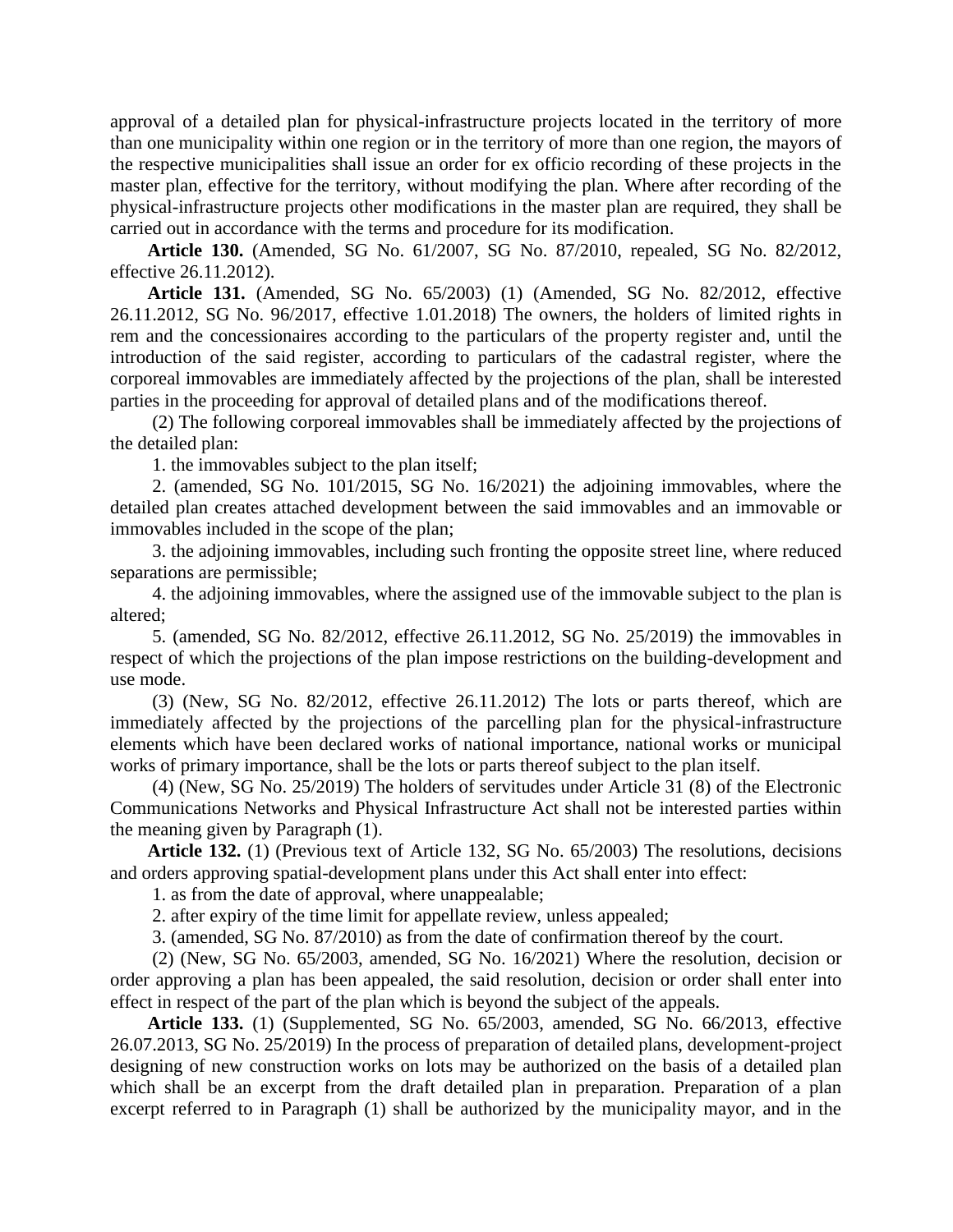cases referred to in Article 124a (3) and (4) herein, any such preparation shall be authorized by the Regional Governor or by the Minister of Regional Development and Public Works, as the case may be.

(2) (Supplemented, SG No. 25/2019) Preparation of a plan excerpt referred to in Paragraph (1) shall be admitted after adoption of the preliminary design for a detailed plan by the competent expert board. The designer of the draft detailed plan shall be notified of the plan excerpts which have been authorized and approved.

(3) As an exception and with the consent of the authority appointing the expert board on spatial development which is competent to adopt the draft detailed plan, preparation of a plan excerpt may be admitted even before the adoption of the preliminary design referred to in Paragraph (2), where street regulation is not subject to material alterations and there is existing building development within the scope of the plan excerpt which predetermines the buildingdevelopment manner designed.

(4) Where a plan excerpt modifies an effective detailed plan, the said excerpt shall be prepared as a draft modification of the effective plan.

(5) (Amended, SG No. 65/2003) Should a working spatial-development plan be necessary, it shall be prepared and proceeded with together with the plan excerpt referred to in Paragraph (1).

(6) (Amended, SG No. 65/2003, SG No. 17/2009) No plan excerpt shall be prepared for parts of the spatial-development area in respect of which the draft detailed plan in preparation does not alter the projections of an effective detailed plan. In such cases, a design permit shall mandatorily be issued.

(7) (New, SG No. 106/2006, amended, SG No. 66/2013, effective 26.07.2013) In the process of preparation of a new master plan or of a modification of an effective master plan, after consideration of the draft by the expert board with the authority competent to approve the plan, creation of new and modification of effective detailed plans may be admitted in the cases where:

1. the draft of the new detailed plan conforms to the projections of the draft modification of or of the draft new master plan;

2. the draft modification of the effective detailed plan conforms to the projections of the draft modification or to the draft new master plan.

(8) (New, SG No. 106/2006, amended, SG No. 66/2013, effective 26.07.2013, SG No. 1/2019, effective 1.01.2019) In the cases referred to in Paragraph (7) a draft new detailed plan or a draft detailed plan modification shall be authorised by the body that is competent to approve the design of the master plan or the modification of the effective master plan, and for Sofia Municipality this shall be done by the Municipal Council.

(9) (New, SG No. 1/2019, effective 1.01.2019, amended, SG No. 25/2019) In the process of preparation of a draft master plan or of a draft modification of a master plan, the preparation of a draft detailed plan under Article 124a (9) herein shall be authorized by the authority referred to in Article 124a (3) and (4) herein. The authorization for preparation of a detailed plan shall be granted to the authority competent to approve the draft master plan or the draft modification thereof, where the said authority is other than the authority that has issued the authorization. The authority that is competent to approve the draft master plan or the draft modification thereof shall record the physical-infrastructure work in the draft master plan or in the draft modification of the master plan.

## **Section IV**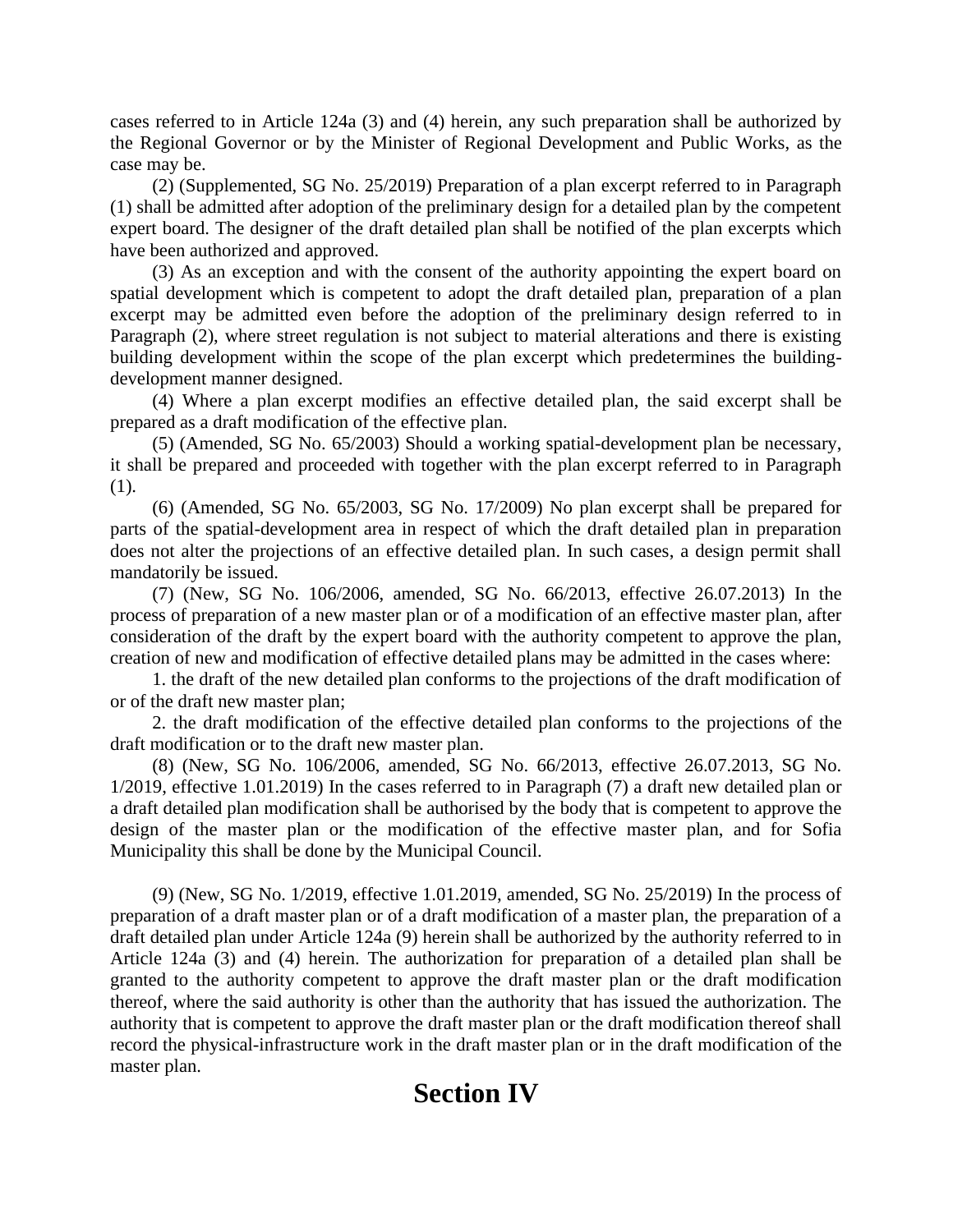### **Terms and Procedure for Modification of Spatial-Development Plans**

**Article 134.** (1) Any effective master plan may be modified where:

1. (amended, SG No. 25/2019) material changes occur in the socio-economic or spatialdevelopment conditions whereunder the plan was drafted;

2. (amended, SG No. 65/2003, supplemented, SG No. 25/2019) new state or municipal needs arise of works owned by the State, by the municipalities or by the utility companies, or the necessity to build such works lapses;

3. (new, SG No. 106/2006) development-project initiatives emerge, which will be implemented on resources provided under international treaties or by the State budget, as well as by investors certified according to the procedure established by the Investment Protection Act;

4. (new, SG No. 106/2006) the necessity to construct buildings, networks and facilities for specific needs of national defence and security lapses;

5. (new, SG No. 106/2006) an apparent error of fact is ascertained, which is relevant to the projections of the plan;

6. (new, SG No. 106/2016, repealed, SG No. 61/2007, new, SG No. 1/2019, effective 1.01.2019) its projections need to be aligned with an approved parcelling plan, authorised pursuant to Article 124a (9);

7. (new, SG No. 106/2006, repealed, SG No. 61/2007, new, SG No. 21/2021) the conditions for creation of industrial park withing the meaning of the Industrial Parks Act exist;

8. (new, SG No. 106/2006, repealed, SG No. 61/2007).

(2) Any effective detailed plan may be modified on any of the grounds covered under Paragraph (1) as well as where:

1. (amended, SG No. 65/2003, SG No. 61/2007) no condemnation procedure has been initiated within the time limit referred to in Article 208 herein;

2. (amended, SG No. 82/2012, effective 26.11.2012, supplemented, SG No. 13/2017) upon modification of a cadastral plan or upon approval or modification of a cadastral map in a regulated spatial-development area, the immovable property lines of the lots are not coincident with the record lines or a deficiency or error has been detected in the cadatsral map used as a basis for the preparation of a detailed plan;

3. (amended, SG No. 82/2012, effective 26.11.2012) the plan does not provide an opportunity for building development according to the effective spatial-development rules and standard specifications as a result of established subsurface and groundwater conditions and for the purpose of conservation of valuable archaeological, historical and cultural finds;

4. the plan contains an apparent error of fact, which affects the projections thereof;

5. the plan has been approved despite material breaches of law; plans in respect of which there is an effective judgment of court or plans which have been applied may not be modified on this ground;

6. (amended, SG No. 87/2010, supplemented, SG No. 96/2017, effective 1.01.2018) all owners of immovables referred to in Item 1 of Article 131 (2) herein, as well as the holders of limited rights in rem to these immovables assent and the concessionaires;

7. there is a proposal of the court on cases of partition of regulated lots;

8. (new, SG No. 65/2003, repealed, SG No. 61/2007, new, SG No. 82/2012, effective 26.11.2012) the plan has been approved without diagram maps referred to in Article 108 (2) herein.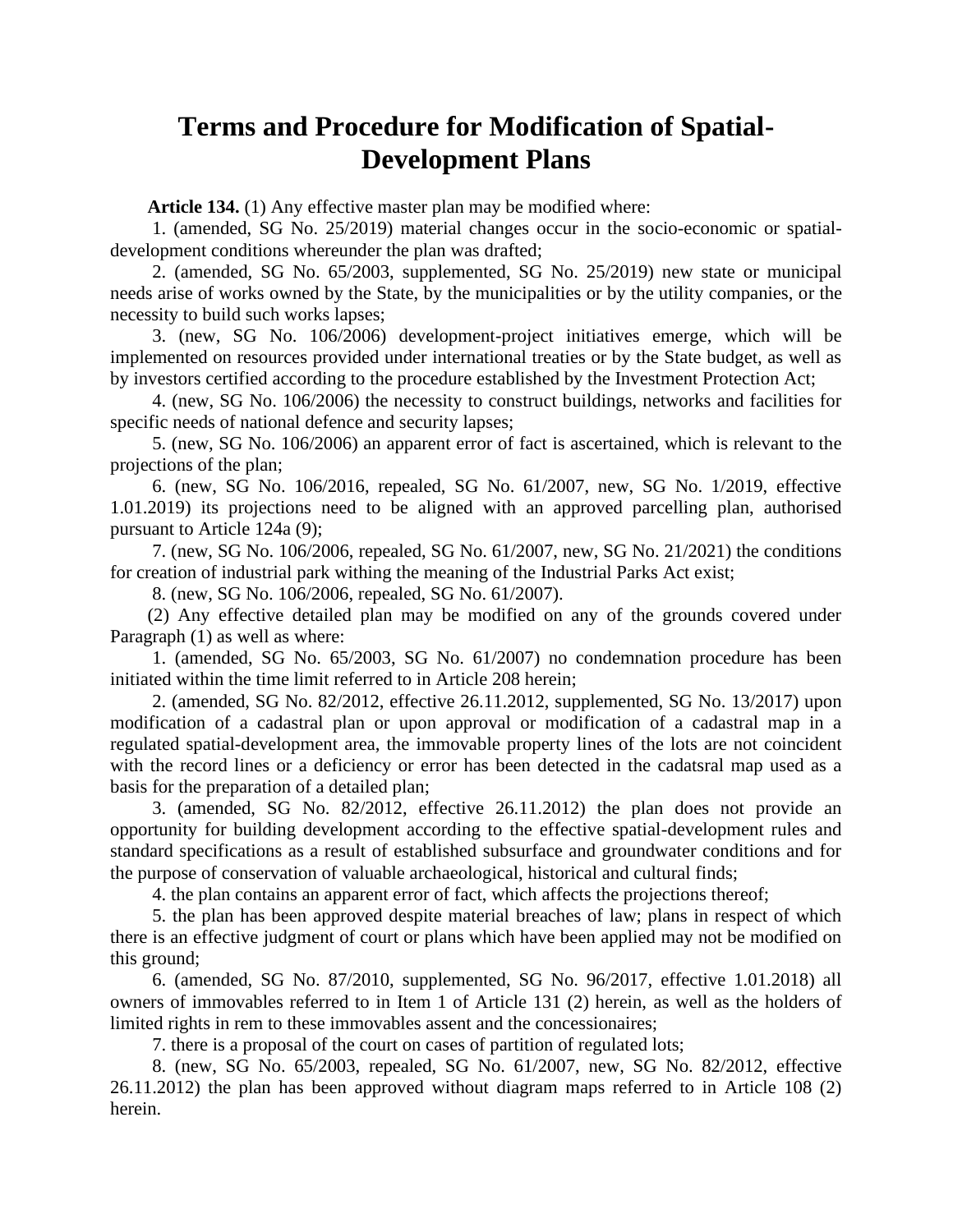(3) (New, SG No. 65/2003, amended, SG No. 82/2012, effective 26.11.2012, supplemented, SG No. 1/2019, effective 1.01.2019) Where the modification of the detailed plan necessitates a modification of an effective master plan as well, the master plan shall be modified first. The body referred to in Article 124 herein, which authorizes the preparation of the draft modification of the master plan, may admit that the two plans be modified simultaneously under the terms and according to the procedure applicable to the relevant plan, as provided for in the Act, and the modification of the detailed plan shall be approved after the approval of the modification of the master plan, except for the cases referred to in Article 124a (9).

(4) (Renumbered from Paragraph (3), amended, SG No. 65/2003, SG No. 61/2007) Effective detailed plans may not be modified for the purpose of:

1. legalization of illegally constructed construction works;

2. alteration of the assigned use of grounds designated for greenspaces by the detailed plans, except in the cases referred to in Item 1 of Paragraph (2) and in Article 62a (2) to (5) herein.

(5) (Renumbered from Paragraph (4), SG No. 65/2003, repealed, SG No. 82/2012, effective 26.11.2012).

(6) (Renumbered from Paragraph (5), amended, SG No. 65/2003) Where, upon application of effective detailed plans, solely the siting and configuration of projected buildings is altered, inter alia through extension and heightening of existing buildings, without alteration of the building-development manner and character and the rules and standard specifications for the relevant planning zone, the said detailed plans need not be modified. In such cases, the specific building development shall be determined by a design permit referred to in Article 140 herein.

(7) (New, SG No. 101/2015) Applicability of the procedure under Paragraph (6) shall be limited to a modification of the building-development manner between two lots regulated for low-rise development complying with the rest of the requirements and provided that the owners of the two lots have granted a notarized written consent. In such case, the design permit need not be communicated to the interested parties. Such development as permitted shall be recorded in the effective detailed plan proprio motu.

(8) (New, SG No. 1/2019, effective 1.01.2019) Without modification of the buildingdevelopment plan and without modification of the intended purpose set out in the regulation plan, medium and/or low-rise development from high-rise development and low-rise development from medium development may be authorised in accordance with Paragraph (6). The design permits issued shall not alter the projections of the effective building-development plan. The construction sites authorised on their basis may be extended and/or heightened within the scope of the projections of the effective building-development plan or be removed in accordance with Article 53a.

(9) (New, SG No. 17/2009, supplemented, SG No. 50/2010, renumbered from Paragraph 7, SG No. 101/2015, renumbered from Paragraph 8, SG No. 1/2019, effective 1.01.2019, amended, SG No. 16/2021) Any detailed plans for alteration of the assigned use of any regulated lots which are owned by the State or by a municipality and are allocated for establishments of education, science, health care or culture, as well as of sports sites and facilities, may be modified under the terms and according to the procedure established by this Act only with the written consent of the competent government minister. The consent shall be granted through official channels to the municipality mayor or to the competent authority referred to in Article 124a (3) and (4) herein. Within seven days after the receipt of the application referred to in Article 135 (1) herein, the municipality mayor or the competent authority referred to in Article 124 (3) and (4) herein shall transmit the said application through official channels to the competent government minister,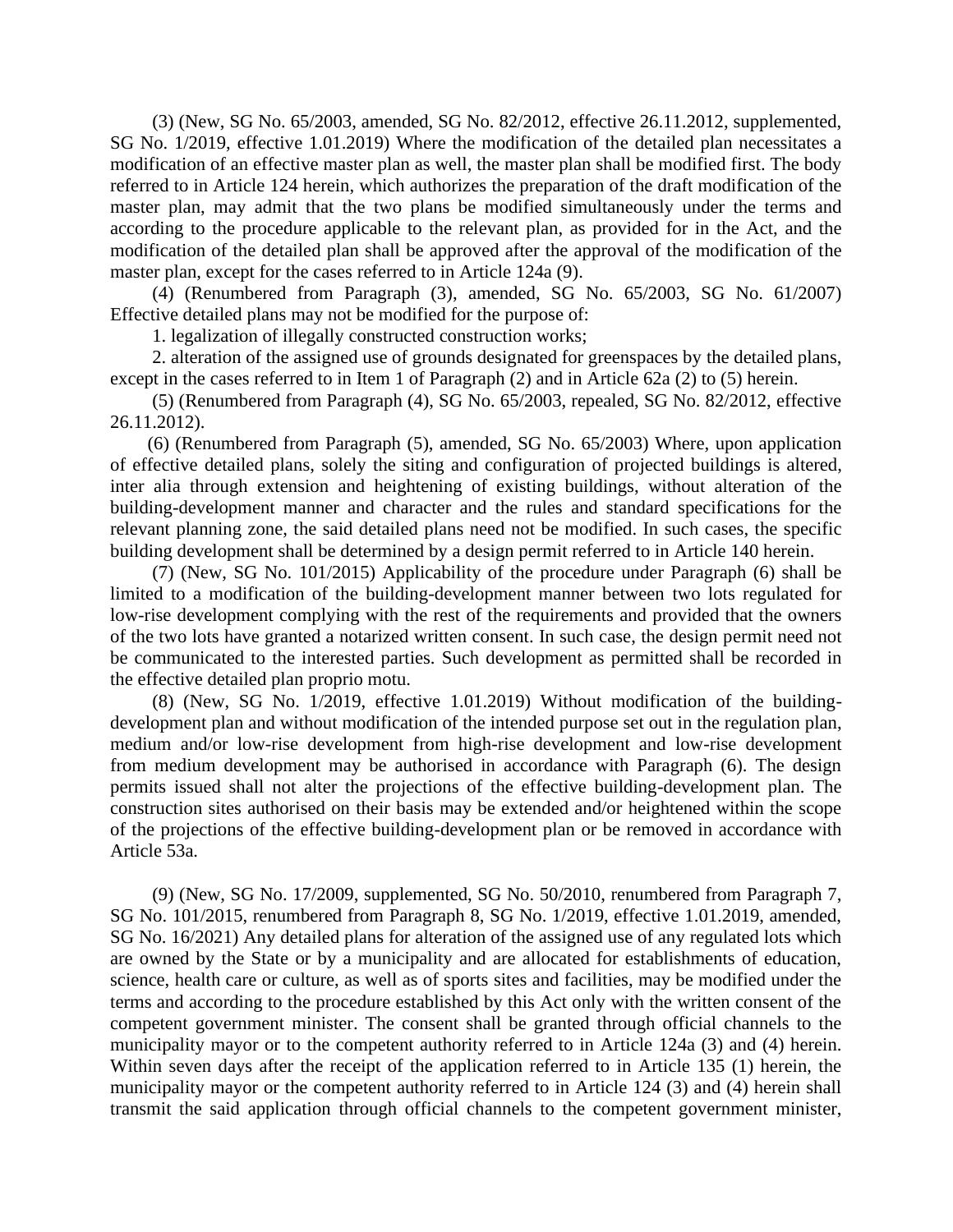who shall be obliged to express written consent or to refuse to grant consent within 14 days. Any refusal to grant such consent shall be reasoned.

**Article 134a.** (New, SG No. 13/2017) (1) Upon the detection of any deficiency or error in the cadastral map which served as a basis for the preparation of a detailed plan, the interested parties may request a modification of the said plan under the terms and according to the procedure established by Article 135 herein after the entry into effect of the orders referred to in Article 54 (4) and (5) of the Cadastre and Property Register Act or after the cadastral map has been modified in pursuance of an enforceable judgment referred to in Article 54 (2) of the Cadastre and Property Register Act.

(2) The preparation of a draft modification of a detailed plan approved in pursuance of Article 16 herein shall be assigned by the municipality mayor within one month after the submission by interested parties of an enforceable judgment referred to in Article 54 (2) of the Cadastre and Property Register Act or of a combined plat, issued by the geodesy, cartography and cadastre service, whereby a deficiency or error is detected in the cadastral map which served as a basis for the preparation of the plan.

(3) In the cases referred to in Paragraph (2), the modification shall allot equivalent regulated lots for all lots affected by the deficiency or error, in compliance with the rules of Article 16 herein, without affecting any newly formed regulated lots of owners which are not affected by the deficiency or error. In case this is impossible, equivalent regulated lots shall be allotted in the order referred to in Article 16 (6) herein at the expense of other municipal-owned lots within the scope of the plan and/or beyond that scope.

(4) In the cases referred to in Paragraph (2), the detailed plan, as approved in pursuance of Article 16 herein, shall not be modified where the interested parties agree to receive or to pay pecuniary compensation, fixed by a decision of the commission under Article 210 herein, or reach a settlement of their relations arising from the non-remedying of the deficiency or error detected. The geodesy, cartography and cadastre service shall include the alterations in the cadastral register of corporeal immovables according to the procedure established by Article 53 of the Cadastre and Property Register Act.

**Article 135.** (1) (Amended, SG No. 61/2007, SG No. 82/2012, effective 26.11.2012, SG No. 66/2013, effective 26.07.2013, SG No. 98/2014, effective 28.11.2014) The parties referred to in Article 131 herein may approach the [competent] municipality mayor with requests for modification of spatial-development plans by means of a written application, and in the cases referred to in Article 124a (3) and (4) herein, any such requests shall be addressed to the [competent] Regional Governor or to the Minister of Regional Development and Public Works, as the case may be.

(2) (Amended, SG No. 61/2007) Where the request is for modification of a detailed plan, a plat showing the proposed modification of the said plan shall be attached to the application.

(3) (Amended, SG No. 61/2007, SG No. 82/2012, effective 26.11.2012, supplemented, SG No. 13/2017, amended, SG No. 1/2019, effective 1.01.2019) Within one month from the receipt of any such application, the competent authority referred to in Paragraph (1) shall issue an order authorizing or refusing to authorize the preparation of a draft modification of the plan.

(4) (New, SG No. 65/2003, amended, SG No. 61/2007) The orders under Paragraph (3) shall be issued on the basis of an opinion of:

1. the Chief Architect of the municipality: where the act is issued by the municipality mayor;

2. the municipality mayor: where the act is issued by the Regional Governor;

3. (repealed, SG No. 82/2012, effective 26.11.2012).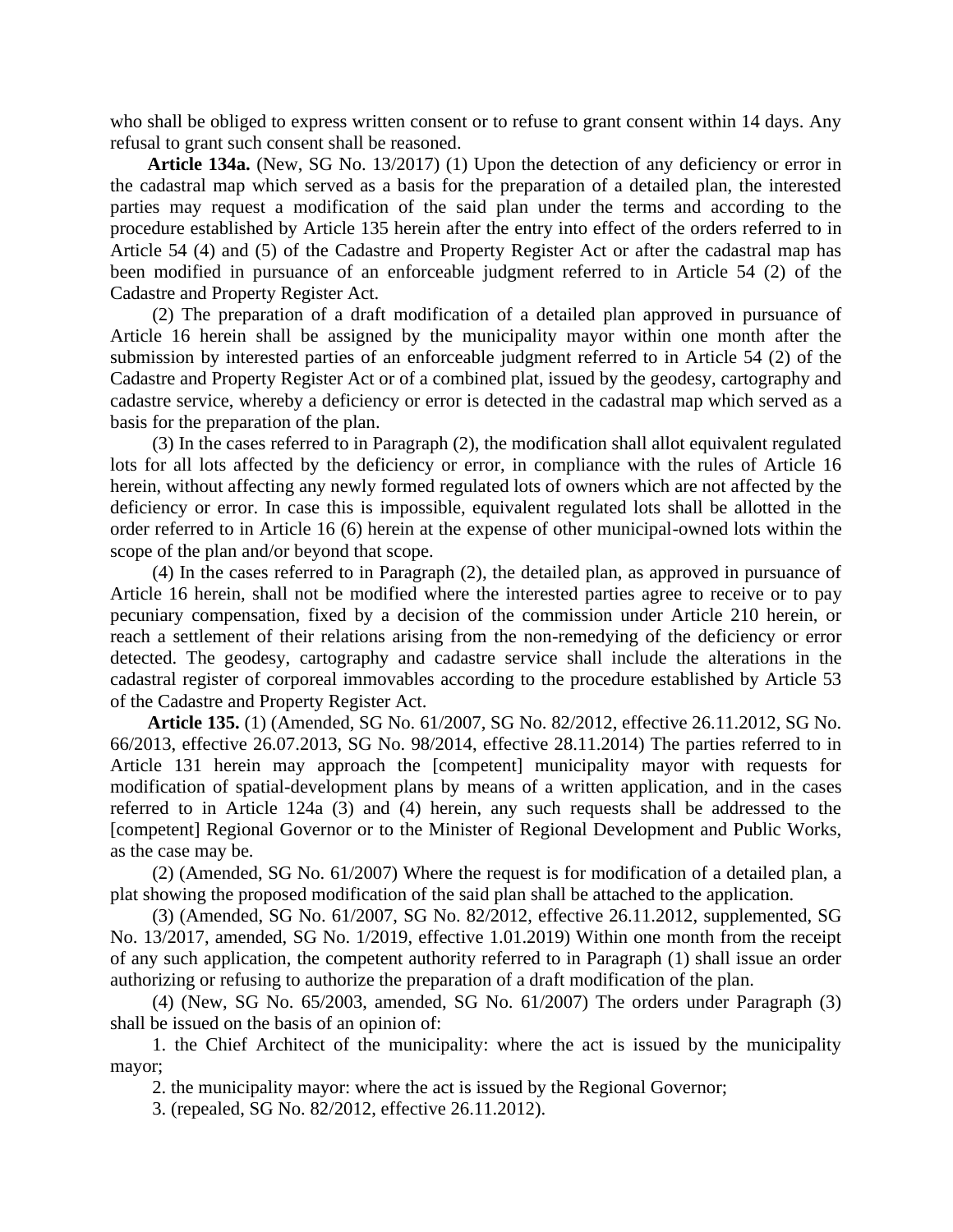(5) (Renumbered from Paragraph 4, amended, SG No. 65/2003, SG No. 61/2007, SG No. 13/2017, supplemented, SG No. 1/2019, effective 1.01.2019) Should any of the grounds covered under Article 134 (1) and (2) herein exist, the control authority referred to in Paragraph (1) may direct, proprio motu, by an order, the preparation of a draft modification of an effective spatialdevelopment plan. Should grounds under Item 6 of Article 134 (1) exist, the competent body under Paragraph (1) shall order ex officio preparation of a draft for modification of the effective master plan and/or detailed plan to align them with the approved parcelling plan as authorised under Article 124a (9). The order shall be issued within one month of the entry into force of the parcelling plan.

(6) (Renumbered from Paragraph (5), amended, SG No. 65/2003, SG No. 61/2007, SG No. 13/2017) The orders referred to in Paragraphs (3) and (5), whereby preparation of a draft modification of the plan is admitted, shall suspend the application of the effective spatialdevelopment plans in the parts whereto the said prescriptions apply.

(7) (New, SG No. 1/2019, effective 1.01.2019, supplemented, SG No. 16/2021) The orders referred to in Paragraphs (3) and (5) shall be communicated to the interested parties under Article 131 herein according to the procedure established by Article 124b (2) herein and shall be published in the Single Public Register of Spatial Development referred to in Article 5a herein.

(8) (New, SG No. 16/2021) Any orders under Paragraphs (3) and (5), issued by the municipality mayor, shall lose legal effect where a draft modification of the plan has not been submitted within one year after the entry into effect of the said orders.

**Article 135a.** (New, SG No. 16/2021) (1) An order under Article 135 herein shall not be issued in the cases where, upon modification of effective detailed plans, the persons on whose initiative the modification is sought are the only interested parties.

(2) Paragraph (1) shall not apply in the cases under Article 124a (3) and (4) and under Article 133 herein.

(3) The persons referred to in Paragraph (1) shall submit a draft modification of the detailed plan by an application to the municipality mayor, which shall be accompanied by a reasoned justification of the scope and the grounds for the modification.

(4) The application under Paragraph (3) shall stay the application of the effective detailed plan with regard to the lots included in the scope of the modification.

(5) Any modifications of detailed plans under Paragraph (3) shall be cleared, announced, approved and shall enter into effect under the terms and according to the procedure established by Section III of this Chapter.

(6) A refusal by the competent authority to approve a draft under Paragraph (3) shall not preclude the submission of a reasoned proposal according to the procedure established by Article 135 herein.

**Article 136.** (1) (Amended and supplemented, SG No. 65/2003) The draft modifications of spatial-development plans under on the grounds referred to in Article 134 (1) and (2) herein shall be prepared, cleared, announced and enter into effect according to the procedure established by Section III of Chapter Seven herein.

(2) (New, SG No. 65/2003, supplemented, SG No. 65/2004, amended, SG No. 82/2012, effective 26.11.2012) The clearance requirements under Article 127 (2) herein shall not apply to draft modifications of spatial-development plans on the grounds referred to in Article 134 (2) herein of a scope not extending beyond three blocks, with the exception of the cases referred to in Items 5 and 6 of Article 134 (2) herein, where immovable cultural assets is affected.

(3) (Renumbered from Paragraph (2), SG No. 65/2003) The effect of the relevant preceding spatial-development plan shall be terminated as from the effective date of the new or modified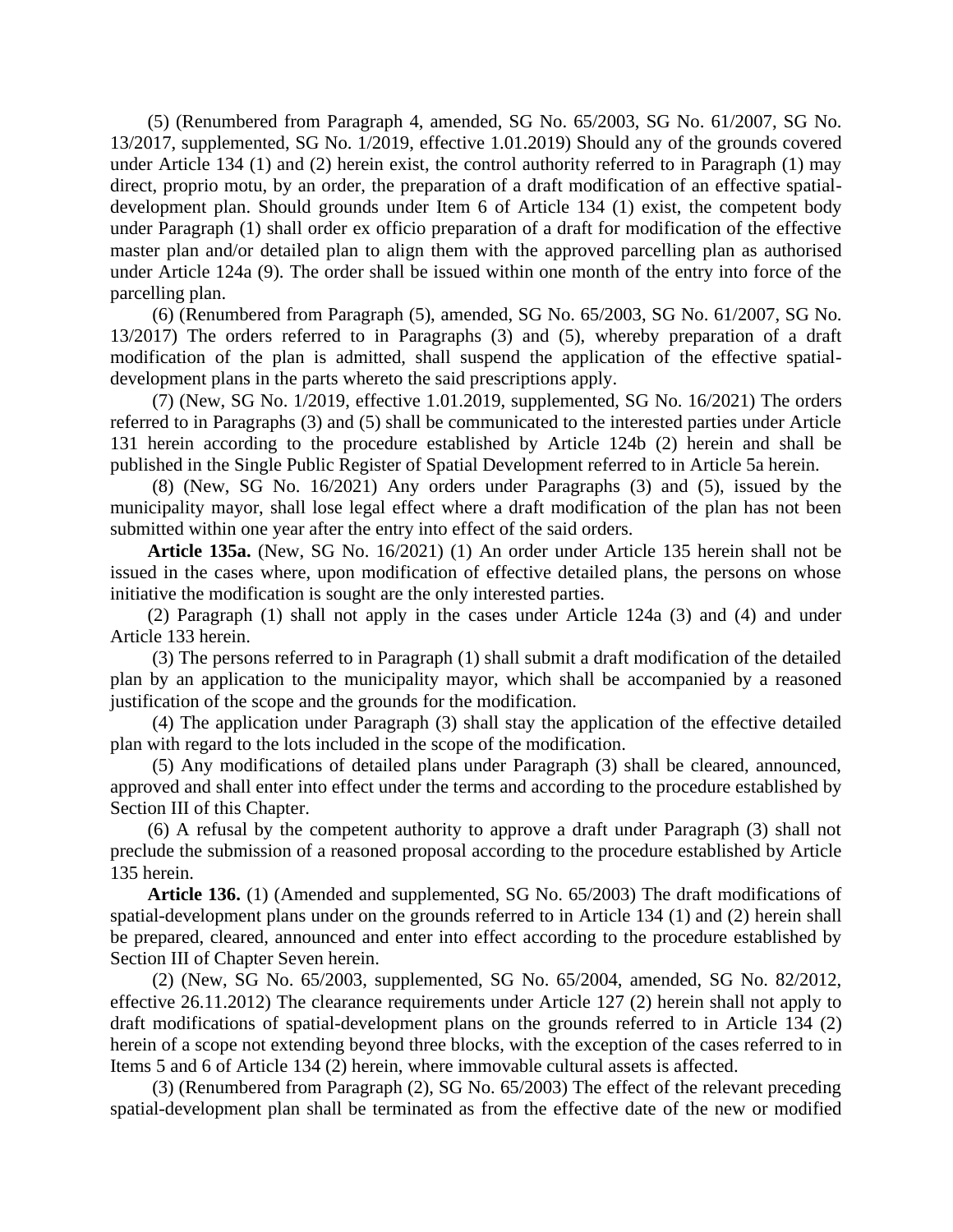spatial-development plan.

(4) (Renumbered from Paragraph (3), SG No. 65/2003) Copies of any effective modifications of detailed plans, whereby lot boundaries are altered, shall be transmitted to the Geodesy, Cartography and Cadastre Agency.

#### **Chapter Eight**

## **DEVELOPMENT-PROJECT DESIGNING AND CONSTRUCTION AUTHORIZATION**

#### **Section I**

#### **Development-Project Investigation and Designing**

**Article 137.** (Amended, SG No. 43/2002, SG No. 65/2003) (1) Depending on the characteristics, significance, complexity and operating risk, construction works shall be categorized as follows:

1. Category One:

(a) (supplemented, SG No. 47/2012, amended, SG No. 104/2020) motorways, express roads and first-class and second-class roads of the national road network, railways, public-transport airports, subways and the facilities thereto appertaining;

(b) (amended, SG No. 41/2007) physical-infrastructure transmission lines and the facilities thereto appertaining in the sphere of water supply, electricity supply, heat supply, gas supply and other operations;

(c) construction works required for prevention and protection of the community against, and recovery of functional regions from, disasters and accidents;

(d) construction works capable of causing a hazard of explosion, of a significant harmful environmental impact, or of the spread of toxic or noxious substances;

(e) (amended, SG No. 82/2012, effective 26.11.2012, SG No. 55/2018) hydraulic engineering works posing a risk of flooding, including large dams and dams of first degree potential danger and the adjoining facilities thereof and provisional construction;

(f) construction works whereat the working process is uninterruptible;

(g) geohazards-control facilities and stream-bank- and shoreline-stabilization facilities;

(h) electric power plants and heat power plants of a generating capacity exceeding 100 megawatts;

(i) productive enterprises of a capacity exceeding 500 job positions and facilities thereto appertaining;

(j) (amended, SG No. 82/2012, effective 26.11.2012) metal-industry and chemical-industry manufacturing buildings, installations, facilities, adjoining infrastructure and other such;

(k) other construction works of national importance, designated by an act of the Council of Ministers;

(l) (new, SG No. 65/2004, supplemented, SG No. 54/2011) immovable cultural assets assigned a "world importance" or "national importance" category, as well as buildings within the boundaries and protection zones of archaeological reserves outside urbanised areas;

(m) (renumbered from Littera (l), SG No. 65/2004, amended, SG No. 82/2012, effective 26.11.2012) any redevelopment and overhaul of the construction works of this category;

2. Category Two: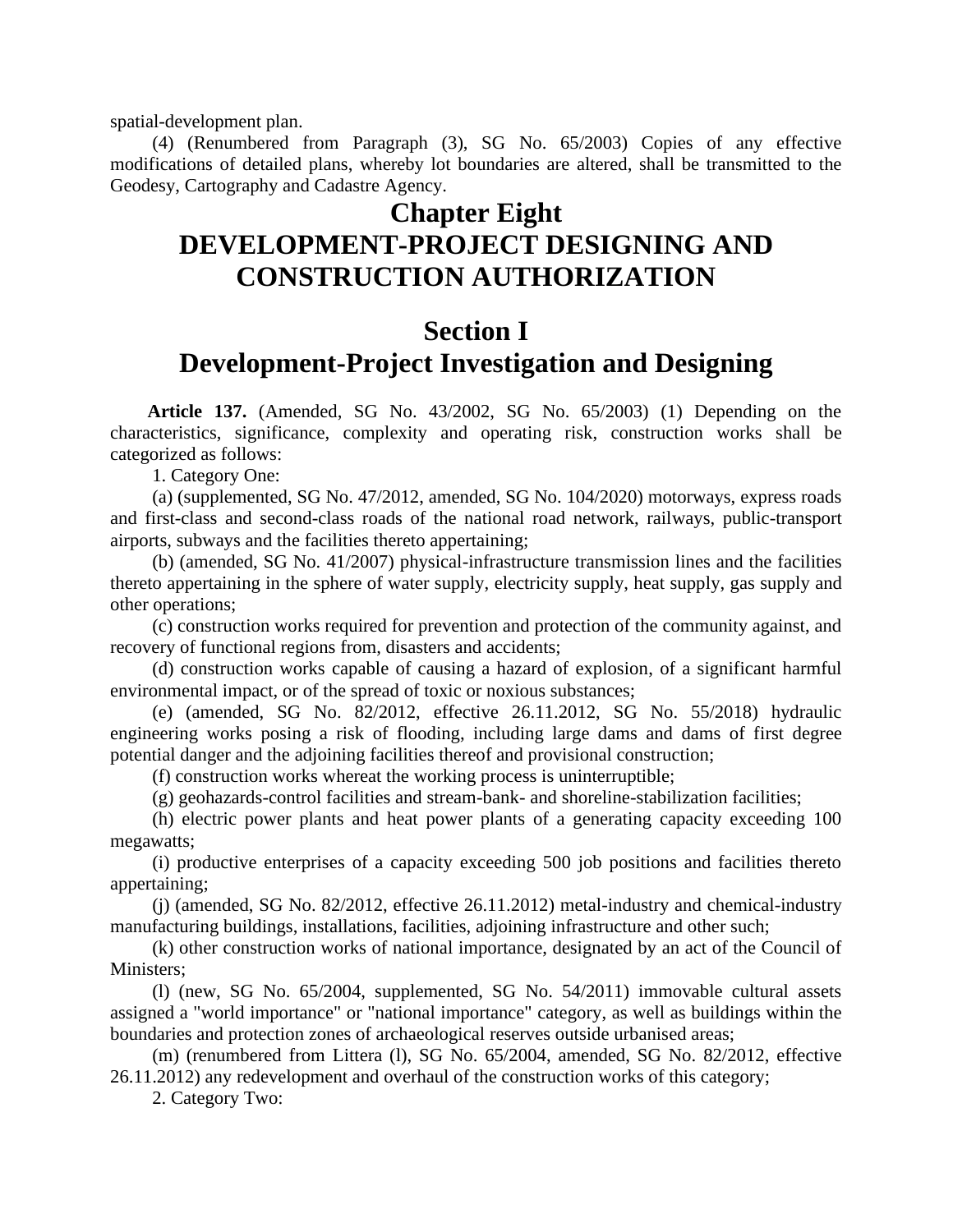(a) third-class roads of the national road network, first-class and second-class primary street network and the facilities thereto appertaining;

(b) (amended, SG No. 41/2007) distribution lines, facilities and devices thereto appertaining in the sphere of water supply, electricity supply, heat supply, gas supply and other operations;

(c) (repealed, SG No. 82/2012, effective 26.11.2012);

(d) (supplemented, SG No. 41/2010) waste-treatment installations and facilities and closure of sanitary landfills through surface sealing with upper insulation screen;

(e) public services buildings and facilities of a capacity exceeding 1,000 visitor places;

(f) (supplemented, SG No. 82/2012, effective 26.11.2012) manufacturing buildings, installations, facilities, adjoining infrastructure and other such of a capacity exceeding 200 job positions but not exceeding 500 job positions and the facilities thereto appertaining;

(g) electric power plants and heat power plants of a generating capacity exceeding 25 megawatts but not exceeding 100 megawatts;

(h) (new, SG No. 65/2004, repealed, SG No. 82/2012, effective 26.11.2012);

(i) (Renumbered from Letter (h), SG No. 65/2004, amended, SG No. 82/2012, effective 26.11.2012) any redevelopment and overhaul of the construction works of this category;

(j) (new, SG No. 82/2012, effective 26.11.2012) buildings and facilities of coal mines, ore mines and quarries, including for the liquidation thereof, as well as construction works related to the elimination of environmental damage on the site of impact;

3. Category Three:

(a) municipal roads, third-class and fourth-class streets of the primary street network and the facilities thereto appertaining;

(b) (amended, SG No. 41/2007) physical-infrastructure elements, hydraulic-engineering, irrigation and land-reclamation and other networks, facilities and systems not categorized above;

(c) residential and mixed-use buildings of a high-rise development; public services buildings and facilities of a gross floor area exceeding 5,000 square metres or of a capacity exceeding 200 visitor places but not exceeding 1,000 visitor places;

(d) (supplemented, SG No. 82/2012, effective 26.11.2012) manufacturing buildings, installations, facilities, adjoining infrastructure and other such of a capacity exceeding 100 job positions but not exceeding 200 job positions and the facilities thereto appertaining;

(e) (supplemented, SG No. 29/2012, effective 10.04.2012, amended, SG No. 82/2012, effective 26.11.2012) electric power plants and heat power plants of a generating capacity not exceeding 25 megawatts, with the exception of power generation installations under Item 14 of Article 147 (1) herein;

(f) parks and gardens of a surface area exceeding 1 hectare;

(g) (amended, SG No. 82/2012, effective 26.11.2012) any redevelopment and overhaul of the construction works of this category;

(h) (new, SG No. 41/2007, supplemented, SG No. 82/2012, effective 26.11.2012, amended, SG No. 21/2018, effective 9.03.2018) transceivers and the rest of the physical infrastructure for the deployment of electronic communications network of a trunk type at a national level or outside urbanised areas;

4. Category Four:

(a) private roads, fifth-class and sixth-class streets of the secondary street network and the facilities thereto appertaining;

(b) residential and mixed-use buildings of a medium high rise development; public services buildings and facilities of a gross floor area exceeding 1,000 square metres but not exceeding 5,000 square metres or of a capacity exceeding 100 visitor places but not exceeding 200 visitor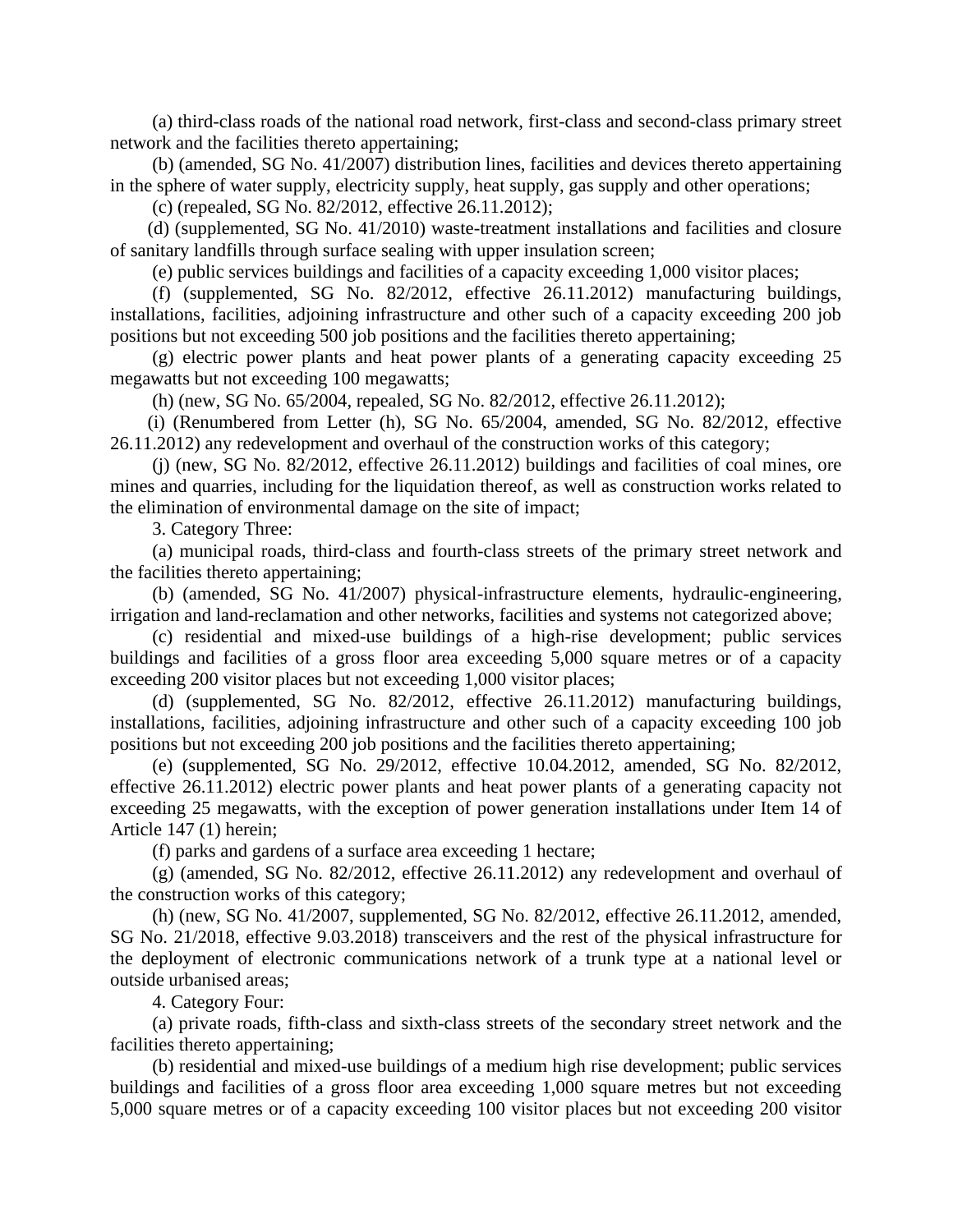places;

(c) (supplemented, SG No. 82/2012, effective 26.11.2012) manufacturing buildings, installations, facilities, adjoining infrastructure and other such of a capacity exceeding 50 job positions but not exceeding 100 job positions and the facilities thereto appertaining;

(d) parks, gardens and greenspaces of a surface area not exceeding 1 hectare;

(e) (amended, SG No. 82/2012, effective 26.11.2012) redevelopment and overhaul of the construction works of this category and interior remodellings of Category One to Four buildings whereby the structure thereof is not affected;

(f) (amended, SG No. 82/2012, effective 26.11.2012) immovable cultural assets of the "local importance" category;

(g) (new, SG No. 41/2007, amended, SG No. 21/2018, effective 9.03.2018) physical infrastructure for the deployment of electronic communications networks and facilities, constructed in urbanised areas with high-rise and medium-rise development;

5. Category Five:

(a) residential and mixed-use buildings of a low-rise development, country-house buildings, public services buildings and facilities of a gross floor area not exceeding 1,000 square metres or a capacity not exceeding 100 visitor places;

(b) (supplemented, SG No. 82/2012, effective 26.11.2012) manufacturing buildings, installations, facilities, adjoining infrastructure and other such of a capacity not exceeding 50 job positions and the facilities thereto appertaining;

(c) accessory-development construction works other than such covered under Category Six;

(d) redevelopments, remodellings, overhauls and alteration of the assigned use of the construction works of this category;

(e) (new, SG No. 41/2007, amended, SG No. 21/2018, effective 9.03.2018) physical infrastructure for the deployment of electronic communications networks and facilities, constructed in urbanised areas with low-rise development;

(f) (new, SG No. 82/2012, effective 26.11.2012) immovable cultural assets of the "ensemble importance" category" and "for the record" category;

(g) (new, SG No. 13/2017) reclamation of old, unregulated municipal landfills for solid household and non-hazardous waste whose operation is discontinued and in which there is a proven absence of landfill gas and leachate;

6. Category Six: the construction works covered under Article 54 (1) and (4) and Article 147 herein.

(2) (Amended, SG No. 66/2013, effective 26.07.2013, SG No. 98/2014, effective 28.11.2014) The nomenclature of the types of construction works by individual category shall be established by an ordinance of the Minister of Regional Development and Public Works.

(3) Where preparation of development-project designs constitutes a public procurement within the meaning given by the Public Procurement Act, the said preparation shall be awarded according to the procedure established by the said Act.

(4) (Amended, SG No. 37/2006, SG No. 82/2012, effective 26.11.2012) A construction work, which falls under one category according to one criterion under Paragraph (1) and under a higher category according to another criterion, shall be categorized in the higher category.

(5) (Repealed, SG No. 37/2006).

**Article 138.** (Amended, SG No. 65/2003) The contracting entity may commission predesign (pre-development) investigations and development of dimensions, areas and volumes for determination of the siting of the work, proving regulatory permissibility, the appropriateness of the development-project concept, as well as compilation of terms of reference for preparation of a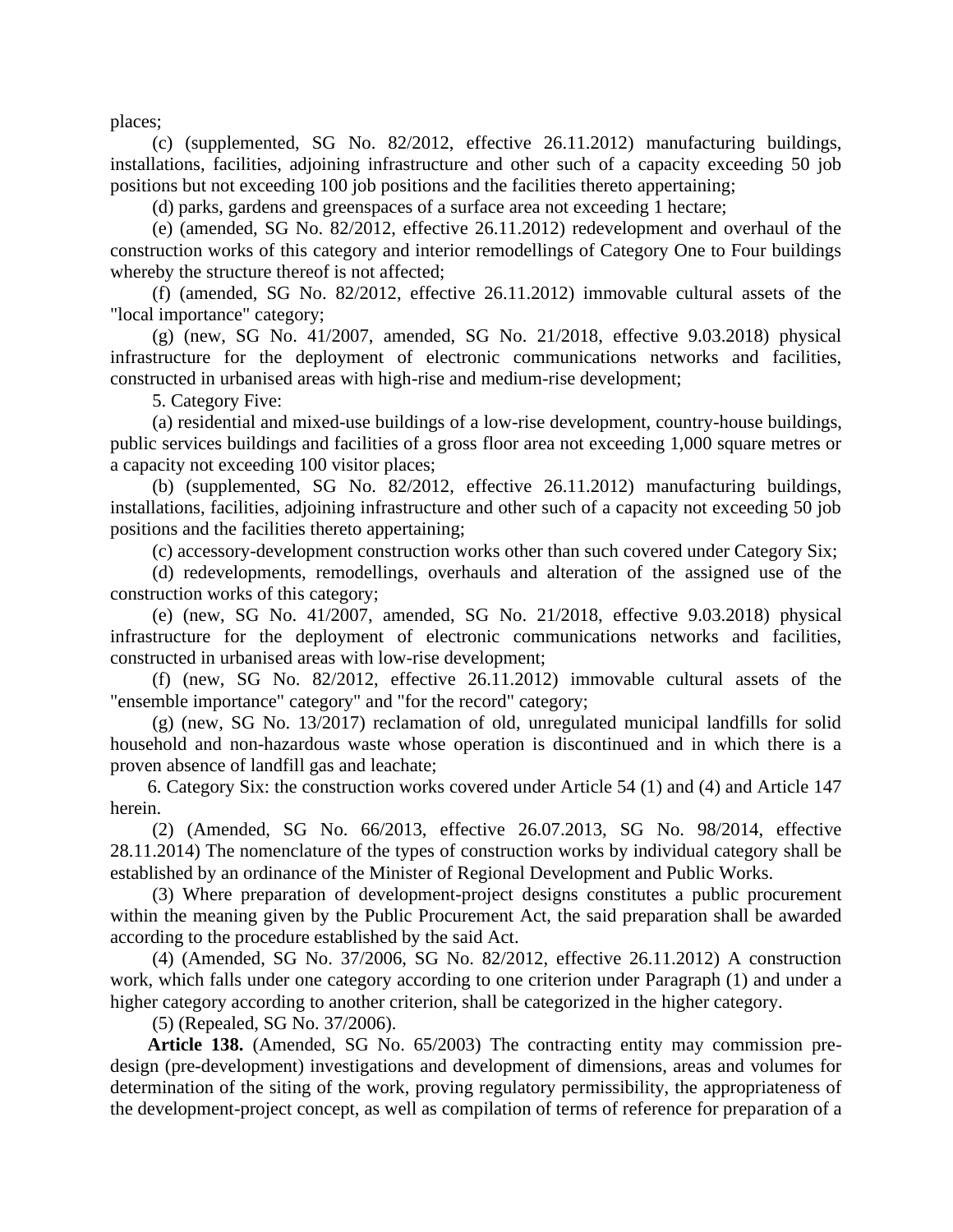development-project design.

**Article 139.** (1) Development-project designs may be prepared in the following phases:

1. conceptual design;

2. schematic design;

3. working design (working drawings and details).

(2) (Amended, SG No. 65/2003, SG No. 82/2012, effective 26.11.2012, SG No. 101/2015) Depending on the specificity of the site, the contracting entity shall mandatorily commission the preparation of those parts of the development-project design on the basis of which the conformity with the requirements of Article 169 (1) and (3) herein can be assessed and the construction work can be executed.

(3) (Amended, SG No. 65/2003, SG No. 82/2012, effective 26.11.2012, SG No. 101/2015, SG No. 13/2017) All documents (graphic and textual) on all parts of the development-project design shall be signed and stamped by the designer of the relevant part and shall be cleared by means of signature with the designers of the rest of the parts and with the contracting entity. The calculations done by the designer under the respective part shall not be cleared by means of signature.

(4) (Supplemented, SG No. 20/2003, repealed, SG No. 65/2003).

(5) (Amended, SG No. 66/2013, effective 26.07.2013, SG No. 98/2014, effective 28.11.2014) The Minister of Regional Development and Public Works shall issue an ordinance on the scope and content of development-project designs.

**Article 140.** (Amended, SG No. 65/2003) (1) (Amended, SG No. 1/2019, effective 1.01.2019) The contracting entity or a person authorized thereby may request a design permit.

(2) (Supplemented, SG No. 82/2012, effective 26.11.2012) A design permit shall be a copy (excerpt) of an effective detailed plan of a scope extending to the lot and the adjoining lots, indicating the existing buildings and structures within the said lot and within the adjoining lots, and with building development lines and permissible heights, building-development density and intensity and other requirements, if any, as well as the permissible deviations under Article 36 herein, plotted thereon. Where the cadastral map has entered into effect after the entry into effect of the detailed plan, the design permit shall be issued on a plat combining the cadastral map and the detailed plan.

(3) (Supplemented, SG No. 65/2004, amended and supplemented, SG No. 61/2007, supplemented, SG No. 82/2012, effective 26.11.2012, amended and supplemented, SG No. 101/2015, amended, SG No. 1/2019, effective 1.01.2019) Issuance of a design permit shall be mandatory for any construction works referred to in Article 12 (3), Article 41 (2), Articles 50, 51, 58, 59, Article 133 (6) and Article 134 (6), (7) and (8) herein, as well as for any works which constitute immovable cultural assets. The design permit shall be communicated to the interested parties under Article 131 herein with the exception of cases where declarations of the consent thereof with notarized signatures have been presented or where interested parties are only the parties on whose initiative the permit is issued.

(4) (New, SG No. 19/2009, effective 10.04.2009) For construction works within the boundaries of immovable cultural assets and within the protection zones of stand-alone cultural assets, where no specific rules and standard specifications have been approved, the design permit shall be issued with mandatory building-development lines and maximum permissible level mark of the cornice.

(5) (Renumbered from Paragraph (4), SG No. 19/2009, effective 10.04.2009) In nucleated settlements and parts thereof with an effective regulation plan, designated for low-rise residential development, development-project designing may commence on the basis of a design permit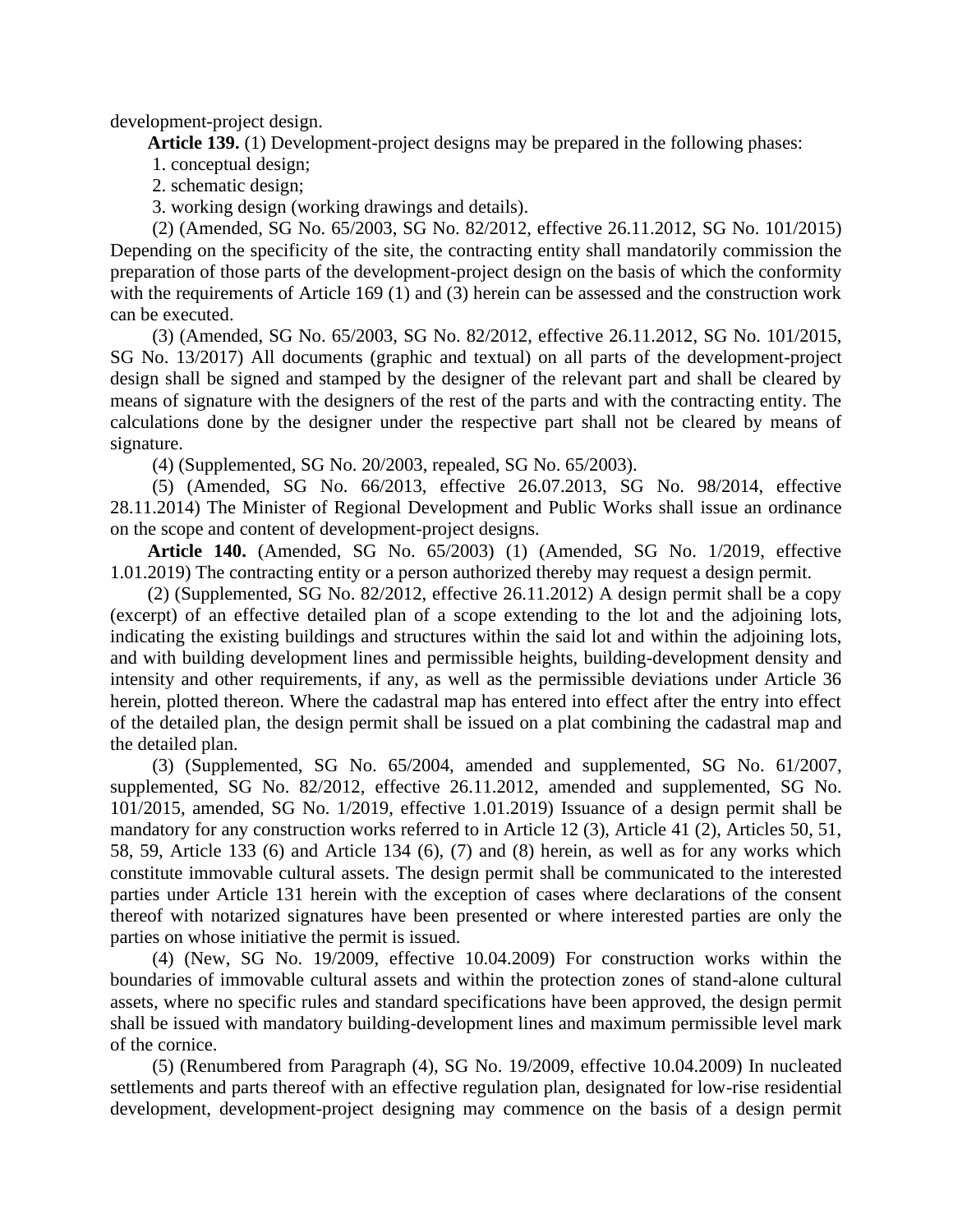indicating the requirements for building development in conformity with the effective standard specifications, provided that the building-development character is not altered and solely upon detached and attached development between two immovables. Approval of a buildingdevelopment plan shall not be required for authorization of construction.

(6) (Renumbered from Paragraph (5), SG No. 19/2009, effective 10.04.2009) A design permit shall not be issued for physical-infrastructure projects.

(7) (Amended and supplemented, SG No. 33/2008, renumbered from Paragraph (6), SG No. 19/2009, effective 10.04.2009, amended and supplemented, SG No. 79/2015, effective 1.11.2015, amended, SG No. 1/2019, effective 1.01.2019, amended and supplemented, SG No. 16/2021) The design permit shall be issued by the Chief Architect of the municipality or, respectively, by the Regional Governor, by the Minister of Regional Development and Public Works. The design permit for special-purpose installations related to national defence and security shall be issued by the Minister of Defence, by the Minister of Interior, by the Chairperson of the State Agency for National Security, by the Chairperson of the State Intelligence Agency or by the Chairperson of the State Agency for Technical Operations, where concerning installations of the respective ministry or agency. The design permit shall be issued within one month from receipt of the application under Paragraph (1).

**Article 140a.** (New, SG No. 1/2019, effective 1.01.2019) (1) The contracting authority or the person authorised thereby may demand from relevant utility companies to submit in the application under Article 140 (1) the design permit and output data necessary for the design and for the connection to the physical-infrastructure networks by describing its investment intention.

(2) (Amended and supplemented, SG No. 62/2020) Within seven days of receiving the application referred to in Paragraph (1), the competent authority referred to in Article 140 (7) herein shall transmit the said application in paper form and by electronic means, attaching a copy (excerpt) of an effective detailed plan to the utility companies specified in the application for the gratuitous provision of the output data as requested, which are necessary for the preparation of the development-project design and of the conditions for connection to the physical-infrastructure networks.

(3) (Supplemented, SG No. 62/2020) Within 14 days of receiving the application, the utility companies shall submit through official channels and gratuitously, in paper form and by electronic means, opinions of the competent authority referred to in Article 140 (7) herein, containing the output data requested in the application referred to in Paragraph (1), which are necessary for the design, and the conditions for connection.

(4) The output data and the conditions for connection shall contain the technical parameters and the requirements of the respective company for the facilities in the site that is to be connected, a layout specifying the method and place of connection, the required servitude areas of the connection facilities, the potential deadlines for connection, as well as other data set out in the ordinances under Article 84 (3) herein and Article 116 (7), Article 12 (3), and Article 196 (1) of the Energy Act.

(5) Within three days of submission of all output data under Paragraph (4) by the utility companies, the competent body under Article 140 (7) shall notify the applicant under Paragraph (1) and the latter may make objections within three days.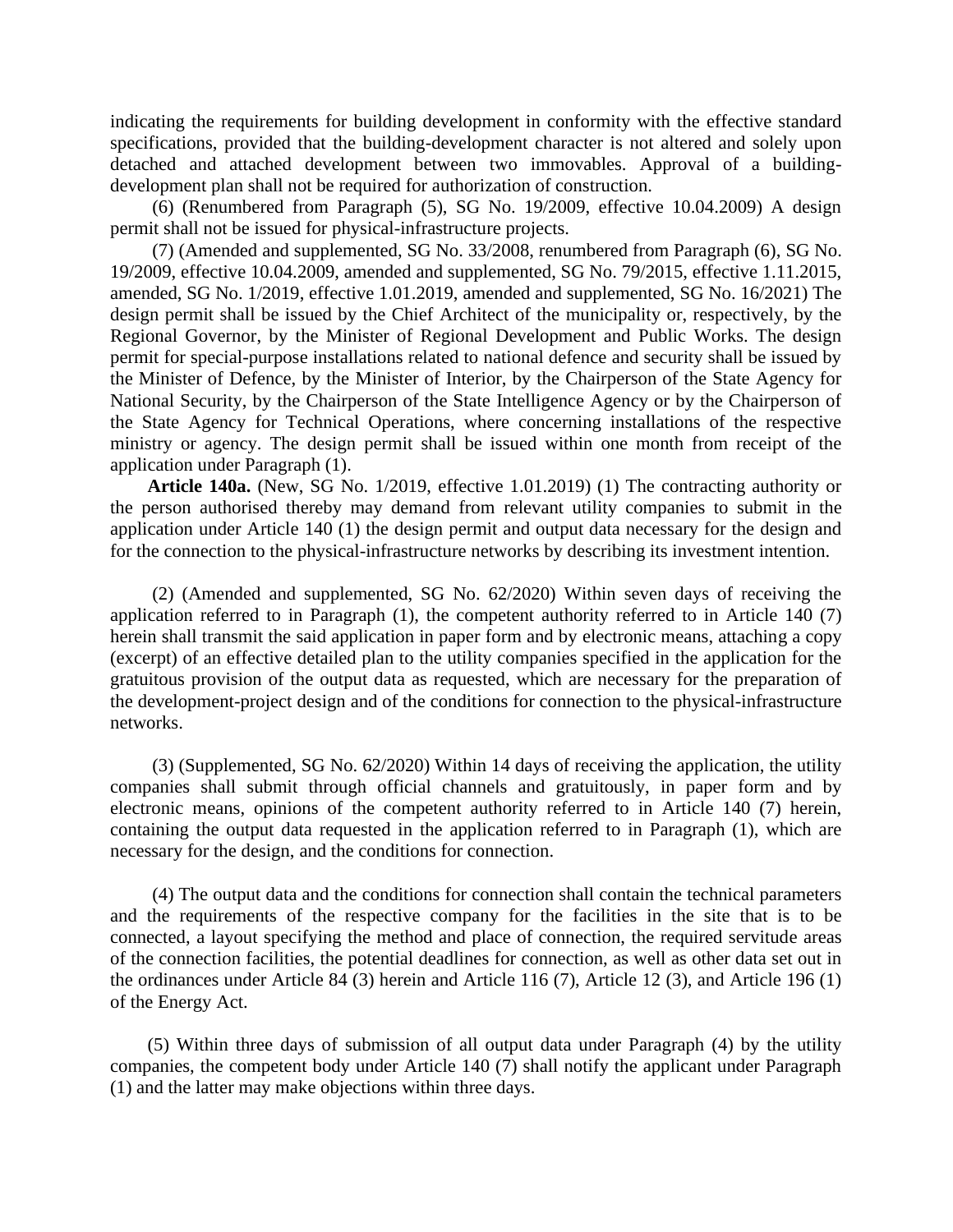(6) If no objections are made within the time limit under Paragraph (5), the competent body under Article 140 (7) shall issue the design permit. If there are objections, the procedure under Paragraphs (2) and (3) shall be repeated and the applicant may not make a repeated objection.

(7) (Amended, SG No. 62/2020) The design permit under Paragraph (6) shall include the data referred to in Article 140 herein, and the output data and conditions for connection to the physical-infrastructure networks as provided by the utility companies shall furthermore be attached to the said permit.

(8) The design permit under Paragraph (6) shall serve as a ground for entering into contracts with the utility companies for temporary water supply of the construction site during construction works and/or for temporary power supply of the construction site, where the property has no power supply in place, and into contracts for connection to the physical infrastructure networks in line with the conditions set out in the design permit, provided that the contracting authority submits for clearance and approval the development-project design within one year of its entry into force. The utility companies may not set additional conditions aggravating the contracting authority. If the contracting authority fails to submit the development-project design for clearance and approval within one year of entry into force of the design permit, the contracting authority shall request from the utility companies to submit new output data and conditions for connection in accordance with the procedure set out in Article 84 (3) herein and Article 116 (7), Article 125 (3) and Article 196 (1) of the Energy Act.

(9) The standard form of the application under Paragraph (1) shall be approved by the Minister of Regional Development and Public Works, in consultation with the Chairperson of the Energy and Water Regulatory Commission.

### **Section II Clearance and Approval of Development-Project Designs**

**Article 141.** (1) (Amended, SG No. 65/2003, supplemented, SG No. 13/2017) A conceptual development-project design shall be subject to clearance with the Chief Architect of the municipality on the basis of an advance conformity assessment under Article 142 (2) herein.

(2) (Amended, SG No. 65/2003, SG No. 15/2013, effective 1.01.2014, repealed, SG No. 66/2013, effective 26.07.2013).

(3) (Amended, SG No. 65/2003) Clearance of a conceptual development-project design may be refused solely on grounds of legal non-conformity.

(4) (Amended, SG No. 65/2003) Conceptual development-project designs for specialpurpose installations related to national defence and security shall be subject to expert examination by the specialized expert board referred to in Article 3 (3) herein.

(5) (New, SG No. 65/2003, supplemented, SG No. 33/2008, amended and supplemented, SG No. 79/2015, effective 1.11.2015, SG No. 16/2021) Conceptual development-project designs for special-purpose installations related to national defence and security shall be cleared with the Minister of Defence, with the Minister of Interior, with the Chairperson of the State Agency for National Security, the Chairperson of the State Intelligence Agency or the Chairperson of the State Agency for Technical Operations, after consideration of the design by the specialized expert board referred to in Article 3 (3) herein.

(6) (Renumbered from Paragraph (5), SG No. 65/2003, amended, SG No. 82/2012, effective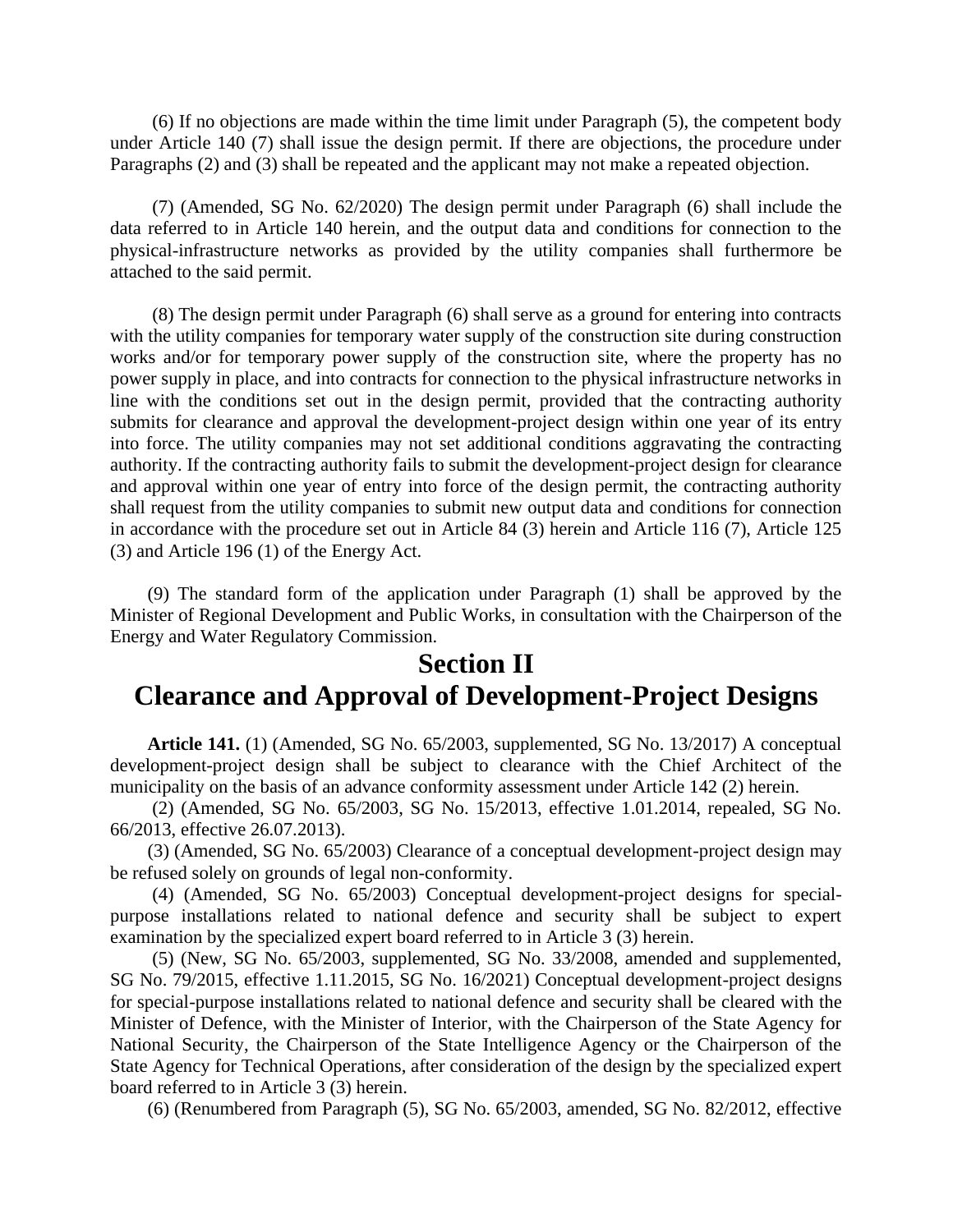26.11.2012, SG No. 66/2013, effective 26.07.2013) Any conceptual development-project shall be cleared with:

1. the Regional Governor: for physical-infrastructure projects of a scope extending beyond a single municipality of for projects of functional-regional importance;

2. (amended, SG No. 98/2014, effective 28.11.2014) the Minister of Regional Development and Public Works for:

(a) works of a scope extending beyond a single administrative region;

(b) works of national importance and/or national works;

(c) the national roads, the railway trunk lines and the railways;

3. (repealed, SG No. 98/2014, effective 28.11.2014).

Clearance shall be effected on the basis of an advance assessment of conformity under Article 142 (2) herein.

(7) (New, SG No. 61/2007, amended, SG No. 82/2012, effective 26.11.2012, SG No. 13/2017, supplemented, SG No. 16/2021) Any conceptual development-project design for immovable cultural assets and for construction works within the boundaries and protection zones of such assets shall be cleared under the terms and according to the procedure established by the Cultural Heritage Act. Clearance shall be effected through official channels at the request of the Chief Architect of the municipality.

(8) (Renumbered from Paragraph (6), SG No. 65/2003, supplemented, SG No. 65/2004, renumbered from Paragraph (7), SG No. 61/2007, amended, SG No. 82/2012, effective 26.11.2012, SG No. 13/2017) Clearance of a conceptual design shall be granted or refused by the competent authority:

1. within one month after the submission of the design, where the advance assessment has been prepared under Item 1 of Article 142 (6) herein;

2. within 14 days after the submission of the design, where the advance assessment has been carried out under Item 2 of Article 142 (6) herein.

(9) (Renumbered from Paragraph (7), SG No. 65/2003, renumbered from Paragraph (8), SG No. 61/2007) Clearance of a conceptual design shall be grounds to proceed with the designing in the succeeding phases.

**Article 142.** (Amended, SG No. 65/2003) (1) Development-project designs shall be subject to clearance and approval and shall be grounds for issuance of a building permit.

(2) (Supplemented, SG No. 13/2017) A development-project design may be grounds for issuance of a building permit if an advance assessment has been performed in respect of the said design as to conformity with the projections of the detailed plan, with the spatial-development rules and standard specifications, with the requirements to construction works according to the statutory instruments as to functionality, vehicular traffic accessibility, environmental protection and health protection, as well as to the harmony between the separate parts of the design, and has been approved by the authority under Article 145 herein. In such cases, the approved conceptual design shall furthermore serve for the award of a construction work under the Public Procurement Act. The succeeding design phases shall be approved while construction is in progress prior to performance of the relevant building and erection works and shall be subject to assessment according to the requirements covered under Paragraph (5). Each part of a development-project design shall bear the number of the building permit whereto the said design is being approved.

(3) Regarding elements of transport technical infrastructure it shall be permitted that the technical or development-project design be considered by the expert board simultaneously with the acceptance of the parcelling plan, the building permit being issued after the plan comes into force.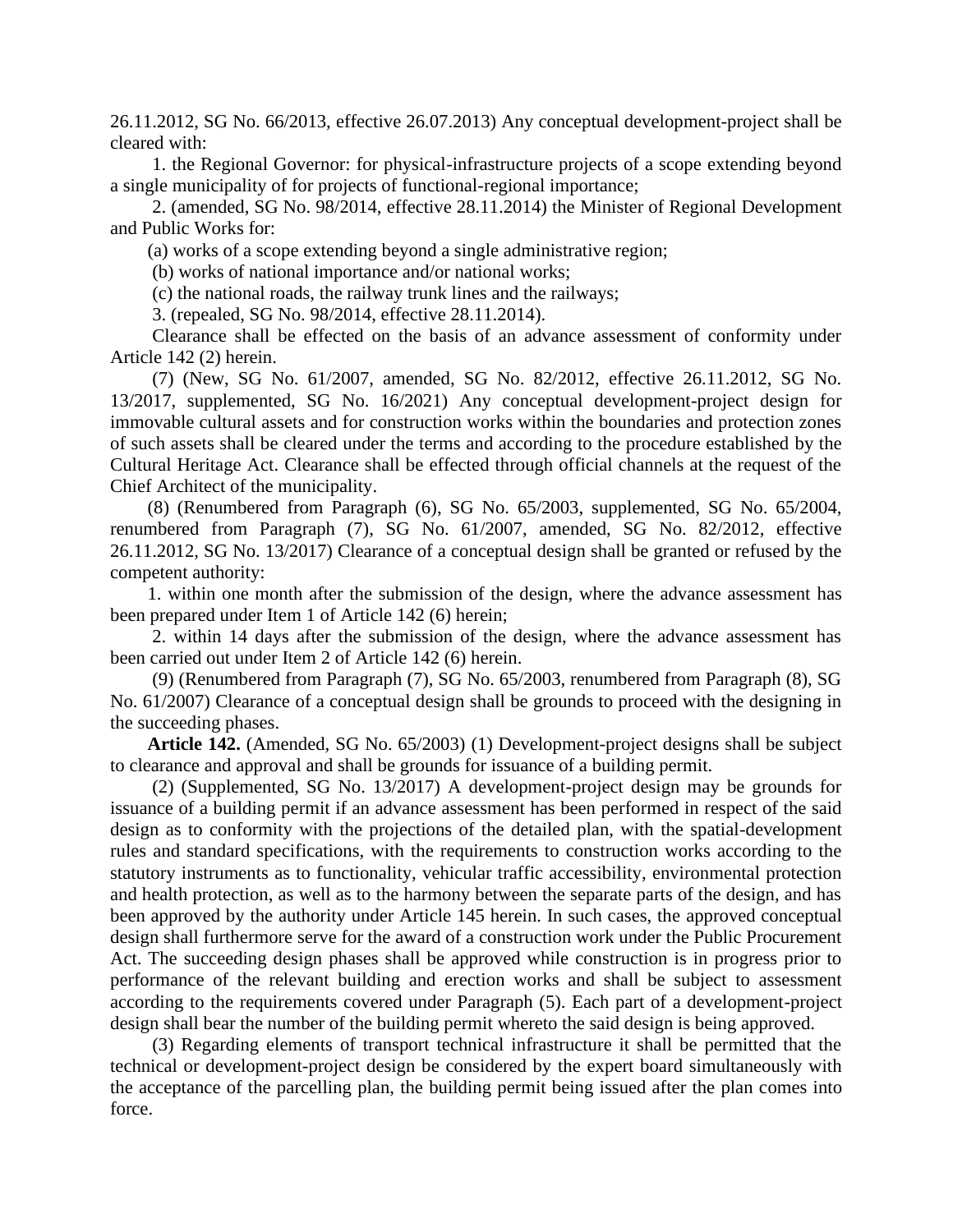(4) (Amended, SG No. 101/2015) All parts of development-project designs that are grounds for the issue of a building permit shall be assessed regarding their conformity with the basic requirements for construction works.

(5) Any such assessment shall comprehend examination for conformity with:

1. the projections of the detailed plan;

2. the spatial-development rules and standard specifications;

3. (amended, SG No. 101/2015, SG No. 16/2021) the requirements of the statutory instruments for each of the basic requirements for construction works under Article 169 (1) herein and the requirements under Article 169 (3) herein;

4. the harmony between the parts of the design;

5. the completeness and the structural conformity of the engineering calculations;

6. the requirements as to the mechanism, safe operation and technical surveillance of highrisk facilities, if the work contains any such facilities;

7. (amended, SG No. 82/2012, effective 26.11.2012) other specific requirements to particular types of construction works according to a statutory instrument, if the work contains any such construction works;

8. (new, SG No. 32/2012, effective 24.04.2012) the requirements of effective administrative acts which, depending on the type and size of the construction work, are required as a condition for authorization of construction under the Environmental Protection Act, the Biological Diversity Act, the Cultural Heritage Act or another special law, as well as inclusion of the measures and conditions under those administrative acts in the design;

9. (new, SG No. 53/2012, effective 13.07.2012, repealed, SG No. 13/2017, new, SG No. 16/2021) the national requirements for the use of construction products in construction works of the performance of construction products envisaged in the design;

10. (new, SG No. 62/2015, effective 14.08.2015) the requirements for the prevention of major accidents involving dangerous substances and limitation of the consequences of such accidents for human life and health and for the environment under Section I of Chapter Seven of the Environmental Protection Act.

(6) (Amended, SG No. 65/2004, SG No. 82/2012, effective 26.11.2012, SG No. 13/2017, SG No. 16/2021) The conformity assessment shall be performed:

1. by being adopted by an expert board of the approving administration: applicable to residential and mixed-use buildings of a low-rise development and country-house buildings referred to in Item 5 (a) of Article 137 (1) herein, the redevelopments, remodellings, overhauls and alteration of the assigned use thereof, as well as to the works referred to in Item 5 (e) and (f) of Article 137 (1) herein or at the request of the contracting entity: according to the procedure established by Item 2;

2. in the form of a comprehensive report compiled by a registered consulting firm unrelated to the designer: mandatorily applicable to Category One to Five works, with the exception of the works referred to in Item 1.

(7) Apart from issuance of a building permit, an approved development-project design may furthermore serve for the award of a construction work under the Public Procurement Act.

(8) (New, SG No. 82/2012, effective 26.11.2012, amended and supplemented, SG No. 25/2019, SG No. 16/2021) In respect of any special-purpose installations of the Ministry of Defence, of the Ministry of Interior, of the State Agency for National Security, of the State Intelligence Agency and of the State Agency for Technical Operations, whereon the information constitutes a state secret within the meaning given by the Classified Information Protection Act,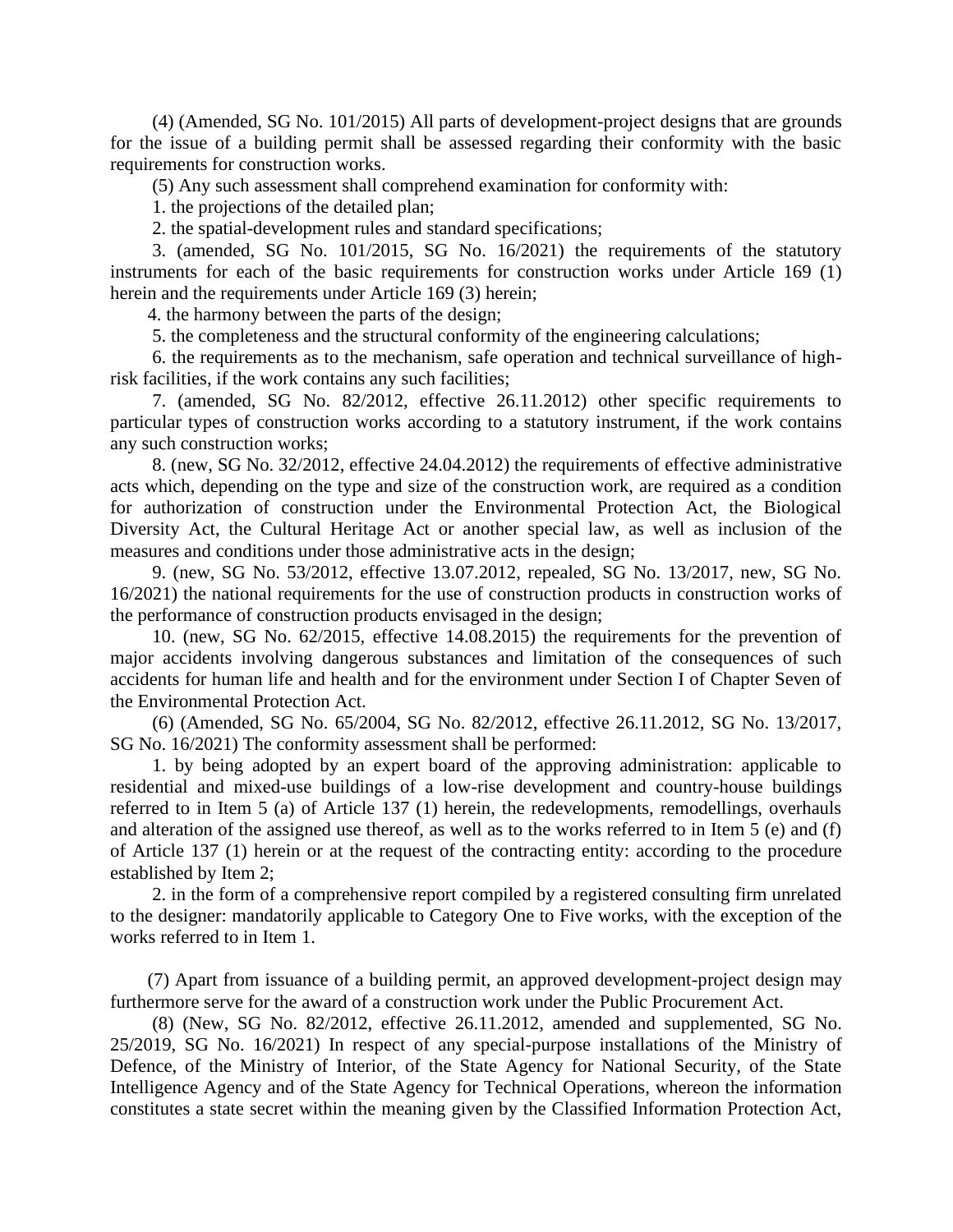the conformity assessment shall be performed by experts designated by an order of the competent government minister or of the Chairperson of the Agency.

(9) (New, SG No. 82/2012, effective 26.11.2012, amended, SG No. 16/2021) All documents (graphic and textual) of the development-project design shall be signed and stamped by the relevant qualified professional and by the managing director of the legal person or by the soletrader consulting firm which performed the conformity assessment. The comprehensive conformity assessment report must be compiled and signed by the consultant and must be signed by the managing director of the legal person or the sole-trader consulting firm and by all qualified professionals who assessed the relevant parts of the development-project designs. The comprehensive report shall mandatorily assess the fulfilment of the requirements of Paragraph  $(5)$ .

(10) (Supplemented, SG No. 15/2010, effective 23.02.2010, renumbered from Paragraph (8), amended and supplemented, SG No. 82/2012, effective 26.11.2012, supplemented, SG No. 16/2021) Conformity assessment of the structural part of development-project designs in the schematic and working design phases shall be performed under a contract with the contracting entity by natural persons exercising technical control over the structural part, included in a list prepared and updated annually by the Chamber of Engineers in Investment Design, which shall be promulgated in the State Gazette, or in an equivalent list or register maintained by a competent authority in a Member State of the European Union or in another State that is party to the Agreement on the European Economic Area. The person exercising technical control shall sign all graphic and textual documents of the structural part of the development-project design and shall prepare a report which shall mandatorily assess the fulfilment of the requirements of Item 5 of Paragraph (5) in the structural part and Item 1 of Article 169 (1) herein.

(11) (New, SG No. 98/2008, effective 14.11.2008, renumbered from Paragraph (9), SG No. 82/2012, effective 26.11.2012, amended, SG No. 24/2013, effective 12.03.2013, SG No. 35/2015, effective 15.05.2015, supplemented, SG No. 13/2017) Conformity assessment under Item 6 of Article 169 (1) herein of development-project designs in the phases of schematic and working design shall be performed under a separate contract with the contracting entity by natural and legal persons who and which satisfy the requirements of the Energy Efficiency Act and are entered into the public register referred to in Article 44 (1) of the said Act. The assessment may alternatively be carried out as part of the integrated report referred to in Item 2 of Article 142 (6) herein where the registered consulting firm is entered in the register referred to in Article 44 (1) of the Energy Efficiency Act for carrying out the activities covered under Article 43 (1) of the Energy Efficiency Act or whose complement includes natural persons who are energy efficiency consultants entered in the register referred to in Article 44 (1) of the Energy Efficiency Act for carrying out the activities covered under Article 43 (2) of the Energy Efficiency Act for Category Five construction works.

**Article 143.** (Amended, SG No. 65/2003, SG No. 65/2004, supplemented, SG No. 77/2005, amended, SG No. 82/2006, supplemented, SG No. 61/2007, amended, SG No. 69/2008, SG No. 82/2012/, SG No. 53/2014, SG No. 101/2015, SG No. 13/2017, SG No. 1/2019, effective 1.01.2019, supplemented, SG No. 25/2019, repealed, SG No. 16/2021).

**Article 144.** (Amended, SG No. 65/2003) (1) (Amended, SG No. 65/2004, SG No. 77/2005, supplemented, SG No. 65/2006, SG No. 61/2007, amended, SG No. 82/2012, effective 26.11.2012, SG No. 101/2015, amended and supplemented, SG No. 13/2017, amended, SG No. 16/2021) Any development-project designs shall be cleared and approved acting on a written application by the contracting entity and after submission of:

1. documentary proofs of title and, applicable to buildings of housing development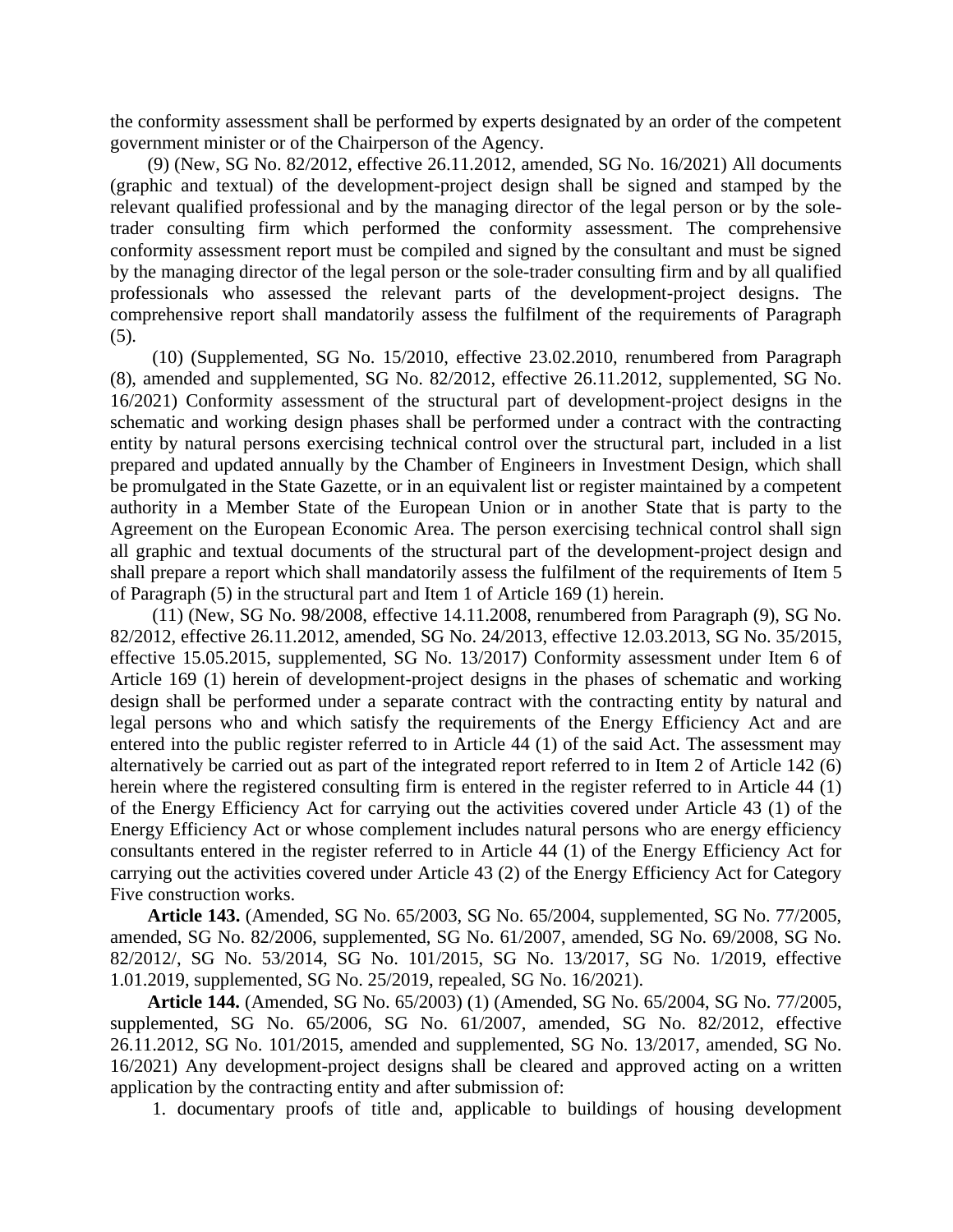cooperatives, an effective resolution of the general meeting on adoption of the design;

2. a design permit with output data and conditions for connection to the physicalinfrastructure networks under Article 140a herein or a design permit under Article 140 (3) herein;

3. a document providing output data and conditions for connection by the utility companies to the physical-infrastructure networks in the cases where the issuance of a design permit under Article 140a herein has not been requested;

4. a development-project design: two copies in paper form and one copy on an electronic medium, with the format of recording the development-project design and the documents and data thereto on the electronic medium being determined by the ordinance referred to in Article 139 (5) herein;

5. data on effective administrative acts which, depending on the type and size of the construction work, are required as a condition for authorization of construction under the Environmental Protection Act, the Biological Diversity Act, the Cultural Heritage Act or another special law;

6. an assessment of the conformity of the design plans and specifications with the basic requirements for the construction work, which is prepared by a consulting firm under Item 2 of Article 142 (6) herein;

7. a favourable opinion issued by the fire-safety and civil-protection authorities for Category One, Two and Three construction works;

8. data on an effective water withdrawal permit or water site use permit or waste water discharge permit, issued according to the procedure and in the cases provided for in the Water Act;

9. data on a favourable opinion of the State health control authorities on developmentproject designs for establishments under the Food Act and public use facilities within the meaning given by Item 9 of § 1 of the Supplementary Provisions of the Health Act.

(2) The conditions for use of water for drinking, manufacturing and fire-protection purposes, for release of waste water, for use of electric power, for communication links, for heat supply and for gas supply shall be ensured by the organizations providing public services, under the terms and according to the procedure established by special law.

(3) Development-project designs shall be approved or approval shall be refused by the authority under Article 145 herein:

1. (amended, SG No. 65/2004, SG No. 82/2012, effective 26.11.2012) where conformity has been assessed under Item 2 of Article 142 (6) herein: within fourteen days after submission of any such designs;

2. (amended, SG No. 65/2004) where conformity has been assessed under Item 1 of Article 142 (6) herein: within one month after submission of any such designs.

(4) (New, SG No. 87/2010, repealed, SG No. 109/2013).

(5) (New, SG No. 47/2012) Development project designs affecting national roads shall be coordinated by the administration managing the relevant road according to the procedure established by Article 127 (2) herein.

(6) (New, SG No. 13/2017, supplemented, SG No. 44/2019, amended, SG No. 16/2021) Instead of a documentary proof of title, documents certifying the completion of the condemnation proceedings under the State Property Act and under the Municipal Property Act or evidence of an enforceable admitted anticipatory enforcement of the condemnation instrument shall be submitted for the construction of a national work, of a work of national importance or of a municipal work of primary importance.

(7) (New, SG No. 16/2021) The administrative acts and the documents referred to in Items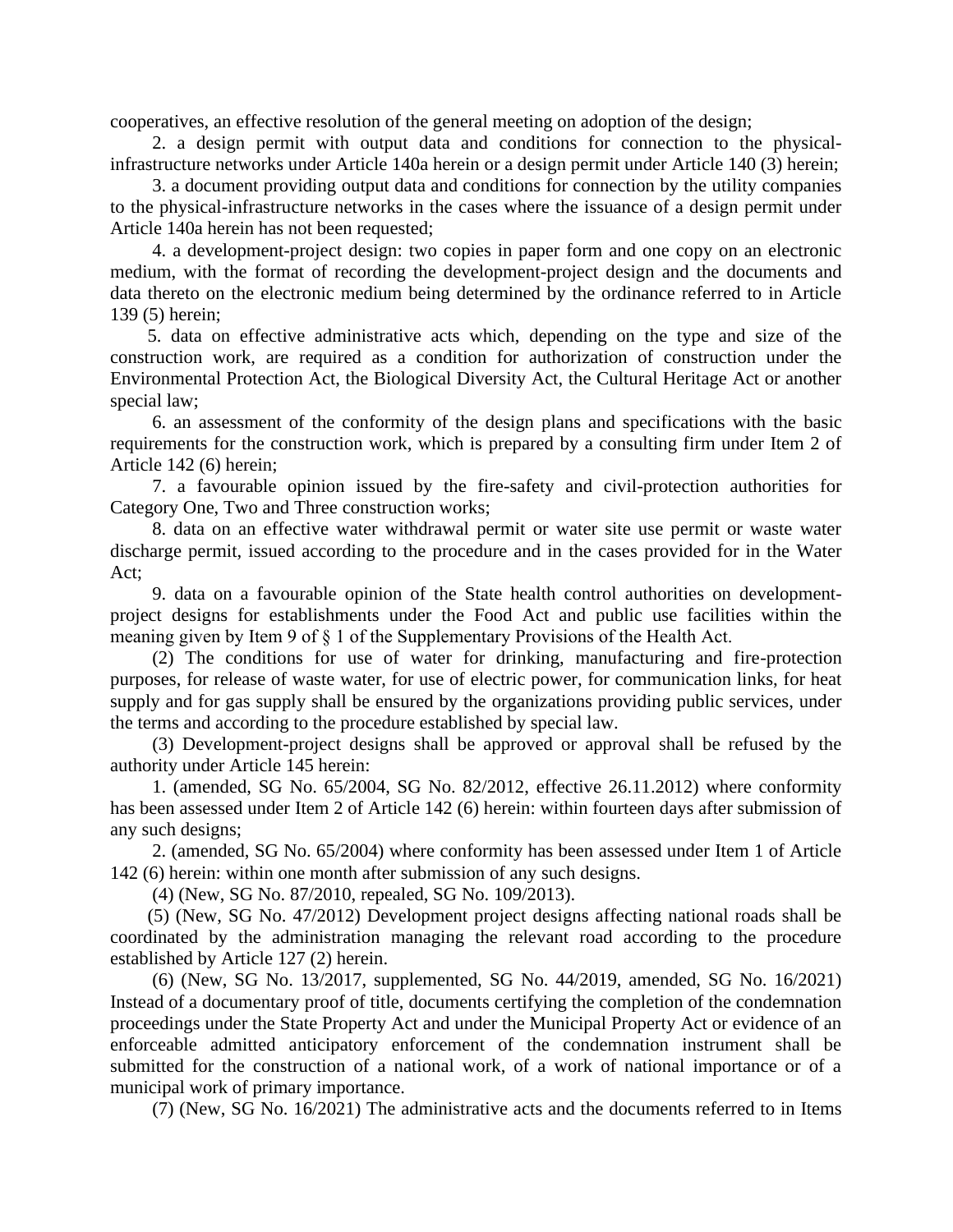2, 5, 8 and 9 of Paragraph (1) shall be provided through official channels on the basis of the relevant identification data indicated by the contracting entity.

(8) (New, SG No. 16/2021) Fees for clearance and approval of development-project designs shall be paid under the Stamp Duty Act and the Local Taxes and Fees Act.

**Article 145.** (1) (Amended, SG No. 65/2003, SG No. 13/2017) Schematic or working development-project designs shall be cleared with and approved by:

1. the Chief Architect of the municipality (or borough);

2. the Regional Governor: for physical-infrastructure projects of a scope extending beyond a single municipality or for works of functional-regional importance;

3. the Minister of Regional Development and Public Works for:

(a) works of a scope extending beyond a single administrative region;

(b) works of national importance and/or national works;

(c) the national roads, the railway trunk lines and the railways;

4. (amended and supplemented, SG No. 16/2021) the Minister of Defence or, respectively, by the Minister of Interior, by the Chairperson of the State Agency for National Security, by the Chairperson of the National Intelligence Agency or by the Chairperson of the State Agency for Technical Operations: for special-purpose installations related to national defence and security.

(2) (Supplemented, SG No. 65/2003, SG No. 33/2008, amended, SG No. 82/2012, effective 26.11.2012, SG No. 66/2013, effective 26.07.2013, SG No. 98/2014, effective 28.11.2014, amended and supplemented, SG No. 79/2015, effective 1.11.2015, amended, SG No. 13/2017) Clearance of development-project designs covered under Paragraph (1) shall consist in examination of the conformity of the said designs with the projections of the detailed plan and with the rules and standard specifications for the arrangement of the building development and the planning parameters.

(3) (Supplemented, SG No. 65/2003, SG No. 33/2008, amended, SG No. 66/2013, effective 26.07.2013, SG No. 98/2014, effective 28.11.2014, amended and supplemented, SG No. 79/2015, effective 1.11.2015, SG No. 16/2021) All parts of the approved development-project designs shall be stamped with the seal of the municipal administration, the administrative-regional administration, or of the Ministry of Regional Development and Public Works and, in respect of special-purpose installations related to national defence and security, with the seal of the Ministry of Defence, of the Ministry of Interior, of the State Agency for National Security, of the Chairperson of the State Intelligence Agency, or of the State Agency for Technical Operations.

(4) (Amended, SG No. 65/2003) Should the contracting entity fail to request the grant of a building permit within one year after approval of the development-project designs, the design shall lose legal effect.

(5) (Supplemented, SG No. 65/2003, amended and supplemented, SG No. 13/2017) Where the approved development-project designs wherefrom the construction work has been executed have been lost, the said designs shall be restored where necessary by the owner through a survey development-project design of the performed construction work and submission of documents referred to in Items 1 to 3 of Article 144 (1) and in Article 144 (2) herein. Any such survey design shall be approved by the authority competent to approve the development-project design for the construction work, upon submission of the building permit or of other documents comprehended in the construction file as issued.

**Article 146.** (Amended and supplemented, SG No. 65/2003, amended, SG No. 61/2007, SG No. 25/2019) Approval of a development-project design may be denied solely on grounds of legal non-conformity, citing a specific reasoning. The contracting entity shall be notified in writing according to the procedure established by the Administrative Procedure Code of a refusal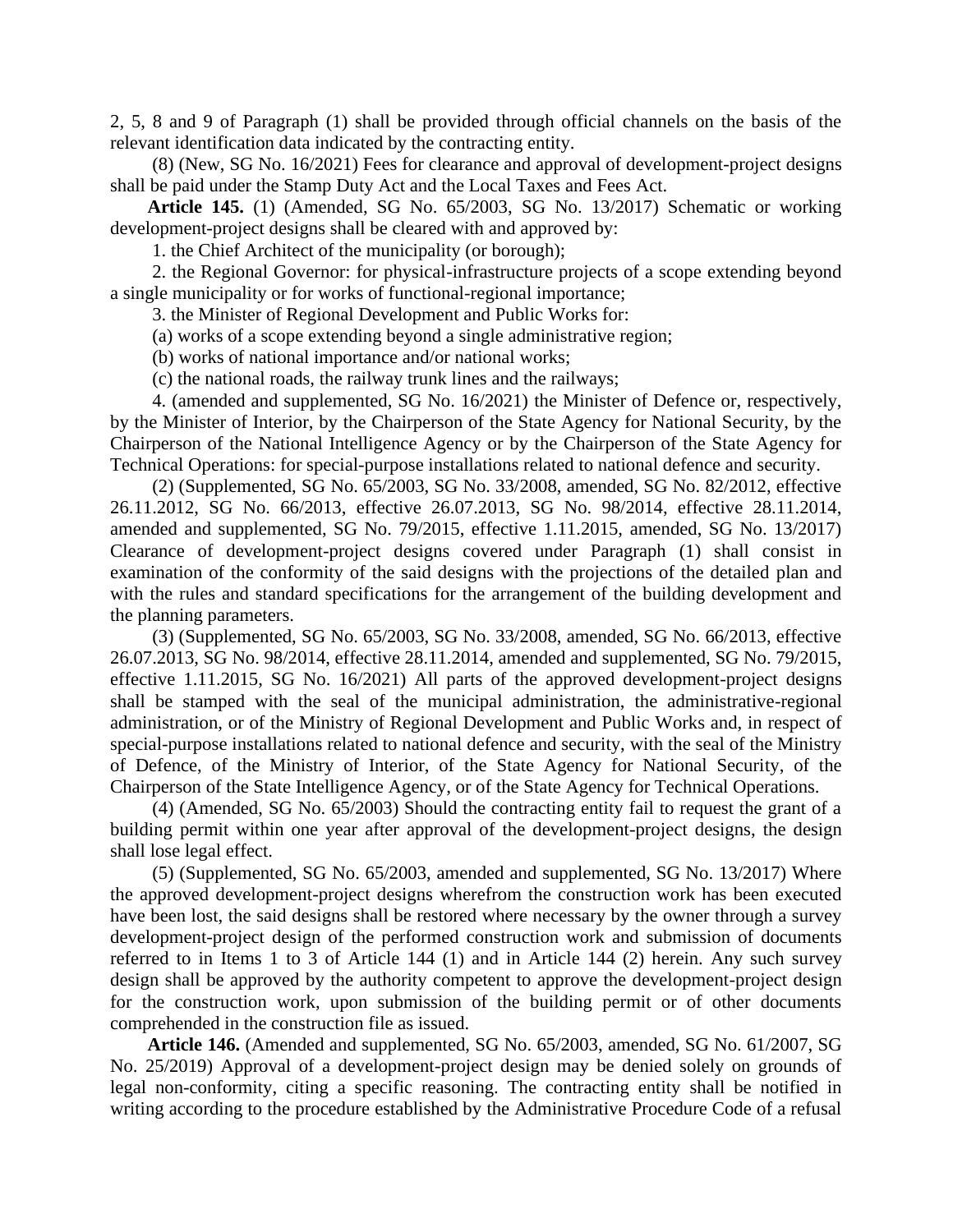to approve a development-project design. Any such refusal shall be appealable within 14 days after communication of the issuance of the said refusal.

**Article 147.** (1) (Supplemented, SG No. 65/2003) Approval of development-design projects shall not be required for the issuance of a building permit for:

1. (amended, SG No. 65/2003, SG No. 25/2019, SG No. 16/2021) any accessorydevelopment structures, with the exception of any structures assigned for production, public services or distributive trade and the structures referred to in Article 151 (1) herein;

2. (amended and supplemented, SG No. 65/2003) installation of utility-service systems, facilities and fixtures, with the exception of high-risk equipment subject to technical surveillance by the Directorate General of State Technical Surveillance Inspectorate;

3. (repealed, SG No. 101/2015, new, SG No. 16/2021) remodelling or overhaul of roofs of any buildings constituting private property allocated for low-rise residential development, without building new reinforced concrete slabs, without changing the height and the assigned use of the roof space;

4. pools of a cubic content not exceeding 100 cubic metres in fenced lots;

5. (supplemented, SG No. 101/2015) retaining walls of a height ranging from 1.20 metres to 2 metres above the level of the ground adjoining the base thereof, where not a component of transport works;

6. (amended, SG No. 65/2003, repealed, SG No. 101/2015, new, SG No. 16/2021) the construction works referred to in Item 1 and Item 2 (c) of Article 50 herein;

7. (amended, SG No. 101/2015, supplemented, SG No. 13/2017) solid fences of regulated lots of a height of the solid part ranging from 0.60 metres to 2.20 metres, with the exception of the cases referred to in Article 48 (9) herein;

8. (repealed, SG No. 101/2015);

9. (repealed, SG No. 101/2015);

10. (amended, SG No. 65/2003) the construction works covered under Article 55 herein;

11. (amended, SG No. 65/2003, supplemented, SG No. 65/2004, repealed, SG No. 61/2007);

12. (repealed, SG No. 101/2015);

13. (repealed, SG No. 65/2003);

14. (new, SG No. 35/2011, effective 3.05.2011, amended, SG No. 41/2019, effective 21.05.2019) installation of plants for production of electricity, heating and/or cooling from renewable sources with total installed capacity of up to 1 MW, including to the existing buildings in urbanized areas, including on the roof and facade structures of any such buildings and the adjacent lots;

15. (new, SG No. 21/2018, effective 9.03.2018) construction of physical infrastructure for the deployment of in-building cable electronic communications networks, including under joint ownership or condominium ownership;

16. (new, SG No. 21/2018, effective 9.03.2018) construction of physical infrastructure for the deployment of cable electronic communications networks from the record line of the immovable wherein the said infrastructure is constructed up to the network entry point to the building;

17. (new, SG No. 16/2021) greenhouses of a surface area exceeding 200 square metres but not exceeding 1,000 square metres, excluding appertaining industrial utility-service systems and excluding ancillary (service) buildings and structures.

(2) (Amended, SG No. 65/2003, SG No. 61/2007, supplemented, SG No. 35/2011, effective 3.05.2011, SG No. 29/2012, effective 10.04.2012, SG No. 101/2015, SG No. 16/2021) An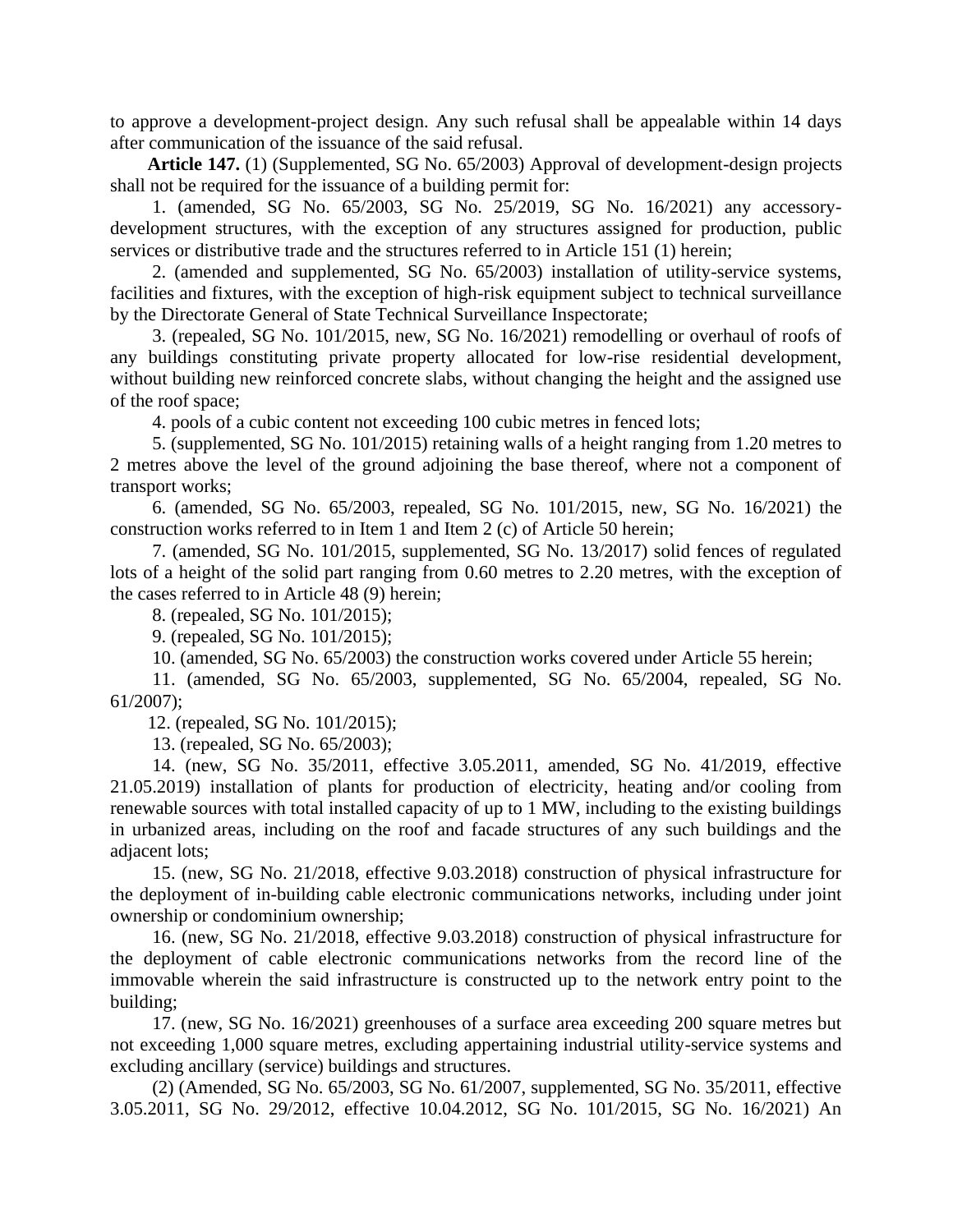opinion of a structural engineer with directions for execution shall be presented in respect of any construction work referred to in Items 1, 3, 4, 5, 6, 7 and 17 of Paragraph (1), and opinions of a structural engineer, electrical engineer and/or heat engineer, together with drawings, diagrams, calculations and directions for the execution thereof, and an opinion which defines the conditions for connection to the distribution network, shall be presented in the cases referred to in Item 14.

(3) (New, SG No. 61/2007, amended, SG No. 54/2011, SG No. 13/2017, supplemented, SG No. 16/2021) For immovable cultural assets within the boundaries and protection zones thereof, the construction works referred to in Paragraph (1) shall be authorised after clearance under the terms and according to the procedure established by the Cultural Heritage Act. Clearance shall be effected through official channels at the request of the Chief Architect of the municipality.

(4) (New, SG No. 21/2018, effective 9.03.2018) A contract with the owner and opinions of a structural engineer and an engineer professionally qualified in the field of communications, with drawings, layouts, a note of the technical characteristics of the physical infrastructure and of electronic communications network which is envisaged to be hosted by the said infrastructure, and directions for execution shall be presented in respect of any construction works referred to in Items 15 and 16 of Paragraph (1).

**Article 147a.** (New, SG No. 16/2021) (1) The assigned use of any buildings or of any selfcontained works in buildings without performance of building and erection works shall be altered after the issuance of an assigned use alteration permit by the Chief Architect of the Municipality, provided that the requirements of Article 38 or 39 herein are complied with, the buildingdevelopment rules and standard specifications are not violated, and favourable opinions have been presented from the relevant competent authorities regarding compliance with the requirements established by a statutory instrument for the new assigned use.

(2) The assigned use alteration permit shall be communicated to the interested parties referred to in Article 38 or 39 herein and shall be published in the Single Public Register of Spatial Development referred to in Article 5a herein.

## **Section III Construction Authorization**

**Article 148.** (1) Construction works may be performed solely if authorized according to this Act.

(2) (Amended, SG No. 13/2017) A building permit shall be issued by the Chief Architect of the municipality.

(3) (Supplemented, SG No. 65/2003, SG No. 33/2008, amended, SG No. 82/2012, effective 26.11.2012, SG No. 66/2013, effective 26.07.2013) A building permit shall be issued by:

1. the Regional Governor: for physical-infrastructure projects of a scope extending beyond a single municipality or for works of functional-regional importance;

2. (amended, SG No. 98/2014, effective 28.11.2014) the Minister of Regional Development and Public Works for:

(a) works of a scope extending beyond a single administrative region;

(b) works of national importance and/or national works;

(c) the national roads, the railway trunk lines and the railways;

3. (repealed, SG No. 98/2014, effective 28.11.2014);

4. (amended and supplemented, SG No. 79/2015, effective 1.11.2015, SG No. 16/2021) the Minister of Defence or, respectively, by the Minister of Interior, by the Chairperson of the State Agency for National Security, by the Chairperson of the National Intelligence Agency or by the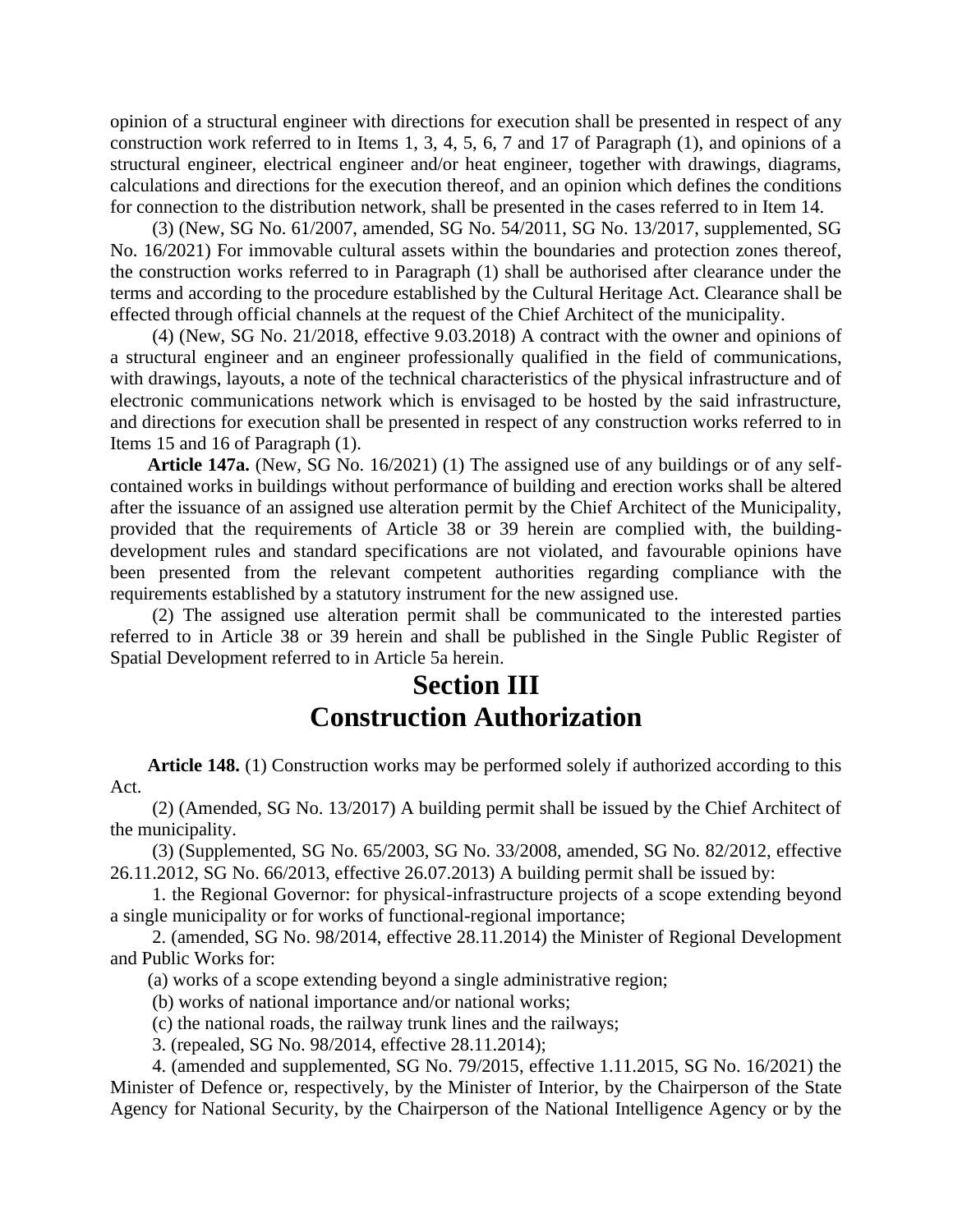Chairperson of the State Agency for Technical Operations: for special-purpose installations related to national defence and security.

(4) (Amended, SG No. 65/2003, supplemented, SG No. 61/2007, amended, SG No. 19/2009, effective 10.04.2009) A building permit shall be issued to the contracting entity on the basis of an approved schematic or working development-project design, where such shall be required. It shall be permissible to issue a building permit on the basis of an approved conceptual design referred to in Article 142 (2) herein. Any such building permit shall be issued simultaneously with the approval of the development-project design, where so requested in the application. A building permit for works within protected cultural heritage conservation areas shall be issued pursuant to the provisions of the Cultural Heritage Act. A building permit shall be issued within seven days after receipt of a written application, where there is an approved development-project design.

(5) (Supplemented, SG No. 45/2012, effective 1.09.2012) Where the contracting entity is a person enjoying a right to build in another's immovable by virtue of a special law, the building permit shall be issued to the contracting entity and to the owner of the immovable. A building permit for a co-owned immovable shall be issued in compliance with the terms and the procedure established by Article 183 herein.

(6) (Amended and supplemented, SG No. 101/2015) In a disaster and emergency, building permits may be issued, as an exception, on the basis of partial working designs. The construction file set may furthermore be completed either while the execution of the urgent emergency recovery works is in progress or after the said works are executed, and the said file shall be delivered to the authority competent to issue the building permit.

(7) A building permit for a new construction work within a corporeal immovable wherein an illegal construction work exists shall not be issued to the person who or which has performed the illegal construction work until the said work is removed or legalized.

(8) (Supplemented, SG No. 32/2012, effective 24.04.2012, SG No. 62/2015, effective 14.08.2015) The approved development-project design, where such is required, shall constitute an integral part of the building permit. Any effective environmental impact assessment (EIA) decision or decision stating that an EIA is not required, as well as a decision on approval of a safety report for the construction or redevelopment of an upper-tier establishment and/or installation or of parts thereof according to the procedure established by the Environmental Protection Act, shall be appended to the building permit as an integral part thereof.

(9) (Amended, SG No. 53/2012, effective 13.07.2012) A building permit shall record:

1. all factual reasons and legal grounds for the issuance thereof;

2. the terms and conditions for execution of the construction work, including utilization of the humus layer of earth;

3. (repealed, SG No. 13/2017);

4. removal of buildings without a building-development mode or preservation of such buildings within a specified period of time until completion of the construction work.

(10) In cases where water supply of the works from an own water source is projected, a building permit shall be issued in compliance with the provisions of the Water Act.

(11) (New, SG No. 65/2006) The building permit shall be issued in accordance with the bans under Item 4 of Article 118a (1) and Article 125a of the Water Act and the requirements under Article 125 of the same Act.

(12) (New, SG No. 61/2007) The municipal amenity-planting authorities shall prepare instruments ascertaining the tree vegetation prior to commencement and after completion of the construction. The building permit shall be issued after the issuance of a permit to remove the tree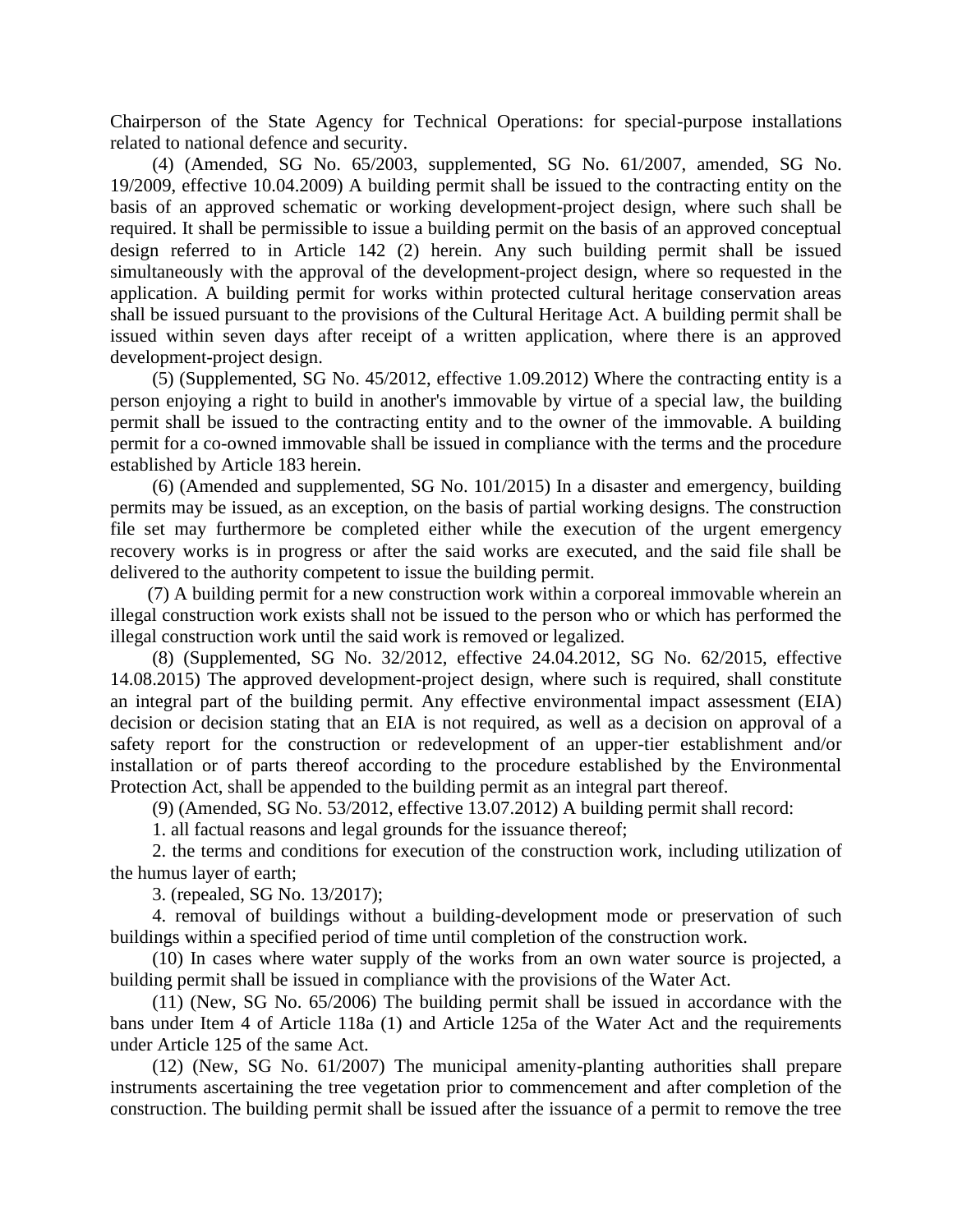vegetation affected by the construction under terms and according to a procedure established by Article 62 (10) herein.

(13) (New, SG No. 82/2012, effective 26.11.2012, amended, SG No. 101/2015, supplemented, SG No. 16/2021) A building permit for the performance of building and erection works, such as an overhaul, a redevelopment, a general renovation, remodellings, a restoration and adaptation, as well as extension and heightening of pre-existing buildings, whereby the structure of the construction work is affected, shall be issued after conduct of a study according to the procedure established by Article 176c herein.

(14) (New, SG No. 108/2018, effective 1.01.2019) Building permits, including those issued upon approval of an integrated development-project initiative design, shall be issued for houses of prayer, temples and monasteries intended for religious activities only to a contracting authority which is a religious denomination or its local division within the meaning of the Religious Denominations Act.

(15) (New, SG No. 16/2021) The building permits under Paragraph (2) and Items 1 and 2 of Paragraph (3) shall be published in the Single Public Register of Spatial Development referred to in Article 5a herein.

(16) (New, SG No. 16/2021; declared unconstitutional by Decision 17 of the Constitutional Court of the Republic of Bulgaria - SG No. 94/2021)

 $\overline{\phantom{a}}$  , and the contract of the contract of the contract of the contract of the contract of the contract of the contract of the contract of the contract of the contract of the contract of the contract of the contrac

 $\overline{\phantom{a}}$  , and the contract of the contract of the contract of the contract of the contract of the contract of the contract of the contract of the contract of the contract of the contract of the contract of the contrac

A building permit for a regulated lot shall be issued only provided a detailed plan has been applied with regard to the regulation, including the street regulation connecting the work with the street or road network and ensuring access to the lot concerned. In a regulated lot having frontage upon more than one streets, street regulation being applied along the street whereby the construction work is accessed shall suffice.

**Article 149.** (Amended, SG No. 65/2003) (1) (Amended, SG No. 61/2007, amended and supplemented, SG No. 25/2019) Any building permit as issued or any refusal to issue such a permit shall be communicated to the interested parties under the terms and according to the procedure established by the Administrative Procedure Code. Any building permit as issued together with the development-project designs approved by the Minister of Regional Development and Public Works or by Regional Governors, or any refusal to issue a building permit shall be communicated to interested parties by means of a notice promulgated in the State Gazette. Issuance may be denied solely on grounds of legal non-conformity, citing a specific reasoning.

(2) "Interested parties" for the purposes of Paragraph (1) shall be:

1. (supplemented, SG No. 17/2009, SG No. 87/2010, amended, SG No. 109/2013) in the cases of a new construction work, extending or heightening of a pre-existing construction work: the contracting entity, the owners and the holders of limited rights in rem in the lot, the person enjoying a right to build in another's immovable by virtue of a special law, and in the cases of construction works in blocks and lots referred to in Article 22 (1) herein: the contracting entity and the owner of the land;

2. in the cases of remodelling and alteration of the assigned use of a pre-existing work: the persons referred to in Article 38 (3) and (4) and Article 39 (2) herein;

3. (amended, SG No. 16/2021) in the cases referred to in Article 185 (10 herein: the owners and the holders of limited rights in rem to the works, premises or parts thereof which are being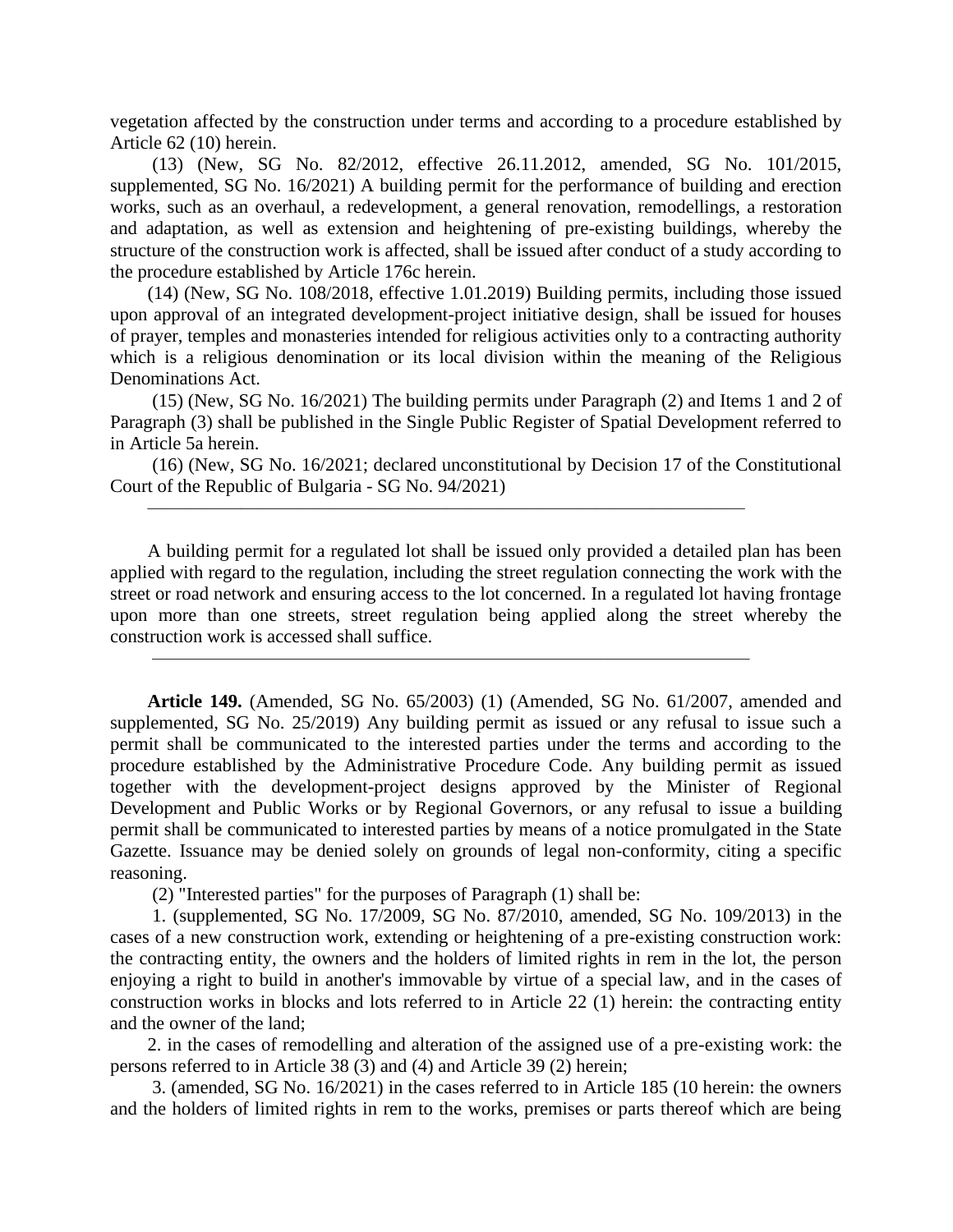remodelled;

4. (new, SG No. 16/2021) in the cases referred to in Article 185 (2) herein: the owners and the holders of limited rights in rem in the building or, respectively, the owners in the condominium project.

(3) (Repealed, new, SG No. 25/2019) The holders of servitudes under Article 31 (8) of the Electronic Communications Networks and Physical Infrastructure Act shall not be interested parties under Paragraph (2).

(4) (Amended, SG No. 66/2013, effective 26.07.2013, SG No. 98/2014, effective 28.11.2014, repealed, SG No. 25/2019).

(5) (Amended, SG No. 82/2012, effective 26.11.2012, amended, SG No. 101/2015) The authorities which have issued a building permit shall notify in writing the authorities of the National Construction Control Directorate exercising competence over the location of the construction work of the building permits issued and of the orders supplementing any such permits under Article 154 (5) herein and shall transmit copies of the said permits and orders within seven days after the issuance thereof. Copies of the textual and graphic part of the effective detailed plan and a copy of the design permit, where such is required, shall be attached to the said copies of permits and orders.

(6) (New, SG No. 32/2012, effective 24.04.2012, supplemented, SG No. 62/2015, effective 14.08.2015) Any building permit whereto an EIA decision or decision to evaluate the need of conduct of EIA, as well as a decision on approval of a safety report for the construction or redevelopment of an upper-tier establishment and/or installation or of parts thereof, is appended, shall be notified on the Internet site of the authority which has issued the building permit, and this notification shall furthermore specify the manner of ensuring public access to the content of the permit and the appendix thereto.

**Article 150.** (1) (Amended, SG No. 65/2003, SG No. 66/2013, effective 26.07.2013, SG No. 98/2014, effective 28.11.2014) Acting on a reasoned request by the contracting entity, the municipality mayor, the Regional Governor or the Minister of Regional Development and Public Works, as the case may be, each acting within the competence vested therein, may authorize the preparation of an integrated development-project initiative design.

(2) An integrated development-project initiative design shall consist of the following selfcontained constituent parts:

1. a draft detailed plan, including a working spatial-development plan, where such shall be necessary;

2. (amended, SG No. 65/2003) a development-project design.

(3) (Amended, SG No. 65/2003, SG No. 82/2012, effective 26.11.2012, SG No. 25/2019) The parts of an integrated development-project initiative design shall be approved simultaneously with the issuance of a building permit and shall be communicated according to the procedure established by Article 149 (1) herein to the interested parties referred to in Article 131 herein.

(4) (Amended, SG No. 65/2003) A 30 per cent surcharge fee shall be due separately for approval of the parts of an integrated development-initiative design referred to in Paragraph (3) and for issuance of a building permit.

(5) (Repealed, SG No. 87/2010).

(6) (New, SG No. 17/2009) An integrated development-project initiative design for the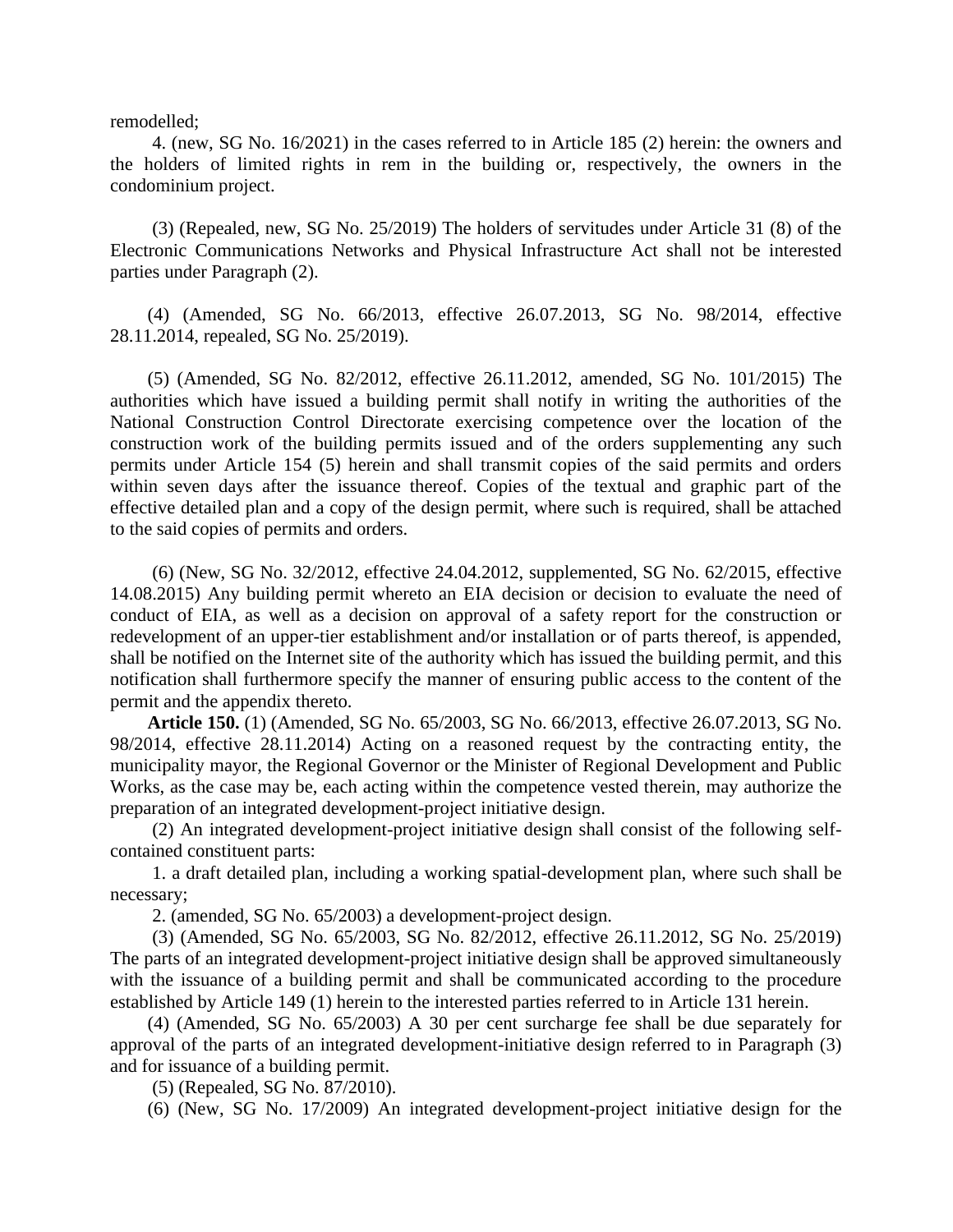physical-infrastructure line projects shall be prepared with the constituent parts of the said design being cleared, approved and communicated simultaneously. The time limit referred to in Article 145 (4) herein for the issuance of a building permit shall begin to run after the conclusion of the condemnation proceedings or the settlement of other relations related to ownership. The building permit shall be communicated solely according to the procedure established by Article 149 (5) herein.

(7) (New, SG No. 17/2009, amended and supplemented, SG No. 87/2010) Paragraph (4) shall not apply to any integrated development-project initiative designs for projects referred to in Paragraph (6), to any national works and to any municipal works of primary importance.

(8) (New, SG No. 87/2010) The instruments on approval of the parts of the integrated development-project initiative designs and the building permit shall be communicated simultaneously under the terms and according to the procedure provided for communication of instruments on approval of detailed plans.

(9) (New, SG No. 87/2010) No memorandums may be drawn up and no certifications may be effected under Article 157 (1) herein for commencement of construction authorized through an integrated development-project initiative design without an alteration of the assigned use of a spatial-development area or a lot, if such alteration is required by the virtue of another law.

**Article 151.** (1) (Amended, SG No. 65/2003, supplemented, SG No. 65/2004, previous text of Article 151, amended, SG No. 61/2007, supplemented, SG No. 54/2011, amended and supplemented, SG No. 82/2012, effective 26.11.2012, amended, SG No. 101/2015) No building permit shall be required for:

1. routine repair of buildings, structures, facilities and utility-service systems;

2. routine repair and maintenance of the physical-infrastructure elements covered under Article 64 (1) herein, whereby the route and the technical parameters are not altered;

3. (supplemented, SG No. 16/2021) greenhouses of a surface area not exceeding 200 square metres, heating-fuel and tools sheds, wells, drinking fountains, impervious desludgeable pits and latrines;

4. retaining walls of a height not exceeding 1,2 metres above the level of the ground adjoining the base thereof, where not a component of transport works;

5. excavations and embankments of a depth or height not exceeding 1 metre and of an area not exceeding 30 square metres;

6. glazing of balconies and loggias;

7. grave monuments, tomb stones and crosses of a height not exceeding 3 metres;

8. on-site conservation of immovable cultural assets;

9. conservation and restoration of facades and of artistic elements and frescoes in the interior of cultural assets of an architectural or artistic nature and conservation of archaeological immovable cultural assets;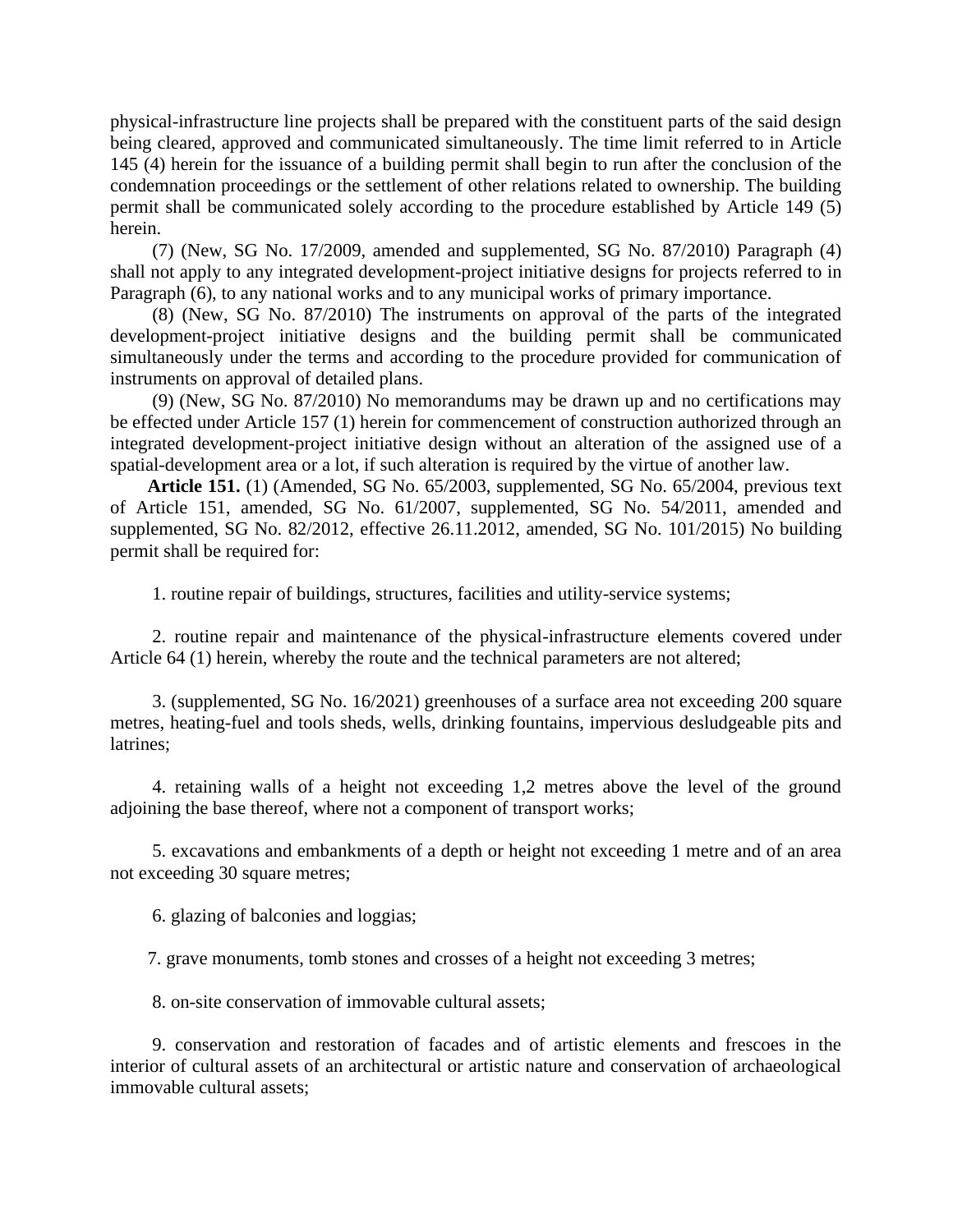10. installation of on-site gas-supply systems in residential and country-house buildings;

11. light see-through fences of a height of the solid part not exceeding 0.6 metres within the lot;

12. garden and park furnishings of a height not exceeding 2.5 metres above the adjoining ground;

13. (new, SG No. 25/2019) construction of physical infrastructure in the cases referred to in Item 3 of Article 50 (3) of the Electronic Communications Networks and Physical Infrastructure Act for the deployment of cable electronic communications networks in immovables constituting private property allocated for individual low-rise residential development;

14. (new, SG No. 25/2019) construction of in-building water-conduit and sewer systems and water-conduit and sewer networks, where constructed beyond the scope of the developmentproject design for the principal development, located within the record boundaries of immovables constituting private property, allocated for individual low-rise residential development, up to the metering devices of the water-conduit branches for connection to the street water-conduit network or, respectively, up to the sewerage manhole for connection to the street sewer networks;

15. (new, SG No. 25/2019) construction of low-voltage power-supply fixtures and systems, where constructed beyond the scope of the development-project design for the principal development, located within the record boundaries of immovables constituting private property, allocated for individual low-rise residential development, up to the ownership boundary of the power-supply facilities;

16. (new, SG No. 62/2020) maintenance, installation of additional equipment and/or upgrading any elements of transceivers, as well as replacement or augmentation thereof by means of installing or dismantling radio transmission system elements using elements and equipment of the same or another electronic communications network of the same and/or another type of technology within the same or another frequency range while observing the health standards and requirements, in case excavating and/or building and erection works modifying the structure, the type of the structural elements and/or loadings of the facilities concerned do not need to be performed, in order to comply with the requirements for mechanical strength and stability.

17. (new, SG No. 16/2021) hothouses built of a temporary portable frame, regardless of size and shape, covered with polyethylene, polyvinyl or other suitable material, excluding appertaining industrial utility-service systems and excluding ancillary (service) buildings and structures;

18. (new, SG No. 20/2021) small-area wireless access points which comply with the requirements laid down in Implementing Regulation (EU) 2020/1070.

(2) (New, SG No. 61/2007, amended, SG No. 19/2009, effective 10.04.2009, SG No. 54/2011, supplemented, SG No. 62/2019, effective 6.08.2019) For immovable cultural assets within the boundaries and protection zones thereof, the activities under Paragraph (1) shall be performed after clearance according to the procedure established by the Cultural Heritage Act,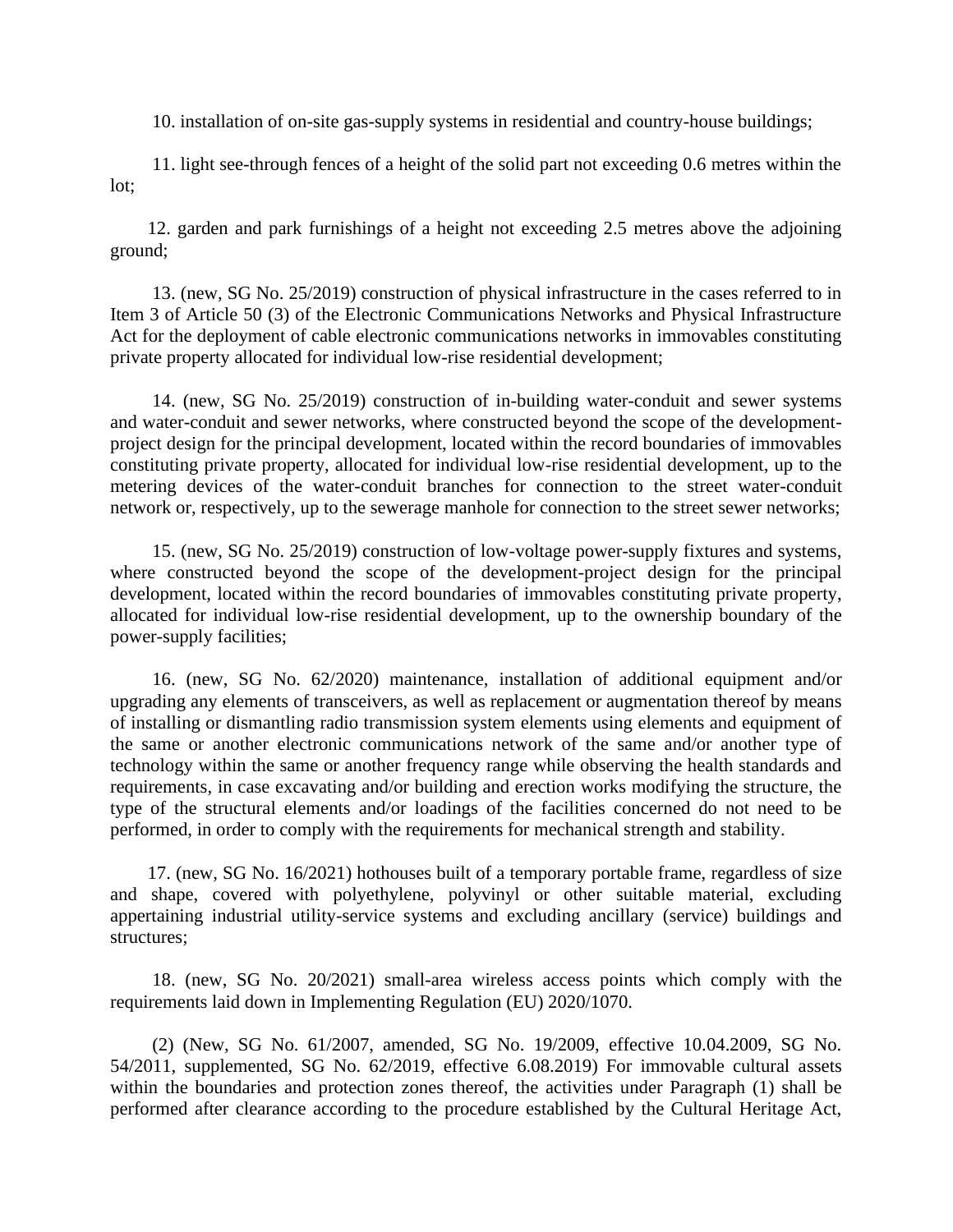with the exception of on-site conservation. Within 10 days the contracting entity shall submit to the relevant municipal administration a copy of the cleared design plans and specifications.

(3) (New, SG No. 25/2019) In the cases referred to in Item 13 of Paragraph (1) and Items 15 and 16 of Article 147 (1) herein:

1. the electronic communications network operator shall be liable for all detriment inflicted on the owner of the lot;

2. the conditions for use and building development in the lot may not deteriorate, and permanent vegetation may not be removed or damaged;

3. permanent improvements in the lot may not be affected without the consent of the owner of the said lot;

4. in case of new building development in the lot, authorized according to the established procedure, the electronic communications network operator shall be obliged to relocate at its own expense the physical infrastructure constructed thereby so as not impede the construction and operation of the future construction work;

5. the servitude under Article 31 (8) of the Electronic Communications Networks and Physical Infrastructure Act shall be extinguished ex lege upon the total loss of the building up to which the physical infrastructure in the lot has been constructed;

6. the servitude under Article 31 (8) of the Electronic Communications Networks and Physical Infrastructure Act shall be extinguished ex lege upon the removal of the physical infrastructure constructed in the lot.

(4) (New, SG No. 62/2020) The activities referred to in Item 16 of Paragraph (1) shall be performed on the basis of:

1. an opinion of a structural engineer;

2. an opinion of an engineer professionally qualified in the field of communications with directions for the performance of the said activities;

3. a favourable expert assessment of conformity with the requirements for limit values of exposure to electromagnetic fields, issued by the National Center of Public Health and Analyses;

4. a document certifying the approval of the said activities by the Communications Regulation Commission: in the cases of replacement or augmentation of elements and equipment using elements and equipment of another type of technology, of an electronic communications network of another type or for another frequency range.

(5) (New, SG No. 62/2020) The electronic communications network operator shall be obliged to notify the owner or, respectively, the co-owners of the lot or the owners in buildings having a condominium ownership status, wherein a transceiver has been constructed prior to the commencement of any activities referred to in Item 16 of Paragraph (1) involving the replacement and/or the installation of additional equipment of elements and equipment using elements and equipment of another type of technology, of an electronic communications network of another type or for another frequency range.

(6) (New, SG No. 62/2020) In the cases referred to in Item 16 of Paragraph (1), the electronic communications network operator shall be liable for all detriment inflicted on the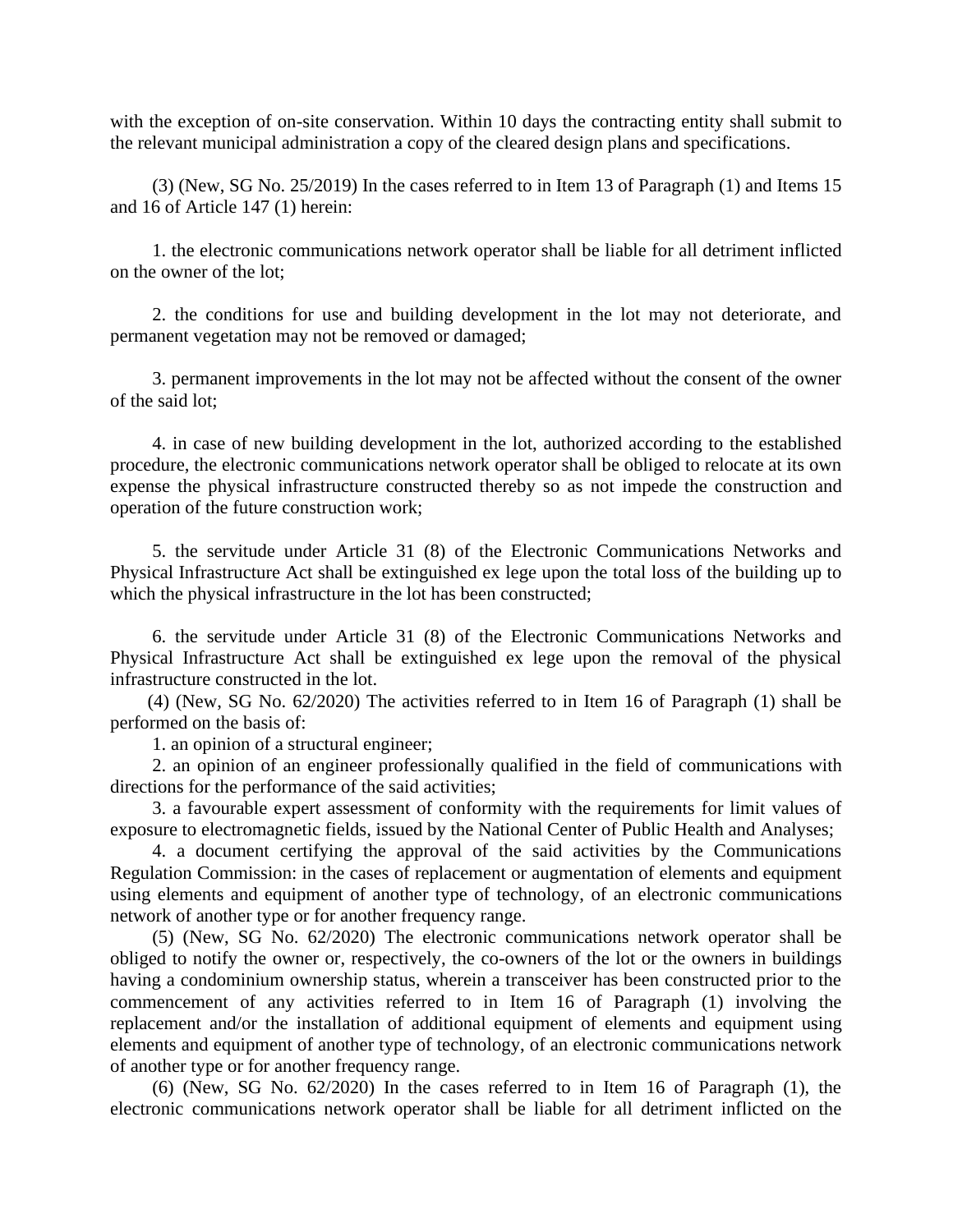owner or, respectively, on the co-owners of the lot or on the owners in buildings having a condominium ownership status.

(7) (New, SG No. 62/2020) Within 14 days after the completion of the activities referred to in Item 16 of Paragraph (1), the electronic communications network operator shall commission the making of the requisite measurements as to conformity with the limit values of exposure to electromagnetic fields. The said measurements shall be made by laboratories accredited by the Bulgarian Accreditation Service Executive Agency or by another national accreditation body which is a party to the European co-operation for Accreditation Multilateral Agreement on mutual recognition for the respective field or which meet the requirements for recognition according to Article 5a (2) of the National Accreditation of Compliance Conformity Authorities Act.

(8) (New, SG No. 62/2020) Within 14 days after receiving the report on the measurement under Paragraph (7), the operator shall submit an application for registration to the State health control authorities in accordance with the Health Act and the instruments on the application thereof.

(9) (New, SG No. 62/2020) Within 14 days after the registration under Paragraph (8), the electronic communications network operator shall submit an application for registration to the Communications Regulation Commission and shall notify the mayor of the municipality concerned, attaching the documents referred to in Paragraphs (4), (5), (7) and (8).

**Article 152.** (1) A building permit shall be issued for the entire construction work.

(2) A building permit may furthermore be issued for separate stages (parts) of construction works which may be executed and used independently and, in respect of residential buildings, for separate stories of a building, subject to the condition that space arrangement and facade arrangement be completed at each construction phase.

**Article 153.** (1) (Amended, SG No. 65/2003) In the cases where approval of a developmentproject design is not required, a building permit shall be issued solely on the basis of the request for a permit and a documentary proof of title, of a created building right, or of a right to build in another's immovable by virtue of a special law. Any such building permit shall state the types of building and erection works to be executed. In respect of structures and facilities covered under Article 147 (1) herein, a ground plat indicating building-development lines, separations and heights shall be attached to the building permit.

(2) (Amended, SG No. 87/2010, supplemented, SG No. 82/2012, effective 26.11.2012, amended, SG No. 13/2017) A building permit shall lose legal effect where:

1. construction has not commenced within three years after the said permit has become effective;

2. the rough construction work, including the roof of the buildings, has not been completed within five years after the commencement of the construction;

3. construction of physical-infrastructure elements has not been completed within ten years after the commencement of the said construction, or the rough construction work, including the roof of the buildings, has not been completed within such a period: applicable to works covered under Items 1 and 2 of Article 137 herein, to national works, to works of national importance and to works of primary municipal importance.

(3) (Amended, SG No. 13/2017) Construction works in respect of which the building permit has lost legal effect within the meaning given by Paragraph (2) may be implemented after recertification of the building permit.

(4) (New, SG No. 13/2017) The contracting entity of the construction work may request recertification of the building permit within three months after expiry of the respective time limit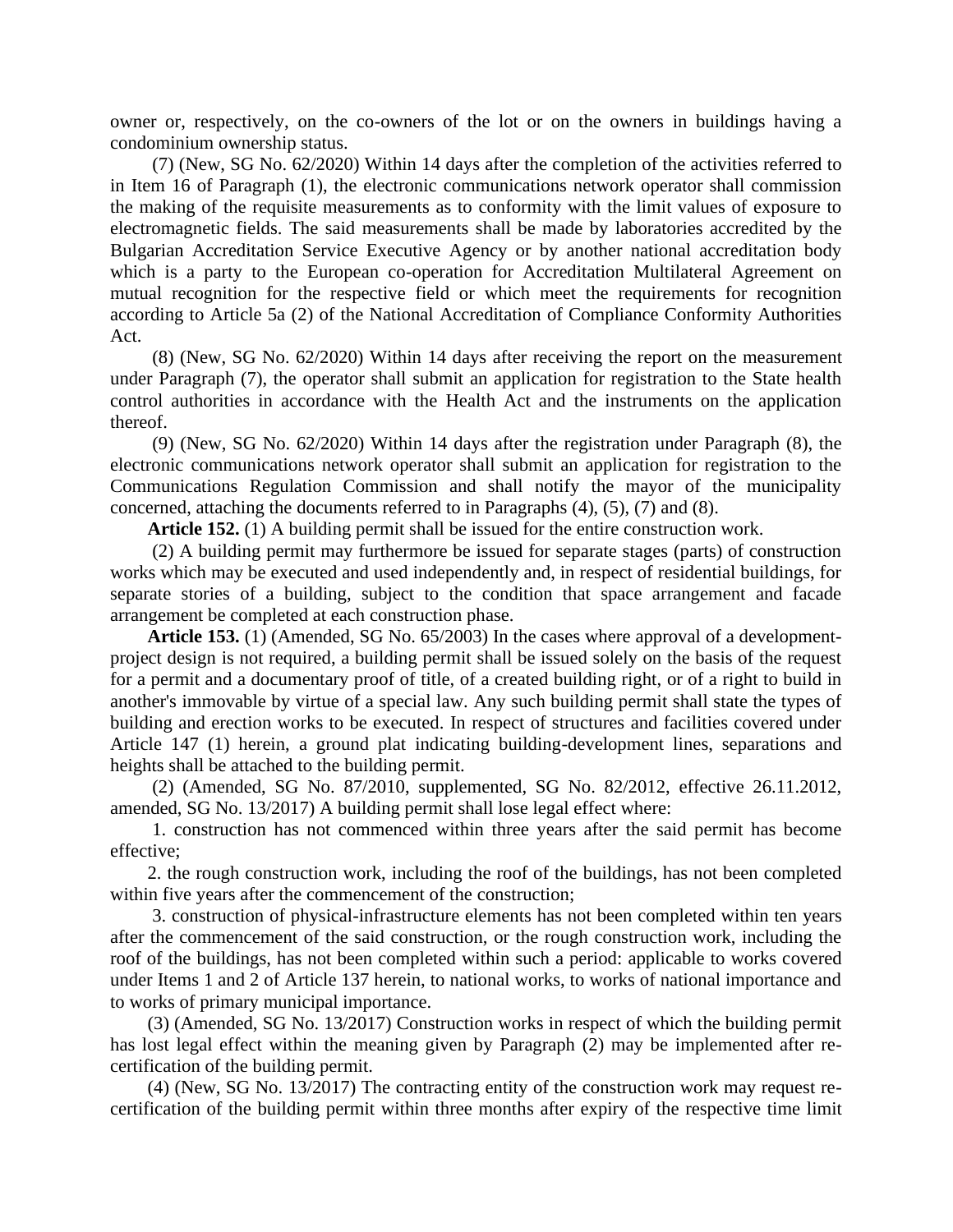under Paragraph (2). The building permit shall be re-certified by the authority which issued the said permit within 14 days after the submission of the application.

(5) (New, SG No. 13/2017) A building permit may be re-certified only once: for a renewal of the time limit for commencement of the construction work or for a renewal of the time limit for completion of the construction work. Re-certification of the permit shall be an administrative service which shall be provided on a single occasion by an entry on all copies of the building permit as issued.

(6) (New, SG No. 13/2017) In the cases referred to in Item 1 of Paragraph (2), the recertification of the building permit shall renew the time limit for commencement of construction, and in the cases referred to in Items 2 and 3, the re-certification of the building permit shall renew the time limit for completion of construction.

(7) (New, SG No. 13/2017) In the cases referred to in Item 1 of Paragraph (2), recertification shall be effected after a self-initiated check for conformity with the projections of the effective detailed plan, as well as with the requirements of effective administrative acts under the Environmental Protection Act, the Biological Diversity Act, the Cultural Heritage Act or another special law which, depending on the type and size of the construction work, shall be required as a condition for authorization of construction.

(8) (Renumbered from Paragraph (4), amended, SG No. 13/2017) Fifty per cent of the fee provided for the issuance of a building permit shall be paid upon re-certification of a building permit.

(9) (New, SG No. 13/2017) A re-certified building permit shall lose legal effect after the expiry of the time limit for which the said permit has been re-certified, unless construction has commenced or has been completed, as the case may be.

(10) (New, SG No. 13/2017) The approved development-project design shall lose legal effect unless the building permit is re-certified, as well as where the re-certified building permit has lost legal effect.

(11) (New, SG No. 101/2015, renumbered from Paragraph (5), SG No. 13/2017) A refusal to re-certify the building permit shall be communicated to the interested parties under Article 149 (2) herein according to the procedure established by the Administrative Procedure Code and shall be appealable according to the procedure established by Article 215 herein within 14 days from the communication.

**Article 154.** (Amended, SG No. 65/2003) (1) (Supplemented, SG No. 101/2015, amended, SG No. 13/2017) Upon change of the development-project intention after the issuance of a building permit, solely immaterial deviations from the approved development-project design shall be permissible.

(2) Material deviations from the approved development-project design shall be any deviations which:

1. conflict with the projections of the effective detailed plan;

2. conflict with the requirements for construction in special planning-protection areas or in preventive planning-protection mode areas;

3. are incompatible with the assigned use of the spatial-development area;

4. conflict with the construction rules and standard specifications, the technical, technological, sanitation, hygiene and fire-protection requirements;

5. alter the building structure and the type of the structural elements and/or loads;

6. (supplemented, SG No. 82/2012, effective 26.11.2012) conflict with the projections of the design, altering the assigned use of works, removing or altering materially common parts of the construction work, or the development-project intention is changed for phased construction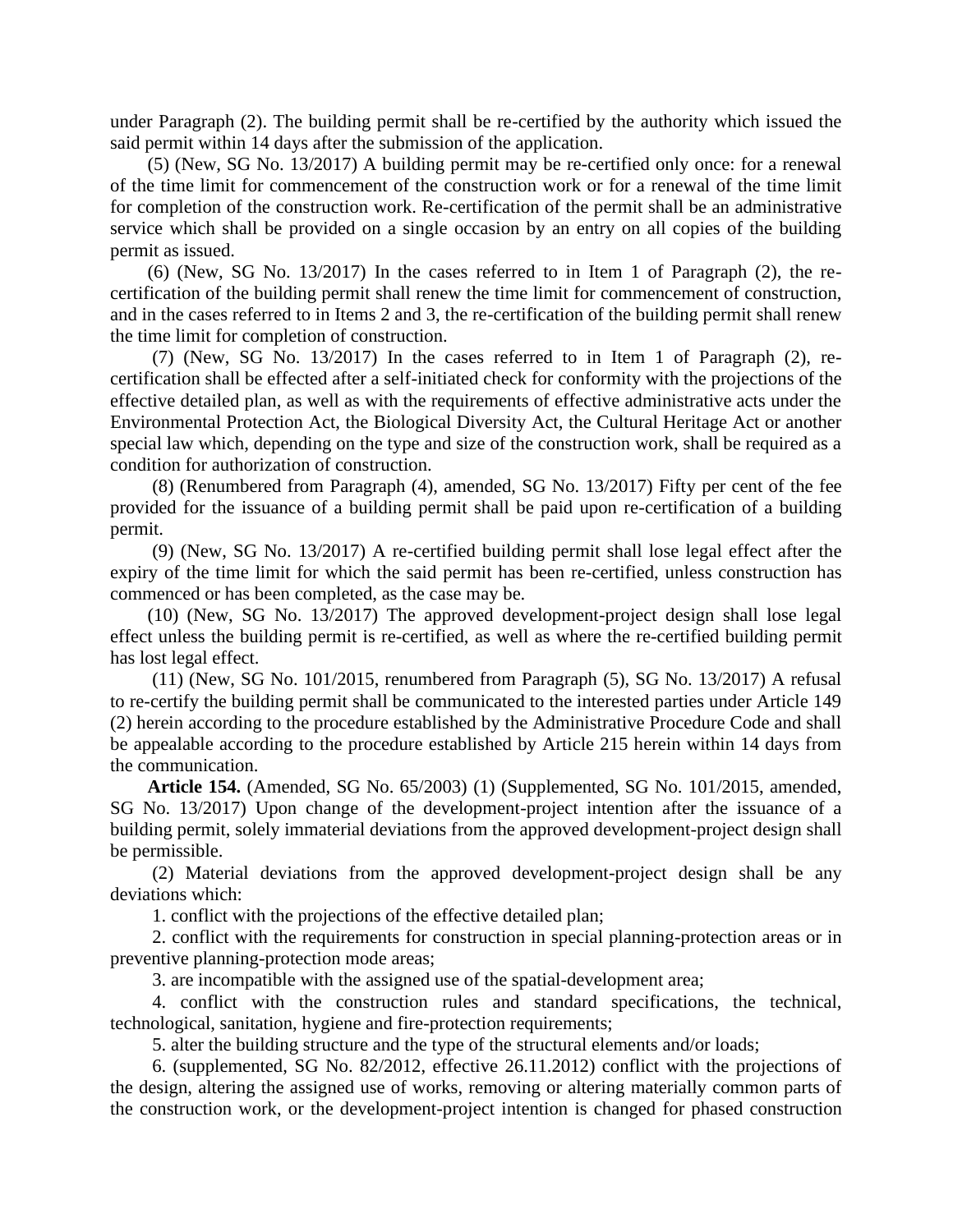under the terms established by Article 152 (2) herein;

7. alter the type and location of shared wiring and plumbing systems and fixtures in buildings and structures;

8. alter the type, elevation, location and route of transmission and delivery lines and facilities to urbanized territories and of physical-infrastructure public networks and facilities and of the waste-treatment installations and facilities.

(3) Immaterial deviations from the approved development-project design shall be any deviations other than those covered under Paragraph (2).

(4) After issuance of a building permit, any modifications of the approved developmentproject design within the scope of the material deviations referred to in Items 1, 2, 3 and 4 of Paragraph (2) shall be impermissible.

(5) (Amended, SG No. 82/2012, effective 26.11.2012, supplemented, SG No. 16/2021) After issuance of a building permit, any changes in the approved development-project design within the scope of the material deviations referred to in Items 5, 6, 7 and 8 of Paragraph (2) shall be admitted at a request of the contracting entity accompanied by a notarized consent of the interested parties covered under Article 149 (2) herein on the basis of an approved developmentproject design attached to the building permit as issued. Any such changes shall be recorded as issued by an order supplementing the building permit and shall be admitted prior to the implementation thereof. The supplementing order shall not renew the time limit for commencement and, respectively, for completion of the construction work.

(6) (New, SG No. 13/2017) The changes in the approved development-project design within the scope of the material deviations referred to in Items 5 to 8 of Paragraph (2) shall be approved under the terms and according to the procedure established by Article 145 herein within the time limits under Article 144 (3) herein. The order supplementing the building permit referred to in Paragraph (5) shall be issued simultaneously with the approval of the changes in the development-project design.

**Article 155.** (1) The original of the building permit shall be submitted into the indefinite custody of the records of the municipal administration (or borough administration).

(2) In respect of any physical-infrastructure work referred to in Article 148 (3) herein, the original of the building permit shall be submitted into the custody of the issuing authority, and copies of the said building permit shall be transmitted for observance and custody to the competent municipal administration (or borough administration).

(3) A certified copy of the approved development-project (executive) design shall be attached to the building permit.

**Article 156.** (Amended, SG No. 65/2003, SG No. 82/2012, effective 26.11.2012) (1) (Amended, SG No. 25/2019) Within 14 days after being notified according to the procedure established by Article 149 (5) herein, the authorities of the National Construction Control Directorate, acting proprio motu, shall verify the legal conformity of the building permits as issued and the orders supplementing any such building permits under Article 154 (5) herein, together with the approved development-project designs, as well as the building permits in the cases referred to in Article 147 (1) herein.

(2) Acting proprio motu, the authorities of the National Construction Control Directorate shall verify the conformity of the building permits as issued and the development-project designs as approved, where such are required, to the projections of the effective detailed plan.

(3) (Supplemented, SG No. 25/2019, amended, SG No. 16/2021) Simultaneously with the proprio motu verification under Paragraph (1), the authorities of the National Construction Control Directorate shall also verify the assessment of the conformity of the development-project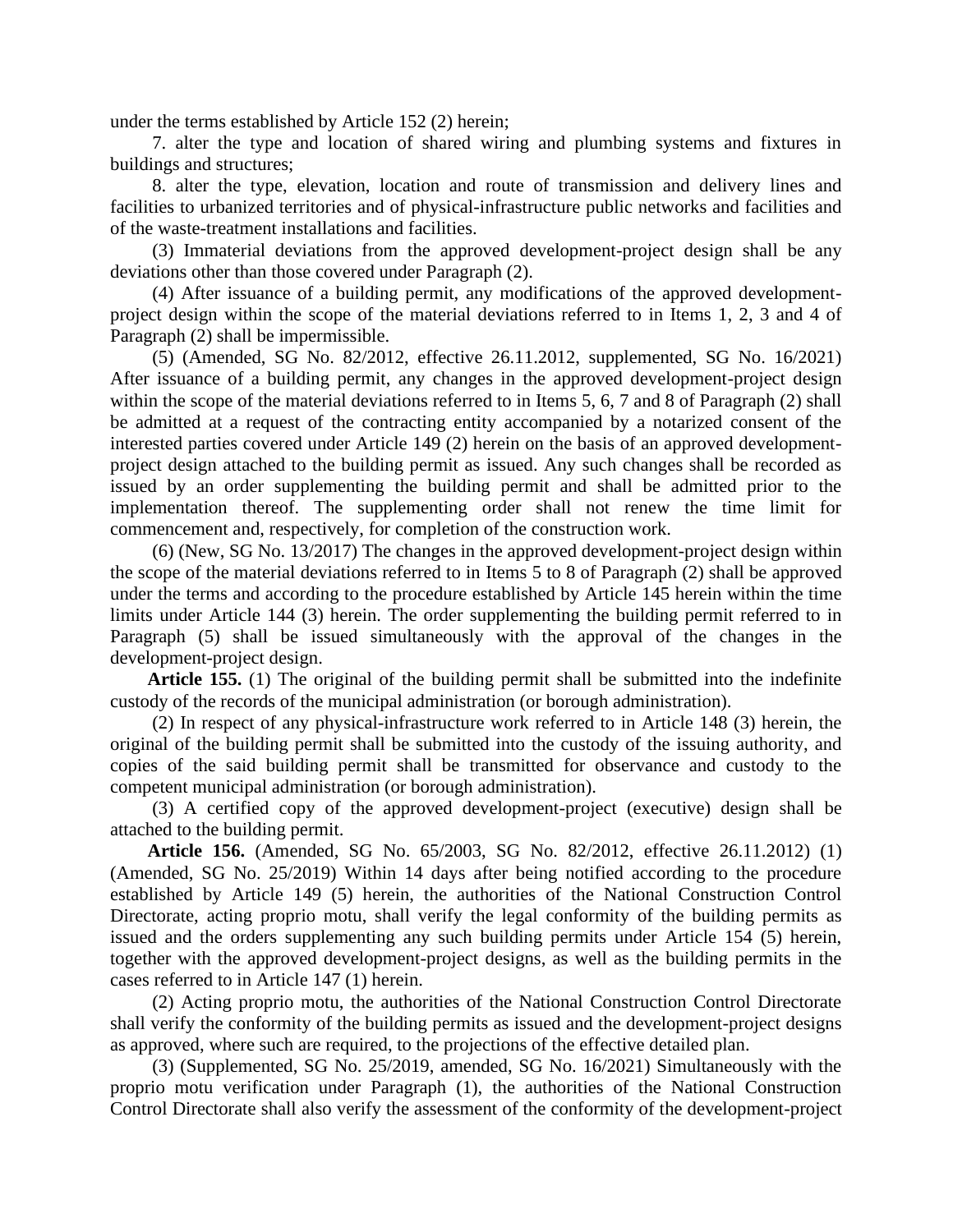design to the requirements of Items 1, 2, 3, 4, 7, 8 and 9 of Article 124 (5) herein, as recorded in the report compiled by the consulting firm.

(4) (New, SG No. 16/2021) The circumstances referred to in Paragraphs (1), (2) and (3) shall be ascertained by a memorandum of ascertainment drawn up by the authorities of the National Construction Control Directorate.

(5) (New, SG No. 16/2021) Upon ascertainment of any violations under Paragraphs (2) and (3), as well as of any other violations leading to legal non-conformity of the construction file as issued, where the said violations are shown in the memorandum of ascertainment drawn up under Paragraph (4), the Chief of the National Construction Control Directorate or an official empowered thereby shall revoke, by a reasoned order, the building permit or the supplementing order under Article 154 (5) herein together with the development-project designs as approved, with the exception of such issued and approved by the Minister of Regional Development and Public Works.

(6) (New, SG No. 16/2021) Contesting a building permit as issued by an appeal from the defence or the prosecution after the expiry of the time limits referred to in Paragraph (1) and in Article 215 (4) herein shall not suspend the effect of the said permit.

(7) (Renumbered from Paragraph (4), amended, SG No. 16/2021) The orders of the Chief of the National Construction Control Directorate referred to in Paragraph (5) shall be appealable according to the procedure established by Article 215 herein.

(8) (Renumbered from Paragraph (5), SG No. 16/2021) Any effective building permits shall be irrevocable.

**Article 156a.** (New, SG No. 87/2010) After the preparation of a detailed plan for the construction of a national work or a municipal work of primary importance has been admitted/commissioned, all authorities and persons shall perform the administrative services or clearance under this Act within time limits which are by one-half shorter than the time limits provided for herein.

## **PART THREE CONSTRUCTION**

## **Chapter Nine COMMENCEMENT OF CONSTRUCTION AND RELATIONSHIPS IN CONSTRUCTION PROCESS**

## **Section I**

### **Construction Site Opening and Building Line and Elevation Marking**

**Article 156b.** (New, SG No. 13/2017) Prior to the opening of the construction site and/or prior to the commencement of the activities comprehended in the construction or removal of a construction work, the contracting entity shall submit the following to the municipality for approval:

1. a construction and demolition waste management plan, where required under the Waste Management Act;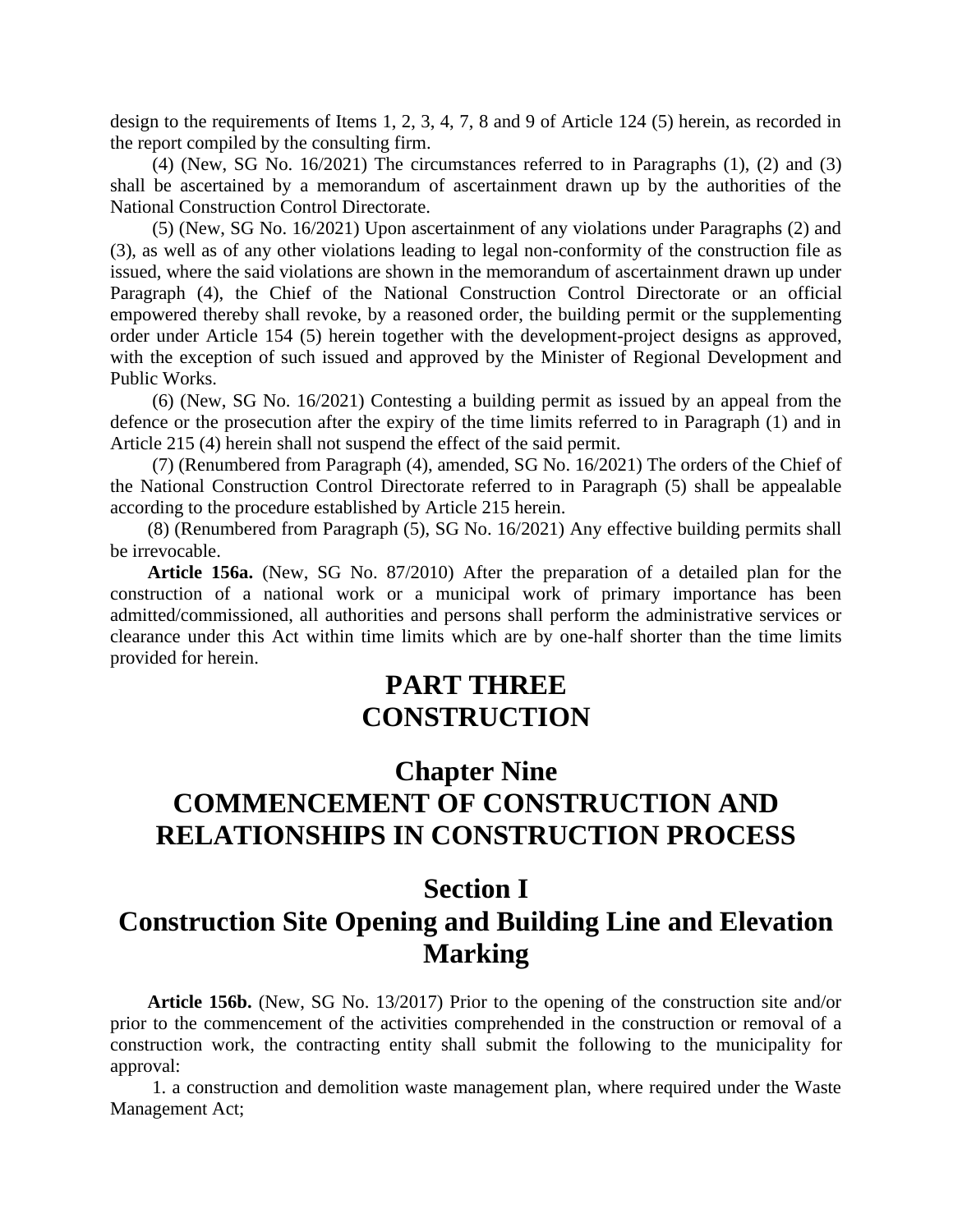2. a safety and health plan.

(2) The plan referred to in Item 1 of Paragraph (1) shall be approved under the terms and according to the procedure established by the Waste Management Act.

(3) The plan referred to in Item 2 of Paragraph (1) shall be approved by the municipality mayor or by an official empowered thereby within 14 days after the submission of the said plan.

(4) The plans covered under Paragraph (1) for any construction works located within the territory of more than one municipality shall be approved by the mayors of the municipalities concerned or by officials empowered thereby for the part of the construction work which is executed within the territorial scope of the municipality concerned.

(5) (New, SG No. 25/2019, amended and supplemented, SG No. 16/2021) In respect of any installations related to national defence and security, the plan referred to in Item 2 of Paragraph (1) shall be approved by the Minister of Defence or, respectively, by the Minister of Interior, by the Chairperson of the State Agency for National Security, by the Chairperson of the State Intelligence Agency or by the Chairperson of the State Agency for Technical Operations, within the time limit referred to in Paragraph (3).

(6) (Renumbered from Paragraph (5), SG No. 25/2019, amended, SG No. 16/2021) The approved plans covered under Paragraph (1) shall lose legal effect where the building permit has lost legal effect.

(7) (New, SG No. 25/2019) At the request of the contracting entity, the plans referred to in Paragraph (1) may be approved by the Chief Architect of the municipality together with the development-project design and may be entered in the building permit. The said plans shall lose effect under the terms established by Paragraph (6).

**Article 157.** (1) (Supplemented, SG No. 65/2003) Construction shall be deemed commenced conforming to the building permit as issued as from the day of drawing up of a memorandum on the opening of a construction site and on marking of a building line and elevation or, where no such memorandum is required, as from the date of certification of the order record book.

(2) (Amended, SG No. 65/2003, supplemented, SG No. 103/2005, SG No. 108/2006, effective 3.01.2008, SG No. 33/2008, SG No. 15/2010, effective 23.02.2010, amended and supplemented, SG No. 79/2015, effective 1.11.2015, amended, SG No. 13/2017, amended and supplemented, SG No. 25/2019, SG No. 16/2021) The opening of a construction site and the marking of a building line and elevation shall be performed if there is an effective building permit and in the presence of officers referred to in Article 223 (2) herein by the person exercising construction supervision in respect of the work or by the site manager in respect of construction works referred to in Article 14 (2) of the Chamber of Builders Act, and, in respect of special-purpose installations related to national defence and security, by the Minister of Defence or, respectively, by the Minister of Interior, by the Chairperson of the State Agency for National Security, by the Chairperson of the National Intelligence Agency, by the Chairperson of the State Intelligence Agency or by the Chairperson of the State Agency for Technical Operations, or by persons authorized thereby. The opening of a construction site and the marking of a building line and elevation, as well as the certification of the order record book, shall be performed after presentation by the contracting entity of an approved construction and demolition waste management plan, an approved safety and health plan, a contract for the execution of the construction work with a developer recorded in the Central Register of Professional Developers, with the exception of construction works referred to in Article 14 (2) of the Chamber of Builders Act, as well as a contract for designer supervision with the designer.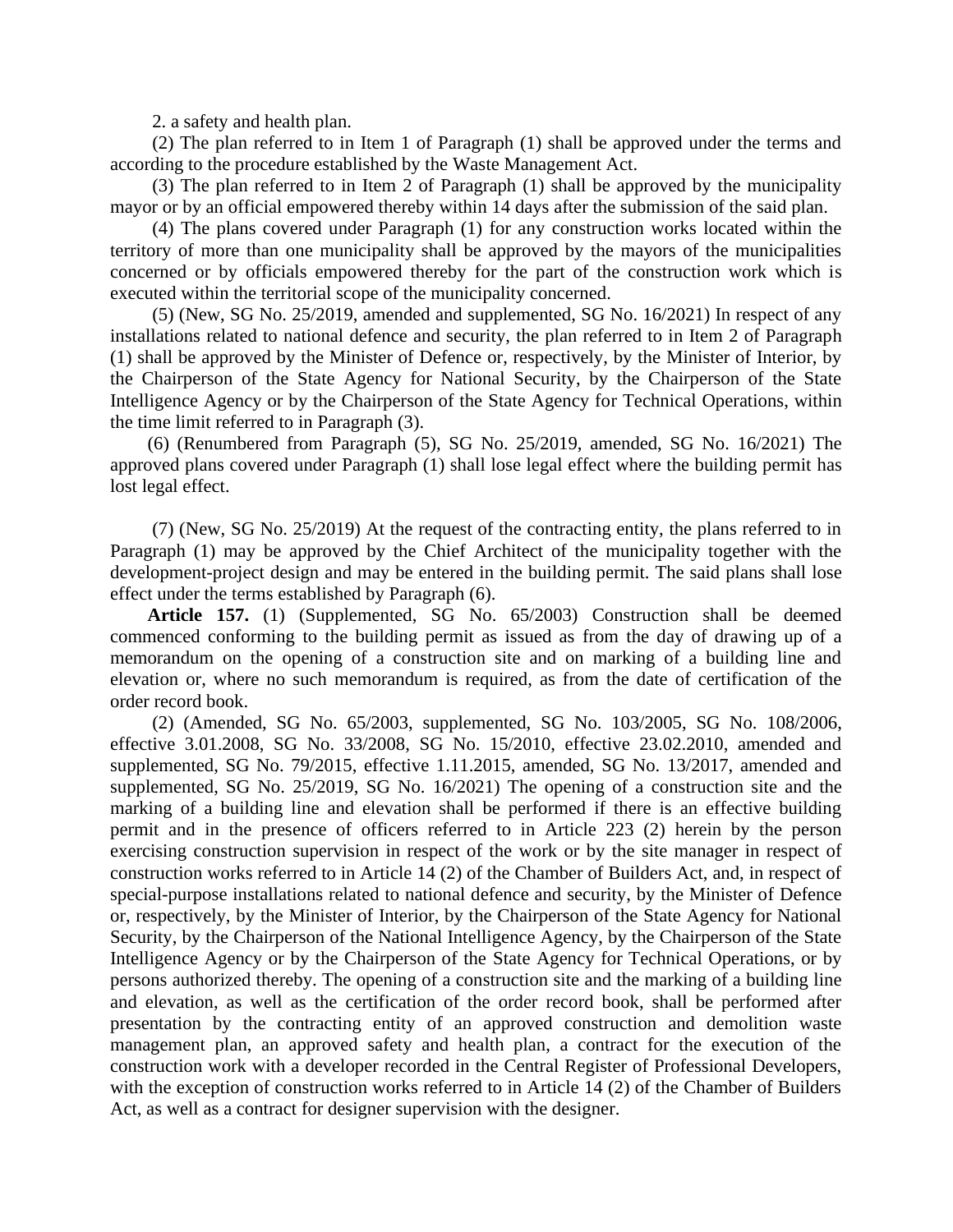(3) (Repealed, SG No. 65/2003).

(4) A memorandum shall be drawn up on the opening of the construction site and on the marking of the building line and elevation, indicating the regulation benchmarks and the datum levels. Any such memorandum shall record the measures to ensure occupational health and safety, traffic safety, and preservation of adjacent buildings, pre-existing buildings, networks and facilities in the immovable, which shall be preserved in the course of construction and thereafter, as well as the large-sized tree vegetation which is not subject to removal.

(5) (New, SG No. 13/2017, amended, SG No. 25/2019) The person exercising construction supervision or the site manager for construction works referred to in Article 14 (2) of the Chamber of Builders Act shall submit a request to the municipal administration for the drawing up of a memorandum referred to in Paragraph (4) within seven days before the date of drawing up of the said memorandum.

(6) (New, SG No. 13/2017) The official referred to in Article 223 (2) herein shall be bound to appear on the date set in the request referred to in Paragraph (5), and the non-appearance of the said official shall not impede the drawing up of the memorandum n the opening of the construction site and on the marking of the building line of the construction work.

(7) (Supplemented, SG No. 65/2003, amended and supplemented, SG No. 76/2005, renumbered from Paragraph (5), supplemented, SG No. 13/2017) Absent a technically feasible alternative, parts of pavements, public open spaces, as well as parts of roadways may be used temporarily as construction sites under terms and according to a procedure established by a Municipal Council ordinance and by the development-project design. Construction sites shall be fenced off by means of temporary fences at the direction of the municipal administration (or borough administration), and signs stating the authorized construction work with data about the developer, the designer, the person exercising construction supervision and other relevant information shall be placed.

**Article 158.** (1) (Amended, SG No. 65/2003) The memorandum on the opening of a construction site and on marking of a building line and elevation shall be submitted into the indefinite custody of the records of the administration which has issued the building permit. A duplicate copy of the said memorandum shall remain in the custody of the contracting entity or of the person exercising construction supervision.

(2) (Amended, SG No. 65/2003, SG No. 103/2005, supplemented, SG No. 33/2008, amended, SG No. 66/2013, effective 26.07.2013, SG No. 98/2014, effective 28.11.2014, amended and supplemented, SG No. 79/2015, effective 1.11.2015, amended, SG No. 25/2019, amended and supplemented, SG No. 16/2021) Within three days after the drafting of the memorandum referred to in Paragraph (1) or, where no such memorandum is required, prior to commencement of the construction, the person exercising construction supervision, or the site manager for construction works referred to in Article 14 (2) of the Chamber of Builders Act, shall certify the order record book of the construction work and shall notify in writing the municipality, the specialized control authorities and the Regional Office of the National Construction Control Directorate within seven days after such certification. In the cases where the building permit has been issued by the Regional Governor or by the Minister of Regional Development and Public Works, the order record book shall be certified by the National Construction Control Directorate. In respect of special-purpose installations related to national defence and security, the order record book shall be certified by officials designated by the Minister of Defence or, respectively, by the Minister of Interior, by the Chairperson of the State Agency for National Security, by the Chairperson of the State Intelligence Agency or by the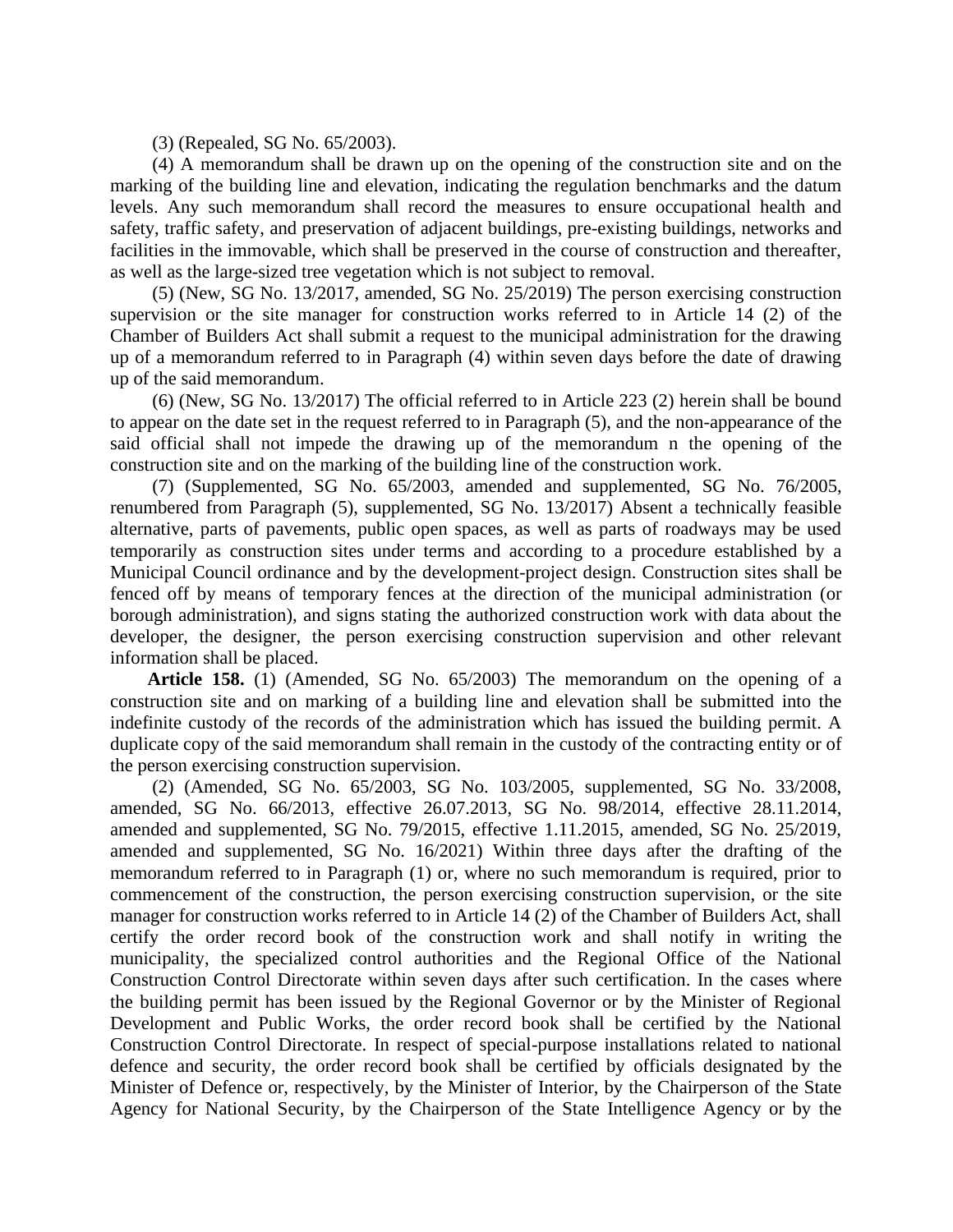Chairperson of the State Agency for Technical Operations.

**Article 159.** (Amended, SG No. 65/2003) (1) (Amended, SG No. 25/2019) Upon reaching the design elevations of footing course, base course, coping (eaves) course and ridge course in respect of buildings (respectively, at footing course elevation, prior to covering any newly constructed or remodelled underground lines and facilities with backfill and for survey in the selective maps and registers, design levelling with restored or executed surfacing), the person exercising construction supervision, or the site manager of construction works referred to in Article 14 (2) of the Chamber of Builders Act, shall be obliged, prior to authorizing execution of the succeeding building and erection works, to conduct an examination and to ascertain the conformity of the construction work with the development-project designs as approved, the building permit and the memorandum on the marking of a building line and elevation, with the geological engineer who performed the subsurface investigation and the designer of the structural part being mandatorily present at footing course elevation.

(2) (Amended, SG No. 25/2019) The person exercising construction supervision, or the site manager of construction works referred to in Article 14 (2) of the Chamber of Builders Act, shall record the result of the examination conduction upon reaching the elevations controlled in the memorandum on the marking of a building line and elevation, noting inter alia that the underground lines and facilities were recorded in the selective maps and registers before being covered with backfill, and shall transmit a certified copy of the said memorandum to the municipality (or borough) within three days.

(3) (Amended, SG No. 25/2019) Within three days after completion of the building and erection works on the foundations of the construction work, an official of the municipal administration (or borough administration), acting at the request of the person exercising construction supervision, or of the site manager of construction works referred to in Article 14 (2) of the Chamber of Builders Act, shall conduct an examination to ascertain the conformity of the construction work with the construction file as issued and as to whether the detailed plan has been applied in respect of the building development.

(4) Should the examination of the design elevations reached ascertain any material deviations from the construction file, the person exercising construction supervision shall suspend the construction by an order which the said person shall enter into the record order book of the construction work and shall draft a memorandum on the deviations ascertained which the said person and shall transmit to the Regional Office of the National Construction Control Directorate within three days.

(5) (Supplemented, SG No. 33/2008, amended and supplemented, SG No. 79/2015, effective 1.11.2015, amended, SG No. 16/2021) In respect of special-purpose installations related to national defence and security, the actions covered under Paragraph (1) to (4) shall be performed by persons designated by the Minister of Defence or, respectively, by the Minister of Interior, by the Chairperson of the State Agency for National Security, by the Chairperson of the State Intelligence Agency or by the Chairperson of the State Agency for Technical Operations.

## **Section II Participants in Construction and Relationships between Them**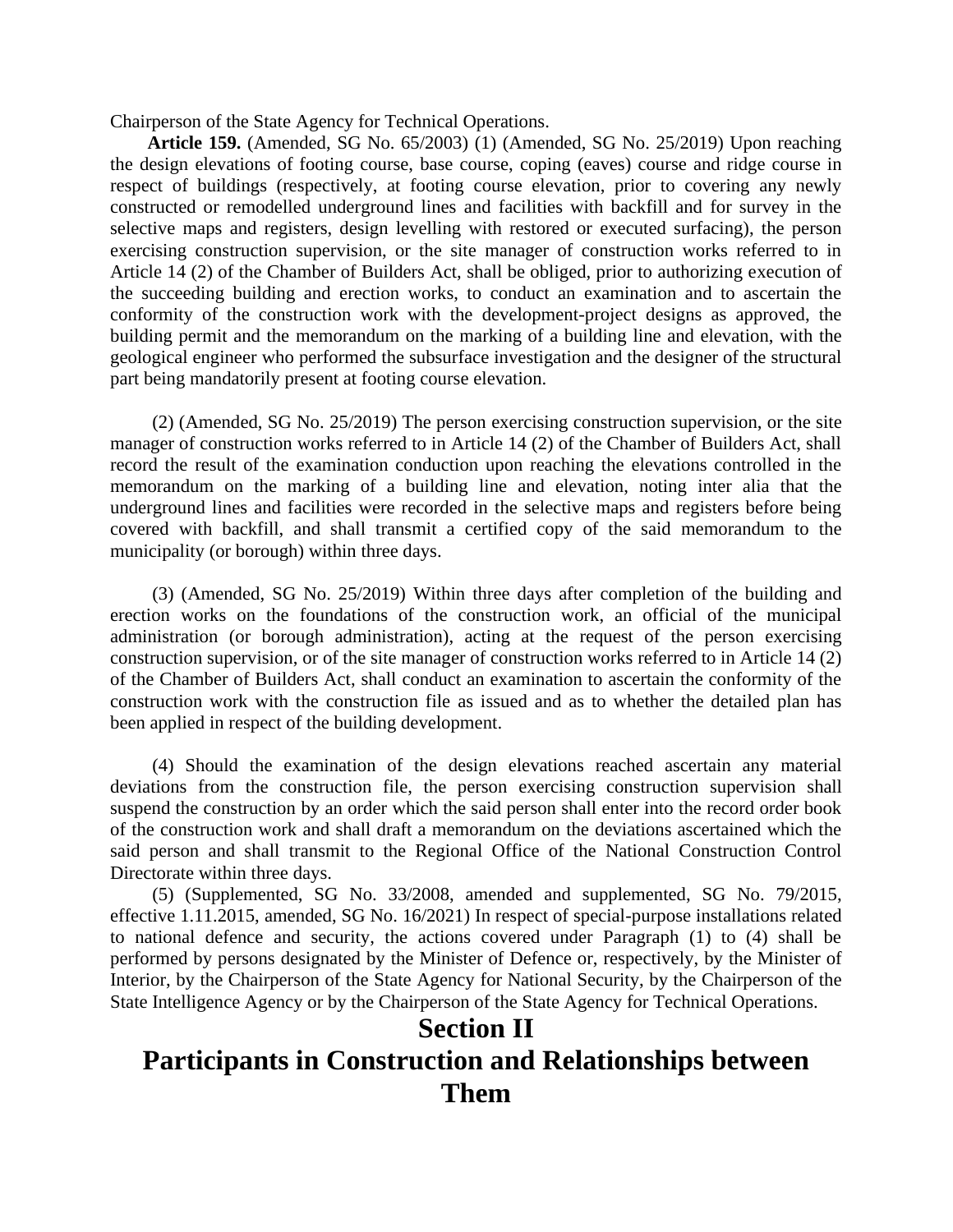**Article 160.** (Amended, SG No. 43/2002, SG No. 65/2003) (1) "Participants in the construction process" shall be the contracting entity, the developer, the designer, the consultant, the natural person exercising construction supervision over the structural part, the site manager and the supplier of machinery, plant and process equipment.

(2) The relationships of the participants in construction shall be regulated by written contracts.

(3) (Amended, SG No. 66/2013, effective 26.07.2013, SG No. 98/2014, effective 28.11.2014) To ensure the normal functioning and use of completed construction projects and to remedy latent defects after acceptance and commissioning (commencement of use) of any such projects, minimum warranty periods for executed building and erection works, facilities and construction projects shall be fixed by an ordinance of the Minister of Regional Development and Public Works.

(4) The warranty periods for executed building and erection works, facilities and construction projects shall be fixed by the contract between the contracting entity and the contractor for the relevant construction project. Any such periods may not be shorter than the minimum periods fixed by the ordinance referred to in Paragraph (3).

(5) The warranty periods shall begin to run as from the day of commissioning of the construction project.

**Article 161.** (1) (Amended, SG No. 65/2003, SG No. 87/2010) "Contracting entity" shall be the owner of the immovable, the person in favour whereof a right to build in another's immovable has been created, or the person enjoying a right to build in another's immovable by virtue of a law. The contracting entity or a person authorized thereby shall ensure everything necessary for the commencement of construction.

(2) (Repealed, SG No. 65/2003).

(3) (New, SG No. 82/2012, effective 26.11.2012, repealed, SG No. 96/2017, effective 1.01.2018).

(4) (New, SG No. 82/2012, effective 26.11.2012) The contracting entity shall be responsible for:

1. ensuring the requisite documents referred to in Items 7 and 8 of Article 142 (5) herein and providing the said documents to the designer and to the person performing conformity assessment of the development-project design for inclusion in the integrated report on conformity assessment, with the exception of the cases in which the said obligations are assigned by contract to the consultant;

2. commencement of a construction work with a concluded construction supervision contract, where such a contract is required;

3. commencement of a construction work with a concluded construction contract, where such a contract is required;

4. commencement of a construction work with a construction contract with a developer registered under Article 3 (2) of the Chamber of Developers Act for the relevant group and category of construction work, in the cases where such a registration is mandatory;

5. (new, SG No. 13/2017) commencement of a construction work with a concluded contract for designer supervision of the work.

**Article 162.** (Amended, SG No. 65/2003) (1) "Designer" shall be a natural or a legal person whereof the members include natural persons possessing the requisite licensed designer competence.

(2) (Amended, SG No. 82/2012, effective 26.11.2012, SG No. 25/2019) Designer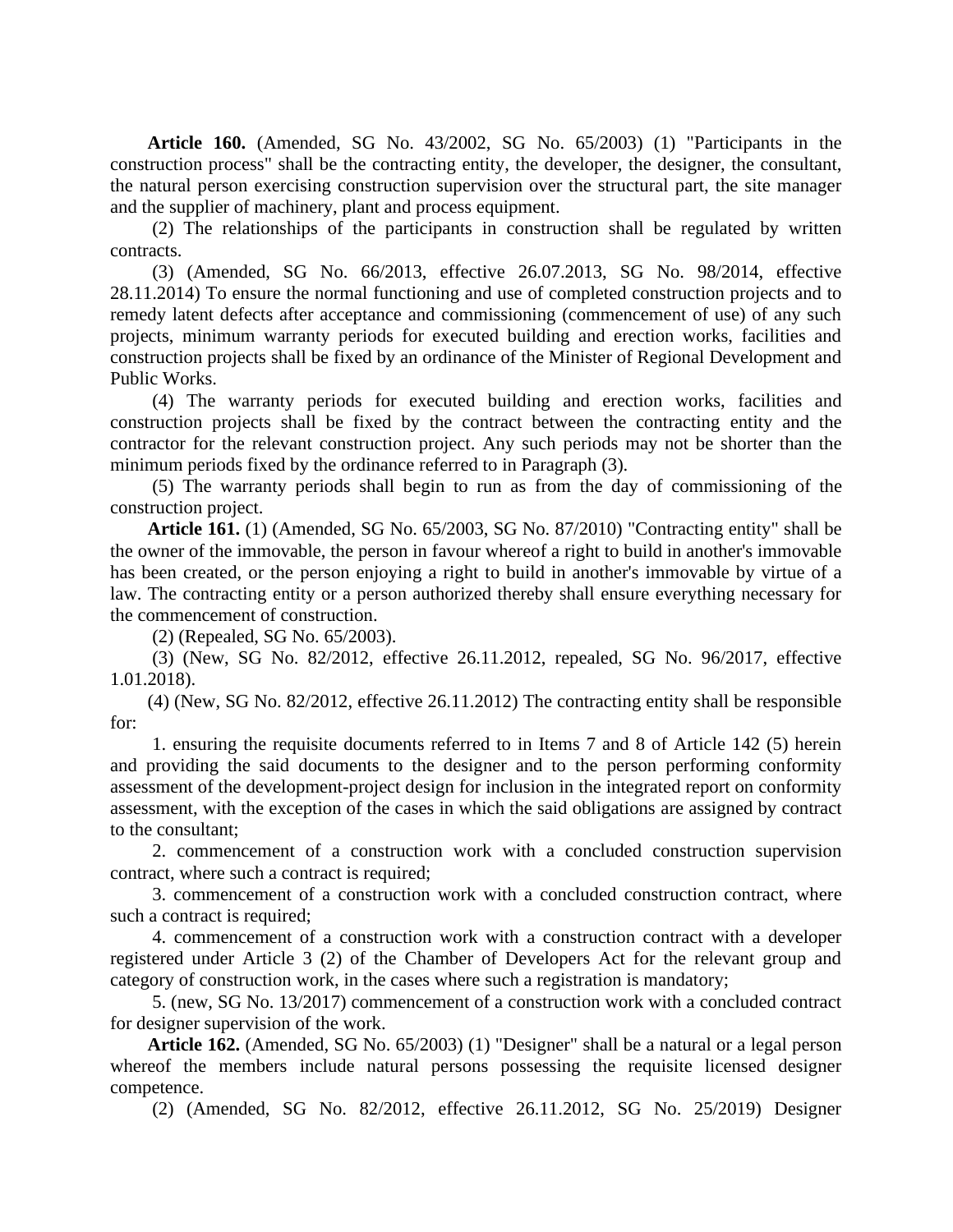supervision in the course of construction shall be exercised under the terms and according to the procedure established by the ordinance referred to in Article 169 (4) herein, and on the basis of a contract with the contracting entity. Designer supervision over all parts shall be mandatory for all construction works of Category One to Category Five inclusive.

(3) The prescriptions of the designer, related to the copyright thereof, as to strict compliance with the development-project design as thereby prepared, shall be entered into the order record book and shall be mandatory for the remaining participants in construction.

(4) (Repealed, SG No. 103/2005, new, SG No. 82/2012, effective 26.11.2012, amended, SG No. 101/2015, SG No. 16/2021) The designer shall be responsible for the designing of the construction work in accordance with the projections of the detailed plan, the requirements covered under Article 169 (1) and (3) herein, as well as with the requirements for ensuring health and safety at work. In the development-project design, the designer shall project construction products of characteristics whereof the parameters satisfy the requirements for use of construction products in construction works according to an ordinance issued by the Minister of Regional Development and Public Works in pursuance of Item 5 of Article 9 (2) of the Technical Requirements for Products Act.

(5) (New, SG No. 82/2012, effective 26.11.2012) In the fulfilment of the obligations thereof, the designer shall be entitled to unimpeded access to the construction work, the construction file, the order record book and the instruments and memorandums drawn up in the course of construction.

(6) (New, SG No. 82/2012, effective 26.11.2012) The designer shall incur liability for all actions thereof upon the exercise of designer supervision in the course of construction.

(7) (New, SG No. 101/2015, repealed, SG No. 13/2017).

(8) (New, SG No. 101/2015, repealed, SG No. 13/2017).

**Article 163.** (Amended, SG No. 65/2003) (1) "Developer" shall be a natural person or a legal person whereof the members include natural persons possessing the requisite licensed technical competence, who or which, acting under a written contract with the contracting entity, executes the construction work in accordance with the construction file as issued.

(2) The developer shall be responsible for:

1. (amended, SG No. 82/2012, effective 26.11.2012, SG No. 101/2015) execution of the construction work in accordance with the construction file as issued and with the requirements of Article 169 (1) and (3) herein, as well as with the rules for execution of building and erection works and of the measures for protection of human life and health on the construction site;

2. (supplemented, SG No. 82/2012, effective 26.11.2012, amended, SG No. 101/2015) execution of the building and erection works using materials, manufactures, products and other such conforming to the basic requirements for construction works, as well as compliance with the technological requirements for the use thereof;

3. (new, SG No. 82/2012, effective 26.11.2012) timely drawing up of the instruments and memorandums in the course of construction, certifying the circumstances referred to in Items 1 and 2;

4. (renumbered from Item 3, amended, SG No. 82/2012, effective 26.11.2012) custody of the executive documents and the preparation thereof, unless this is assigned by contract to another participant in construction, as well as custody of the other technical documents on execution of the construction work;

5. (renumbered from Item 4, amended, SG No. 82/2012, effective 26.11.2012) custody and submission, upon request, to the rest of the participants in construction or to a control authority of the construction file, the order record book of the construction work referred to in Article 170 (3)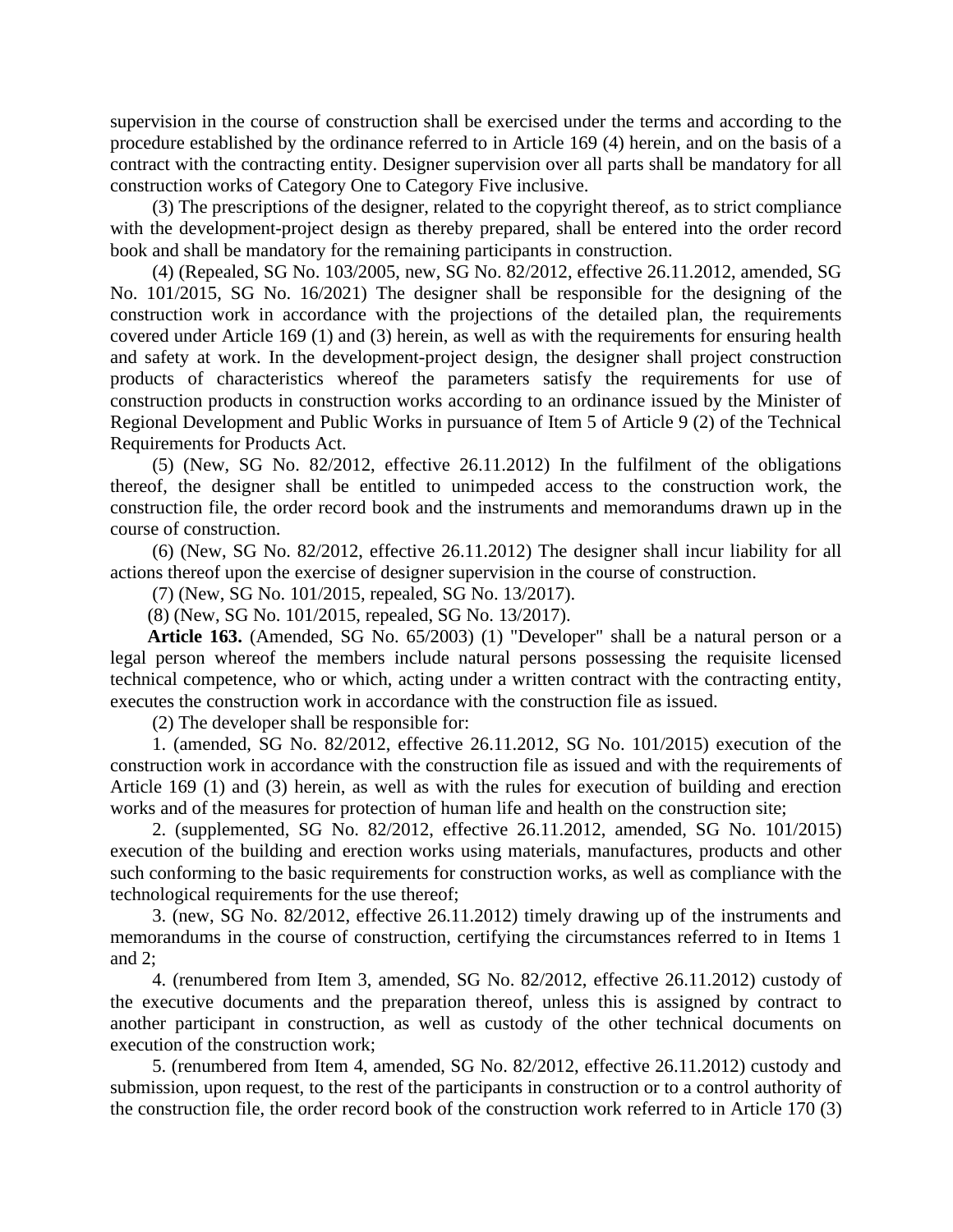herein and the instruments and memorandums drawn up in the course of construction;

6. (new, SG No. 82/2012, effective 26.11.2012) execution of construction works corresponding to the registration effected under Article 3 (2) of the Chamber of Developers Act for the relevant group and category of construction works, in the cases where such a registration is mandatory.

(3) The developer shall incur pecuniary liability for any detriment inflicted and lost profit sustained through a culpable act or omission thereof.

(4) The developer may subcontract the performance of particular types of building and erection works or of parts (stages) of the construction work.

**Article 163a.** (New, SG No. 65/2003) (1) (New, SG No. 108/2006) The developer shall be obligated to appoint technically qualified licensed persons under employment contracts to carry out site management of the construction works.

(2) (New, SG No. 108/2006) Technically qualified licensed persons shall be the persons who hold a diploma issued by an accredited higher school certifying attainment of qualifications of "civil engineer," "engineer" or "architect", as well as the persons who have completed secondary education with a four-year course of instruction and have attained professional qualification in the fields of "architecture and construction" and "engineering technology".

(3) (New, SG No. 108/2006) Apart from the cases under Paragraph (2), licensed technical competence of a non-resident person may be recognized on conditions of reciprocity established for each particular case when the non-resident holds a diploma legalized in accordance with the relevant procedure and when the said person satisfies the requirements of this Act.

(4) (Renumbered from Paragraph (1), supplemented, SG No. 108/2006, SG No. 82/2012, effective 26.11.2012, SG No. 101/2015, amended, SG No. 25/2019) "Site manager" shall be a civil engineer, an architect or a civil engineering assistant who shall direct the building works and shall ensure fulfilment of the responsibilities covered under Items 1 to 5 of Article 163 (2) herein and, applicable to construction works referred to in Article 14 (2) of the Chamber of Builders Act, fulfilment of the responsibilities referred to in Article 168 (1) and in Article 169b (1) herein as well. Other technically qualified licensed persons, referred to in Paragraph (2), may perform specialized site management of specific building and erection works in conformity with the specialist qualifications as attained thereby and the educational qualification degree as conferred thereon.

(5) (Renumbered from Paragraph (2), SG No. 108/2006) Where the construction work is executed by the contracting entity, the said contracting entity shall be obligated to make arrangements for a site manager. In such a case, the site manager shall incur liability for compliance with the requirements covered under Article 163 (2) herein.

**Article 164.** (Repealed, SG No. 65/2003).

**Article 165.** (Amended, SG No. 65/2003) The contracting entity may commission the supply and installation of the process equipment and utility-service system equipment of the construction work to a supplier. Any such supplier shall be responsible for the quality and prompt execution of the said supply and installation, as well as for the related acceptance trials.

(Section III Construction Supervision)

(Heading repealed, SG No. 65/2003)

**Article 166.** (Amended, SG No. 20/2003, SG No. 65/2003) (1) On the basis of a written contract with the contracting entity, the consultant:

1. shall perform conformity assessment of the development-project designs and/or shall exercise construction supervision;

2. (new, SG No. 101/2015, supplemented, SG No. 13/2017) shall check and control the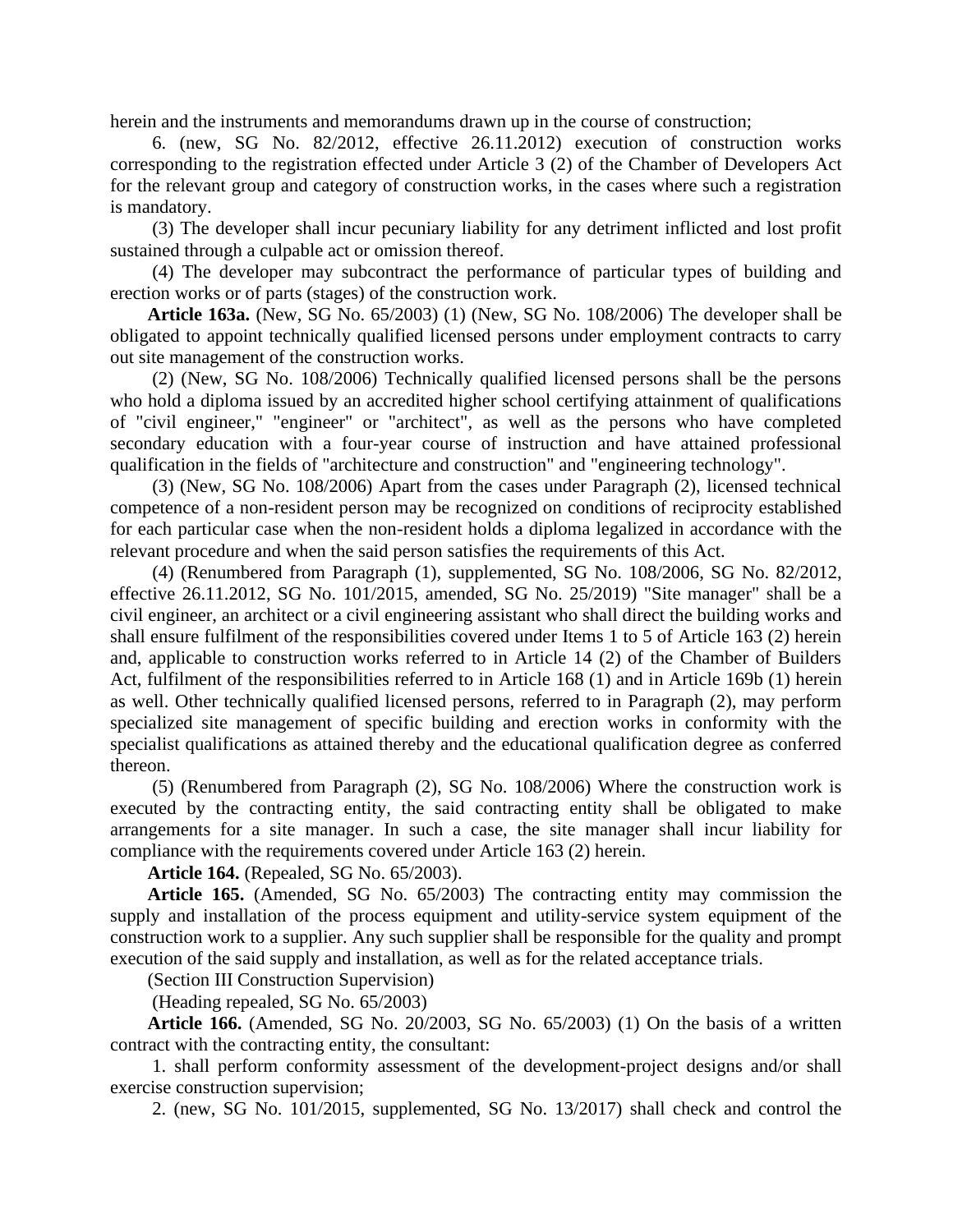construction products delivered and used in the construction work, thereby ensuring conformity with the basic requirements for construction works in accordance with the requirements of the ordinance referred to in Item 5 of Article 9 (2) of the Technical Requirements Towards Products Act upon practice of the activities referred to in Item 1;

3. (supplemented, SG No. 82/2012, effective 26.11.2012, renumbered from Item 2, amended, SG No. 101/2015) may conduct pre-development studies, preparation of the design process and coordination of the construction process until commissioning of the construction work, including control of the quantities, quality and conformity of the building and erection works executed under the construction execution contracts, as well as other activities subject to contracts.

(2) (Amended, SG No. 82/2012, effective 26.11.2012, SG No. 66/2013, effective 26.07.2013, SG No. 98/2014, effective 28.11.2014, supplemented, SG No. 101/2015, amended, SG No. 16/2021) The Chief of the National Construction Control Directorate or an official empowered thereby shall issue certificates on practice of the activities referred to in Item 1 of Paragraph (1) under terms and according to a procedure established by an ordinance of the Minister of Regional Development and Public Works. The certificates as issued shall be published in the Single Public Register of Spatial Development referred to in Article 5a herein.

(3) (Supplemented, SG No. 16/2021) The consultant may not conclude a construction supervision contract for any construction works in respect of which the said consultant or any natural persons hired thereby under an employment relationship or another legal relationship are developers and/or suppliers of machinery, plant and process equipment, as well as persons connected therewith within the meaning given by the Commerce Act.

(4) (Supplemented, SG No. 16/2021) The consultant may not conclude a contract for conformity assessment of the design for any construction works in respect of which the said consultant or any natural persons hired thereby under an employment relationship or another legal relationship are designers and/or developers, and/or suppliers of machinery, plant and process equipment, as well as persons connected therewith within the meaning given by the Commerce Act.

(5) (New, SG No. 16/2021) The consultant may not conclude a contract for trials at laboratories of the developer or of persons related to the developer where the consultant exercises construction supervision of a construction work which is being executed by the same developer.

(6) (Amended, SG No. 82/2012, effective 26.11.2012, renumbered from Paragraph (5), SG No. 16/2021) A fee shall be paid for the issuance of a certificate referred to in Paragraph (1) according to a rate schedule adopted by the Council of Ministers.

(7) (New, SG No. 15/2010, effective 23.02.2010) The consultant activities covered under Paragraph (1) may furthermore be practised by persons who have presented a copy of a document certifying the right to practise such activity, issued by a competent authority of a Member State of the European Union, or of another State which is a Contracting Party to the Agreement on the European Economic Area.

(8) (New, SG No. 54/2011) In the case of works which constitute immovable cultural assets, persons included in the register referred to in Article 165 of the Cultural Heritage Act shall carry out the consultant activity.

**Article 167.** (Amended, SG No. 20/2003, SG No. 65/2003) (1) (Amended and supplemented, SG No. 82/2012, effective 26.11.2012) Eligibility for the issuance of a certificate on practice of the activities referred to in Item 1 of Article 166 (1) herein shall be limited to persons who or which are merchants within the meaning given by the Commerce Act or who or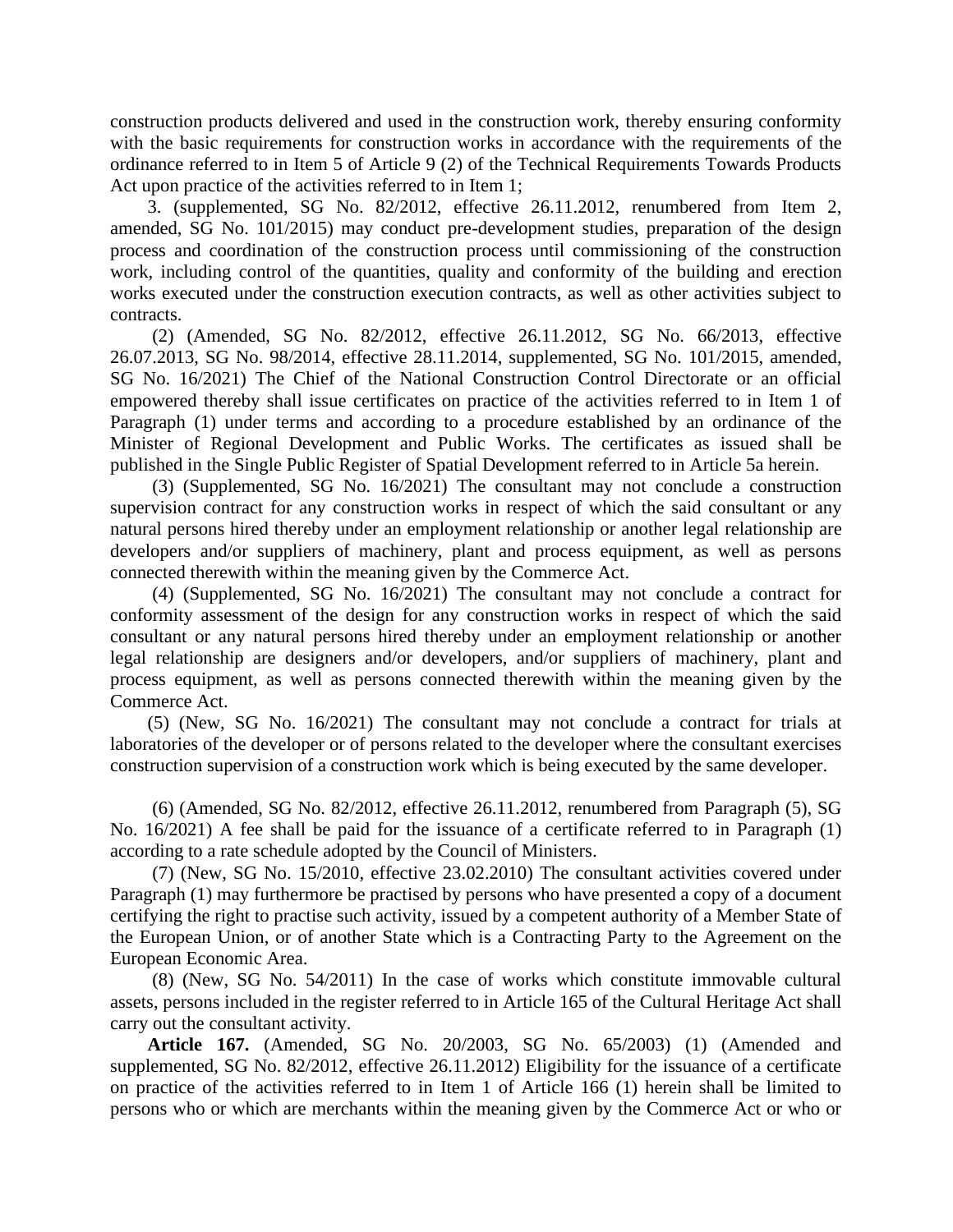which are registered in a commercial or another public register in a Member State of the European Union, or in another State which is a Contracting Party to the Agreement on the European Economic Area, and who or which satisfy the following requirements:

1. no bankruptcy adjudication proceedings must be pending against them;

2. (amended, SG No. 82/2012, effective 26.11.2012, supplemented, SG No. 101/2015, SG No. 103/2017, effective 1.01.2018, amended, SG No. 16/2021) the members of the management bodies of the legal person or the sole trader, as well as the natural persons hired thereby under a contract of employment or another contract, must be professionals holding the educational qualification degree of Master conferred thereon upon graduation from a higher educational establishment and possessing licensed technical competence under Article 229 herein, have at least five years' length of service in a relevant position, have not suffered another to commit and/or have not committed more than two violations under this Act and the statutory instruments on the application thereof during the last three years before the submission of an application for recording in the register, and must not have been sentenced to deprivation of liberty for intentional publicly prosecutable offences, as well as for offences related to the practice of the profession, unless rehabilitated; the circumstances relating to the conviction status of Bulgarian citizens shall be established through official channels by the National Construction Control Directorate; foreign citizens shall submit a conviction status certificate or a similar document; the requirement to possess licensed technical competence under Article 229 herein shall not apply to any natural persons wherethrough the consultant practises the activity thereof, with specialist qualifications related to the requirements of sanitation and hygiene for construction works (physicians who have attained a specialist qualification in the health care system in Communal hygiene, Occupational medicine, Nutrition and dietetics, Hygiene of children and adolescents and Radiation hygiene), as well as jurists;

3. (amended, SG No. 82/2012, effective 26.11.2012, SG No. 16/2021) they have not committed and/or suffered another to commit more than two violations under this Act and the statutory instruments on the application thereof during the three years last preceding the submission of an application for entry into the register;

4. (new, SG No. 16/2021) the team of natural persons wherethrough the consultant practises the activity thereof under Item 1 of Article 166 (1) herein must include the relevant professionals who possess qualification and licensed competence to assess the conformity of all parts of the development-project designs by category according to Article 137 (1) herein, including and safety and health coordinator, but not fewer than the relevant specialist qualifications specified in the ordinance referred to in Article 166 (2) herein.

(2) (Amended, SG No. 82/2012, effective 26.11.2012) A certificate shall be issued for a term of validity of five years and shall be entered in a public register with the National Construction Control Directorate. To obtain a certificate, the [eligible] legal person or sole trader shall submit an application completed in a standard form as endorsed by the Chief of the National Construction Control Directorate, attaching thereto:

1. (amended, SG No. 34/2006, SG No. 82/2012, effective 26.11.2012) a current document on commercial registration, where a Standard Identification Code under the Commercial Register Act is not stated, or a copy of a document on registration in a commercial or another public register or an equivalent identification means under the register of the relevant Member State of the European Union, or of another State which is a Contracting Party to the Agreement on the European Economic Area;

2. (amended, SG No. 105/2005, repealed, SG No. 63/2017, effective 1.01.2018);

3. (amended, SG No. 82/2012, effective 26.11.2012, SG No. 66/2013, effective 26.07.2013,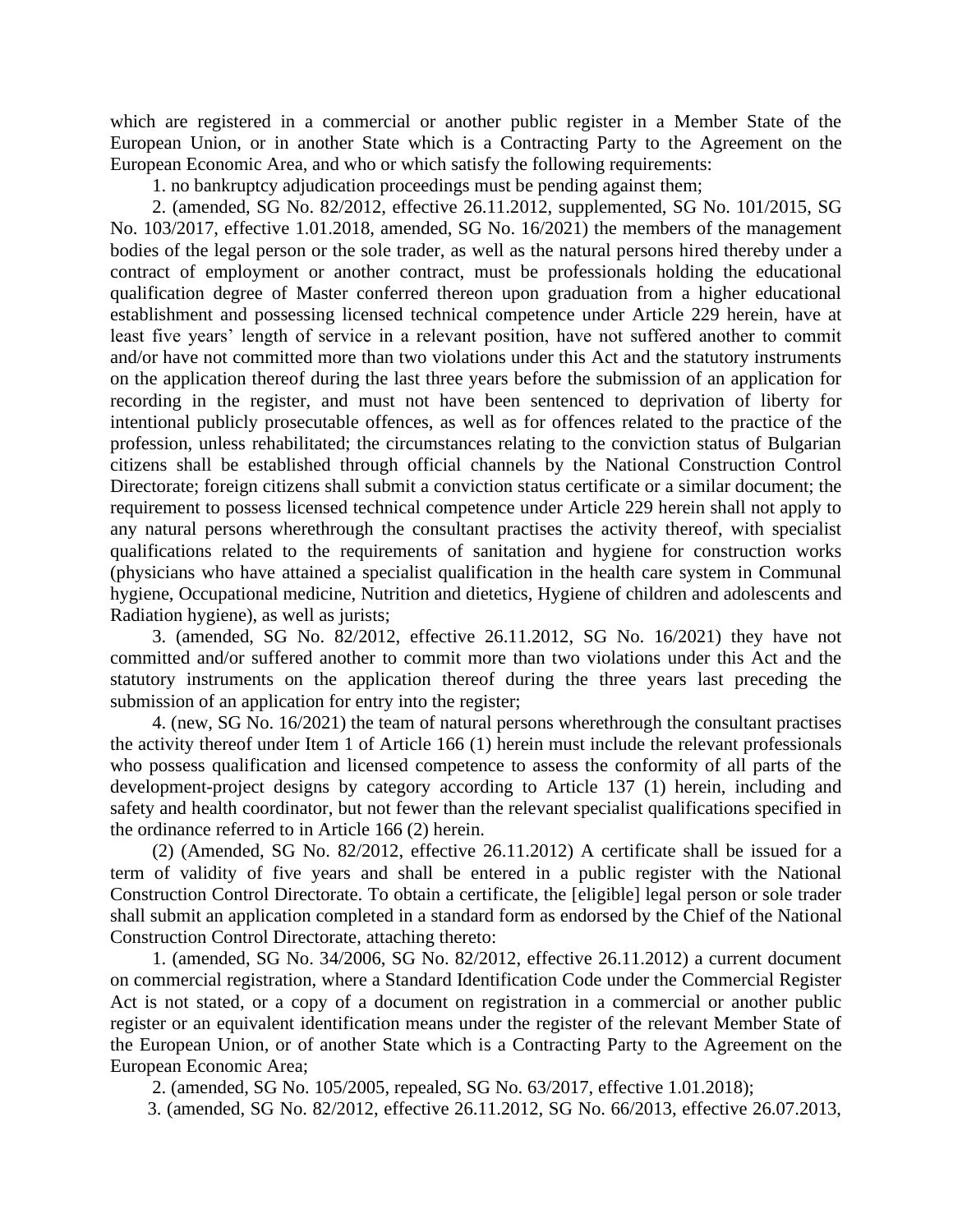effective 26.07.2013, SG No. 98/2014, effective 28.11.2014) a list of the licensed natural persons, including a safety and health coordinator, wherethrough the activities of conformity assessment of the designs and/or construction supervision are implemented, with proof of the professional experience of the said persons and of the five years' length of service, as well as other individual documents certifying the technical competences and abilities to practise the activities referred to in Item 1 of Article 166 (1) herein, including training received under programmes endorsed by the Minister of Regional Development and Public Work jointly with the competent government ministers;

4. proof of professional experience and of five years' length of service of the members of the management bodies of the legal person or the sole trader;

5. (amended, SG No. 82/2012, effective 26.11.2012, SG No. 16/2021) declarations by the members of the management bodies of the legal person or the sole trader, as well as by the natural persons wherethrough the activities referred to in Item 1 of Article 166 (1) herein are to be practised, to the effect that the said persons have not suffered another to commit, nor have committed themselves, more than two violations under this Act and the statutory instruments on the application thereof during the latest three years preceding the submission of an application for recording in the register;

6. (repealed, SG No. 103/2017, effective 1.01.2018);

7. (new, SG No. 82/2012, effective 26.11.2012, amended, SG No. 24/2013, SG No. 35/2015, effective 15.05.2015, SG No. 13/2017) certificates issued by branch organizations on the competence of the experts from the relevant register of the licensed persons, including certificates of licensed designer competence, certificates of technical control over the structural part, a certificate of entry into the register referred to in Article 44 (5) of the Energy Efficiency Act and other certificates required by law.

(3) (New, SG No. 16/2021) Within one month prior to the expiry of the time limit referred to in Paragraph (2), the registered persons may submit an application in writing to the registering authority for an extension of the certificate by a new term of validity of five years. A declaration to the effect that no changes in the grounds for the issuance of the certificate under Article 166 (2) herein have intervened shall be attached to any such application.

(4) (New, SG No. 16/2021) Within one month prior to the expiry of the time limit referred to in Paragraph (3), the registered persons may submit an application in writing to the registering authority for a new registration, accompanied by the documents referred to in Paragraph (2).

(5) (New, SG No. 63/2017, effective 1.01.2018, amended, SG No. 92/2017, effective 1.01.2018, renumbered from Paragraph (3), SG No. 16/2021) The National Construction Control Directorate shall request by official channels information regarding the existence or nonexistence of liabilities under Article 87 (11) of the Tax and Social Insurance Procedure Code regarding the merchant concerned.

(6) (New, SG No. 1/2019, effective 1.01.2019, renumbered from Paragraph (4), SG No. 16/2021) For the issuance of a certificate for the performance of the activities under Item 1 of Article 166 (1) the National Construction Control Directorate shall require by official channels a document of recognition of higher education acquired in foreign higher schools, which shall be issued by the National Information and Documentation Centre.

(7) (Amended, SG No. 82/2012, effective 26.11.2012, renumbered from Paragraph 3, SG No. 63/2017, effective 1.01.2018, renumbered from Paragraph 4, SG No. 1/2019, effective 1.01.2019, renumbered from Paragraph (5), SG No. 16/2021) A certificate on entry into the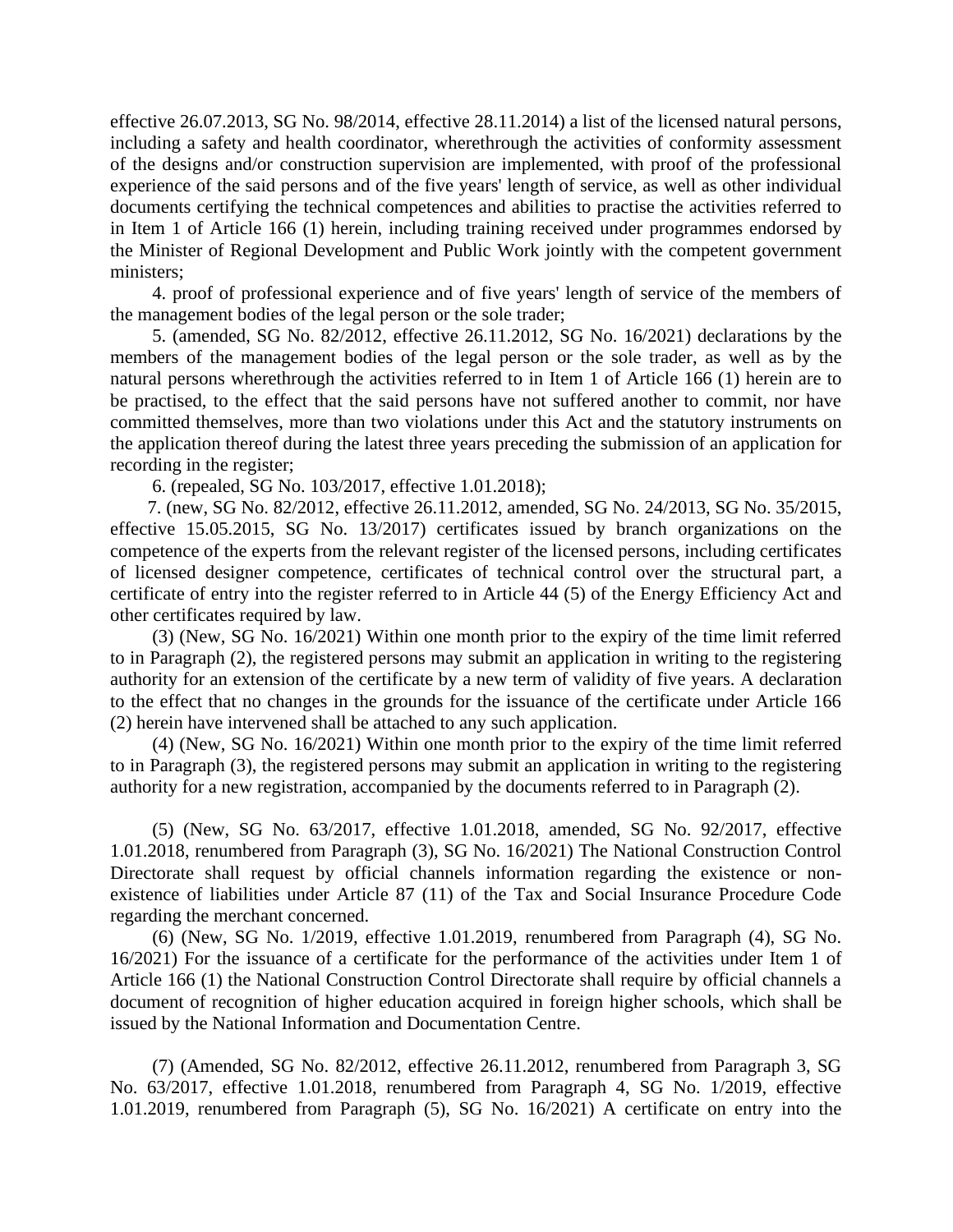register shall be issued or refused within one month after submission of an application.

(8) (Amended, SG No. 82/2012, effective 26.11.2012, renumbered from Paragraph 4, SG No. 63/2017, effective 1.01.2018, renumbered from Paragraph 5, SG No. 1/2019, effective 1.01.2019, renumbered from Paragraph (6), SG No. 16/2021) A refusal to enter into the register shall be communicated to the applicant in writing and shall be appealable according to the procedure established by the Administrative Procedure Code.

(9) (Amended, SG No. 82/2012, effective 26.11.2012, renumbered from Paragraph 5, SG No. 63/2017, effective 1.01.2018, renumbered from Paragraph 6, SG No. 1/2019, effective 1.01.2019, renumbered from Paragraph (7), SG No. 16/2021) The validity of a certificate shall be terminated prior to the expiry of the term for which the said certificate has been issued at the request of the person who has been entered into the register upon presentation of evidence that there are no unconsummated contracts for any activities under the certificate, as well as upon dissolution of the legal person or the enterprise of the sole trader, or upon:

1. (amended, SG No. 101/2015, SG No. 16/2021) two enforceable penalty decrees for a period of three years, whereby pecuniary penalties have been imposed on the legal person or on the sole trader under this Act or the statutory instruments on the application thereof;

2. (amended, SG No. 16/2021) two enforceable penalty decrees for a period of one year against the natural persons who practise the activities on [behalf] and for the account of the legal person or sole trader recorded in the register;

3. lapse of any of the reasons and grounds which have served for the issuance of the certificate.

(8) (New, SG No. 82/2012, effective 26.11.2012, repealed, SG No. 101/2015, renumbered from Paragraph 6, SG No. 63/2017, effective 1.01.2018, renumbered from Paragraph 7, SG No. 1/2019, effective 1.01.2019).

**Article 168.** (1) (Amended, SG No. 65/2003) The person exercising construction supervision shall be responsible for:

1. legally conforming commencement of the construction work;

2. (amended, SG No. 82/2012, effective 26.11.2012) exercise of control as to completeness and correct drafting of the instruments and memoranda in the course of construction;

3. (amended, SG No. 82/2012, effective 26.11.2012, SG No. 101/2015) suspension of construction works which are executed under the terms established by Article 224 (1) and Article 225 (2) herein and in violation of the requirements of Article 169 (1) and (3) herein;

4. (amended, SG No. 65/2003, SG No. 76/2005, SG No. 82/2012, effective 26.11.2012) exercise of control as to compliance with the requirements for health and safety at work in construction;

5. preclusion of damage to third parties and immovables as a consequence of the construction;

6. (amended, SG No. 65/2003, repealed, SG No. 82/2012, effective 26.11.2012);

7. (new, SG No. 65/2003, repealed, SG No. 82/2012, effective 26.11.2012);

8. (new, SG No. 65/2003, repealed, SG No. 82/2012, effective 26.11.2012).

(2) (New, SG No. 65/2003, amended and supplemented, SG No. 25/2019) Construction supervision shall be exercised by a consultant in respect of Category One to Five construction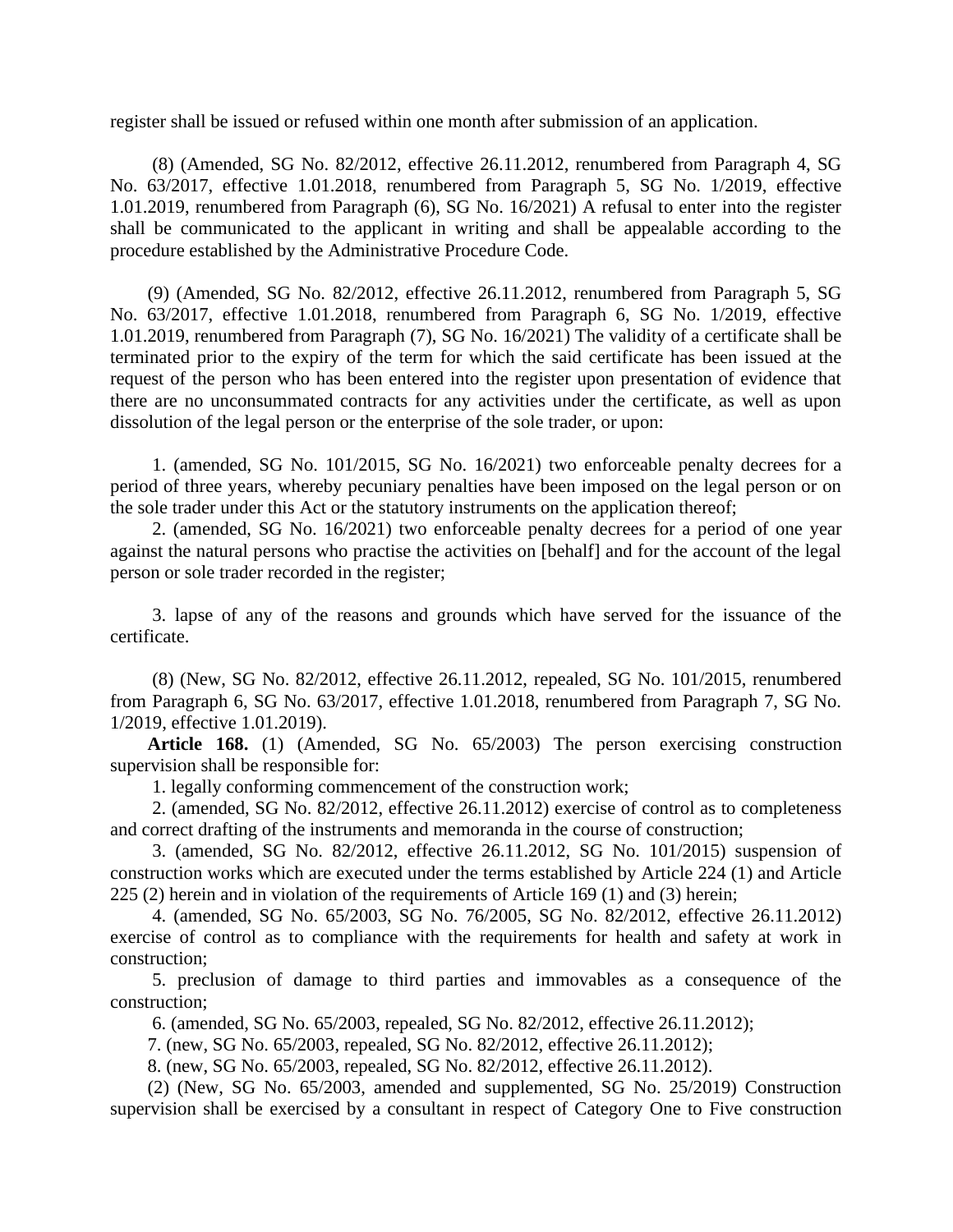works, with the exception of works referred to in Article 14 (2) of the Chamber of Builders Act.

(3) (Renumbered from Paragraph (2), SG No. 65/2003, amended, SG No. 66/2013, effective 26.07.2013, SG No. 98/2014, effective 28.11.2014) The person exercising construction supervision shall sign all instruments and memoranda in the course of construction as shall be necessary for assessment of the construction works in respect of requirements as to safety and legally conforming execution, according to an ordinance of the Minister of Regional Development and Public Works regarding the instruments and memoranda drawn up in the course of construction.

(4) (Renumbered from Paragraph (3), amended and supplemented, SG No. 65/2003) The prescriptions and orders of the person exercising construction supervision, as entered in the order record book, shall be mandatory for the developer, building contractor and site manager of the construction work. Any objections to the prescriptions of the person exercising construction supervision may be lodged within three days before the authorities of the National Construction Control Directorate, and construction shall be suspended until the said authorities rule. After examination, the authorities of the National Construction Control Directorate shall issue mandatory directions.

(5) (Renumbered from Paragraph (4), amended, SG No. 65/2003) Upon violation of the technical rules and standard specifications, the person exercising construction supervision shall be obligated to notify the Regional Office of the National Construction Control Directorate within three days after ascertainment of any such violation.

(6) (Repealed, renumbered from Paragraph (5), amended, SG No. 65/2003, SG No. 16/2021) Upon completion of building and erection works, the person exercising construction supervision shall prepare a final report to the contracting entity.

(7) (Amended, SG No. 65/2003) The persons exercising construction supervision shall incur liability for any detriment inflicted thereby on the contracting entity and the other participants in construction, and solidary liability with the developer for any detriment inflicted through non-observance of technical rules and standard specifications and of the designs as approved. The period of liability under the construction supervision contract shall be at least as long as the warranty periods in construction.

#### **Section III**

# **(Renumbered from Section IV, SG No. 65/2003) Requirements to Construction Works**

**Article 169.** (Amended and supplemented, SG No. 65/2003, amended, SG No. 76/2006) (1) (Amended, SG No. 101/2015) Construction works shall be designed, executed and maintained in accordance with the basic requirements for construction works set out in Annex I to Regulation (EU) No. 305/2011 of the European Parliament and of the Council of 9 March 2011 laying down harmonised conditions for the marketing of construction products and repealing Council Directive 89/106/EEC (OJ L 88/5 of 4 April 2011) for:

- 1. mechanical resistance and stability;
- 2. safety in case of fire;
- 3. hygiene, health and the environment;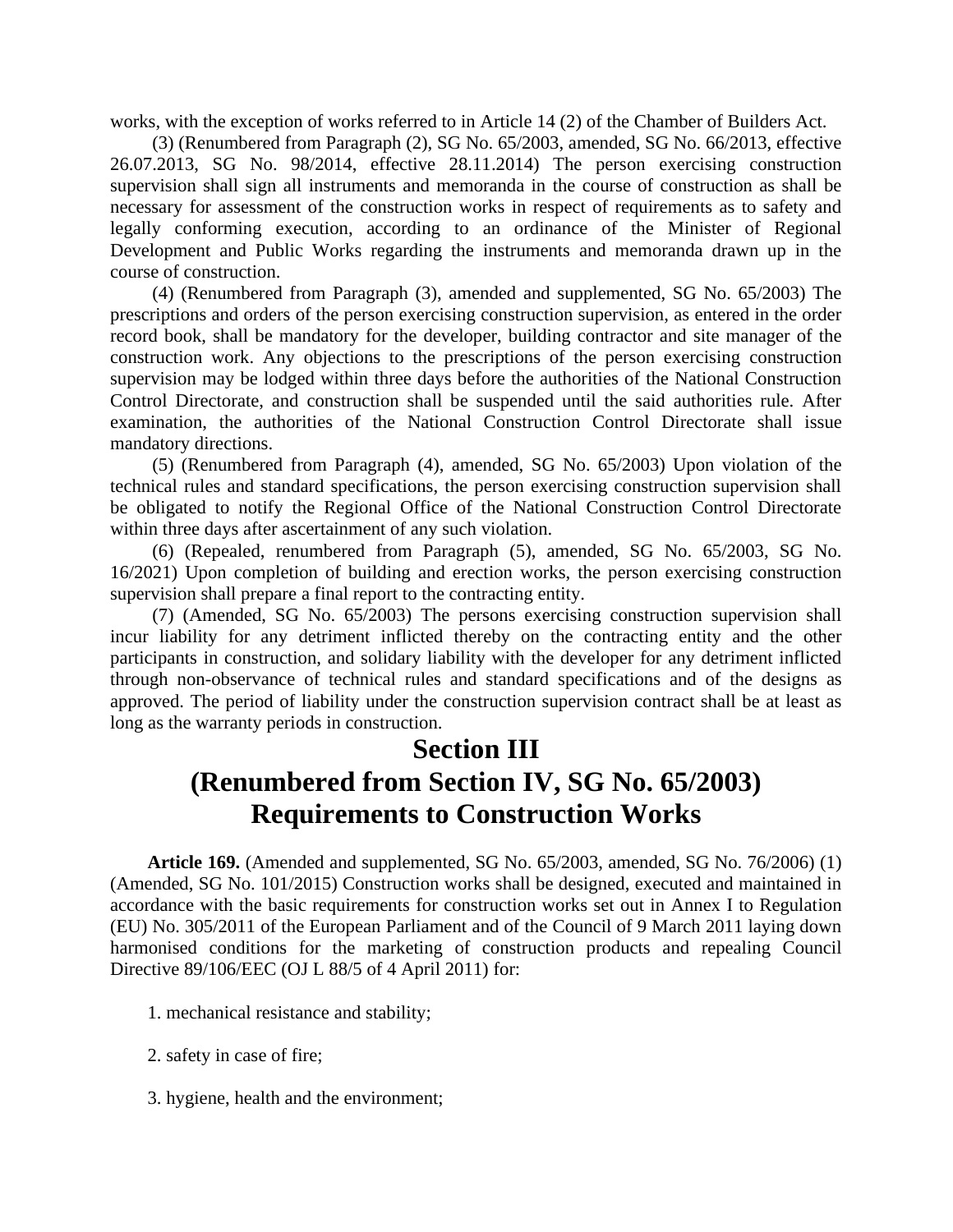4. safety and accessibility in use;

5. protection against noise;

6. energy economy and heat retention;

7. sustainable use of natural resources.

(2) (Amended, SG No. 61/2007, SG No. 66/2013, effective 26.07.2013, SG No. 98/2014, effective 28.11.2014, repealed, SG No. 101/2015).

(3) Construction works shall be designed, executed and maintained in conformity with the requirements of the statutory instruments for:

1. preservation of the special areas of conservation, of the protected areas and of the other protected sites and of immovable cultural assets;

2. (amended, SG No. 51/2016, effective 5.07.2016) reducing the risk of disasters;

3. physical protection of construction works.

(4) (Supplemented, SG No. 82/2012, effective 26.11.2012, amended, SG No. 66/2013, effective 26.07.2013, SG No. 98/2014, effective 28.11.2014, SG No. 101/2015, supplemented, SG No. 51/2016, effective 5.07.2016) The Minister of Regional Development and Public Works, independently or jointly with the competent government ministers, shall issue ordinances setting out the requirements for the design, execution, control and commissioning of construction works, for the durability of building structures, the stability of the foundation bed, the requirements for an environment accessible to the public, including to people with disabilities, and the requirements for safety of construction works, development of natural resources and environmentally friendly use of natural and secondary raw materials in construction works, taking into account the impact of the geographic, climatic and seismic factors in accordance with the requirements referred to in Paragraph (1) and Items 1, 2 and 3 of Paragraph (3).

(5) (Amended, SG No. 102/2008, SG No. 93/2009, repealed, SG No. 80/2011, effective 14.10.2011).

(6) (New, SG No. 61/2007, amended, SG No. 101/2015) Annually, the executive authorities shall elaborate programmes of measures to bring the urbanized area and the individual buildings and facilities existing therein into conformity with the requirements for an accessible environment and shall project resources for the implementation of the said measures. The Council of Ministers and the municipal councils shall adopt the programmes and shall exercise control over the implementation thereof.

**Article 169a.** (New, SG No. 76/2006) (1) (Amended, SG No. 101/2015) Only construction products, which ensure conformity with the basic requirements for construction works under Article 169 (1) herein and which conform to the requirements defined by the Technical Requirements Towards Products Act and by the ordinance referred to in Item 5 of Article 9 (2) of the said Act, shall be used in construction works.

(2) (Amended, SG No. 66/2013, effective 26.07.2013, SG No. 98/2014, effective 28.11.2014, repealed, SG No. 101/2015).

(3) (Repealed, SG No. 101/2015).

(4) (Repealed, SG No. 101/2015).

(5) (Amended, SG No. 66/2013, effective 26.07.2013, SG No. 98/2014, effective 28.11.2014, repealed, SG No. 101/2015).

(6) (Amended, SG No. 66/2013, effective 26.07.2013, SG No. 98/2014, effective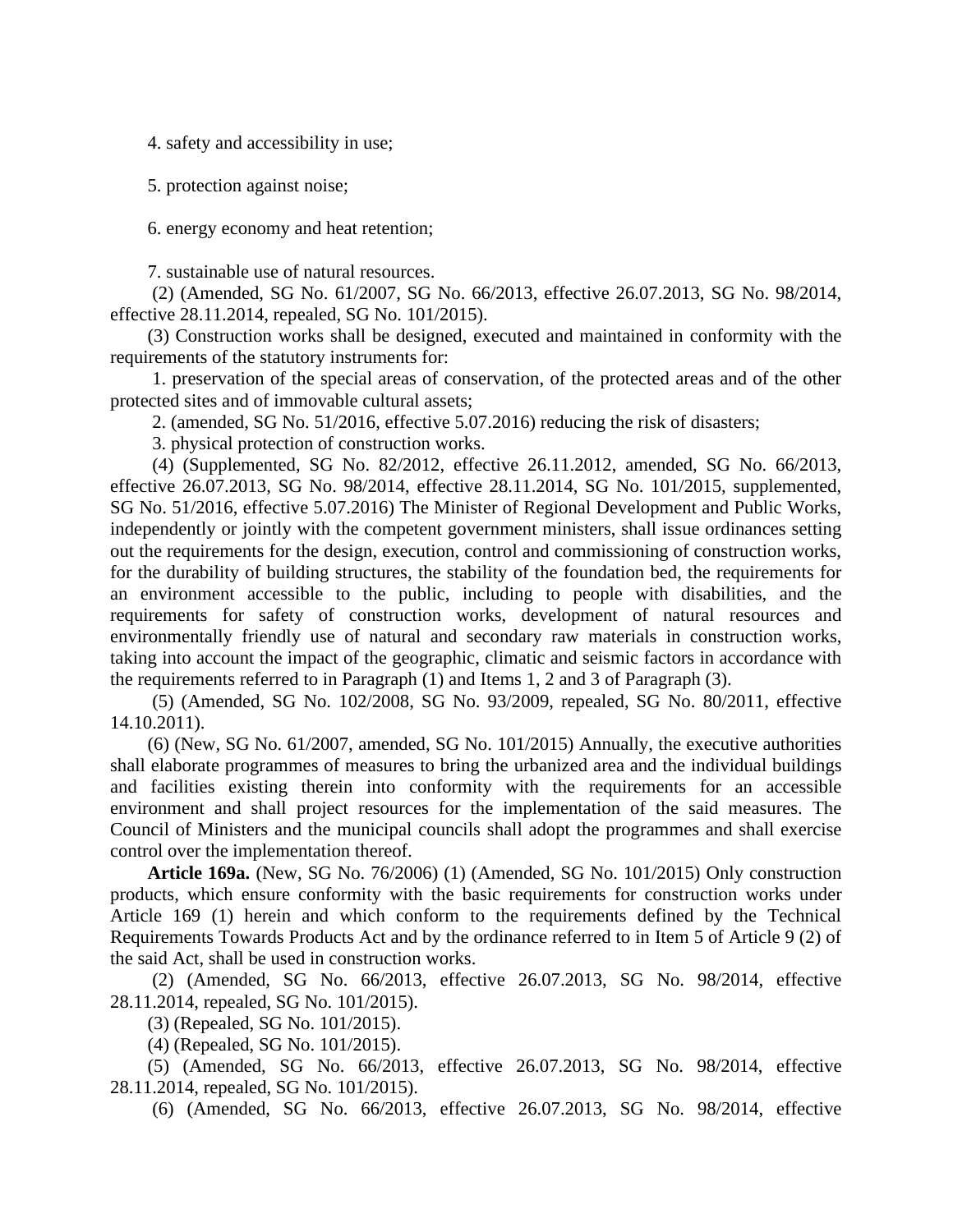28.11.2014, repealed, SG No. 101/2015).

**Article 169b.** (New, SG No. 76/2006) (1) The control over construction products under Article 169a (1) herein shall be exercised by the consultant when performing conformity assessment of development-project designs and when exercising construction supervision.

(2) The administrative control over construction products under Article 169a (1) herein upon design and construction shall be exercised by the authorities referred to in Articles 220 to 223 herein.

**Article 170.** (1) (Amended, SG No. 65/2003) All circumstances related to a construction work, including but not limited to delivery and acceptance of the construction site, building and erection works subject to closure, and intermediate and conclusive instruments of acceptance and delivery of building and erection works, shall be documented by the representatives of the parties to the contracts as concluded.

(2) (Supplemented, SG No. 65/2003) Upon refusal or failure (of a party) to report for the drafting of a joint instrument, the interested party shall extend an invitation in writing to the other party or parties to a drafting of the instrument. Should a representative of the party invited fail to report within twenty four hours after the time limit established in the invitation, the said party shall be substituted by the authority which has issued the building permit or by an official authorized thereby.

(3) (Amended and supplemented, SG No. 65/2003) All prescriptions related to the execution of a construction work, as issued by the duly empowered persons and the specialized control authorities, shall be entered in the order record book of the construction work which shall be kept at the construction work.

### **Chapter Ten INSURANCE IN DESIGNING AND CONSTRUCTION**

**Article 171.** (Amended, SG No. 65/2003) (1) (Supplemented, SG No. 103/2005) The designer, the person exercising technical control over the structural part, the consultant, the developer and the person exercising construction supervision shall be insured against professional liability for any detriment inflicted on the other participants in construction and/or third parties as a result of wrongful acts or omissions in the course of, or in connection with, the performance of their duties.

(2) The terms and a procedure for compulsory insurance of the persons covered under Paragraph (2), including the insurance cover, the risks excluded, the minimum amounts of insurance, and the insurance premiums, shall be established by an act of the Council of Ministers.

**Article 171a.** (New, SG No. 82/2012, effective 26.11.2012) (1) The requirement for professional liability insurance of the persons referred to in Article 171 (1) herein shall not apply to any person from a Member State of the European Union, or from another State which is a Contracting Party to the Agreement on the European Economic Area, who establishes himself or herself in the territory of the Republic of Bulgaria and has provided an equivalent professional liability insurance or guarantee in another Member State of the European Union, or in a State which is a Contracting Party to the Agreement on the European Economic Area.

(2) In the cases referred to in Paragraph (1), where the risk cover of the insurance or guarantee provided is only partial, the state bodies or the contracting entity may require an additional insurance or guarantee to cover the uncovered risks in accordance with Article 173 (2) and Article 174 (1) herein and in compliance with the requirements of Article 27 (3) of the Service Activities Act.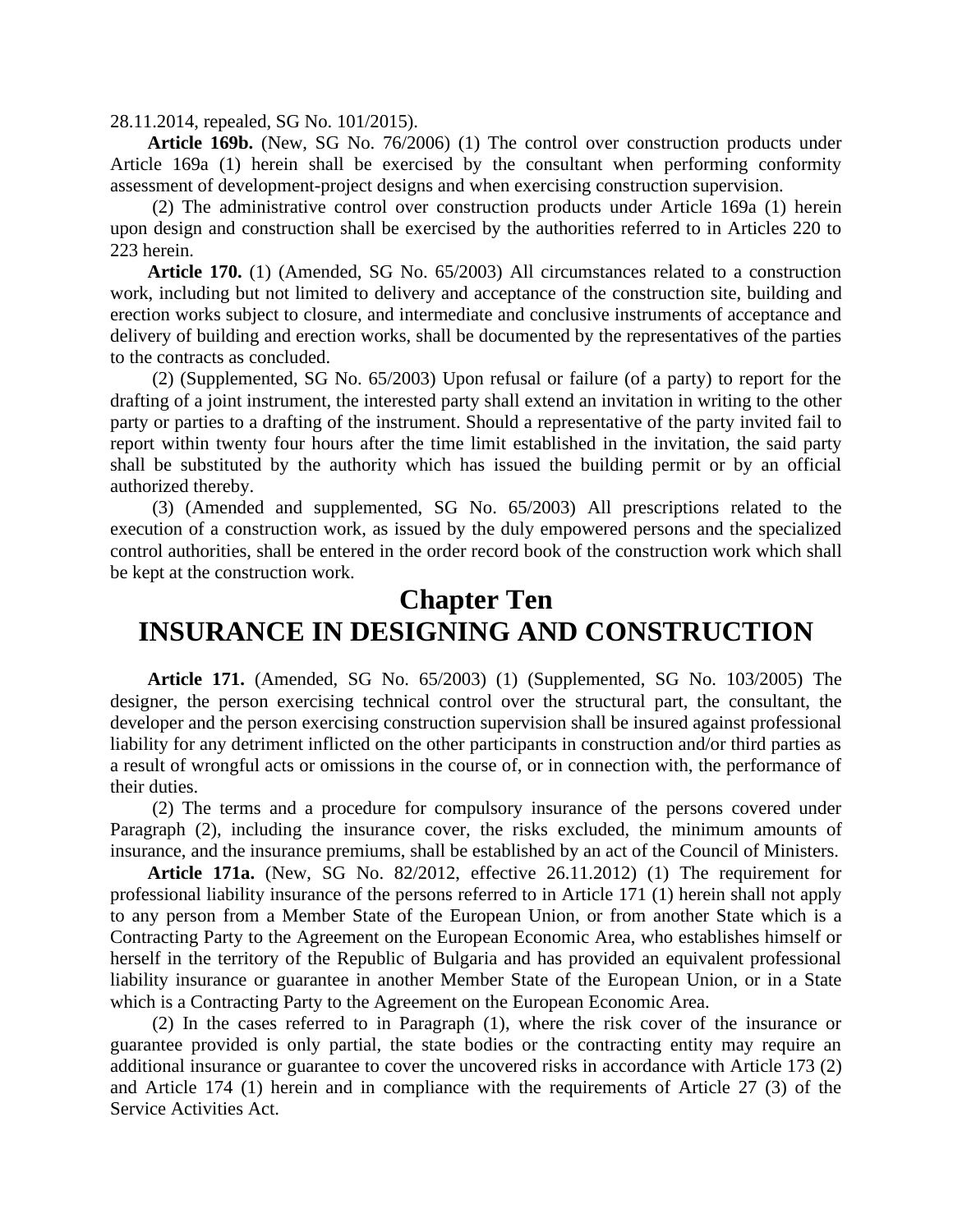**Article 172.** (Amended, SG No. 65/2003) (1) The insurances referred to in Article 171 herein shall be contracted for a period of one year and shall cover the liability of the insured on written claims presented within the term of validity of the contract of insurance for:

1. any wrongful acts or omissions of the insured in the course of, or in connection with, the performance of the duties thereof, performed within the term of validity of the contract;

2. any wrongful acts or omissions of the insured in the course of, or in connection with, the performance of the duties thereof, performed within a period commencing on the retroactive date and ending upon conclusion of the contract; in such a case, the insurer shall not be liable for any loss as have occurred prior to the conclusion of the contract of insurance.

(2) "Retroactive date" within the meaning given by Paragraph (1) shall be the date of commencement of practice of a person covered under Article 171 herein. In respect of the persons who have practised for a period exceeding five years, the retroactive date shall be five years prior to conclusion of the contract of insurance.

(3) The contract of insurance shall be concluded by the persons covered under Article 171 herein within fifteen days after commencement of the professional practice thereof.

(4) The insurance shall be renewed annually without interruption until the person practises the respective activity.

(5) Upon discontinuance of an activity subject to compulsory insurance, the person covered under Article 171 herein shall be obligated to contract an additional insurance covering a period of five years succeeding the discontinuance of the activity, in case the loss-inflicting act was performed after the retroactive date referred to in Paragraph (2).

**Article 173.** (Amended, SG No. 65/2003) (1) A separate insurance may be agreed between the participants in construction covering the liabilities thereof for a specific work.

(2) The contracting entity may require that the contractor contract an additional insurance covering damage to property sustained by the construction work, the materials, the mechanical equipment for construction and the furnishings of the construction site which has arisen in the course of construction, if paid by the contracting entity or owned thereby.

**Article 174.** (Amended, SG No. 65/2003) (1) The state bodies and the contracting entity may require from the persons covered under Article 171 herein proof of the existence and validity of a contract of insurance (copies of insurance policies and documentary proof of insurance premiums paid). Any such documents shall be submitted within seven days after being requested in writing.

(2) Should the contracting entity ascertain non-fulfilment of the obligation to contract and maintain an insurance by the persons covered under Article 171 herein, the said contracting entity may suspend all payments due thereby to the said persons.

## **Chapter Eleven COMPLETION OF CONSTRUCTION. USE PERMIT**

**Article 175.** (Amended, SG No. 65/2003) (1) Upon actual completion of a construction work, executive documents shall be prepared by the contractor or by a person designated by the contracting entity, showing the immaterial deviations from the cleared designs.

(2) (Supplemented, SG No. 101/2015, amended, SG No. 13/2017) The executive documents shall contain a complete set of drawings on the actually performed building and erection works. The said documents shall be certified by the contracting entity, the designer, the developer, the person who has exercised designer supervision, by the natural person exercising technical control over the structural part, and by the person who has effected the construction supervision.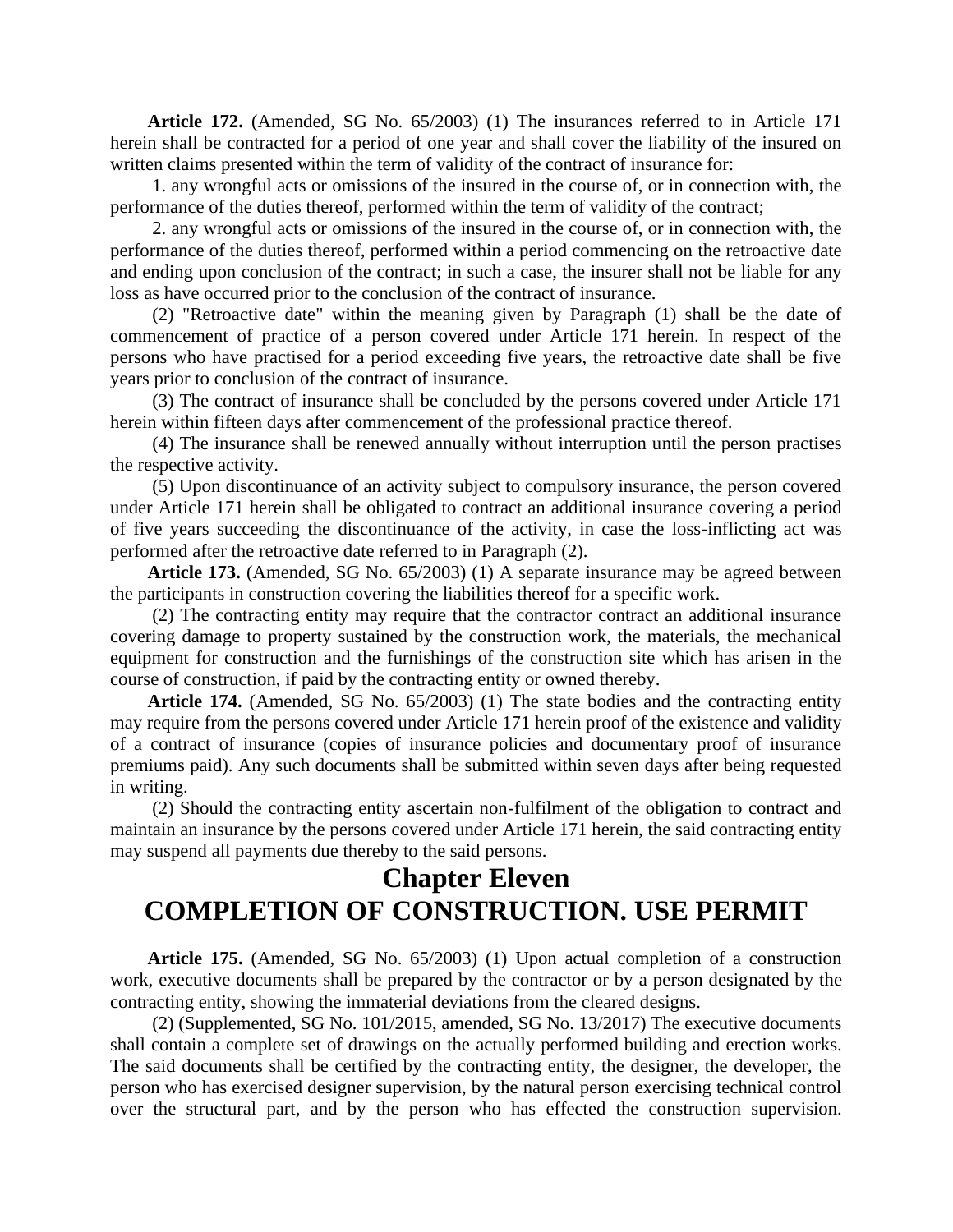Delivery shall be certified by a seal affixed by the relevant administration to all graphics and textual materials. The executive documents shall constitute an integral part of the construction file as issued.

(3) Upon ascertainment of material deviations from the construction file as issued, the authority who has approved the designs shall be obligated:

1. (amended, SG No. 82/2012, effective 26.11.2012) to take the actions referred to in Item 1 of Article 223 (2) herein: applicable to Category Four, Five and Six construction works;

2. (amended, SG No. 82/2012, effective 26.11.2012) to notify the authorities of the National Construction Control Directorate: applicable to Category One, Two and Three construction works.

(4) Where the construction work has been executed in conformity with the developmentproject designs as approved, no executive documents shall be delivered.

(5) The complete set of executive documents shall be submitted into the indefinite custody of the authority which has issued the building permit and, and, a specified portion of the said documentation as required, to the Geodesy, Cartography and Cadastre Agency as well.

**Article 176.** (1) (Amended, SG No. 65/2003, SG No. 101/2015) Upon completion of a construction work, the contracting entity, the designer, the developer and the person exercising construction supervision shall draft an instrument of ascertainment certifying that the construction work has been executed in conformity with the development-project designs as approved, the executive documents as certified, the requirements to construction works covered under Article 169 (1) and (3) herein, and the terms and conditions of the contract as concluded. Memoranda on successfully conducted single trial runs of machinery and plant shall furthermore be attached to any such instrument. Delivery of the construction work by the developer to the contracting entity shall furthermore be performed by the said instrument.

(2) In respect of construction works assigned for manufacture and other specific use, depending on the stipulations in the contract, completion of construction shall be proved additionally through conduct of successful acceptance trials.

(3) Where construction is performed by multiple developers, each one of them shall be obligated to conduct the trials of the portion of the construction work thereof upon completion of the construction of the said portion.

(4) (Amended, SG No. 65/2003) In the cases where the trials fail, construction shall not be deemed to be completed and the contracting entity shall enjoy the rights covered under Article 265 of the Obligations and Contracts Act.

(5) Should individual parts of a construction work be used separately, the building contract may provide that the trials of any such parts be conducted prior to the final completion of the entire work.

**Article 176a.** (New, SG No. 76/2006) (1) (Supplemented, SG No. 79/2006) A technical passport of the construction work shall be prepared after completion of any new construction work, as well as after redevelopment, general renovation, overhaul or remodelling of any existing construction work. Technical passports shall not be prepared for the construction works referred to in Sections VII and VIII of Chapter Three herein.

(2) The technical passport of the construction work shall define the time limits for performance of the overhauls and routine repairs of the construction work and shall contain data on all certificates issued for the construction work, as required by other statutory instruments.

(3) The technical passport of the construction work shall state all performed redevelopments, overhauls and remodellings, the conformity of the construction work characteristics with the requirements of the effective statutory instruments and documents and the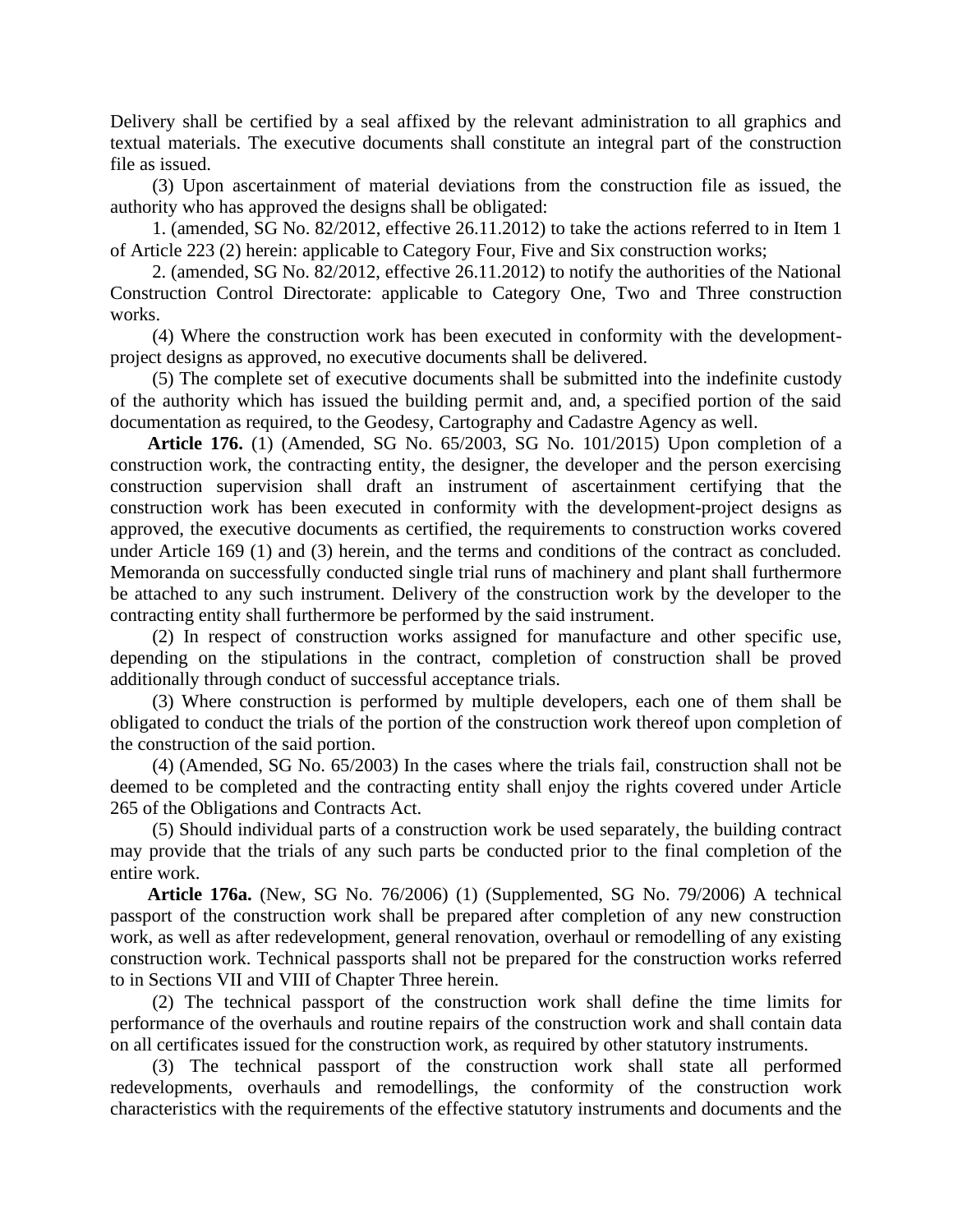measures necessary for their improvement.

(4) The technical passport of the construction work shall be prepared in two originals: one copy for the contracting entity and one copy for the building permit issuing authority, and where the building permit has been issued by an authority under Article 5 (7) herein, a copy of the technical passport of the construction work shall also be delivered to the authority under Article 5 (5) herein. The contracting entity shall provide a certified copy of the technical passport of the construction work to the Geodesy, Cartography and Cadastre Agency.

(5) (Amended, SG No. 16/2021) The authorities referred to in Article 5 (5) and (7) herein shall maintain an archive of the technical passports as issued and shall publish the said passports in the Single Public Register of Spatial Development referred to in Article 5a herein.

(6) (Amended, SG No. 66/2013, effective 26.07.2013, SG No. 98/2014, effective 28.11.2014) The Minister of Regional Development and Public Works shall issue an ordinance establishing the scope and content of technical passports, as well as the procedure for the preparation, provision, registration, and custody thereof.

(7) (New, SG No. 82/2012, effective 26.11.2012) The time limits for preparation of the technical passports for the separate categories of existing construction works, including such constituting state and municipal property, shall be established in the ordinance referred to in Paragraph (6).

**Article 176b.** (New, SG No. 76/2006) (1) (Amended, SG No. 25/2019) The technical passport of a new construction work shall be prepared by the person exercising construction supervision or, applicable to construction works referred to in Article 14 (2) of the Chamber of Builders Act, by the site manager, before commissioning of the construction work by the competent authority.

(2) (Amended, SG No. 101/2015) The technical passport of an existing construction work shall be prepared after a study of the construction work to identify the characteristics thereof related to the requirements under Article 169 (1) and (3) herein, by the persons performing the study.

(3) (New, SG No. 82/2012, effective 26.11.2012, amended, SG No. 101/2015) Within the time limits under the ordinance referred to in Article 176a (6) herein, the mandatory building and erection works for bringing the construction works into conformity with the requirements covered under Article 169 (1) and (3) herein shall be entered in the technical passport of the construction work.

**Article 176c.** (New, SG No. 76/2006) (1) (Amended, SG No. 82/2012, effective 26.11.2012) A study of construction works shall be performed by a consultant which has obtained a certificate according to the procedure established by Article 166 (2) herein or by designers with various specialist qualifications possessing full licensed designer competence.

(2) (Amended, SG No. 82/2012, effective 26.11.2012) Where the study is performed by a consultant, the members thereof shall include natural persons exercising technical control over the structural part who satisfy the requirements of Article 142 (10) herein.

(3) (Supplemented, SG No. 82/2012, effective 26.11.2012, amended, SG No. 101/2015) Where the study is performed by a designer, the members thereof shall include natural persons exercising technical control over the structural part who satisfy the requirements of Article 142 (10) herein, as well as designers with various specialist qualifications possessing full licensed designer competence to evaluate the other characteristics of the construction works under Article 169 (1) and (3) herein.

(4) The energy efficiency study shall be part of the general study of the construction works and shall be performed by natural or legal persons meeting the requirements defined in the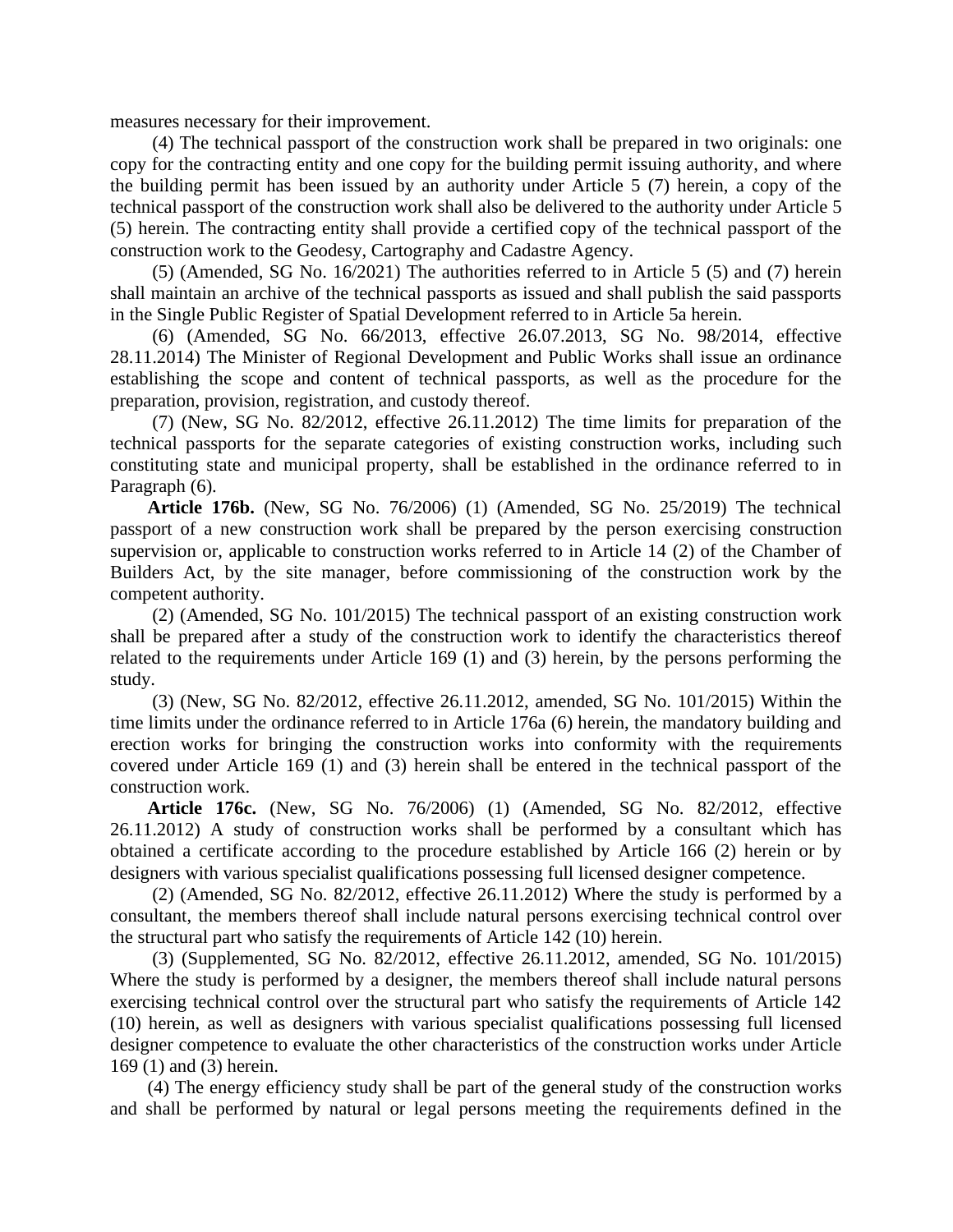Energy Efficiency Act.

(5) The procedure for performance of the study of construction works shall be established by the ordinance referred to in Article 176a (6) herein.

**Article 177.** (Amended, SG No. 65/2003) (1) (Amended and supplemented, SG No. 82/2012, effective 26.11.2012, amended, SG No. 105/2014, SG No. 101/2015, amended and supplemented, SG No. 41/2019, effective 22.08.2019, SG No. 21/2021, effective 12.03.2021) Upon completion of a construction work and finalisation of the acceptance trials, where such trials were necessary, the contracting entity shall submit an application to the authority referred to in Paragraph (2) or (3) for the commissioning of the work, submitting the final report referred to in Article 168 (6) herein, the contracts with the utility companies for coupling with the physicalinfrastructure networks, a technical passport and an energy performance certificate for new building and indicating a cadastre identifier of the work subject to commissioning. With regard to any construction works referred to in Item 1 (b) and (g) of Article 32 (1) of the Cadastre and Property Register Act that create zones of restrictions, the contracting entity shall submit a certificate issued by the Geodesy, Cartography and Cadastre Agency to the effect that the said construction works have been plotted on the selective maps and registers referred to in Article 32 of the Cadastre and Property Register Act. In the cases referred to in Item 10 of Article 151 (1) herein, after the installation of the systems the registration thereof shall be effected before the technical surveillance authorities.

(2) (Amended, SG No. 66/2013, effective 26.07.2013, SG No. 98/2014, effective 28.11.2014, supplemented, SG No. 16/2021) Category One, Two and Three construction works shall be commissioned on the basis of a use permit issued by the authorities of the National Construction Control Directorate under terms and according to a procedure established by an ordinance of the Minister of Regional Development and Public Works. The placing permits shall be published in the Single Public Register of Spatial Development referred to in Article 5a herein.

(3) (Amended, SG No. 82/2012, effective 26.11.2012, supplemented, SG No. 13/2017, SG No. 16/2021) Category Four and Five construction works shall be commissioned on the basis of a certificate on commissioning issued by the authority who issued the building permit under terms and according to a procedure established in the ordinance referred to in Paragraph (2). Any such certificate shall be issued within seven days from the receipt of the application referred to in Paragraph (1) after a check as to whether the documents are in a complete set and registration of the commissioning of the construction work and, at the discretion of the authority, an on-site inspection may be conducted as well. The certificates on commissioning shall be published in the Single Public Register of Spatial Development referred to in Article 5a herein.

(4) (Repealed, SG No. 82/2012, effective 26.11.2012, new, SG No. 16/2021) The commissioning of high-risk construction works and/or structures shall require a favourable opinion by the technical surveillance authorities. In respect of Category One, Two and Three construction work, any such opinion shall be provided through official channels by the participation of the technical surveillance authorities in the complement of the commissions according to the ordinance referred to in Paragraph (2). In respect of Category One, Two and Three construction work, any such opinion shall be provided through official channels by the technical surveillance authorities to the authority referred to in Paragraph (3) within five days from the receipt of a request for an opinion.

(5) The on-site plumbing and wiring systems and fixtures of a construction work shall be connected to the physical-infrastructure public networks and facilities on the basis of a contract with the competent utility companies.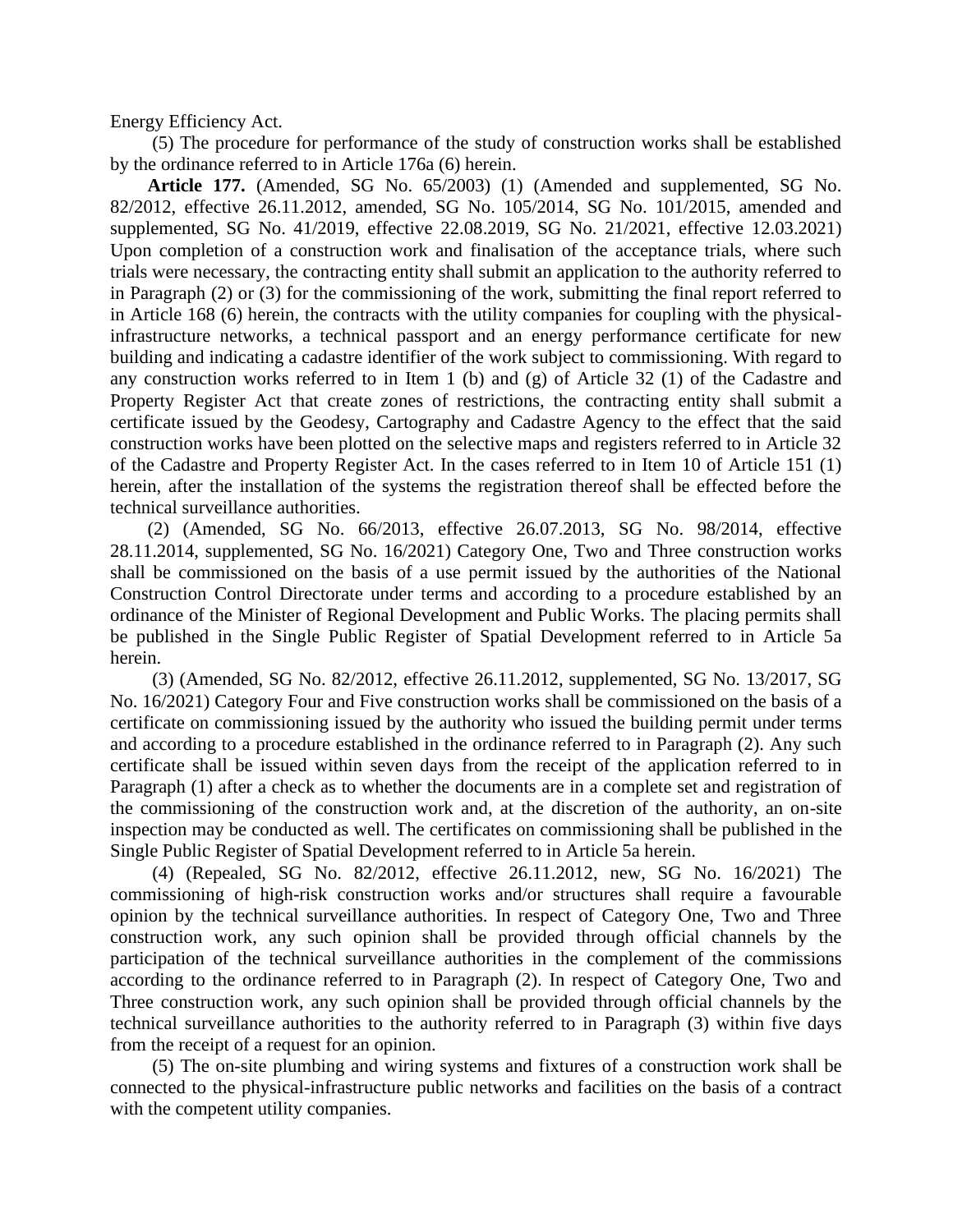(6) (Supplemented, SG No. 33/2008, amended and supplemented, SG No. 79/2015, effective 1.11.2015, SG No. 16/2021) In respect of special-purpose installations related to national defence and security, the use permit for the construction work shall be issued by the Minister of Defence or, respectively, by the Minister of Interior, by the Chairperson of the State Agency for National Security, by the Chairperson of the State Intelligence Agency, or by the Chairperson of the State Agency for Technical Operations.

(7) (New, SG No. 43/2008, amended, SG No. 82/2012, effective 26.11.2012, repealed, SG No. 13/2017).

**Article 178.** (Amended, SG No. 65/2003) (1) It shall be prohibited to use any construction work or part thereof prior to the commissioning of the said work or part by the competent authority referred to in Article 177 herein.

(2) (Supplemented, SG No. 16/2021) Category Six construction works and works referred to in Article 147a herein shall not be subject to commissioning.

(3) Construction works shall not be commissioned where:

1. (new, SG No. 82/2012, effective 26.11.2012, amended, SG No. 98/2014, effective 28.11.2014, SG No. 101/2015) the said construction works have not been executed in accordance with the development-project design as approved, with the requirements covered under Article 169 (1) and (3) herein and Article 169a (1) herein and/or a technical passport and an energy passport has not been prepared;

2. (supplemented, SG No. 61/2007, renumbered from Item 1, SG No. 82/2012, effective 26.11.2012) the actions projected in the vertical levelling part have not been performed and amenity planting has not been implemented under the design as approved;

3. (renumbered from Item 2, SG No. 82/2012, effective 26.11.2012) any existing buildings and structures, which are not included in the building-development mode, have not been removed even though projected for removal in the design permit as issued;

4. (renumbered from Item 3, SG No. 82/2012, effective 26.11.2012) the facades of the buildings and structures have not been completed conforming to the development-project design as approved;

5. (new, SG No. 103/2005, renumbered from Item 4, SG No. 82/2012, effective 26.11.2012, amended, SG No. 16/2021; declared unconstitutional by Decision 17 of the Constitutional Court of the Republic of Bulgaria in the part "in the territories with medium-rise and high-rise development, as well as" - SG No. 94/2021)

 $\overline{\phantom{a}}$  , and the contract of the contract of the contract of the contract of the contract of the contract of the contract of the contract of the contract of the contract of the contract of the contract of the contrac

 $\overline{\phantom{a}}$  , and the contract of the contract of the contract of the contract of the contract of the contract of the contract of the contract of the contract of the contract of the contract of the contract of the contrac

the action for the construction of streets, roads or driveways has not been performed in the territories with medium-rise and high-rise development, as well as in resorts, holiday villages, golf villages, water parks and in other spatial-development areas for recreation activities, connecting the work with the street or road network and ensuring normal access to the lot concerned;

6. (new, SG No. 41/2010, amended, SG No. 53/2012, effective 13.07.2012, renumbered from Item 5, SG No. 82/2012, effective 26.11.2012, repealed, SG No. 13/2017);

7. (new, SG No. 53/2012, effective 13.07 2012, renumbered from Item 6, SG No. 82/2012, effective 26.11.2012) a permit or registration document for waste-related operations has not been issued, where such a permit or document is required according to the procedure established by Articles 67 and 78 of the Waste Management Act.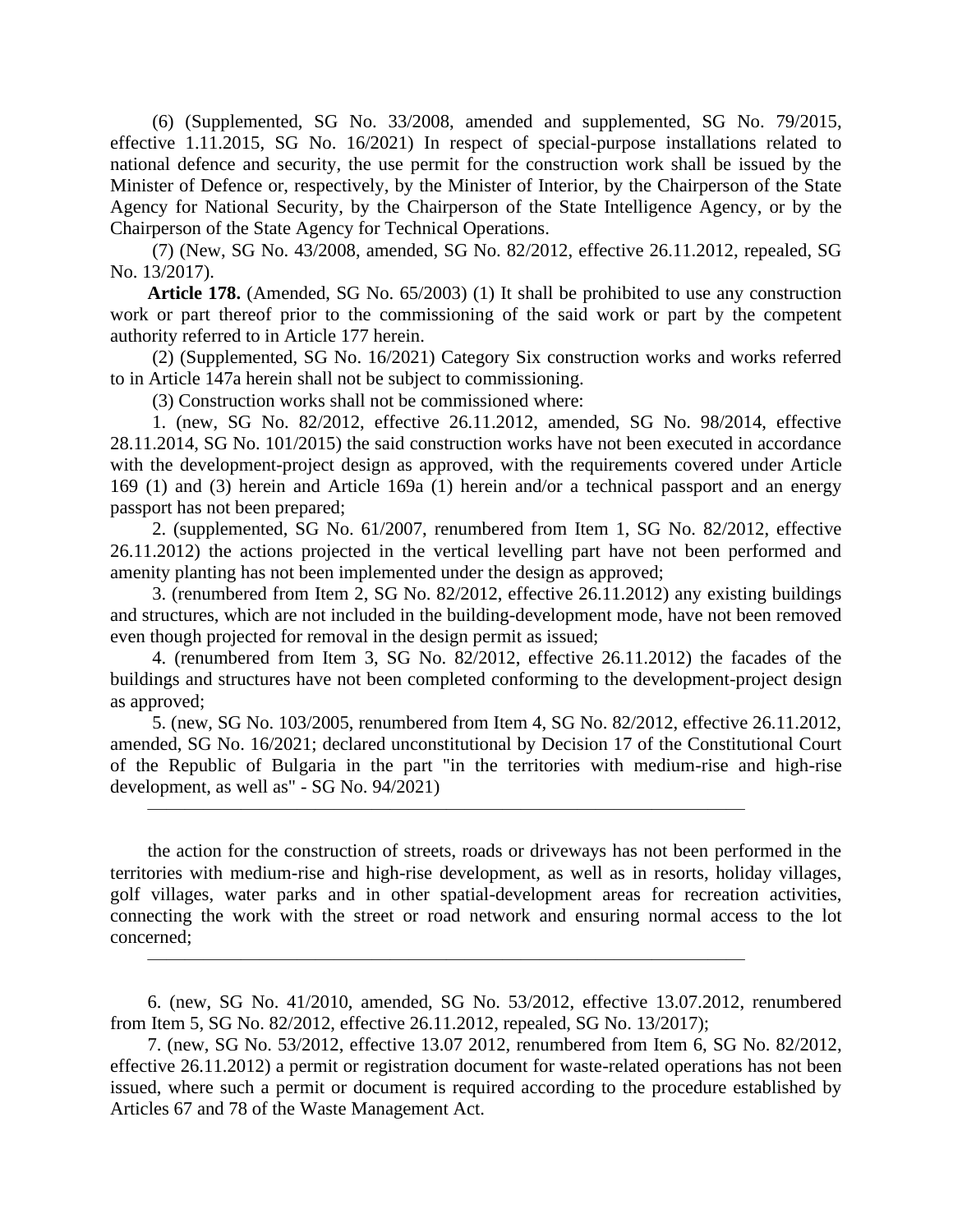(4) It shall be prohibited to put a construction work or any parts thereof to any use other than assigned or in breach of the conditions for commissioning.

(5) (Supplemented, SG No. 82/2012, effective 26.11.2012) Upon any violation under Paragraphs (1) and (4) of Category One to Three construction works, the Chief of the National Construction Control Directorate or an official authorized thereby, acting on the basis of a drawnup instrument of ascertainment, shall prohibit, by a reasoned order, the use of the construction works affected and shall direct the vacation thereof, a disconnection of the supply of the said works with electricity and heat, with running water, gas, telephone communications etc. Any such direction shall be mandatory for the service providers and shall be complied with forthwith.

(6) (New, SG No. 82/2012, effective 26.11.2012) Upon any violation under Paragraphs (1) and (4) of Category Four and Five construction works, the municipality mayor or an official authorized thereby, acting on the basis of a drawn-up instrument of ascertainment, shall prohibit, by a reasoned order, the use of the construction works and shall direct the vacation thereof, a disconnection of the supply of the said works with electricity and heat, with running water, gas, telephone communications etc. Any such direction shall be mandatory for the service providers and shall be complied with forthwith.

(7) (Supplemented, SG No. 33/2008, renumbered from Paragraph (6), SG No. 82/2012, effective 26.11.2012, amended and supplemented, SG No. 79/2015, effective 1.11.2015, SG No. 16/2021) Upon any violation under Paragraphs (1) and (4) at special-purpose installations related to national defence and security, the Minister of Defence or, respectively, the Minister of Interior, the Chairperson of the State Agency for National Security, the Chairperson of the State Intelligence Agency or the Chairperson of the State Agency for Technical Operations, shall prohibit, by a reasoned order, the habitation or, respectively, the use of the construction works and shall direct the performance of the actions as shall be necessary for bringing the said construction works into conformity with the use permit as issued and the rest of the construction file.

(8) (Renumbered from Paragraph (7), SG No. 82/2012, effective 26.11.2012) After elimination of the reasons which have prompted the prohibition and after payment of the fines and fees due, the commissioning of the construction works shall be permitted or certified by the authorities referred to in Article 177 herein.

(9) (New, SG No. 16/2021) Any streets, roads and driveways referred to in Item 5 of Paragraph (3) may alternatively be constructed for the account of the owners under the terms and according to the procedure established in the ordinance referred to in Article 69 (2) herein.

**Article 179.** (Amended, SG No. 65/2003, repealed, SG No. 61/2007).

**Article 179a.** (New, SG No. 106/2006, repealed, SG No. 61/2007).

### **PART FOUR**

# **REGIME AND LIMITATION OF RIGHTS IN REM. CONDEMNATION AND INDEMNIFICATION**

# **Chapter Twelve CREATION AND TRANSFER OF BUILDING RIGHT**

**Article 180.** (Amended, SG No. 65/2003) A right to build on a lot shall be created in accordance with an effective spatial-development plan or design permit as issued by the Chief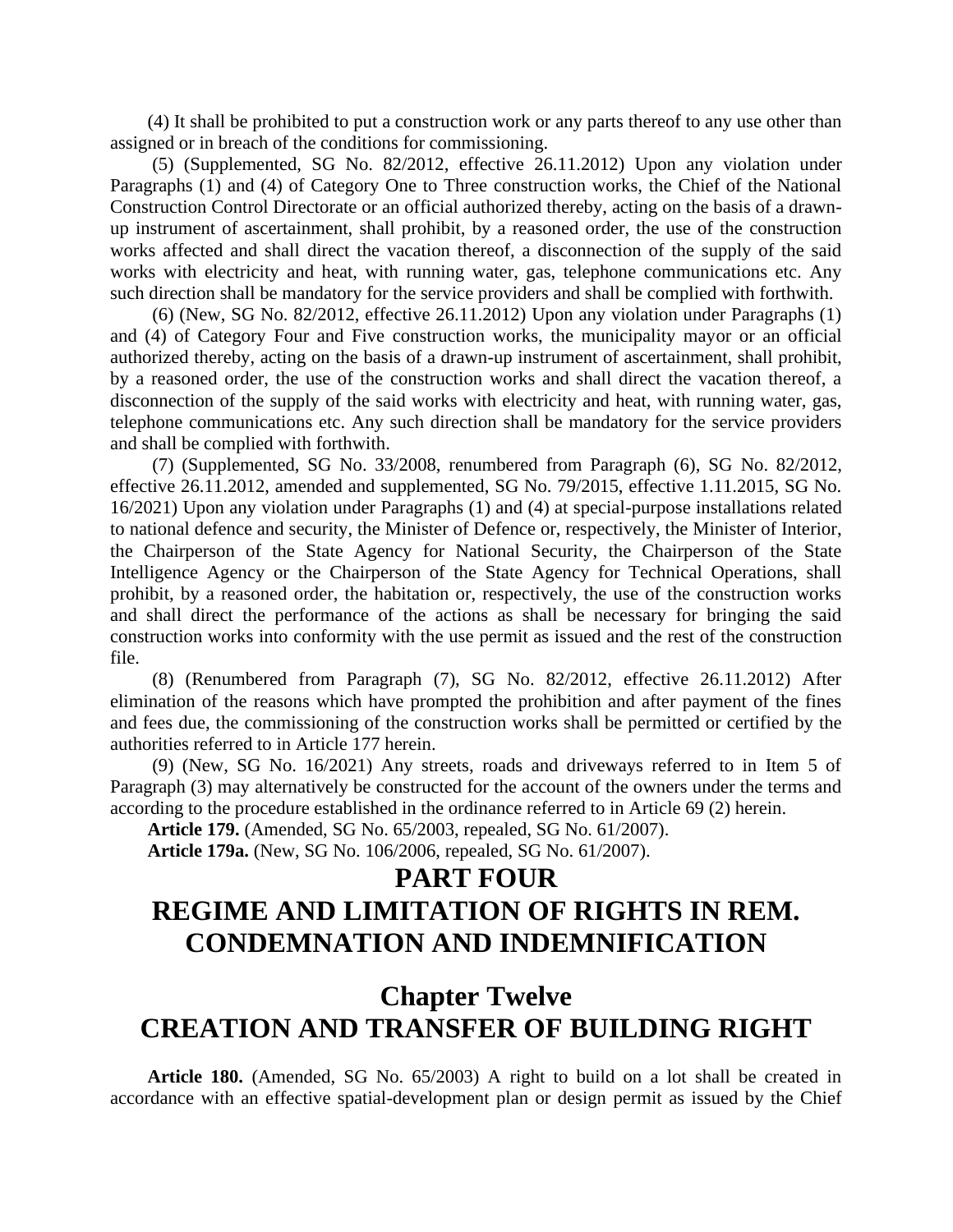Architect of the municipality (or borough) where so provided for by the law.

**Article 181.** (1) The right to construct a building or a part thereof may not be subject to a transfer transaction as from the time of creation of the said right and until completion of the rough construction work on the building.

(2) (Amended, SG No. 65/2003, SG No. 16/2021) Upon completion of the rough construction work on any building, the building as constructed or any self-contained parts thereof may be subject to a transfer transaction.

(3) (New, SG No. 16/2021) The completion of the rough construction work on a building shall be ascertained by a memorandum under the ordinance referred to in Article 168 (3) herein, which shall be drawn up by the person exercising construction supervision in the presence of the contracting entity, the developer, the designer and of an official under Article 223 (2) herein.

**Article 182.** (1) (Previous text of Article 182, SG No. 65/2003) The right to perform construction works on another's regulated lot, as well as construction works beneath the surface of the ground, shall vest in any persons in favour of whom a building right or a right to heighten or extend a pre-existing building has been created.

(2) (New, SG No. 65/2003, supplemented, SG No. 107/2003, SG No. 1/2019, effective 1.01.2019, amended, SG No. 25/2019) The right to perform a construction work on another's lot and a construction work beneath the surface of the ground on another's lot shall vest in the persons referred to in Article 83 (6) herein and in the persons in favour of whom an order has been issued under Article 193 (3) and (4) herein or a servitude has been created under Article 64 and § 26 of the Transitional and Final Provisions of the Energy Act. Any such persons shall be issued a building permit under Article 148 herein.

**Article 183.** (Amended, SG No. 65/2003) (1) A new construction work, or heightening or extending on a co-owned regulated lot may be performed by one or several co-owners on the basis of a notarized contract with the rest of the co-owners.

(2) Heightening or extending of a condominium-project building shall be permitted on the basis of a notarized contract with the owner of the regulated lot for creation of a heightening or extending right and a declaration of consent bearing the notarized signatures of all condominium owners.

(3) Where the State or a municipality is co-owner of a regulated lot, the contracts referred to in Paragraphs (1) and (2) shall be concluded in writing. Where the State or a municipality is owner of an immovable in a condominium-project building, the consent referred to in Paragraph (2) shall be in writing. The terms and a procedure for conclusion of contracts by the State and the municipalities under Paragraphs (1) and (2), as well as for granting consent under Paragraph (2), shall be established by the Regulations for Application of the State Property Act and by the ordinance referred to in Article 8 (2) of the Municipal Property Act, respectively.

(4) (New, SG No. 17/2009) The consent of the rest of the co-owners shall not be required for the issuance of a building permit for a new construction work or, respectively, for heightening or extending on a co-owned lot assigned for low-rise residential or country-house development, in the cases where the said co-owners have implemented, have commenced, or hold rights to, the respective construction on the lot.

**Article 184.** (Repealed, SG No. 65/2003, new, SG No. 17/2009) (1) (Amended, SG No. 101/2015) The facilities for an environment accessible to persons with disabilities in existing buildings shall be constructed or placed on the basis of an approved design in accordance with the requirements of the ordinance referred to in Article 169 (4) herein and an issued building permit or placing permit.

(2) Where necessary, any facilities referred to in Paragraph (1) may be constructed or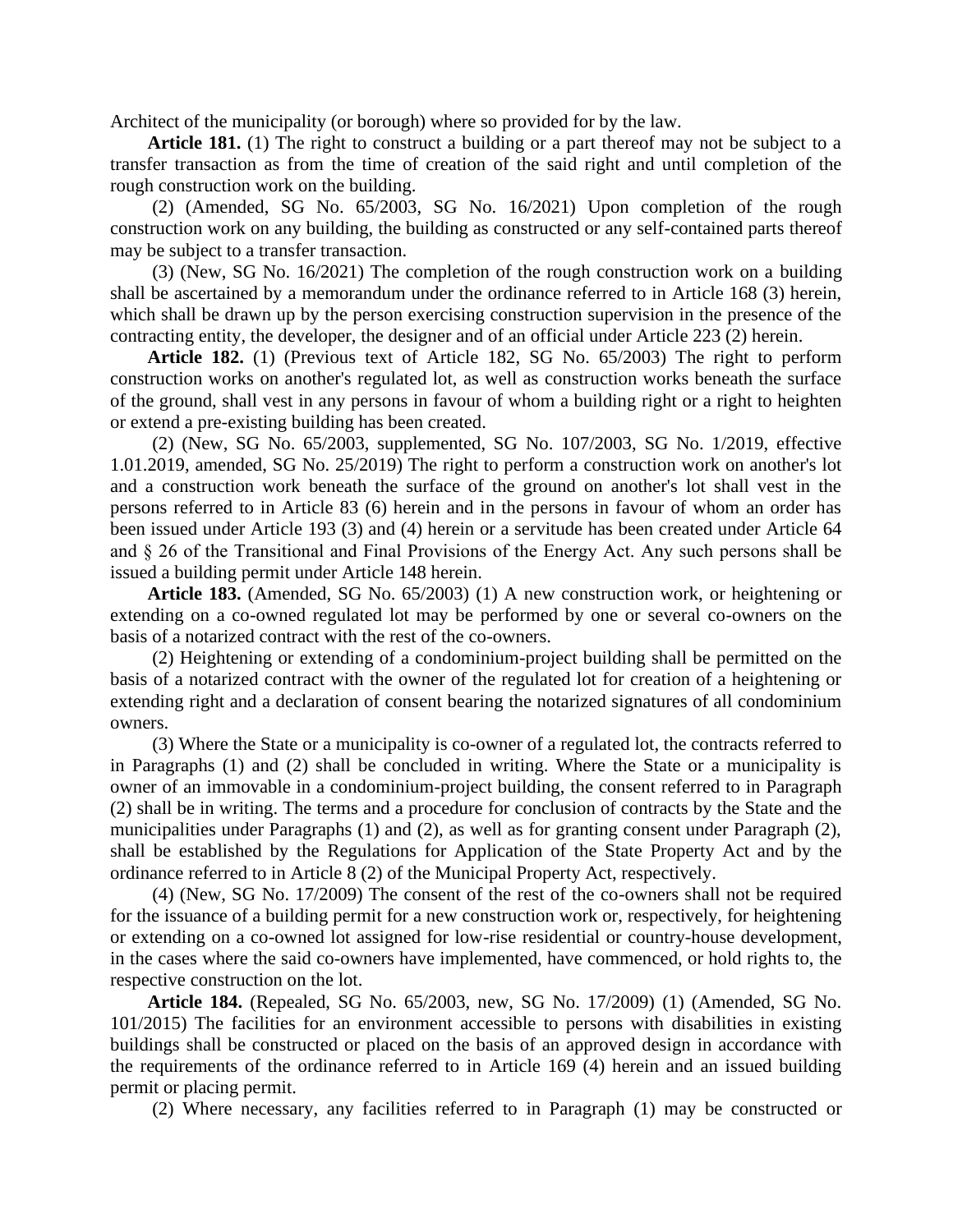placed even outside the regulated-lot boundaries of the respective building on part of a lot constituting public state or public municipal property, unless this impedes the durable manner of use established for the latter lot.

(3) The consent of the rest of the co-owners of the lot or from the owners of self-contained works in the condominium project shall not be required for the construction or placing of any facilities referred to in Paragraph (1) on a co-owned lot or in the common parts of buildings having a condominium project status, respectively.

(4) No fees shall be charged for the issuance of the permits referred to in Paragraph (1).

**Article 185.** (1) No consent from the rest of the condominium owners shall be required upon redevelopment of own works, premises or parts thereof where:

1. the assigned use thereof is not altered;

2. common premises and surface areas or parts thereof are not taken, and the assigned use of any such premises and areas is not altered;

3. the common parts of the building are not altered significantly;

4. on-site wiring and plumbing systems are connected to public networks running through or next to the partition wall or through utility premises along a single vertical axis;

5. a new wiring and plumbing system is laid through a common part which does not affect premises of individual owners;

6. (new, SG No. 65/2004) the assigned use of works situated in non-residential buildings is altered;

7. (new, SG No. 103/2005) the redevelopment is effected under the terms established by Article 38 (5) and (6) herein.

(2) In cases other than such covered under Paragraph (1), there shall be required a resolution by the general meeting of owners, passed according to the established procedure, and an express written consent of all owners whereof the immovables adjoin the work and, where common parts are taken, the consent of all owners expressed by means of notarized signatures.

(3) (New, SG No. 65/2003) Where the remodelling design projects the incorporation of a common part in a condominium-project building into a self-contained work within the condominium project or the creation of a self-contained work out of a common part of a condominium-project building, a notarized contract for transfer of ownership shall be concluded with the rest of the condominium owners. A building permit shall be issued on the basis of the design as approved and of the said contract.

(4) (New, SG No. 65/2003) The State and the municipalities shall conclude contracts under Paragraph (3) under terms and according to a procedure established by the Regulations for Application of the State Property Act and by the ordinance referred to in Article 8 (2) of the Municipal Property Act, respectively.

(5) (Renumbered from Paragraph (3), SG No. 65/2003) A remodelling under Paragraphs (1) and (2) shall be permissible solely if no other technical solution is feasible and if the said remodelling conforms to the architectural, building, engineering, sanitation, hygiene and fireprotection rules and standard specifications and is executed in a manner most favourable for the immovable affected.

(6) (Renumbered from Paragraph (4), SG No. 65/2003) In the cases under Paragraphs (1) and (2), the owner of the remodelled premises shall be obligated to repair all damages caused in connection with the building works, and Article 210 herein shall apply.

(7) (New, SG No. 65/2003) Any remodelling referred to in Paragraph (3) shall be recorded in the cadastre, and the contracts referred to in Paragraphs (3) and (4) shall be entered in the property register.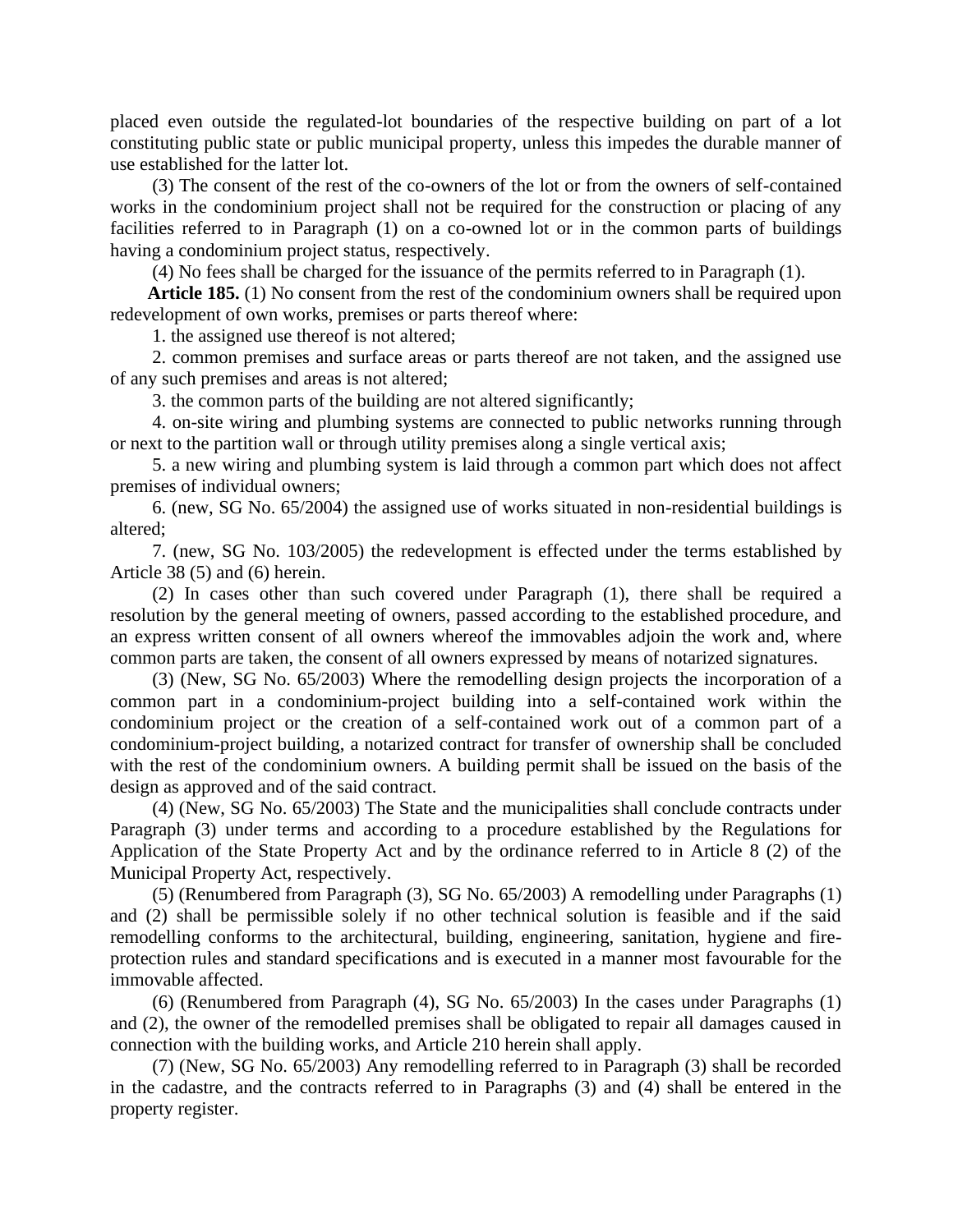**Article 186.** (Amended, SG No. 65/2003) (1) (Amended and supplemented, SG No. 82/2012, effective 26.11.2012) Any alteration of existing shared wiring and plumbing systems or laying of new wiring and plumbing systems in co-owned buildings or in condominium-project buildings shall require the express written consent of one-half of all co-owners or, respectively, a resolution of the general meeting of the condominium owners passed by a majority of more than 50 per cent of the undivided interests in the common parts.

(2) (Amended, SG No. 54/2010, effective 16.07.2010, SG No. 82/2012, effective 26.11.2012) Installation of a central-heating or gas-supply system in a co-owned building or in a condominium-project building shall require the express written consent of one-half of all coowners or, respectively, a resolution of the general meeting of the condominium owners passed by a majority of more than 50 per cent of the undivided interests in the common parts.

**Article 187.** (Repealed, SG No. 65/2003, new, SG No. 61/2007) (1) Extensions and links to the pavement of the adjoining street, such as pedestrian passageways, colonnades and arcades facilitating pedestrian access in the depth of the block or along the length of the street, may be projected at the ground level of buildings in a medium high-rise or high-rise attached buildingdevelopment mode by detailed plans in parts of regulated lots sited along the outer record lines.

(2) The works referred to in Paragraph (1) may not exceed 30 per cent of the floor area of the buildings.

(3) The owners of regulated lots and buildings may not impede or restrict the mass pedestrian access to the works referred to in Paragraph (1).

(4) Works referred to in Paragraph (1) may alternatively be projected through modification of the effective detailed plans according to the procedure established by Article 135 (5) herein.

(5) The owners of regulated lots and buildings referred to in Paragraph (1) shall be paid a lump-sum compensation by the municipality according to the procedure established by Article 210 herein.

**Article 188.** (Repealed, SG No. 65/2003, new, SG No. 61/2007) (1) Building development under and over streets and other open spaces may be projected by detailed plans.

(2) The owners of construction works under or over streets and other open spaces shall be obligated to afford a possibility for unimpeded operation and maintenance of the works referred to in Paragraph (1) and of the appertaining physical infrastructure. The construction works may not result in deterioration of the conditions for use or building development of the works referred to in Paragraph (1).

(3) Construction works under a street and other open spaces shall be linked to one or more of the blocks bounded by the street by means of passageways in regulated lots, buildings or in the adjoining pavement area, which are part of the street regulation plan. The construction works shall be plotted in the cadastre with an identifier and shall be entered in the property register on a separate property record.

(4) Construction works under a street and other open spaces may be linked to opposite nonresidential buildings.

(5) Construction works under a street or other open spaces which are owned by the municipality or by the State shall be performed on the basis of a building right created according to the procedure established by the Municipal Property Act or by the State Property Act.

**Article 189.** (Repealed, SG No. 65/2003, new, SG No. 61/2007) (1) Specific detailed plans may project subterranean construction of transport physical infrastructure and the appertaining elements constituting property of the State or of the municipalities, which are not linked to the lots located on the surface and any semi-subterranean and above-ground construction works.

(2) Interested parties under the said plans shall be the owners and the holders of limited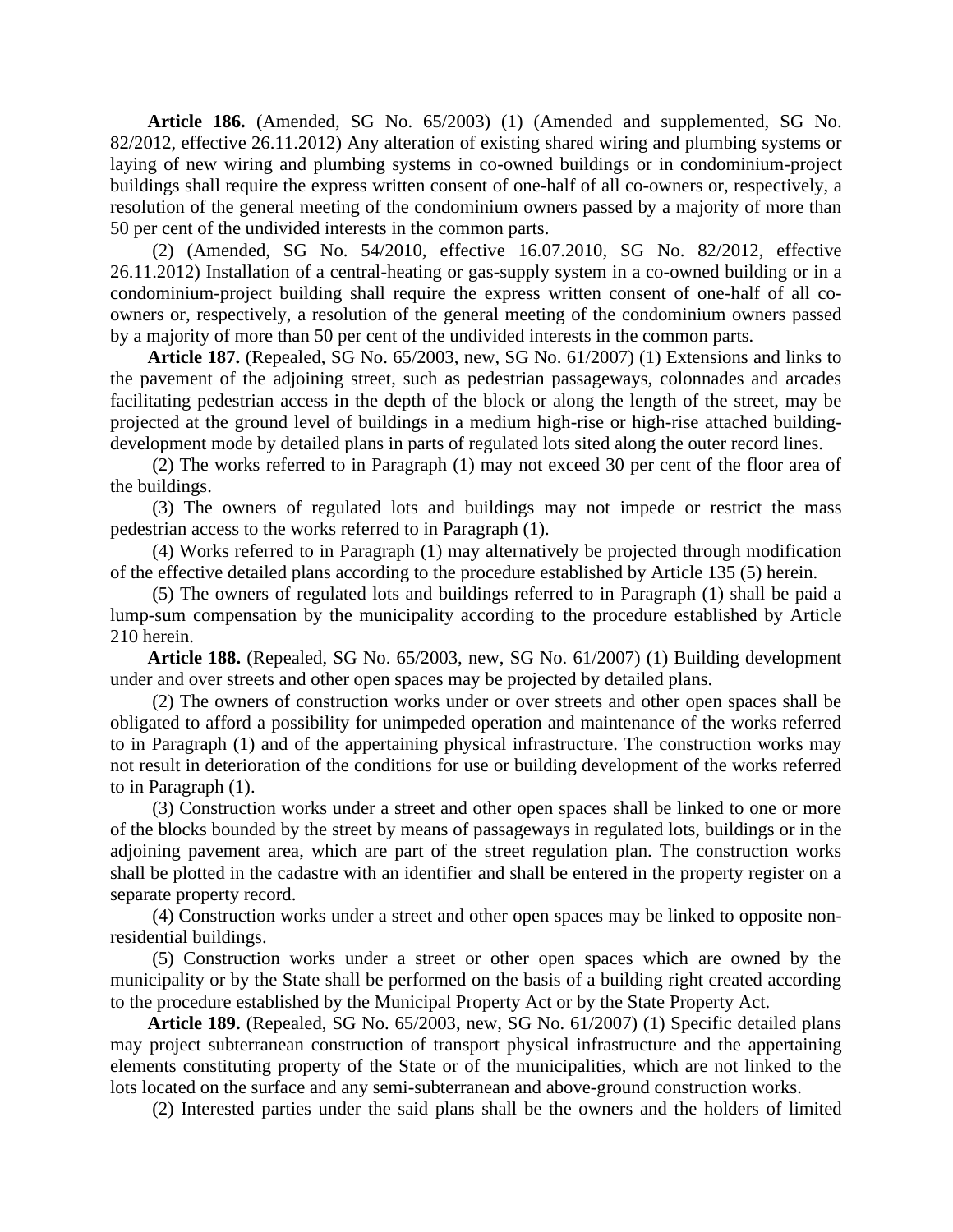rights in rem to lots and semi-subterranean and above-ground construction works sited immediately above the subterranean construction works referred to in Paragraph (1).

(3) The subterranean construction works referred to in Paragraph (1) may not result in deterioration of the conditions for use or building development of the lots on the surface.

(4) The owners and holders of limited rights in rem to any lots and semi-subterranean and above-ground construction works sited immediately above the subterranean construction works referred to in Paragraph (1) shall be paid a lump-sum compensation by the owner of the subterranean construction work according to the procedure established by Article 210 herein prior to commencement of construction.

**Article 189a.** (New, SG No. 32/2012, effective 24.04.2012) (1) (Amended, SG No. 28/2018) The specialized detailed development plans under Article 111 (2) may project building development on the sea bed and the bottom of the Bulgarian sector and the floodplain of the River Danube for:

1. the construction of a public transport port, a marina, a fishing port or a special port or a specialized port site within the meaning of the Maritime Space, Inland Waterways and Ports of the Republic of Bulgaria Act, as well as associated coastal protection facilities the damaging effect of water - for the benefit of the state or municipality;

2. expansion of existing public transport port, a marina, a fishing port or a special port or a specialized port site within the meaning of the Maritime Space, Inland Waterways and Ports of the Republic of Bulgaria Act – for benefit of the owner of the port or the specialized port facility.

(2) (Amended, SG No. 28/2018) Construction of any works under Paragraph (1) shall be performed by the State, the municipality natural person or of the legal entity – owner of a port or specialised port facility, after creation of a building right according to the procedure the State Property Act.

(3) (New, SG No. 28/2018) With detailed development plans - plot plans, construction on the seabed and the bottom of the Bulgarian section and the coastal flood plain on the Danube River may be envisaged for the benefit of the state, municipality or investor for the construction or extension of submarine line objects of the technical infrastructure. The construction of underwater energy sites is carried out after the establishment of the right to construction under the Energy Act. The construction of other underwater lines of the technical infrastructure shall be carried out by the state, respectively the municipality or the investor, after the establishment of the right to construction under the procedure of the State Property Act.

#### **Chapter Thirteen**

# **SERVICE ROADS. PASSAGE THROUGH ANOTHER'S LOT AND AFFORDING ACCESS. REMOVAL OF CONSTRUCTION WORKS**

### **Section I Service Roads**

**Article 190.** (1) Where, according to a detailed plan, certain regulated lots front solely on newly designed streets, the municipality may build service roads prior to the opening of the said streets providing access to the relevant lots.

(2) Where necessary, service roads may be built in regulated parts of nucleated and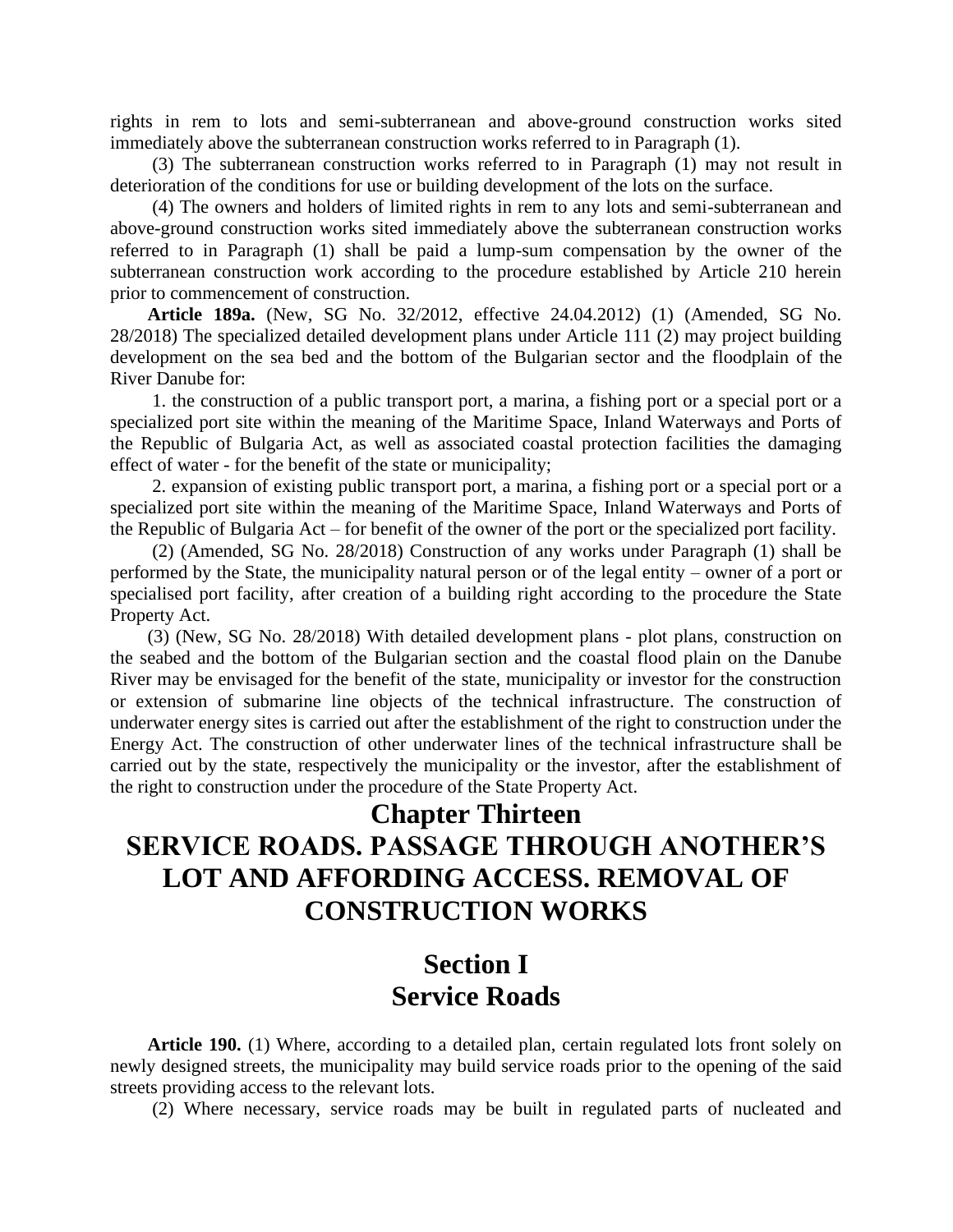dispersed settlements in respect whereof a new detailed plan will be created, as well as in yet unregulated parts incorporated into a master plan.

(3) Service roads must, as far as possible, follow the layout of the new streets according to the detailed plan or, respectively, of the streets according to the draft plan or according to investigation as conducted. The service roads shall be built in such a manner as shall not affect pre-existing buildings and structures, or perennial ornamental trees.

(4) Ownership of the parts of lots occupied by service roads shall subsist. Service roads shall be used until the opening of the new streets according to the detailed plan.

(5) Absent a technically feasible alternative, service roads shall furthermore be built to provide access to legally authorized construction works outside urbanized-area boundaries until grant of a use permit for the said works, together with the permanent roads therefor provided.

(6) (Supplemented, SG No. 103/2005) Service roads shall be built on the basis of a written agreement between interested owners of lots bearing notarized signatures or, absent a consent, on the basis of an order of the municipality mayor.

(7) Emergency access routes shall be built on the basis of an order issued by the competent authorities as designated by a special law.

**Article 191.** (1) Compensation of title holders for the detriment caused by the building of service roads shall be for the account of the owners of the lots which shall be accessed thereby.

(2) Compensation for the parts of lots used for service roads shall be determined for the relevant year and shall be paid in equal monthly instalments. Compensation for any improvements destroyed in connection with service roads shall be paid in cash prior to the taking of the lots.

(3) Compensation for emergency access routes shall follow the procedure established by a special law.

(4) (Amended, SG No. 65/2003) The amount of compensation shall be determined according to the procedure established by Article 210 herein.

#### **Section II**

### **Passage through Anther's Lot. Laying of Network and Facility Branches through Another's Corporeal Immovable**

**Article 192.** (Amended, SG No. 65/2003) (1) A right of passage through another's lot shall be created by a written contract bearing notarized signatures.

(2) Where no agreement has been reached among the owners of the lots and another economically feasible technical solution is apparently unavailable, the right of passage through another's lot shall be created by an order of the municipality mayor.

(3) The right of passage through state-owned or municipal-owned lots shall be created where another economically feasible technical solution is apparently unavailable, by an order of the Regional Governor or by order of the municipality mayor, as the case may be.

(4) The right of passage may not result in deterioration of the conditions for building development of the lots, in hindrance of the established manner of durable use of the lots, or in affecting authorized construction works or existing buildings, save as where so expressly agreed between the owners in the contract referred to in Paragraph (1).

(5) (Amended, SG No. 66/2013, effective 26.07.2013, SG No. 98/2014, effective 28.11.2014) Deterioration of the conditions for building development and use of state-owned or municipal-owned lots upon creation of a right of passage to other lots shall be permissible as an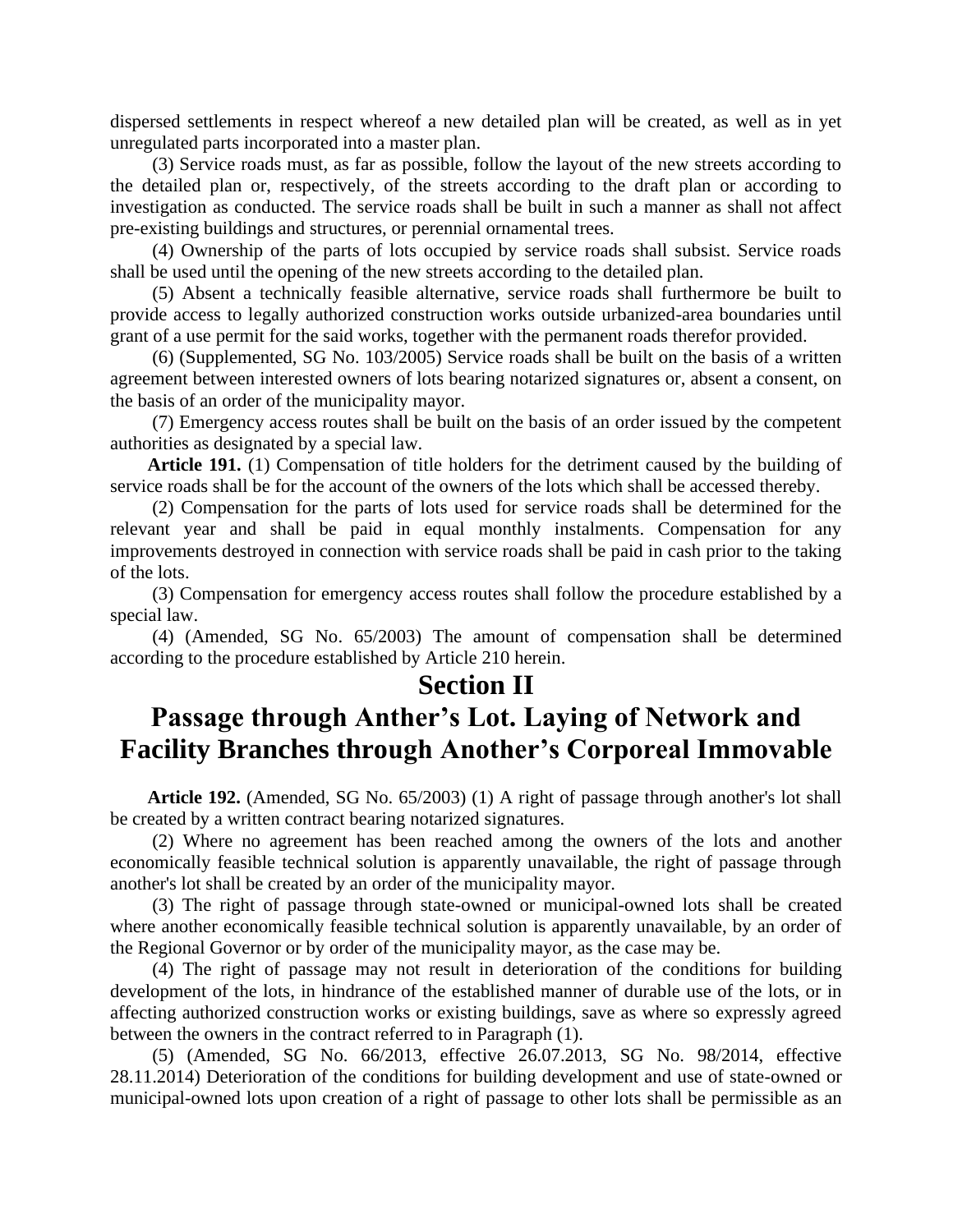exception, absent a technically feasible alternative or where another economically feasible technical solution is apparently unavailable, by permission of the Minister of Regional Development and Public Works in respect of state-owned lots or by permission of the Municipal Council in respect of municipal-owned lots.

(6) The price of the right of passage referred to in Paragraphs (2) and (3) shall be fixed according to the procedure established by Article 210 herein and shall be paid prior to the issuance of the orders referred to in Paragraphs (2) and (3).

(7) Any contract referred to in Paragraph (1) and any order referred to in Paragraph (2) shall be entered into the property register on the record of the lot constituting the dominant estate and on the record of the lot constituting the servient estate in respect of the right of passage as created.

(8) Any order referred to in Paragraph (3) shall be entered into the property register on the record of the lot constituting the dominant estate, on the record of the state-owned or municipalowned lot constituting the servient estate in respect of the right of passage as created, and on the state or municipal property registration certificate.

**Article 193.** (Amended, SG No. 65/2003) (1) A right to lay branches from physicalinfrastructure public networks and facilities through other persons' lots shall be created by a written contract bearing notarized signatures.

(2) Any contract referred to in Paragraph (1) shall confer on one contracting party a right to construct and acquire ownership of the branch from the physical-infrastructure public network in the lot owned by the other contracting party.

(3) Where no agreement has been reached among the owners of the lots and another economically feasible technical solution is apparently unavailable, the right of laying shall be created by an order of the municipality mayor.

(4) The right to lay branches from physical-infrastructure public networks and facilities through state-owned or municipal-owned lots shall be created where another economically feasible technical solution is apparently unavailable, by an order of the Regional Governor or by order of the municipality mayor, as the case may be.

(5) The right to lay branches from physical-infrastructure public networks and facilities may not result in deterioration of the conditions for building development of the lots, in hindrance of the established manner of durable use of the lots, or in affecting authorized construction works or existing buildings, save as where so expressly agreed between the owners in the contract referred to in Paragraph (1).

(6) (Amended, SG No. 66/2013, effective 26.07.2013, SG No. 98/2014, effective 28.11.2014) Deterioration of the conditions for building development and use of state-owned or municipal-owned lots by reason of laying of branches from physical-infrastructure public networks and facilities to other lots shall be permissible as an exception, absent a technically feasible alternative or where another economically feasible technical solution is apparently unavailable, by permission of the Minister of Regional Development and Public Works in respect of state-owned lots or by permission of the Municipal Council in respect of municipal-owned lots.

(7) A building permit for the branches from physical-infrastructure public networks and facilities shall be issued by the holder of the right created under Paragraphs (1), (3) and (4).

(8) The price of the right created under Paragraphs (3) and (4) shall be fixed according to the procedure established by Article 210 herein and shall be paid prior to the issuance of the orders referred to in Paragraphs (3) and (4).

(9) Any contract referred to in Paragraph (1) and any order referred to in Paragraph (3) shall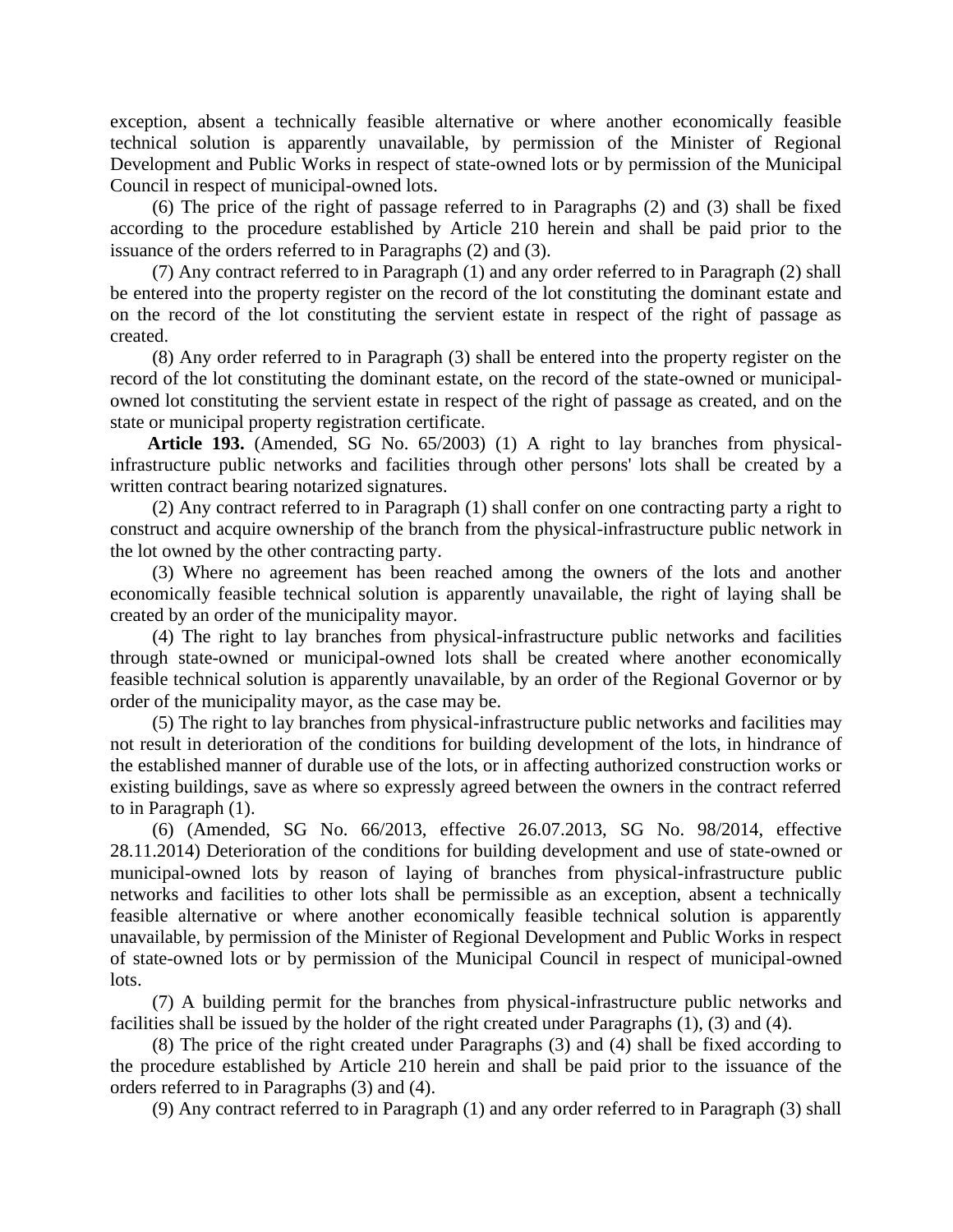be entered into the property register on the record of the lot constituting the dominant estate and on the record of the lot constituting the servient estate in respect of the right to lay branches from the physical-infrastructure public networks and facilities as created.

(10) Any order referred to in Paragraph (4) shall be entered into the property register on the record of the lot constituting the dominant estate, on the record of the state-owned or municipalowned lot constituting the servient estate in respect of the right to lay branches from the physicalinfrastructure public networks and facilities as created, and on the state or municipal property registration certificate.

(11) In case of disaster, accident or catastrophe, branches from physical-infrastructure public networks and facilities to specified works through other persons' corporeal immovables may be laid temporarily, until mitigation of the effects of the disaster, accident or catastrophe, on the basis of an order issued by competent authorities as designated by a special law. A building permit shall not be issued in any such case.

(12) The owners of the immovables affected shall be compensated for any detriment sustained under Paragraph (11) immediately after the disaster, accident or catastrophe is brought under control under the terms and according to the procedure established by a special law.

**Article 194.** (1) The owners and occupants of any corporeal immovables shall be obligated to afford unimpeded access thereto for the conduct of licensed or prescribed investigation, design, building, erection, control and other works in connection with spatial development, on the basis of an order by the municipality mayor and, where so prescribed by the law, from an order of the Chief of the National Construction Control Directorate.

(2) The owners of corporeal immovables shall be obligated to afford unimpeded access thereto for conduct of disaster, accident and catastrophe response and recovery operations and implementation of projects for comprehensive protection against geologic hazards (landslide containment, stream-bank and seashore stabilization, and other drainage and consolidation works). Operations and projects will be executed in a manner unaffecting the principaldevelopment works. Access shall be afforded by an order of the authorities referred to in Paragraph (1), except as otherwise provided for in a special law.

(3) Upon failure to fulfil the obligations under Paragraph (1) and (2), the owners shall be compelled to afford access to the relevant corporeal immovables according to an administrative procedure and, where necessary, with police assistance.

(4) Upon completion of the works covered under Paragraph (1) and (2), the person whereto access has been afforded shall be obligated to repair forthwith all damages caused to the corporeal immovable in connection with the execution of the works. Should any such damages be irreparable, the title holders shall be indemnified for the detriment sustained.

(5) The amount of compensation shall be determined according to the procedure established by Article 210 herein and shall be paid within one month after the effective date of the appraisal.

### **Section III Removal of Unusable or Unsafe Construction Works**

**Article 195.** (Amended, SG No. 28/2005, SG No. 94/2005, SG No. 61/2007) (1) (Amended, SG No. 101/2015) The owners of construction works shall be obligated to maintain the said works in a technical condition conforming to the basic requirements covered under Article 169 (1) and (3) herein, not to perform and not to tolerate the performance of any alterations in the said works that lead or may lead to a deterioration of the design elevations in accordance with the requirements for the entire construction work or for particular characteristics thereof.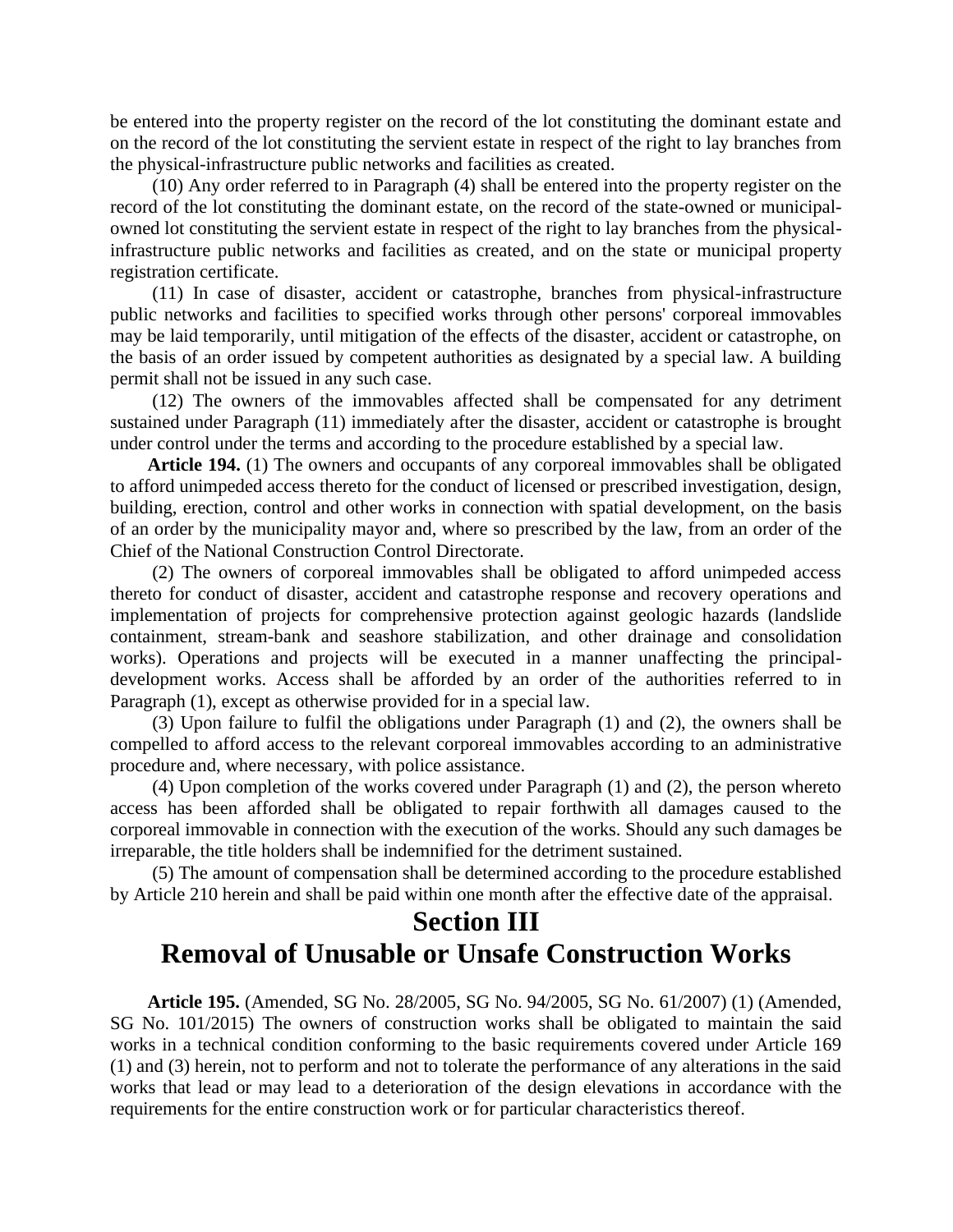(2) (Repealed, SG No. 19/2009, effective 10.04.2009).

(3) (Amended, SG No. 19/2009, effective 10.04.2009) Upon any accidents or other circumstances exposing any work referred to in Paragraph (1) to a risk of damage or destruction, the owner of the work shall be obligated to undertake immediate action for the prevention of the said circumstances or for elimination of the damage caused and restoration of the work, and to notify the municipality.

(4) (Amended, SG No. 19/2009, effective 10.04.2009) In case any work referred to in Paragraph (1) is not maintained in good condition, as well as upon occurrence of the circumstances referred to in Paragraph (3), the [competent] municipality mayor shall issue an order thereby obligating the owner to perform, within a specified time limit, the repair and restoration activities required for repair or reinforcement.

(5) (Amended, SG No. 19/2009, effective 10.04.2009, SG No. 82/2012, effective 26.11.2012, supplemented, SG No. 101/2015, SG No. 62/2020) The [competent] municipality mayor may issue an order obligating the owners of any pre-existing or tolerable construction works to remove, transform or repair any fences, parking garages, subordinate, farm and other works under Items 1 to 15 of Article 151 (1) herein, temporary structures, cesspools, sewer facilities and plantation of an inappropriate location, siting, type or materials, as well as to perform the works as shall be necessary in the interest of security, traffic safety, health care, hygiene, aesthetic appropriateness, sanitation, and the peace, quiet, comfort and repose of persons.

(6) (Amended, SG No. 62/2020) The [competent] municipality mayor shall issue an order on the removal of:

1. any construction works which, owing to natural wear or other circumstances, pose a health and life hazard to citizens, are unusable, present a risk of spontaneous collapse, create conditions for the occurrence of a fire or are harmful in terms of sanitation and hygiene and cannot be repaired or reinforced;

2. any elements and equipment of transceivers under Item 16 of Article 151 (1) herein which are installed in violation of Article 151  $(4)$ ,  $(5)$ ,  $(7)$ ,  $(8)$  or  $(9)$  herein.

(7) (Amended, SG No. 19/2009, effective 10.04.2009) The owners of any works covered under Paragraph (1) shall incur pecuniary liability for any detriment inflicted and lost profit sustained through culpable acts or omissions thereof, as a result of which an accident has occurred at the construction work which has led to damage to property or injury to third parties and immovables.

**Article 196.** (Amended, SG No. 61/2007) (1) (Amended, SG No. 19/2009, effective 10.04.2009) The condition of construction works and the requisite repair and restoration activities, as well as the circumstances covered under Article 195 (6) herein, shall be ascertained by a memorandum by a commission appointed by the [competent] municipality mayor.

(2) The commission shall act proprio motu or at the request of the interested parties, gathering all information as shall be necessary about the type and condition of the construction work and hearing the interested parties. On the basis of the findings recorded in the memorandum, the commission shall propose to the [competent] municipality mayor that the construction work be repaired, reinforced or removed.

(3) (Supplemented, SG No. 53/2012, effective 13.07.2012) Construction works shall be repaired, reinforced or removed by the owners for their own account within a time limit set in the order of the municipality mayor referred to in Article 195 (4), (5) or (6) herein. Where the construction work poses an immediate hazard to human health or life, the municipality mayor shall authorize anticipatory execution of the order. The removal of construction works shall be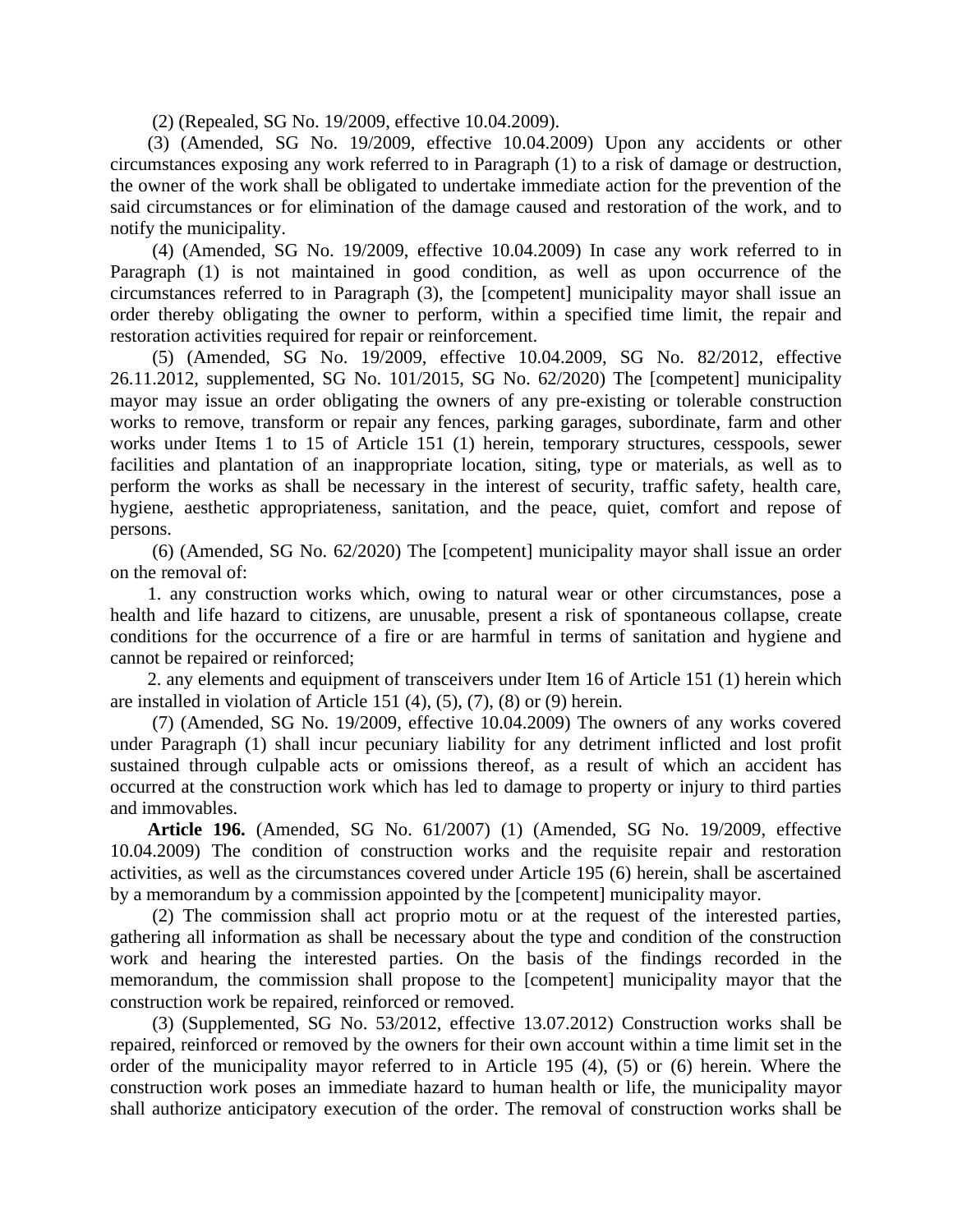carried out after approval of a plan for management of construction and demolition waste pursuant to Article 11 of the Waste Management Act.

(4) The order referred to in Paragraph (3) shall be communicated to the interested parties and shall be appealable according to the procedure established by Article 215 herein.

(5) (Amended, SG No. 82/2012, effective 26.11.2012) Where the order referred to in Paragraph (3) authorizes anticipatory execution or where the said order has not been complied with within the time limit set, the construction work shall be repaired, reinforced or removed by the municipality according to a procedure established by a Municipal Council ordinance.

(6) (Amended, SG No. 82/2012, effective 26.11.2012) In the cases referred to in Paragraph (5), on the basis of the effective order referred to in Paragraph (3) and a memorandum of expenditures incurred, an immediate enforcement order shall be issued according to the procedure established by Article 418 of the Code of Civil Procedure.

(7) The owners of construction works shall be obligated to afford access for performance of the activities defined in the order of the municipality mayor. If the owners refuse to afford such access, the access shall be ensured coercively with the cooperation of the police.

(8) (New, SG No. 54/2011) In respect of immovable cultural assets, the ascertainment of the condition thereof and the subsequent measures and procedures shall follow the procedure established by the Cultural Heritage Act.

**Article 197.** (1) (Amended, SG No. 28/2005, SG No. 94/2005, SG No. 61/2007, supplemented, SG No. 53/2012, effective 13.07.2012, amended, SG No. 82/2012, effective 26.11.2012) In cases other than such covered under this Section, an owner may remove a legal construction work thereof after notifying the municipal administration (or borough administration) and the Geodesy, Cartography and Cadastre Agency and following the approval of a construction and demolition waste management plan pursuant to Article 11 of the Waste Management Act and, where the construction work constitutes a cultural and historical heritage site, after clearance with the Ministry of Culture under the terms and according to the procedure established by Article 125 (6) herein.

(2) Depending on the type of construction work, the complexity and nature of the removal, the Chief Architect of the municipality (or borough) may give mandatory technical prescriptions.

### **Chapter Fourteen BAN ON CONSTRUCTION**

**Article 198.** (1) A ban on construction may be imposed by an order of the municipality mayor for the duration of the time as shall be necessary for:

1. creation of master plans and detailed plans;

2. conduct of investigation for physical-infrastructure underground networks and facilities and for construction of such networks and facilities.

(2) (Amended, SG No. 66/2013, effective 26.07.2013, SG No. 98/2014, effective 28.11.2014) A ban on construction may be imposed on a single occasion for a period not exceeding two years. Any such ban on construction may be re-imposed by an order of the Minister of Regional Development and Public Works for a period not exceeding one year.

(3) (Supplemented, SG No. 82/2012, effective 26.11.2012, amended, SG No. 66/2013, effective 26.07.2013, SG No. 98/2014, effective 28.11.2014, SG No. 16/2021) The Minister of Regional Development and Public Works may impose, by an order, a ban on construction for the purpose of identifying the overall stability of the ground in landslide-hazard areas for a period not exceeding two years, and, in connection with the performance of geohazards-control measures,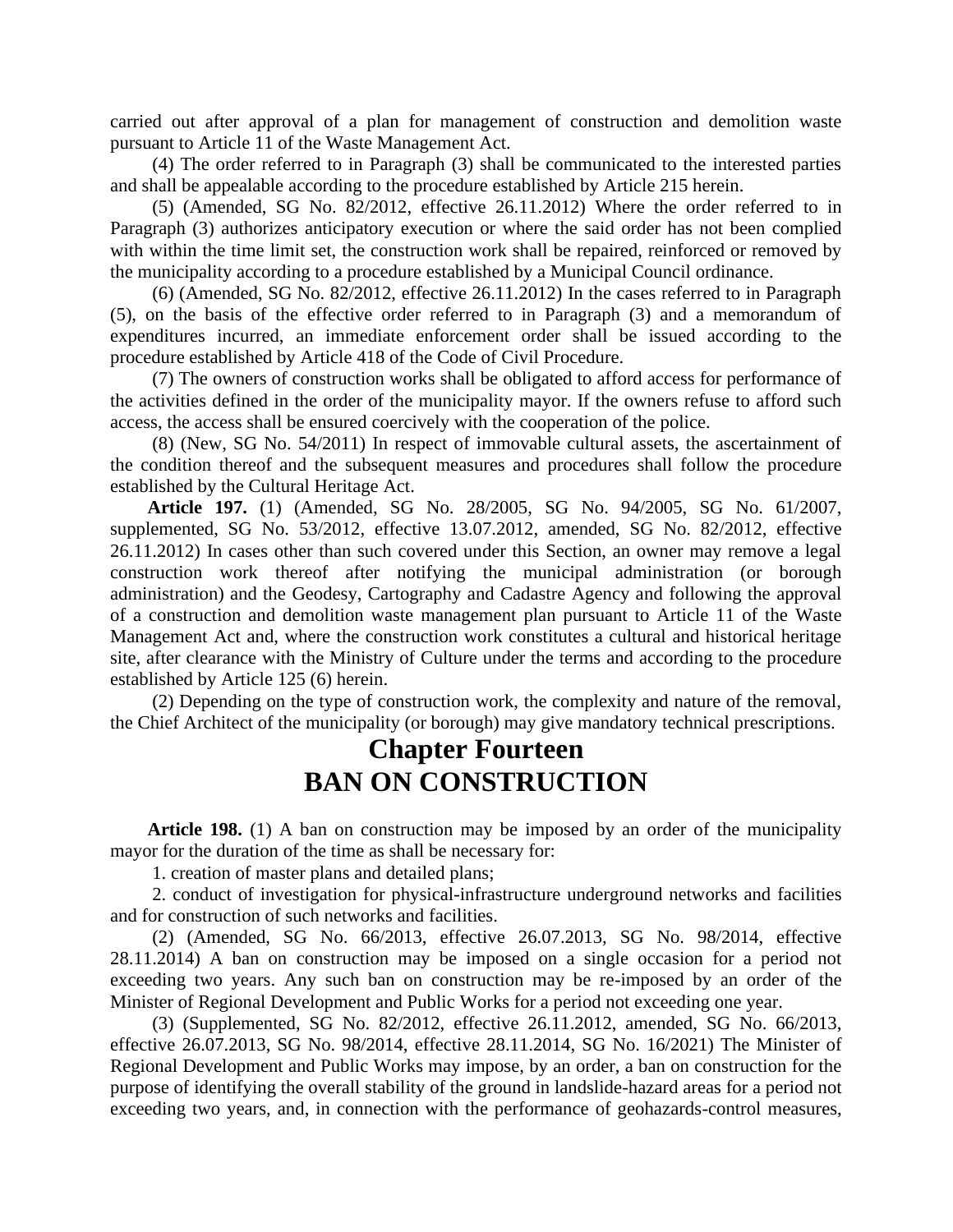until the implementation of the said measures. Any such order shall be revoked in whole or in part on a motion by the competent local self-government authorities after implementation of the geohazards-control measures and activities and identifying a positive effect of the execution thereof by means of monitoring carried out under Article 95 (3) herein.

(4) (Amended, SG No. 82/2012, effective 26.11.2012) A ban on construction shall suspend the application of the effective master plans and detailed plans in respect of the spatialdevelopment areas concerned.

(5) (New, SG No. 82/2012, effective 26.11.2012) The orders referred to in Paragraphs (1) to (3) shall be communicated by means of a notice promulgated in the State Gazette and shall be appealable according to the procedure established by Article 215 herein.

### **Chapter Fifteen STATE AND MUNICIPAL RIGHT OF FIRST REFUSAL**

**Article 199.** (1) (Amended, SG No. 109/2013) The State and the municipality shall have the right of first refusal to purchase a corporeal immovable where, according to a detailed plan, the said immovable is projected for construction of a work constituting public State or public municipal property before the said corporeal immovable is sold to any third parties who or which are not co-owners.

(2) (Amended, SG No. 109/2013) An owner may sell a corporeal immovable referred to in Paragraph (1) or any parts thereof to a third party solely after offering the said immovable for purchase first to the State or to the municipality, depending on the projections of the detailed plan, and submitting a written refusal to a notary. Any such refusal shall specify the terms and conditions whereupon the purchase was offered.

### **Chapter Sixteen**

# **TECHNICAL REQUIREMENTS AS TO ACQUISITION AND PARTITION OF CORPOREAL IMMOVABLES**

**Article 200.** (1) Physically defined parts of lots situate within nucleated-settlement or dispersed-settlement limits may be acquired through legal transactions or through acquisitive prescription solely where the requirements as to the minimum size established by Article 19 herein have been complied with.

(2) The rule of Paragraph (1) shall not apply where the part of the lot is incorporated into an adjoining immovable under the terms established by Article 17 herein and the remainder satisfies the requirements of Article 19 herein or is incorporated into another adjoining immovable.

(3) (Repealed, SG No. 36/2004).

**Article 201.** (Amended, SG No. 65/2003) (1) In a judicial partition of a regulated lot for the purpose of formation of new regulated lots, the court shall approach the municipal administration (or borough administration) for an opinion as to the divisibility of the lot.

(2) A regulated lot shall be indivisible where it shall be impossible to prepare a design for the division of the said lot into two or more parts without creating a legally impermissible siting of existing buildings or of authorized construction works and without creating regulated lots whereof the frontage and surface area are less than the minimum requirements established by law for the building-development character and manner determined by the building-development plan of the lot to be partitioned.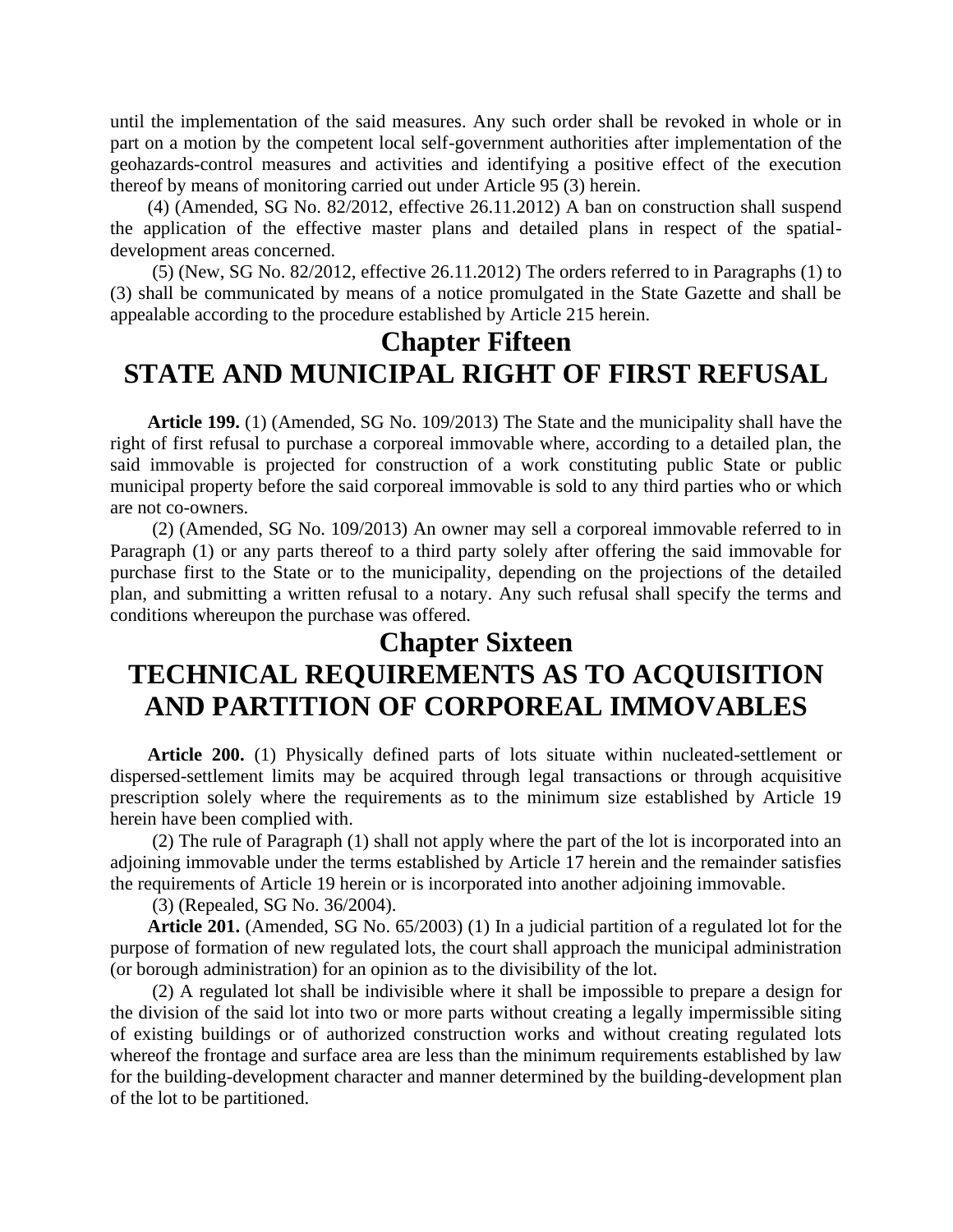(3) (Amended, SG No. 28/2005, SG No. 94/2005, SG No. 61/2007, SG No. 82/2012, effective 26.11.2012) Where the regulated lot is divisible, the Chief Architect of the municipality (or borough) shall order, by a reasoned prescription addressed to the parties, the preparation of a draft modification of the effective regulation plan. Any order modifying the regulation plan shall enter into effect according to the procedure established by Article 15 (6) herein and shall be applied after the entry into effect of the judgment of court on partition.

(4) Should the regulated lot be indivisible, the Chief Architect shall transmit an opinion thereof to the court within fourteen days after receipt at the municipality of the request of the court under Paragraph (1).

(5) The court shall consider the opinion of the Chief Architect referred to in Paragraph (4). Should the court determine that the said opinion is unfounded and that the impediments to division of the regulated lot, covered under Paragraph (2), do not exist, the court shall issue a ruling giving mandatory directions for modification of the regulation plan according to the procedure established by Paragraph (3).

**Article 202.** A voluntary partition of a co-owned building, dwelling unit or another work, as well as any legal transactions for the transfer of physically defined parts of such immovables, may be performed solely where the defined interests or parts conform to expressly approved development-project designs, with the exception of the works referred to in Item 1 of Article 147 (1) herein. This conformity shall be attested by the municipal administration (or borough administration).

**Article 203.** (1) A judicial partition of a co-owned building, dwelling unit or another work shall be performed solely where the respective parts may become self-contained works without significant remodelling and without causing inconvenience greater than the customary one, in compliance with building rules and standard specifications. The Chief Architect of the municipality (or borough), acting on a motion by the court and within a time limit established by the court, shall approve a development-project design or shall issue a reasoned refusal. Where technically feasible as proven by a development-project design, multiple alternate options of a partition shall furthermore be approved.

(2) Any approval of the designs or any denial referred to in Paragraph (1) shall be appealable as to legal conformity before the court which is hearing the case of partition in the same proceeding.

**Article 204.** Copies of the effective detailed plans referred to in Articles 200 and 201 herein and of the approved development-project designs referred to in Articles 202 and 203 herein shall be transmitted to the Geodesy, Cartography and Cadastre Agency under terms and according to a procedure established according to the Cadastre and Property Register Act.

#### **Chapter Seventeen**

# **INDEMNIFICATION UPON CONDEMNATION OF CORPOREAL IMMOVABLES FOR CONSTRUCTION OF WORKS CONSTITUTING PUBLIC STATE AND PUBLIC MUNICIPAL PROPERTY**

### **Section I Conditions for Condemnation and Indemnification**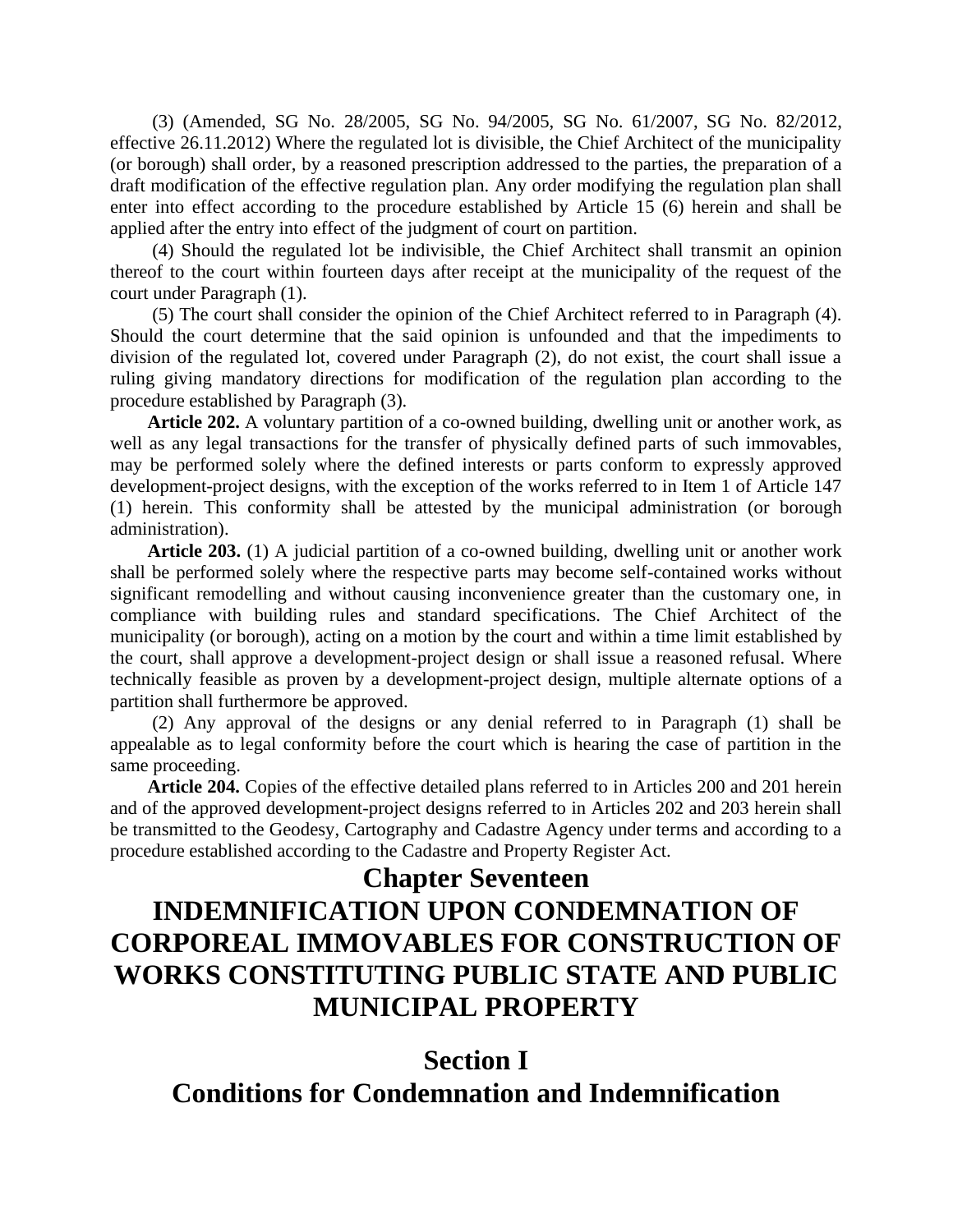**Article 205.** On the basis of effective detailed plans, corporeal immovables owned by legal and natural persons may be condemned according to the procedure established by the State Property Act and the Municipal Property Act for works constituting state and municipal property, as follows:

1. (supplemented, SG No. 65/2003, SG No. 82/2012, effective 26.11.2012, SG No. 16/2021) for construction and redevelopment of the transport physical infrastructure, remodelling of transport and communication networks and facilities: roads, streets, driveways, squares, aboveground and underground routes of railway and tramway lines and facilities thereto appertaining, public parking areas;

2. (amended, SG No. 65/2003, SG No. 41/2007, supplemented, SG No. 21/2018, effective 9.03.2018) for construction and redevelopment of other physical-infrastructure networks and facilities: water supply, sanitary sewerage, treatment of drinking and waste water, electricity supply, central heating and hot-water supply, gas supply system installation, physical infrastructure for the deployment of electronic communications networks and other such;

3. for implementation of environmental and natural resources protection activities, action to remove and eliminate geologic hazards, stream-bank and shoreline stabilization, as well as for spatial renewal: greenspaces for general public use, aquatic surfaces and streams, landscaped cemeteries, and household-waste treatment;

4. (amended, SG No. 16/2021) for construction of works of the social infrastructure;

5. (new, SG No. 82/2012, effective 26.11.2012) for construction of special-purpose installations related to national defence and security, as well as for the forbidden zones adjoining any such installations, referred to in Item 1 of Article 112 (3) herein;

6. (new, SG No. 44/2019, supplemented, SG No. 21/2021) for the establishment of industrial parks under the terms of the Industrial Parks Act, industrial zones or technology parks with the physical infrastructure necessary to attract investments, designated as national works within the meaning given by the State Property Act by a decision of the Council of Ministers.

**Article 206.** (1) For construction of any works covered under Article 205 herein, there shall be condemned corporeal immovables or parts thereof which are immediately affected by the planned construction or become unfit for building development or use in conformity with the rules and standard specifications of planning, sanitation, hygiene and fire protection, as well as in conformity with the requirements of security and safety.

(2) Parts of lots shall be condemned solely were a regulated lot may be formed out of the remainder of the lot in accordance with the requirements of Article 19 herein.

(3) It shall be permissible for parts of lots out of which no regulated lots can be formed to be consolidated into co-owned regulated lots under the terms established by Articles 17 and 19 herein, without being condemned.

(4) In cases where the principal development is preserved and the remainder of the lot may be used as assigned prior to the condemnation, an undersized regulated lot may be formed with the consent of the owner.

(5) Where the owners refuse their consent in the cases of Paragraphs (3) and (4), the entire lot shall be condemned.

**Article 207.** (Supplemented, SG No. 65/2003) Upon construction of works and facilities covered under Article 205 herein, the lot shall not be condemned if the owner thereof creates a building right, with the exception of the transport physical-infrastructure elements constituting public property of the State and the municipalities.

**Article 208.** (Supplemented, SG No. 65/2003, SG No. 61/2007) (1) (Previous text of Article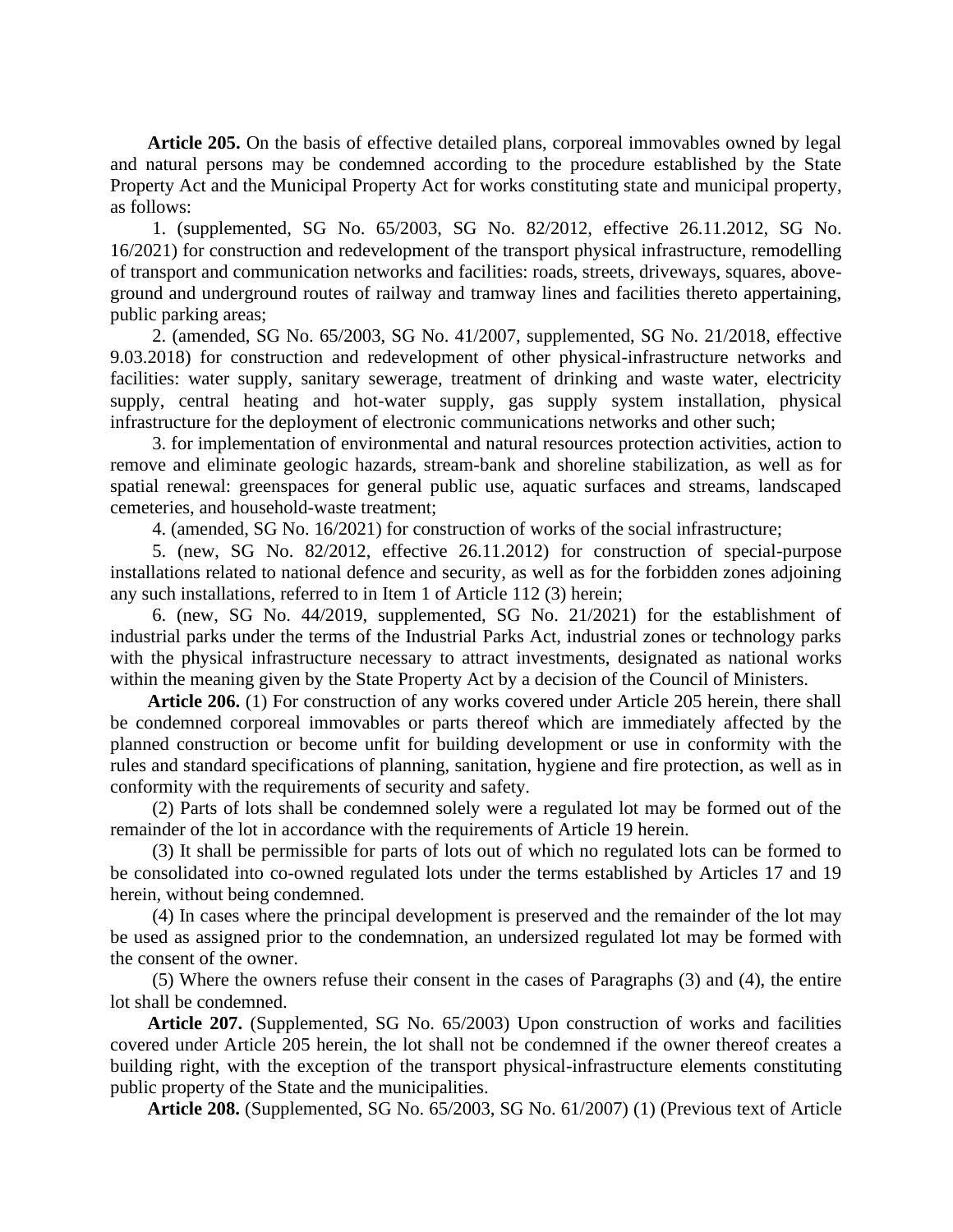208, SG No. 13/2017; declared as unconstitutional by the Constitutional Court of the Republic of Bulgaria in the part "and for properties provided for green spaces under Article 61, Paragraph 4 fifteen years" - SG No. 92/2020)

 $\overline{\phantom{a}}$  , and the contract of the contract of the contract of the contract of the contract of the contract of the contract of the contract of the contract of the contract of the contract of the contract of the contrac

 $\overline{\phantom{a}}$  , and the contract of the contract of the contract of the contract of the contract of the contract of the contract of the contract of the contract of the contract of the contract of the contract of the contrac

Condemnation procedures under the State Property Act and the Municipal Property Act in respect of corporeal immovables designated under the detailed plans for construction of works constituting public state or municipal property must be initiated within five years after the effective date of the said plans and within ten years after the effective date of the detailed plans for construction of physical-infrastructure elements covered under Article 64 herein which constitute public state or municipal property and, applicable to any immovables projected for greenspaces under Article 61 (4) herein, within fifteen years after the effective date of the plans. Upon expiry of the said time limit, the owners of any such corporeal immovables shall enjoy the rights under Item 1 of Article 134 (2) herein.

(2) (New, SG No. 13/2017) Any condemnation proceeding under the State Property Act or under the Municipal Property Act, instituted after expiry of the time limits referred to in Paragraph (1), shall be suspended upon the submission of an application for modification of the detailed plan in pursuance of Item 1 of Article 134 (2) herein until the entry into effect of the act on the request for modification of the plan for the immovable concerned. The proceeding for modification of the detailed plan shall be terminated if the parties conclude an agreement on a further pursuit of the condemnation proceeding.

**Article 209.** (1) (Amended, SG No. 65/2003, SG No. 54/2008) The terms and procedure for condemnation under the State Property Act shall not apply where parts of lots are condemned for widening of the transport-infrastructure elements: motorways and roads of the national road network, railways and railway stations, airports, ports, whereby the lots can be used as assigned prior to the condemnation.

(2) (Supplemented, SG No. 65/2003, amended, SG No. 54/2008) The Regional Governor shall issue an order regarding the condemnation whereby, on the basis of an appraisal made by licensed professionals, the said governor shall determine:

1. the amount of pecuniary compensation at market prices;

2. the date whereat the condemned part shall be taken.

(3) Any order referred to in Paragraph (2) shall be appealable according to the procedure established by Article 215 (1) herein.

(4) The part of the lot shall be deemed to be condemned as from the day of payment of the pecuniary compensation.

### **Section II Indemnification in Other Cases**

**Article 210.** (1) The preparation of appraisals and the determination of the amount and payment of compensation in cases expressly specified in the law shall be made at market prices set by a commission appointed by the municipality mayor.

(2) Acting proprio motu or on a request by the interested parties, the mayor shall order the commission to determine compensations or make an appraisal.

(3) (Amended, SG No. 61/2007) The decision of the commission shall be communicated to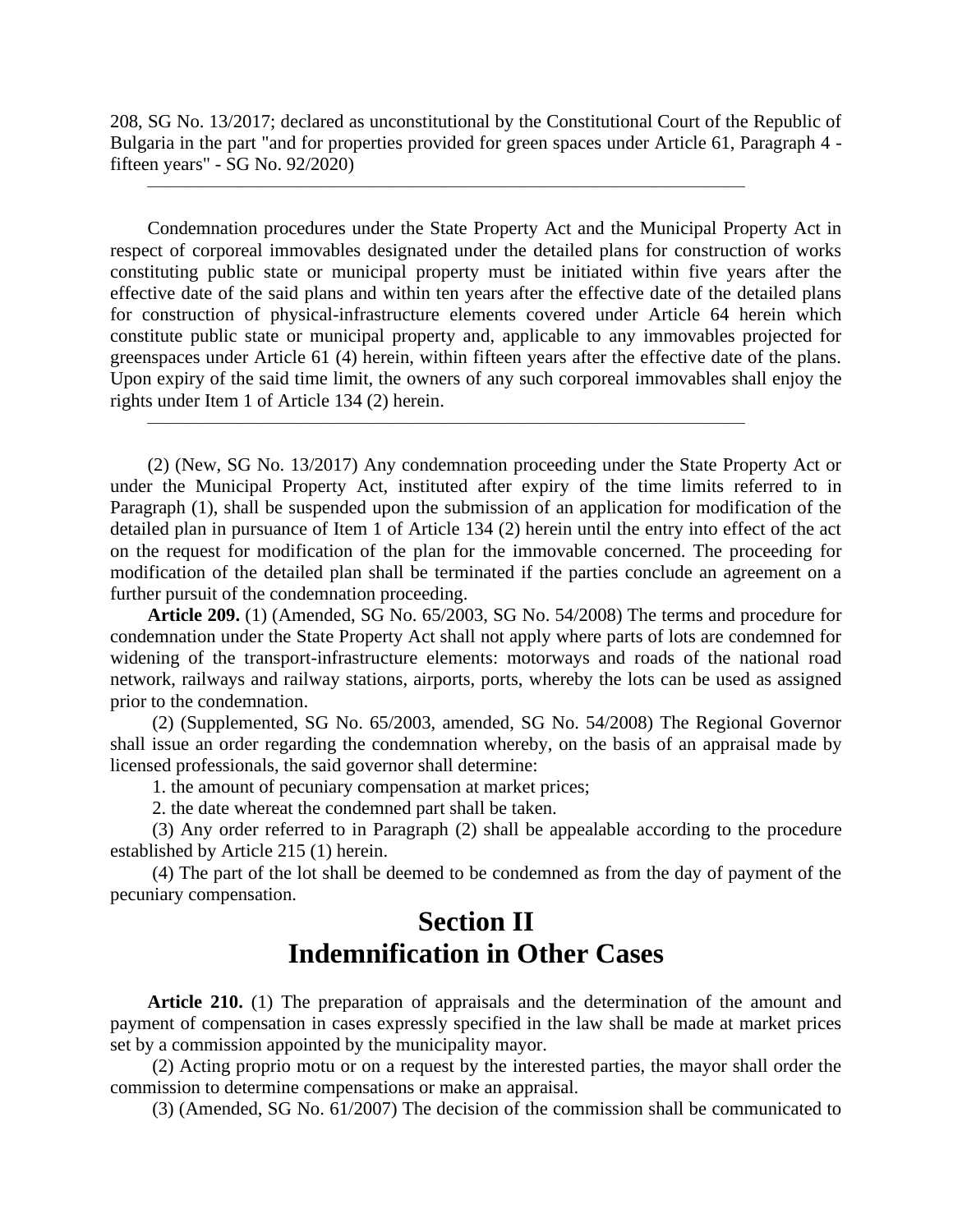the parties according to the procedure established by the Administrative Procedure Code. The said decision shall be appealable by the said parties according to the procedure of Article 215 (1) herein.

(4) The amount of compensation according to an effective appraisal shall be credited to an account with a commercial bank and shall be paid to title holders on a mandate from the municipality mayor or an official authorized thereby.

(5) (Amended, SG No. 61/2007) A person who wishes to benefit from an appraisal prior to the entry into effect of the decision of the commission must deposit with the bank an amount equivalent to the compensation as determined to the order of the title holder. Payment of the said amount shall have effect in respect of the title holder as from the day of communication effected by the municipality according to the procedure established by the Administrative Procedure Code. The amount credited shall be paid to the title holder on a mandate from the municipality mayor. Title holders must be fully compensated for the balance within one month after the entry of the appraisal into effect.

(6) (Amended, SG No. 61/2007, SG No. 82/2012, effective 26.11.2012) Upon refusal or delay in payment of the amount under an effective decision referred to in Paragraph (3), the interested party may move for the issuance of an immediate enforcement order according to the procedure established by Article 418 of the Code of Civil Procedure.

(7) Legal interest shall accrue on the amount of unpaid compensation as from the due day.

**Article 211.** (1) The pecuniary compensation due under Article 210 (4) herein shall be credited to an account with a commercial bank to the order of the title holders where:

1. the right to compensation has not yet been established by the appropriate documents;

2. (amended, SG No. 61/2007) the title holder has not reported to present the requisite documents within fourteen days after receipt of the communication according to the procedure established by the Administrative Procedure Code;

3. there is a controversy between several parties regarding the right to the amount due; in such a case, the bank shall pay the amount to the party who establishes the rights thereof by a judicial process;

4. the whereabouts of the title holders is unknown;

\_\_\_\_\_\_\_\_\_\_\_\_\_\_\_\_\_\_\_\_\_\_\_\_\_\_

5. (new, SG No. 65/2003, amended\*, SG No. 61/2015) the lots are located within unregulated spatial-development areas left after restitution of the title of owners and are stewarded and managed by the municipality under the terms and according to the procedure established by the Agricultural Land Ownership and Use Act.

(2) (Amended, SG No. 61/2007) Payment of the amount shall have effect in respect of the title holders as from the day of communication according to the procedure established by the Administrative Procedure Code.

*\*This amendment concerns new spelling of a Bulgarian word which does not affect the English version.*

**Article 211a.** (New, SG No. 82/2012, effective 26.11.2012) (1) The terms and procedure established by Articles 210 and 211 herein shall furthermore apply to the lump-sum indemnification of the owners of lots falling within the servitude zones referred to in Item 2 of Article 112 (3) herein around the lots assigned for development with special-purpose installations related to national defence and security.

(2) (Amended and supplemented, SG No. 25/2019, amended, SG No. 16/2021) The indemnification shall be for the account of the Ministry of Defence or, respectively, of the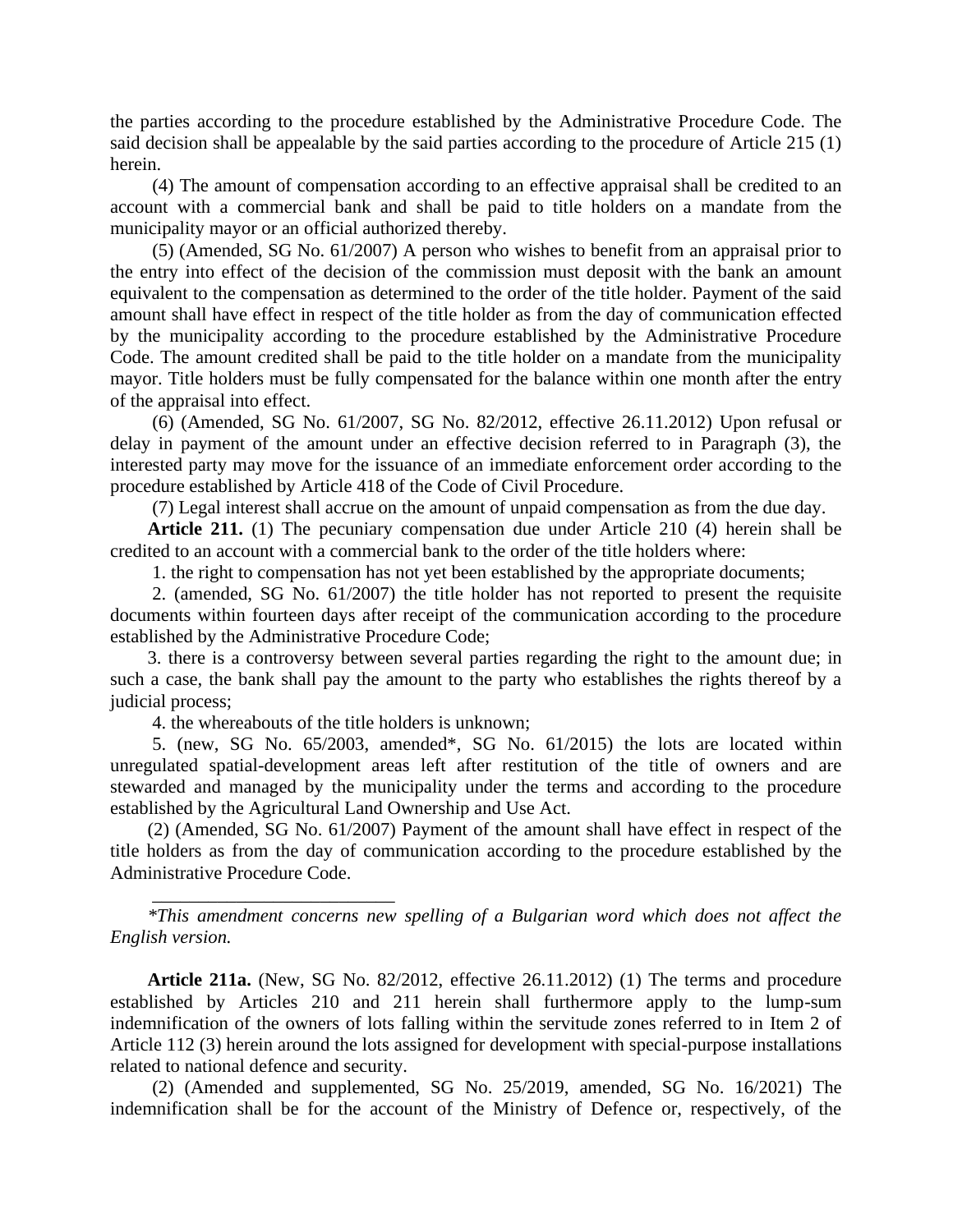Ministry of Interior, of the State Agency for National Security, of the State Intelligence Agency, or of the State Agency for Technical Operations.

# **Chapter Eighteen (Repealed, SG No. 111/2001) PUBLIC FACILITIES MUNICIPAL FUND**

**Article 212.** (Repealed, SG No. 111/2001).

## **PART FIVE SPATIAL DEVELOPMENT CONTROL**

# **Chapter Nineteen CONTESTING INDIVIDUAL ADMINISTRATIVE ACTS REGARDING SPATIAL DEVELOPMENT (Heading amended, SG No. 87/2010)**

**Article 213.** (Amended, SG No. 65/2003, SG No. 30/2006) The administrative acts regarding spatial development shall be subject to judicial review as to the legal conformity thereof under the terms and according to the procedure established by this Act and, in matters which are not regulated thereby, under the Administrative Procedure Code.

**Article 214.** Within the meaning given by this Act, individual administrative acts shall comprehend:

1. the spatial development instruments covered under Article 1 herein, the refusals to issue such instruments, and the administrative acts revoking or leaving standing instruments issued according to an administrative procedure whereby rights or duties are created or rights or legitimate interests of individual natural or legal persons are affected, regardless of whether such persons or entities are expressly identified as subjects;

2. the instruments referred to in Item 1, which have been issued by the National Construction Control Directorate, by the borough mayors and mayoralty mayors, by the Chief Architects and other empowered officials in the regional, municipal and borough administrations;

3. the instruments suspending, banning the use, and removing illegal construction works.

**Article 214a.** (New, SG No. 87/2010, repealed, SG No. 101/2015).

**Article 215.** (1) (Supplemented, SG No. 65/2003, amended, SG No. 30/2006, effective 1.03.2007, SG No. 61/2007, supplemented, SG No. 33/2008, amended, SG No. 66/2013, effective 26.07.2013, SG No. 98/2014, effective 28.11.2014, SG No. 25/2019) The individual administrative acts under this Act, the refusals to issue any such acts and the administrative acts revoking or leaving standing any such acts shall be appealable before the competent administrative court having jurisdiction over the location of the corporeal immovable. The acts and refusals by the Minister of Regional Development and Public Works, by the Minister of Defence and by the Minister of Interior shall be appealable before the Supreme Administrative Court.

(2) The decisions of the commission referred to in Article 210 (3) herein shall likewise be appealable according to the procedure established in Paragraph (1), and the municipality and the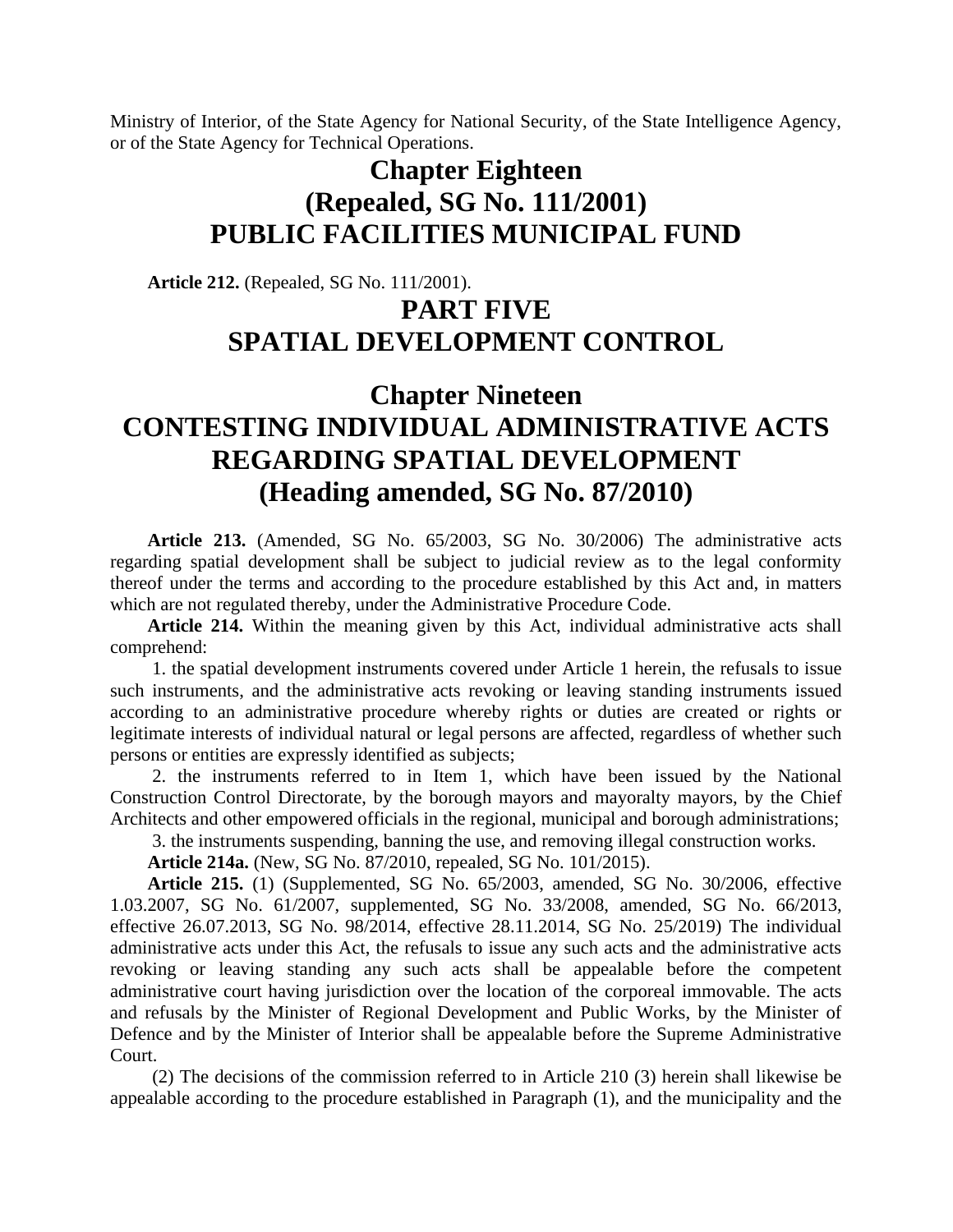interested parties shall be called in the case.

(3) A public prosecutor may lodge appeals against any appealable acts as to legal conformity.

(4) (Amended, SG No. 87/2010, amended and supplemented, SG No. 16/2021) Any appeals from the defence and from the prosecution shall be lodged care of the authority whose act is appealed against within 14 days after communication of the said act, and when the act is communicated through promulgation in the State Gazette, within 30 days after the promulgation of the act. Any appeals from the defence and from the prosecution against acts by which a detailed plan is approved or a building permit is issued for a municipal work of primary importance shall be lodged care of the authority which has issued the act within 14 days after the promulgation of the act in the State Gazette. Any appeals from the defence and from the prosecution against acts approving a detailed plan for a work of national importance and/or a national work shall be lodged care of the authority which has issued the act within 14 days after the promulgation of the act in the State Gazette. Any appeals from the defence and from the prosecution against a building permit issued by the Minister of Regional Development and Public Works or against a refusal to issue such a permit shall be lodged within 14 days after the promulgation of the notice of the issuance of the act in the State Gazette.

(5) (New, SG No. 87/2010, amended, SG No. 101/2015, supplemented, SG No. 13/2017, amended, SG No. 25/2019, SG No. 16/2021) The National Construction Control Directorate, the authority which has issued the building permit and the interested parties shall be called in the court proceeding in cases instituted in connection with contestation of orders for revocation of building permits according to the procedure established by Article 156 (5) herein.

(6) (New, SG No. 87/2010, amended, SG No. 82/2012, effective 26.11.2012; declared as unconstitutional by the Constitutional Court of the Republic of Bulgaria - SG No. 92/2020)

Master plans, as well as the modifications thereof, shall be unappealable.

 $\overline{\phantom{a}}$  , and the contract of the contract of the contract of the contract of the contract of the contract of the contract of the contract of the contract of the contract of the contract of the contract of the contrac

 $\overline{\phantom{a}}$  , and the contract of the contract of the contract of the contract of the contract of the contract of the contract of the contract of the contract of the contract of the contract of the contract of the contrac

(7) (New, SG No. 87/2010, amended, SG No. 101/2015, SG No. 13/2017) The court of first instance shall render final judgments on appeals from the defence or from the prosecution against individual administrative acts on:

1. approval or modification of detailed plans for works of national importance and for municipal works of primary importance and the refusals to issue any such acts;

2. approval of integrated development-project initiative designs for works of national importance and for municipal works of primary importance and the refusals to approve any such designs;

3. authorization of the construction of works of national importance and of municipal works of primary importance and the refusals to issue any such acts;

4. (new, SG No. 25/2019) removal of amenities under Article 56 (1) and Article 57 (1) herein;

5. (new, SG No. 16/2021) the preparation of appraisals and the determination of the amount and payment of compensation under Article 210 (1) herein.

**Article 216.** (Amended, SG No. 65/2003, SG No. 30/2006, supplemented, SG No. 33/2008, amended and supplemented, SG No. 82/2012, effective 26.11.2012, SG No. 79/2015, effective 1.11.2015, amended, SG No. 101/2015, repealed, SG No. 25/2019).

**Article 217.** (1) Any appeal before a court of law shall not stay the execution of the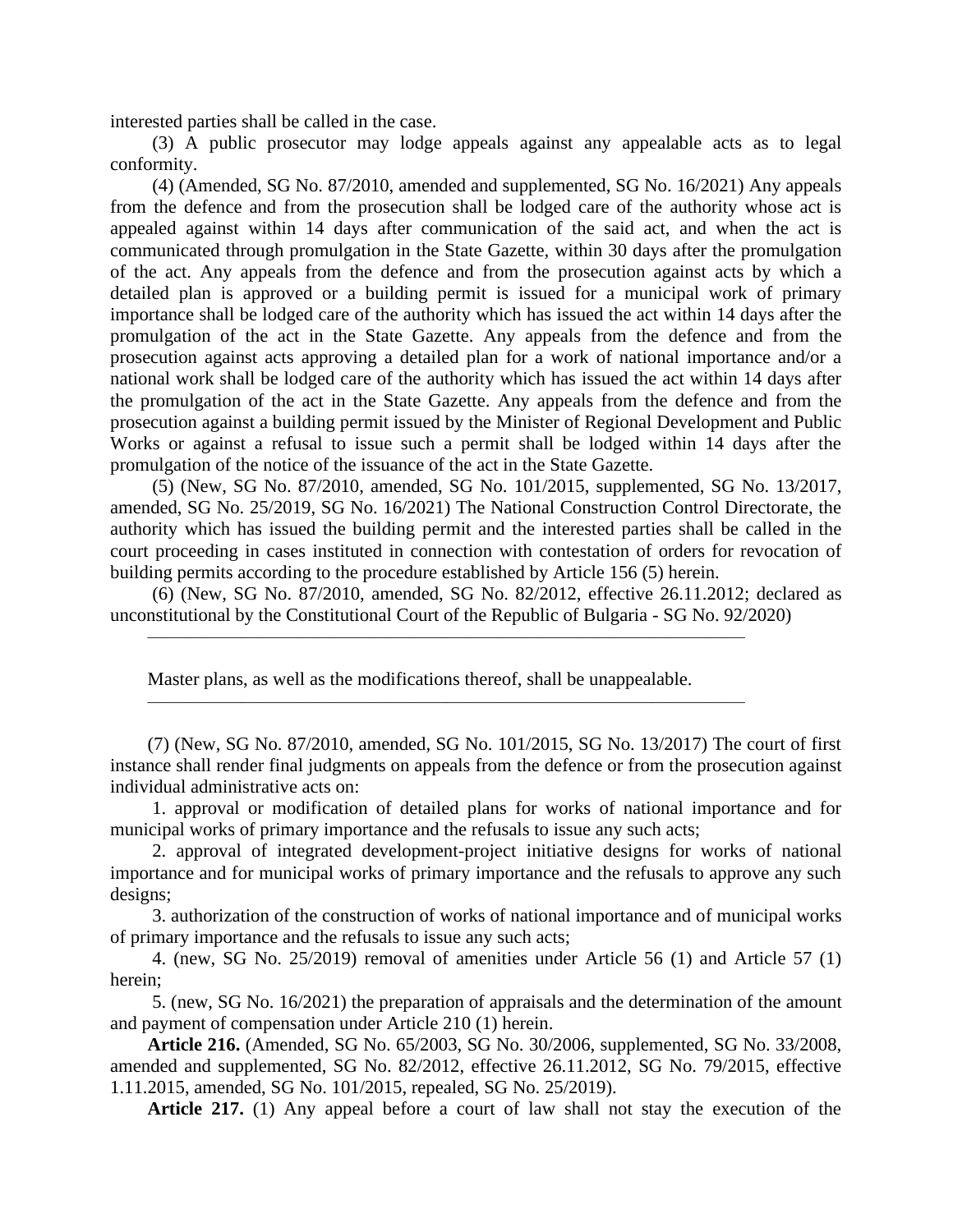following administrative acts:

1. (repealed, SG No. 65/2003);

2. (amended, SG No. 103/2005, supplemented, SG No. 82/2012, effective 26.11.2012) any orders suspending and barring access to construction works referred to in Article 224 (1) and (5) and in Article 224a (1) and (5) herein;

3. any orders barring the access to, and banning the use of, construction works;

4. (repealed, SG No. 65/2003);

5. (repealed, SG No. 65/2003);

6. (repealed, SG No. 65/2003);

7. (new, SG No. 65/2003) on commissioning of construction works;

8. (renumbered from Item 7, SG No. 65/2003) any orders referred to in Article 194 (1) herein to afford unimpeded access to construction works;

9. (renumbered from Item 8 and amended, SG No. 65/2003, supplemented, SG No. 106/2006, amended, SG No. 61/2007) any orders referred to in Articles 195 and 196 herein;

10. (renumbered from Item 9 and amended, SG No. 65/2003) any orders referred to in Article 209 (2) herein;

11. (new, SG No. 103/2005, supplemented, SG No. 25/2019) any orders referred to in Article 57a (3) and (9) herein;

12. (new, SG No. 82/2012, effective 26.11.2012, repealed, SG No. 25/2019).

(2) (Amended and supplemented, SG No. 65/2003) The court may suspend the execution of any administrative acts covered under Paragraph (1) with the exception of such referred to in Item 2.

**Article 218.** (Amended, SG No. 87/2010) (1) (Supplemented, SG No. 82/2012, effective 26.11.2012, amended, SG No. 16/2021) In the event of contestation according to the procedure established by Article 215 herein of individual administrative acts on the approval of spatialdevelopment plans which have been communicated through promulgation in the State Gazette or of integrated development-project initiative designs which have been communicated through promulgation in the State Gazette, the interested parties may constitute themselves as respondents in the proceeding within one month of the date of promulgation in the State Gazette of an announcement of the contestation.

(2) The court shall promulgate in the State Gazette an announcement of the contestation of the acts referred to in paragraph (1), which shall contain:

1. (amended, SG No. 82/2012, effective 26.11.2012) identification and description of the contested individual administrative act or, respectively, of the part in which the said act is contested;

2. information about the rights of the interested parties to constitute themselves as respondents within one month of the promulgation;

3. number of the case.

(3) (New, SG No. 82/2012, effective 26.11.2012, supplemented, SG No. 13/2017) Where the administrative act referred to in Paragraph (1) is contested in part, the court shall issue a ruling specifying that part as a subject of the case, on the basis of which the content of the announcement referred to in Item 1 of Paragraph (2) shall be determined. Where an administrative act whereby a detailed plan has been approved in pursuance of Article 16 herein is contested, the subject of the case shall be the entire detailed plan, and all appeals shall be examined in a single court proceeding. Any such ruling shall be appealable according to the procedure established by Chapter Thirteen of the Administrative Procedure Code.

(4) (Renumbered from Paragraph (3), SG No. 82/2012, effective 26.11.2012) Where the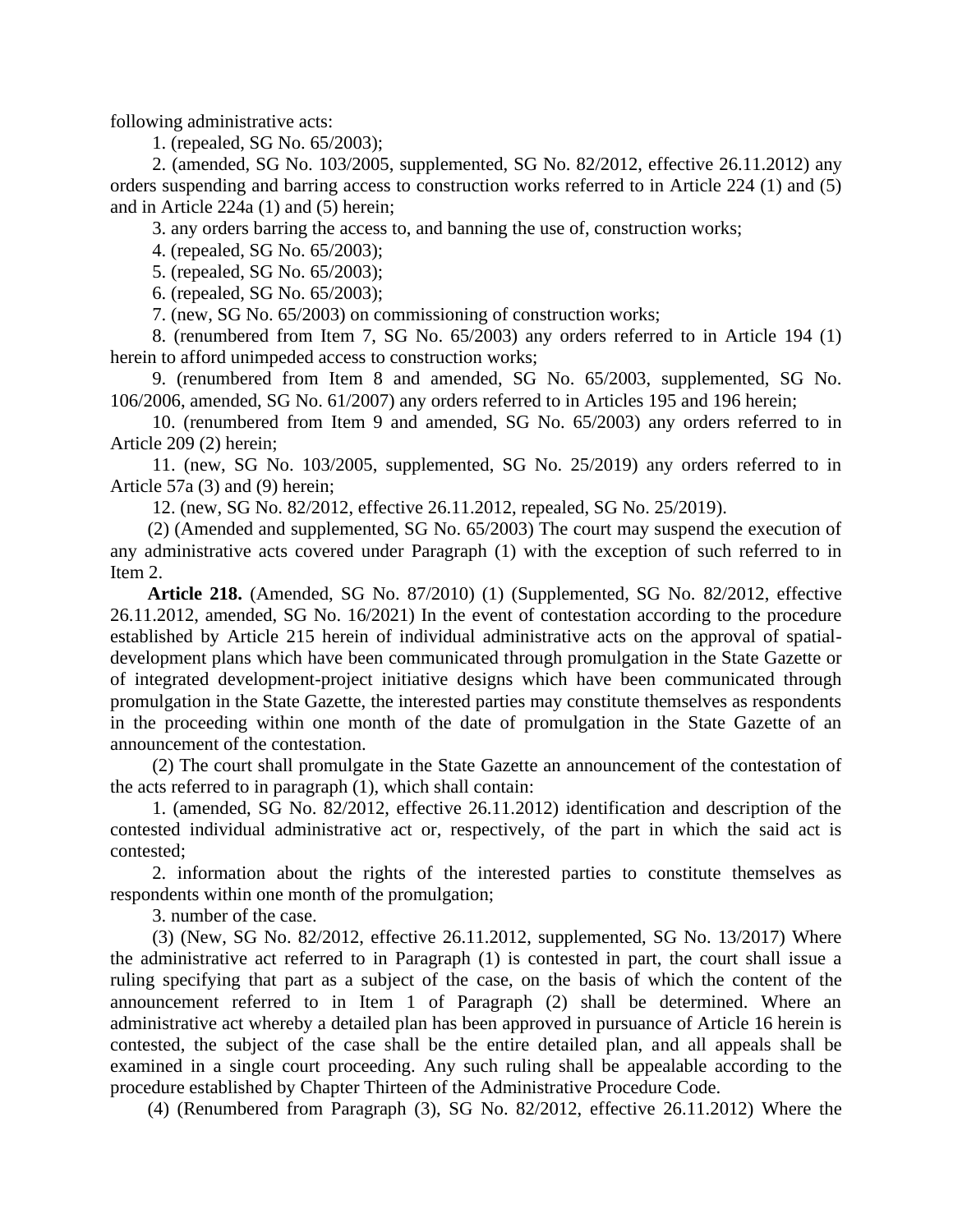court determines that the appeal is inadmissible, the announcement referred to in Paragraph (2) shall not be promulgated and the proceeding shall be terminated according to the procedure provided for this.

(5) (Renumbered from Paragraph (4), SG No. 82/2012, effective 26.11.2012) Interested parties shall constitute themselves as respondents in the court proceeding within the time limit referred to in Paragraph (1) by submission of applications to the court which shall contain:

1. the forename, patronymic and surname and the address, telephone, fax and e-mail address, if any: applicable to Bulgarian citizens;

2. the forename, patronymic and surname and the personal number of an alien, and the address, declared in the competent administration, telephone, fax and e-mail address, if any;

3. the business name of the merchant or the designation of the legal person, written in the Bulgarian language as well, the registered office and the address of the place of management as last declared in the relevant register and e-mail address;

4. number of the case;

5. the act which is contested and the authority which has issued the said act;

6. a statement to the effect that the interested party wishes to be constituted in the proceeding as a respondent;

7. signature of the applicant.

(6) (Renumbered from Paragraph (5), SG No. 82/2012, effective 26.11.2012) Written evidence certifying the capacity of the applicant as an interested party shall be enclosed with the application referred to in Paragraph (4).

(7) (Renumbered from Paragraph (6), SG No. 82/2012, effective 26.11.2012) It shall be inadmissible to make in the application referred to in Paragraph (4) any motions for revocation of the individual administrative act, as well as for joining to appeals lodged within the statutorily established time limit.

(8) (Renumbered from Paragraph (7), SG No. 82/2012, effective 26.11.2012) Any nonconformities in the applications lodged under Paragraph (4) shall be cured according to the procedure established by Article 158 of the Administrative Procedure Code.

(9) (Renumbered from Paragraph (8), SG No. 82/2012, effective 26.11.2012) By a ruling the court shall constitute or, respectively, shall refuse to constitute, the applicants referred to in Paragraph (4) as respondents in the proceeding.

(10) (Renumbered from Paragraph (9), SG No. 82/2012, effective 26.11.2012) Any refusal under Paragraph (8) shall be appealable within seven days of being communicated by an interlocutory appeal according to the procedure established by Chapter Thirteen of the Administrative Procedure Code. The court shall pronounce by a ruling which shall be final.

(11) (Renumbered from Paragraph (10), SG No. 82/2012, effective 26.11.2012) The judgement of the court in cases instituted according to the procedure established by Paragraph (1) shall have effect in respect of all interested parties.

**Article 219.** (1) (Amended, SG No. 61/2007) The provisions of Title Three of the Administrative Procedure Code shall apply to any appeals lodged and judicial proceedings instituted under this Chapter.

(2) (Repealed, SG No. 61/2007).

(3) (New, SG No. 65/2003, amended, SG No. 30/2006) The Administrative Procedure Code shall apply to any matters unregulated in this Chapter.

# **Chapter Twenty ADMINISTRATIVE CONTROL OF SPATIAL**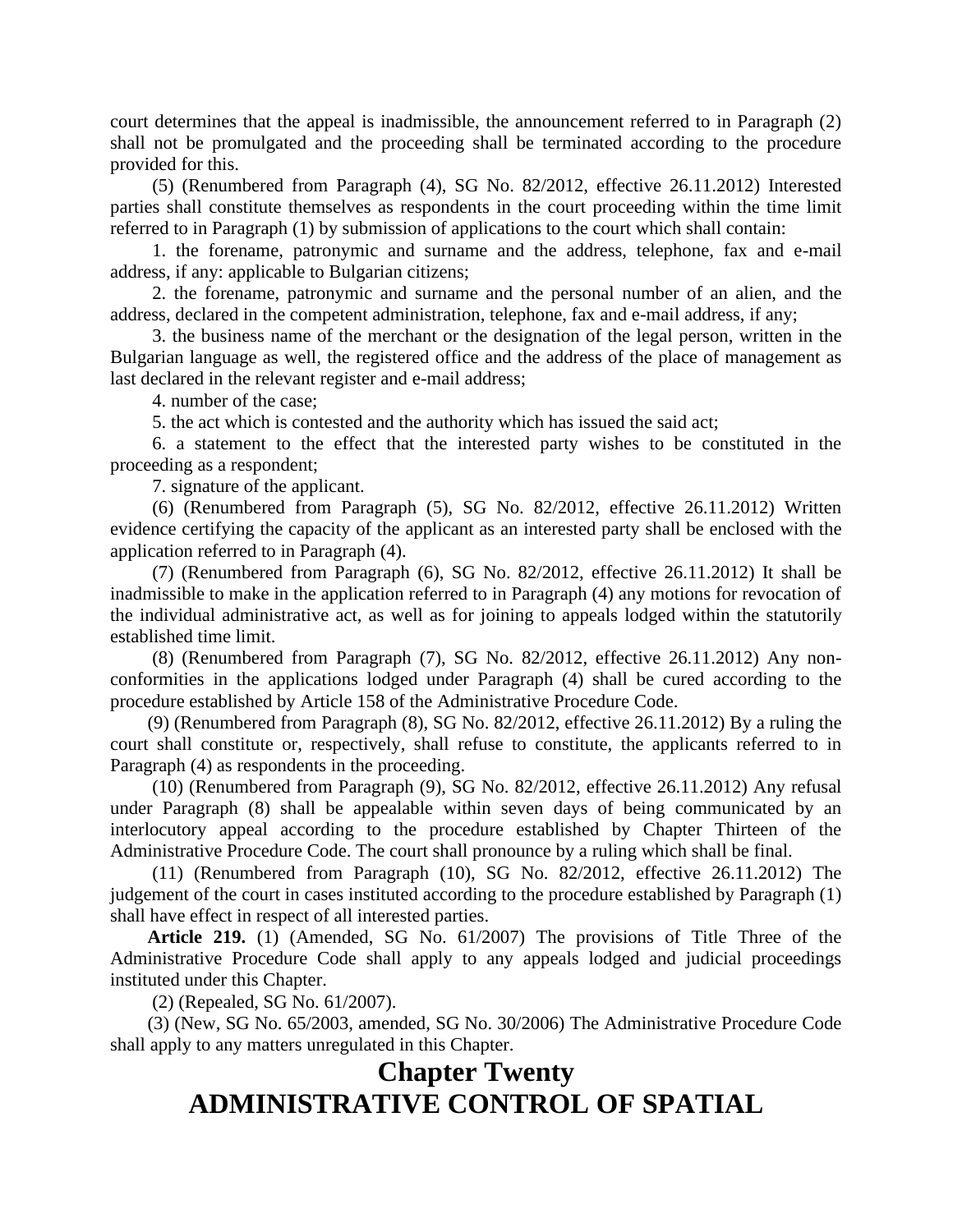### **DEVELOPMENT AND CONSTRUCTION**

**Article 220.** (1) (Amended, SG No. 65/2003, SG No. 66/2013, effective 26.07.2013, SG No. 98/2014, effective 28.11.2014) The Minister of Regional Development and Public Works shall exercise control over compliance with the provisions of this Act and of the statutory instruments on the application thereof in designing and construction, including the use of standard-quality construction materials and manufactures with a view to ensuring the security, safety, accessibility and other statutory requirements to construction works.

(2) (Amended, SG No. 65/2003, SG No. 66/2013, effective 26.07.2013, SG No. 98/2014, effective 28.11.2014) The Minister of Regional Development and Public Works shall exercise control over the operation of the National Construction Control Directorate.

(3) (Amended, SG No. 65/2003, supplemented, SG No. 53/2014) The Minister of Interior or officials authorized thereby shall exercise control as to compliance with fire safety requirements and of the requirements of Article 106, Item 5, Article 107, Item 6 and Article 112, Paragraph 2, Item 12.

(4) (Repealed, SG No. 65/2003).

**Article 221.** (1) (Supplemented, SG No. 65/2003, amended, SG No. 82/2012, effective 26.11.2012) The National Construction Control Directorate shall be a public-financed legal person with a headquarters in Sofia. The said Directorate shall consist of a head office and of regional offices. Should a need arise, the National Construction Control Directorate may create provisional area offices by order of the Chief of the said Directorate, without an increase of the approved budget and payroll of the Directorate. The National Construction Control Directorate shall mandatorily contract accident insurance and life assurance for the employees thereof for the account of the budget of the said Directorate.

(2) (Amended, SG No. 53/2014) In the discharge of the official duties thereof, the employees of the National Construction Control Directorate shall be entitled to issue clothing and distinctive insignia, shall use special technical means and, may possess firearms pursuant to the terms and procedures of the Weapons, Ammunitions, Explosives and Pyrotechnical Products Act.

(3) The authorities of the Ministry of Interior, as well as the other state and municipal authorities, shall be obligated to cooperate with the National Construction Control Directorate and with the employees thereof in the discharge of their functions.

(4) Any orders, prescriptions and directions of the authorities of the National Construction Control Directorate, issued acting within the competence vested therein, shall be mandatory for the addressees thereof.

(5) In connection with the performance of the functions thereof under this Act, the authorities of the National Construction Control Directorate shall be entitled:

1. (supplemented, SG No. 65/2003) to unimpeded access to the construction works, as well as to the buildings and facilities for the duration of their use according to the procedure established by Article 194 (1) and (3) herein;

2. (amended, SG No. 65/2003) to require all documents, data, identification, written reference briefs and written explanations as may be necessary for the inspections from the office holders at the state and municipal administrations, from the participants in construction, from the persons present in the construction work and on the construction site, from the central and local administrations concerned, from the specialized control authorities, and the utility companies;

3. to use data from the National System of Civil Registration and Administrative Services under terms and according to a procedure established by a law.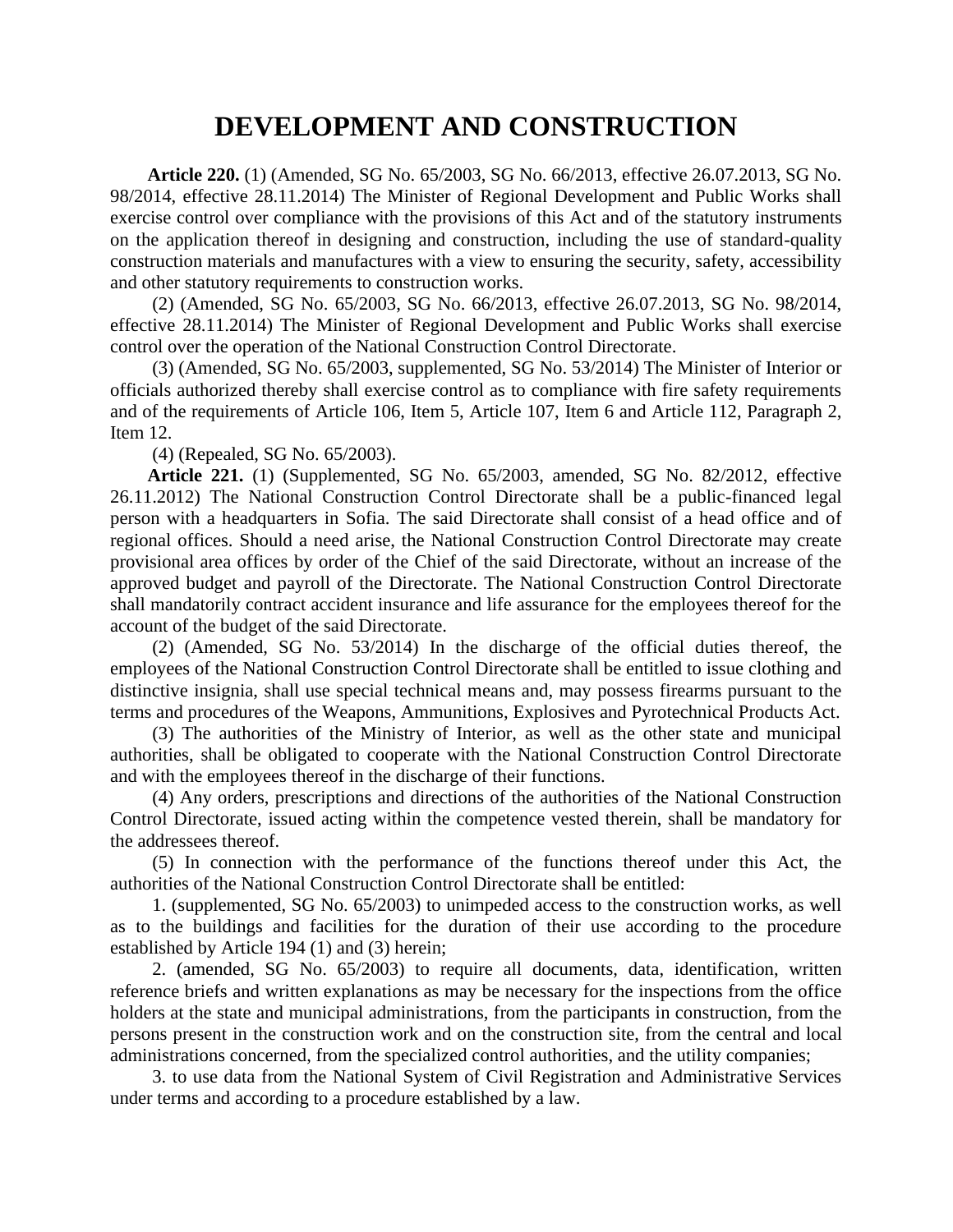(6) (New, SG No. 103/2005, repealed, SG No. 38/2012, effective 1.07.2012).

**Article 222.** (1) (Amended, SG No. 65/2003, SG No. 82/2012, effective 26.11.2012, SG No. 101/2015) The Chief of the National Construction Control Directorate or an official authorized thereby shall:

1. (supplemented, SG No. 82/2012, effective 26.11.2012, SG No. 101/2015) suspend illegal construction works of Category One to Category Three inclusive within the meaning given by Article 225 (2) herein, parts of any such works, as well as individual building and erection works;

2. (amended, SG No. 82/2012, effective 26.11.2012, supplemented, SG No. 101/2015) suspend construction works of Category One to Category Three inclusive, parts thereof, or individual building and erection works with violations under Article 224 herein and permit resumption of any such works after rectification of the violations and payment of the fines and pecuniary penalties due;

3. bar access to construction works referred to in Items 1 and 2 and direct the placing of signs restricting the access of people and machinery and barring them from any such construction works;

4. ban the supply of electricity and heat, running water and gas to construction works referred to in Items 1 and 2;

5. (supplemented, SG No. 76/2006, amended, SG No. 101/2015) ban the use of construction products which do not conform to the requirements under Article 169a (1) herein, and perform inspections at the construction product manufacturing sites;

6. (supplemented, SG No. 101/2015) ban the use of any construction works of Category One to Category Three inclusive or of parts thereof which have not been commissioned according to the established procedure or which are put to any use other than assigned according to the construction file as issued and the conditions for commissioning;

7. (supplemented, SG No. 101/2015) bar access to any construction works of Category One to Category Three inclusive or parts thereof which have not been commissioned according to the established procedure or which are put to any use other than assigned according to the construction file as issued and the conditions for commissioning, ban the supply of electricity and heat, running water and gas to any such construction works, and direct the placing of signs restricting the access of people and others and barring them from any such construction works;

8. (supplemented, SG No. 101/2015) issue use permits for construction works of Category One to Category Three inclusive or refuse to issue such permits;

9. (amended, SG No. 61/2007, SG No. 82/2012, effective 26.11.2012) suspend or terminate the registration of consultants for performance of conformity assessment of development-project designs and/or for exercise of construction supervision;

10. (supplemented, SG No. 101/2015) issue orders on the removal of illegal construction works within the meaning given by Article 225 (2) herein of Category One to Category Three inclusive;

11. (amended, SG No. 30/2006) issue orders revoking or revising the orders of the chiefs of the Regional Offices of the National Construction Control Directorate, in respect whereof no provisions are made for direct judicial review, under the terms and according to the procedures established by the Administrative Procedure Code;

12. (supplemented, SG No. 101/2015) prescribe execution of consolidation and recovery measures for the prevention of accidents, losses and others at construction works under Items 1, 2 and 6 and parts thereof whereof the construction or the effect of the construction file has been suspended or whereof the use has been banned;

13. (new, SG No. 82/2012, effective 26.11.2012, amended, SG No. 66/2013, effective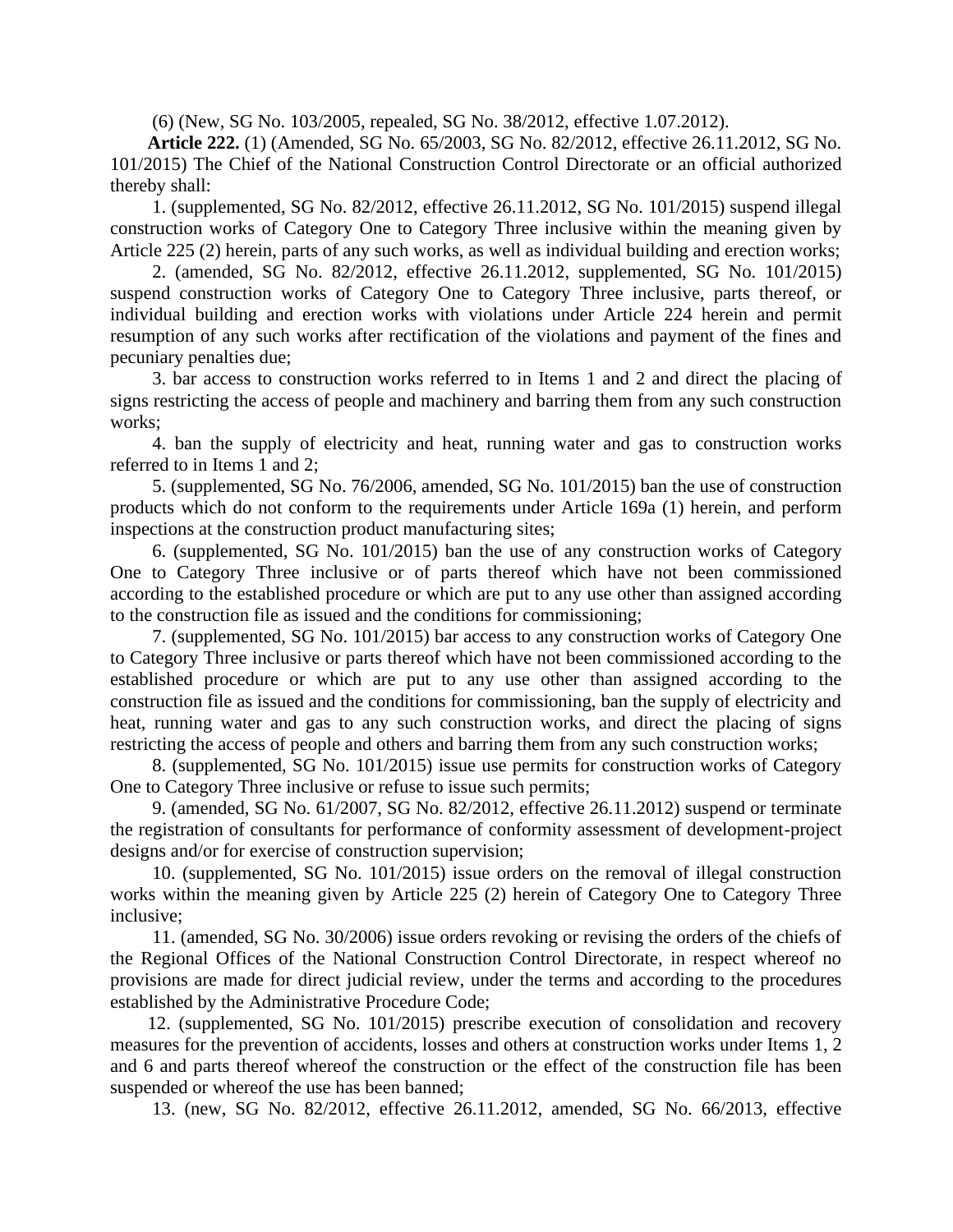26.07.2013, SG No. 98/2014, effective 28.11.2014) issue orders for investigation of accidents in construction according to a procedure established by an ordinance of the Minister of Regional Development and Public Works for all categories of construction works;

14. (renumbered from Item 13, SG No. 82/2012, effective 26.11.2012, supplemented, SG No. 101/2015) direct the evacuation of people, mechanical equipment, manufactures, products, materials, supplies endangering the general public and other such from the construction work under Items 1, 2, 6 and 7 and from the construction site;

15. (renumbered from Item 14, SG No. 82/2012, effective 26.11.2012, amended, SG No. 101/2015) impose the fines and pecuniary penalties provided for in this Act for construction works of all categories.

(2) (Amended, SG No. 65/2003, SG No. 82/2012, effective 26.11.2012, SG No. 101/2015) The authorities of the National Construction Control Directorate, acting within the competence vested therein, shall:

1. (amended, SG No. 101/2015) ascertain Category One, Two and Three illegal construction works and construction works with violations;

2. (supplemented, SG No. 101/2015) ascertain violations in the use of construction works of Category One to Three inclusive or of parts thereof;

3. (supplemented, SG No. 101/2015) ascertain violations in the issuance of construction files for construction works of all categories;

4. (supplemented, SG No. 101/2015) execute the orders of the Chief of the National Construction Control Directorate or an official authorized thereby to suspend, to ban the use of, to bar access to construction works and construction sites, and to remove illegal construction works:

5. (supplemented, SG No. 101/2015) investigate accidents in construction for construction works of all categories;

6. (repealed, SG No. 101/2015);

7. (supplemented, SG No. 101/2015) ascertain other violations of this Act and of the statutory instruments on the application thereof for construction works of all categories;

8. (supplemented, SG No. 101/2015) establish and maintain a register of the penalty decrees issued by the Chief of the National Construction Control Directorate or an official authorized thereby;

9. certify order record books in the cases provided for by the law;

10. (new, SG No. 16/2021) verify the comprehensive report regarding an assessment of the conformity of the design plans and specifications with the basic requirements for the construction work, under the terms established by Article 156 (3) herein;

11. (new, SG No. 16/2021) verify the fulfilment of obligations of the persons exercising construction supervision in the course of construction under terms and according to a procedure established by an order of the Chief of the National Construction Control Directorate or an official empowered thereby.

(3) (Amended, SG No. 65/2003) Upon execution of orders to suspend, to ban the use, to bar the access, and to compel removal of illegal construction works, the authorities of the National Construction Control Directorate shall be entitled to use the following special technical means within the perimeter of the construction site:

1. devices immobilizing automobiles and mechanical equipment for construction or for removing such machinery from the construction site perimeter;

2. devices to open partitions and premises;

3. light and sound signalling devices;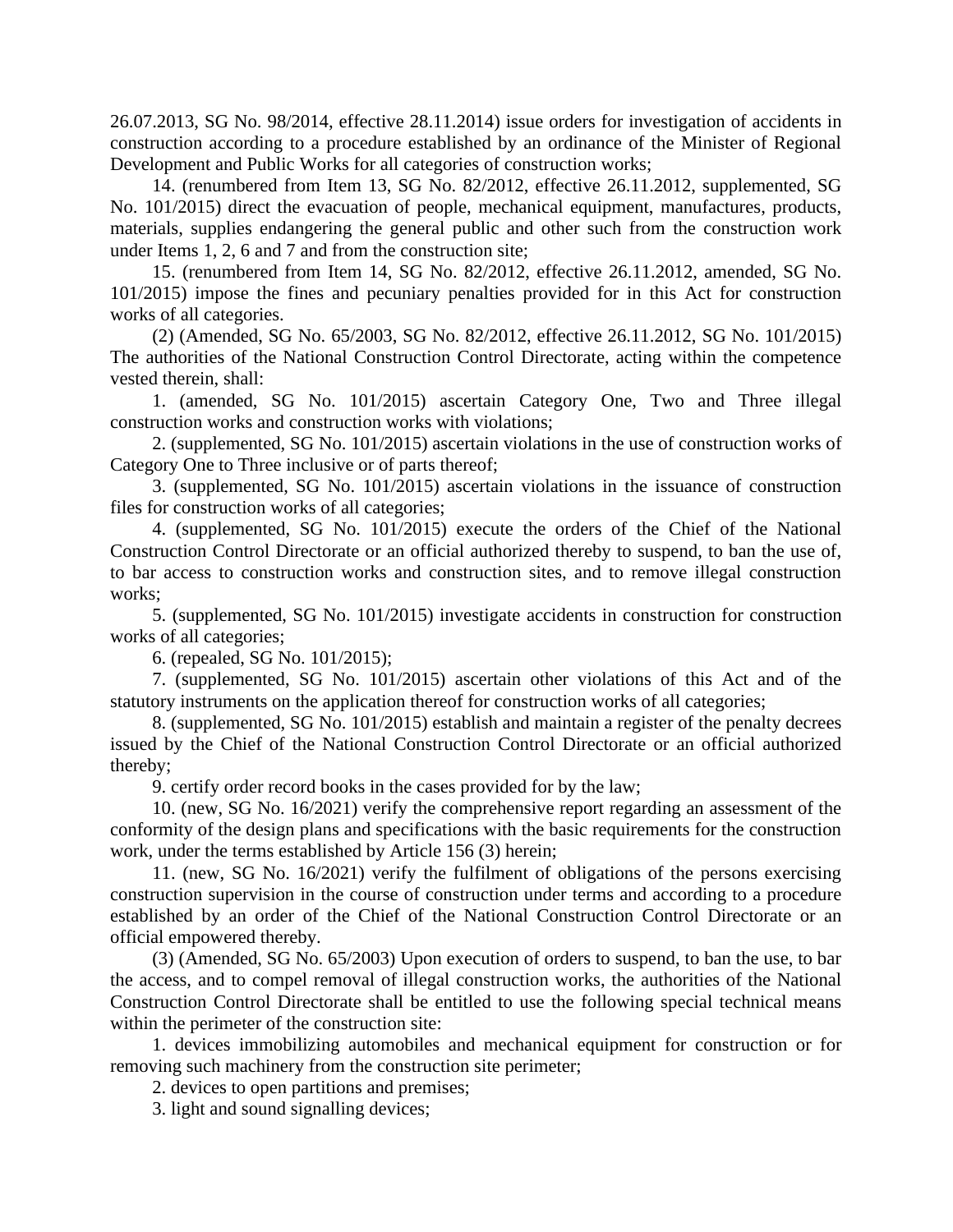4. building machines and mechanical equipment for construction, technical means and methods.

(4) The technical means covered under Paragraph (3) may be used solely by duly qualified employees.

(5) Upon resistance or refusal to obey a direction to afford access or to vacate a construction site, or in other cases as specified by the law, compliance with the direction shall be compelled with the assistance of the authorities of the Ministry of Interior.

**Article 222a.** (New, SG No. 103/2005, repealed, SG No. 82/2012, effective 26.11.2012).

**Article 223.** (Amended, SG No. 65/2003, amended and supplemented, SG No. 103/2005, amended, SG No. 82/2012, effective 26.11.2012) (1) In respect of Category Four, Five and Six construction works, the municipality mayor (or borough mayor) or an official authorized thereby shall:

1. suspend illegal construction works within the meaning given by Article 225 (2) herein, parts or any such works, as well as individual building and erection works;

2. suspend the execution of construction works, parts thereof or individual building and erection works with violations under Article 224 (1) herein and permit resumption of any such works after rectification of the violations and payment of the fines and pecuniary penalties due;

3. bar access to construction works referred to in Items 1 and 2 and direct the placing of signs restricting the access of people and machinery and barring them from any such construction works:

4. ban the supply of electricity and heat, running water and gas to construction works referred to in Items 1 and 2;

5. (amended, SG No. 101/2015) ban the use of construction products which do not conform to the requirements under Article 169a (1) herein, and perform inspections at the construction product manufacturing sites;

6. ban the use of any construction works or of parts thereof which have not been commissioned according to the established procedure or which are put to any use other than assigned according to the construction file as issued and the conditions for commissioning;

7. bar access to any construction works or parts thereof which have not been commissioned according to the established procedure or which are put to any use other than assigned according to the construction file as issued and the conditions for commissioning, ban the supply of electricity and heat, running water and gas to any such construction works, and direct the placing of signs restricting the access of people and others and barring them from any such construction works:

8. issue orders on removal of illegal construction works;

9. prescribe execution of consolidation and recovery measures for the prevention of accidents, losses and others at construction works and parts thereof whereof the construction or the effect of the construction file has been suspended or the use has been banned;

10. direct the evacuation of people, mechanical equipment, manufactures, products, materials, supplies endangering the general public and other such from the construction work and from the construction site; 11. impose the fines and pecuniary penalties provided for in this Act.

(2) In respect of Category Four, Five and Six construction works, the construction control officers at the administration of each municipality (or borough) shall:

1. ascertain illegal construction works and construction works with violations;

2. ascertain violations in the use of construction works or of parts thereof;

3. execute orders to suspend, to ban the use of, to bar access to construction works and construction sites, and to remove illegal construction works;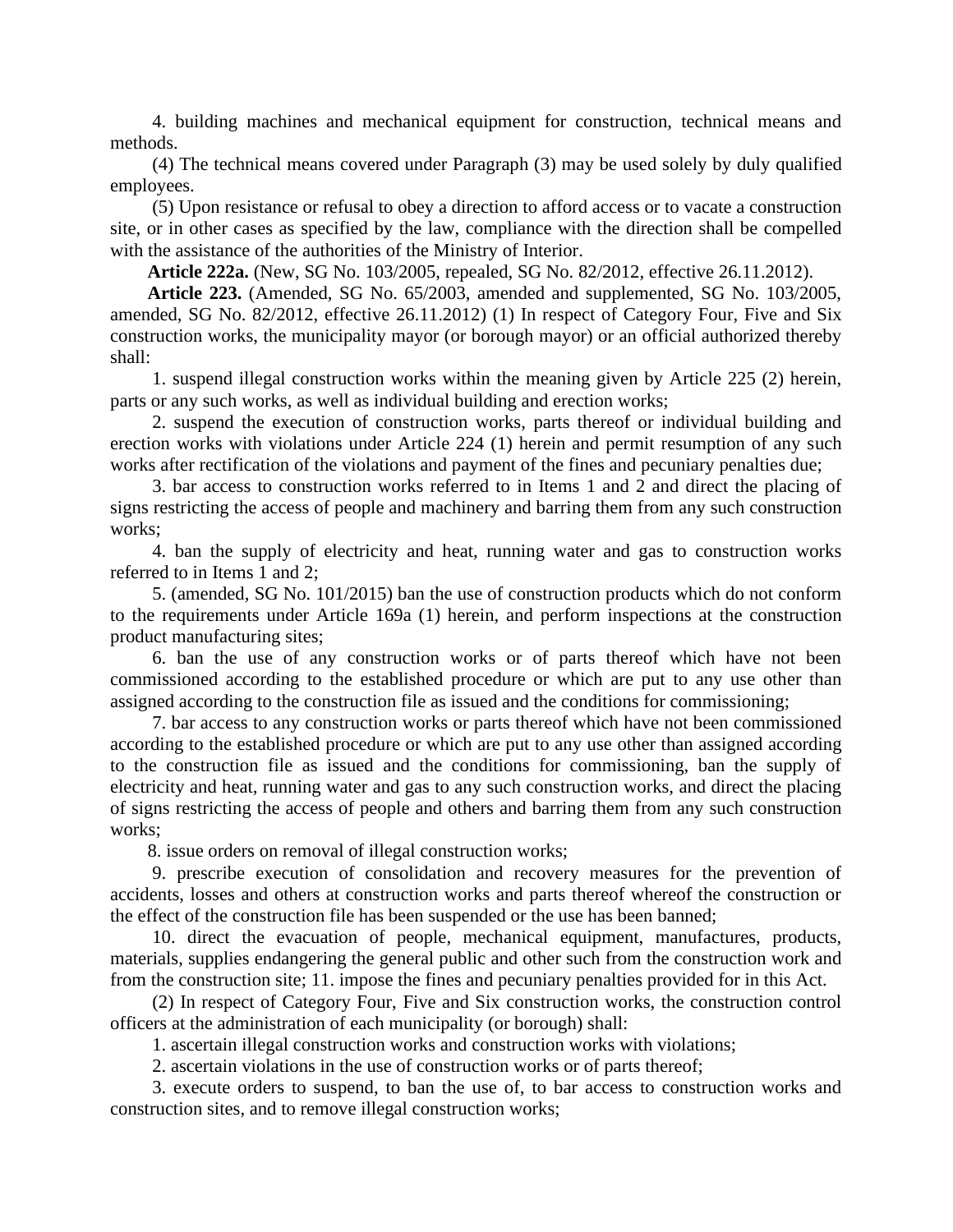4. control the implementation of action for rehabilitation of special spatial-development protection areas;

5. ascertain other violations of this Act and of the statutory instruments on the application thereof;

6. (amended, SG No. 16/2021) establish and maintain a register of the penalty decrees issued by the municipality (borough) mayor or by an official empowered thereby.

(3) Upon execution of orders to suspend, to ban the use, to bar the access, and to compel removal of illegal construction works, the construction control officers at the administration of each municipality shall be entitled to use the following special technical means within the perimeter of the construction site:

1. devices immobilizing automobiles and mechanical equipment for construction or for removing such machinery from the construction site perimeter;

2. devices to open partitions and premises;

3. light and sound signalling devices;

4. building machines and mechanical equipment for construction, technical means and methods.

(4) The technical means covered under Paragraph (3) may be used solely by duly qualified employees.

(5) Upon the performance of the functions thereof under this Act, the officers referred to in Paragraph (2) shall be entitled to:

1. to unimpeded access to the construction works, as well as to the buildings and facilities for the duration of their use according to the procedure established by Article 194 (1) and (3) herein;

2. to require all documents, data, identification, written reference briefs and written explanations as may be necessary for the inspections from the participants in construction, from the persons present in the construction work and on the construction site, from the administrations concerned, from the specialized control authorities, and the utility companies;

3. to use data from the National System of Civil Registration and Administrative Services under terms and according to a procedure established by a law.

(6) Upon resistance or refusal to obey a direction to afford access or to vacate a construction site, or in other cases as specified by the law, compliance with the direction shall be compelled with the assistance of the authorities of the Ministry of Interior.

(7) Accident insurance and life assurance shall mandatorily be contracted for the officers referred to in Paragraph (2) for the account of the municipal budget.

(8) (Amended, SG No. 53/2014) In the discharge of the official duties thereof, the officers referred to in Paragraph (2) shall be entitled to distinctive insignia, to use special technical means and, may possess weapons under the terms and procedures of the Weapons, Ammunitions, explosives and Pyrotechnical Products Act.

(9) The financial resources raised from the revenues collected under this Act by the municipalities for the municipal budgets, constituting fees, fines and pecuniary penalties, shall be spent solely on financial support of the control functions thereof under this Act and on the removal of illegal construction.

# **Chapter Twenty-One PREVENTION AND REMOVAL OF ILLEGAL CONSTRUCTION**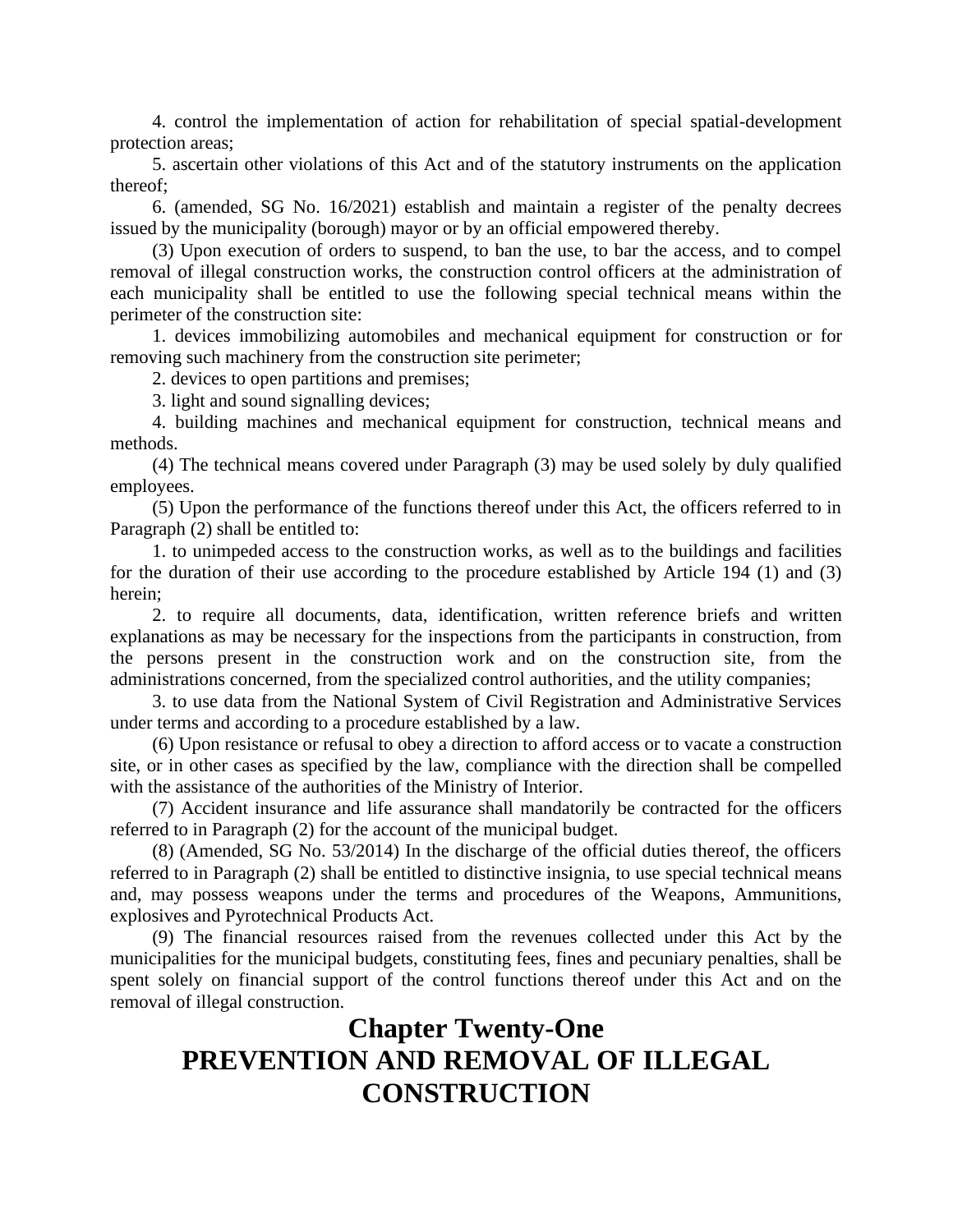### **(Heading amended, SG No. 65/2003)**

**Article 224.** (Amended, SG No. 65/2003, amended and supplemented, SG No. 103/2005, supplemented, SG No. 61/2007, amended, SG No. 82/2012, effective 26.11.2012) (1) The Chief of the National Construction Control Directorate or an official authorized thereby shall, by a reasoned order, suspend the execution of, and bar access to, any Category One to Three construction work or to any part thereof which is performed:

1. without an effective building permit;

2. involving material deviations within the meaning given by Items 5 to 8 of Article 154 (2) herein;

3. (amended, SG No. 101/2015) using construction products which do not conform to the requirements of Article 169a (1) herein, or in breach of the rules for execution of building and erection works and of the basic requirements for construction works referred to in Article 169 (1) and (3) herein;

4. without construction supervision arranged by the contracting entity, in the cases where such supervision is mandatory;

5. without a memorandum on a building line and elevation having been drafted, and/or without the order record book having been certified;

6. without clearance with the Ministry of Culture under the terms and according to the procedure established by the Cultural Heritage Act: applicable to immovable cultural assets and to construction works within the boundaries and the protection zones thereof, where this is required according to the procedure established by this Act;

7. without the specific requirements having being fulfilled and/or without the acts having been issued within the meaning given by Items 7 and 8 of Article 142 (5) herein;

8. (new, SG No. 101/2015) without designer supervision arranged by the contracting entity, in the cases where such supervision is mandatory.

(2) The circumstances covered under Paragraph (1) shall be ascertained by an instrument of ascertainment drawn up by the authorities of the National Construction Control Directorate. The instrument of ascertainment shall be served on the interested parties, who or which may lodge objections within seven days. The order referred in Paragraph (1) shall be issued within three days after expiry of the time limit referred to in sentence two. Where the offender is unknown, copies of the instrument of ascertainment and of the order shall be posted at the construction work and in places appointed to this end in the building of the municipality, borough or mayoralty.

(3) Any order referred to in Paragraph (1) shall mandatorily give directions for elimination of the reasons that have prompted suspension of construction and shall set time limits for implementation of the said directions. Where necessary, evacuation of people and mechanical equipment from the construction work and from the construction site shall be directed, as well as disconnection of the supply of electricity and heat, running water and gas. Any such order shall be mandatory for the service providers and shall be complied with forthwith.

(4) The construction suspended by the order referred to in Paragraph (1) may resume by permission of the suspending authority after elimination of the reasons which have prompted the said suspension. In the cases under Items 5 to 8 of Article 154 (2) herein, the permission for resumption of construction shall be issued after presentation of a survey and other data, calculations and documents conforming to the directions referred to in Paragraph (3), which shall be attached as an integral part to the approved development-project design and which shall prove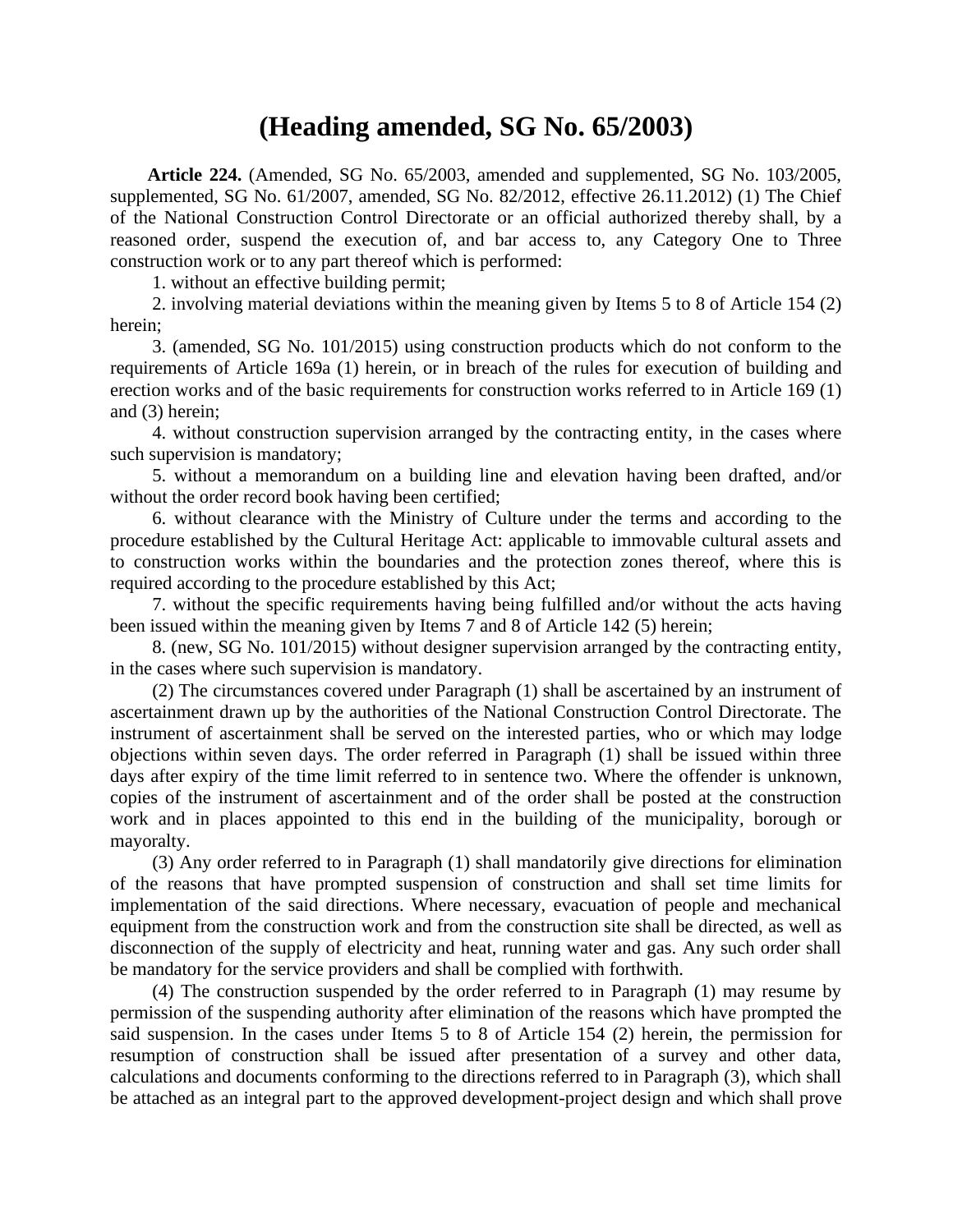that the material deviations have been rectified and the completed part of the construction work is legally conforming.

(5) Upon ascertainment of a Category One to Three construction work which is illegal within the meaning given by Article 225 (2) herein, the authorities of the National Construction Control Directorate shall draw up an instrument of ascertainment which shall be served on the interested parties, who or which may lodge objections within seven days. The order on suspension of the illegal construction work shall be issued by the Chief of the National Construction Control Directorate of by an official authorized thereby within three days after expiry of the time limit for objections. Where the offender is unknown, copies of the instrument of ascertainment and of the order shall be posted at the construction work and in places appointed to this end in the building of the municipality, borough or mayoralty.

(6) The order on suspension referred to in Paragraph (5) shall bar access to the construction work.

**Article 224a.** (New, SG No. 82/2012, effective 26.11.2012) (1) The municipality mayor or an official authorized thereby shall, by a reasoned order, suspend the execution of, and bar access to, any Category Four to Six construction work or to any part thereof with violations within the meaning given by Article 224 (1) herein.

(2) The circumstances under Paragraph (1) shall be established by an instrument of ascertainment drawn up by the officials under Article 223 (2) herein. The instrument of ascertainment shall be served on the interested parties, who or which may lodge objections within seven days. The order referred in Paragraph (1) shall be issued within three days after expiry of the time limit referred to in sentence two. Where the offender is unknown, copies of the instrument of ascertainment and of the order shall be posted at the construction work and in places appointed to this end in the building of the municipality, borough or mayoralty.

(3) Any order referred to in Paragraph (1) shall mandatorily give directions for elimination of the reasons that have prompted suspension of construction and shall set time limits for implementation of the said directions. Where necessary, evacuation of people and mechanical equipment from the construction work and from the construction site shall be directed, as well as disconnection of the supply of electricity and heat, running water and gas. Any such order shall be mandatory for the service providers and shall be complied with forthwith.

(4) The construction suspended by the order referred to in Paragraph (1) may resume by permission of the suspending authority after elimination of the reasons which have prompted the said suspension. In the cases under Items 5 to 8 of Article 154 (2) herein, the permission for resumption of construction shall be issued after presentation of a survey and other data, calculations and documents conforming to the directions referred to in Paragraph (3), which shall be attached as an integral part to the approved development-project design and which shall prove that the material deviations have been rectified.

(5) Upon ascertainment of a Category Four to Six construction work which is illegal within the meaning given by Article 225 (2) herein, the officers referred to in Article 223 (2) herein shall draw up an instrument of ascertainment which shall be served on the interested parties, who or which may lodge objections within seven days. The order on suspension of the illegal construction work shall be issued by the municipality mayor or by an official authorized thereby within three days after expiry of the time limit for objections. Where the offender is unknown, copies of the instrument of ascertainment and of the order shall be posted at the construction work and in places appointed to this end in the building of the municipality, borough or mayoralty.

(6) The order on suspension referred to in Paragraph (5) shall bar access to the construction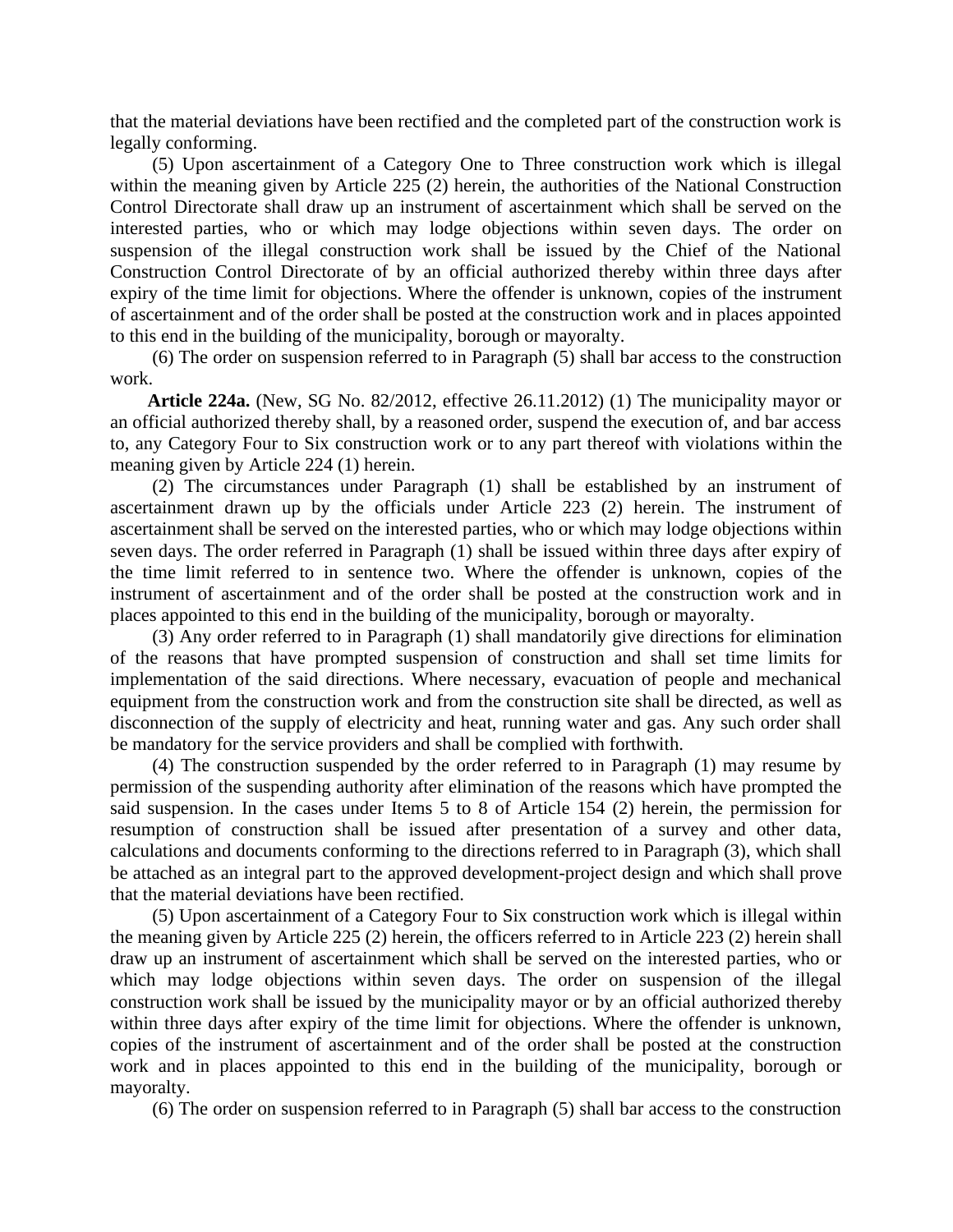work.

**Article 225.** (Amended, SG No. 65/2003) (1) (Supplemented, SG No. 82/2012, effective 26.11.2012, SG No. 16/2021) The Chief of the National Construction Control Directorate or an official authorized thereby shall issue an order on the removal of any Category One, Two and Three illegal construction works or parts thereof. Any such order shall be published in the Single Public Register of Spatial Development referred to in Article 5a herein.

(2) A construction work or a part thereof shall be illegal where performed:

1. (amended, SG No. 65/2004, SG No. 103/2005) in non-conformity with the projections of the effective detailed plan;

2. (amended, SG No. 103/2005) without approved development-project designs and/or without a building permit;

3. (amended, SG No. 103/2005) with material deviations from the approved developmentproject design under Items 1, 2, 3 and 4 of Article 154 (2) herein;

4. (amended, SG No. 101/2015) using construction products which do not conform to the requirements under Article 169a (1) herein, or in breach of the rules for execution of building and erection works, if this affects the structural security and the safety in use of the construction work, and it is impossible to bring the construction work into conformity with the requirements of this Act;

5. (new, SG No. 61/2007, amended, SG No. 82/2012, effective 26.11.2012) even though the issuance of an act referred to in Item 8 of Article 142 (5) herein has been effectively refused;

6. (new, SG No. 82/2012, effective 26.11.2012) in violation of the requirements for construction in special planning-protection areas or in preventive planning-protection mode areas under Article 10 (2) and (3) herein.

(3) (Amended, SG No. 103/2005, supplemented, SG No. 82/2012, effective 26.11.2012) Any order referred to in Paragraph (1) shall be issued on the basis of an instrument of ascertainment drawn up by officials of the National Construction Control Directorate. Any such instrument shall be served on the interested parties who or which may lodge objections within seven days. Where the offender is unknown, copies of the instrument of ascertainment and of the order shall be posted at the construction work and in places appointed to this end in the building of the municipality, borough or mayoralty.

(4) (Amended, SG No. 66/2013, effective 26.07.2013, SG No. 98/2014, effective 28.11.2014) Should an order on removal be not complied with voluntarily within the time limit set therein, compliance shall be compelled by the authorities of the National Construction Control Directorate, either unaided or jointly with the persons entrusted to enforce such an order by the Chief of the Directorate or by an official authorized thereby, according to a procedure established by an ordinance of the Minister of Regional Development and Public Works.

(5) (Amended, SG No. 61/2007, SG No. 82/2012, effective 26.11.2012) On the basis of an effective order on removal of the construction work and a memorandum on the expenditures incurred on the removal, an immediate enforcement order shall be issued according to the procedure established by Article 418 of the Code of Civil Procedure.

(6) Coercive removal shall be for the account of the person performing the work and of:

1. the person who has exercised construction supervision;

2. the developer: in case construction has proceeded after the issuance of an order suspending the construction work by the National Construction Control Directorate or an order by the person exercising construction supervision, entered into the order record book of the construction work;

3. the developer: in the cases referred to in Items 2, 3 and 4 of Paragraph (2);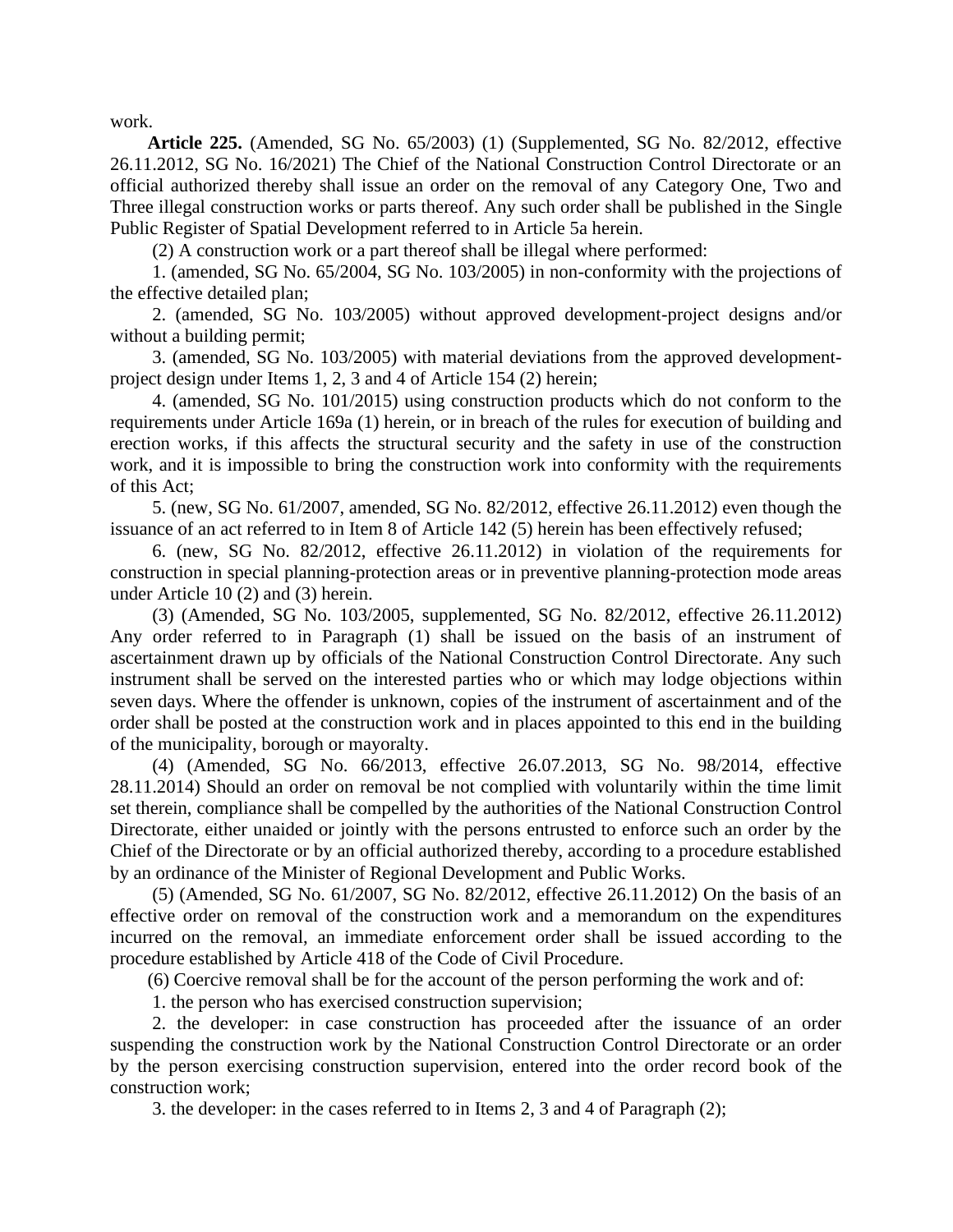4. the designer and the person who has assessed the conformity of the development-project designs: in case of non-conformity of the approved development-project design according to which the construction work is executed with the safety requirements referred to in Items 1, 2, 3 and 4 of Article 169 (1) herein and/or with the assigned use of the land;

5. (new, SG No. 82/2012, effective 26.11.2012) the contracting entity of the construction work.

(7) The persons covered under Paragraph (6) shall incur solidary liability.

**Article 225a.** (New, SG No. 82/2012, effective 26.11.2012) (1) (Supplemented, SG No. 16/2021) The municipality mayor or an official authorized thereby shall issue an order on the removal of any Category Four to Six Category construction works which are illegal within the meaning given by Article 225 (2) herein or of any parts thereof. Any such order shall be published in the Single Public Register of Spatial Development referred to in Article 5a herein.

(2) Any order referred to in Paragraph (1) shall be issued on the basis of an instrument of ascertainment drawn up by the officers referred to in Article 223 (2) herein. Any such instrument shall be served on the interested parties who or which may lodge objections within seven days. Where the offender is unknown, copies of the instrument of ascertainment and of the order shall be posted at the construction work and in places appointed to this end in the building of the municipality, borough or mayoralty.

(3) Should an order on removal be not complied with voluntarily within the time limit set therein, compliance shall be compelled by the municipality according to a procedure established by an ordinance of the Municipal Council.

(4) On the basis of an effective order on removal of the construction work and a memorandum on the expenditures incurred on the removal, an immediate enforcement order shall be issued according to the procedure established by Article 418 of the Code of Civil Procedure.

(5) Coercive removal shall be for the account of the person performing the work and of:

1. the person who has exercised construction supervision;

2. the developer: in case construction has proceeded after the issuance of an order suspending the construction work by the municipality mayor or an order by the person exercising construction supervision, entered into the order record book of the construction work;

3. the developer: in the cases referred to in Items 2 to 4 of Paragraph (2);

4. the designer and the person who has assessed the conformity of the development-project designs: in case of non-conformity of the approved development-project design according to which the construction work is executed with the safety requirements referred to in Items 1 to 4 of Article 169 (1) herein and/or with the assigned use of the land;

5. the contracting entity of the construction work.

(6) The persons covered under Paragraph (5) shall incur solidary liability.

**Article 226.** (Repealed, SG No. 65/2003).

**Article 227.** (Repealed, SG No. 65/2003).

**Article 228.** (Amended, SG No. 30/2006) The provisions of the Administrative Procedure Code shall apply to any matters which are not regulated in this Chapter and in Chapter Twenty herein.

# **Chapter Twenty-Two LICENSED TECHNICAL COMPETENCE**

**Article 229.** (1) Natural persons may perform investigation, design, control and supervision activities provided they possess licensed technical competence in conformity with the specialist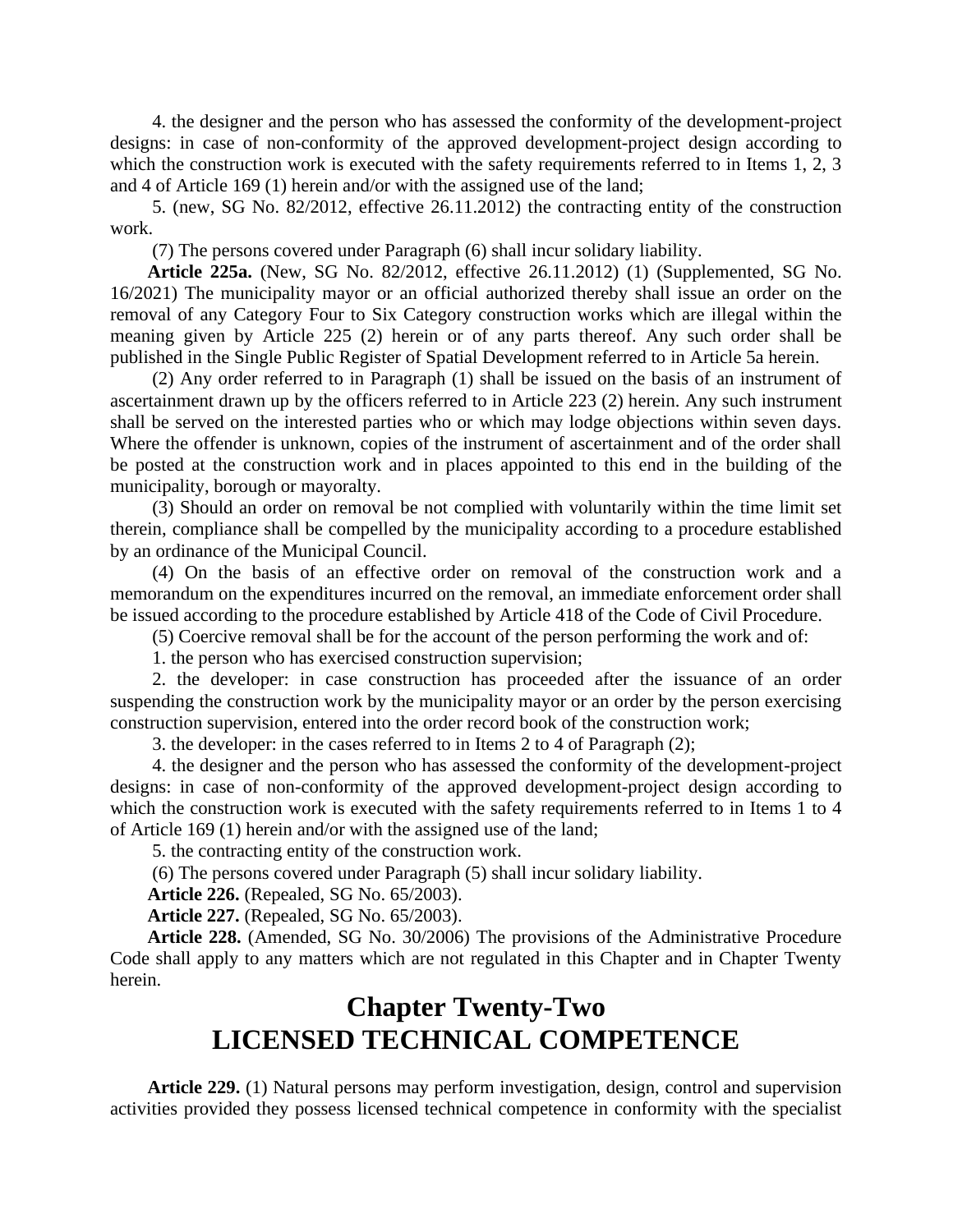qualifications as attained thereby and the educational qualification degree as conferred thereon.

(2) Legal persons may perform any activities covered under Paragraph (1) should the members thereof include natural persons possessing the requisite licensed technical competence.

(3) (New, SG No. 82/2012, effective 26.11.2012) Technically qualified licensed persons shall be the persons who hold a diploma issued by an accredited higher school certifying attainment of qualifications of "architect", "civil engineer," "engineer", "urban developer" or "landscape architect".

**Article 230.** (1) (Amended, SG No. 20/2003, supplemented, SG No. 65/2003, amended, SG No. 82/2012, effective 26.11.2012) Spatial-development schemes and plans and developmentproject designs shall be prepared solely by natural-person designers who possess the relevant licensed technical and designer competence. The terms and procedure for recognition of full licensed designer competence shall be established by a law.

(2) (Amended, SG No. 20/2003, SG No. 65/2003) The law referred to in Paragraph (1) shall regulate the permissible activities that may be performed by persons who possess limited licensed competence.

(3) (Amended, SG No. 43/2002, SG No. 20/2003, SG No. 79/2006, SG No. 82/2012, effective 26.11.2012) Designers possessing full licensed designer competence, who work as employees under an employment or civil-service relationship at the administrations of the local executive authorities, may perform the activities referred to in Article 229 (1) herein only for the political units in which they are not authorities or members of authorities vested with powers of expert-opinion, clearance, approval, authorization, control or other powers according to the procedure established by this Act.

(4) (New, SG No. 79/2006) Employees at municipal administrations possessing full or limited licensed designer competence may prepare, acting proprio motu, prepare spatialdevelopment plans for state or municipal lots within the territory of the municipality and, for construction of works constituting municipal property, such plans and development-project designs, in accordance with the licensed designer competence attained.

(5) (Amended, SG No. 37/2006, renumbered from Paragraph (4), SG No. 79/2006, amended, SG No. 15/2010, effective 23.02.2010) Aliens and nationals of Member States of the European Union or of the other States which are Contracting Parties to the Agreement on the European Economic Area, whose professional qualification has been recognised according to the procedure established by the Recognition of Professional Qualifications Act, may perform the activities referred to in Article 229 (1) herein within the scope of the qualification thereof under the terms established by the Chambers of Architects and Development-Project Design Engineers Act.

**Article 231.** (Amended, SG No. 108/2006) The requirements to natural and legal persons performing construction shall be established by a law.

### **Chapter Twenty-Three ADMINISTRATIVE PENALTY LIABILITY**

**Article 232.** (1) (Amended, SG No. 106/2006, SG No. 61/2007) A fine of BGN 1,000 or exceeding this amount but not exceeding BGN 5,000 shall be imposed, unless another law provides for a severer sanction, on any official who:

1. derelicts, misperforms or defaults on any duty enjoined thereon under this Act, the instruments on the application thereof and the other rules and standard specifications in designing and construction, as well as on any decisions and prescriptions proceeding therefrom;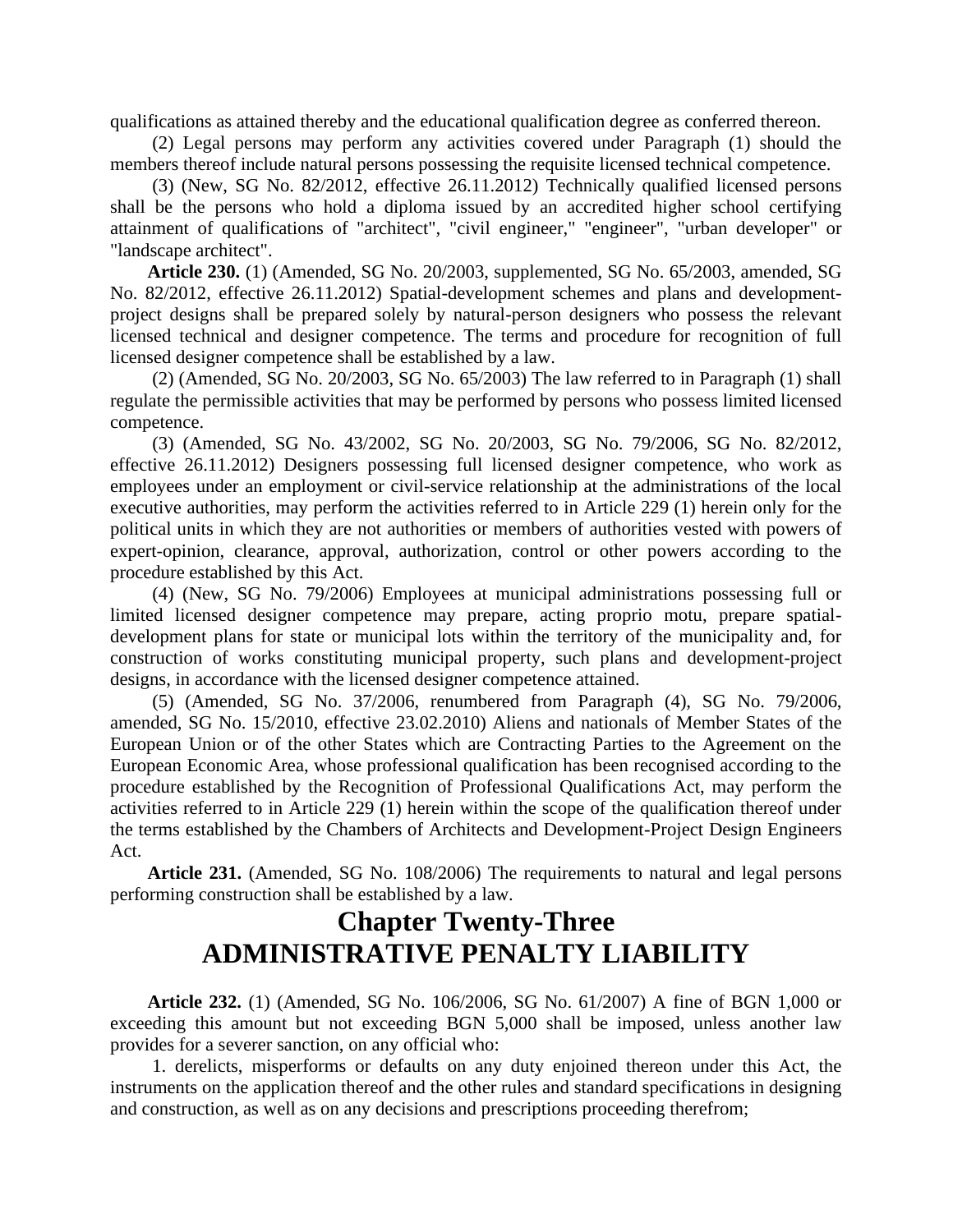2. clears, approves or issues a construction file in violation of this Act, of the instruments on the application thereof and the other rules and standard specifications in designing and construction, as well as the effective spatial-development plans;

3. fails to take prompt action for prevention of illegal construction, for suspension or removal of illegally performed building and erection works, or for elimination of other consequences of violations;

4. requires, as conditions for clearance and approval of a development-project design or authorization of a construction work, any documents which are not required by this Act or by another statutory instrument;

5. (amended and supplemented, SG No. 65/2003, amended, SG No. 13/2017) fails to rule, within a time limit as established by a statutory instrument: on a request for clearance, proceeding with and approval of spatial-development plans and modifications thereof, for clearance and approval of development-project designs and issuance of building permits, for compilation or issuance of construction files, plats, design permits and other such; fails to perform any inspections or other technical services; fails to respond to any appeal lodged; fails to forward any request or appeal, as the case may be, to the competent authority;

6. permits, suffers the connection, or connects off-site physical-infrastructure networks and facilities with an illegal construction work or with a construction work for which no use permit has been issued, save in the case where provisional connection is permitted by a statutory instrument;

7. (new, SG No. 61/2007) has failed to fulfil the obligations thereof under Article 63 (1) herein;

8. (new, SG No. 82/2012, effective 26.11.2012) issues a design permit in breach of the projections of the effective detailed plan, in violation of this Act, of the instruments on the application thereof and the other rules and standard specifications in designing and construction;

9. (new, SG No. 13/2017) fails to fulfil the obligation under Article 157 (6) herein;

10. (new, SG No. 13/2017) fails to rule on a request for commissioning within the time limit referred to in Article 177 (3) herein.

(2) (Amended, SG No. 65/2003, SG No. 61/2007) A fine of BGN 1,000 or exceeding this amount but not exceeding BGN 10,000 shall be imposed, unless another law provides for a severer sanction, on any participant in construction who orders or suffers the performance of an illegal construction work.

(3) (Amended, SG No. 61/2007) A fine of BGN 3,000 or exceeding this amount but not exceeding BGN 15,000 shall be imposed, unless another law provides for a severer sanction, on any person who, while unqualified, engages in any practice comprehended within the competence vested in persons exercising construction supervision.

(4) (Amended, SG No. 65/2003, SG No. 61/2007) A fine of BGN 3,000 or exceeding this amount but not exceeding BGN 15,000 shall be imposed, unless another law provides for a severer sanction, on any person who:

1. (amended, SG No. 65/2003) without possessing the relevant licensed competence, performs investigation and design works, participates in the performance of conformity assessment of development-project designs, in exercise of construction supervision, or directs building works;

2. in a designer capacity, prepares any designs non-conforming to this Act, the instruments on the application thereof and the other rules and standard specifications in designing and construction, or fails to exercise designer supervision in conformity with a contract as concluded;

3. (repealed, SG No. 65/2003);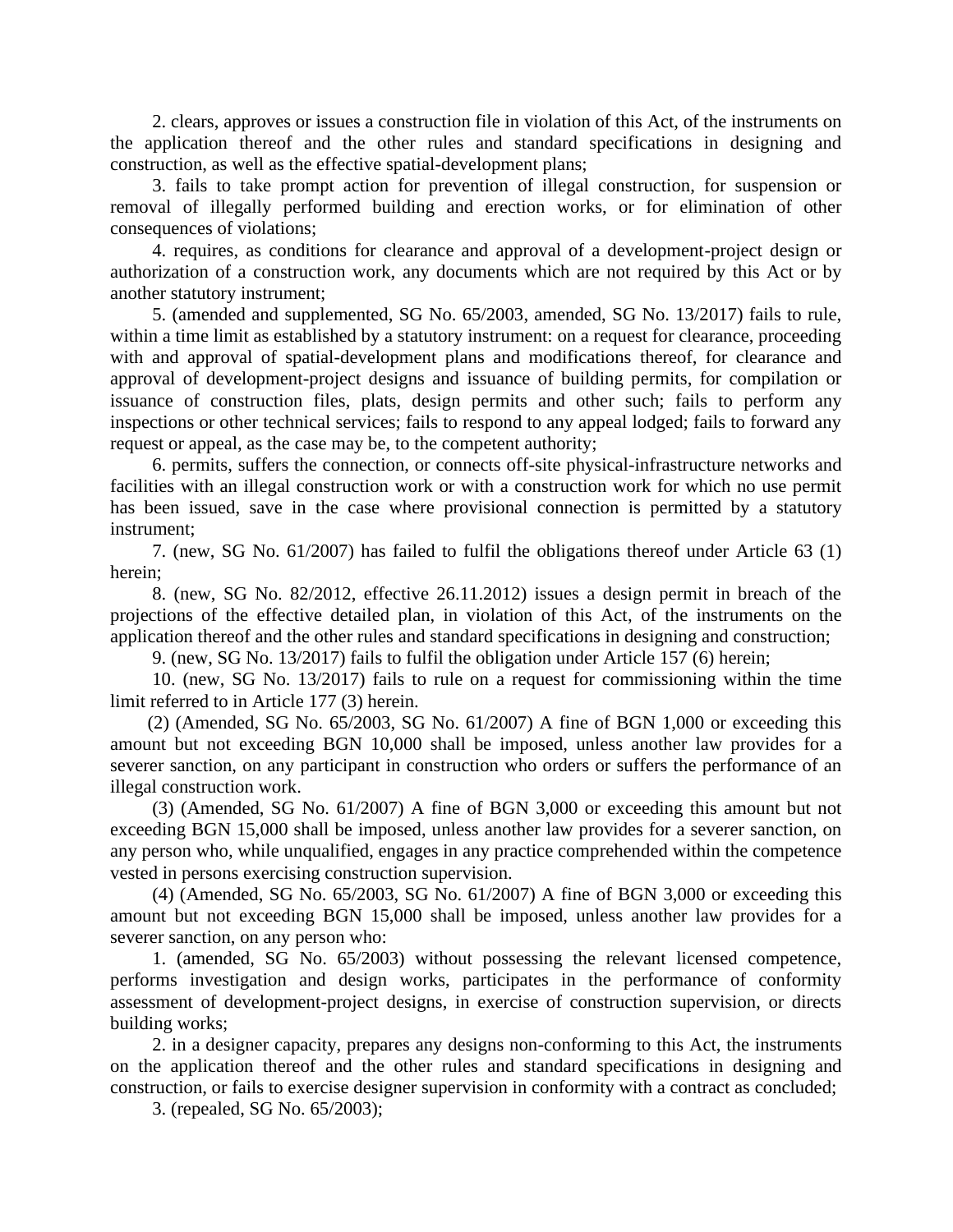4. (repealed, SG No. 65/2003).

(5) (Amended, SG No. 61/2007) A fine of BGN 1,000 or exceeding this amount but not exceeding BGN 5,000 shall be imposed, unless another law provides for a severer sanction, on any person who:

1. (supplemented, SG No. 65/2003) fails to execute a written mandate of a control authority issued acting within the competence vested in the said authority or by the person exercising construction supervision, to suspend, to remove, to restore or to repair any construction works or any parts of construction works;

2. cuts or uproots, orders or suffers the cutting or uprooting of a perennial ornamental tree or a tree of historic significance without prior written permission by the competent authorities;

3. (new, SG No. 65/2003) fails to afford access, fails to provide the required documents, data, identification and written reference briefs to the control authorities;

4. (renumbered from Item 3, SG No. 65/2003) works on a construction work and fails to vacate the said work after receiving a written warning from the control authorities that construction is performed illegally;

5. (renumbered from Item 4, SG No. 65/2003) fails to execute directions of the competent control authorities issued in connection with action and work as shall be necessary to remove and eliminate geologic hazards;

6. (renumbered from Item 5, SG No. 65/2003) fails to perform recovery works and to eliminate, for the own account thereof, any damage inflicted on another's corporeal immovable in connection with a construction work implemented therein within a time limit as established by the municipality or by the authorities of the National Construction Control Directorate;

7. (new, SG No. 82/2012, effective 26.11.2012, amended, SG No. 13/2017) has suffered the placing of a movable amenity or an advertising display in an immovable thereof in conflict with the requirements of the ordinance referred to in Article 56 (2) herein.

(6) (New, SG No. 61/2007, amended, SG No. 82/2012, effective 26.11.2012) A fine of BGN 1,000 or exceeding this amount but not exceeding BGN 10,000 shall be imposed, unless another law provides for a severer sanction, on any owner of a construction work or a lot who has failed to comply with an order under Article 195 (5) herein and has posed an immediate hazard to human health and life.

(7) (New, SG No. 82/2012, effective 26.11.2012, amended, SG No. 13/2017, repealed, SG No. 96/2017, effective 1.01.2018).

(8) (New, SG No. 82/2012, effective 26.11.2012) A fine of BGN 1,000 or exceeding this amount but not exceeding BGN 5,000 shall be imposed on any developer of a construction work who has failed to fulfil any obligation covered under Article 163 (2) herein.

(9) (New, SG No. 82/2012, effective 26.11.2012) A fine of BGN 100 or exceeding this amount but not exceeding BGN 300 shall be imposed, unless another law provides for a severer sanction, on any contracting entity of a construction work who fails to commission the preparation of a technical passport within the time limits under the ordinance referred to in Article 176a (6) herein.

(10) (New, SG No. 16/2021) A fine of BGN 1,000 or exceeding this amount but not exceeding BGN 15,000 shall be imposed on any designer who has failed to fulfil any obligation under Article 162 (4) herein.

(11) (New, SG No. 16/2021) A fine of BGN 500 or exceeding this amount but not exceeding BGN 2,000, unless another law provides for a severer sanction, shall be imposed on any licensed natural persons wherethrough the activities of conformity assessment of the designs and/or construction supervision of the construction works are implemented, for any other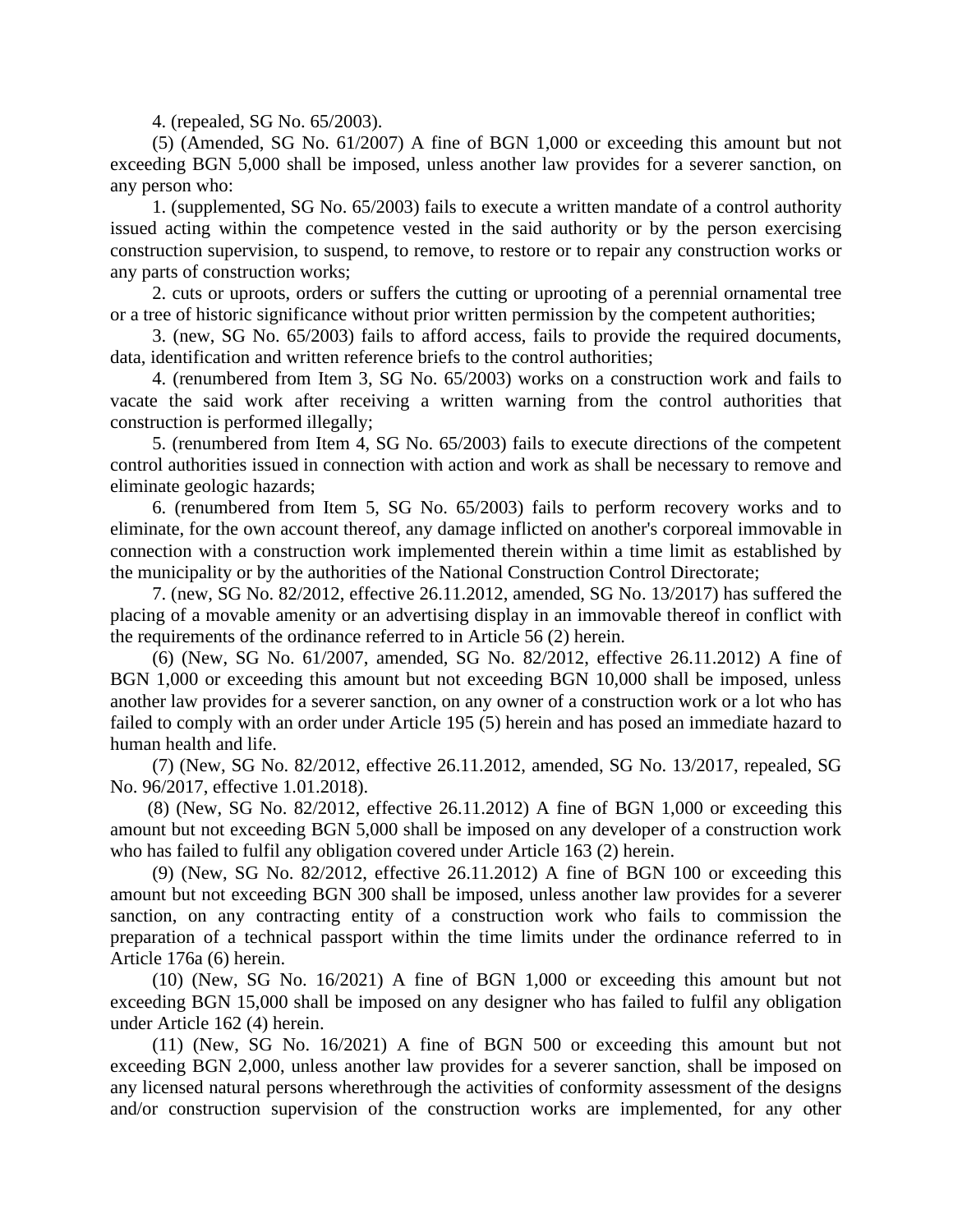violations of this Act, of the instruments adopted by the Council of Ministers or, respectively, issued by the government ministers, on the application thereof and of the other rules and standard specifications in designing and construction, as well as of the decisions and prescriptions proceeding therefrom.

(12) (New, SG No. 16/2021) A fine of BGN 1,000 or exceeding this amount but not exceeding BGN 5,000 shall be imposed on any person exercising technical control over the structural part who has failed to fulfil any obligation under Article 142 (10) herein.

**Article 232a.** (New, SG No. 54/2011) (1) Any official, who clears, approves or issues construction files or other instruments specified in this Act within cultural and historical conservation areas without advance clearance according to the procedure established by Article 84 (1) and (2) of the Cultural Heritage Act, shall be liable to a fine of BGN 800 or exceeding this amount but not exceeding BGN 1,500, unless another law provides for a severer sanction.

(2) Where the violation referred to in Paragraph (1) has resulted in the destruction or damage of any immovable cultural asset, the fine shall amount to BGN 1,000 of exceeding this amount but not exceeding BGN 3,000, unless another law provides for a severer sanction.

**Article 232b.** (New, SG No. 82/2012, effective 26.11.2012) (1) A fine of BGN 10,000 shall be imposed on any municipality mayor who fails to fulfil the obligation referred to in § 123 (1) of the Transitional and Final Provisions herein.

(2) (Amended, SG No. 66/2013, effective 26.07.2013, SG No. 98/2014, effective 28.11.2014) The written statement ascertaining the administrative violation under Paragraph (1) shall be drawn up by the Regional Governor or by officials of the regional administration designated thereby, and the penalty decree shall be issued by the Minister of Regional Development and Public Works or by an official authorized thereby.

**Article 232c.** (New, SG No. 101/2015, repealed, SG No. 13/2017).

**Article 232d.** (New, SG No. 101/2015) The municipality mayor or an official empowered thereby shall impose a fine of BGN 1,000 or exceeding this amount but not exceeding BGN 5,000 on any owner of a lot who destroys or damages any monitoring and metering system or a part thereof in a landslide hazard area or any geohazards-control facility or a part thereof.

**Article 233.** (Amended, SG No. 65/2003, SG No. 82/2012, effective 26.11.2012) Any other violations of this Act, of the instruments adopted by the Council of Ministers or issued by the government ministers, as the case may be, on the application thereof and of the other rules and standard specifications in designing and construction, as well as of the decisions and prescriptions proceeding therefrom, shall be punishable by a fine of BGN 100 or exceeding this amount but not exceeding BGN 500, unless another law provides for a severer sanction.

**Article 234.** (1) (Amended and supplemented, SG No. 103/2005, amended, SG No. 82/2012, effective 26.11.2012) Should any violation covered under Article 232 and under Article 233 herein be continued after being ascertained by an instrument, or should another violation be committed by the same person within the time limit for issuance of a penalty decree, the sanction shall be a fine of BGN 3,000 or exceeding this amount but not exceeding BGN 15,000 notwithstanding the sanction for the first violation.

(2) (Amended, SG No. 65/2003) Should a new violation of the same provision be committed within three years after the effective date of the penalty decree, the penalty shall be a fine of BGN 2,000 or exceeding this amount but not exceeding BGN 30,000. In minor cases, the fine shall be BGN 100 or exceeding this amount but not exceeding BGN 500.

**Article 235.** (1) In the cases under Article 232 (2) herein, the offenders may be removed from the construction work on the basis of a reasoned order of the Chief of the National Construction Control Directorate or an official authorized thereby.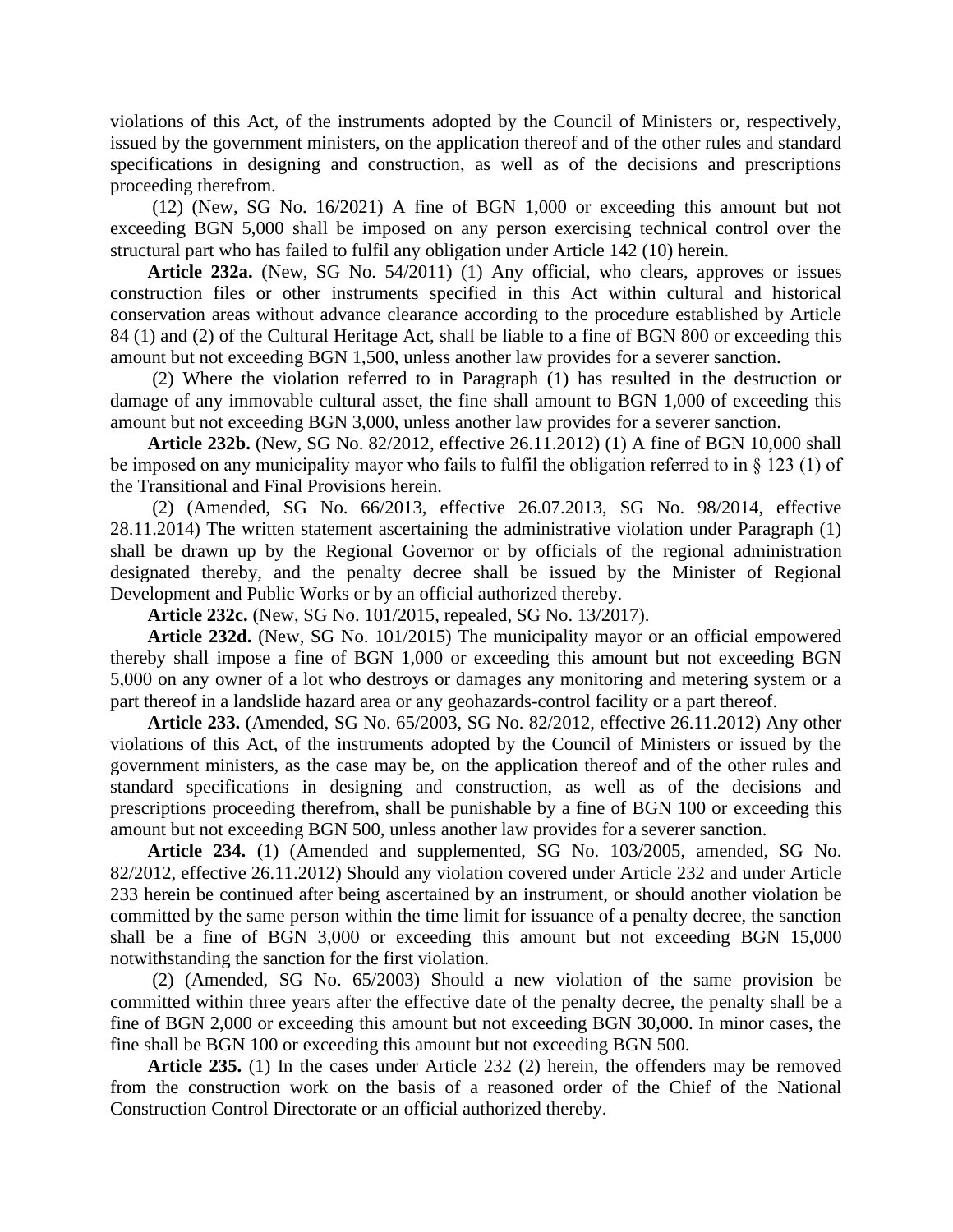(2) Upon refusal to execute the order voluntarily, the offenders shall be compelled to vacate the construction work, if necessary with the cooperation of the authorities of the Ministry of Interior.

(3) An appellate review of any order referred to in Paragraph (1) shall not stay the execution thereof.

**Article 236.** (Amended, SG No. 66/2013, effective 26.07.2013, SG No. 98/2014, effective 28.11.2014) Upon systematic violations under Article 232 (1) herein, committed by a Chief Architect of a municipality (or borough), as ascertained by the National Construction Control Directorate, the Minister of Regional Development and Public Works may disqualify the offender from holding the position of Chief Architect of a municipality (or borough) for a period not exceeding two years.

**Article 237.** (Amended, SG No. 65/2003, amended and supplemented, SG No. 103/2005, supplemented, SG No. 108/2006, effective 3.01.2008, amended and supplemented, SG No. 82/2012, effective 26.11.2012, supplemented, SG No. 101/2015, amended and supplemented, SG No. 13/2017, SG No. 1/2019, effective 1.01.2019, amended, SG No. 25/2019, SG No. 60/2020, amended and supplemented, SG No. 62/2020, amended, SG No. 16/2021) (1) The Chief of the National Construction Control Directorate or an official authorized thereby shall impose the following pecuniary penalties on legal persons or sole traders:

1. on any person performing the work, contracting entity or developer of a Category One to Category Three inclusive construction work which is illegal within the meaning given by Article 225 (2) herein: in the amount of BGN 5,000 or exceeding this amount but not exceeding BGN 50,000;

2. on any person performing the work, contracting entity or developer of a Category One to Category Three inclusive construction work referred to in Article 224 (1) herein: in the amount of BGN 1,000 or exceeding this amount but not exceeding BGN 10,000;

3. on any contracting authority or developer which has proceeded with the execution of building and erection works at a Category One to Category Three inclusive construction work suspended by an order under Article 224 (1) and (5) or under Article 159 (4) herein, or at a construction work with a construction file whereof the effect has been suspended: in the amount of BGN 10,000 or exceeding this amount but not exceeding BGN 100,000;

4. on any person which uses a Category One to Category Three inclusive construction work without this having been permitted according to the established legal procedure: in the amount of BGN 1,000 or exceeding this amount but not exceeding BGN 10,000;

5. on any person which, without being qualified, practises any activity comprehended within the competence vested in the consultant and the technical control over the structural part: in the amount of BGN 3,000 or exceeding this amount but not exceeding BGN 30,000;

6. on any person which has performed conformity assessment of a development-project design in violation of the requirements of Article 142 (5) herein and/or who, in exercising construction supervision, has suffered the execution of an illegal construction work within the meaning given by Article 225 (2) herein: in the amount of BGN 5,000 or exceeding this amount but not exceeding BGN 50,000;

7. on any provider of electricity, heat, running water or gas, which has failed to fulfil an order under Article 224 (3) or under Article 178 (5) herein: in the amount of BGN 5,000 or exceeding this amount but not exceeding BGN 50,000;

8. on any developer, for the execution of Category One construction works without the said developer being recorded in the Central Register of Professional Developers and without holding a certificate issued for such works: in the amount of BGN 50,000 or exceeding this amount but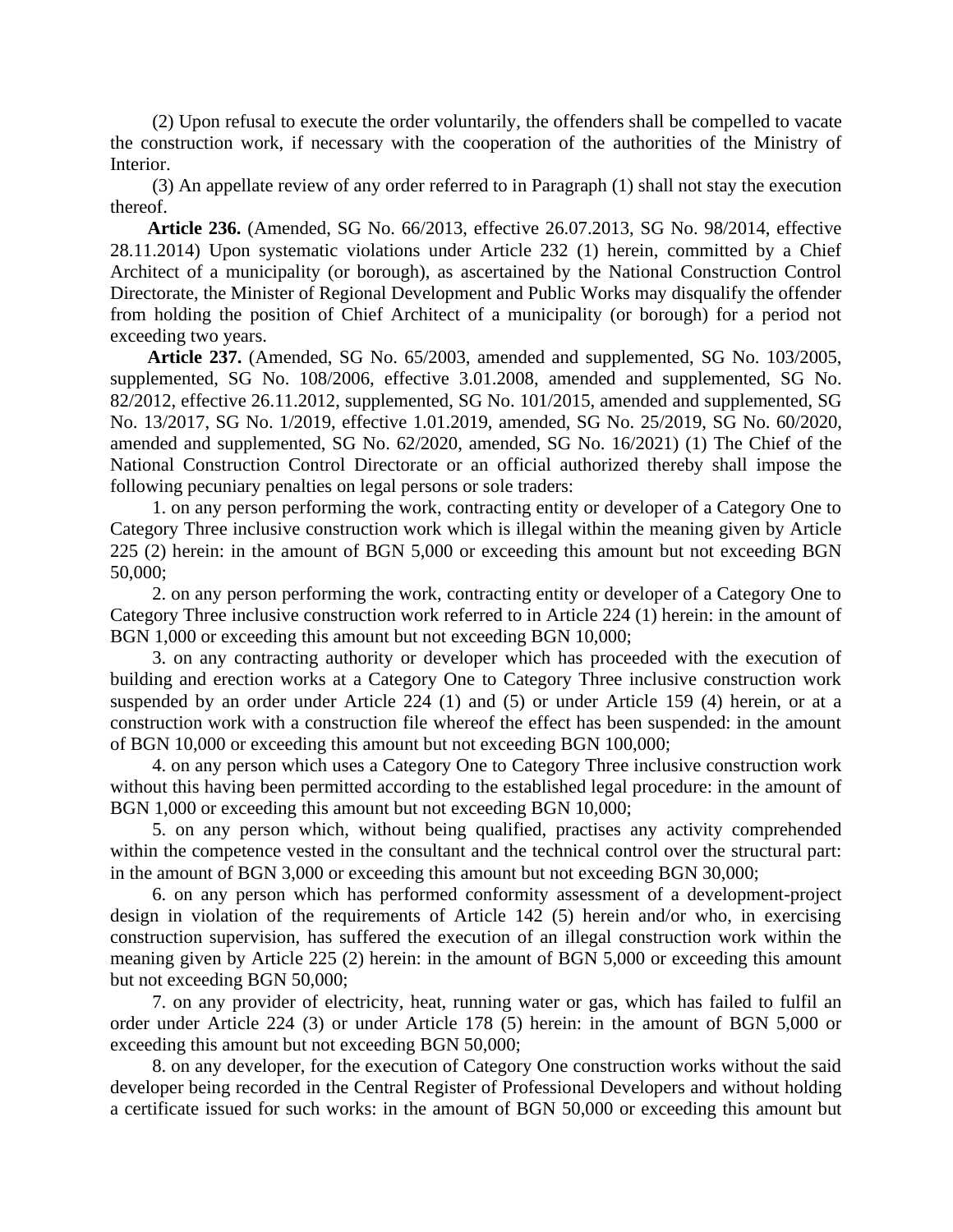not exceeding BGN 100,000;

9. on any developer, for the execution of Category Two construction works without the said developer being recorded in the Central Register of Professional Developers and without holding a certificate issued for such works: in the amount of BGN 30,000 or exceeding this amount but not exceeding BGN 50,000;

10. on any developer, for the execution of Category Three, Four and Five construction works without the said developer being recorded in the Central Register of Professional Developers and without holding a certificate issued for such works, with the exception of construction works referred to in Article 14 (2) of the Chamber of Builders Act: in the amount of BGN 10,000 or exceeding this amount but not exceeding BGN 30,000;

11. on any developer, for the execution of building and erection works without the said developer being recorded in the Central Register of Professional Developers and without holding a certificate for such works: in the amount of BGN 2,000 or exceeding this amount but not exceeding BGN 5,000;

12. on any manufacturer of construction products which are supplied for direct use on the construction site from the manufacturing sites and which do not conform to the requirements of Article 169a (1) herein: in the amount of BGN 5,000 or exceeding this amount but not exceeding BGN 30,000;

13. on any person which has concluded a construction supervision contract or a contract for conformity assessment of a development-project design in violation of Article 166 (3) and (4) herein: in the amount of BGN 30,000 or exceeding this amount but not exceeding BGN 150,000;

14. on any contracting entity of a construction work which has failed to fulfil any obligation under Article 161 (4) herein: in the amount of BGN 5,000 or exceeding this amount but not exceeding BGN 30,000;

15. on any developer of a construction work which has failed to fulfil any obligation under Items 1 to 5 of Article 163 (2) herein: in the amount of BGN 5,000 or exceeding this amount but not exceeding BGN 30,000;

16. on any contracting entity of a construction work which fails to commission the preparation of a technical passport within the time limits under the ordinance referred to in Article 176a (6) herein: in the amount of BGN 1,000 or exceeding this amount but not exceeding BGN 10,000;

17. on any person exercising construction supervision over a construction work referred to in Article 224 (1) herein: in the amount of BGN 1,000 or exceeding this amount but not exceeding BGN 10,000;

18. on any person exercising construction supervision over a construction work which has failed to fulfil any obligation under Article 168 (1) herein: in the amount of BGN 1,000 or exceeding this amount but not exceeding BGN 10,000;

19. on any person exercising construction supervision over a construction work which has failed to fulfil any obligation under Article 169b (1) and Item 2 of Article 166 (1) herein: in the amount of BGN 1,000 or exceeding this amount but not exceeding BGN 10,000;

20. on any person exercising construction supervision over a construction work which has drawn up a final report in violation of the requirements of Article 168 (6) herein: in the amount of BGN 1,000 or exceeding this amount but not exceeding BGN 10,000;

21. on any person exercising construction supervision over a construction work which has failed to fulfil any obligation under Article 159 (4) herein: in the amount of BGN 1,000 or exceeding this amount but not exceeding BGN 10,000;

22. on any person exercising construction supervision over a construction work which has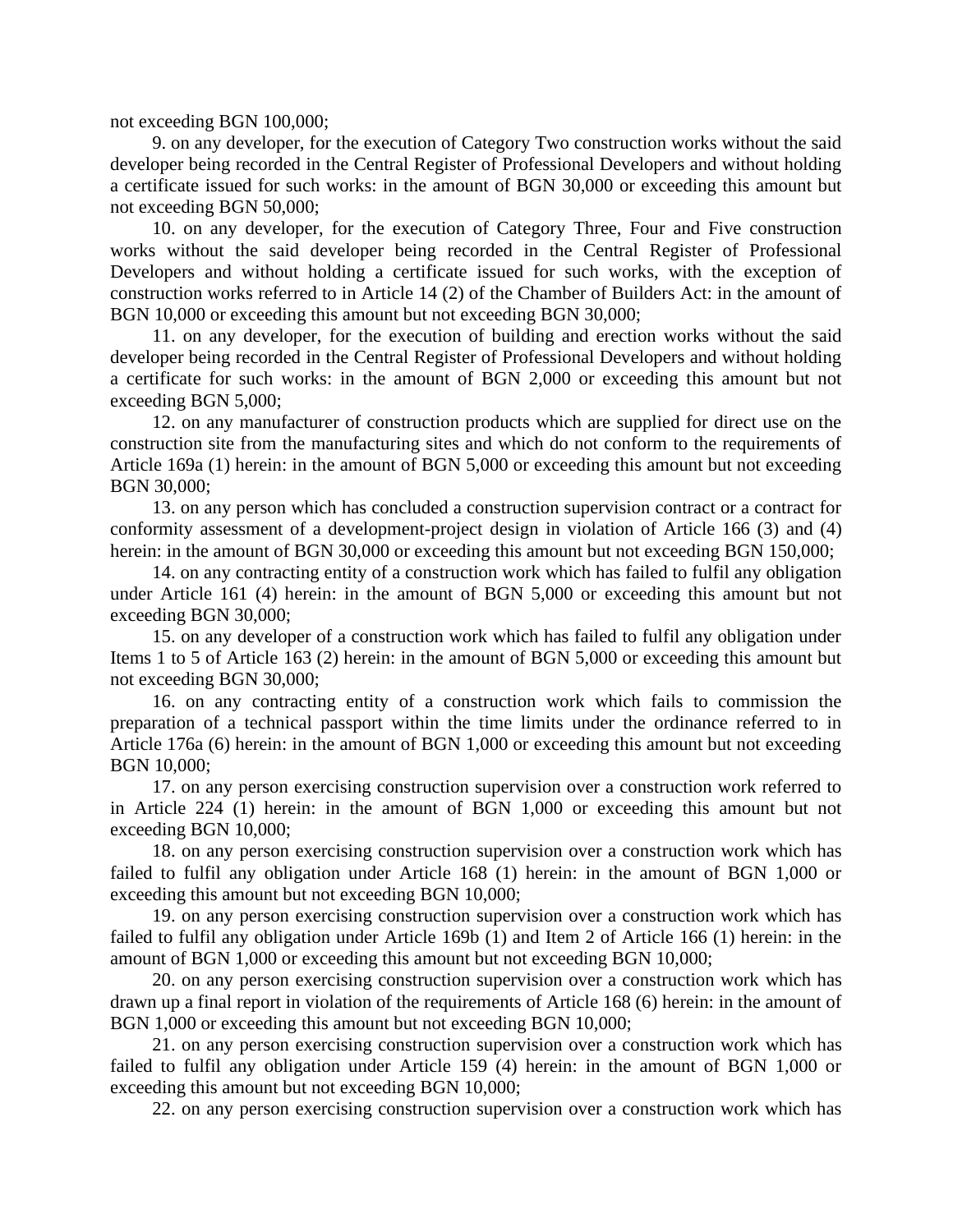failed to fulfil any obligation under Article 158 (2) herein: in the amount of BGN 1,000 or exceeding this amount but not exceeding BGN 3,000;

23. on any developer and on any person exercising construction supervision over a construction work, which has failed to prevent an accident in construction: in the amount of BGN 1,000 or exceeding this amount but not exceeding BGN 10,000;

24. on any person exercising designer supervision, where an accident in construction has ensued as a result of an order thereof: in the amount of BGN 1,000 or exceeding this amount but not exceeding BGN 10,000;

25. on any developer of a construction work which has failed to fulfil any obligation under Article 163a (1) herein: in the amount of BGN 1,000 or exceeding this amount but not exceeding BGN 5,000.

(2) The municipality mayor shall impose the following pecuniary penalties on legal persons or on sole traders:

1. on any person performing the work, contracting entity or developer of a Category Four to Category Six construction work which is illegal within the meaning given by Article 225 (2) herein: in the amount of BGN 5,000 or exceeding this amount but not exceeding BGN 20,000;

2. on any person performing the work, contracting entity or developer of a construction work referred to in Article 22a (1) and (2) herein: in the amount of BGN 1,000 or exceeding this amount but not exceeding BGN 10,000;

3. on any person performing the work, contracting entity or developer which has proceeded with the execution of building and erection works at a Category One to Category Three inclusive construction work suspended by an order under Article 224a (1) and (5) herein: in the amount of BGN 10,000 or exceeding this amount but not exceeding BGN 50,000;

4. on any person which uses a Category Four and Five construction work without this having been permitted according to the established legal procedure: in the amount of BGN 1,000 or exceeding this amount but not exceeding BGN 10,000;

5. on any provider of electricity, heat, running water or gas, which has failed to fulfil an order under Article 57a (6) or under Article 224a (3) or under Article 178 (6) herein: in the amount of BGN 5,000 or exceeding this amount but not exceeding BGN 20,000;

6. on any owner of a construction work or a lot which has failed to comply with an order under Article 195 (5) herein and has posed an immediate risk to the health and life of other persons: in the amount of BGN 1,000 or exceeding this amount but not exceeding BGN 10,000;

7. on any person which has suffered the placing of a movable amenity or an advertising display in an immovable thereof in conflict with the requirements of the ordinance referred to in Article 56 (2) herein: in the amount of BGN 1,000 or exceeding this amount but not exceeding BGN 10,000;

8. on any electronic communications network operator which has performed any activities under Item 16 of Article 151 (1) herein in violation of Article 151 (4), (5), (7), (8) or (9) herein: in the amount of BGN 1,000 or exceeding this amount but not exceeding BGN 10,000.

(3) Upon failure to fulfil in due time the obligations or upon submission of incomplete or inaccurate data under Article 125 (4), Article 128a and under Article 140a (3) herein, the municipality mayor or, respectively, the Regional Governor, the Minister of Regional Development and Public Works, the Minister of Defence, the Minister of Interior, the Chairperson of the State Agency for National Security, the Chairperson of the State Intelligence Agency or the Chairperson of the State Agency for Technical Operations, shall impose a pecuniary penalty of BGN 1,000 or exceeding this amount but not exceeding BGN 2,000 per week on the utility company concerned until fulfilment of the obligation.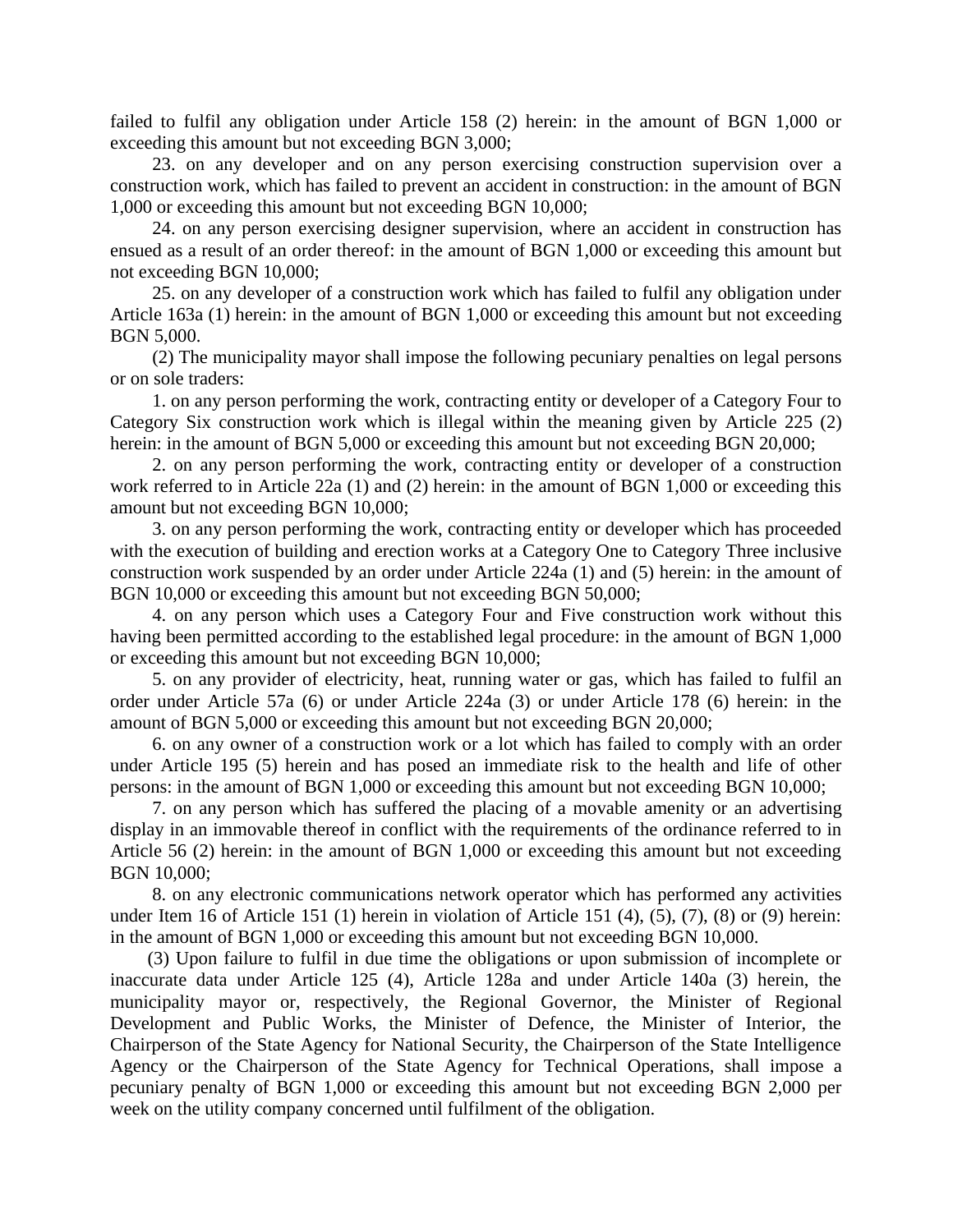(4) The municipality mayor or, respectively, the Regional Governor, the Minister of Regional Development and Public Works, the Minister of Defence, the Minister of Interior, the Chairperson of the State Agency for National Security, the Chairperson of the State Intelligence Agency or the Chairperson of the State Agency for Technical Operations, shall impose a pecuniary penalty of BGN 2,000 on the utility company that has demanded payment for the provision of output data, opinions, objections, prescriptions or other information in the cases under Article 125 (4), Article 128a and under Article 140a (3) herein.

(5) The Minister of Interior or an official designated thereby shall impose a pecuniary penalty of BGN 5,000 or exceeding this amount but not exceeding BGN 30,000 on any legalperson or sole-trader developer of a construction work which has failed to fulfil an obligation under Item 1 of Article 163 (2) herein in conjunction with Item 2 of Article 169 (1) herein.

(6) The penalties referred to in Paragraphs (1) to (5) shall be imposed according to the procedure established by Articles 238 and 239 herein.

**Article 237a.** (New, SG No. 16/2021) Any other violations of this Act, of the instruments adopted by the Council of Ministers or, respectively, issued by the government ministers, on the application thereof and of the other rules and standard specifications in designing and construction, as well as of the decisions and prescriptions proceeding therefrom, committed by a legal person or a sole trader, shall be punishable by a pecuniary penalty of BGN 1,000 or exceeding this amount but not exceeding BGN 5,000, unless another law provides for a severer sanction.

**Article 238.** (1) The ascertainment of violations under this Act, the issuance, appellate review, and execution of penalty decrees shall follow the procedure established by the Administrative Violations and Sanctions Act, safe in so far as otherwise provided for by this Act.

(2) (Amended, SG No. 65/2003) The instruments ascertaining violations under this Act shall be drawn up by:

1. employees of the municipal administrations (or borough administrations);

2. employees of the National Construction Control Directorate;

3. (amended, SG No. 82/2006, supplemented, SG No. 53/2014) employees designated by the Minister of Interior: in respect of any violations of fire safety rules and standards and the requirements of Article 106, Item 5, Article 107, Item 6 and Article 112, Paragraph 2, Item 12;

4. (amended, SG No. 95/2005) employees designated by the President of the State Agency for Metrological and Technical Surveillance: in respect of any violations of the safety standards for high-risk systems and equipment;

5. employees designated by the Minister of Environment and Water: in respect of violations of environmental and water protection standards.

**Article 239.** (1) The penalty decrees shall be issued:

1. (amended, SG No. 66/2013, effective 26.07.2013, SG No. 98/2014, effective 28.11.2014, SG No. 105/2014) by the Minister of Regional Development and Public Works or officials authorized thereby: in respect of any violations of the provisions regarding spatial development;

2. (supplemented, SG No. 103/2005) by the Chief of the National Construction Control Directorate or officials authorized thereby: in respect of any violations of the provisions regarding spatial development (designing, construction, prevention and removal of illegal construction and quality of construction materials, and other such);

3. (new, SG No. 65/2003, amended, SG No. 82/2006, supplemented, SG No. 53/2014) by the Minister of Interior or by officials designated thereby: in respect of any violations of fire safety rules and standards and the requirements of article 106, item 5, article 107, item 6 and article 112, paragraph 2, item 12;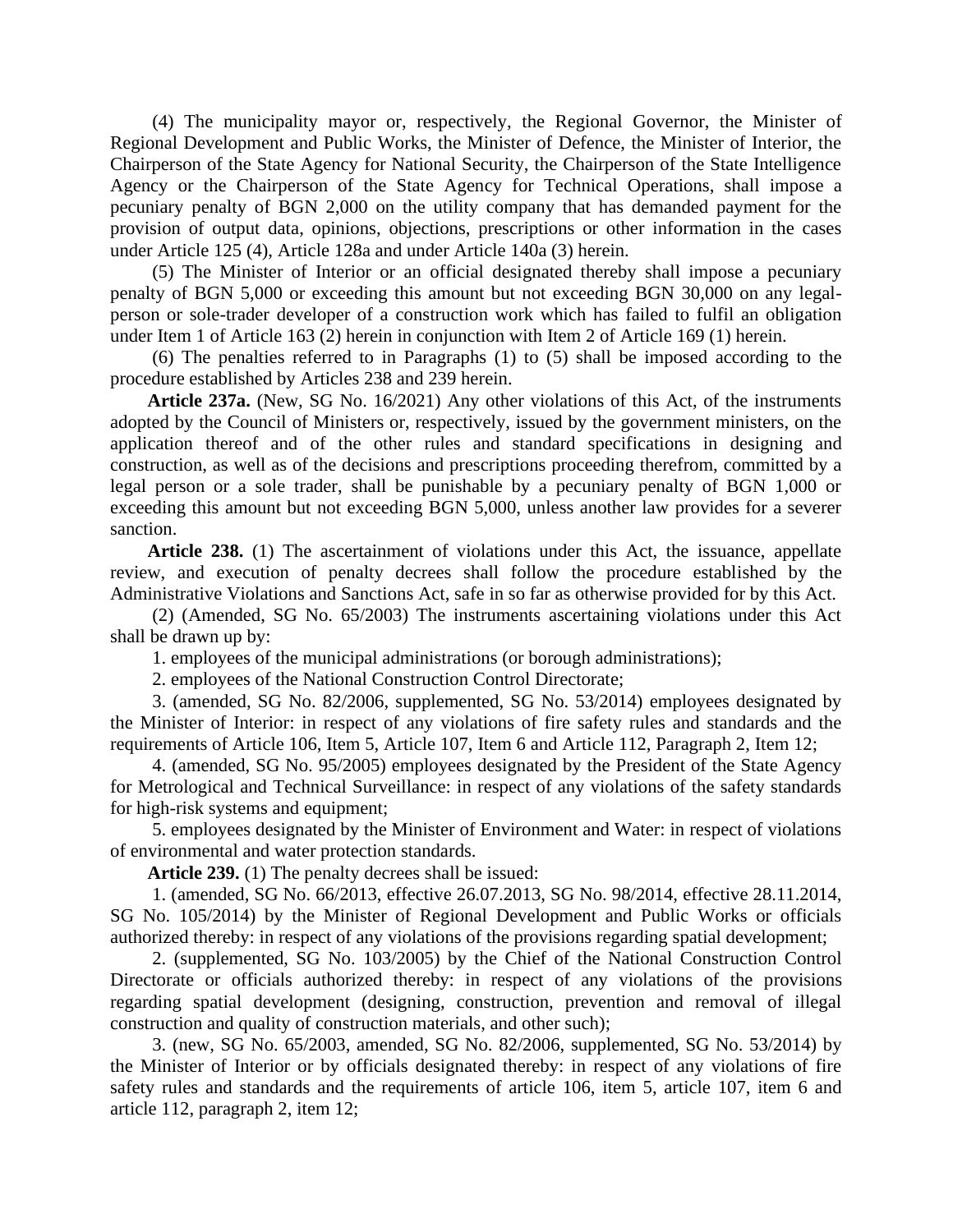4. (renumbered from Item 3, SG No. 65/2003) by the Minister of Environment and Water or officials designated thereby: in respect of any violations of the provisions regarding environmental protection;

5. (renumbered from Item 4, SG No. 65/2003, amended, SG No. 95/2005) by the President of the State Agency for Metrological and Technical Surveillance or by officials authorized thereby: in respect of any violations of the provisions regarding high-risk systems and equipment.

6. (new, SG No. 103/2005, supplemented, SG No. 61/2007, amended, SG No. 82/2012, effective 26.11.2012) by the municipality mayor or by an official authorized thereby: in the cases provided for by the law.

(2) (Supplemented, SG No. 82/2012, effective 26.11.2012, SG No. 60/2020) The one-year time limit, established by the Administrative Violations and Sanctions Act for initiation of administrative liability proceedings for violations under this Act, the instruments on the application thereof and the other rules and standard specifications in designing and construction, shall begin to run as from the day of issuance of a use permit or a certificate on commissioning for the construction work or, where no use permit or certificate on commissioning is required, as from the day of commission of the violation. The administrative liability proceedings for any administrative violations ascertained before the commissioning of the construction work may be initiated even before the day of issuance of a use permit or a certificate on commissioning of the construction work.

(3) (Repealed, SG No. 77/2012, effective 9.10.2012).

(4) (Repealed, SG No. 77/2012, effective 9.10.2012).

(5) (Repealed, SG No. 65/2003).

# **SUPPLEMENTARY PROVISIONS**

**§ 1.** (1) (Amended and supplemented, SG No. 66/2013, effective 26.07.2013, amended, SG No. 98/2014, effective 28.11.2014) The Minister of Regional Development and Public Works may delegate functions thereof under this Act to the Deputy Ministers of Regional Development and Public Works and to other officials within the system of the Ministry of Regional Development and Public Works.

(2) (New, SG No. 65/2003) The Regional Governor may delegate functions thereof under this Act to the Regional Vice Governors or to other persons of the regional administration.

(3) (Renumbered from Paragraph (2), SG No. 65/2003, amended, SG No. 61/2007) The municipality mayor may delegate functions thereof under this Act to the deputy municipality mayors, to the Chief Architect of the municipality and to other officials of the municipal administration (or borough administration).

(4) (Renumbered from Paragraph (3), amended, SG No. 65/2003, SG No. 61/2007, supplemented, SG No. 101/2015) The Chief Architect of any municipality may delegate functions thereof under this Act to other officials of the municipal administration possessing full licensed designer competence or having the length of service required for attainment of such competence.

**§ 1a.** (New, SG No. 65/2003, supplemented, SG No. 33/2008, amended, SG No. 82/2012, effective 26.11.2012, amended and supplemented, SG No. 79/2015, effective 1.11.2015, SG No. 16/2021) The Minister of Defence or, respectively, the Minister of Interior the Chairperson of the State Agency for National Security, the Chairperson of the State Intelligence Agency and the Chairperson of the State Agency for Technical Operations, may delegate powers thereof under this Act to the deputies thereof and to other officials within the system of the Ministry of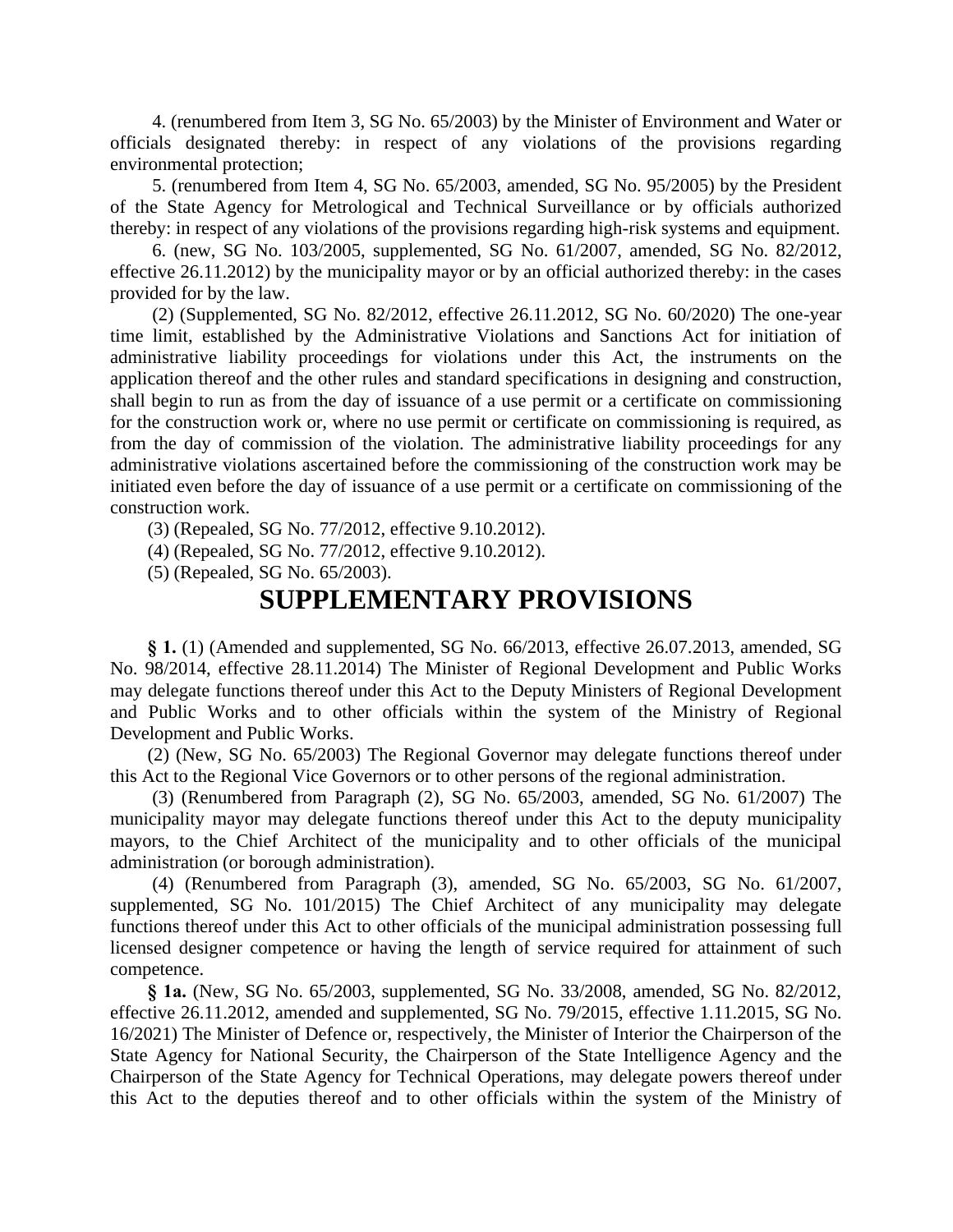Defence, of the Ministry of Interior, of the State Agency for National Security, of the State Intelligence Agency and of the State Agency for Technical Operations.

**§ 2.** (Repealed, SG No. 61/2007).

**§ 3.** (1) (Previous text of § 3, SG No. 82/2012, effective 26.11.2012) Fees shall be charged under the Local Taxes and Fees Act and the Stamp Duty Act for clearance and approval of a development-project design, for issuance of a building permit, a memorandum on marking of a building line and elevation, an instrument of legalization, a use permit for a construction work and for other administrative and technical services under this Act.

(2) (New, SG No. 82/2012, effective 26.11.2012, amended, SG No. 1/2019, effective 1.01.2019) The prices of administrative and technical services provided by utility companies in the course of project development design and construction authorisation, such as provision of output data necessary for the design and connection to the physical infrastructure networks, clearance of designs, giving opinions or prescriptions, and others, except in the case when they provided free of charge, shall be determined in a tariff by the Energy and Water Regulatory Commission in accordance with Article 7a of the Act Restricting Administrative Regulation and Administrative Control over Economic Activity. The tariff shall be published in the State Gazette and on the website of the Energy and Water Regulatory Commission and on the websites of utility companies in the section for the respective company.

(3) (New, SG No. 16/2021) No fees shall be charged for the clearance through official channels with the central and local administrations and with the specialized control authorities.

**§ 4.** (Amended, SG No. 61/2007, SG No. 82/2012, effective 26.11.2012) (1) The communication by the competent authorities to the interested parties according to the procedure established by the Administrative Procedure Code, provided for in this Act and in the instruments on the application thereof, shall be effected through dispatch of a written communication.

(2) Where this Act and the instruments on the application thereof do not expressly provide that the communication must be effected according to the procedure established by the Administrative Procedure Code, the said communication shall be effected through dispatch of a written communication to the interested parties. In the cases where the address of some of the interested parties is unknown or the said party has not been reached at the address named thereby, which is attested by the signature of two officials, the communication shall be posted on the dwelling unit or on the corporeal immovable whereto the communication applies and shall be posted on the notice board in the building of the municipality, borough or mayoralty or on the Internet site of the relevant authority for the time for submission of objections, suggestions and requests. The communication so effected, as well as the date of positing and removal thereof from the notice board or from the Internet site of the authority, shall be certified by the signatures of two officials.

(3) Where all owners and holders of limited rights in rem in building having a condominium project status are interested parties, the communications thereto shall be served care of the chairpersons of the managing boards (managers). Until the election of chairpersons of the managing boards of the condominium project under the Condominium Ownership Management Act, the communication shall be effected according to the procedure established by sentences two and three of Paragraph (2).

**§ 5.** Within the meaning given by this Act:

1. (Supplemented, SG No. 65/2003, amended, SG No. 101/2015) The words "National Expert Board", "administrative-regional expert board" and "municipal (or borough) expert board" shall refer, respectively, to "National Expert Board on Spatial Development and Regional Policy", "administrative-regional expert board on spatial development" and "municipal (or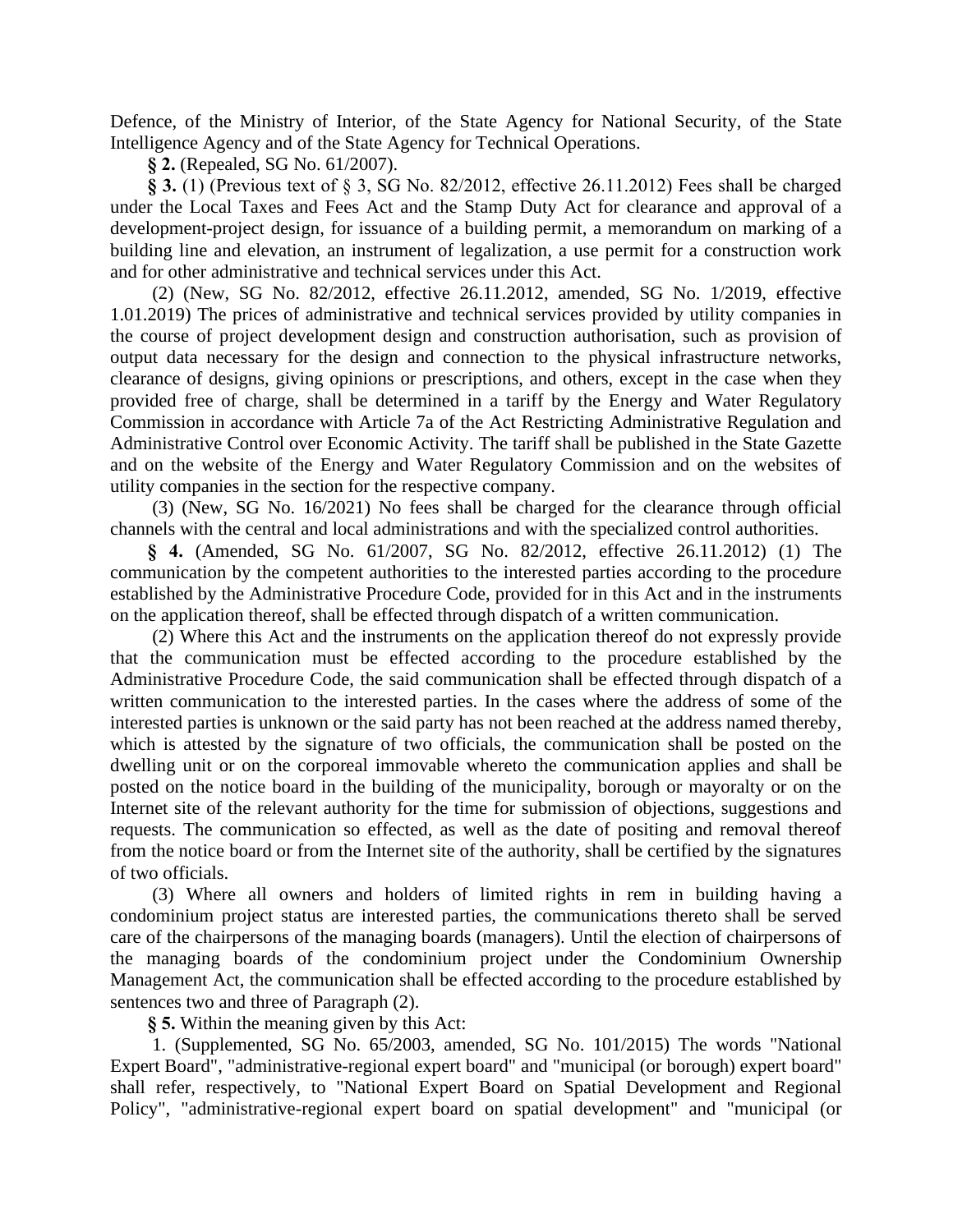borough) expert board on spatial development", the word "the Directorate" shall refer, respectively, to "National Construction Control Directorate" and "the National Construction Control Directorate", and the words "conformity assessment" and "conformity assessment of designs" shall refer to "assessment of the conformity of designs with the basic requirements for construction works".

2. "Lot" shall be a part of the spatial-development area, including such as shall be durably submerged, within boundaries as established in conformity with the right of ownership.

3. "Unregulated spatial-development area" shall be a spatial-development area wherein the lots are not regulated by a detailed plan.

4. "Special spatial-development protection areas" shall comprehend the protected natureconservation areas under the Protected Areas Act, the cultural and historical conservation areas under the Cultural Heritage Act, other areas of distinctive character whereof the planning and control mode is regulated by separate laws (the mountain and frontier areas, the coastal areas, the urban area of the capital city and other such), the areas susceptible to landsliding, the sanitary protected areas of water sources and the facilities for drinking and household water supply and around mineral water sources constituting public state property according to the Water Act.

5. (Amended, SG No. 82/2012, effective 26.11.2012) "Preventive spatial-development protection areas" shall be spatial-development areas designated by concepts and schemes for space development and by spatial-development plans as possessing a high scenic, environmental and cultural value but not designated as protected by a special law.

6. "Nucleated-settlement area" shall be the spatial-development area of a nucleated settlement enclosed within the limits (development limits) thereof as defined by a spatialdevelopment plan, excluding the land-use area.

7. "Small nucleated settlements", as referred to in Article 58 herein, shall be the villages, as well as the towns of a population not exceeding 30,000 residents.

8. "Spatial-development area" or "planning zone," as referred to in Article 11 herein, shall constitute an assemblage of adjoining lots with similar characteristics and prevailing assigned use.

9. "Permissible pressure on areas assigned for building development" shall be determined by the building-development intensity and the permissible purposes in conformity with the specific assigned use of the lots.

10. "Block" shall be a regulated spatial-development area bounded by streets or by streets and boundaries of an urbanized area, which consists of one or several lots.

11. "Regulated lot" or "regulated immovable" shall be a lot in respect of which a detailed plan has established boundaries, access from a street, road or driveway, a specific assigned use and planning mode.

12. (Amended, SG No. 13/2017) "Individualization of a newly created regulated lot," as referred to in Article 16 (6) herein, shall be a recording of a description of the boundaries and designation of an identifier of the lot.

13. "Predominantly level ground," as referred to in Item 4 of Article 19 (1) herein, shall be a ground not exceeding a slope of 10 per cent, and "predominantly steep ground," as referred to in Item 5 of Article 19 (1) herein, shall be a ground exceeding a slope of 10 per cent.

14. "Narrow regulated lot" shall be an immovable of a frontage of a size to which the allowance referred to in Article 19 (3) herein has been applied.

15. (Amended, SG No. 41/2001) "Floor area" shall be the surface area delimited by the exterior contours of the surrounding walls of the first story above ground level or of the semisubterranean story, including the surface area of the ventilation shafts and the passageways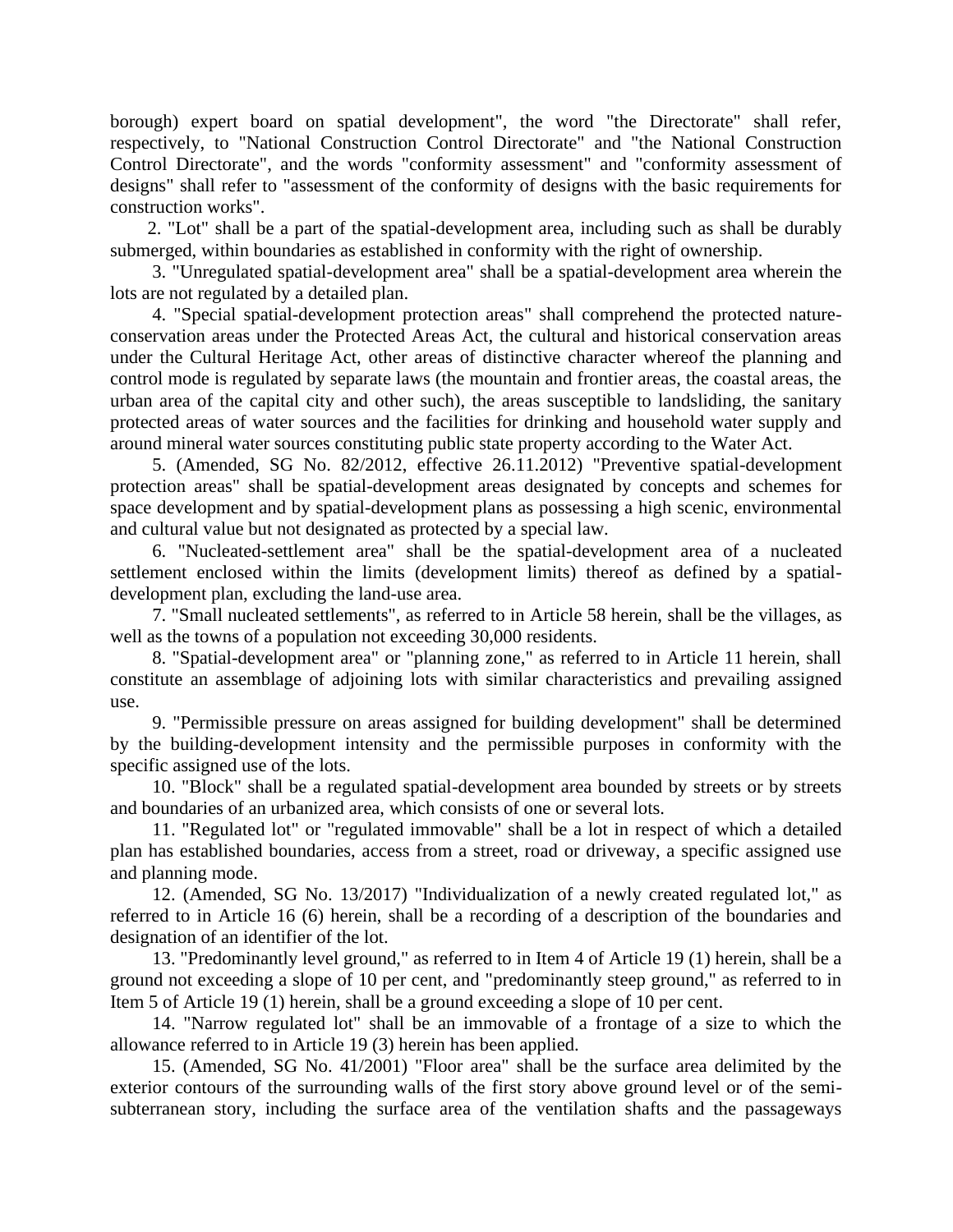within the said contours. The floor area at ground level shall exclude any terraces, exterior stairways and stairway landings, loading platforms, parking garages and other elements of a height not exceeding 1.2 metres from the average elevation of the adjoining ground.

16. "Unoccupied yard space" shall be the difference between the surface area of the regulated lot and the floor area. The open usable terraces above the basement, as well as the greenspaces, shall likewise be treated as such a space.

17. "Building-development density" shall be the ratio of the sum total of the floor areas of the principal and accessory development to the surface area of the regulated lot, expressed in percentage terms. Building-development density may furthermore be calculated for an entire block, spatial-development area or planning zone, as well as for any parts thereof.

18. (Amended, SG No. 82/2012, effective 26.11.2012, amended and supplemented, SG No. 101/2015) "Gross floor area" shall be the sum total of the floor areas of all stories above ground level of the principal and accessory development. The gross floor area shall furthermore incorporate the floor areas entirely within the roof space of buildings. The floor area of the stories above ground level shall incorporate the entire surface area of balconies, loggias and terraces.

19. "Building-development intensity" of a regulated lot shall be the ratio of the gross floor area to the surface area of the regulated lot, expressed as an absolute number. Building development intensity may furthermore be calculated for an entire block, spatial-development area or planning zone, as well as for any parts thereof.

20. "Building-development manner" shall be the siting of the principal- and accessorydevelopment buildings and structures within the regulated lots.

21. "Detached development" shall be a building development whereby the buildings in the regulated lots are arranged at a distance from the immovable property lines (record lines) of the adjoining regulated lots, as well as along the northern side record line in the case of narrow regulated lots situated at the intersection of a north-south, northeast-southwest or northwestsoutheast street with a street having an angle of intersection of not more than 45 degrees.

22. "Attached development" shall be a building development whereby the buildings in two or more adjoining regulated lots are arranged touching one another along the immovable property lines (record lines). Attached development in adjoining regulated lots shall constitute touching of the principal-development buildings or of the accessory-development structures.

23. "Cluster development" shall be a building development on large regulated lots of clusters of buildings which are arranged free-standing or touching one another.

24. "Restructuring of residential complexes, of industrial, resort, vacation and other dispersed settlements" shall constitute an alteration of the structure and building development of the said complexes or settlements, inter alia through formation of regulated lots for existing or for new buildings, for amenity planting of public spaces, as well as for another assigned use, on the basis of a detailed plan.

25. "Outer building-development line" shall be the building development line abutting on a street. The said line may be coincident with the street line or be set back therefrom on the regulated lot.

26. "Inner building-development line" shall be the building development line abutting on adjoining regulated lots or on adjoining buildings. The inner building-development lines shall likewise be side lines in respect of the rear lot line.

27. "Depth of the principal development of buildings" shall be the distance between the outer building-development line and the opposite inner building-development line.

28. "Orientation of a residential building affording more beneficial solar access" shall be an orientation of a building in respect of the distances to adjoining buildings which corresponds to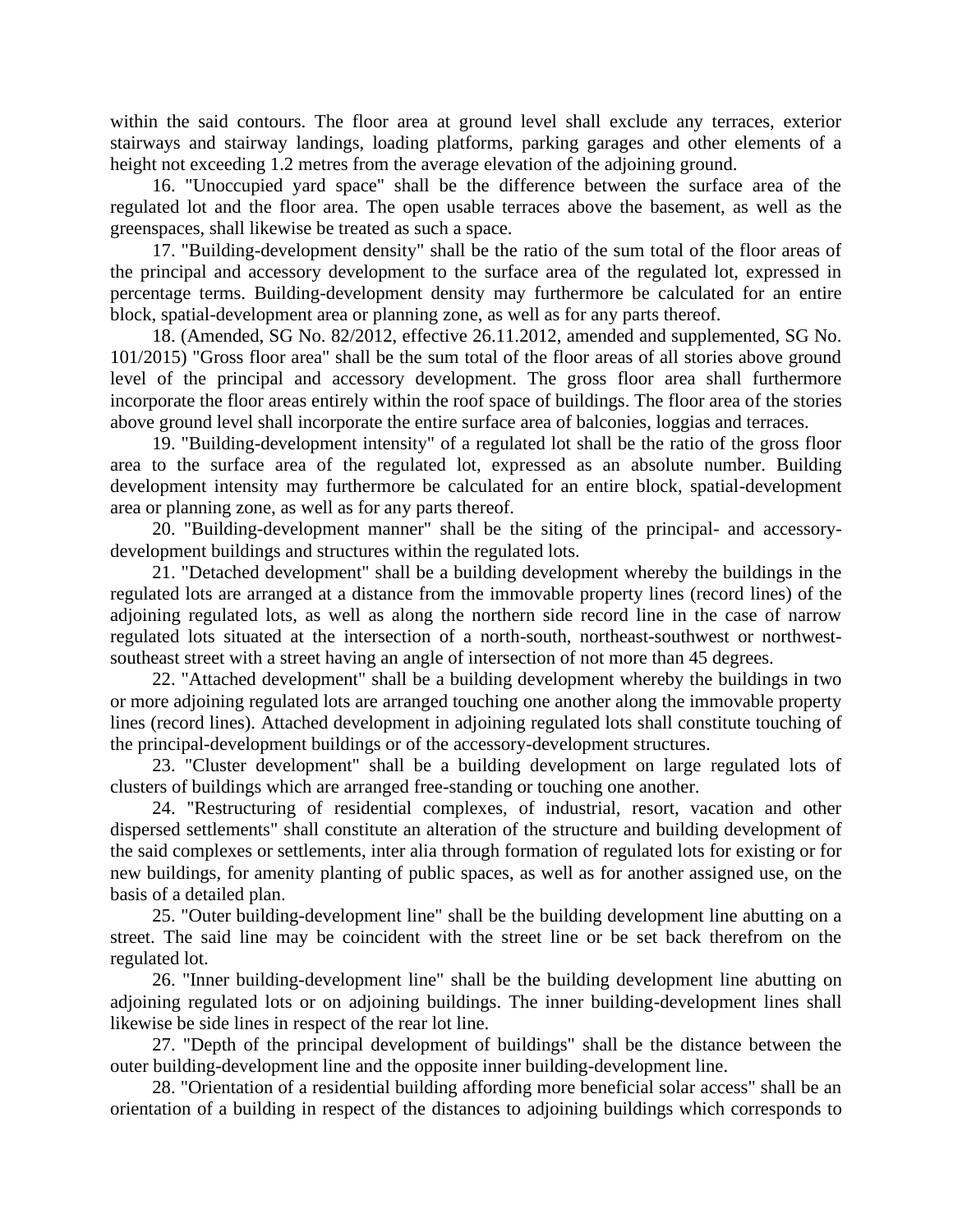the following grading of compass points: south, southeast and southwest; east; west; northeast and northwest; north. Should the actual orientation be in departure or latitude from any such point of direction, the nearer point shall apply.

29. (Supplemented, SG No. 16/2021) "Residential building" shall be a building assigned for permanent human occupancy and consisting of one or more dwelling units which occupy at least 60 per cent of the gross floor area of the said building. When the assigned use of a building is determined, studios shall be treated as dwelling units.

29a. (New, SG No. 25/2019, supplemented, SG No. 16/2021) "Mixed-use buildings" shall be a non-residential building consisting of self-contained works of various assigned uses which, given the presence of dwelling units, occupy less than 16 per cent of the gross floor area of the said building. When the assigned use of a building is determined, studios shall be treated as dwelling units.

30. "Dwelling unit" shall be a set of premises, roofed and/or open spaces, constituting a single functional and spatial whole and designed for the satisfaction of housing needs.

31. (Supplemented, SG No. 107/2003, amended, SG No. 41/2007) "Physical infrastructure" shall be a system of buildings, facilities and utility lines networks of transport, water supply and sewerage, electricity supply, heat supply, gas supply, electronic communications, irrigation and land-reclamation, waste treatment, and action to remove and eliminate geologic hazards.

32. (Amended, SG No. 103/2005) "Physical-infrastructure public networks and facilities" shall be the networks and facilities up to the shared monitoring and metering devices in the corporeal immovables, including the distribution devices.

33. "Servitude strip" shall be part of a lot around physical-infrastructure networks and facilities in respect of which restrictions are introduced by a statutory instrument in the buildingdevelopment and use mode of the lot.

34. "Reserve strip" shall be a pavement reserved for passage of workers engaged in the maintenance and repair of streets, street facilities and the physical infrastructure.

35. (Amended, SG No. 53/2012, effective 13.07.2012) "Waste treatment" means e recovery or disposal operations, including preparation prior to recovery or disposal.

36. "Construction file" shall be all approved development-project designs required for performance or legalization of a construction work, the building permit or the instrument of legalization, as well as the memoranda on the marking of a building line and elevation.

37. (Amended, SG No. 76/2005) "Construction site" shall be the ground required for performance of a construction work and determined by a development-project design or by the boundaries of the lot whereon the construction is performed.

38. (Amended, SG No. 65/2003, supplemented, SG No. 61/2007, amended, SG No. 54/2011, supplemented, SG No. 82/2012, effective 26.11.2012) "Construction works" shall be any above-ground, semi-subterranean, subterranean and underwater buildings, structures, extending and heightening additions, consolidation, recovery works, conservation, restoration, redevelopment according to authentic data within the meaning given by Article 74 (1) of the Cultural Heritage Act and adaptation of immovable cultural assets, fences, physical infrastructure networks and facilities, spatial renewal and sports facilities, as well as the overhauls, redevelopments and remodellings thereof, with or without alteration of the assigned use.

39. (Amended, SG No. 65/2003) "Work" shall be a self-contained construction work or a divisible interest in a construction work of a designated name, location, independent functional assigned use and identifier under the Cadastre and Property Register Act.

40. (Supplemented, SG No. 65/2003) "Building and erection works" shall be the works whereby construction works are constructed, repaired, redeveloped, remodelled, maintained or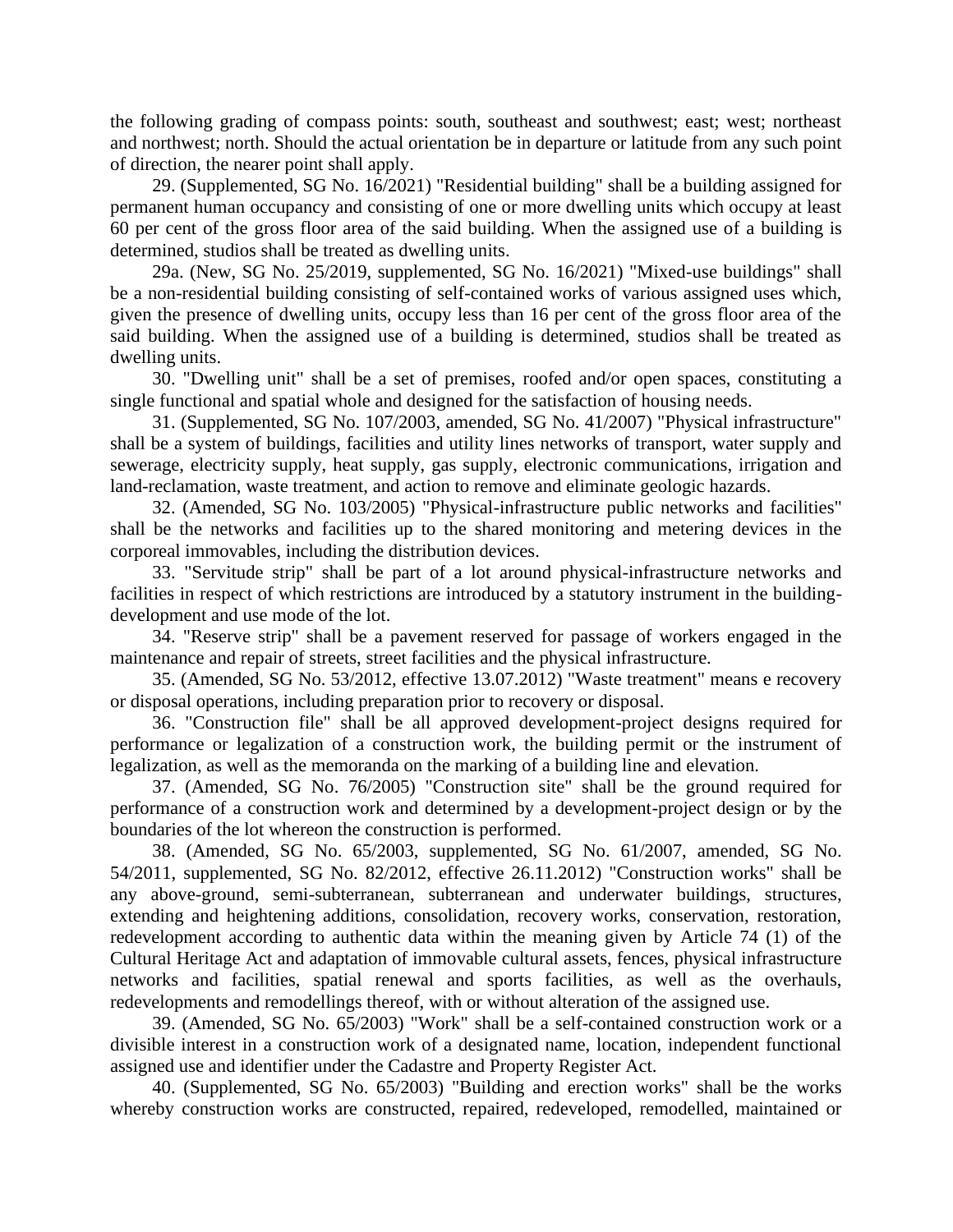rehabilitated.

41. (New, SG No. 65/2003, amended, SG No. 103/2005) "Alteration of the assigned use" of a work or of a part thereof shall be a change from one manner of use of any such work or part to another manner according to the corresponding codes, constituting fundamental cadastral data and determined according to the Cadastre and Property Register Act and the statutory instruments on the application thereof.

42. (New, SG No. 65/2003) "Overhaul" of a construction work shall be partial restoration and/or partial replacement of structural elements, essential parts, facilities or utility service systems of a construction work, as well as building and erection works whereupon originally used by worn out materials, structures and structural elements are replaced by other types or new types of works are performed, whereby the serviceability thereof is restored, the operation thereof is enhanced, or the service life thereof is extended.

43. (Repealed, new, SG No. 65/2003, supplemented, SG No. 16/2021) "Routine repair" of a construction work shall be the improvement and maintenance in serviceable condition of buildings, structures, facilities and utility-service systems, as well as interior remodellings whereupon:

(a) the structure of the building is not affected;

(b) existing walls are not removed, relocated or breached, where any such or other action affects the structure of the building;

(c) the assigned use of the premises and the loads therein are not altered.

Routine repair of a construction work shall furthermore be the maintenance in serviceable conditions of the physical-infrastructure elements under Article 64 (1) herein, whereby the route and the technical parameters are not altered.

44. (New, SG No. 65/2003) "Redevelopment" of a construction work shall be restoration, replacement of structural elements, essential parts, facilities or utility-service systems and execution of new such elements, parts, facilities or systems, whereby the bearing capacity, the stability and the durability of the construction works are enhanced.

45. (Renumbered from Item 41, SG No. 65/2003) "Stage" shall be part of a construction work having an independent functional assigned use, in respect of which a separate building permit and a use permit may be issued.

46. (Renumbered from Item 42, SG No. 65/2003) "Rough construction work" shall be a building or a structure whereof the surrounding walls and the roof have been executed, and the finishing works have not been executed at all or have been partly executed.

47. (Renumbered from Item 44, SG No. 65/2003) "Story" shall be a part of a building or structure included between two successive floor structures.

48. (Renumbered from Item 45, SG No. 65/2003) "Subterranean story" shall be a story whereof the ceiling is situated below the level mark of the average elevation of the adjoining pavement (of the adjoining ground fronting on the street) or within 0.3 metres above the said level mark.

49. (Renumbered from Item 46, SG No. 65/2003) "Semi-subterranean story" shall be a story whereof the floor is situated below the level mark of the average elevation of the adjoining pavement (of the adjoining ground fronting on the street) and whereof the ceiling is situated at more than 0.3 metres above the said level mark and within 1.5 metres above the said mark.

50. (Renumbered from Item 47, SG No. 65/2003, amended, SG No. 82/2012, effective 26.11.2012) "Story above ground level" shall be a story which is situated at more than 1.50 metres above the level mark of the average elevation of the adjoining ground (of the adjoining pavement fronting the street).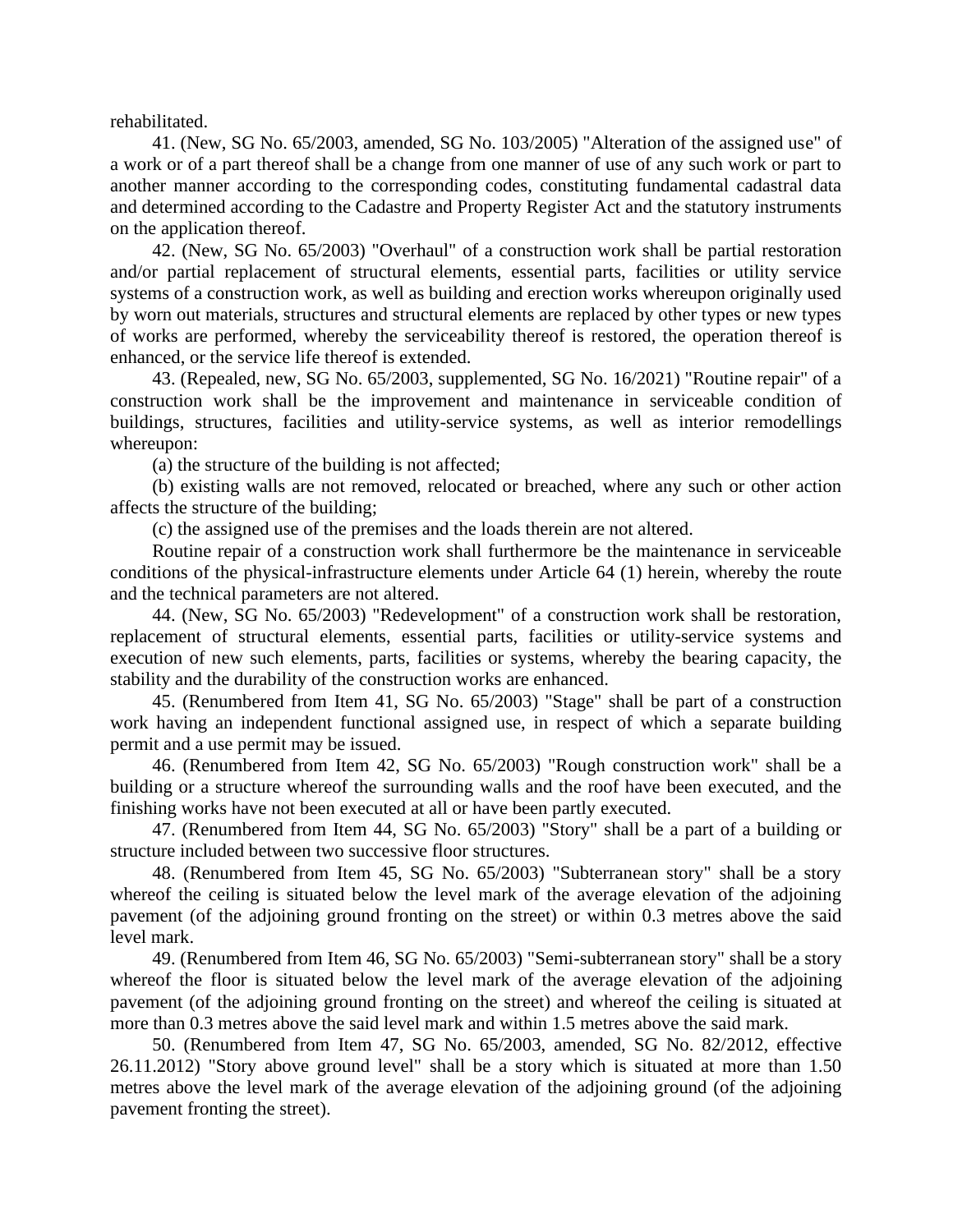51. (Renumbered from Item 48, SG No. 65/2003) "Attic" shall be a story situated within the roof space and enclosed, in part or in whole, by the roof planes.

52. (Renumbered from Item 49, SG No. 65/2003, amended, SG No. 82/2012, effective 26.11.2012) "Level mark of the average elevation of the adjoining ground" shall be the arithmetic mean of the lowest and highest design level mark of the adjoining ground for the relevant surrounding wall, formed (modelled) in accordance with the geodetic part (vertical levelling) of the development-project design.

53. (Renumbered from Item 50, SG No. 65/2003) "Base course elevation" shall be the elevation of the floor of the first story above ground level.

54. (Renumbered from Item 51, SG No. 65/2003) "Ridge course elevation" shall be the highest horizontal part of the roof of a building.

55. (Renumbered from Item 52, SG No. 65/2003) "Facade" shall be the outer surrounding wall of a building or structure which rests on the ground.

56. (Renumbered from Item 53, SG No. 65/2003) "Blank wall" shall be the outer wall of a building or structure without a coping or eaves and unbreached by door and window openings, arranged along the inner lot line.

57. (Renumbered from Item 54, SG No. 65/2003) "Balcony" shall be an open usable space upon a bracket-type structure, projecting from the facade of a building.

58. (Renumbered from Item 55, SG No. 65/2003) "Loggia" shall be a usable space, open on the external side and incorporated into the total bulk of the building.

59. (Renumbered from Item 56, SG No. 65/2003) "Terrace" shall be an open usable space situated above premises, supported by columns or resting on the ground.

60. (Renumbered from Item 57, SG No. 65/2003) "Benchmark" within the meaning given by Article 157 (4) herein shall be a survey monument used as a reference point in measurements, levelling and in plotting points and lines from a site map.

61. (Renumbered from Item 58, SG No. 65/2003) "Abrasion" shall be the water erosion of the margins of aquatic surfaces and rivers.

62. (New, SG No. 65/2003, supplemented, SG No. 87/2010) "Work of national importance" shall be a work designated as such by a law or an act of the Council of Ministers.

63. (New, SG No. 65/2003, amended, SG No. 99/2012, effective 14.12.2012) "Specialpurpose installations related to national defence and security" shall be lots related to classified information constituting a state secret or related to national security and defence.

64. (New, SG No. 76/2006, amended, SG No. 101/2015) "Technical passport of a construction work" shall be a document which includes the technical characteristics of the construction work elements related to the fulfilment of the basic requirements under Article 169 (1) and (3) herein, instructions on operation, service, study, maintenance and repair and records all building and erection works performed after the commissioning of the construction work.

65. (New, SG No. 76/2006, amended, SG No. 101/2015) "Economically feasible service life" shall be the period during which the construction work must be maintained at the level required to fulfil the basic requirements under Article 169 (1) herein, taking into account all design, construction and operation costs, the risks and effects of accidents during operation and the insurances covering such risks, the costs of inspection, of current maintenance, service and repair, as well as taking into account the location and the impact of the environment on the construction work.

66. (New, SG No. 76/2006, amended, SG No. 101/2015) "General renovation" of a construction work shall be a complex of building and erection works related to conformity with the basic requirements under Article 169 (1) and (3) herein, which are performed during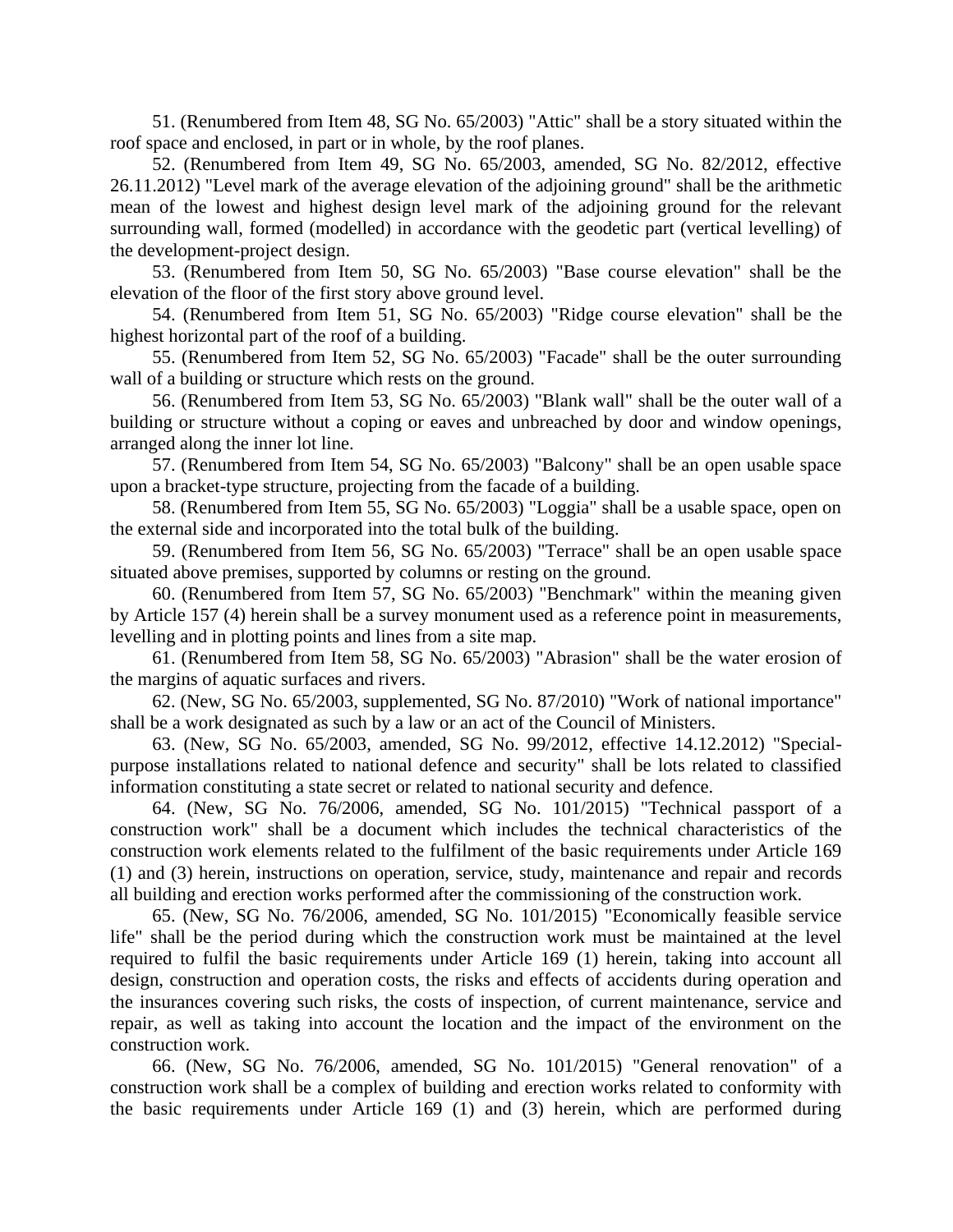operation and which affect the structural elements of the construction work, including the surrounding structures and elements of buildings, physical-infrastructure facilities and elements: heating, ventilation, air-conditioning, electricity, water-supply, sewer and other systems.

67. (New, SG No. 61/2007) "Social housing" shall be housing assigned for persons of ascertained housing needs, whereof the construction is financed or is implemented with the help of the State or the municipality.

68. (New, SG No. 61/2007) "Outdoor facilities" shall be:

(a) for sporting activities: fields (grounds) and equipment used for mass physical exercises and sport in the open air: association football grounds, volleyball courts, basketball courts, handball courts, baseball parks, rugby grounds, mini golf courses and other team sports grounds, athletic tracks, tennis and badminton courts, velodromes, cycleways, horseback-riding areas, horseback-riding paths, tennis and badminton courts, kart circuits, gymnastics grounds, outdoor swimming pools, outdoor ice skating rinks, skateboard and roller-skating rinks and other such, also including the requisite auxiliary structures and facilities associated with the functioning thereof: sanitary units, spectator stands, movable seasonal covers etc.;

(b) for cultural activities: fields (grounds) and equipment for concert stages, outdoor amphitheatres, exhibition space, circus performances and other such, also including the requisite auxiliary structures and facilities associated with the functioning thereof: sanitary units, changing rooms, spectator stands, movable seasonal covers etc.

69. (New, SG No. 61/2007) "Memorial places and sites" shall be the places and sites associated with historic events and/or personalities, works of monumental art and/or landscape monuments.

70. (New, SG No. 61/2007) "Playground" shall be a publicly accessible outdoor or indoor area assigned for individual or team games, appropriately planned, floored and equipped for play depending on the designated age group of the users.

71. (New, SG No. 61/2007) "Amusement facilities" shall be publicly accessible outdoor or indoor areas for amusement facilities with appropriately planned and sited amusement equipment, the predominant part whereof are powered by an external energy source: electricity, fuels, photovoltaic cells etc.

72. (New, SG No. 54/2010) "Mine works" is a system of pits in the ground surface within the concession surface area through the open pit extraction method from a deposit of subsurface resources - energy resources.

73. (New, SG No. 87/2010) "Municipal works of primary importance" shall be: municipal roads, metropolitans, tram routes, streets from the primary street network, landfills or other waste treatment facilities, cemetery parks, as well as other works - public municipal property, identified in the programme referred to in Article 8 (9) of the Municipal Property Act as works of primary importance.

74. (New, SG No. 82/2012, effective 26.11.2012) "Work of functional-regional importance" shall be a work designated as such by resolution of the competent administrative-regional development council under the Regional Development Act.

75. (New, SG No. 82/2012, effective 26.11.2012) "Social infrastructure" shall be buildings and facilities constituting public property which form a system for the provision of services to the community in the central-government and local-government administration, education, health care, culture, social activities and sports.

76. (New, SG No. 82/2012, effective 26.11.2012) "Combating landslide, erosion and abrasion processes" shall be a complex of activities for the registration and monitoring of spatialdevelopment areas at risk of, and affected by, landslides, marine abrasion, river erosion and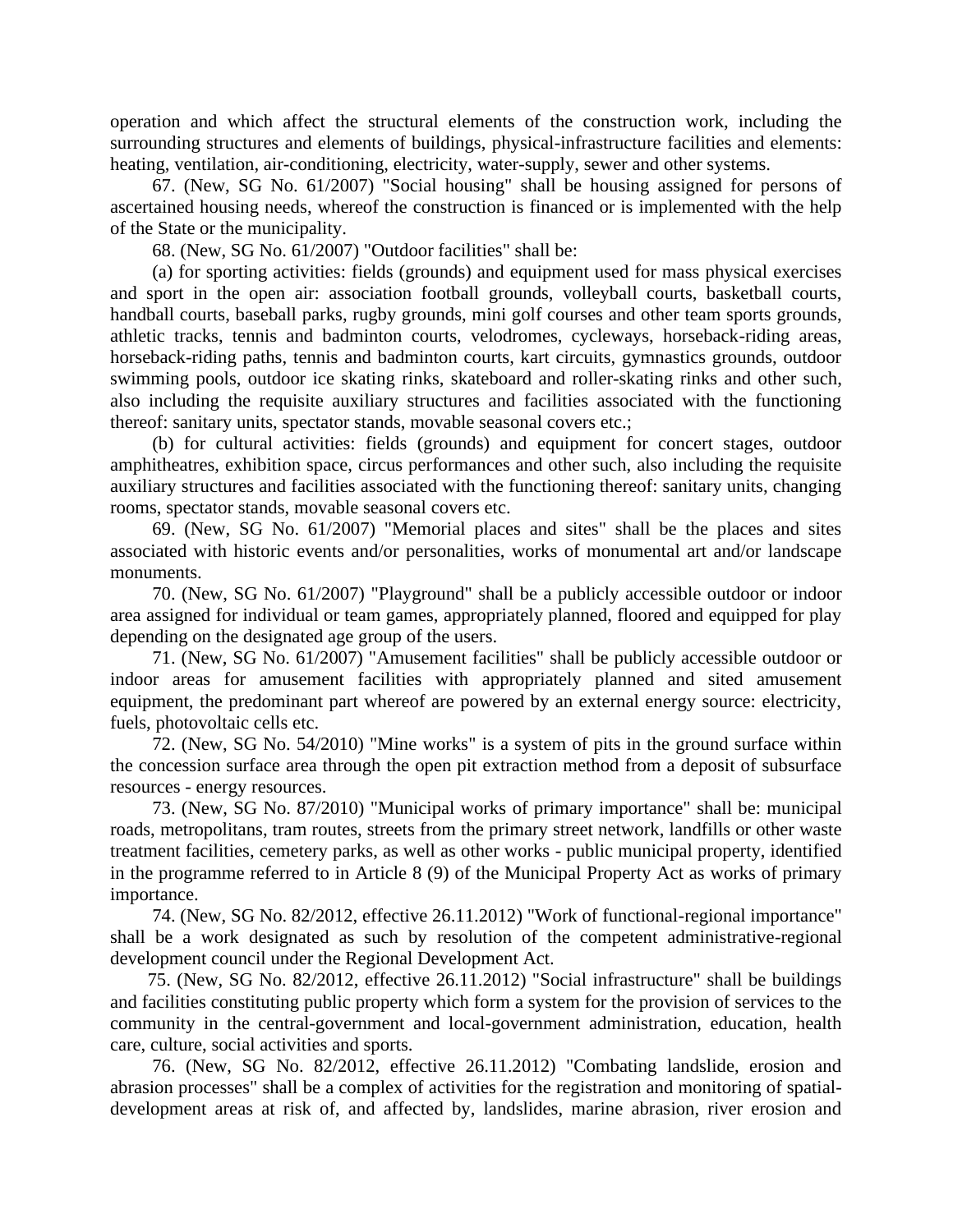adverse technogenic processes and implementation of geohazards-control measures and activities.

77. (New, SG No. 82/2012, effective 26.11.2012) "Landslide-hazard areas" shall be natural or artificial slopes and swathes which move or may be brought into an unstable condition under the influence of a complex of natural and technogenic factors and which are registered in the public register of landslide-hazard areas referred to in Article 95 (2) herein.

78. (New, SG No. 82/2012, effective 26.11.2012) "Geohazards-control measures and activities" shall be measures and activities related to the preparation of consolidation and steambank and shore-line stabilization schemes, subsurface and groundwater investigations, engineering geology zonings, development-project designs and implementation of stream-bank and shore-line stabilization, shore-protection and geohazards-control construction works for the consolidation and drainage of spatial-development areas affected by landslide, erosion and abrasion processes.

79. (New, SG No. 82/2012, effective 26.11.2012, amended, SG No. 16/2021) "State Geohazards-Control Company" shall be Geozashtita EOOD Varna with its branches: Geozashtita EOOD Pleven Branch and Geozashtita EOOD Pernik Branch.

80. (New, SG No. 82/2012, effective 26.11.2012, amended, SG No. 25/2019, SG No. 17/2020) "Movable amenity" shall be an amenity which lacks the characteristics of a construction work and, after detachment from the surface of the ground and disconnection from the physicalinfrastructure networks, may be moved in space without losing its individualisation and/or the possibility of being used in another place with the same or similar assigned use to the one for which it was used at the place from which it was detached, and whose placing and/or removal does not change durably the substance or manner of use of the land, as well as of the work whereon the amenity is placed or wherefrom it is detached. A movable amenity may be temporarily attached to the ground and, where necessary, it shall be admissible to remove the surface layer, by means of a prefabricated or monolith structural element, which is an integral part of the movable amenity and is intended to ensure the structural and spatial stability of the amenity and may not serve as a foundation for building a construction work.

81. (New, SG No. 82/2012, effective 26.11.2012) "Advertising display" shall be a movable amenity of a self-contained or semi-self-contained structure, which is temporarily attached to a ground, building or another work, where necessary by means of a foundation, and serves for the provision of advertising.

82. (New, SG No. 82/2012, effective 26.11.2012) "Protected cultural heritage conservation areas" shall be the stand-alone and cluster immovable cultural assets with the boundaries and the protection zones thereof, in accordance with the conservation regimes specified by the act of declaration of the said assets or by the act of conferment of a status.

83. (New, SG No. 66/2013, effective 26.07.2013, repealed, SG No. 101/2015, new, SG No. 16/2021) "Greenhouse" shall be a facility for the year-round or seasonal growing of plant species, built of a permanent frame, including or excluding appertaining utility-service systems for water supply, electricity supply, heating, ventilation and other such.

84. (New, SG No. 16/2021) "Hothouse" shall be a facility for the seasonal growing of plant species, built of a temporary portable frame covered with polyethylene, polyvinyl or other suitable material, excluding appertaining industrial utility-service systems for water supply, electricity supply, heating, ventilation and other such.

86. (New, SG No. 20/2021) "Small-area wireless access point" shall be equipment within the meaning given by Item 70a of § 1 of the Supplementary Provisions of the Electronic Communications Act.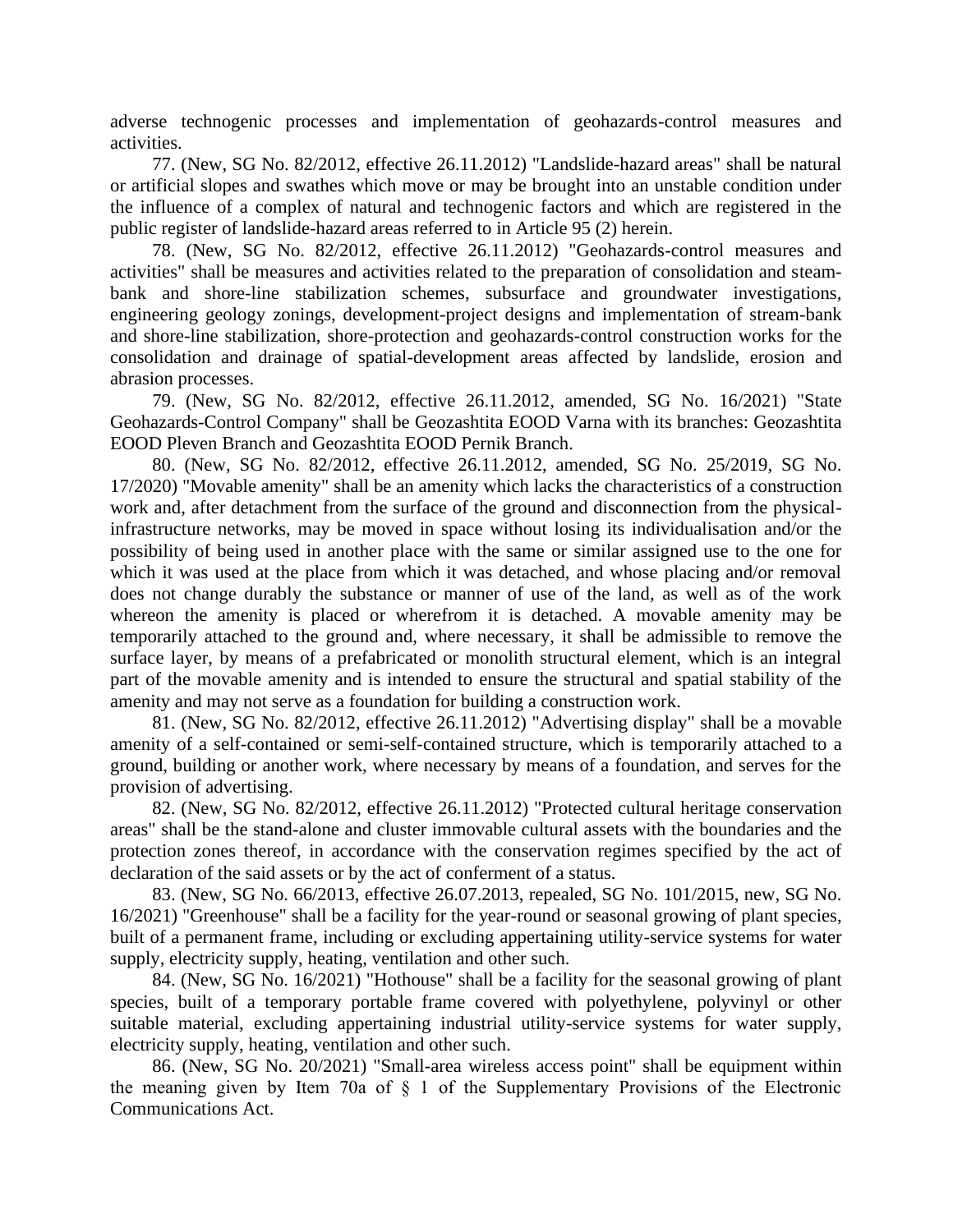# **TRANSITIONAL PROVISIONS**

**§ 6.** (1) Any regional-development plan, master and detailed urban-development plan effective at the date of entry into force of this Act shall continue in effect. Any such plan shall be amended under the terms and according to the procedure established by this Act.

(2) Any yard regulation plan effective at the date of entry into force of this Act may be applied according to the hitherto effective procedure within six months after the date of entry into force of this Act. The municipal administration shall arrange the conduct of the requisite appraisals within one month after submission of a request.

(3) (Amended, SG No. 41/2001) Any drafts of regional development plans, master and detailed urban-development plans and the cadastral plans thereto, which have been submitted for approval on or before the 31st day of May 2001, shall be communicated, cleared, approved, appealed against and enter into effect according to the hitherto effective procedure. In such cases, the instruments of approval shall be issued on or before the 31st day of December 2001.

(4) As from the effective date of any yard regulation plans referred to in Paragraph (3), the said plans may be applied according to the hitherto effective procedure within six months after the effective date thereof. The municipal administration shall arrange the conduct of the requisite appraisals within one month after submission of a request.

(5) After expiry of the time limits established by Paragraphs (2) and (4), it shall no longer be possible to effect transactions for disposition of a regulated yard parcel in respect of which the compensations due for settlement of accounts on regulation have not been paid, where such compensations are provided for.

(6) (Repealed, SG No. 36/2004).

(7) (Amended, SG No. 65/2003, SG No. 82/2012, effective 26.11.2012) The existing cadastral maps, land distribution plans and other plans related to restitution of the right of ownership of agricultural land and forests and lots in forest areas shall be used for preparation of spatial-development plans until the preparation and entry into effect of a cadastral map for the relevant spatial-development area.

(8) (New, SG No. 82/2012, effective 26.11.2012) Prior to the preparation of the spatialdevelopment plan, the plans referred to in Paragraph (7) which are not in digital form shall be converted into digital form in a format determined according to the procedure established by the Cadastre and Property Register Act.

**§ 7.** (Repealed, SG No. 61/2007).

**§ 8.** (Amended, SG No. 61/2007) (1) Upon expiry of the time limits established under § 6 (2) and (4) herein, the condemnation effect of any effective but unapplied yard regulation plans for equalization of parts in formed co-owned regulated yard parcels and for taking of adjoining lots or parts of lots shall be terminated.

(2) The owners of any lots referred to in Paragraph (1) may:

1. apply the effective unapplied yard regulation plans by a notarized contract for transfer of ownership;

2. request modification of the yard regulation plans under the terms and according to the procedure established by this Act;

3. request that the inner record lines of the lots thereof be brought into conformity with the existing lot boundaries.

(3) The contracts with the State or with the municipality under Item 1 of Paragraph (2) shall be concluded in the form, under the terms and according to the procedure established by Article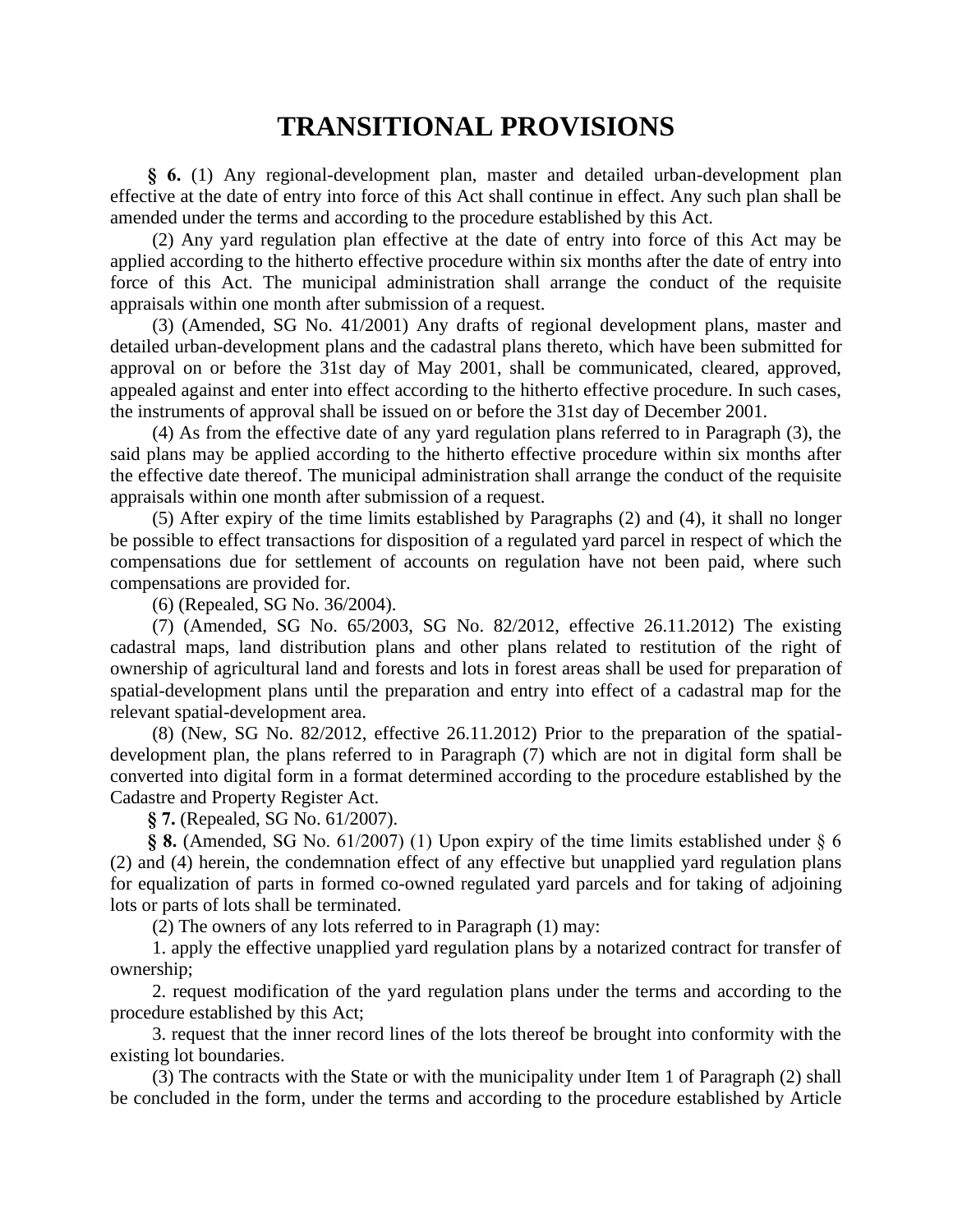15 (4) and (5) and Article 17 (4) and (5) herein.

(4) The modification of the yard regulation plans under Item 3 of Paragraph (2) shall be approved by an order of the [competent] municipality mayor. The municipality mayor shall issue an order refusing the requested modification of the plan where the time limits referred to in § 6 (2) or (4) herein have not expired, the hypotheticals of Paragraph (6) or (7) exist or if the modification envisages formation of regulated lots without a frontage under Article 14 (4) herein. The orders referred to in sentence one and two shall be announced solely to the owners of the immediately affected immovables, and any appeals against the said orders shall not stay the execution thereof.

(5) Construction in any regulated lots referred to in Paragraph (1) shall not be permitted until implementation of one of the possibilities covered under Paragraph (2). Construction in any regulated lots referred to in Paragraph (1) shall not be permitted, either, where, as a result of a modification of the yard regulation plan under Item 3 of Paragraph (2), the building-development plan for the relevant regulated lots has conflicted with the effective spatial-development rules and standard specifications.

(6) Any instituted proceedings for application of yard regulation plans shall be completed according to the hitherto effective procedure. The proceeding shall be deemed to have been instituted as from the date of submission of a request for appraisal to the municipal administration within the time limit established by  $\S 6(2)$  and (4) herein.

(7) Paragraphs (1) and (2) shall not apply in respect of any effective regulation plans for works constituting public property.

**§ 9.** (1) The repealed provisions of the Regional and Urban Planning Act and the repealed Article 102 of the Ownership Act shall apply to any condemnation proceedings instituted under the effect of the repealed (in the State Gazette No. 124 of 1998) provisions of Section I of Chapter Five of the Regional and Urban Planning Act, in respect of which a condemnation order has been issued and the corporeal immovable was taken on or before the 30th day of October 1998.

(2) In the cases where the corporeal immovable was not taken on or before the 30th day of October 1998, the condemnation order and the compensation order shall be revoked and the proceeding shall be terminated by an order of the municipality mayor.

(3) Annually, funds shall be allocated in the national budget and the municipal budgets to ensure indemnification of any owners referred to in Paragraph (1).

**§ 10.** The right to indemnification with a corporeal immovable or with another right in rem for a condemned and taken corporeal immovable shall be inextinguishable through limitation.

**§ 11.** The five-year period of limitation established by Article 67 of the Ownership Act shall not run and shall not be applied in the cases where the building right has accrued in compensation for a condemned corporeal immovable.

**§ 12.** (1) Any proceedings for approval of development-project designs and issuance of building permits instituted prior to the entry into force of this Act shall be completed according to the hitherto effective procedure.

(2) A proceeding for approval of a development-project design shall be deemed to have been instituted as from the day of submission of a development-project design for approval by the competent authority. Any such proceeding shall furthermore be deemed to have been instituted if a conceptual development-project design, cleared with the competent authority, is available.

**§ 13.** (1) (Amended, SG No. 20/2003) The natural persons who, prior to the entry into force of this Act, possessed licensed technical competence in conformity with the specialist qualifications as attained thereby and the educational qualification degree as conferred thereon,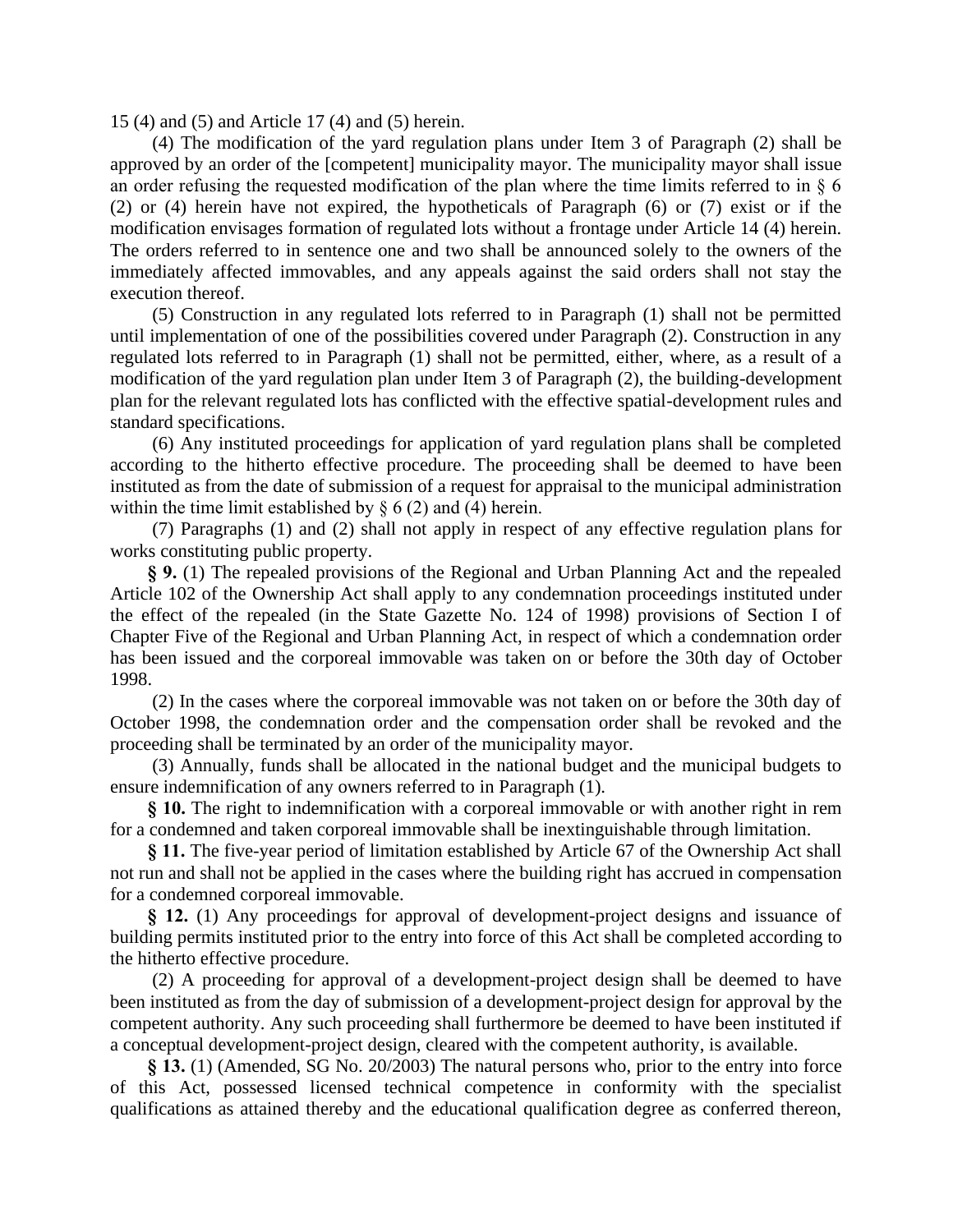documented by a certificate of educational attainment, shall likewise possess full licensed designer competence within the meaning given by Article 230 (1) herein.

(2) Any contracts for construction supervision in designing and construction, as well as for technical control in designing and construction, which have been concluded prior to the entry into force of this Act, shall continue in effect unless the parties thereto alter the said contracts or terminate them by mutual consent.

(3) (Repealed, SG No. 20/2003).

(4) Until the entry into force of the law referred to in Article 230 (1) herein, the natural persons exercising technical control over the structural part of development-project designs shall be entered into a register with the National Construction Control Directorate under terms and according to a procedure established by the Minister of Regional Development and Public Works.

**§ 14.** (Repealed, SG No. 65/2003).

**§ 15.** The time limits for all proceedings, which have begun to run prior to the entry into force of this Act, shall expire according to the previously effective provisions.

**§ 16.** (1) (Supplemented, SG No. 65/2003) Any construction works constructed prior to the 7th day of April 1987, in respect of which a construction file is lacking but which were permissible under the effective detailed urban-development plans and under the rules and standard specifications effective during the time of performance thereof or according to this Act, shall be tolerable construction works and shall not be subject to removal and to ban on use. Any such works may be subject to a transfer transaction upon presentation of a certificate issued by the authorities which are empowered to approve the relevant development-project designs, to the effect that the said construction works are tolerable.

(2) Any illegal construction works, commenced during the period from the 8th day of April 1987 until the 30th day of June 1998 but not legalized prior to the entry into force of this Act, shall not be removed if the said works were tolerable under the effective detailed urbandevelopment plans and under the rules and standard specifications effective during the time of performance thereof or according to this Act, and if declared by the owners thereof to the approving authorities on or before the 31st day of December 1998.

(3) (Effective 2.01.2001) Any illegal construction works, commenced after the 30th day of June 1998 but not legalized prior to the promulgation of this Act, shall not be removed if the said works were tolerable under the effective detailed urban development plans and under the rules and standard specifications effective during the said period and according to this Act, and if declared by the owners thereof to the approving authorities within six months after the promulgation of this Act.

(4) Upon condemnation of any construction works referred to in Paragraph (1) and of any legalized construction works referred to in Paragraphs (2) and (3), the said works shall be appraised and a compensation shall be due therefor to the owners according to the standard procedure.

**§ 17.** (Effective 2.01.2001) (1) (Supplemented, SG No. 65/2003, amended and supplemented, SG No. 61/2007) By decision of the Regional Governor or by resolution of the Municipal Council, any construction works enjoying a provisional planning status, constructed according to the procedure established by Paragraph (4) of Article 120 of the Regulations for Application of the Regional and Urban Planning Act as repealed (in the State Gazette No. 6 of 1998) on land constituting state or municipal property in cases other than such referred to in Articles 195 and 196 herein, may be preserved until implementation of the construction works projected by an effective detailed plan. Upon emergence of a development-project initiative for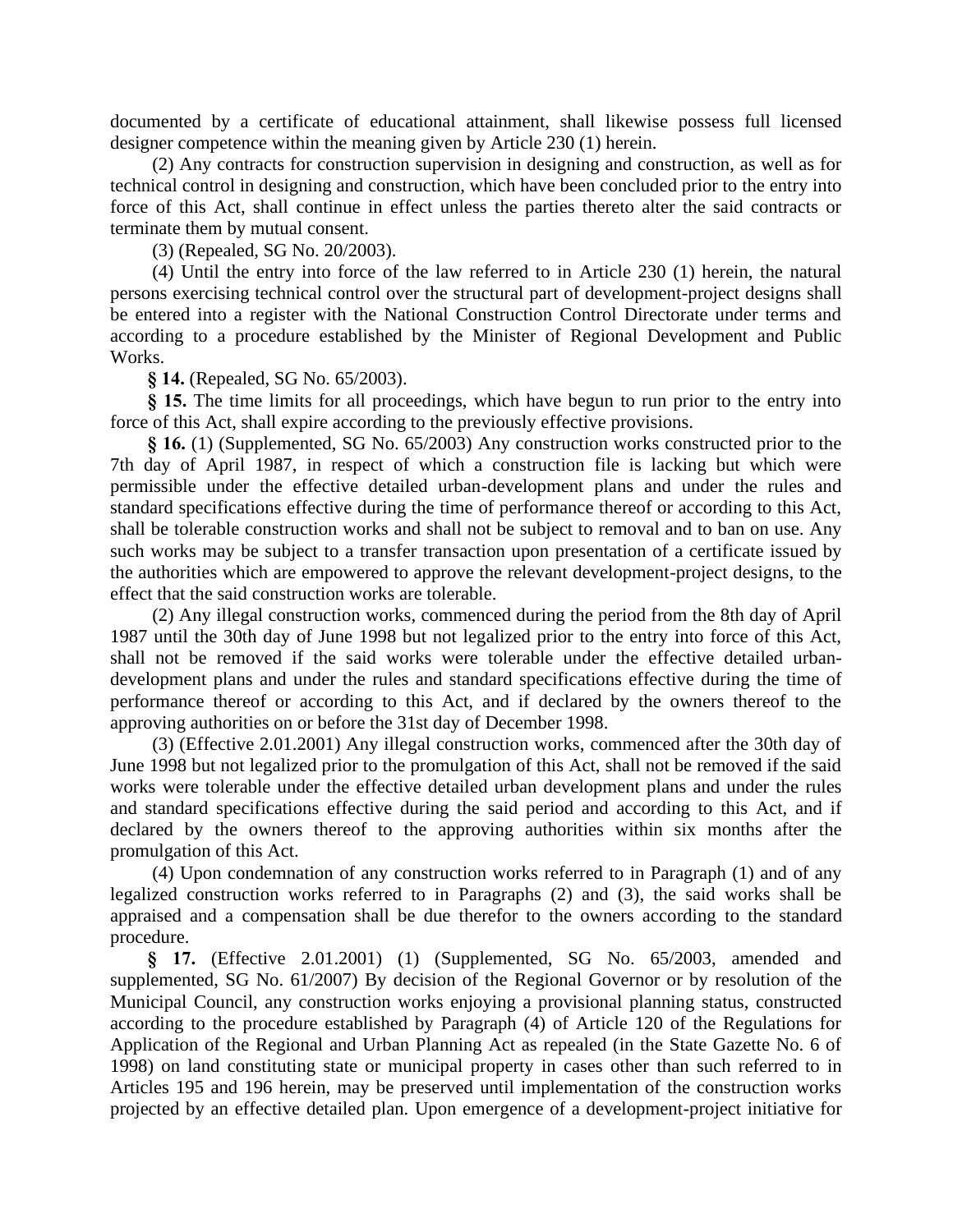implementation of the projections of the detailed plan, the provisional construction works shall be removed without payment thereof on the basis of an order of the municipality mayor issued according to the procedure established by Articles 195 and 196 herein.

(2) (Amended, SG No. 41/2001) By decision of the Regional Governor or by resolution of the Municipal Council, made or passed within six months after the entry into force of this Act, it shall be permissible to institute a procedure for modification of an effective detailed plan for the purpose of conferring a durable planning status on any provisional construction works referred to in Paragraph (1) within the existing size and type. Upon establishment of a durable planning status, a building right shall be created in favour of the owners of the existing construction works under the terms and according to the procedure established by the State Property Act and the Municipal Property Act.

(3) (Amended, SG No. 65/2003) In the cases under Paragraph (2), where a durable buildingdevelopment status is established with planning parameters, dimensions and functions which differ materially from the existing provisional construction work, the work affected shall be removed according to the procedure established by Paragraph (1), and the contracting entity of the new construction work shall be designated according to the standard procedure.

# **FINAL PROVISIONS**

**§ 18.** (1) (Amended, SG No. 66/2013, effective 26.07.2013, SG No. 98/2014, effective 28.11.2014) The Minister of Regional Development and Public Works shall approve building and technical rules and standard specifications, shall issue ordinances and instructions, and shall approve standard forms of documents, acting within the powers vested therein on the application of this Act.

(2) (Repealed, SG No. 65/2003).

(3) (Repealed, SG No. 65/2003).

(4) (Amended, SG No. 66/2013, effective 26.07.2013, SG No. 98/2014, effective 28.11.2014) The Minister of Regional Development and Public Works and the Minister of Interior shall approve building and technical rules and standard specifications for traffic safety.

(5) (Repealed, SG No. 65/2003).

(6) (Repealed, SG No. 82/2012, effective 26.11.2012).

(7) (Amended, SG No. 66/2013, effective 26.07.2013, SG No. 98/2014, effective 28.11.2014) The Minister of Regional Development and Public Works jointly with the heads of the central and local administrations concerned, shall approve the technical rules and standard specifications for the designing, construction and use of physical-infrastructure facilities and networks.

**§ 19.** (Amended, SG No. 66/2013, effective 26.07.2013, SG No. 98/2014, effective 28.11.2014) The tasks and functions of the National Construction Control Directorate shall be regulated by regulations adopted by the Council of Ministers on motion by the Minister of Regional Development and Public Works.

**§ 20.** (1) This Act shall supersede the Regional and Urban Planning Act (promulgated in the State Gazette No. 29 of 1973; corrected in No. 32 of 1973; amended and supplemented in No. 87 of 1974, Nos. 3 and 102 of 1977, No. 36 of 1979, No. 3 of 1980, No. 45 of 1984, No. 19 of 1985, No. 36 of 1986, No. 14 of 1988, No. 31 of 1990; corrected in No. 32 of 1990; amended in No. 15 of 1991; amended and supplemented in No. 63 of 1995, No. 104 of 1996, Nos. 41 and 79 of 1998; corrected in No. 89 of 1998; amended in Nos. 124 and 133 of 1998, Nos. 26 and 86 of 1999, Nos. 14 and 34 of 2000).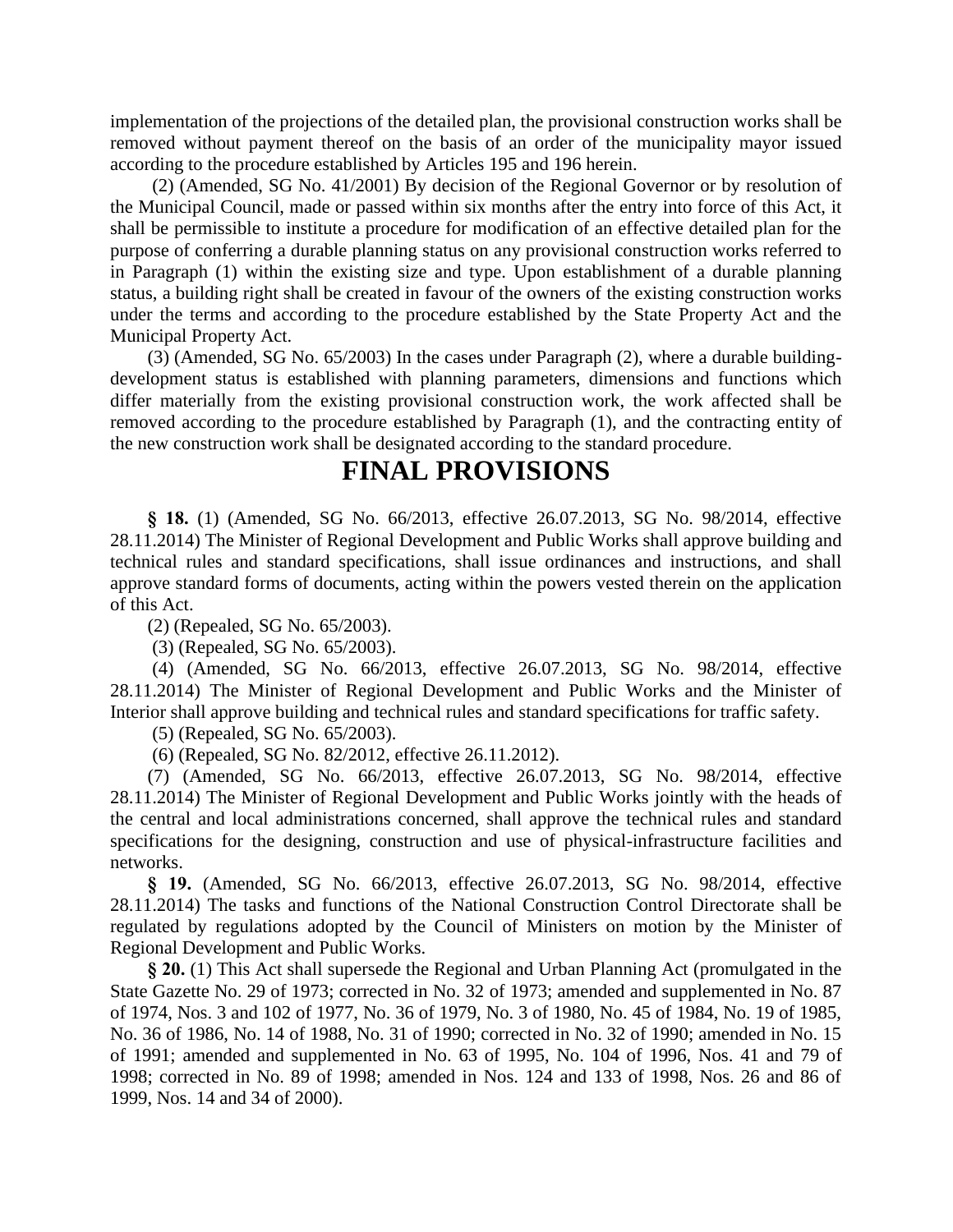(2) The statutory instruments of secondary legislation, issued in pursuance of the Regional and Urban Planning Act, shall be applied until the issuance of the respective new statutory instruments of secondary legislation, save in so far as conflicting with this Act.

**§ 20a.** (New, SG No. 65/2003, amended and supplemented, SG No. 33/2008, repealed, SG No. 82/2012, effective 26.11.2012).

**§ 21.** Where, in connection with spatial development, account is taken of pre-existing construction works, the reference shall be to legal construction works.

**§ 22.** (1) (Previous text of § 22, SG No. 49/2014) The detailed plan shall be deemed to be applied:

1. (amended, SG No. 82/2012, effective 26.11.2012) in respect of regulation:

(a) upon the entry into effect of the administrative act on approval of a detailed plan referred to in Article 16 herein;

(b) upon the conclusion of conclusive contracts for transfer of a right of ownership, where such contracts are provided for;

(c) upon payment of the compensations in the condemnation proceedings;

2. in respect of building development: upon the laying of the foundations of construction works in conformity with a construction file as issued.

(2) (New, SG No. 49/2014, repealed, SG No. 41/2019, effective 22.08.2019).

(3) (New, SG No. 49/2014, repealed, SG No. 41/2019, effective 22.08.2019).

**§ 23.** (1) In the case of conflict of provisions of other laws with the provisions of this Act on matters concerning spatial development, as regulated therein, the provisions of the Spatial Development Act shall prevail.

(2) The provisions of other laws, which refer to the Regional and Urban Planning Act as superseded and to the Regulations for the Application thereof, shall refer to the relevant provisions of this Act.

(3) (Amended, SG No. 82/2012, effective 26.11.2012) The provisions of other laws, related to the designations of the regional-development plans, master and detailed urban development plans, shall apply accordingly to the relevant spatial-development plans under this Act.

**§ 24.** (Amended and supplemented, SG No. 65/2004, amended, SG No. 61/2007) (1) Upon conclusion of the contracts between the participants in the investment process, the conditions of contract of the International Federation of Consulting Engineers (FIDIC) may be applied in respect of any projects financed in full or in part by international financial institutions and by funds of the European Union.

(2) In the cases referred to in Paragraph (1), the functions, rights, obligations and responsibilities of the consultant under this Act shall be implemented by the engineer designated under the conditions of the financing institution and shall be regulated in detail in the special conditions of the contract concluded between the said engineer and the contracting entity.

(3) (Amended, SG No. 82/2012, effective 26.11.2012) To perform the activity comprehended in conformity assessment of development-project designs and to exercise construction supervision, the engineer under the contract must be registered under the terms and according to the procedure established by Article 167 or must assign the performance of these activities to a sub-contractor registered under this Act.

(4) Construction works under Paragraph (1) shall be commissioned under the terms and according to the procedure established by this Act.

**§ 24a.** (New, SG No. 6/2009, effective 1.05.2009) Any building permits issued prior to the 31st day of July 2008 in blocks with cluster development, the execution whereof has commenced until that date, shall retain the effect thereof for the term of validity for which the said permits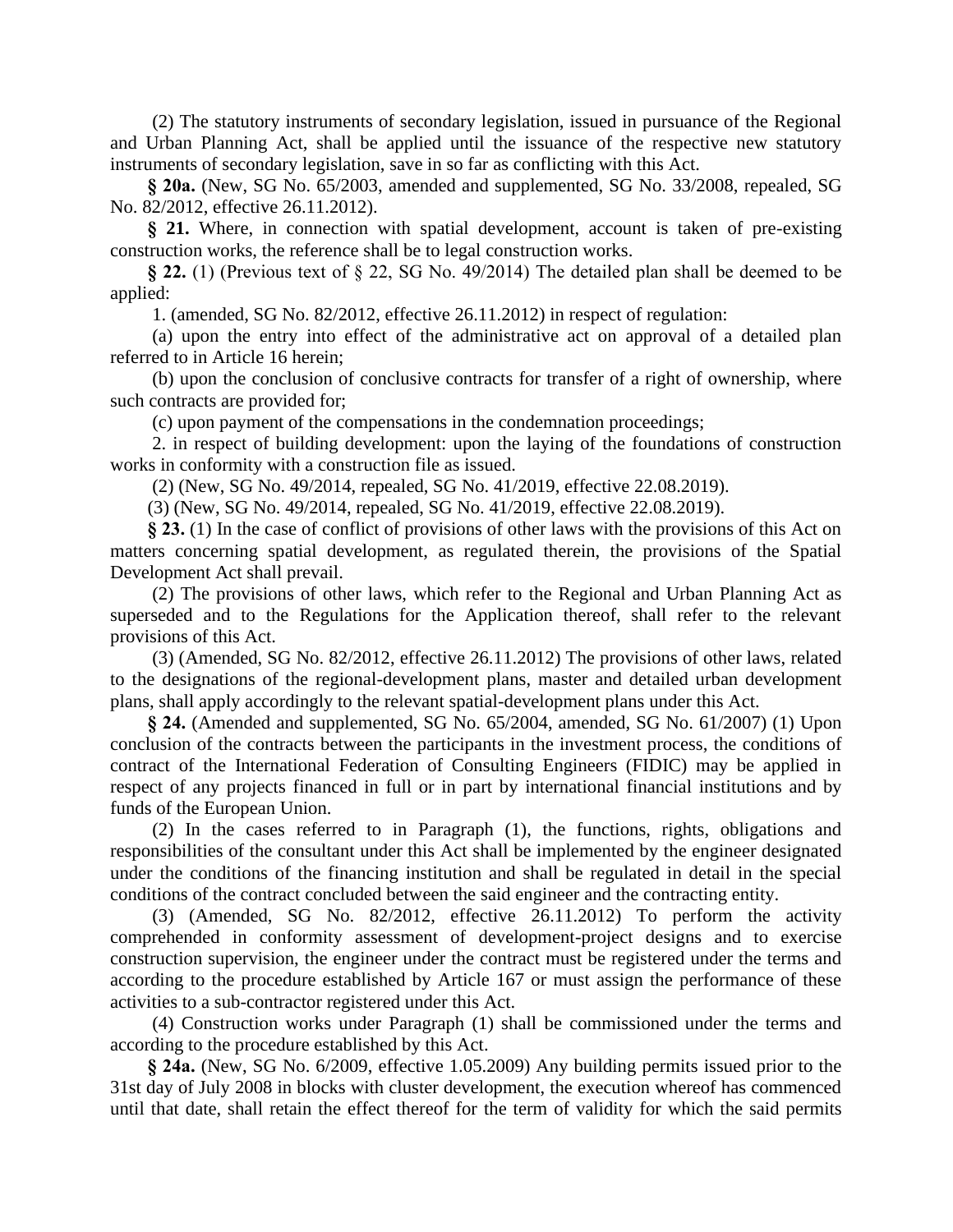have been issued. This provision does not lift the moratorium imposed by the National Assembly Resolution to Impose a Moratorium on the Building Development of Planning Zones Projected for Cluster Development (State Gazette No. 70 of 2008).

**§ 25.** The Environmental Protection Act (promulgated in the State Gazette No. 86 of 1991; corrected in No. 90 of 1991; amended in No. 100 of 1992, Nos. 31 and 63 of 1995, Nos. 13, 85 and 86 of 1997, No. 62 of 1998, Nos. 12 and 67 of 1999, Nos. 26, 27 and 28 of 2000) shall be amended and supplemented as follows:

1. In Article 20 (1), Item 2 shall be amended to read as follows:

"2. the plans and programmes for national, local and regional development;".

2. There shall be inserted the following new item:

"3. the spatial-development plans and the modifications thereof, providing for activities listed in the annex referred to in Item 1;".

3. Item 3 shall be renumbered to become Item 4.

**§ 26.** The Local Self-Government and Local Administration Act (promulgated in the State Gazette No. 77 of 1991; amended in Nos. 24, 49 and 65 of 1995, No. 90 of 1996, No. 122 of 1997, Nos. 33, 130 and 154 of 1998, Nos. 67 and 69 of 1999, Nos. 26 and 85 of 2000) shall be amended as follows:

1. In Article 21 (1), Item 11 shall be amended to read as follows:

"11. pass resolutions on the creation and approval of spatial-development plans and modifications thereof for the entire territory of the municipality or for any portion thereof under the terms and according to the procedure established by the Spatial Development Act;".

2. In Article 44 (1), Item 12 shall be amended to read as follows:

"12. commission or authorize the preparation of spatial-development plans and modifications thereof for the entire territory of the municipality or for any portion thereof, and approve specified spatial-development plans under the terms and according to the procedure established by the Spatial Development Act, as well as organize the implementation of the said plans."

**§ 27.** In the State Property Act (promulgated in the State Gazette No. 44 of 1996; amended in No. 104 of 1996, Nos. 55, 61 and 117 of 1997, Nos. 93 and 124 of 1998, No. 67 of 1999, Nos. 9, 12, 26 and 57 of 2000), in Article 33 (2) the words "within nucleated settlement limits" shall be deleted.

**§ 28.** In the Sofia Urban Development Master Plan Approval and Application Act (promulgated in Transactions of the Presidium of the National Assembly No. 89 of 1961; amended in the State Gazette No. 29 of 1973, No. 41 of 1998), Section II "Application of the Urban Development Master Plan and Regulations for Ownership of Corporeal Immovables", Articles 8, 9 and 10 are hereby repealed.

**§ 29.** The Transitional and Final Provisions of the Act to Amend and Supplement the Sofia Urban Development Master Plan Approval and Application Act (promulgated in the State Gazette No. 41 of 1998) shall be amended as follows:

1. In  $\S$  10,  $\S$  12 (1) and (4) and  $\S$  13, the words "urban development master plan" shall be replaced by "master plan."

2. § 17 shall be amended to read as follows:

"§ 17. The Urban Development Fund with Sofia Municipality is hereby transformed into a Public Facilities Fund."

**§ 30.** (Amended, SG No. 66/2013, effective 26.07.2013, SG No. 98/2014, effective 28.11.2014) The implementation of this Act shall be entrusted to the Minister of Regional Development and Public Works.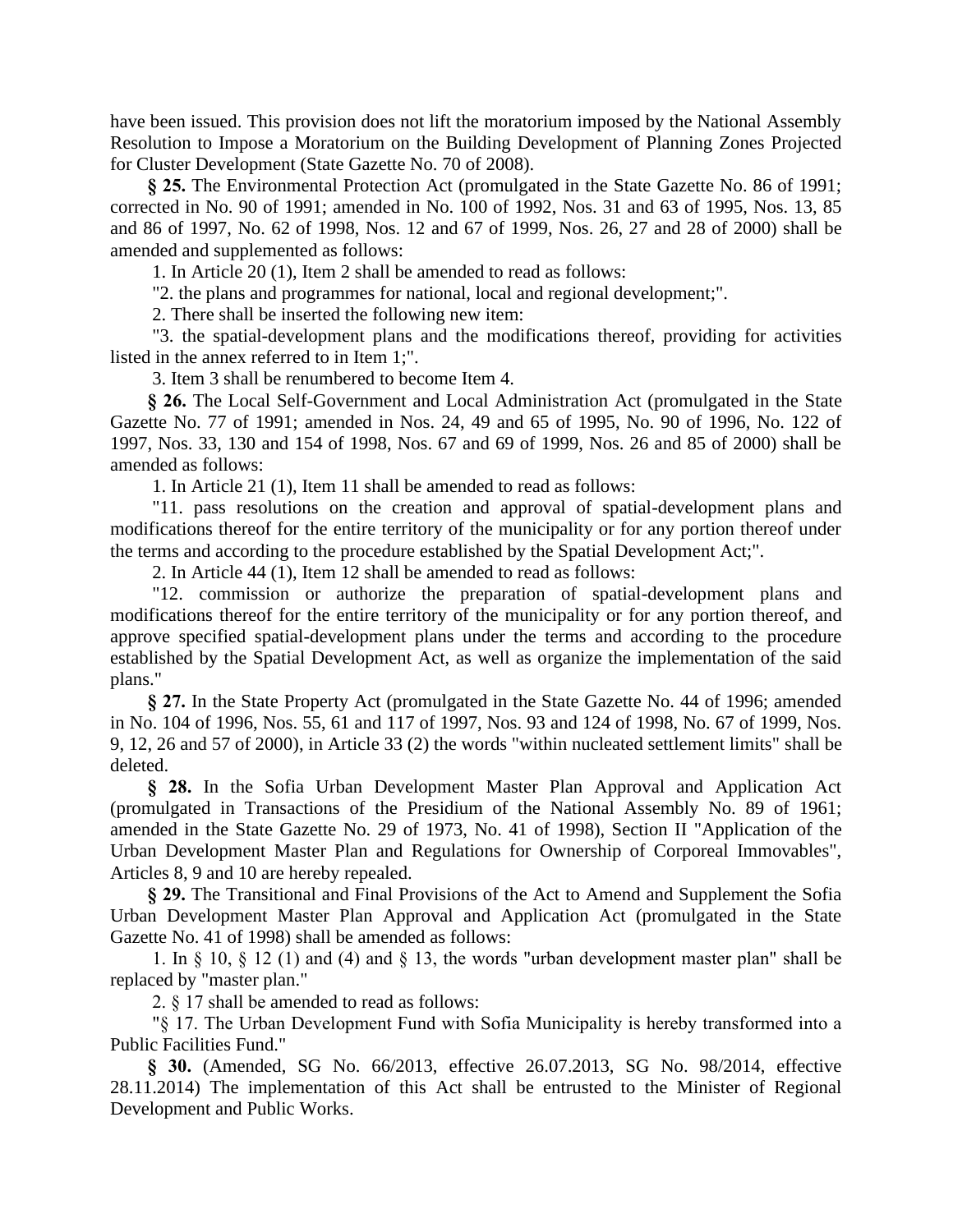**§ 31.** This Act shall enter into force on the 31st day of March 2001, with the exception of § 16 (3) and § 17, which shall enter into force on the date of promulgation of the said Act in the State Gazette.

????????????????????????????????

## TRANSITIONAL AND FINAL PROVISIONS

to the Act to Amend and Supplement the Spatial Development Act (SG No. 65/2003)

§ 182. Any construction works, works and facilities referred to in Articles 54, 55, Article 56 (1) and Article 57 (1) [of the Spatial Development Act] shall not constitute corporeal immovables under Article 110 of the Ownership Act, shall not be plotted on the cadastral map, shall not be entered into the cadastral registers, and no instruments recordable in the property register shall be issued to certify the right or ownership or other rights to any such construction works, works or facilities.

§ 183. (1) Any proceedings for approval of development-project designs and for issuance of building permits, which have been initiated prior to the entry into force of this Act, shall be completed according to the hitherto effective procedure or, if the contracting entity so wishes, according to the procedure established by this Act.

(2) A proceeding shall be deemed to have been instituted as from the day of submission of a development-project design for approval by the competent authority. Any such proceeding shall furthermore be deemed to have been instituted if a conceptual development-project design, cleared with the competent authority, is available.

(3) Any proceedings exploring the possibility of legalization, which have been initiated prior to the entry into force of this Act, shall be completed according to the hitherto effective procedure. Any such proceeding shall be deemed to have been instituted as from the day of submission of a written request for legalization to the competent authority.

§ 184. (1) Any construction works, which have been performed illegally prior to the entry into force of this Act, may be legalized at the request of the owner if permissible under the provisions which were effective at the time when the said works were performed or under the currently effective provisions.

(2) A proceeding for legalization of any construction works referred to in Paragraph (1) shall be initiated acting on an application by the owner to the authority which has issued or should have issued the building permit, submitted within six months after the entry into force of this Act.

(3) Within one month after receipt of any such application, the officials of the municipal administration shall draft an instrument of ascertainment of the illegal construction, on the basis of which the authority referred to in Paragraph (2) shall require the requisite documents covered under Article 144 [of the Spatial Development Act] and shall establish a time limit for submission of the said documents.

(4) Upon failure to submit the requisite documents within the established time limit, or should the authority referred to in Paragraph (2) determine that the conditions for legalization are not fulfilled, the said authority shall issue a reasoned refusal, shall communicate the said refusal to the interested parties, and shall notify the National Construction Control Directorate for application of the measures under Article 225 [of the Spatial Development Act].

(5) Construction works shall be legalized to the name of the owner of the land, to the name of the person in favour of whom a building right has been created, or to the name of the person enjoying a right to build in another's immovable by virtue of a special law. If the construction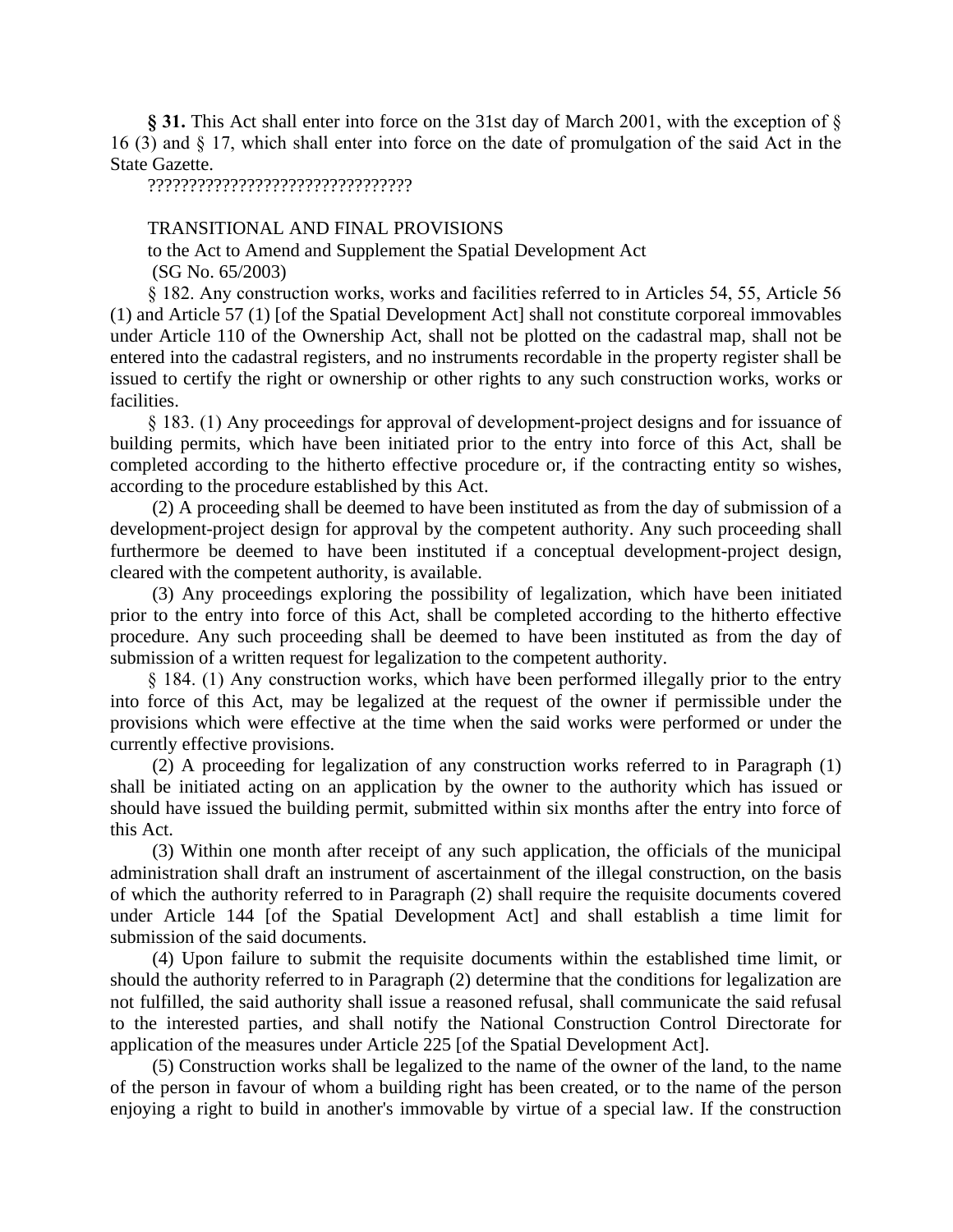work has been constructed by a non-owner, the relations between the developer and the owner shall be settled according to the requirements of Articles 72 to 74 of the Ownership Act.

(6) In respect of any illegally performed construction works in co-owned corporeal immovables and in a condominium project, where permissible for legalization and where fit for self-contained use, the instrument of legalization may be issued to the name of all co-owners or condominium owners, as the case may be, provided the said co-owners or condominium owners have not objected to the illegal construction work while performance of the said work was in progress. In such case, disputes regarding the rights to the legalized construction work shall be actionable according to the standard procedure.

(7) Legalization shall consist in clearance of a survey development-project design for legalization, bringing the construction work into conformity with the design as cleared, payment of the fines and fees due, and issuance of an instrument of legalization. The survey design for legalization shall be prepared within a scope determined by the ordinance referred to in Article 139 (5) [of the Spatial Development Act].

(8) The time of performance of the illegal construction work shall be established by all means of proof admissible under the Code of Civil Procedure, including by declarations. The declarants shall incur criminal liability for making false statements in any such declarations.

(9) The requirements of Chapter Eight [of the Spatial Development Act] shall apply to the time limits for clearance of survey development-project designs for legalization and for issuance of instruments of legalization, for communication of instruments of legalization as issued or of refusals to issue any such instruments, for appellate review of any such instruments as to legal conformity, and for notification of the competent Regional Offices.

(10) Any instruments of legalization together with the survey development-project designs for legalization, as well as any refusals referred to in Paragraph (4), shall be appealable according to the procedure established by Article 216 [of the Spatial Development Act].

(11) In respect of any parts of the construction work in progress, a development-project design shall be cleared and a building permit shall be issued according to the standard procedure.

(12) Any construction works referred to in Paragraph (1), for which an application for legalization has not been submitted within the time limit established by Paragraph (2) or in respect of which the legalization proceeding has been concluded by an effective refusal to issue an instrument of legalization, shall be removed according to the procedure established by Article 225 [of the Spatial Development Act].

§ 185. Any persons empowered by the Minister of Regional Development and Public Works to exercise independent construction supervision in designing, independent construction supervision in designing and construction, and independent construction supervision in construction, whereof the period of empowerment has not expired, may exercise construction supervision over Category One, Two, Three and Four construction works, as well as perform conformity assessment of development-project designs for Category One, Two and Three Category construction works. After expiry of the said period, to be qualified to perform the activities referred to in Item 1 of Article 166 (1) [of the Spatial Development Act], any such persons must hold a licence issued by the Minister of Regional Development and Public Works under terms and according to a procedure established in Article 167 (1) and (2) [of the Spatial Development Act].

§ 186. Any persons exercising construction supervision and licensed to do so by the Chief of the National Construction Control Directorate may continue to exercise construction supervision over Category One, Two, Three and Four construction works until expiry of the term of validity of the licence. Upon expiry of the said term, to be qualified to perform the activities referred to in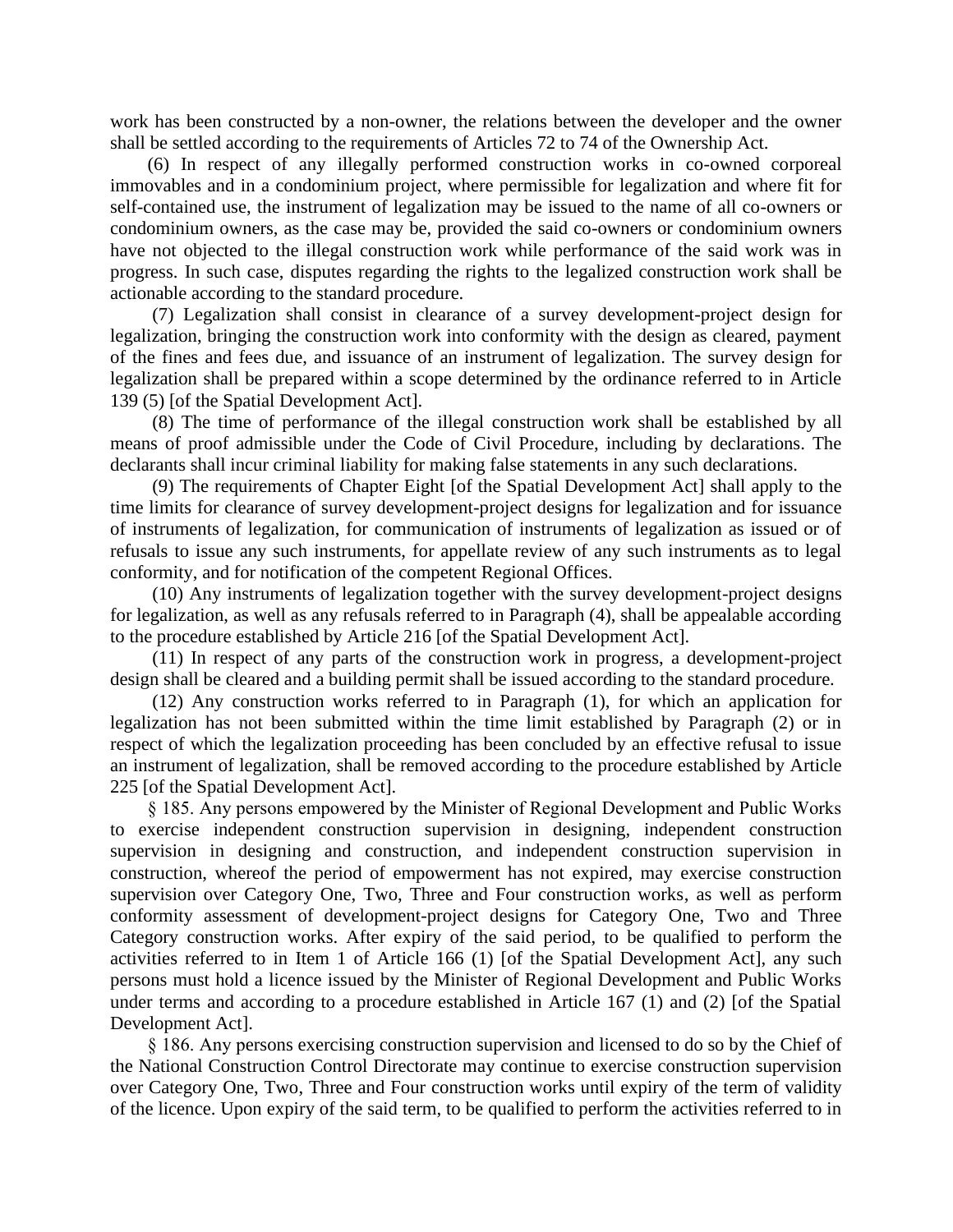Item 1 of Article 166 (1) [of the Spatial Development Act], any such persons must hold a licence issued by the Minister of Regional Development and Public Works under terms and according to a procedure established in Article 167 (1) and (2) [of the Spatial Development Act].

§ 187. (1) Within six months after the entry into force of this Act, the Municipal Councils can confirm the orders of the Chief Architect of the municipality (or borough) issued in pursuance of Item 6 of Article 6 of the Regional and Urban Planning Act (promulgated in the State Gazette No. 29 of 1973; corrected in No. 32 of 1973; amended and supplemented in No. 87 of 1974, Nos. 3 and 102 of 1977, No. 36 of 1979, No. 3 of 1980, No. 45 of 1984, No. 19 of 1985, No. 36 of 1986, No. 14 of 1988, No. 31 of 1990; corrected in No. 32 of 1990; amended in No. 15 of 1991; amended and supplemented in No. 63 of 1995, No. 104 of 1996, Nos. 41 and 79 of 1998; corrected in No. 89 of 1998; amended in Nos. 124 and 133 of 1998, Nos. 26 and 86 of 1999, Nos. 14 and 34 of 2000; superseded in No. 1 of 2001) as superseded, as well as the orders of the borough mayors issued in pursuance of Items 6 and 7 of Article 6 of the said Act during the period commencing on the 11th day of September 1991 and ending on the 31st day of December 2001, with the exception of any such orders which have been revoked as legally nonconforming.

(2) Any Municipal Council resolutions under Paragraph (1) shall be promulgated in the State Gazette.

§ 188. In the Act, the words "Litterae (c) and (h) of Article 237" and "Littera (h) of Article 237" shall be replaced passim by "Litterae (c) and (i) of Article 237" and "Littera (i) of Article 237".

TRANSITIONAL AND FINAL PROVISIONS

to the Act to Amend and Supplement the Cadastre and Property Register Act (SG No. 36/2004)

......................................................................................

§ 62. Within three months after the promulgation of this Act in the State Gazette, recordation according to the personal system shall be effected by the recording office with the Recordation Agency (sic, must be Geodesy, Cartography and Cadastre Agency).

......................................................................................

# TRANSITIONAL PROVISION

to the Act to Amend and Supplement the Spatial Development Act

(SG No. 65/2004)

§ 24. Any designs for construction of works of national importance, financed in whole or in part through financing contracts and agreements specified in § 24 (1) of the Final Provisions [of the Spatial Development Act], whereof the designing or construction has commenced prior to the entry into force of this Act, shall be completed according to the hitherto effective procedure or, if the contracting entity so wishes, according to the procedure established by this Act.

TRANSITIONAL AND FINAL PROVISIONS

to the Geodesy and Cartography Act (SG No. 29/2006)

......................................................................................

§ 11. In the Spatial Development Act (promulgated in the State Gazette No. 1 of 2001; amended in Nos. 41 and 111 of 2001, No. 43 of 2002, Nos. 20, 65 and 107 of 2003, Nos. 36 and 65 of 2004, Nos. 28, 76, 77, 88, 94, 95, 103 and 105 of 2005), the words "the Cadastre Agency" shall be replaced passim by "the Geodesy, Cartography and Cadastre Agency".

......................................................................................

TRANSITIONAL AND FINAL PROVISIONS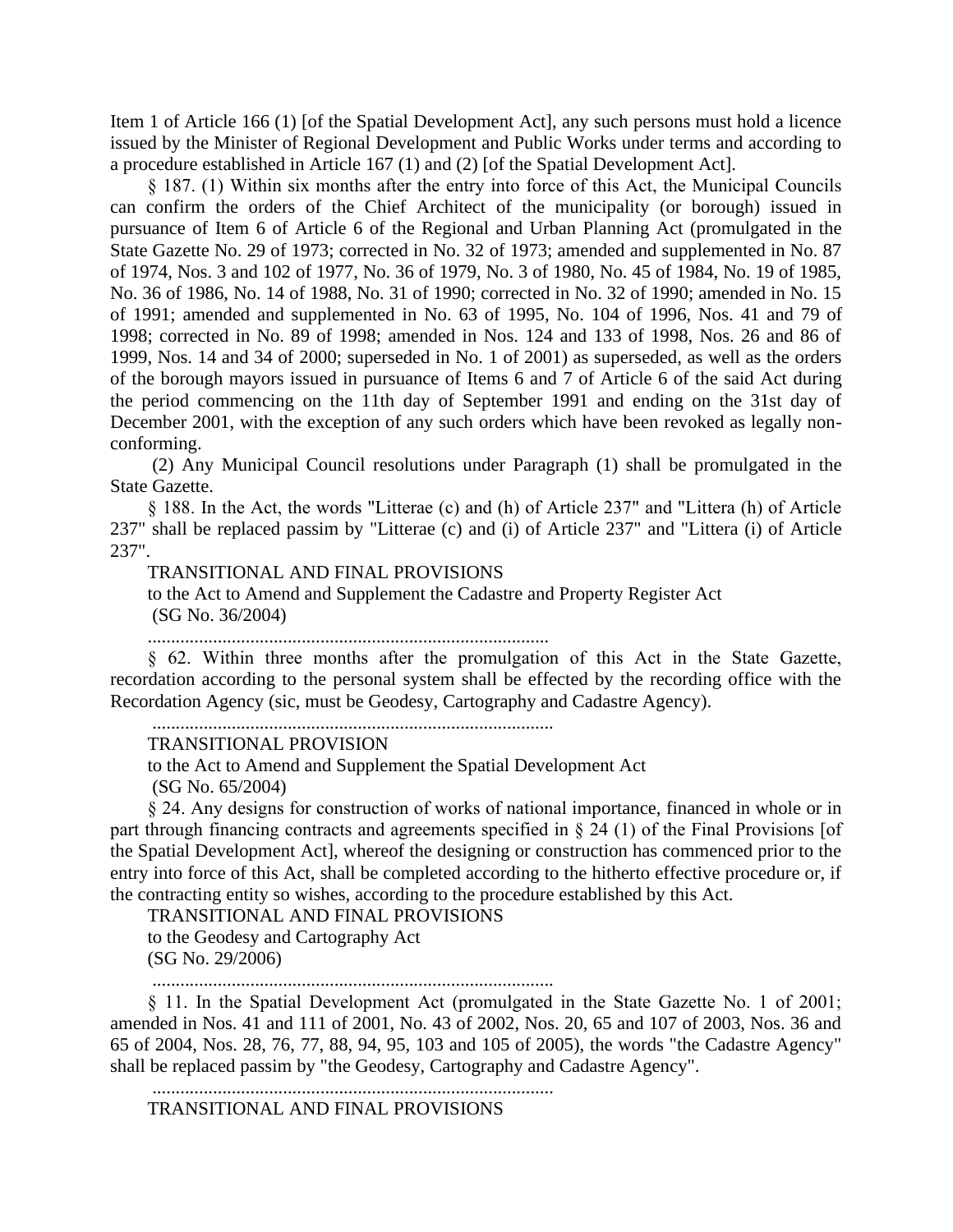to the Act to Amend and Supplement the Spatial Development Act (SG No. 76/2006, effective 1.01.2007)

......................................................................................

§ 8. Technical passports of existing commissioned construction works constituting state and municipal property, except in the cases referred to in Article 176a (1) [of the Spatial Development Act], shall be prepared not later than the 31st day of December 2011. The time limits for preparation of technical passports of the separate construction work categories shall be established by the ordinance referred to in Article 176a (6) [of the Spatial Development Act].

§ 9. The ordinances under this Act shall be issued or adopted not later than the 31st day of December 2006.

......................................................................................

(\*)ACT to Amend the Commercial Register Act

(SG No. 80/2006, effective 3.10.2006)

§ 1. In § 56 of the Transitional and Final Provisions [of the Commercial Register Act], the words "the 1st day of October 2007" shall be replaced by "the 1st day of July 2007".

......................................................................................

TRANSITIONAL AND FINAL PROVISIONS

to the Chamber of Developers Act

(SG No. 108/2006)

......................................................................................

§ 4. The provisions of Items 1 and 4 of § 3 herein shall enter into force one year after the entry into force of this Act.

(\*)ACT to Amend the Commercial Register Act

(SG No. 53/2007, effective 30.06.2007)

§ 1. In § 56 of the Transitional and Final Provisions [of the Commercial Register Act], the words "the 1st day of July 2007" shall be replaced by "the 1st day of January 2008".

......................................................................................

TRANSITIONAL AND FINAL PROVISIONS

to the Act to Amend and Supplement the Spatial Development Act

(SG No. 61/2007, effective 27.07.2007)

§ 69. The Municipal Councils shall adopt the ordinances referred to in Article 62 (10) and Article 196 (5) [of the Spatial Development Act] within three months after the entry of this Act into force.

§ 70. The time limits referred to in Article 208 [of the Spatial Development Act] for initiation of condemnation procedures in respect of corporeal immovables, designated for construction of works constituting public state or municipal property under the detailed plans effective at the date of entry into force of this Act, shall begin to run as from the 31st day of March 2001.

§ 71. Within one month after the entry into force of this Act, the Council of Ministers shall adopt the amendments to the statutory instruments of secondary legislation related to the status of the chief architect, arising from this Act, which shall apply as from the day of entry into force of the said Act.

§ 72. Any pre-existing works referred to in § 24 (1) of the Final Provisions [of the Spatial Development Act], whereof the construction has commenced prior to the entry into force of this Act, shall be completed according to the hitherto effective procedure and, if the contracting entity so wishes, according to the procedure established by this Act.

(2) Not later than the 31st day of December 2008, the Minister of Regional Development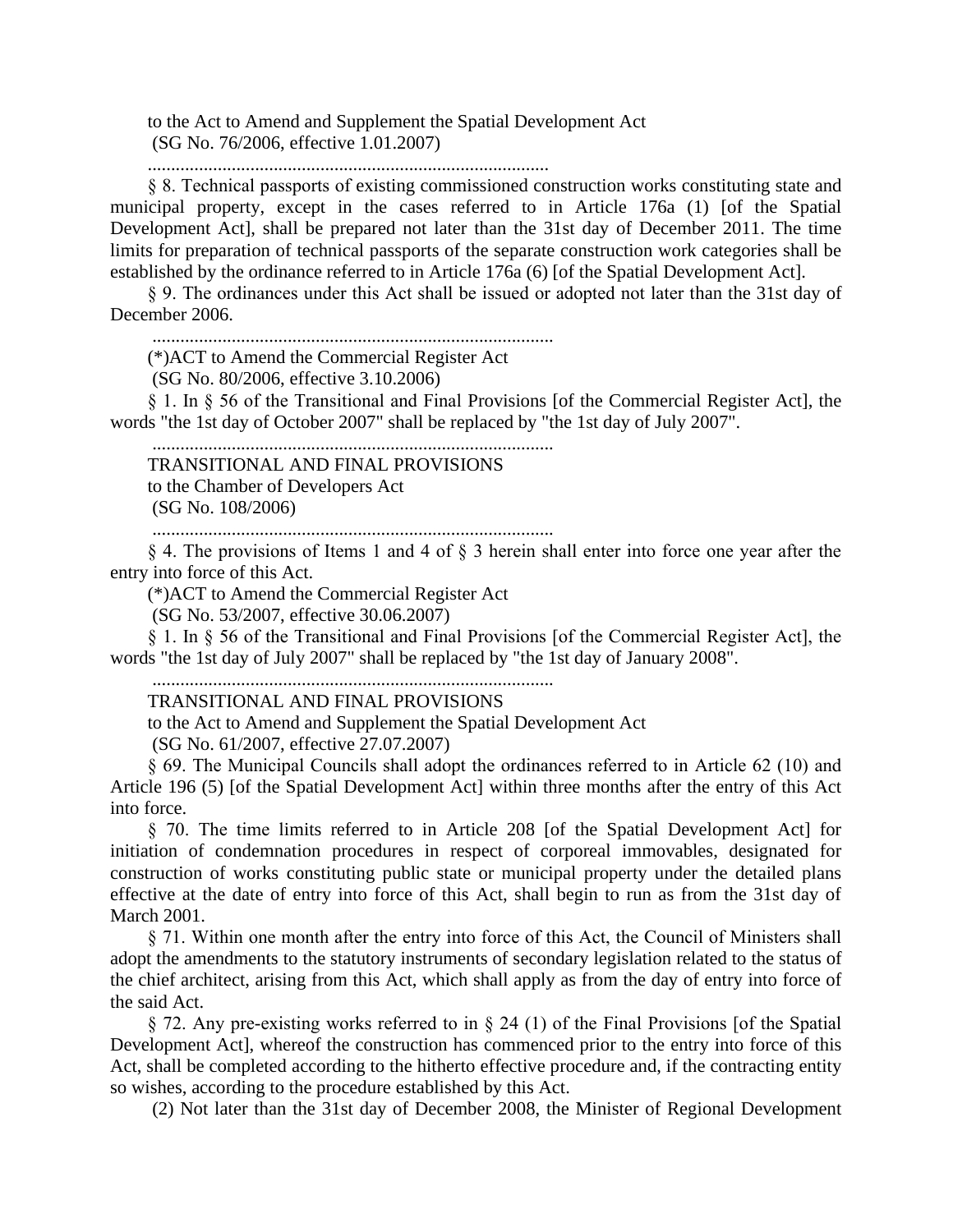and Public Works shall arrange the official translation into the Bulgarian language of the documents published by the International Federation of Consulting Engineers (FIDIC): Conditions of Contract for Works of Civil Engineering Construction (CONS), Conditions of Contract for Engineering, Procurement and Construction/Turnkey Projects (EPCT), Short Form of Contract, Client-Consultant Agreement (White Book) Guide, and FIDIC Contracts Guide.

(3) The documents covered under Paragraph (2) shall be posted on the Internet site of the Ministry of Regional Development and Public Works.

§ 73. This Act shall enter into force as from the day of promulgation thereof in the State Gazette.

#### TRANSITIONAL PROVISION

to the Act to Amend and Supplement the Spatial Development Act

(SG No. 33/2008)

§ 19. Any cases instituted before the administrative courts prior to the entry into force of this Act shall be completed by the same courts according to the hitherto effective procedure.

## TRANSITIONAL AND FINAL PROVISIONS

to the Act to Amend and Supplement the Municipal Property Act

(SG No. 54/2008)

§ 37. (1) Within three months after the entry into force of this Act, the Minister of Regional Development and Public Works and the Minister of Justice shall endorse the standard forms of the municipal property registration certificates and of the registers and shall issue the ordinances under this Act.

(2) The municipality mayors shall organize the drawing up of the registers under this Act within three months after the entry into force of the relevant ordinances referred to in Paragraph (1).

(3) The municipality mayors shall organize the drawing up of the register referred to in Article 41 (4) [of the Municipal Property Act] within three months after the entry into force of this Act.

(4) The municipal councils shall adopt the municipal property management strategies, the clauses amending and supplementing the ordinances on application of the law and shall determine the price zones within the urbanized areas within three months after the entry into force of this Act.

(5) Any condemnation proceedings, in respect of which the municipal councils have passed resolutions under Article 23 [of the Municipal Property Act] as hereby repealed, shall be completed according to the hitherto effective procedure.

......................................................................................

§ 42. (1) In respect of any unconcluded proceedings for the sale of any land constituting private municipal property to the owners of a building lawfully constructed thereon, instituted under § 27 of the Transitional and Final Procedures of the Act to Amend and Supplement the Ownership Act (State Gazette No. 33 of 1996), as hereby repealed, for which a request has been submitted to the municipality mayor until the day of entry into force of this Act, the price of the land shall be determined by increasing the assessed value by 20 per cent.

TRANSITIONAL AND FINAL PROVISIONS

to the Act to Amend and Supplement the Spatial Development Act

(SG No. 17/2009)

§ 12. Any lots or parts of lots constituting state property which, according to the effective detailed plans, are allocated or assigned for needs of education, science, health care of culture, shall be provided by the Council of Ministers for management to the competent ministry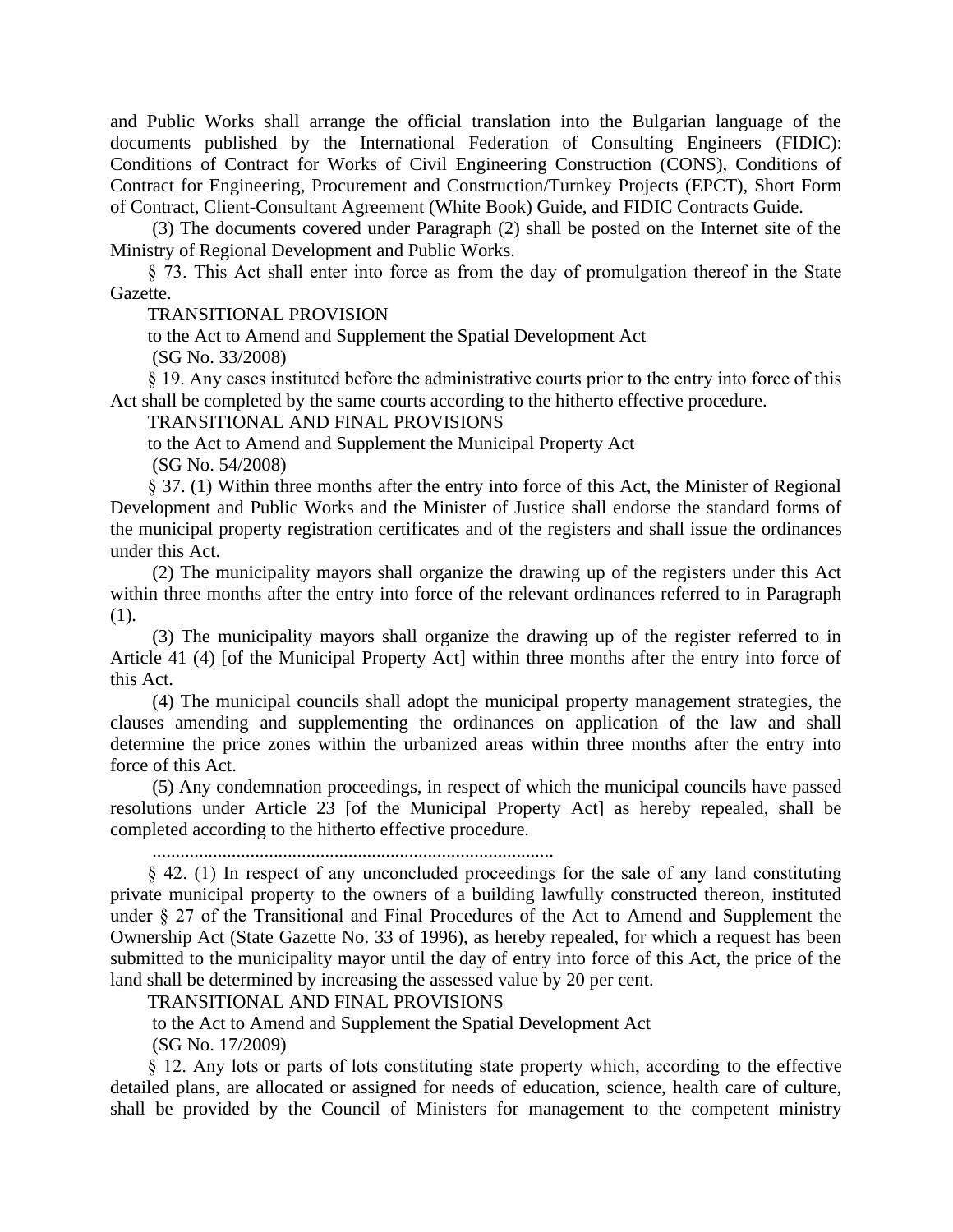depending on the assigned use of the said lots in the detailed plan within three months after the entry into force of this Act.

§ 13. (1) Upon the entry into force of this Act, the application of the effective detailed plans shall be suspended in the parts thereof relating to any lots whereof the ownership has been restituted to any establishments of education, science, health care or culture and whose assigned use has been altered for other needs by the said plans.

(2) Should there be any state or municipal need, within one year after the entry into force of this Act the competent authorities referred to in Article 135 (1) [of the Spatial Development Act] shall issue an order referred to in Article 135 (5) [of the Spatial Development Act] modifying the detailed plans referred to in Paragraph (1). The state or municipal need shall be in place if, within the same time limit, the competent government minister or Municipal Council has approached the competent authority with a proposal for modification of the plans referred to in Paragraph (1).

(3) Within one year after the entry into effect of the detailed plans as modified under Paragraph (2), the State or the municipality shall condemn the lots or parts of lots concerned according to the procedure established by the State Property Act or, respectively, according to the procedure established by the Municipal Property Act.

(4) Paragraph (1) shall not apply if an order modifying the relevant detailed plan has not been issued within the time limit referred to in Paragraph (2).

(5) The owners of any lots or parts of lots which are subject to the plan referred to in Paragraph (2), which have not been condemned within the time limit referred to in Paragraph (3), shall enjoy the rights referred to in Article 135 (1) [of the Spatial Development Act].

......................................................................................

§ 16. Any proceedings for the restitution of ownership to any lots constituting public state property and any lots constituting public municipal property, which have not been concluded until the entry into force of this Act, shall be terminated.

TRANSITIONAL AND FINAL PROVISIONS

to the Cultural Heritage Act

(SG No. 19/2009, effective 10.04.2009)

......................................................................................

§ 42. The Spatial Development Act (promulgated in the State Gazette No. 1 of 2001; amended in Nos. 41 and 111 of 2001, No. 43 of 2002, Nos. 20, 65 and 107 of 2003, Nos. 36 and 65 of 2004, Nos. 28, 76, 77, 88, 94, 95, 103 and 105 of 2005, Nos. 29, 30, 34, 37, 65, 76, 79, 80, 82, 106 and 108 of 2006, Nos. 41 and 61 of 2007, Nos. 33, 43, 54, 69, 98 and 102 of 2008 and No. 6 of 2009) shall be amended and supplemented as follows:

......................................................................................

8. In the Act, the words:

(a) "cultural monuments" shall be replaced passim by "cultural assets";

(b) "the Cultural Monuments and Museums Act" shall be replaced passim by "the Cultural Heritage Act";

(c) "the National Institute for Cultural Monuments" shall be replaced passim by "the National Institute for Protection of Immovable Cultural Assets".

TRANSITIONAL AND FINAL PROVISIONS

to the Act to Amend and Supplement the Cultural Heritage Act

(SG No. 92/2009, effective 20.11.2009)

§ 39. The Ministry of Culture and NIICH [National Institute for Immovable Cultural Heritage] shall be successors in title to the assets and liabilities of the National Institute for Protection of Immovable Cultural Assets.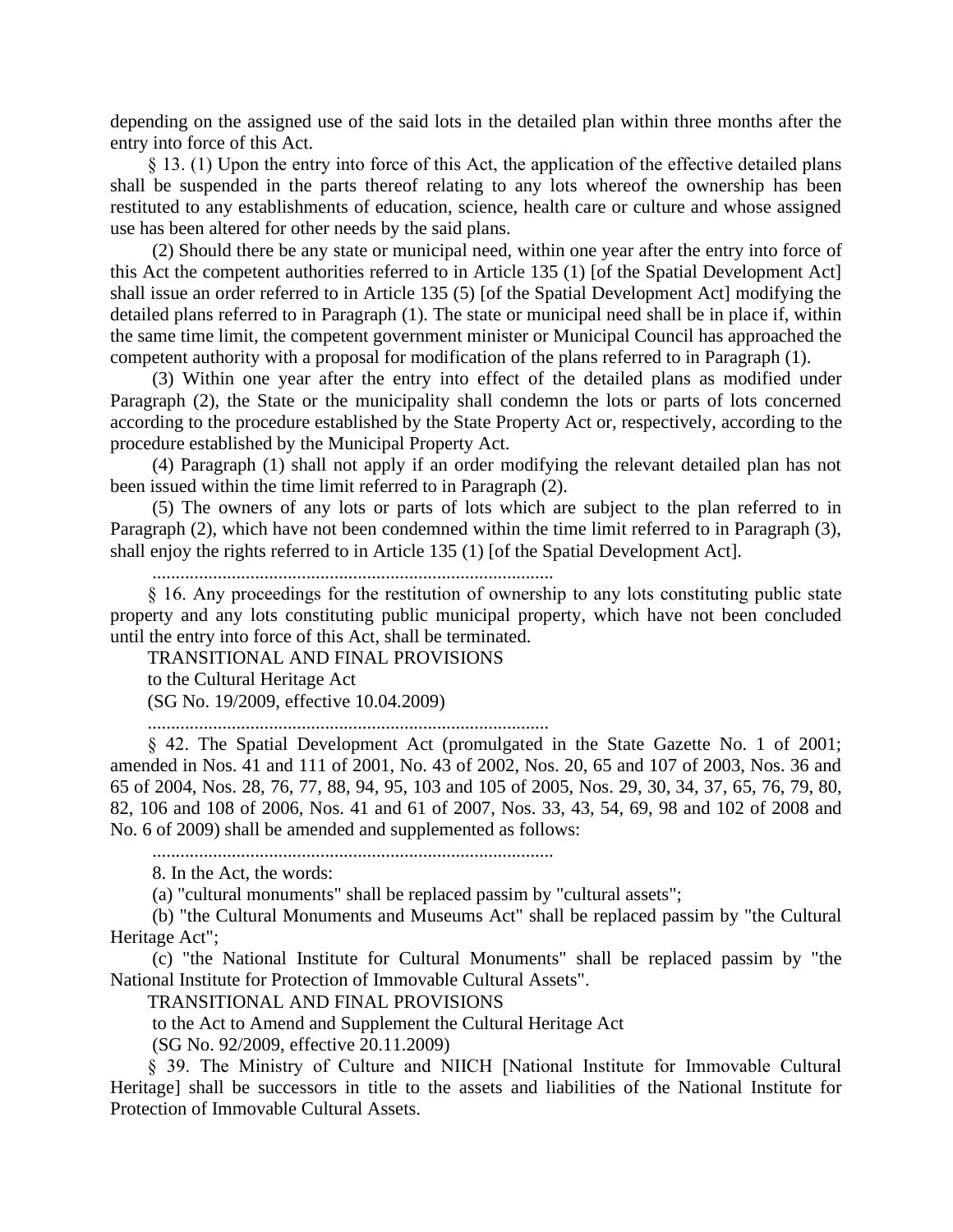§ 40. (1) The powers of the Director of the National Institute for Protection of Immovable Cultural Assets shall be terminated as from the day of entry into force of this Act.

(2) The legal relationships of the persons within the National Institute for Protection of Immovable Cultural Assets shall be settled according to Article 123 of the Labour Code and Article 87a of the Civil Servants Act in accordance with the structure and numerical strength specified by the Rules of Organization of the Ministry of Culture and of the NIICH.

§ 41. (1) The NIICH shall provide the Registry Agency with a list of the pre-existing, declared and announced immovable cultural monuments within one year of the entry into force of this Act.

(2) The Registry Agency shall note the status of a cultural asset on the records of the sites within two months after the presentation of the list referred to in Paragraph  $(1)$ .

......................................................................................

§ 47. In the Spatial Development Act (promulgated in the State Gazette No. 1 of 2001; amended in Nos. 41 and 111 of 2001, No. 43 of 2002, Nos. 20, 65 and 107 of 2003, Nos. 36 and 65 of 2004, Nos. 28, 76, 77, 88, 94, 95, 103 and 105 of 2005, Nos. 29, 30, 34, 37, 65, 76, 79, 80, 82, 106 and 108 of 2006, Nos. 41, 53 and 61 of 2007, Nos. 33, 43, 54, 69, 98 and 102 of 2008 and Nos. 6, 17, 19 and 80 of 2009), the words "the National Institute for Protection of Immovable Cultural Assets" shall be replaced passim by "the Ministry of Culture".

## TRANSITIONAL AND FINAL PROVISIONS

to the Act to Amend and Supplement the Waste Management Act (SG No. 41/2010)

......................................................................................

......................................................................................

§ 117. The provisions of § 50 (with the exception of Article 71e [of the Waste Management Act], § 105 and Item 2 of § 112 herein, which shall enter into force as from the 1st day of January 2011.

TRANSITIONAL AND FINAL PROVISIONS

to the Amend and Supplement the Civil Servants Act

(SG No. 38/2012, effective 1.07.2012)

......................................................................................

§ 84. (Effective 18.05.2012 - SG No. 38/2012) Within one month after the promulgation of this Act in the State Gazette:

1. the Council of Ministers shall bring the Classifier of Positions in the Administration into conformity with this Act;

2. the competent authorities shall bring the organic acts of the respective administration into conformity with this Act.

§ 85. (1) The legal relationships with the persons of the administrations under the Radio and Television Act, the Independent Financial Audit Act, the Electronic Communications Act, the Financial Supervision Commission Act, the Access to and Disclosure of the Documents and Announcing the Affiliation of Bulgarian Citizens with the State Security Service and the Intelligence Services of the Bulgarian Popular Army Act, the Criminal Assets Forfeiture Act, the Conflict of Interest Prevention and Ascertainment Act, the Social Insurance Code, the Health Insurance Act, the Agricultural Producers Support Act and the Roads Act shall be settled under the terms established by § 36 of the Transitional and Final Provisions of the Act to Amend and Supplement the Civil Servants Act (State Gazette No. 24 of 2006).

(2) The act on appointment of the civil servant shall:

1. award the lowest rank designated in the Classifier of Positions in the Administration for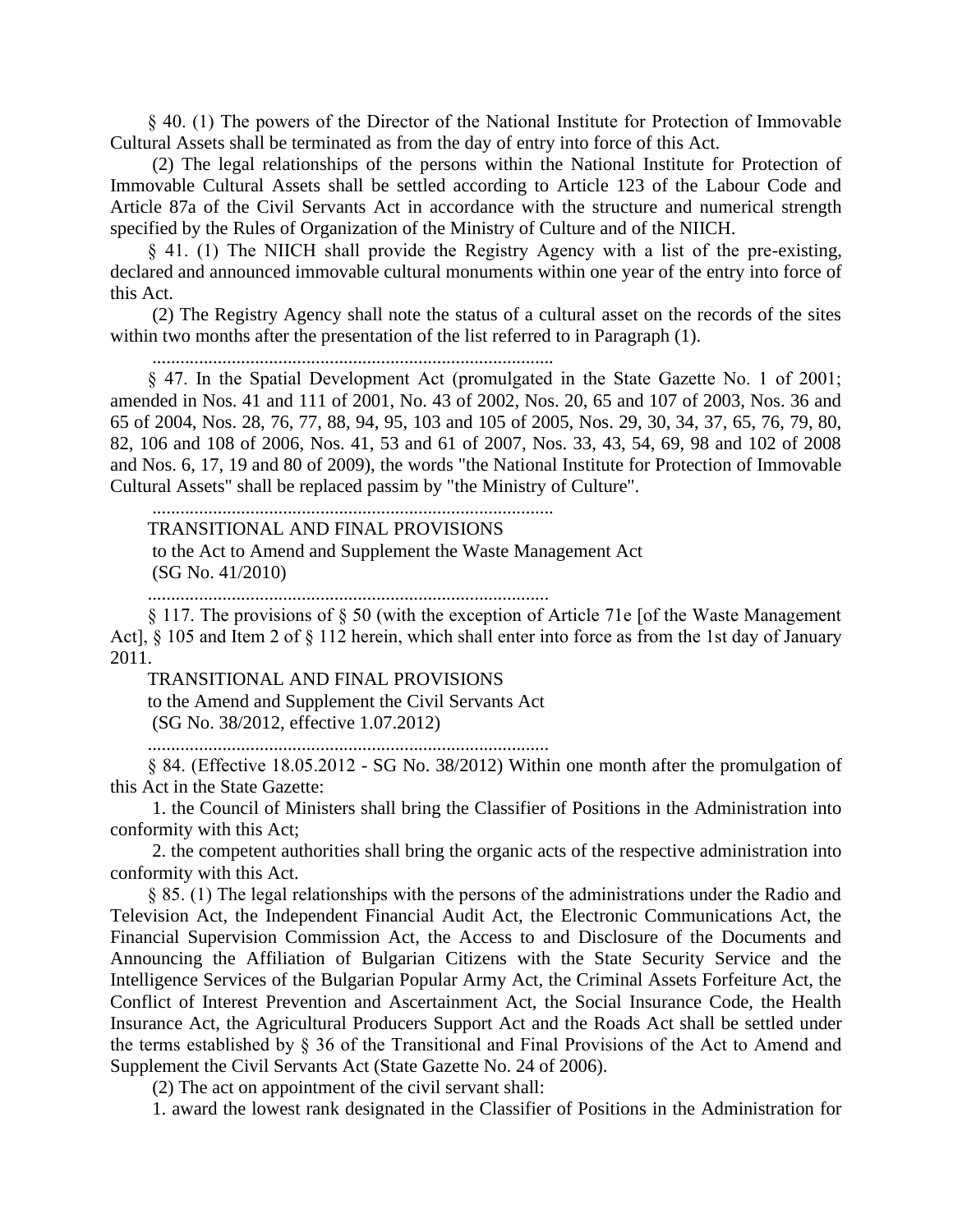occupation of the position, unless the servant holds a higher rank;

2. fix an individual monthly basic salary.

(3) The additional resources required for social and health insurance contributions of the persons referred to in Paragraph (2) shall be provided within the limits of the expenditures on salaries, remunerations and compulsory social and health insurance contributions under the budgets of the spending units concerned.

(4) The Council of Ministers shall effect the requisite modifications under the off-budget account of State Fund Agriculture arising from this Act.

(5) The governing bodies of the National Social Security Institute and of the National Health Insurance Fund shall effect the requisite modifications under the respective budgets arising from this Act.

(6) Any unused leaves under the employment relationships shall be retained and shall not be compensated by cash compensations.

§ 86. (1) Within one month after the entry into force of this Act, the individual monthly basic salary of the servant shall be fixed in such a way that the said salary, net of the tax due and the compulsory social and health insurance contributions for the account of the insured person, if they were due, would not be lower than the gross monthly salary received theretofore, net of the compulsory social and health insurance contributions for the account of the insured person, if they were due, and the tax due.

(2) The gross salary referred to in Paragraph (1) shall include:

1. the monthly basic salary or the monthly basic remuneration;

2. supplementary remunerations which are paid constantly together with the monthly basic salary or monthly basic remuneration due and which are contingent solely on the time worked.

§ 87. This Act shall enter into force as from the 1st day of July 2012 with the exception of § 84 herein, which shall enter into force as from the day of promulgation of the Act in the State Gazette.

TRANSITIONAL AND FINAL PROVISIONS to the Public-Private Partnership Act (SG No. 45/2012, effective 1.01.2013)

......................................................................................

§ 16. This Act shall enter into force as from the 1st day of January 2013, with the exception of § 4, § 5, § 7, § 8, § 9, § 10 and § 13 herein, which shall enter into force as from the 1st day of September 2012.

TRANSITIONAL AND FINAL PROVISIONS

to the Act to Amend and Supplement the Spatial Development Act

(SG No. 82/2012, effective 26.11.2012, supplemented, SG No. 66/2013,

effective 26.07.2013, amended, SG No. 98/2014, effective 28.11.2014,

amended and supplemented, SG No. 101/2015,

amended, SG No. 1/2019, effective 1.01.2019,

SG No. 107/2020)

§ 123. (1) Within six months after the entry into force of this Act, the mayors of any municipalities wherein there is no effective master plan shall lay before the competent Municipal Council a motion for the preparation of a master plan under Article 124 (1) [of the Spatial Development Act].

(2) The financing of the preparation of the plans shall be assisted, inter alia, with State budget resources which shall be provided for annually in the State Budget of the Republic of Bulgaria Act for the relevant year.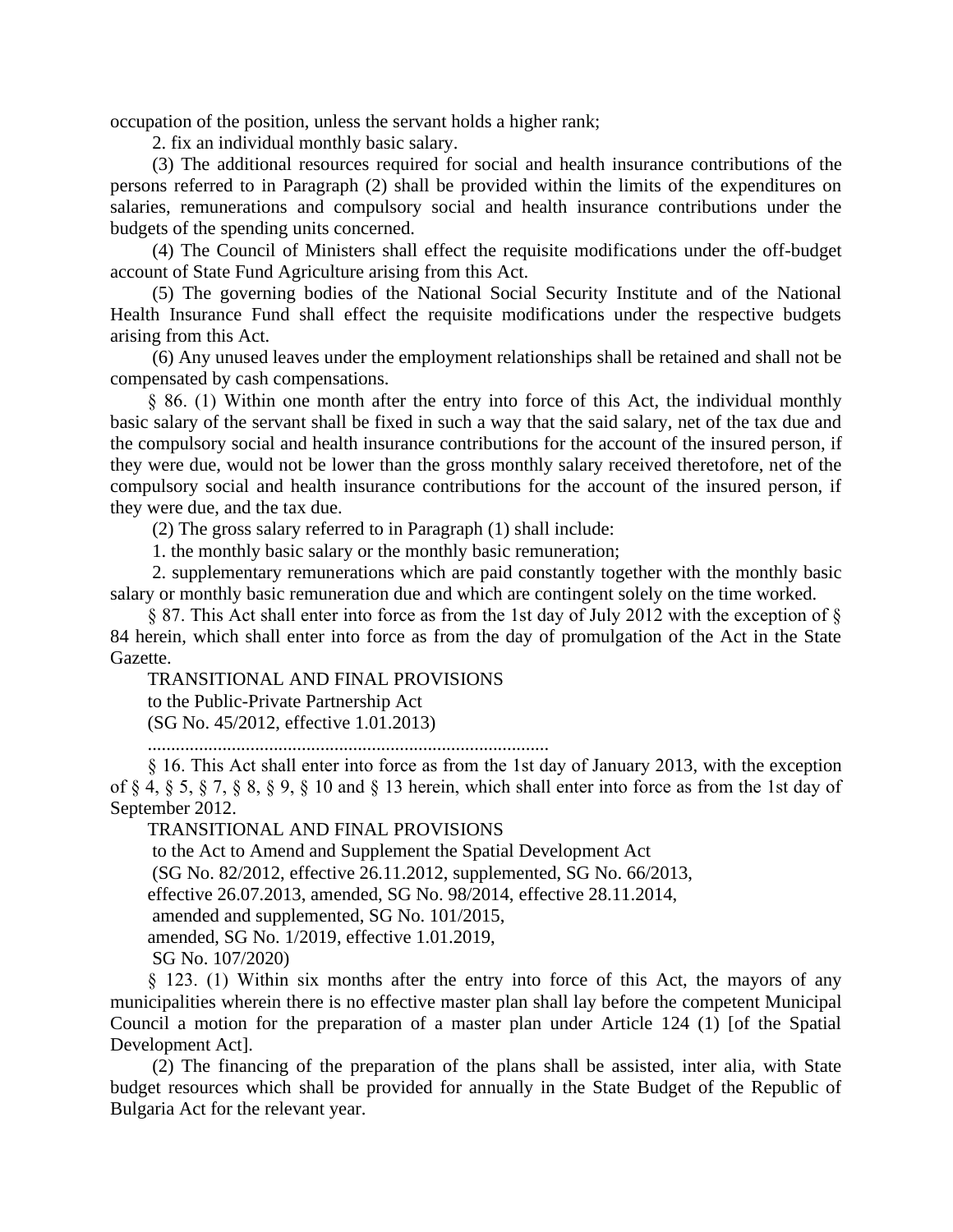(3) (New, SG No. 66/2013, effective 26.07.2013, amended, SG No. 98/2014, effective 28.11.2014) The Minister of Regional Development and Public Works shall allocate the State budget resources referred to in Paragraph (2) and shall implement methodological guidance, coordination and control upon the commissioning, preparation, coordination and approval of the plans referred to in Paragraph (1).

§ 124. (1) Any instituted proceedings for preparation of master and detailed plans, which have not been concluded prior to the entry into force of this Act by the issuance of an act on the approval of the said plans, shall be approved according to the hitherto effective procedure.

(2) The date of institution of a proceeding for preparation of master or of detailed plans and of modifications thereof shall be deemed to be the date of permitting the preparation of the relevant draft.

§ 125. (1) Any instituted proceedings for clearance and approval of development-project designs, which have not been concluded prior to the entry force of this Act, shall be approved according to the hitherto effective procedure.

(2) The date of institution of a proceeding for approval of a development-project design and issuance of a building permit shall be deemed to be the day of submission of the developmentproject design for clearance and approval by the competent authority. The existence of a conceptual development-project design cleared with the competent authority shall likewise be considered an instituted proceeding.

§ 126. Any proceedings for removal of Category Four to Six illegal construction works or of parts thereof, which have been instituted prior to the entry into force of this Act, shall be completed according to the hitherto effective procedure.

§ 127. (1) Any construction works, constructed prior to the 31st day of 2001, in respect of which a construction file is lacking but which were permissible under the provisions which were effective at the time when the said works were performed, or under the effective provisions according to this Act, shall be tolerable construction works and shall not be subject to removal or ban on use. Any such works may be subject to a transfer transaction upon presentation of a certificate issued by the authorities which are empowered to approve the relevant developmentproject designs, to the effect that the said construction works are tolerable.

(2) Any construction works referred to in § 184 of the Transitional and Final Provisions of the Act to Amend and Supplement the Spatial Development Act (State Gazette No. 65 of 2003), for which an application for legalization has not been submitted prior to the entry into force of this Act, may be legalized at the request of the owner if the said works were permissible under the provisions which were effective at the time when the said works were performed of under the effective provisions according to this Act.

(3) A proceeding for legalization of any construction works referred to in Paragraph (1) shall be initiated acting on an application by the owner to the authority which has issued or should have issued the building permit, submitted within one year after the entry into force of this Act.

(4) Within one month after receipt of any such application, the officials of the municipal administration shall draft an instrument of ascertainment of the illegal construction, on the basis of which the authority referred to in Paragraph (3) shall require the requisite documents covered under Article 144 [of the Spatial Development Act] and shall establish a time limit for submission of the said documents.

(5) (Amended, SG No. 101/2015) Upon failure to submit the requisite documents within the established time limit, or should the authority referred to in Paragraph (3) determine that the conditions for legalization are not fulfilled, the said authority shall issue a reasoned refusal, shall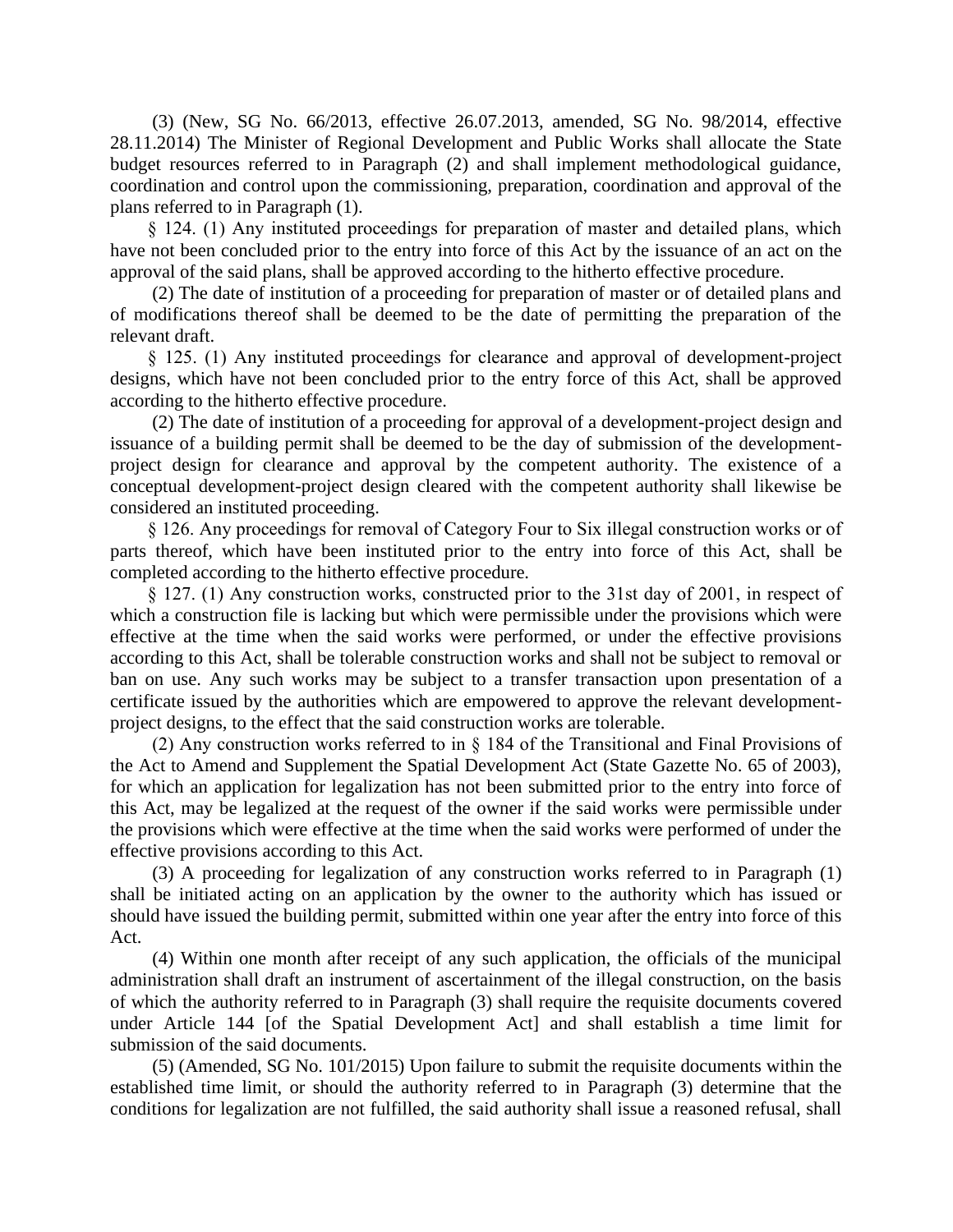communicate the said refusal to the interested parties, and shall notify the authority competent to apply the measures under Articles 225 and 225a [of the Spatial Development Act].

(6) Construction works shall be legalized to the name of the owner of the land, to the name of the person in favour of whom a building right has been created, or to the name of the person enjoying a right to build in another's immovable by virtue of a special law. If the construction work has been constructed by a non-owner, the relations between the developer and the owner shall be settled according to the requirements of Articles 72 to 74 of the Ownership Act.

(7) In respect of any illegally performed construction works in co-owned corporeal immovables and in a condominium project, where permissible for legalization and where fit for self-contained use, the instrument of legalization may be issued to the name of all co-owners or condominium owners, as the case may be, provided the said co-owners or condominium owners have not objected to the illegal construction work while performance of the said work was in progress. In such case, disputes regarding the rights to the legalized construction work shall be actionable according to the standard procedure.

(8) Legalization shall consist in clearance of a survey development-project design for legalization, bringing the construction work into conformity with the design as cleared, payment of the fines and fees due, and issuance of an instrument of legalization. The survey design for legalization shall be prepared within a scope determined by the ordinance referred to in Article 139 (5) [of the Spatial Development Act].

(9) The time of performance of the illegal construction work shall be established by all means of proof admissible under the Code of Civil Procedure, including by declarations. The declarants shall incur criminal liability for making false statements in any such declarations.

(10) The requirements of Chapter Eight [of the Spatial Development Act] shall apply to the time limits for clearance of survey development-project designs for legalization and for issuance of instruments of legalization, for communication of instruments of legalization as issued or of refusals to issue any such instruments, for appellate review of any such instruments as to legal conformity, and for notification of the competent Regional Offices.

(11) Any instruments of legalization together with the survey development-project designs for legalization, as well as any refusals referred to in Paragraph (5), shall be appealable according to the procedure established by Article 216 [of the Spatial Development Act].

(12) In respect of any parts of the construction work in progress, a development-project design shall be cleared and a building permit shall be issued according to the standard procedure.

(13) Upon condemnation of any construction works referred to in Paragraph (1) and of any legalized construction works referred to in Paragraph (2), the said works shall be appraised and a compensation shall be due therefor to the owners according to the standard procedure.

(14) The proceedings on the applications for legalization of any construction works under Paragraph (2) and under § 184 (2) of the Transitional and Final Provisions of the Act to Amend and Supplement the Spatial Development Act (State Gazette No. 65 of 2003) shall be concluded within two years after the entry into force of this Act.

(15) (Supplemented, SG No. 101/2015) Any construction works referred to in Paragraph (2), for which an application for legalization has not been submitted in due time or in respect of which the legalization proceeding has been concluded by an effective refusal to issue an instrument of legalization, shall be removed according to the procedure established by Articles 225 and 225a [of the Spatial Development Act].

§ 128. (1) Any persons, which have obtained a licence from the Minister of Regional Development and Public Works, may continue to perform the activity thereof under Article 166 (1) [of the Spatial Development Act] until expiry of the term of validity of the licence.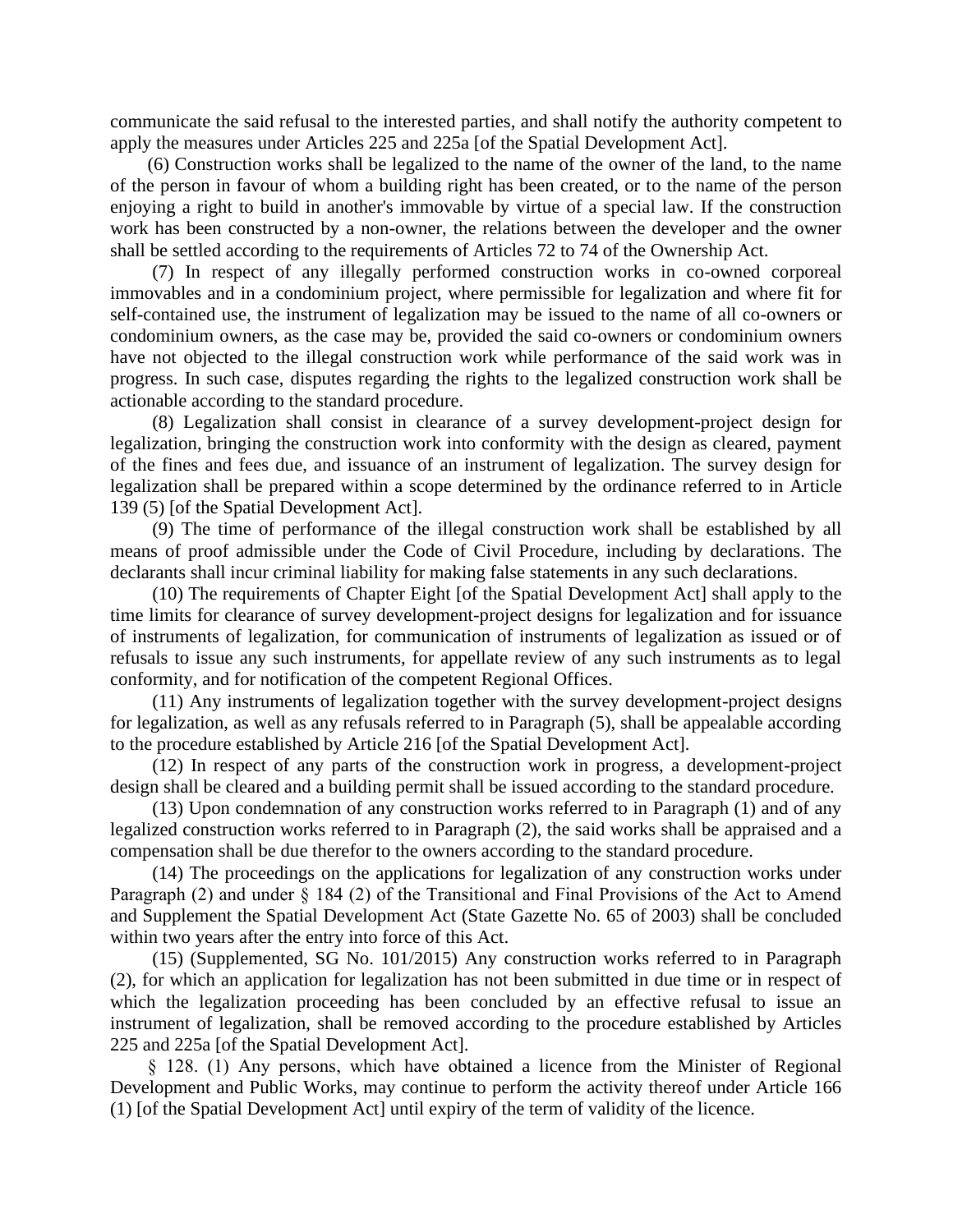(2) Within three months prior to the expiry of the term of validity of the licence, the persons referred to in Paragraph (1) may submit a written application to the Chief of the National Construction Control Directorate for the issuance of a certificate with a new term of validity of five years. The Chief of the National Construction Control Directorate shall rule on the basis of a declaration by the applicant to the effect that any of the reasons and grounds which have served for the issuance of a certificate have not lapsed. The new circumstances covered under Article 167 [of the Spatial Development Act] shall be certified by the relevant documents.

§ 129. (1) The validity of a licence issued by the Minister of Regional Development and Public Works shall be terminated by the Chief of the National Construction Control Directorate prior to the expiry of the term for which the said licence has been issued at the request of the licensed person upon presentation of evidence that there are no unconsummated contracts for the activities under the licence, as well as upon dissolution of the legal person or the enterprise of the sole trader, or upon:

1. two enforceable penalty decrees whereby pecuniary penalties have been imposed on the legal person or on the sole trader under this Act or the statutory instruments on the application thereof;

2. three enforceable penalty decrees for a period of one year against the natural persons who practise the activities on [behalf] and for the account of the licensed legal person or sole trader;

3. lapse of any of the reasons and grounds which have served for the issuance of the licence.

(2) The validity of a licence issued by the Minister of Regional Development and Public Works shall be suspended by the Chief of the National Construction Control Directorate for a period of one year upon an enforceable penalty decree whereby a pecuniary penalty has been imposed on a person which has performed a conformity assessment of a development-project design in violation of the requirements of Article 142 (5) [of the Spatial Development Act] and/or upon exercise of construction supervision has admitted the execution of an illegal construction work within the meaning given by Article 225 (2) [of the Spatial Development Act].

......................................................................................

§ 149. (Amended, SG No. 101/2015, SG No. 1/2019, effective 1.01.2019, SG No. 107/2020) This Act shall enter into force within 30 days after the promulgation thereof in the State Gazette with the exception of § 16, § 35, Item 2 and § 39 herein, which shall enter into force as from the 1st day of January 2023.

TRANSITIONAL AND FINAL PROVISIONS

to the Act to Amend and Supplement the Spatial Development Act

(SG No. 66/2013, effective 26.07.2013)

§ 52. (1) Any instituted proceedings for preparation and approval of master and detailed plans or of modifications thereof lying within the competence of the Minister of Regional Development and Public Works, which have not been concluded prior to the entry into force of this Act by the issuance of an act on the approval of the said plans or modifications, shall be completed according to the hitherto effective procedure by the Minister of Regional Development.

(2) The date of institution of a proceeding for preparation of master or of detailed plans or of modifications thereof under Paragraph (1) shall be deemed to be the date of admitting (permitting) or commissioning the preparation of the relevant draft.

(3) Any proceedings for clearance and approval of development-project designs and issuance of building permits, as well as for admission and approval of modifications in the approved development-project designs according to the procedure established by Article 154 (5) [of the Spatial Development Act], instituted prior to the entry into force of this Act, which were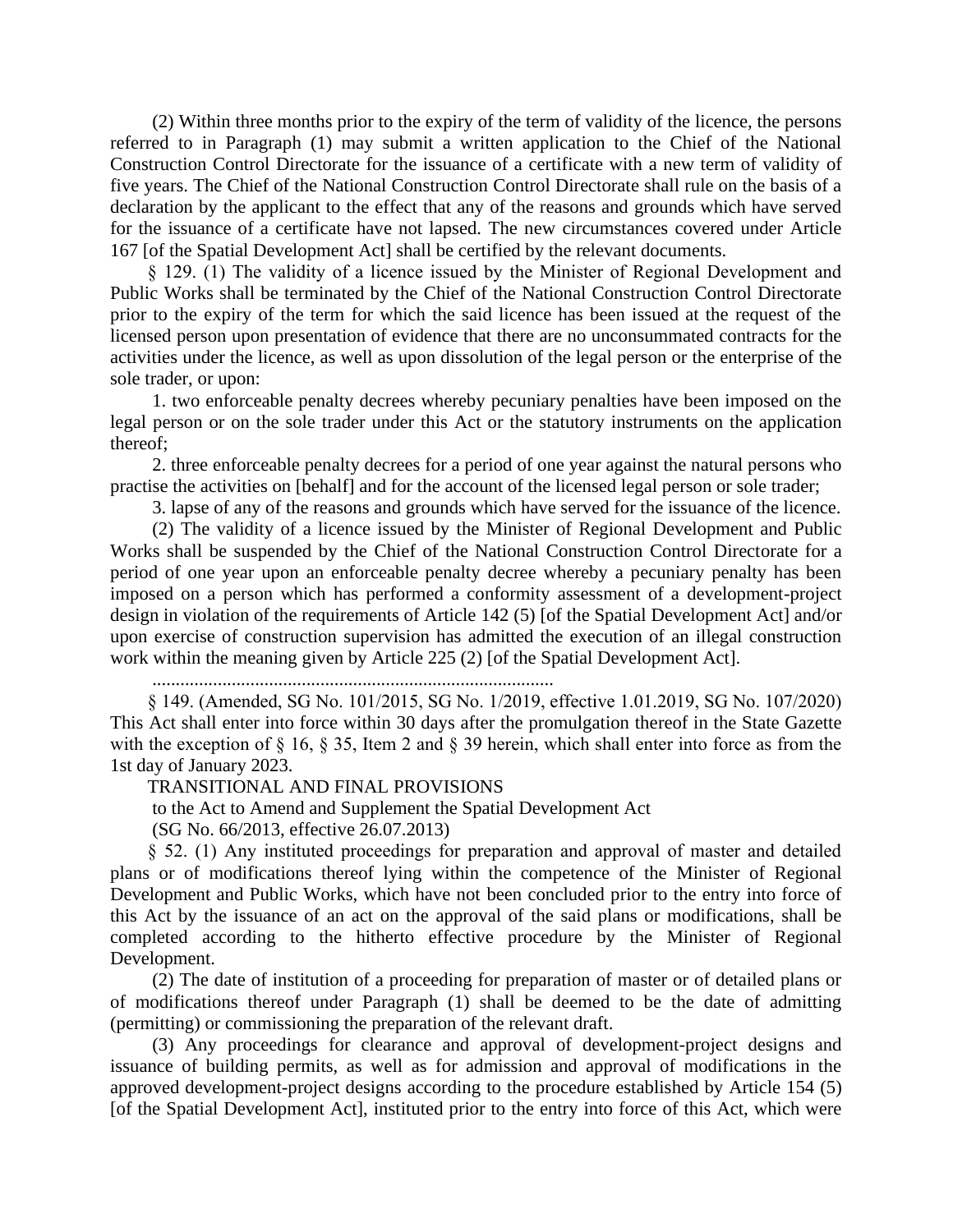within the powers of the Minister of Regional Development and Public Works, shall be completed according to the hitherto effective procedure by the Minister of Regional Development.

(4) The date of institution of a proceeding for clearance and approval of a developmentproject design and issuance of a building permit under Paragraph (3) shall be deemed to be the day of submission of the development-project design for clearance and approval to the Ministry of Regional Development and Public Works or the Ministry of Regional Development.

(5) In respect of the works of national importance designated by an act of the Council of Ministers prior to the entry into force of this Act, the detailed plans or the modifications thereof, as well as the clearance and approval of the development-project designs and the issuance of the building permits shall be permitted, cleared and approved according to the hitherto effective procedure by the Minister of Regional Development.

§ 53. The statutory instruments of secondary legislation, issued by the Minister of Regional Development and Public Works prior to the entry into force of this Act, shall continue in effect and shall apply until being amended and supplemented or until the issuance of the respective new instruments, save in so far as conflicting with this Act.

# ......................................................................................

TRANSITIONAL AND FINAL PROVISIONS

to Act to Amend and Supplement the Spatial Development Act

(SG No. 98/2014, effective 28.11.2014)

§ 52. (1) Any instituted proceedings for preparation and approval of master plans or of modifications thereof lying within the competence of the Minister of Regional Development, which have not been concluded prior to the entry into force of this Act by the issuance of an act on the approval of the said plans or modifications, shall be completed according to the hitherto effective procedure by the Minister of Regional Development and Public Works.

(2) Any instituted proceedings for preparation and approval of detailed plans or of modifications thereof lying within the competence of the Minister of Regional Development, which have not been concluded prior to the entry into force of this Act by the issuance of an act on the approval of the said plans or modifications, shall be completed according to the hitherto effective procedure by the Minister of Regional Development and Public Works.

(3) Any instituted proceedings for preparation and approval of detailed plans or of modifications thereof lying within the competence of the Minister of Regional Development, which have not been concluded prior to the entry into force of this Act by the issuance of an act on the approval of the said plans or modifications, shall be completed according to the hitherto effective procedure by the Minister of Regional Development and Public Works.

(4) The date of institution of a proceeding for preparation of master plans or of detailed plans or of modifications thereof under Paragraph (1), (2) and (3) shall be deemed to be the date of admitting (permitting) or commissioning the preparation of the relevant plan.

(5) Any instituted proceedings for clearance and approval of development-project designs and issuance of building permits, which were within the powers of the Minister of Regional Development or of the Minister of Investment Planning, shall be completed according to the hitherto effective procedure by the Minister of Regional Development and Public Works.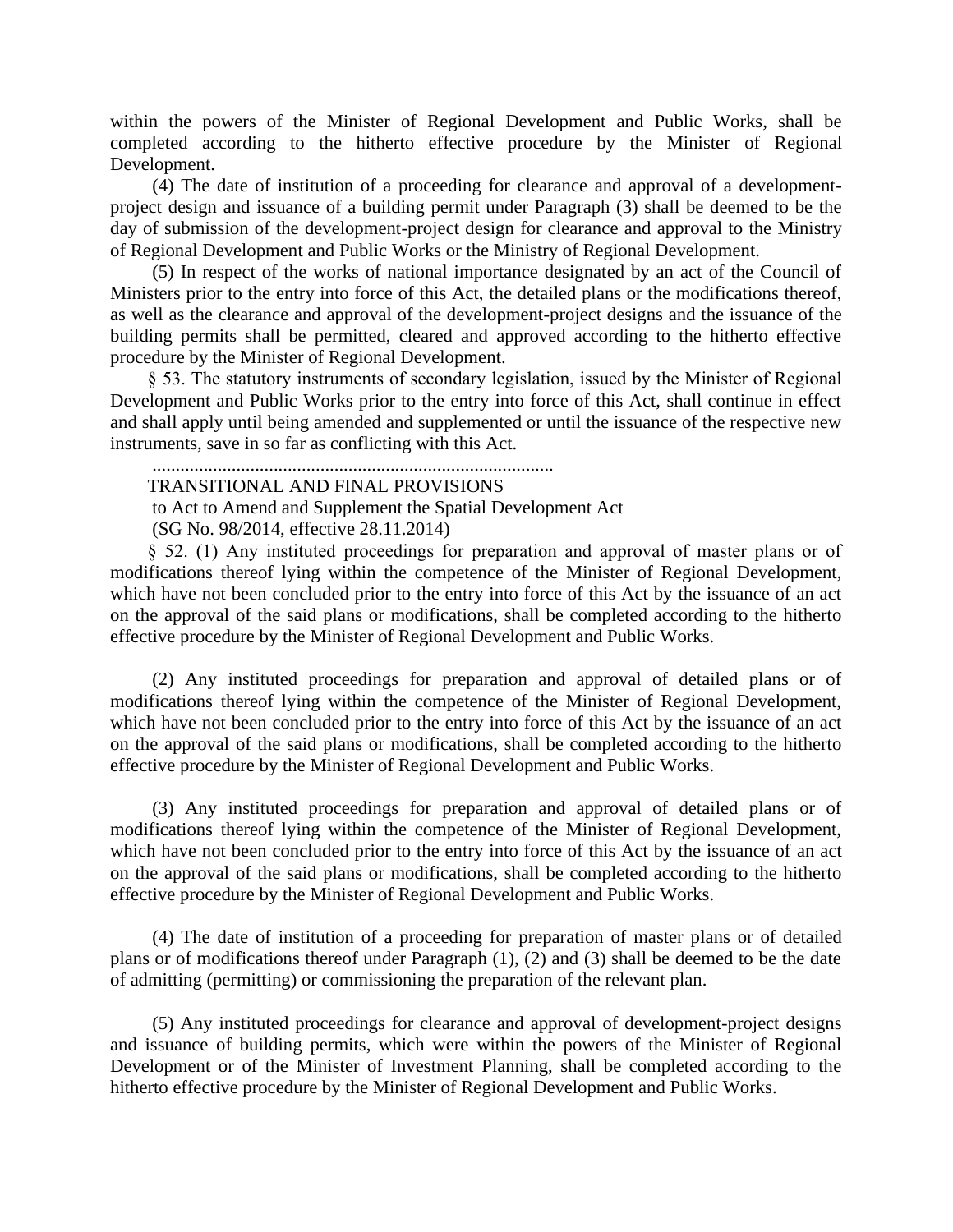(6) Any proceeding referred to in Paragraph (5) shall be deemed instituted if the development-project design was submitted for clearance and approval to the Ministry of Regional Development or to the Ministry of Investment Planning until the 7th day of November 2014.

(7) Any modifications according to the procedure established by Article 154 (5) [of the Spatial Development Act], which have been approved by the Minister of Investment Planning or by the Minister of Regional Development until the 7th day of November 2014, shall be admitted by the Minister of Regional Development and Public Works.

§ 53. The statutory instruments of secondary legislation, issued by the Minister of Regional Development or by the Minister of Investment Planning prior to the entry into force of this Act, shall continue in effect and shall apply until being amended and supplemented or until the issuance of the respective new instruments, save in so far as conflicting with this Act.

ACT to Amend and Supplement the Spatial Development Act (SG No. 101/2015)

...........................................................................................

...........................................................................................

§ 52. In the rest of the texts of the Act, the words "the essential requirements" and "with the essential requirements" shall be replaced, respectively, by "the basic requirements" and "with the basic requirements", and the words "Article 169 (1) and (2)" and "Article 169 (1) to (3)" shall be replaced by "Article 169 (1) and (3)".

Transitional and Final Provisions

§ 53. (1) Any tolerable construction works referred to in § (1) of the Transitional and Final Provisions of the [Spatial Development] Act and in § 127 (1) of the Transitional and Final Provisions of the Act to Amend and Supplement the Spatial Development Act (promulgated in the State Gazette No. 82 of 2012; amended in No. 66 of 2013 and No. 98 of 2014), enjoying a permanent planning status under an effective detailed plan, may be extended and heightened and overhauls, redevelopments and remodellings may be performed therein, including with alteration of the assigned use, as well as all permissible building and erection works in accordance with the projections of the effective detailed plan.

(2) Any tolerable construction works referred to in Paragraph (1), which do not enjoy a permanent planning status under an effective detailed plan, may, in compliance with the requirements established by this Act, undergo interior remodelling, or the assigned use thereof may be altered, or any such construction works may be repaired without modification of the exterior contour thereof whether horizontally or vertically and without adding new bearing structures or substantially reinforcing the existing bearing structures.

(3) The activities under Paragraphs (1) and (2) may be permitted upon presentation of a survey design of the existing construction work, approval of the development-project design for the new construction work, and issuance of a building permit according to the standard procedure established by this Act.

(4) A redevelopment or overhaul of any tolerable construction works constituting physicalinfrastructure line projects may be permitted without altering the route, scope and boundaries of the servitude zones plotted on a cadastral map, a selective plan, a cadastral plan or a map of restituted ownership, after a development-project design is approved and a building permit is issued. An alteration of the route, scope and boundaries of the servitude zone for such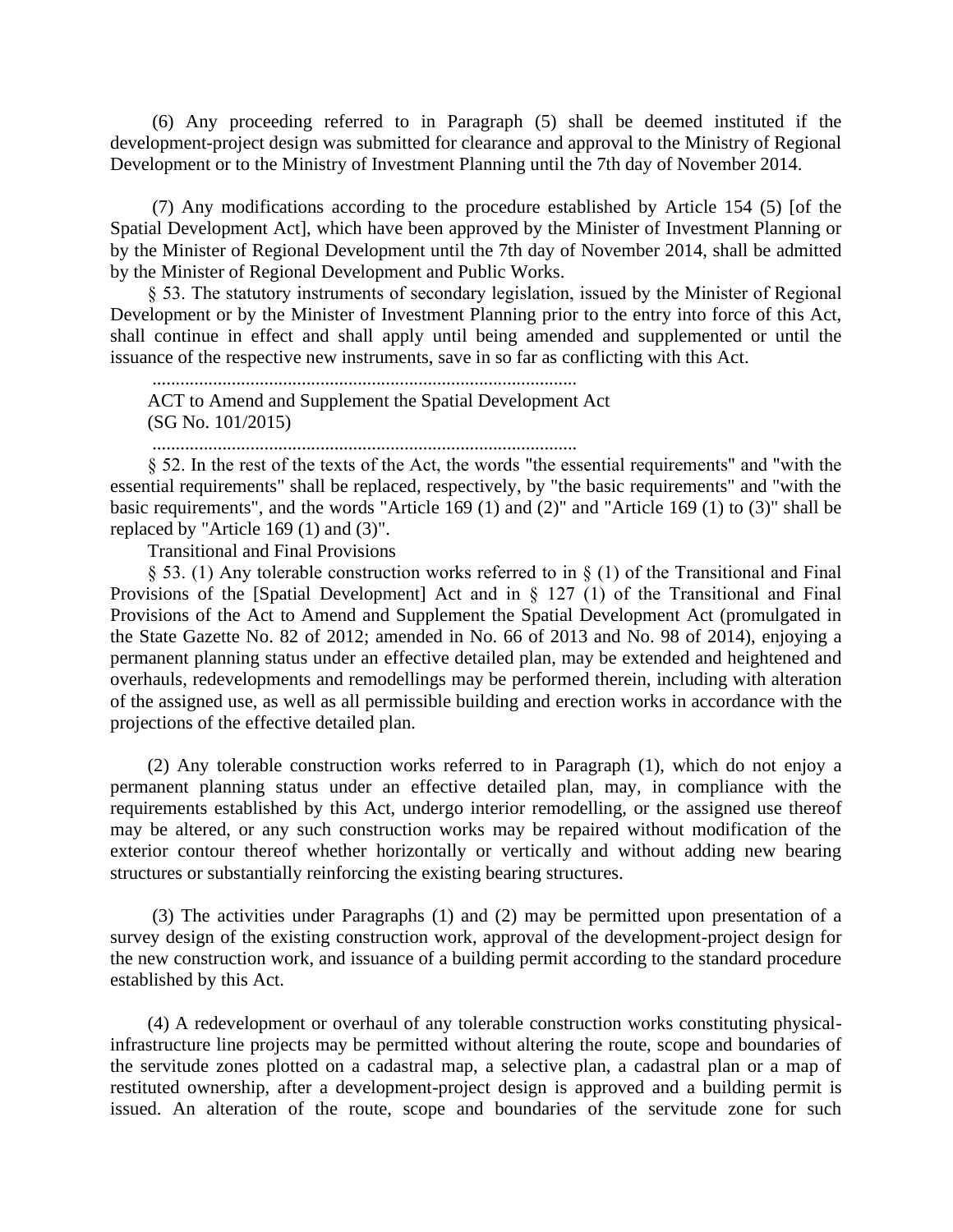construction works may be permitted according to the standard procedure established by this Act in accordance with the projections of an effective detailed plan.

§ 54. Any orders issued by the Chief of the National Construction Control Directorate or an official empowered thereby until the 26th day of November 2012, as well as any orders issued in pursuance of § 126 of the Transitional and Final Provisions of the Act to Amend and Supplement the Spatial Development Act (promulgated in the State Gazette No. 82 of 2012; amended in No. 66 of 2013 and No. 98 of 2014), in respect of any Category Four, Five and Six construction works, shall be executed by the authorities of the National Construction Control Directorate.

§ 55. (1) Any proceedings for approval of development-project designs and issuance of building permits instituted prior to the entry into force of this Act shall be completed according to the hitherto effective procedure.

(2) A proceeding for approval of a development-project design and issuance of a building permit shall be deemed to have been instituted as from the submission of a development-project design for approval by the competent authority.

...........................................................................................

TRANSITIONAL AND FINAL PROVISIONS

to Act to Amend and Supplement the Spatial Development Act (SG No. 13/2017)

...........................................................................................

§ 57. (1) Any proceedings for preparation and approval of spatial-development plans and of modifications thereof instituted prior to the entry into force of this Act shall be completed according to the procedure established by this Act.

(2) Any proceeding for preparation and approval of spatial-development plans or of modifications thereof under Paragraph (1) shall be deemed to have been instituted as from the date of admitting (permitting) or commissioning the preparation of the relevant draft.

§ 58. (1) Any proceedings for approval of development-project designs and issuance of building permits instituted prior to the entry into force of this Act shall be completed according to the hitherto effective procedure.

(2) Any proceeding for approval of a development-project design and issuance of a building permit shall be deemed to have been instituted as from the submission of a development-project design for approval by the competent authority.

§ 59. Any instituted condemnation proceedings, in which an instrument of condemnation has not been issued prior to the entry into force of this Act, shall be completed according to the procedure established by this Act.

§ 60. Any unconcluded court proceedings under Article 215 (7) [of the Spatial Development Act] shall be concluded according to the procedure established by this Act.

§ 61. (1) The statutory instruments of secondary legislation referred to in Article 139 (5) and Article 177 (2) [of the Spatial Development Act] shall be brought into conformity with this Act within six months from the entry into force of the said Act.

(2) The hitherto effective procedure shall apply until the entry into force of the amendment and supplement to the ordinance referred to in Article 139 (5) [of the Spatial Development Act].

TRANSITIONAL AND FINAL PROVISIONS

to Act to Amend and Supplement the Spatial Development Act

(SG No. 1/2019, effective 1.01.2019)

§ 23. The servitude strips of existing water-conduit and sewer pipelines (networks) and facilities which are public state ownership or public municipal ownership shall be recorded in the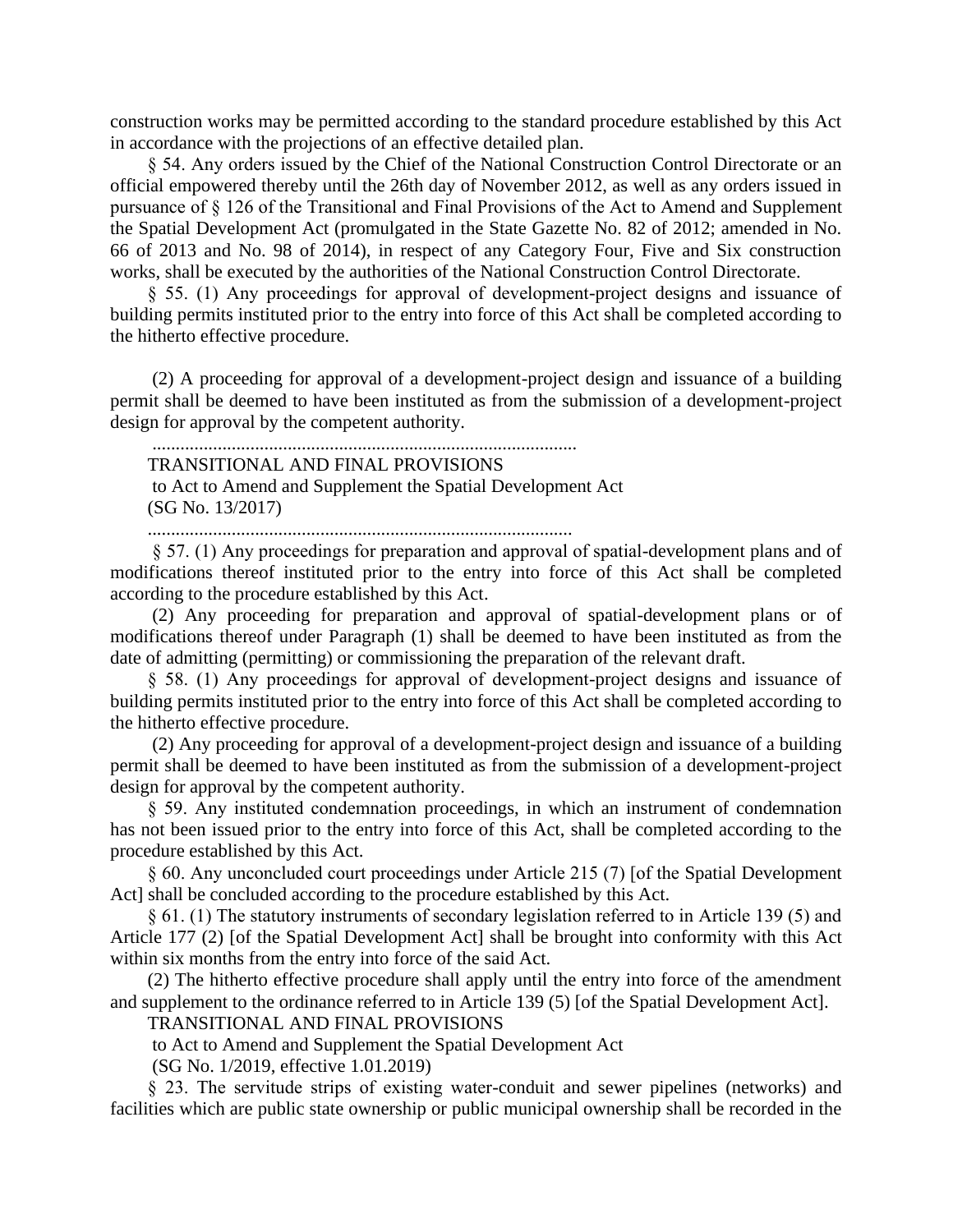cadastre under Article 31a of the Cadastre and Property Register Act with dimensions and location of the limitation zone as set out in the ordinance under Article 13 (1).

§ 24. (1) The ordinances under Article 84 (3) herein and Article 116 (7), Article 125 (3) and Article 196 (1) of the Energy Act shall be aligned with the provisions of this Act within two months of its entry into force.

(2) Within the time limit under Paragraph (1), the Energy and Water Regulatory Commission shall adopt the tariff for the prices of services under  $\S$  3 (2) of the additional provisions.

§ 25. (1) Any instituted proceedings for preparation of drafts of spatial-development plans and of draft modifications thereof, which have not been completed prior to the entry into force of this Act by issuing an act of approval thereof, shall be completed according to the hitherto effective procedure.

(2) Instituted proceedings under Paragraph (1) are those for which a permit has been issued by the competent body for the preparation of the respective design prior to the entry into force of this Act.

§ 26. (1) Any instituted proceedings for clearance and approval of development-project designs and for issuance of building permits, which have not been completed prior to the entry force of this Act, shall be completed according to the hitherto effective procedure.

(2) Instituted proceedings under Paragraph (1) shall be those for which a developmentproject design has been submitted for clearance and approval by the competent authority and/or those for which a development-project design has been submitted for the issuance of a building permit prior to the entry into force of this Act. The existence of a conceptual development-project design cleared with the competent authority shall also qualify as an instituted proceeding.

§ 27. (1) Any proceedings for the issuance of design permits, which have been instituted prior to the entry into force of this Act, shall be completed according to the hitherto effective procedure.

(2) Instituted proceedings under Paragraph (1) are those for which an application for issuance of a design permit has been submitted prior to the entry into force of this Act.

...........................................................................................

TRANSITIONAL AND FINAL PROVISIONS

to the Social Services Act

(SG No. 24/2019, effective 1.07.2020 - amended, SG No. 101/2019)

.........................................................................

§ 45. (Amended, SG No. 101/2019) This Act shall enter into force on 1 July 2020 with the exception of:

1. Paragraph 6, subparagraph 5(a), Paragraph 7, subparagraph 2(a) and (b), subparagraph 3, subparagraph 6(a), subparagraph 9 and subparagraph 10, Paragraph 18(2) in the part concerning the "homes for medical and social care for children in accordance with the Medical Treatment Facilities Act" and Paragraph 20, subparagraph 2 in the part concerning the deleting of the test "and the homes for medical and social care for children" and subparagraph 5(c), which shall enter into force on 1 January 2021;

2. Paragraph 3(4)(f), (g) and (h) and Paragraph 28, subparagraph 1(a) and subparagraphs 2 and 5, which shall enter into force on 1 January 2019;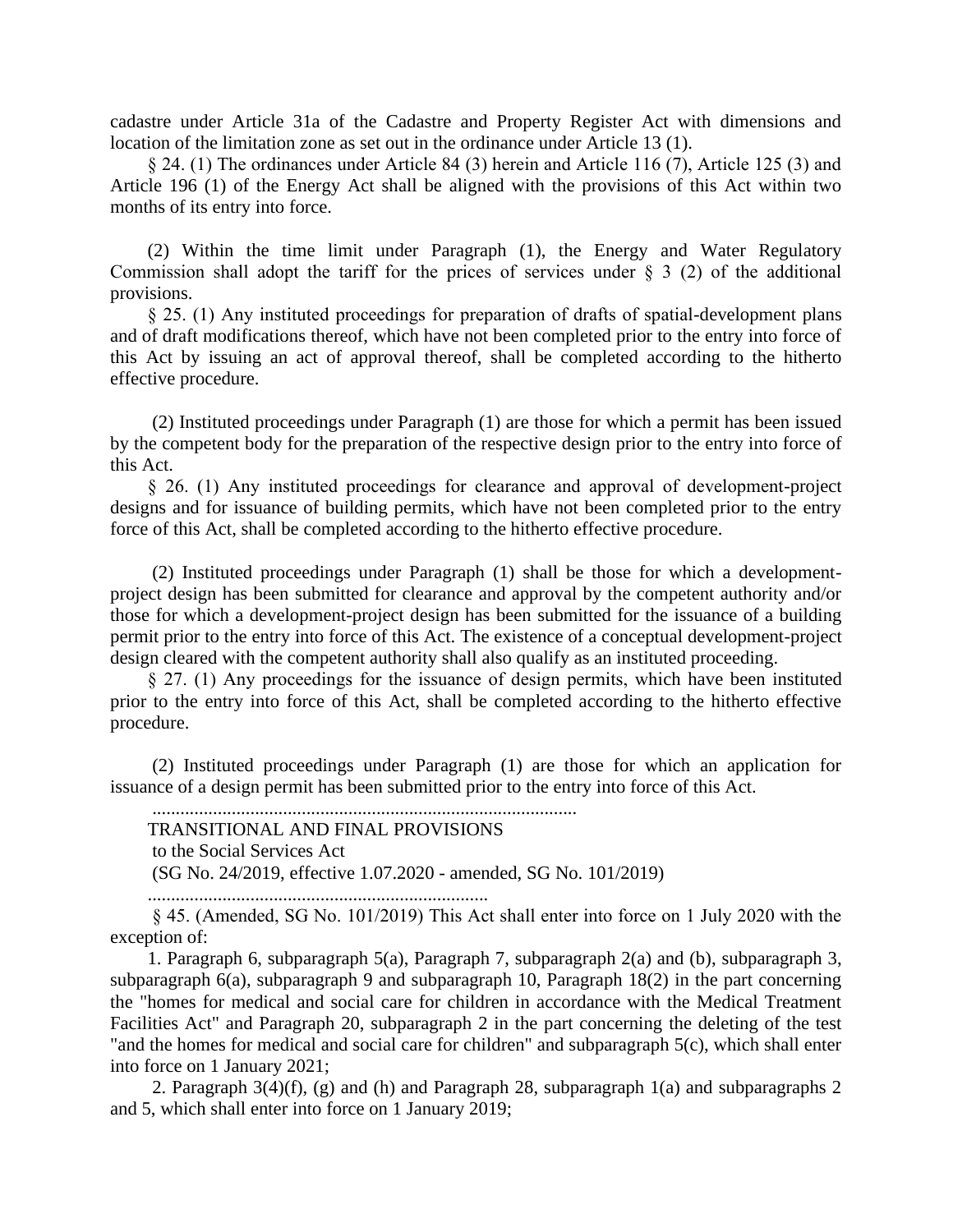3. Article 22(4), Article 40, Article 109(1), Article 124, Article 161(2), Paragraphs 3(6), 30, 36, 37 and 43, which shall enter into force as from the day of promulgation of this Act in the State Gazette.

### TRANSITIONAL AND FINAL PROVISIONS

to the Act to Amend and Supplement the Spatial Development Act

(SG No. 25/2019, amended, SG No. 17/2020, SG No. 16/2021)

§ 42. (Repealed, SG No. 17/2020).

§ 43. (Repealed, SG No. 17/2020).

§ 44. Any appeals from the defence and from the prosecution, lodged according to Article 216 [of the Spatial Development Act] as repealed, on which the authority referred to in Article 216 (2) [of the Spatial Development Act] has not ruled until the entry into force of this Act, shall be transmitted through official channels to the competent administrative court.

§ 45. (1) Any proceedings for preparation and approval of spatial-development plans and modifications thereof, which have been instituted prior to the entry into force of this Act, shall be completed according to the hitherto effective procedure and in compliance with the provisions which were effective when the preparation of a design or of a modification of a detailed plan was authorized, with the exception of the rules for the siting of buildings for temporary human occupancy, whereto the standard specifications referred to in Article 35 (3) [of the Spatial Development Act] shall apply.

(2) Instituted proceedings under Paragraph (1) shall be those for which the competent authority has issued a permit for the preparation of the relevant design prior to the entry into force of this Act.

§ 46. (1) Any instituted proceedings for clearance and approval of development-project designs and for issuance of building permits, which have not been completed prior to the entry force of this Act, shall be completed according to the hitherto effective procedure.

(2) Instituted proceedings under Paragraph (1) shall be those for which a developmentproject design has been submitted for clearance and approval by the competent authority and/or those for which a development-project design has been submitted for the issuance of a building permit prior to the entry into force of this Act.

§ 47. Upon application of pre-existing detailed plans, buildings for temporary human occupancy in residential planning zones or in spatial-development areas for recreation activities shall be sited according to the standard specifications for residential buildings.

§ 48. Category Five construction works, for which a building permit has been issued prior to the entry into force of this Act, shall be completed and commissioned according to the hitherto effective procedure.

§ 49. Any instruments and documents referred to in Article 5a [of the Spatial Development Act], which have been issued and approved prior to the entry into force of this Act, shall be published on the Internet sites of the central-government departments concerned within one year after the entry into force of this Act.

§ 50. (1) The Minister of Regional Development and Public Works shall establish an information Spatial Development Portal within two years after the entry into force of this Act.

(2) (Amended, SG No. 16/2021) The Spatial Development Portal shall be a central public web-based information system ensuring the publication of the draft spatial-development plans, the modifications thereof and the effective plans.

(3) A section shall be established in the Spatial Development Portal for entry of the natural and legal persons who and which have been assigned by the State or the municipalities to prepare draft spatial development plans and development-project designs, as well as the amount of the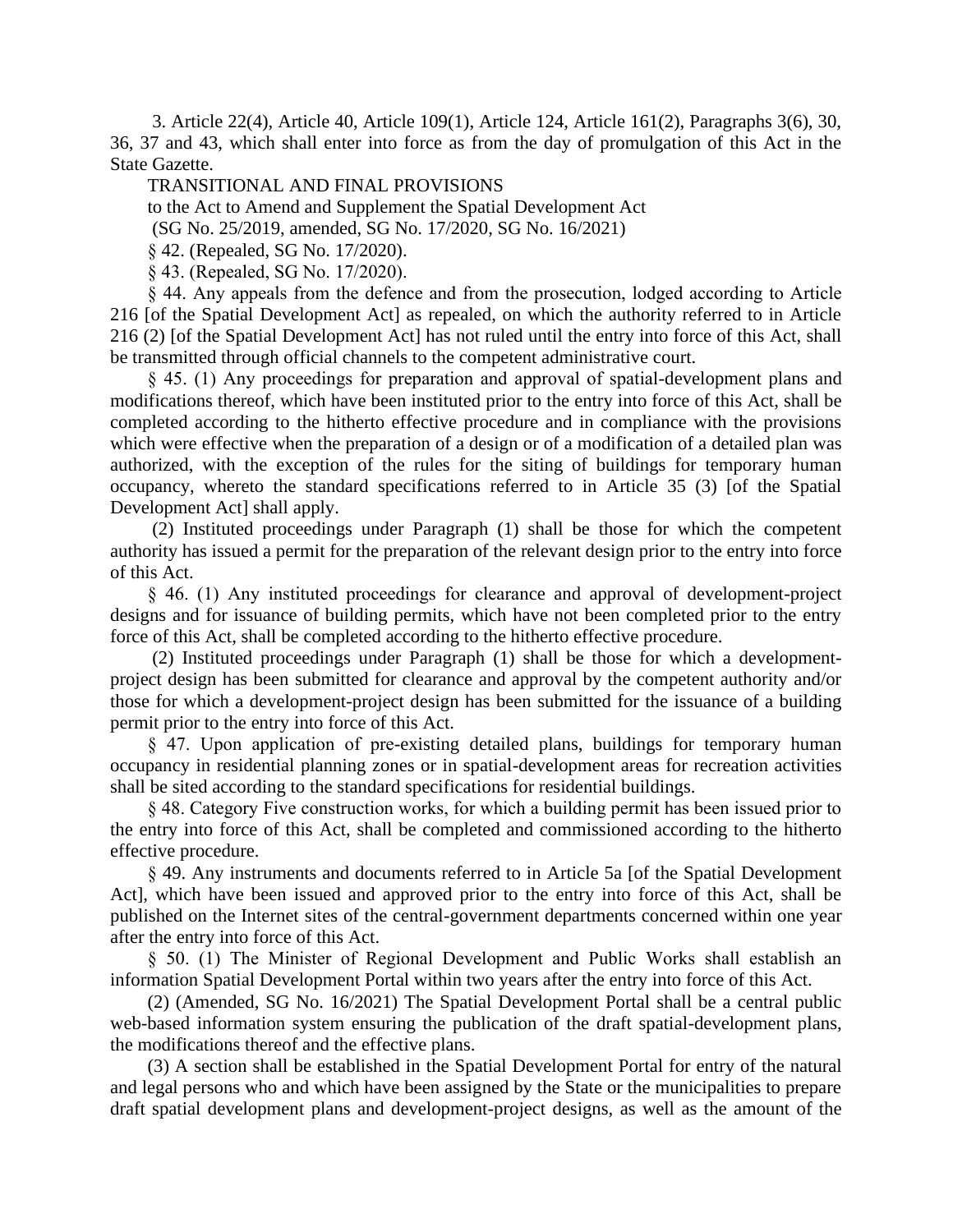remuneration thereof.

(4) The Minister of Regional Development and Public Works shall issue an ordinance establishing the terms and procedure for publication of instruments and documents on the Spatial Development Portal.

........................................................................................... TRANSITIONAL AND CONCLUDING PROVISIONS Act to Amend and Supplement the Energy Act (SG No. 41/2019, effective 21.05.2019)

.......................................................................

§ 41. This Act shall enter into force as from the day of its promulgation in the State Gazette, with the exception of:

1. paragraphs 2, 6 and § 7, regarding Item 1, § 13, 19, 20, 21, 23, 24 and § 37 regarding items 1 – 3 which shall enter into force from 1 July 2019;

2. Paragraph 22, which shall enter into force three months after the promulgation of the act into the State Gazette.

TRANSITIONAL AND FINAL PROVISIONS

to the Act on Amending and Supplementing the Cadastre and Property Register Act (SG No. 41/2019, effective 22.08.2019)

.......................................................................

§ 32. (1) If none of the opportunities to apply the pre-existing yard regulation plans referred to in § 8(2) of the Transitional Provisions of the Spatial Development Act is realised at the time of ex officio modifications of the plans referred to in  $\S$  8(1) of the Transitional Provisions of the Spatial Development Act in pursuance of an order by the authorities referred to in Article 135(1) in conjunction with Paragraph (5) of that Act, the lots shall be regulated in accordance with the rules set out in Article 17 of the Spatial Development Act.

(2) The rules set out in paragraph 1 shall also apply when new detailed plans are developed to regulate nucleated settlements or parts thereof.

§ 33. This Act shall enter into force three months after the promulgation thereof in the State Gazette.

TRANSITIONAL AND FINAL PROVISIONS

to the Act to Amend and Supplement the State Property Act (SG No. 44/2019)

......................................................................

§ 9. Any proceedings for condemnation of properties – private property that have been initiated shall be completed in accordance with the new procedure.

TRANSITIONAL AND FINAL PROVISIONS

to the Act to Amend and Supplement the Spatial Development Act (SG No. 16/2021)

§ 77. (1) Any instituted proceedings for the issuance of a certificate on practice of the activities referred to in Item 1 of Article 166 (1) [of the Spatial Development Act], which have not been completed prior to the entry into force of this Act, shall be completed according to the hitherto effective procedure.

(2) The date of institution of a proceeding for the issuance of a certificate on practice of the activities referred to in Item 1 of Article 166 (1) [of the Spatial Development Act] shall be deemed to be the day of submission of the application under Article 167 (2) [of the Spatial Development Act].

§ 78. (1) The persons who have obtained a certificate from the Chief of the National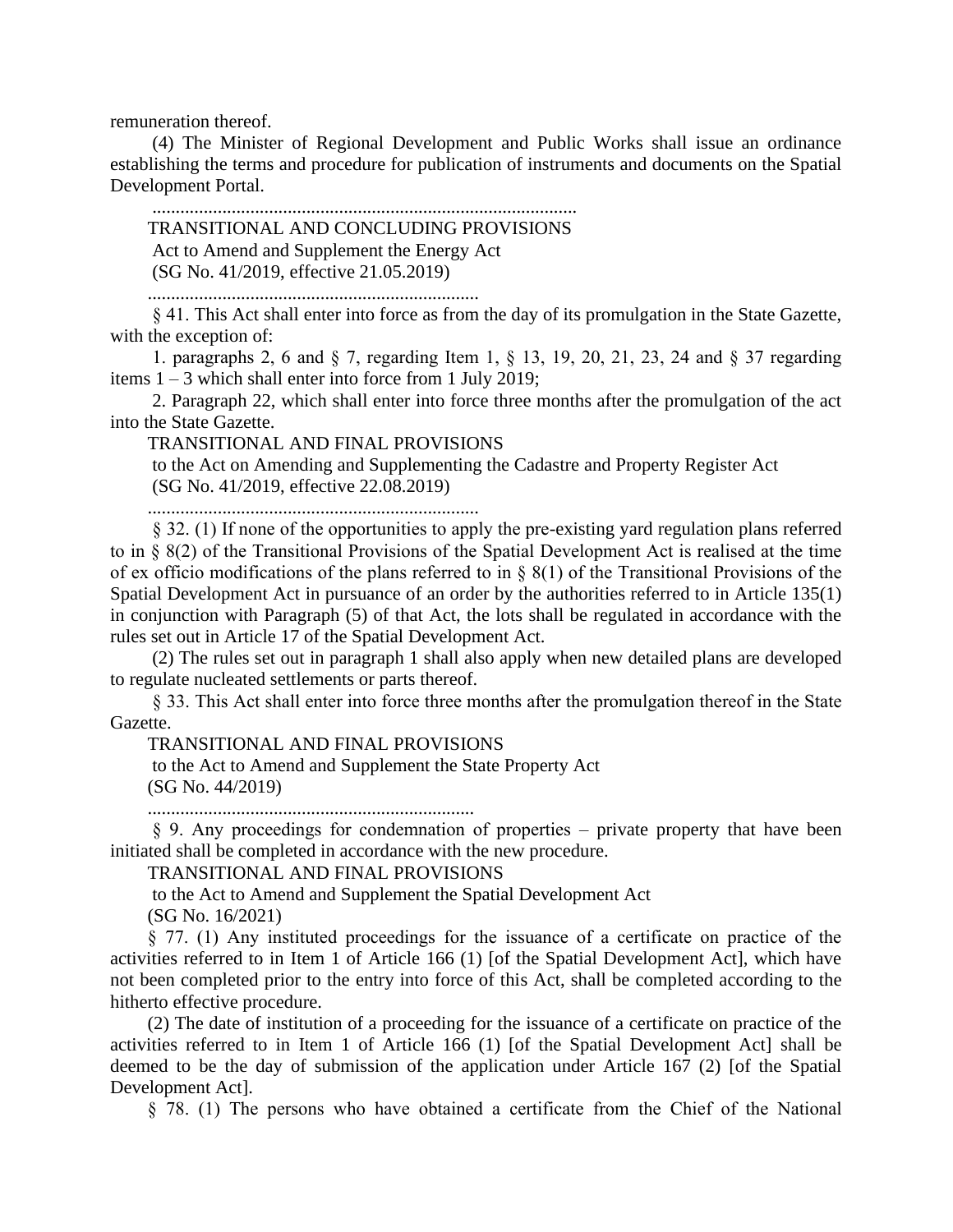Construction Control Directorate until the entry into force of this Act may continue to practise the activity thereof under Item 1 of Article 166 (1) [of the Spatial Development Act] until the expiry of the term of validity of the certificate or, respectively, until the expiry of the extension of the said term.

(2) Within one month prior to the expiry of the term of validity of the certificate, the persons referred to in Paragraph (1) may submit an application in writing to the Chief of the National Construction Control Directorate for an extension of the certificate by a new term of validity of five years. A declaration to the effect that no changes in the grounds for the issuance of the certificate under Article 166 (2) [of the Spatial Development Act] have intervened shall be attached to any such application.

§ 79. The persons who have obtained a certificate on practice of the activities referred to in Item 1 of Article 166 (1) [of the Spatial Development Act] until the entry into force of this Act, as well as the persons who have obtained a certificate on practice of the activities referred to in Item 1 of Article 166 (1) [of the Spatial Development Act] according to the procedure established by  $\S$  77 (1) of this Act, shall bring the activity thereof into conformity with the requirements thereof within one year after the entry into force of this Act.

§ 80. (1) Any instituted proceedings for preparation of draft spatial-development plans or of draft modifications of spatial development plans, which have not been completed prior to the entry into force of this Act by the issuance of an instrument approving the said drafts, shall be completed according to the hitherto effective procedure.

(2) Instituted proceedings under Paragraph (1) shall be those for which the competent authority has issued a permit for the preparation of the relevant design prior to the entry into force of this Act.

§ 81. (1) Any instituted proceedings for clearance and approval of development-project designs and for issuance of building permits, which have not been completed prior to the entry force of this Act, shall be completed according to the hitherto effective procedure.

(2) Instituted proceedings under Paragraph (1) shall be those for which a developmentproject design has been submitted for clearance and approval by the competent authority and/or for the issuance of a building permit prior to the entry into force of this Act. Any such proceeding shall furthermore be deemed to have been instituted if a conceptual development-project design, cleared with the competent authority, is available.

§ 82. Any construction works for which a building permit has been issued prior to the entry into force of this Act shall be completed and commissioned according to the hitherto effective procedure.

§ 83. Any pending court proceedings under Article 210 (3) [of the Spatial Development Act] shall be completed according to the procedure established by this Act.

§ 84. Until the establishment of the Single Public Register of Spatial Development referred to in Article 5a [of the Spatial Development Act], the competent authorities referred to in Articles 3, 4 and 5 [of the Spatial Development Act] and the National Construction Control Directorate shall publish the acts as issued according to the hitherto effective procedure.

§ 85. The ordinances referred to in Articles 2a and 5a [of the Spatial Development Act] shall be adopted within one year after the entry into force of this Act.

§ 86. Any permits referred to in Article 135 (3) [of the Spatial Development Act] and any orders referred to in Article 135 (5) [of the Spatial Development Act] for preparation of modifications of detailed plans, which have entered into effect prior to the entry into force of this Act, shall lose legal effect unless a development-project design for approval of the plan has been submitted within one year after the entry into force of this Act.